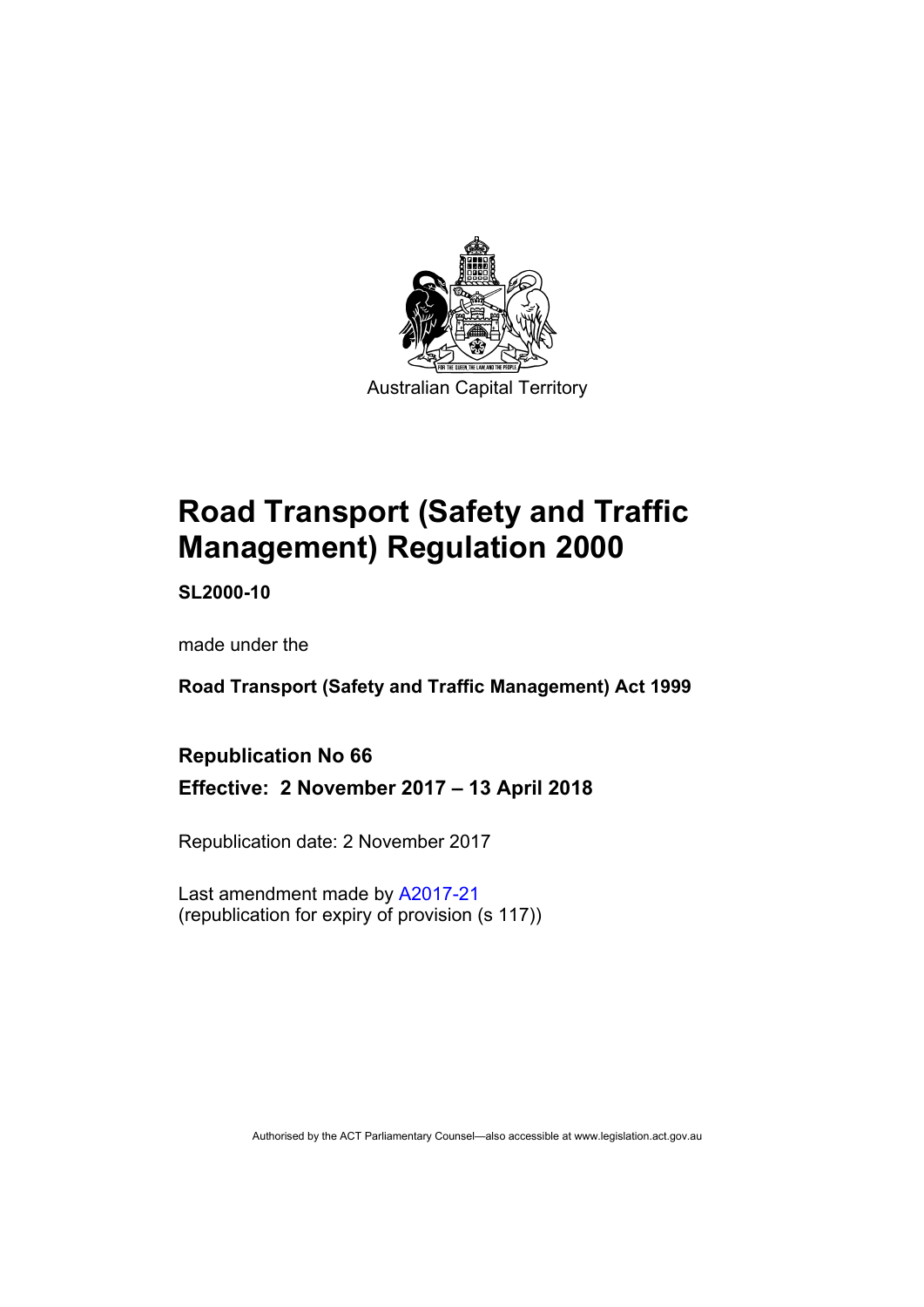#### **About this republication**

#### **The republished law**

This is a republication of the *Road Transport (Safety and Traffic Management) Regulation 2000*, made under the *Road Transport (Safety and Traffic Management) Act 1999* (including any amendment made under the *[Legislation Act 2001](http://www.legislation.act.gov.au/a/2001-14)*, part 11.3 (Editorial changes)) as in force on 2 November 2017*.* It also includes any commencement, amendment, repeal or expiry affecting this republished law to 2 November 2017.

The legislation history and amendment history of the republished law are set out in endnotes 3 and 4.

#### **Kinds of republications**

The Parliamentary Counsel's Office prepares 2 kinds of republications of ACT laws (see the ACT legislation register at [www.legislation.act.gov.au](http://www.legislation.act.gov.au/)):

- authorised republications to which the *[Legislation Act 2001](http://www.legislation.act.gov.au/a/2001-14)* applies
- unauthorised republications.

The status of this republication appears on the bottom of each page.

#### **Editorial changes**

The *[Legislation Act 2001](http://www.legislation.act.gov.au/a/2001-14)*, part 11.3 authorises the Parliamentary Counsel to make editorial amendments and other changes of a formal nature when preparing a law for republication. Editorial changes do not change the effect of the law, but have effect as if they had been made by an Act commencing on the republication date (see *[Legislation Act 2001](http://www.legislation.act.gov.au/a/2001-14)*, s 115 and s 117). The changes are made if the Parliamentary Counsel considers they are desirable to bring the law into line, or more closely into line, with current legislative drafting practice.

This republication does not include amendments made under part 11.3 (see endnote 1).

#### **Uncommenced provisions and amendments**

If a provision of the republished law has not commenced, the symbol  $|\mathbf{U}|$  appears immediately before the provision heading. Any uncommenced amendments that affect this republished law are accessible on the ACT legislation register [\(www.legislation.act.gov.au](http://www.legislation.act.gov.au/)). For more information, see the home page for this law on the register.

#### **Modifications**

If a provision of the republished law is affected by a current modification, the symbol  $\mathbf{M}$ appears immediately before the provision heading. The text of the modifying provision appears in the endnotes. For the legal status of modifications, see the *[Legislation Act 2001](http://www.legislation.act.gov.au/a/2001-14)*, section 95.

#### **Penalties**

At the republication date, the value of a penalty unit for an offence against this law is \$150 for an individual and \$750 for a corporation (see *[Legislation Act 2001](http://www.legislation.act.gov.au/a/2001-14)*, s 133).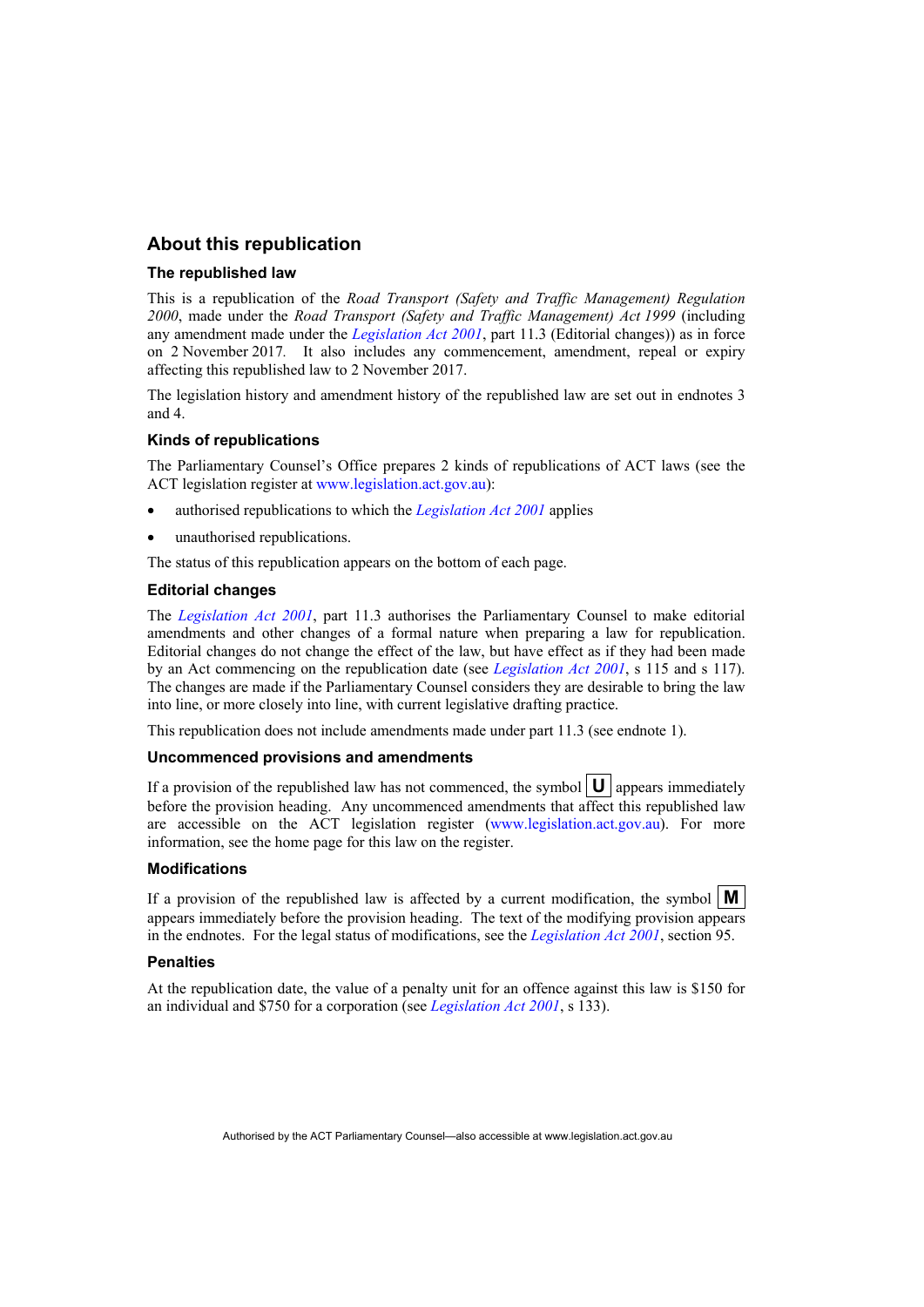

# **Road Transport (Safety and Traffic Management) Regulation 2000**

made under the

**Road Transport (Safety and Traffic Management) Act 1999** 

## **Contents**

Page

| <b>Chapter 1</b>            | <b>Preliminary</b>                                                |            |
|-----------------------------|-------------------------------------------------------------------|------------|
|                             | Name of regulation                                                | 2          |
| 2                           | Dictionary                                                        | 2          |
| 3                           | Dictionary—application to Australian Road Rules                   | 2          |
| 3A                          | Road includes road related area                                   | 2          |
| 3B                          | Meaning of <i>park</i> and <i>stop</i>                            | 3          |
| 4                           | <b>Notes</b>                                                      | 3          |
| 4A                          | Offences against regulation—application of Criminal Code etc      | 3          |
| 4B                          | Offences against regulation are strict liability offences         | 4          |
| R <sub>66</sub><br>02/11/17 | Road Transport (Safety and Traffic Management)<br>Regulation 2000 | contents 1 |
|                             | Effective: 02/11/17-13/04/18                                      |            |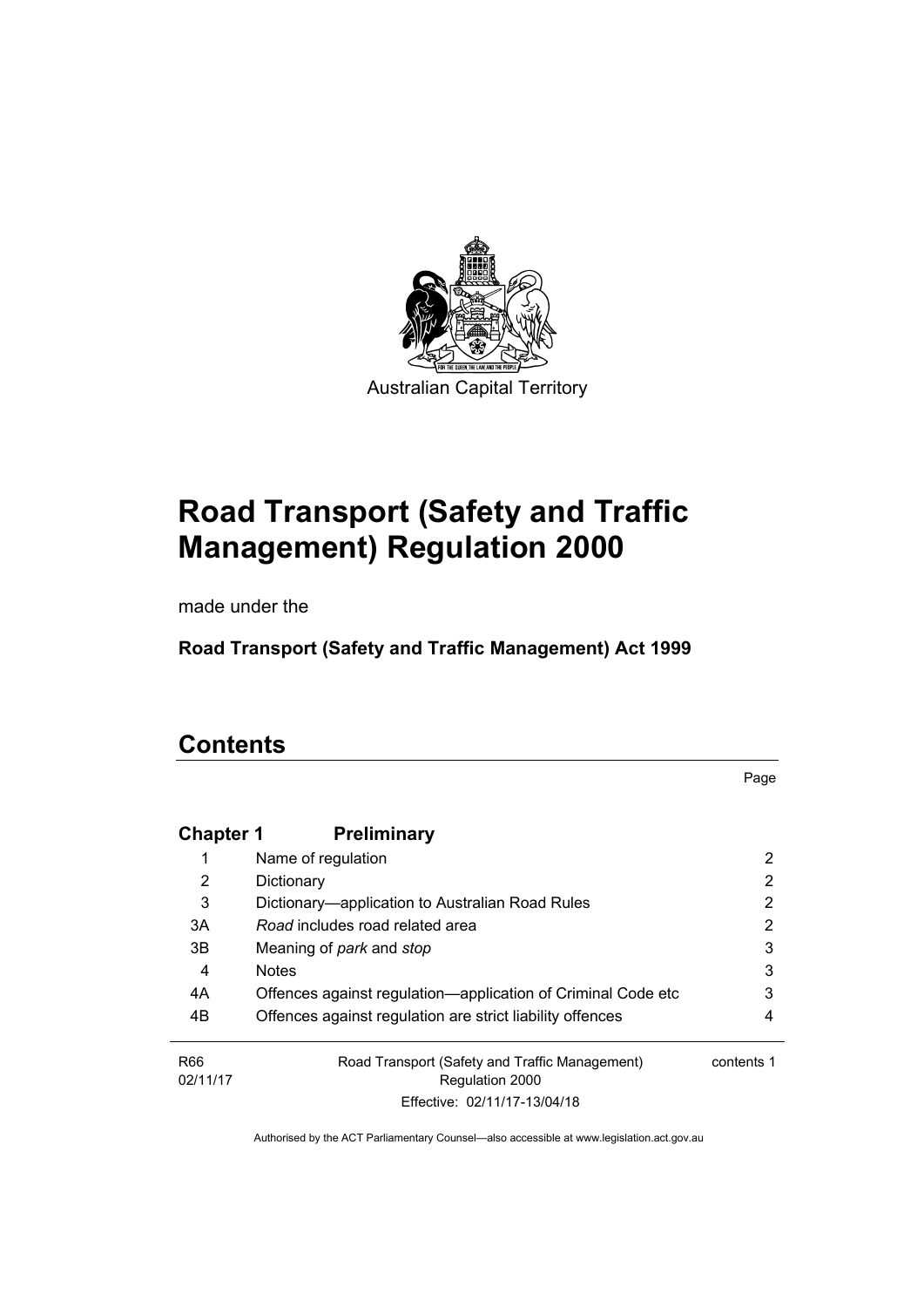| 4C               | General defence of accident or reasonable effort                                     | Page<br>4       |
|------------------|--------------------------------------------------------------------------------------|-----------------|
| <b>Chapter 2</b> | <b>Australian Road Rules</b>                                                         |                 |
| <b>Part 2.1</b>  | Incorporation into ACT law                                                           |                 |
| 5                | Meaning of Australian Road Rules                                                     | 5               |
| 6                | Incorporation of Australian Road Rules into ACT law                                  | 5               |
| <b>Part 2.2</b>  | <b>How the Australian Road Rules are</b><br>incorporated                             |                 |
| Division 2.2.1   | <b>General</b>                                                                       |                 |
| 7                | References to another law of this jurisdiction etc                                   | 2               |
| Division 2.2.2   | <b>Other provisions for the Australian Road Rules</b>                                |                 |
| 8                | ARR r 10 (2)-penalties for offences                                                  | 3               |
| 8A               | ARR r 18-who is a pedestrian                                                         | 3               |
| 9                | ARR r 95—emergency stopping lane only signs                                          | 3               |
| 10               | ARR r 104-no truck signs                                                             | 4               |
| 11               | ARR r 151 (3) (b)—riding a motorbike or bicycle alongside more than<br>1 other rider | 4               |
| 11A              | ARR r 158 (2) (c)—other vehicles permitted to travel in bicycle lanes                | 4               |
| 12               | ARR r 158 (2) (c)—other vehicles permitted to travel in bus lanes                    | 4               |
| 12A              | ARR r 176-stopping on a clearway                                                     | 5               |
| 13               | ARR r 179 (1) (c)—stopping in a loading zone—goods and permit<br>vehicles            | 5               |
| 13A              | ARR r 179 (1) (c) and (2) (c)—stopping in loading zone—bookable<br>vehicles          | 6               |
| 13B              | ARR r 183—stopping in a bus zone                                                     | 7               |
| 13BA             | ARR r 189-double parking-motorbikes                                                  | 7               |
| 13C              | ARR r 195—stopping at or near a bus stop                                             | 7               |
| 14               | ARR r 199 (2)-stopping near postbox                                                  | 8               |
| 15               | ARR r 206 (2) (b), (c)-time extension for people with disabilities<br>permit         | 8               |
| 16               | ARR r 207 (2) (a)—fees for parking in pay parking spaces                             | 8               |
| 16A              | ARR r 213 (5)-making a motor vehicle secure-exception                                | 9               |
| contents 2       | Road Transport (Safety and Traffic Management)<br>Regulation 2000                    | R66<br>02/11/17 |

Effective: 02/11/17-13/04/18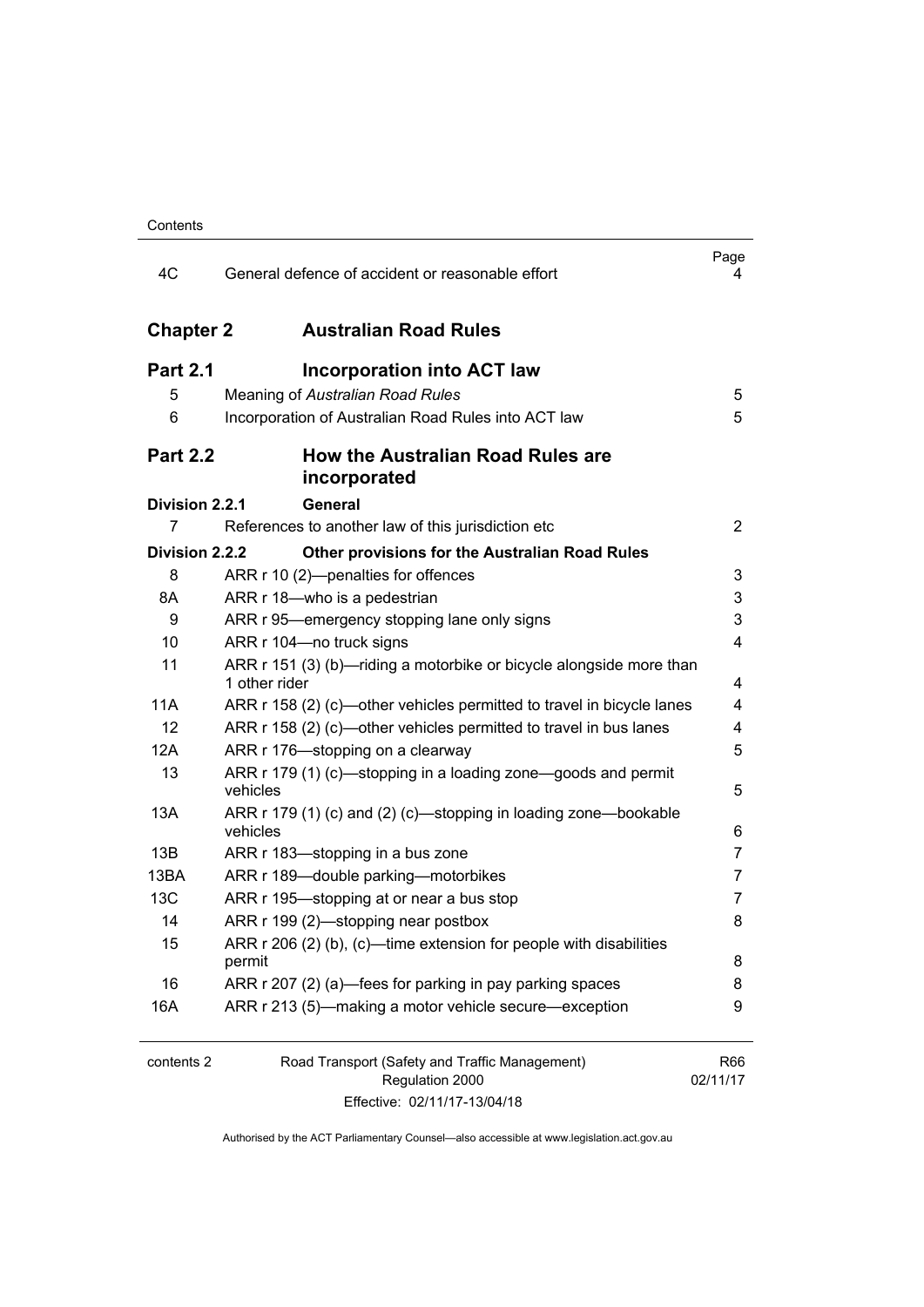| Contents |
|----------|
|----------|

|                 |                                                                                                         | Page |
|-----------------|---------------------------------------------------------------------------------------------------------|------|
| 17              | ARR r 215 (4)—lights required to be fitted to a vehicle                                                 | 9    |
| 18              | ARR r 216 (3)—towing a vehicle at night or in hazardous weather<br>conditions                           | 9    |
| 19              | ARR r 220 (3)—using lights on vehicles that are stopped                                                 | 9    |
| 20              | ARR r 221 (f)-using hazard warning lights on buses carrying children                                    | 10   |
| 21              | ARR r 222—using warning lights on buses carrying children                                               | 10   |
| 22              | ARR r 225-use of radar detectors                                                                        | 10   |
| 22A             | ARR r 236 (6)—hitchhiking, roadside commerce etc permitted                                              | 11   |
| 22B             | ARR r 238-pedestrians travelling along a road (except in or on a<br>wheeled recreational device or toy) | 11   |
| 23              | ARR r 244C-motorised scooters not to be used                                                            | 12   |
| 24              | ARR r 266 (7)—wearing of seatbelts by passengers under 16 years<br>old                                  | 12   |
| 26              | ARR r 270 (3)—wearing motorbike helmets                                                                 | 12   |
| 27              | ARR r 271 (6)-riding on motorbikes                                                                      | 12   |
| 27A             | ARR r 280 (2) (a)—other vehicles to which B light rules apply                                           | 13   |
| 28              | ARR r 287 (3), (4)-duties of participants in crashes                                                    | 13   |
| 29              | ARR r 289 (1) (g)—driving on nature strip                                                               | 14   |
| 30              | ARR r 298-driving with a person in or on trailer                                                        | 15   |
| 30A             | ARR r 299-television receivers and visual display units in motor<br>vehicles                            | 16   |
| 30B             | ARR r 300 (1) (c)—use of mobile phone                                                                   | 16   |
| 31              | ARR r 310 (3), (4)-exemption for road workers etc                                                       | 17   |
| 32              | ARR r 313-postal workers                                                                                | 18   |
| 33              | ARR dict-definitions for dictionary                                                                     | 18   |
| <b>Part 2.3</b> | <b>Additional ACT road rules</b>                                                                        |      |
| Division 2.3.1  | Noise and other nuisances                                                                               |      |
| 37              | Making unnecessary engine noise                                                                         | 22   |
| 38              | Emission of waste oil or grease                                                                         | 22   |
| Division 2.3.1A | <b>Bicycle riders</b>                                                                                   |      |
| 38A             | Keeping safe lateral distance when passing bicycle rider                                                | 23   |
| 38B             | Exceptions for passing bicycle rider                                                                    | 24   |
| 38C             | Riding across road on crossing                                                                          | 25   |
|                 |                                                                                                         |      |

| R66      | Road Transport (Safety and Traffic Management) | contents 3 |
|----------|------------------------------------------------|------------|
| 02/11/17 | Regulation 2000                                |            |
|          | Effective: 02/11/17-13/04/18                   |            |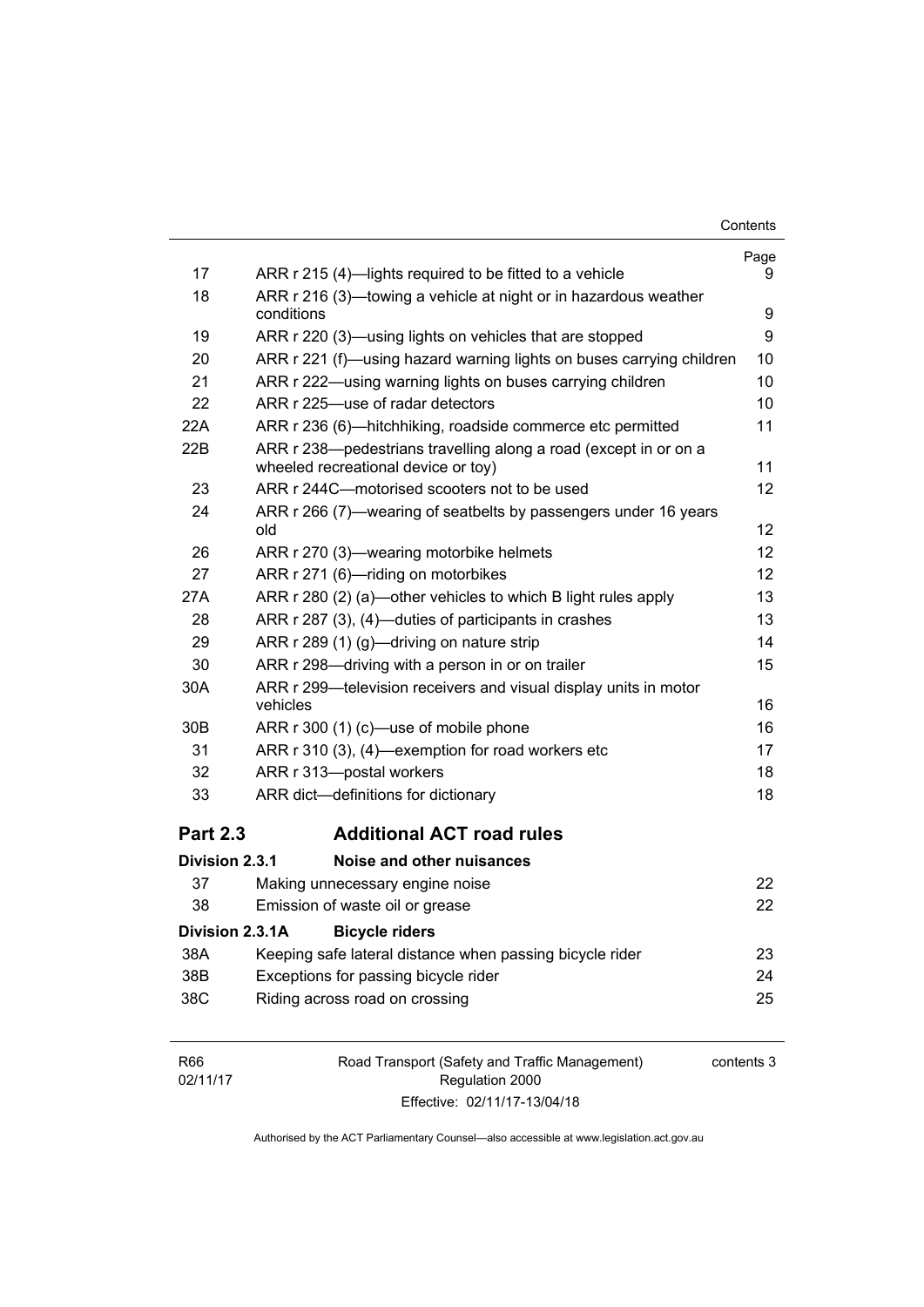#### **Contents**

| 38D             | Application of ARRs to riders crossing road on crossing                                           | Page<br>26 |
|-----------------|---------------------------------------------------------------------------------------------------|------------|
| Division 2.3.1B | People using personal mobility devices                                                            |            |
| 38E             | Definitions-div 2.3.1B                                                                            | 27         |
| 38F             | Person using personal mobility device must wear bicycle helmet                                    | 27         |
| 38G             | Warning device on personal mobility device                                                        | 27         |
| 38H             | Personal mobility device use at night                                                             | 27         |
| 381             | Personal mobility device use on footpaths or shared paths                                         | 28         |
| 38K             | Personal mobility device not to be used in bicycle lane on a road                                 | 29         |
| 38L             | Personal mobility device used to cross road on crossing                                           | 29         |
| 38M             | Personal mobility device use alongside more than 1 other person<br>using personal mobility device | 30         |
| Division 2.3.2  | Driver and passenger safety                                                                       |            |
| 39              | Safety of persons on trailers                                                                     | 30         |
| 40              | Passengers in sidecars to be seated                                                               | 31         |
| Division 2.3.3  | <b>Trailers and towing</b>                                                                        |            |
| 41              | Number of vehicles that may be drawn                                                              | 32         |
| 42              | Towing by vehicles under 4.5t                                                                     | 34         |
| Division 2.3.4  | <b>Lights on vehicles</b>                                                                         |            |
| 43              | Lights on motor vehicles generally                                                                | 36         |
| Division 2.3.5  | <b>Metered parking</b>                                                                            |            |
| 44              | Metered parking-parking in spaces                                                                 | 37         |
| 44 A A          | Metered parking-parking in spaces-motorbikes                                                      | 38         |
| 44A             | Metered parking-parking fees                                                                      | 38         |
| 44B             | Metered parking-maximum length of stay                                                            | 39         |
| 45              | Metered parking—exceptions to s 44A and s 44B                                                     | 39         |
| 46              | Temporary closure of metered parking spaces                                                       | 40         |
| 47              | Misuse of parking meters                                                                          | 41         |
| 48              | Interfering with parking meters etc                                                               | 41         |
| Division 2.3.6  | <b>Ticket parking</b>                                                                             |            |
| 49              | Ticket parking-parking in spaces                                                                  | 41         |
| 49AAA           | Ticket parking-parking in spaces-motorbikes                                                       | 42         |
| 49A             | Ticket parking-display of tickets                                                                 | 43         |
| 49AA            | Ticket parking-e-payment                                                                          | 45         |
| contents 4      | Road Transport (Safety and Traffic Management)                                                    | R66        |

Regulation 2000 Effective: 02/11/17-13/04/18 02/11/17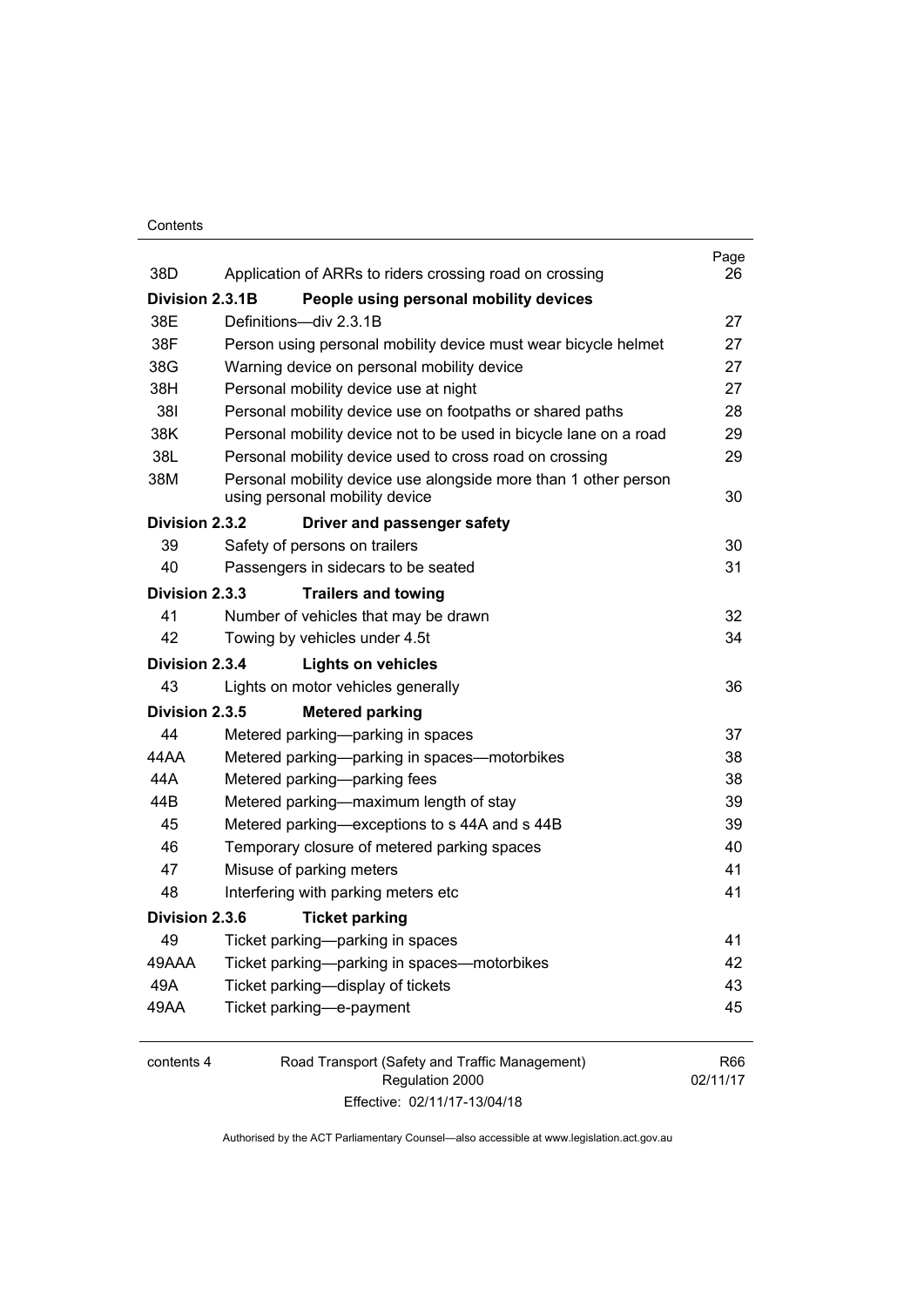| 49B             | Ticket parking—maximum length of stay                                                     | Page<br>45 |
|-----------------|-------------------------------------------------------------------------------------------|------------|
| 50              | Ticket parking—exceptions to s 49A and s 49B                                              | 46         |
| 51              | Temporary closure of ticket parking spaces and areas                                      | 47         |
| 52              | Use of false or damaged parking tickets etc                                               | 48         |
| 53              | Misuse of parking ticket machines                                                         | 48         |
| 54              | Interfering with parking ticket machines etc                                              | 49         |
| 55              | Interfering with parking tickets                                                          | 49         |
| Division 2.3.7  | Other ACT road rules about stopping and parking                                           |            |
| 56              | Unauthorised use of parking permits and mobility parking scheme                           |            |
|                 | authorities                                                                               | 50         |
| 56A             | Interfering with parking permits and mobility parking scheme                              |            |
|                 | authorities                                                                               | 51         |
| 57A             | Stopping public buses in bus zones and at bus stops                                       | 51         |
| 58              | Stopping in an emergency etc or to comply with another law                                | 52         |
| Division 2.3.8  | <b>Other ACT road rules</b>                                                               |            |
| 60              | Interrupting funeral processions etc                                                      | 54         |
| 61              | Driving on roads closed to traffic                                                        | 54         |
| 62              | Use of wheeled recreational devices and wheeled toys on roads                             | 54         |
| <b>Part 2.4</b> | <b>Other provisions</b>                                                                   |            |
| 63              | Devices that are prescribed traffic control devices-Act, dict, def                        |            |
|                 | prescribed traffic control device                                                         | 55         |
| 64              | Preventing prescribed traffic control devices being clearly visible                       | 55         |
| 65              | Use of do not overtake turning vehicle sign                                               | 56         |
| 66              | Approvals etc by road transport authority                                                 | 56         |
| 67              | Exemption from requirement about riding on motorbikes                                     | 57         |
| 68              | Defence of complying with direction of police officer or authorised<br>person             | 57         |
| 69              | Exemption for driver of police vehicle—generally—Act, s 35                                | 58         |
| 69A             | Exemption for driver of police vehicle—training and assessment                            | 59         |
| 70              | Exemption for driver of emergency vehicles                                                | 60         |
| 71              | Stopping and parking exemption for police and emergency vehicles<br>and authorised people | 61         |
|                 |                                                                                           |            |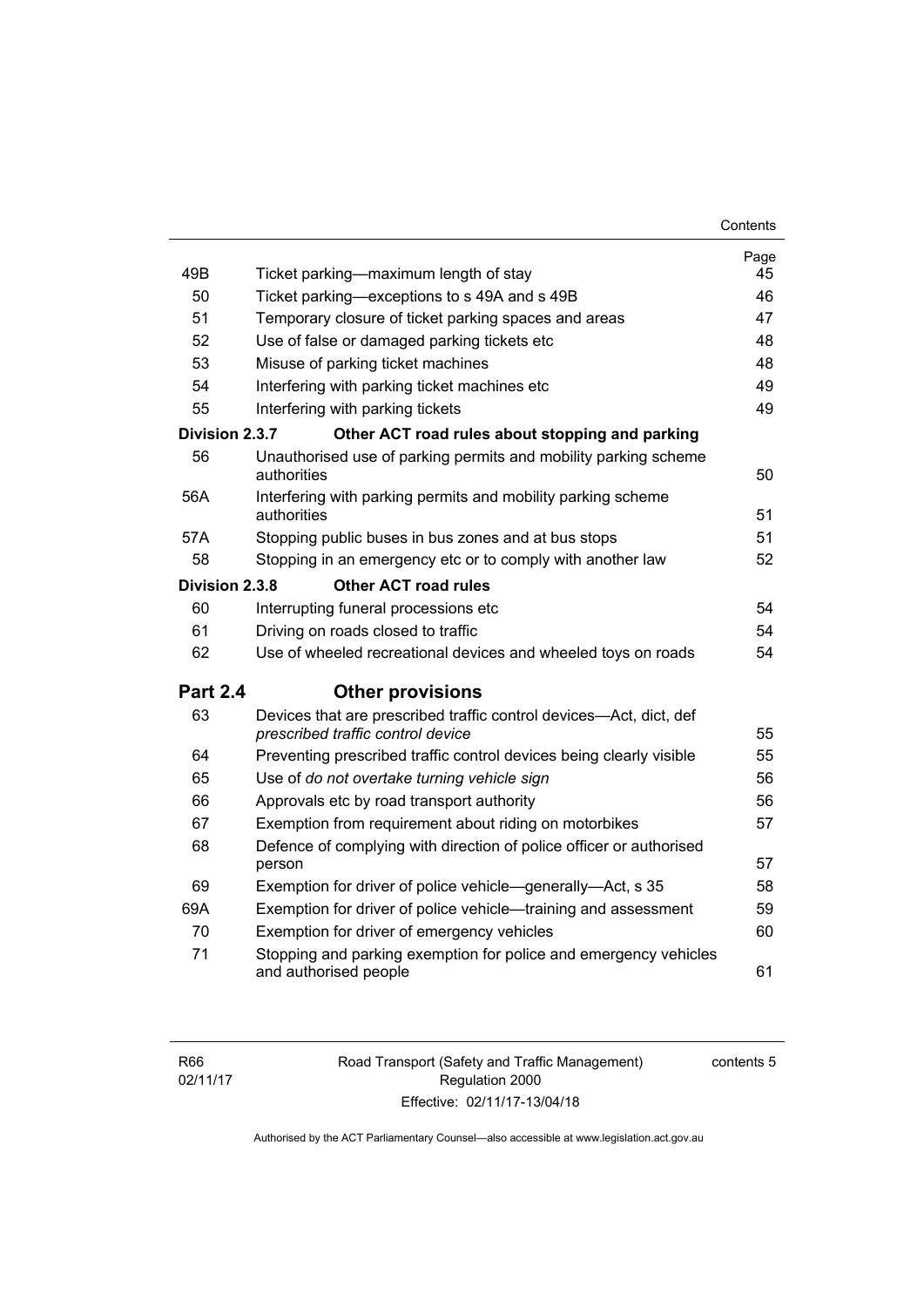#### **Contents**

| <b>Chapter 3</b> | <b>Parking</b>                                                            | Page |
|------------------|---------------------------------------------------------------------------|------|
| <b>Part 3.1</b>  | <b>Parking schemes</b>                                                    |      |
| Division 3.1.1   | <b>Metered parking schemes</b>                                            |      |
| 72               | Metered parking schemes                                                   | 62   |
| 73               | Metered parking areas                                                     | 62   |
| 74               | Parking meters                                                            | 62   |
| 75               | Metered parking spaces                                                    | 63   |
| Division 3.1.2   | <b>Ticket parking schemes</b>                                             |      |
| 75A              | Parking authorities                                                       | 63   |
| 75B              | Parking authority guidelines                                              | 64   |
| 76               | Ticket parking schemes-road transport authority                           | 64   |
| 76AA             | Approval of e-payment method                                              | 64   |
| 76A              | Ticket parking schemes—parking authorities                                | 65   |
| 77               | Ticket parking areas                                                      | 66   |
| 78               | Ticket parking spaces                                                     | 66   |
| 79               | <b>Ticket machines</b>                                                    | 66   |
| 80               | Parking tickets                                                           | 66   |
| 81               | Duration of parking tickets and e-payment parking period                  | 67   |
| Division 3.1.3   | <b>Heavy vehicle parking</b>                                              |      |
| 82               | Definitions-div 3.1.3                                                     | 68   |
| 83               | References in div 3.1.3 to land adjoining residential land                | 68   |
| 84               | Vehicle parked partly on residential land                                 | 68   |
| 85               | Parking of certain vehicles on residential land prohibited                | 69   |
| 85A              | No more than 1 heavy vehicle on residential land                          | 69   |
| 85B              | Heavy vehicles to be parked away from residential land boundaries         | 70   |
| 86               | Parking of certain vehicles on land adjoining residential land prohibited | 70   |
| 87               | Parking of certain commercial vehicles on land with multi-unit housing    | 71   |
| 87A              | No offence if reasonable necessity etc                                    | 72   |
| 87B              | Heavy vehicle refrigeration units not to be operated on residential land  | 72   |
| 87C              | Prohibition on night operation of heavy vehicle                           | 72   |
| 88               | Daily infringement                                                        | 73   |

| contents 6 |  |
|------------|--|
|------------|--|

Road Transport (Safety and Traffic Management) Regulation 2000 Effective: 02/11/17-13/04/18

R66 02/11/17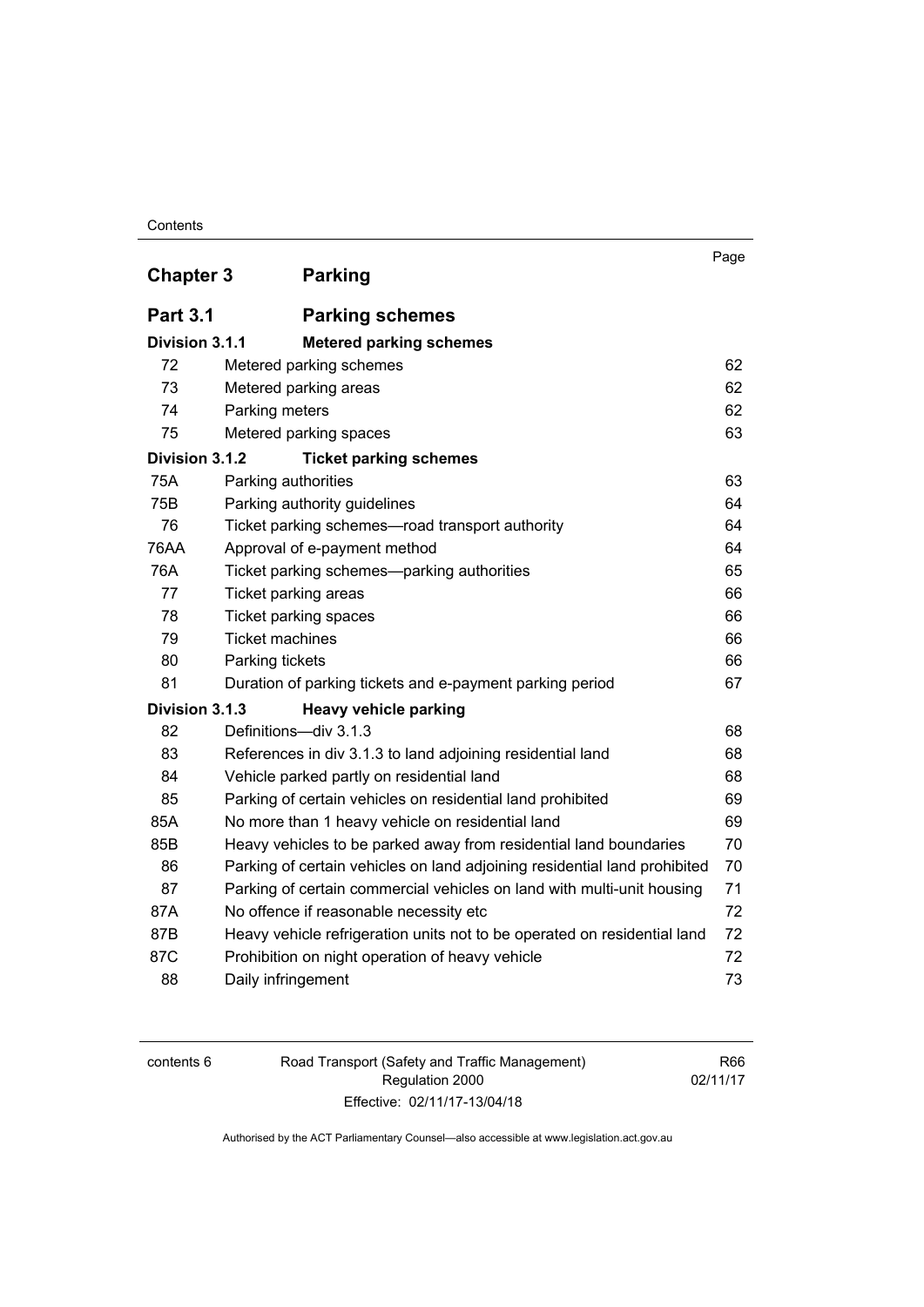|                  |                                                                                  | Contents   |
|------------------|----------------------------------------------------------------------------------|------------|
|                  |                                                                                  | Page       |
| Division 3.1.3A  | Heavy vehicle parking-enforcement                                                |            |
| 89               | Meaning of occupier-div 3.1.3A                                                   | 74         |
| 90               | Power to enter premises                                                          | 74         |
| 91               | Production of identity card                                                      | 75         |
| 92               | Consent to entry                                                                 | 75         |
| 93               | General powers on entry to premises                                              | 76         |
| 94               | Damage etc to be minimised                                                       | 77         |
| 95               | Compensation for exercise of enforcement powers                                  | 77         |
| Division 3.1.4   | <b>Miscellaneous</b>                                                             |            |
| 97A              | Other powers to provide pay parking                                              | 78         |
| 98               | Overlapping schemes                                                              | 78         |
| 98A              | Income from ticket parking scheme                                                | 78         |
| 98B              | Costs of ticket parking scheme                                                   | 79         |
| 99               | Trailers not separately chargeable                                               | 79         |
| <b>Part 3.2</b>  | Parking permits and mobility parking scheme<br>authorities                       |            |
| 100              | Parking permits                                                                  | 80         |
| 101              | Mobility parking scheme authorities                                              | 81         |
| 101A             | Parking permits and mobility parking scheme authorities—cancellation             | 82         |
| 101B             | Parking permits and mobility parking scheme authorities-return when<br>cancelled | 83         |
| <b>Part 3.3</b>  | <b>Parking-other provisions</b>                                                  |            |
| 101C             | Marking tyres by parking inspectors                                              | 84         |
| <b>Chapter 4</b> | <b>Traffic offence detection devices</b>                                         |            |
| 102              | Definitions-ch 4                                                                 | 85         |
| 103              | Approved traffic offence detection devices                                       | 88         |
| 103A             | Approval of police vehicle speedometers                                          | 88         |
| 103B             | Average speed detection systems-Act, s 22AA, s 23B and s 24 (2)                  | 88         |
| 104              | Major testing of laser speed measuring devices                                   | 92         |
| 104A             | Major testing of other traffic offence detection devices                         | 93         |
| 104B             | Certification and sealing of traffic offence detection devices                   | 95         |
| <b>R66</b>       | Road Transport (Safety and Traffic Management)                                   | contents 7 |
| 02/11/17         | Regulation 2000                                                                  |            |
|                  | Effective: 02/11/17-13/04/18                                                     |            |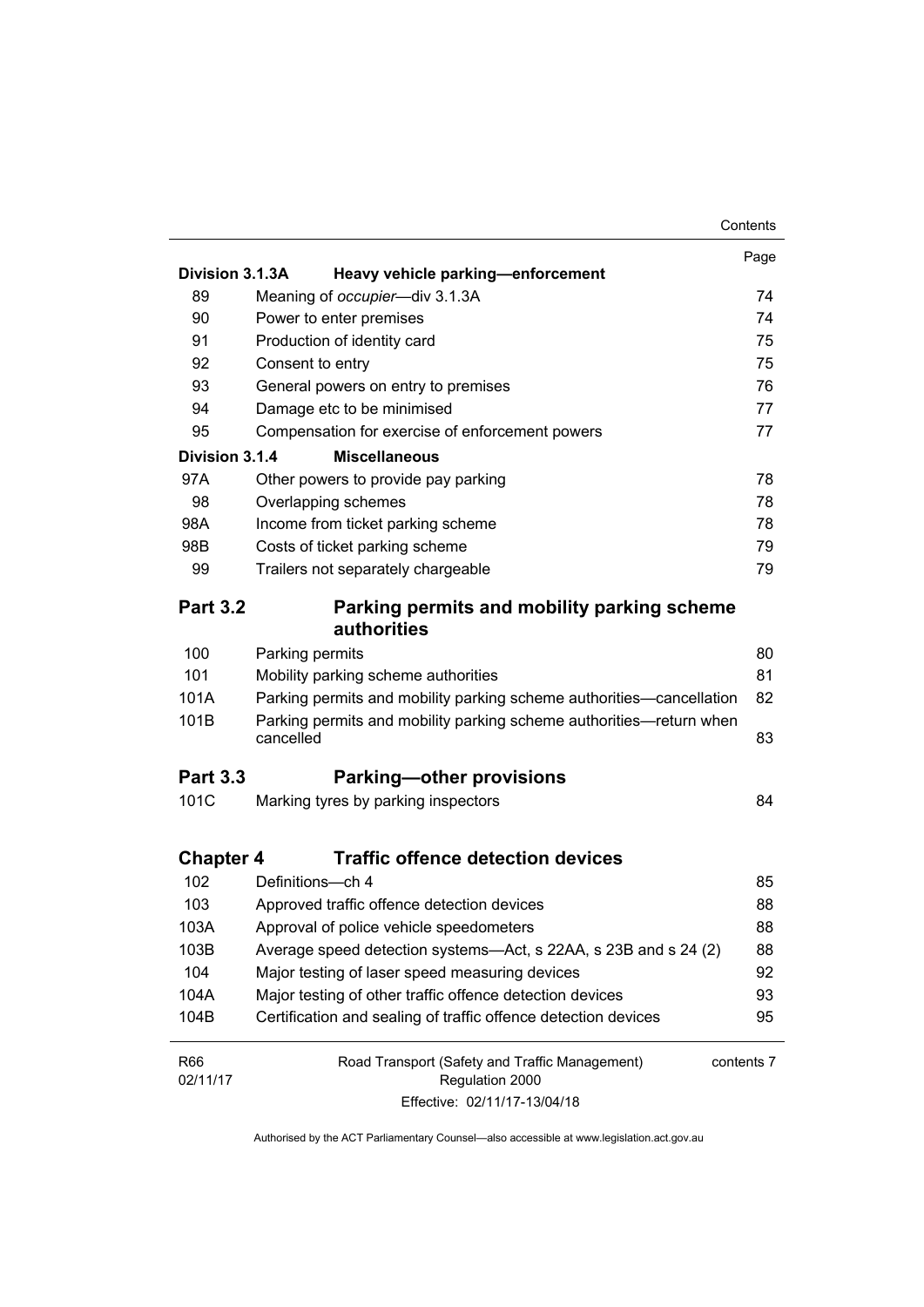#### **Contents**

|      |                                                                                                                                             | Page |
|------|---------------------------------------------------------------------------------------------------------------------------------------------|------|
| 105  | Use of certain digital camera detection devices                                                                                             | 95   |
| 105A | Use of certain laser speed measuring devices                                                                                                | 97   |
| 105B | Use of certain radar speed measuring devices                                                                                                | 98   |
| 106  | Approved people—testing and sealing                                                                                                         | 99   |
| 107  | Approved people—use                                                                                                                         | 99   |
| 107A | Recording of camera detection device image files—Act, s 23 (2) (c) (ii)                                                                     | 100  |
| 107B | Verification of camera detection device image files—Act,<br>s 23 (2) (c) (iii)                                                              | 101  |
| 108  | Meaning of codes etc on image taken by approved camera detection<br>device or approved average speed detection system—Act, s 24 (2) (a) 101 |      |

### **Chapter 5 [Miscellaneous](#page-122-0)**

| 109  | Additional police powers-removing parked cars      | 106 |
|------|----------------------------------------------------|-----|
| 110  | Prohibition on car minding                         | 106 |
| 111  | Removal of unattended vehicles—Act, s 32 (1) (c)   | 107 |
| 112  | Disposal of impounded vehicles—Act, s 10K          | 107 |
| 112A | Disposal of forfeited vehicles—Act, s 10K          | 109 |
| 113  | Responsible person to inspect driver licence       | 109 |
| 114  | Responsible person's consent                       | 109 |
| 115  | Standards for safe carriage of loads—Act, s 14 (2) | 109 |

### **Dictionary** [110](#page-126-0)

**[Endnotes](#page-137-0)**

|   | About the endnotes     | 120 |
|---|------------------------|-----|
| 2 | Abbreviation key       | 120 |
| 3 | Legislation history    | 121 |
| 4 | Amendment history      | 132 |
| 5 | Earlier republications | 153 |

| contents 8 | Road Transport (Safety and Traffic Management) | R66      |
|------------|------------------------------------------------|----------|
|            | Regulation 2000                                | 02/11/17 |
|            | Effective: 02/11/17-13/04/18                   |          |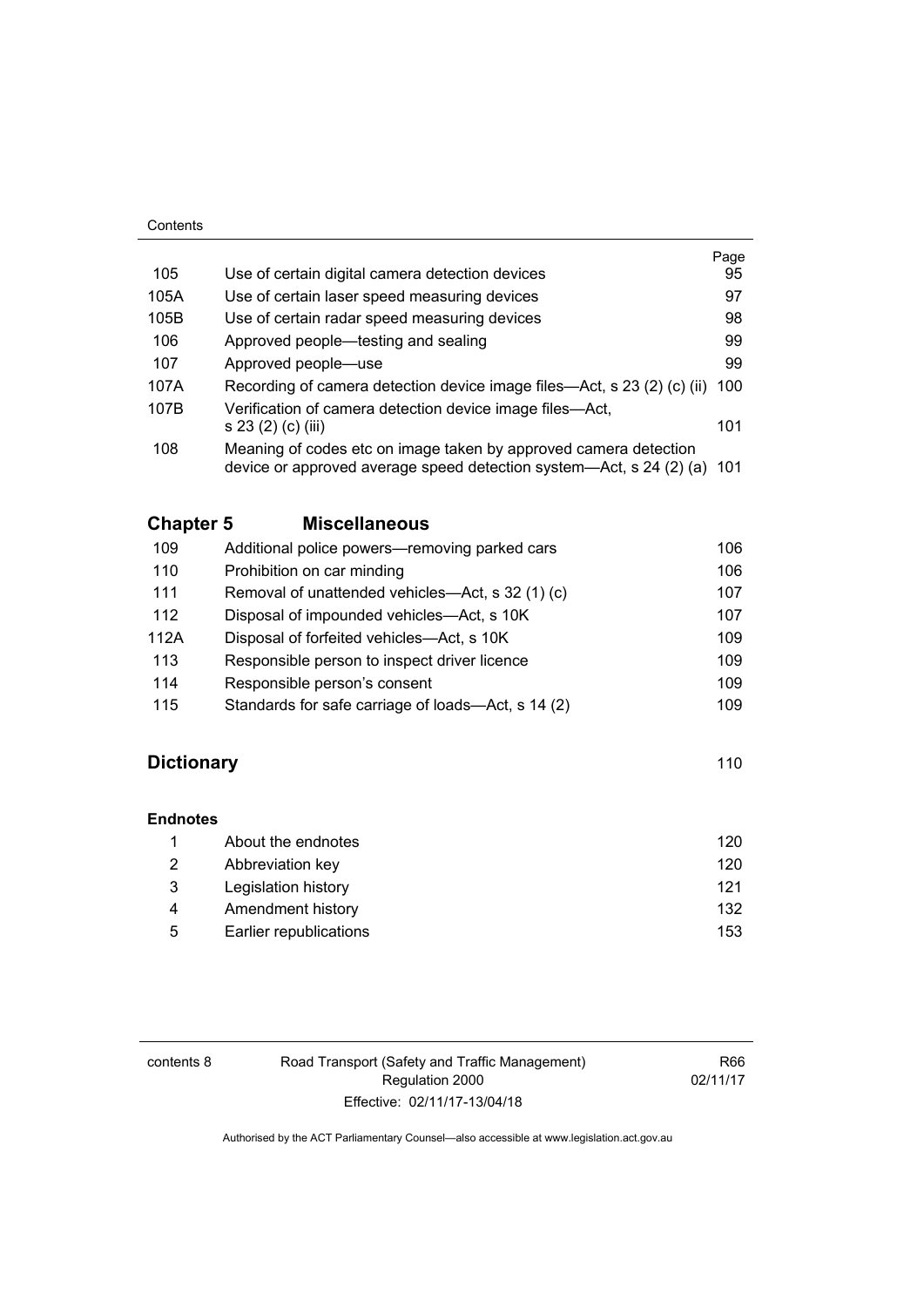

# **Road Transport (Safety and Traffic Management) Regulation 2000**

made under the

**[Road Transport \(Safety and Traffic Management\) Act 1999](http://www.legislation.act.gov.au/a/1999-80)**

R66 02/11/17

l

Road Transport (Safety and Traffic Management) Regulation 2000 Effective: 02/11/17-13/04/18

page 1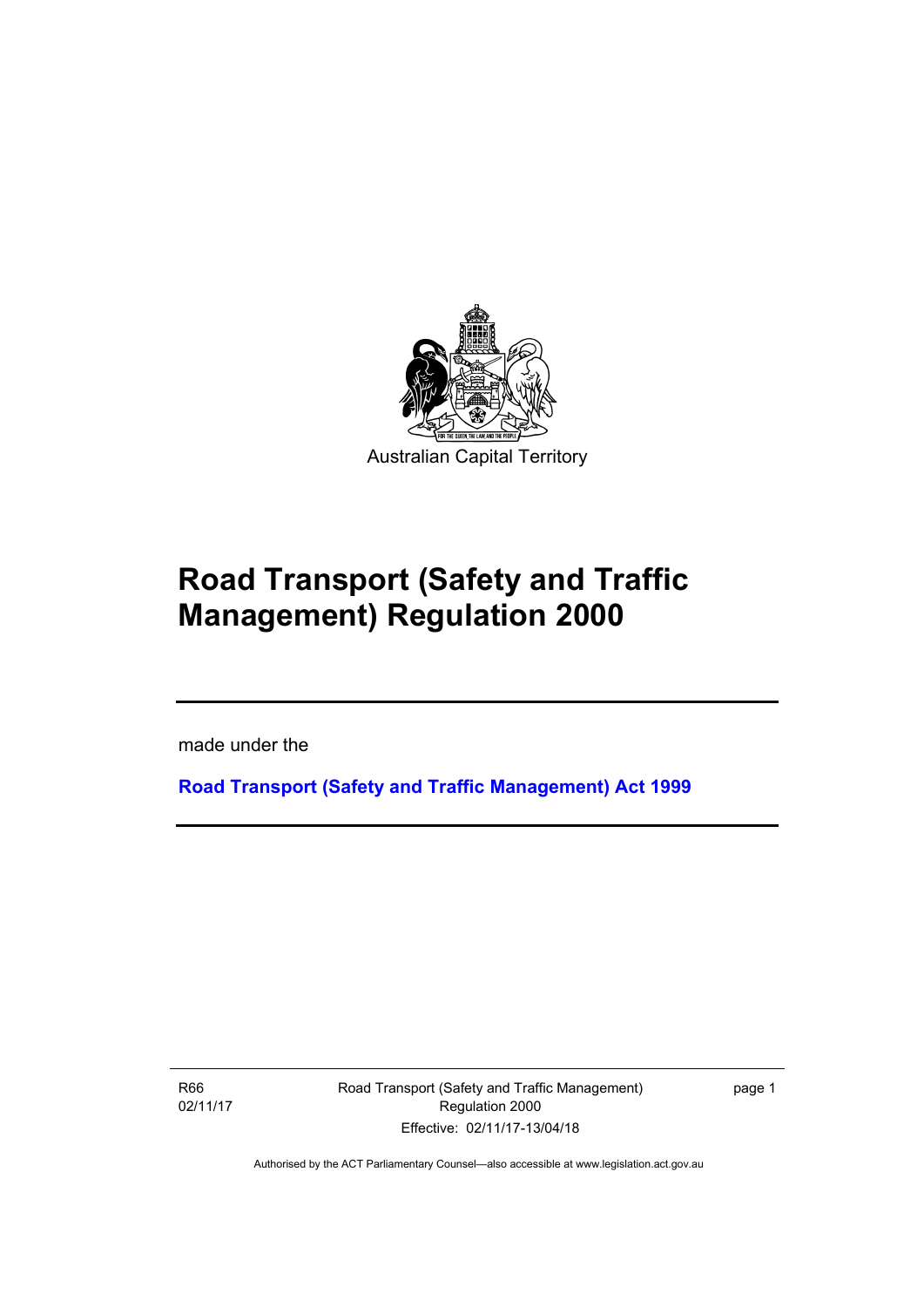## <span id="page-11-0"></span>**Chapter 1** Preliminary

#### <span id="page-11-1"></span>**1 Name of regulation**

This regulation is the *Road Transport (Safety and Traffic Management) Regulation 2000*.

#### <span id="page-11-2"></span>**2 Dictionary**

The dictionary at the end of this regulation is part of the regulation.

*Note 1* The dictionary at the end of this regulation defines certain terms used in this regulation, and includes references (*signpost definitions*) to other terms defined elsewhere.

> For example, the signpost definition '*semitrailer*—see the *[Road](http://www.legislation.act.gov.au/sl/2000-12)  [Transport \(Vehicle Registration\) Regulation 2000](http://www.legislation.act.gov.au/sl/2000-12)*, dictionary.' means that the term 'semitrailer' is defined in that dictionary and the definition applies to this regulation.

*Note 2* A definition in the dictionary (including a signpost definition) applies to the entire regulation unless the definition, or another provision of the regulation, provides otherwise or the contrary intention otherwise appears (see [Legislation Act,](http://www.legislation.act.gov.au/a/2001-14) s 155 and s 156 (1)).

#### <span id="page-11-3"></span>**3 Dictionary—application to Australian Road Rules**

The definitions in the dictionary do not apply to the [Australian Road](http://www.legislation.act.gov.au//ni/db_37271/default.asp)  [Rules](http://www.legislation.act.gov.au//ni/db_37271/default.asp) unless this regulation provides otherwise.

*Note* See div 2.2.1, note 2 for the relevant provisions of this regulation.

#### <span id="page-11-4"></span>**3A** *Road* **includes road related area**

In this regulation:

*road* includes a road related area.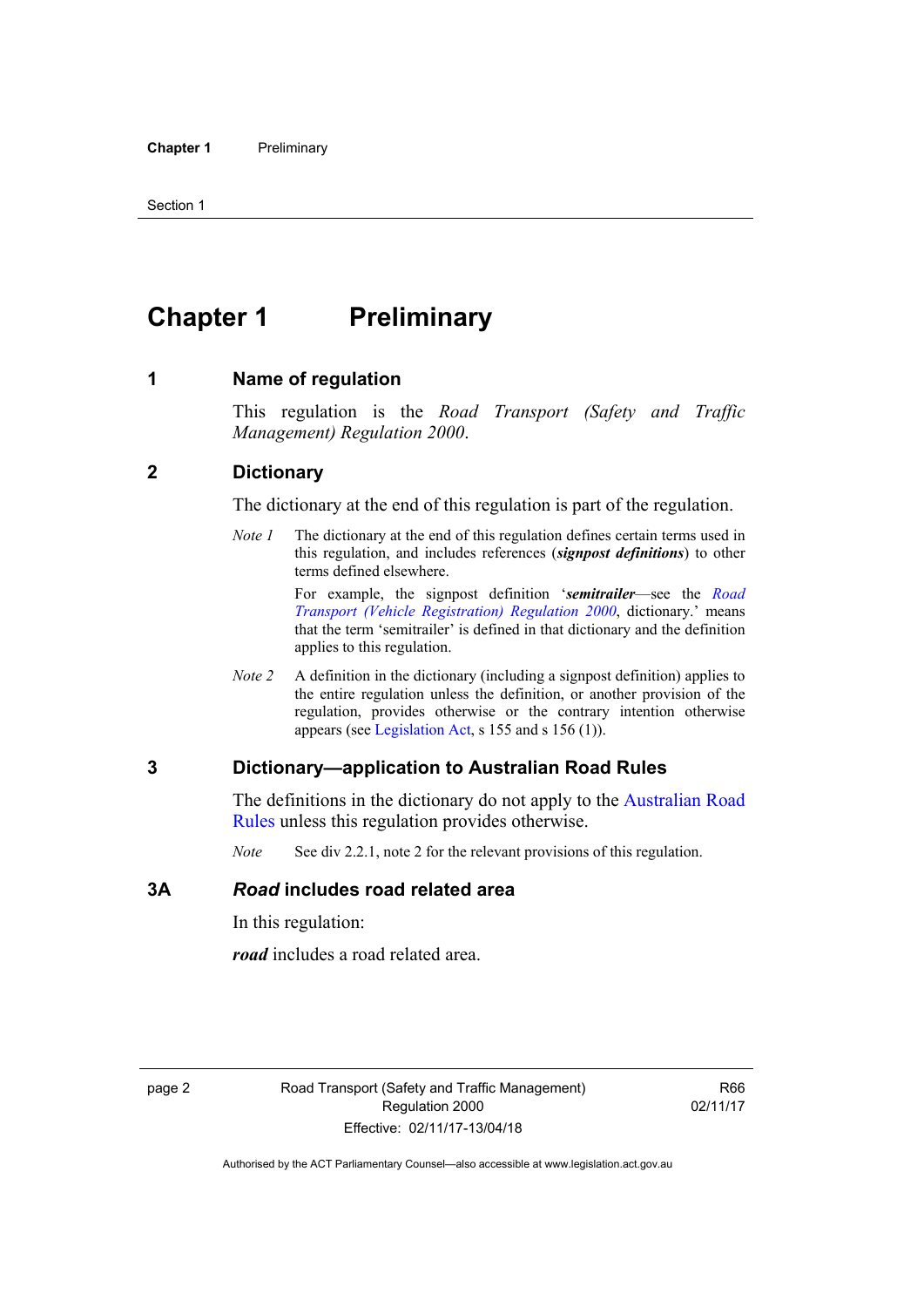#### <span id="page-12-0"></span>**3B Meaning of** *park* **and** *stop*

In this regulation:

*park*, in relation to a driver, includes stop and allow the driver's vehicle to stay (whether or not the driver leaves the vehicle).

*stop*, for a driver, includes park, but does not include stop to reverse the driver's vehicle into a parking bay or other parking space.

#### <span id="page-12-1"></span>**4 Notes**

A note in this regulation is explanatory and is not part of this regulation.

*Note* See the [Legislation Act,](http://www.legislation.act.gov.au/a/2001-14) s 127 (1), (4) and (5) for the legal status of notes.

#### <span id="page-12-2"></span>**4A Offences against regulation—application of Criminal Code etc**

Other legislation applies in relation to offences against this regulation (including the [Australian Road Rules](http://www.legislation.act.gov.au//ni/db_37271/default.asp)).

*Note 1 Criminal Code* The [Criminal Code,](http://www.legislation.act.gov.au/a/2002-51) ch 2 applies to an offence against this regulation (see Code, pt 2.1).

> The chapter sets out the general principles of criminal responsibility (including burdens of proof and general defences), and defines terms used for offences to which the Code applies (eg *conduct*, *intention*, *recklessness* and *strict liability*).

#### *Note 2 Penalty units*

The [Legislation Act](http://www.legislation.act.gov.au/a/2001-14), s 133 deals with the meaning of offence penalties that are expressed in penalty units.

*Note* 3 The [Australian Road Rules](http://www.legislation.act.gov.au//ni/db_37271/default.asp) are to be read with, and as if they formed part of, this regulation (see s 6).

R66 02/11/17 page 3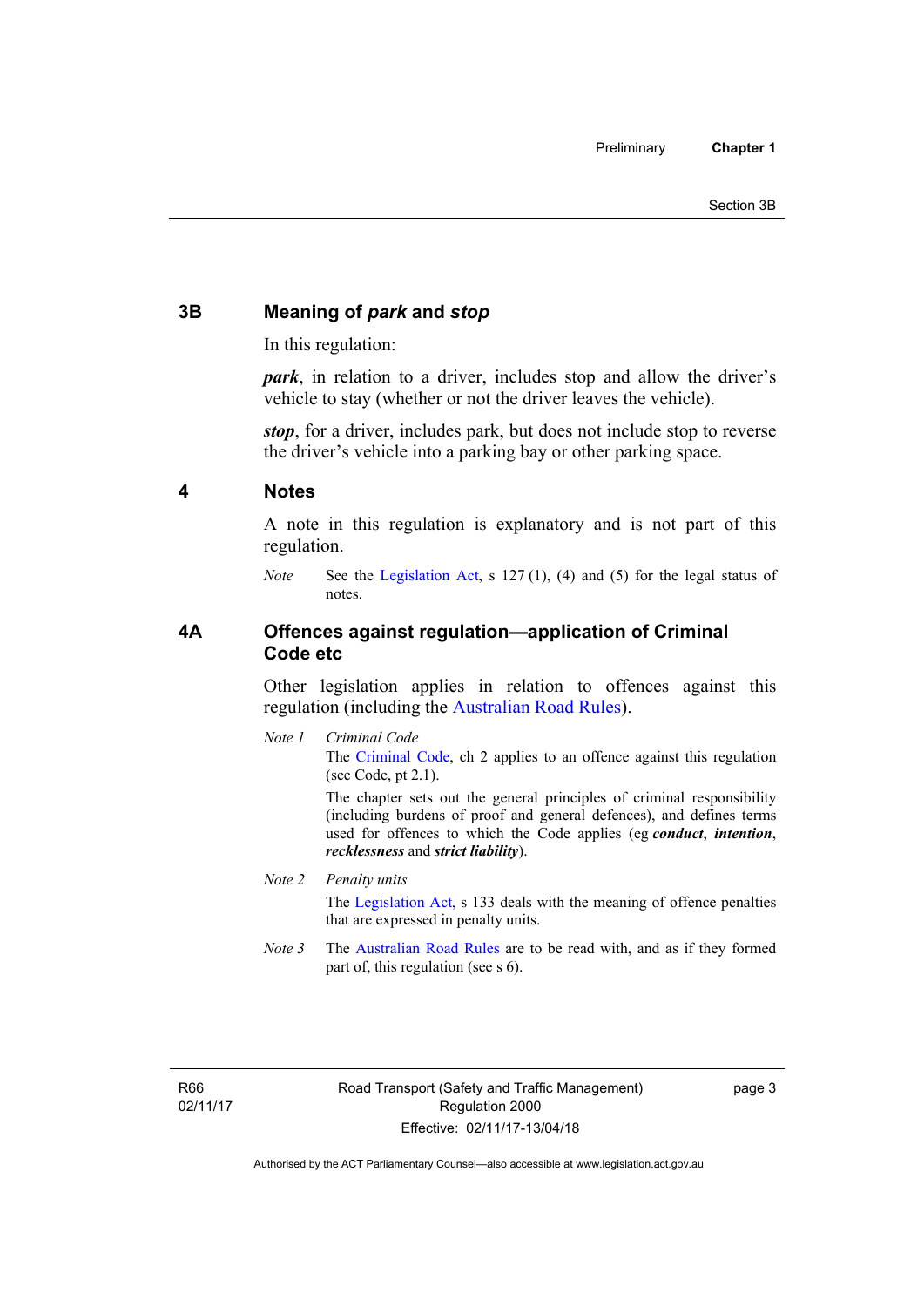#### **Chapter 1** Preliminary

#### Section 4B

#### <span id="page-13-0"></span>**4B Offences against regulation are strict liability offences**

An offence against this regulation (including the [Australian Road](http://www.legislation.act.gov.au//ni/db_37271/default.asp)  [Rules](http://www.legislation.act.gov.au//ni/db_37271/default.asp)) is a strict liability offence.

#### <span id="page-13-1"></span>**4C General defence of accident or reasonable effort**

Without limiting any other defence, it is a defence to an offence against this regulation (including the [Australian Road Rules\)](http://www.legislation.act.gov.au//ni/db_37271/default.asp) if the defendant proves that the offence—

- (a) was the result of an accident; or
- (b) could not have been avoided by any reasonable efforts by the defendant.

page 4 Road Transport (Safety and Traffic Management) Regulation 2000 Effective: 02/11/17-13/04/18

R66 02/11/17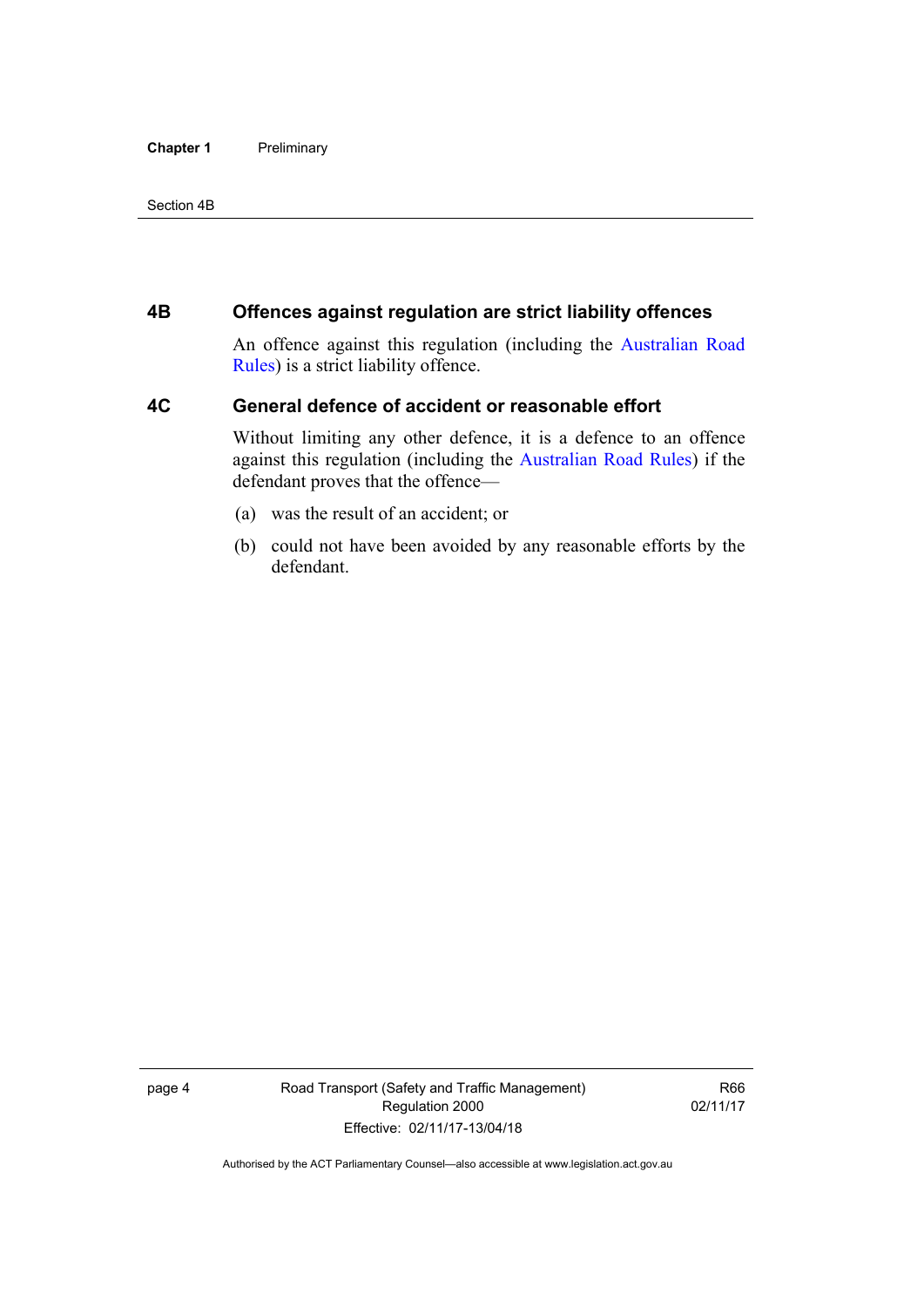### <span id="page-14-0"></span>**Chapter 2 Australian Road Rules**

### <span id="page-14-1"></span>**Part 2.1 Incorporation into ACT law**

#### <span id="page-14-2"></span>**5 Meaning of** *Australian Road Rules*

In this regulation:

*Australian Road Rules* means that part of the publication known as the [Australian Road Rules](http://www.legislation.act.gov.au//ni/db_37271/default.asp), ISBN 0 7240 8874 1 published by the National Transport Commission in February 2012 that consists of the rules approved by the Australian Transport Council under the *[National Transport Commission Act 2003](http://www.comlaw.gov.au/Series/C2004A01166)* (Cwlth).

*Note* The [Australian Road Rules](http://www.legislation.act.gov.au//ni/db_37271/default.asp) are accessible at [www.legislation.act.gov.au](http://www.legislation.act.gov.au/).

#### <span id="page-14-3"></span>**6 Incorporation of Australian Road Rules into ACT law**

- (1) The [Australian Road Rules](http://www.legislation.act.gov.au//ni/db_37271/default.asp) (other than rule 2) are to be read with, and as if they formed part of, this regulation.
- (2) Subsection (1) has effect subject to this regulation.

page 5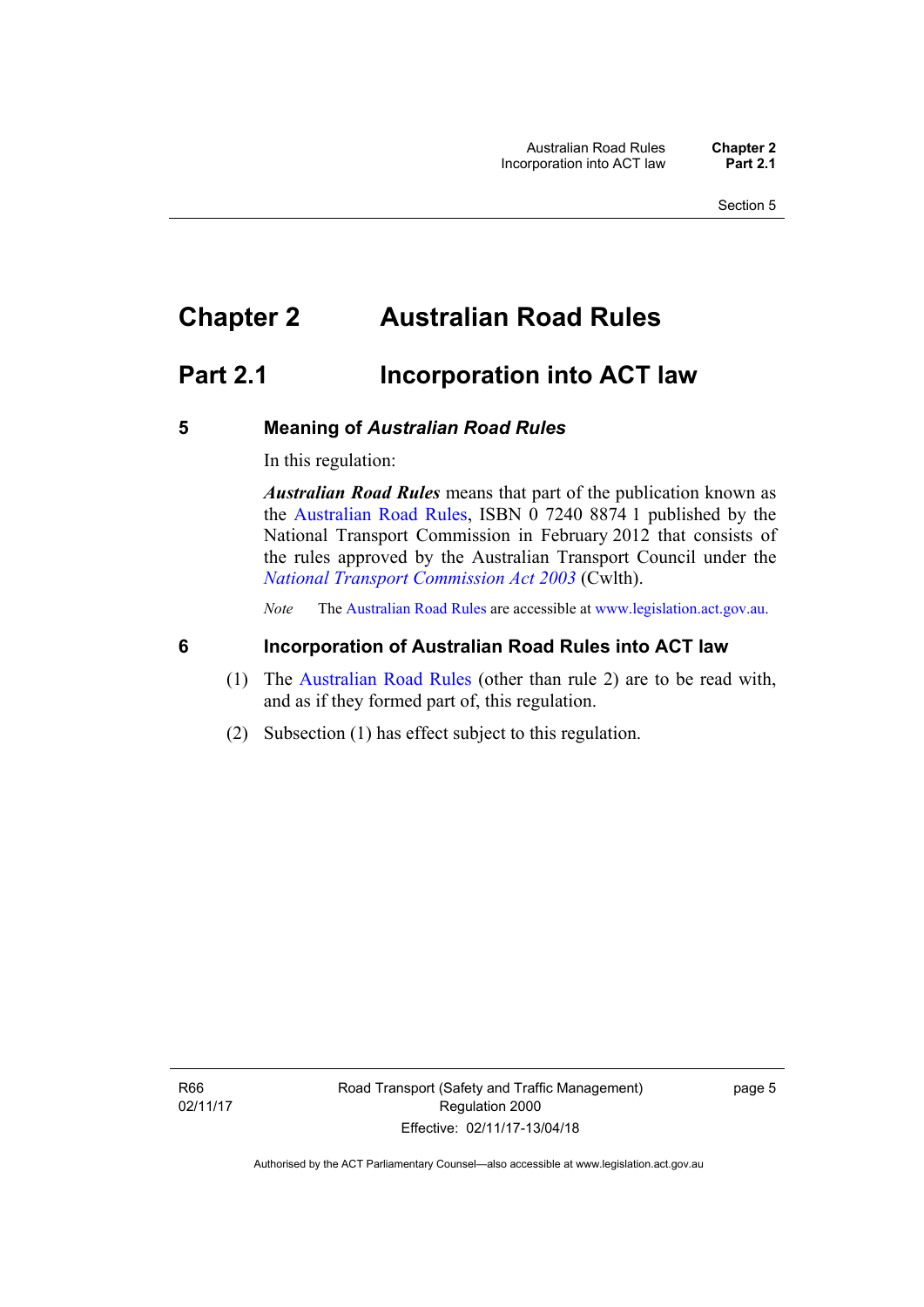### <span id="page-15-0"></span>**Part 2.2 How the Australian Road Rules are incorporated**

#### <span id="page-15-1"></span>**Division 2.2.1 General**

*Note 1* The [Australian Road Rules](http://www.legislation.act.gov.au//ni/db_37271/default.asp) are not completely self-contained and need to be read with associated laws of each jurisdiction. Many of the rules provide for 'another law of this jurisdiction' to define terms used in the [Australian Road Rules](http://www.legislation.act.gov.au//ni/db_37271/default.asp) for application of the [Australian Road Rules](http://www.legislation.act.gov.au//ni/db_37271/default.asp) in the ACT, to permit things to be done in the ACT otherwise prohibited by the [Australian Road Rules](http://www.legislation.act.gov.au//ni/db_37271/default.asp) or to exempt persons in the ACT from complying with the [Australian Road Rules.](http://www.legislation.act.gov.au//ni/db_37271/default.asp)

*Note 2* The following table sets out the provisions of the [Australian Road Rules](http://www.legislation.act.gov.au//ni/db_37271/default.asp) for which provision is made by this part:

| column 1<br>item | column <sub>2</sub><br><b>ARR provision</b> | column 3<br>provision of this regulation |
|------------------|---------------------------------------------|------------------------------------------|
| 1                | 10(2)                                       | 8                                        |
| $\overline{2}$   | 18                                          | 8A                                       |
| 3                | 95                                          | 9                                        |
| $\overline{4}$   | 104                                         | 10                                       |
| 5                | 151(3)(b)                                   | 11                                       |
| 6                | 158 $(2)(c)$                                | 12                                       |
| 7                | 176                                         | 12A                                      |
| 8                | 179(1)(c)                                   | 13                                       |
| 9                | 179 $(1)(c)$ and $(2)(c)$                   | 13A                                      |
| 10               | 183                                         | 13B                                      |
| 11               | 189                                         | 13BA                                     |
| 12               | 195                                         | 13C                                      |
| 13               | 199(2)                                      | 14                                       |
|                  |                                             |                                          |

page 6 Road Transport (Safety and Traffic Management) Regulation 2000 Effective: 02/11/17-13/04/18

R66 02/11/17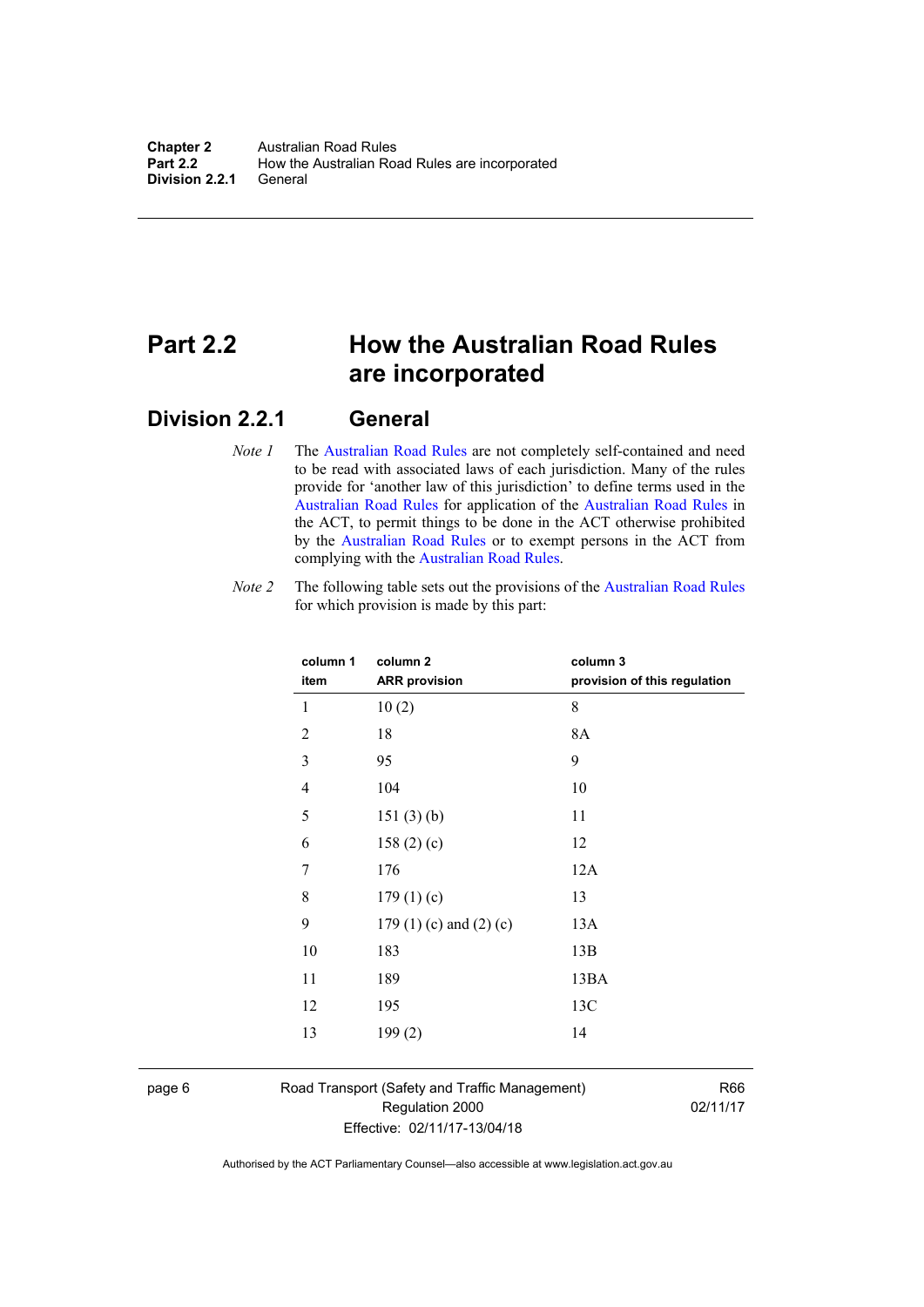| column 1<br>item | column <sub>2</sub><br><b>ARR provision</b> | column 3<br>provision of this regulation |
|------------------|---------------------------------------------|------------------------------------------|
| 14               | $206(2)$ (b) and (c)                        | 15                                       |
| 15               | 207(2)(a)                                   | 16                                       |
| 16               | 213(5)                                      | 16A                                      |
| 17               | 215(4)                                      | 17                                       |
| 18               | 216(3)                                      | 18                                       |
| 19               | 220(3)                                      | 19                                       |
| 20               | 221(f)                                      | 20                                       |
| 21               | 222                                         | 21                                       |
| 22               | 225                                         | 22                                       |
| 23               | 236(6)                                      | 22A                                      |
| 24               | 244C                                        | 23                                       |
| 25               | 266(7)                                      | 24                                       |
| 26               | 270(3)                                      | 26                                       |
| 27               | 271(6)                                      | 27                                       |
| 28               | 280(2)(a)                                   | 27A                                      |
| 29               | $287(3)$ (e) and (4)                        | 28                                       |
| 30               | 289(1)(g)                                   | 29                                       |
| 31               | 298                                         | 30                                       |
| 32               | 299                                         | 30A                                      |
| 33               | 300 $(1)(c)$                                | 30B                                      |
| 34               | $310(3)$ and $(4)$                          | 31                                       |
| 35               | 313                                         | 32                                       |
| 36               | dict, def bus                               | 33(1)                                    |
| 37               | dict, def <i>approved</i> bicycle<br>helmet | 33(1)                                    |
| 38               | dict, def approved seatbelt                 | 33(1)                                    |

R66 02/11/17 Road Transport (Safety and Traffic Management) Regulation 2000 Effective: 02/11/17-13/04/18

page 7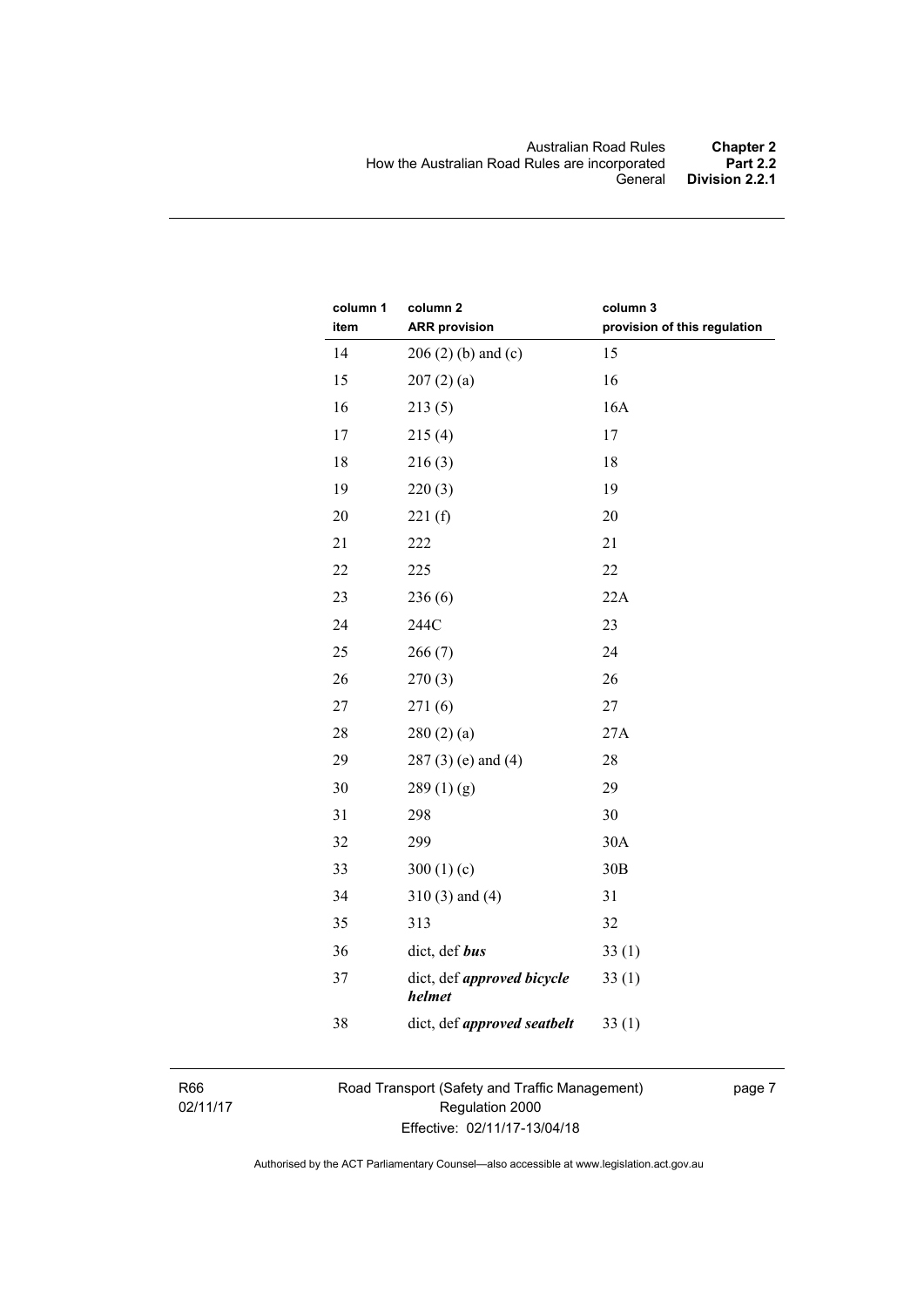| column 1<br>item | column <sub>2</sub><br><b>ARR provision</b>      | column 3<br>provision of this regulation |
|------------------|--------------------------------------------------|------------------------------------------|
| 39               | dict, def <i>authorised person</i>               | 33(1)                                    |
| 40               | dict, def emergency worker                       | 33(1)                                    |
| 41               | $dict, def$ $GVM$                                | 33(2)                                    |
| 42               | dict, def <i>hazard</i> warning<br>lights        | 33(3)                                    |
| 43               | dict, def <i>mechanical</i><br>signalling device | 33(1)                                    |
| 44               | dict, def oversize vehicle                       | 33(1)                                    |
| 45               | dict, def <i>police</i> officer                  | 33(1)                                    |
| 46               | dict, def <i>portable warning</i><br>triangle    | 33(4)                                    |
| 47               | dict, def <i>postal</i> worker                   | 33(1)                                    |
| 48               | dict, def <i>public</i> bus                      | 33(1)                                    |
| 49               | dict, def <i>taxi</i>                            | 33(1)                                    |
| 50               | dict, def wheeled<br>recreational vehicle        | 33(1)                                    |

*Note 3* The following table sets out other provisions of the [Australian Road](http://www.legislation.act.gov.au//ni/db_37271/default.asp)  [Rules](http://www.legislation.act.gov.au//ni/db_37271/default.asp) for which provision is made by other territory laws (including provisions in other parts of this regulation):

| column 1<br>item | column <sub>2</sub><br><b>ARR</b> provision | column 3<br>other law                      |
|------------------|---------------------------------------------|--------------------------------------------|
|                  | 12(2)                                       | Road Transport (General) Act 1999,<br>s 12 |
| 2                | 13(2)                                       | Road Transport (General) Act 1999,<br>s 12 |
| 3                | $28(2)$ , n 3                               | this regulation, s 65                      |
| 4                | $32(2)$ , n 3                               | this regulation, s 65                      |
| 5                | 65                                          | this regulation, $s$ 38D $(1)$             |
|                  |                                             |                                            |

page 8 Road Transport (Safety and Traffic Management) Regulation 2000 Effective: 02/11/17-13/04/18

R66 02/11/17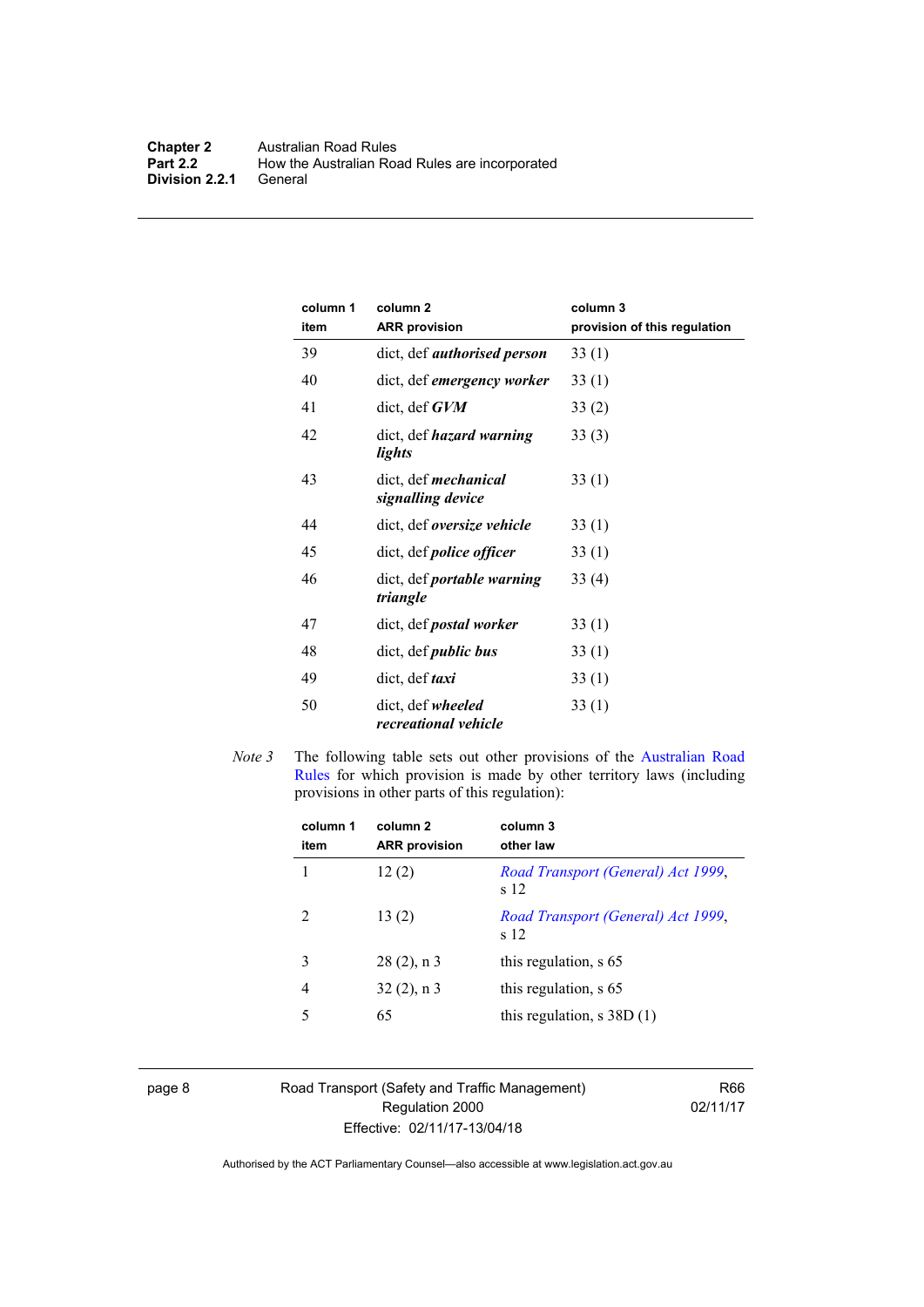Section 7

| column 1<br>item | column <sub>2</sub><br><b>ARR</b> provision                           | column 3<br>other law                                                     |
|------------------|-----------------------------------------------------------------------|---------------------------------------------------------------------------|
| 6                | 80                                                                    | this regulation, $s$ 38D $(2)$                                            |
| 7                | 81                                                                    | this regulation, $s$ 38D (3)                                              |
| 8                | 185(1)                                                                | this regulation, s 100                                                    |
| 9                | 248                                                                   | this regulation, $s$ 38D $(5)$                                            |
| 10               | 262                                                                   | this regulation, $s$ 38D (4)                                              |
| 11               | $287(1)$ , n 2                                                        | Road Transport (Safety and Traffic<br>Management) Act 1999, s 16          |
| 12               | 304                                                                   | <b>Road Transport (General)</b><br>Regulation 2000, s 6 and s 7           |
| 13               | 311(1)(c)                                                             | Heavy Vehicle National Law (ACT)                                          |
| 14               | 312(3)(c)                                                             | Road Transport (Safety and Traffic<br>Management) Act 1999, s 31 and s 32 |
| 15               | dict, def <i>parking</i><br>permit for<br>people with<br>disabilities | this regulation, s 101                                                    |
| 16               | dict, def <i>bicycle</i>                                              | Road Transport (General) Act 1999,<br>dict, def bicycle                   |

#### <span id="page-18-0"></span>**7 References to another law of this jurisdiction etc**

- (1) In the [Australian Road Rules,](http://www.legislation.act.gov.au//ni/db_37271/default.asp) a reference to *another law of this jurisdiction* includes a reference to the Act.
	- *Note* A reference to an Act includes a reference to the statutory instruments made or in force under the Act, including any regulation (see [Legislation Act,](http://www.legislation.act.gov.au/a/2001-14) s 104).
- (2) In the [Australian Road Rules](http://www.legislation.act.gov.au//ni/db_37271/default.asp):

*law of this jurisdiction* means a territory law or a law applying as a territory law.

*this jurisdiction* means the Australian Capital Territory.

page 2 Road Transport (Safety and Traffic Management) Regulation 2000 Effective: 02/11/17-13/04/18

R66 02/11/17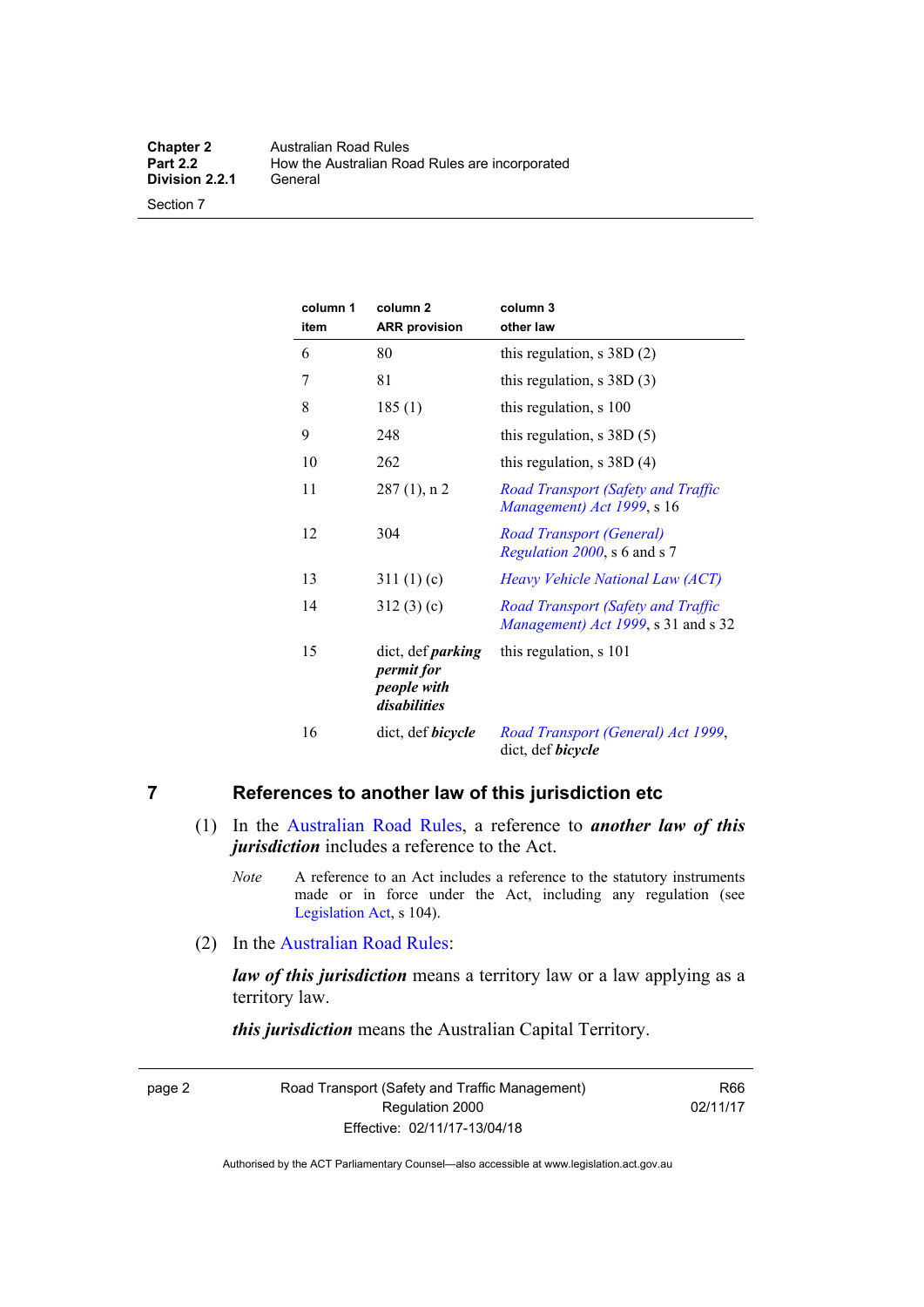### <span id="page-19-0"></span>**Division 2.2.2 Other provisions for the Australian Road Rules**

#### <span id="page-19-1"></span>**8 ARR r 10 (2)—penalties for offences**

For the [Australian Road Rules,](http://www.legislation.act.gov.au//ni/db_37271/default.asp) rule 10 (2), the penalty for an offence against the [Australian Road Rules](http://www.legislation.act.gov.au//ni/db_37271/default.asp) is a maximum penalty of 20 penalty units.

#### <span id="page-19-2"></span>**8A ARR r 18—who is a pedestrian**

Despite the [Australian Road Rules](http://www.legislation.act.gov.au//ni/db_37271/default.asp), rule 18, a *pedestrian* includes—

- (a) a person driving a motorised wheelchair that cannot travel at over 10 km/h (on level ground); and
- (b) a person in a non-motorised wheelchair; and
- (c) a person pushing a motorised or non-motorised wheelchair; and
- (d) a person in or on a wheeled recreational device or wheeled toy; and
- (e) a person in or on a personal mobility device.

#### <span id="page-19-3"></span>**9 ARR r 95—emergency stopping lane only signs**

For the [Australian Road Rules,](http://www.legislation.act.gov.au//ni/db_37271/default.asp) rule 95, the driver of a police vehicle or emergency vehicle is permitted to drive in an emergency stopping lane.

page 3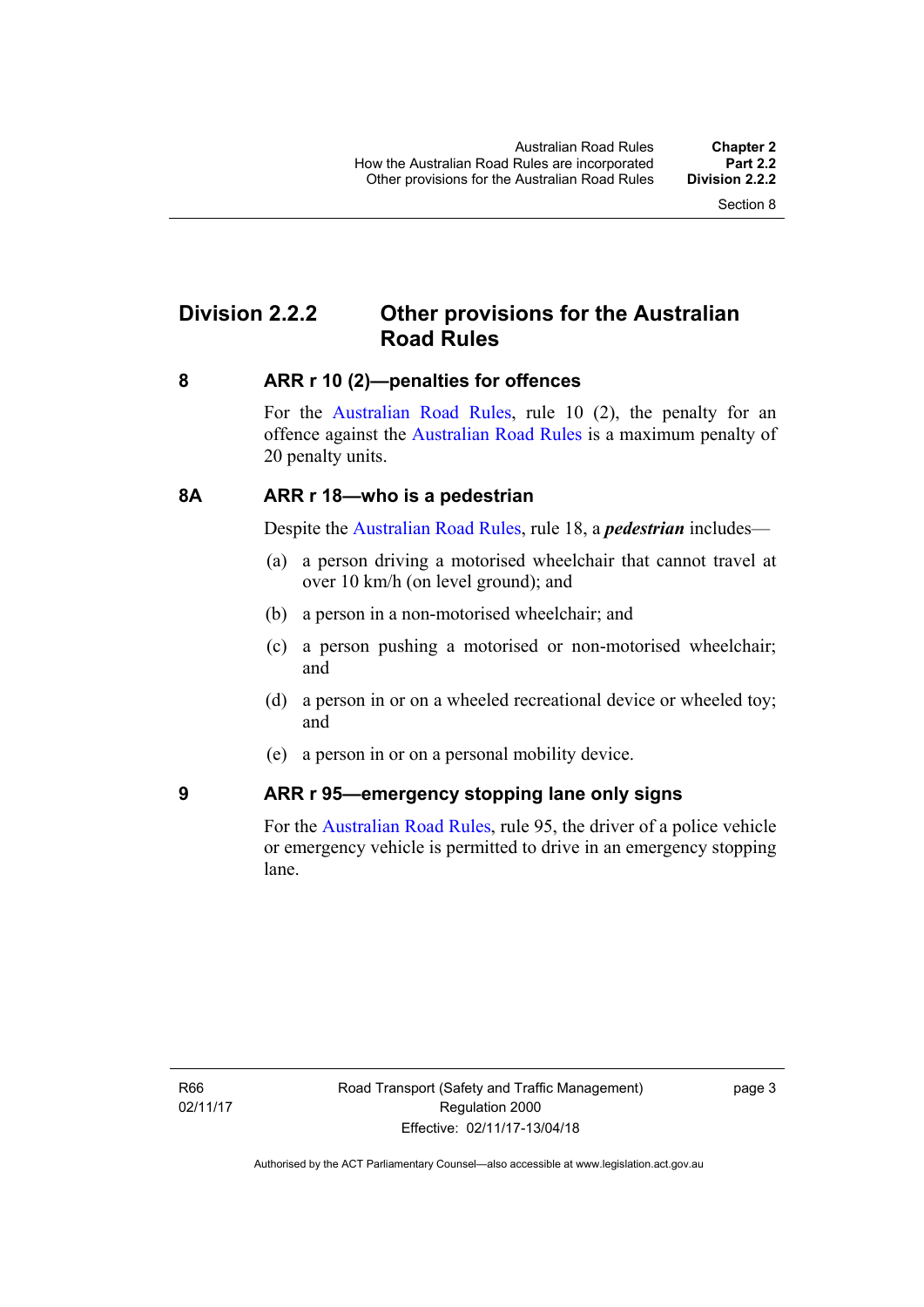<span id="page-20-0"></span>**10 ARR r 104—no truck signs**

Section 10

For the [Australian Road Rules](http://www.legislation.act.gov.au//ni/db_37271/default.asp), rule 104, a driver is permitted to drive the vehicle on a road (or a bridge, causeway, ramp or similar structure forming part of a road) past a *no trucks sign* mentioned in rule 104 (1), (2) or (3) if the destination of the driver's vehicle is a place on or reached from the road (or structure) and there is no alternative route by which to reach the destination.

#### <span id="page-20-1"></span>**11 ARR r 151 (3) (b)—riding a motorbike or bicycle alongside more than 1 other rider**

For the [Australian Road Rules](http://www.legislation.act.gov.au//ni/db_37271/default.asp), rule 151 (3) (b), the rider of a motorbike or bicycle is permitted to ride alongside more than 1 rider if each of the riders is taking part in an event approved by the road transport authority for this section.

#### <span id="page-20-2"></span>**11A ARR r 158 (2) (c)—other vehicles permitted to travel in bicycle lanes**

A driver of a rideshare vehicle or hire car may drive for up to 50m in a bicycle lane if—

- (a) the driver is dropping off, or picking up, passengers; and
- (b) there is not another law of this jurisdiction prohibiting the driver from driving in the bicycle lane.
- *Note* A similar provision applies to taxi drivers and bus drivers (see [ARR,](http://www.legislation.act.gov.au//ni/db_37271/default.asp) r 153 (3)).

#### <span id="page-20-3"></span>**12 ARR r 158 (2) (c)—other vehicles permitted to travel in bus lanes**

The drivers of the following vehicles are permitted to drive in a bus lane:

- (a) taxis;
- (b) hire cars;

page 4 Road Transport (Safety and Traffic Management) Regulation 2000 Effective: 02/11/17-13/04/18

R66 02/11/17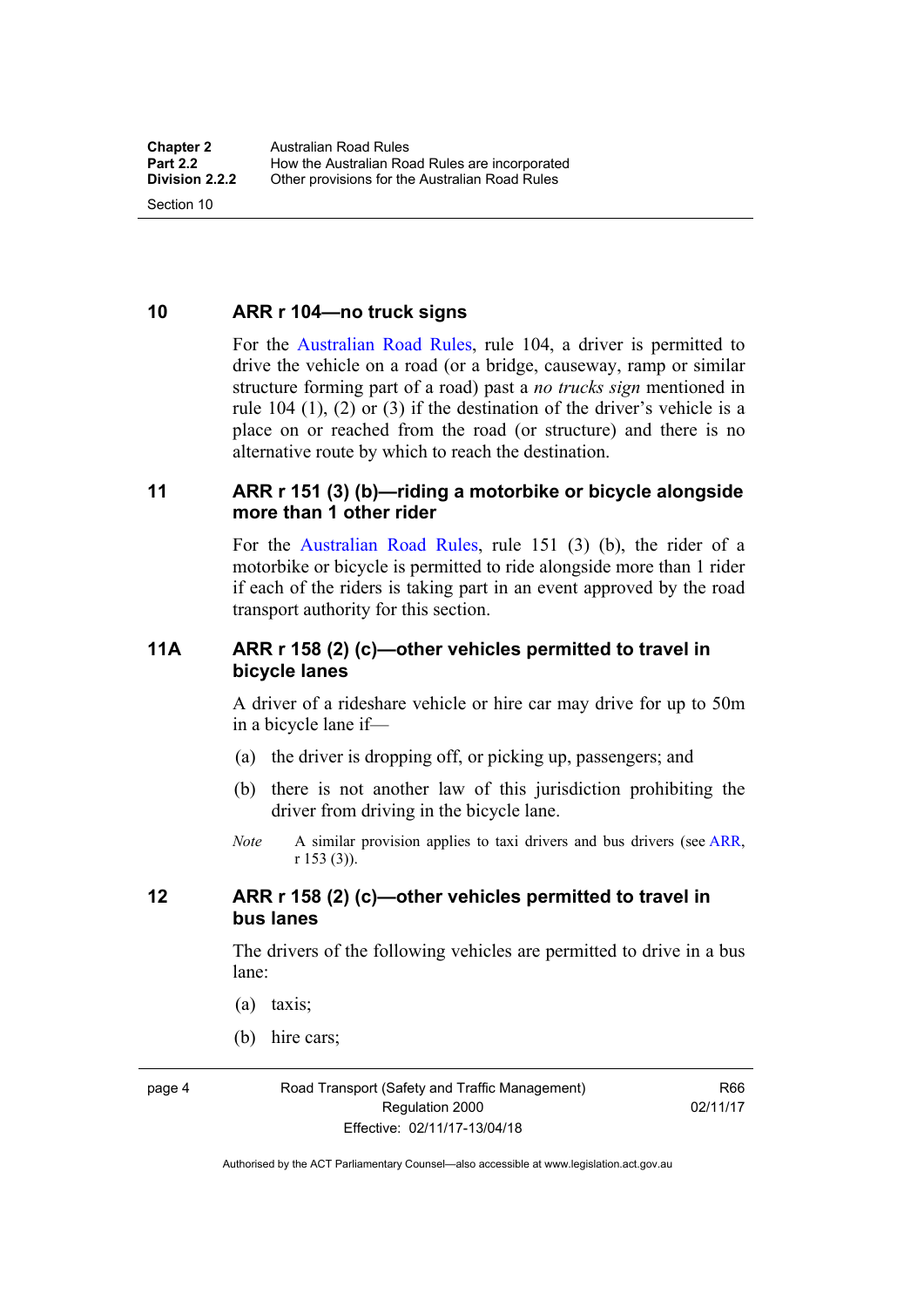Section 12A

- (c) demand responsive service vehicles;
- (d) motorbikes.
- *Note* Section 27A applies the B light rules to drivers of taxis, hire cars, demand responsive service vehicles and motorbikes.

#### <span id="page-21-0"></span>**12A ARR r 176—stopping on a clearway**

Despite the [Australian Road Rules,](http://www.legislation.act.gov.au//ni/db_37271/default.asp) rule 176 (1), a driver of a rideshare vehicle or hire car may stop on a length of road to which a clearway sign applies if—

- (a) the driver is dropping off, or picking up, passengers; and
- (b) there is not another law of this jurisdiction prohibiting the driver from stopping on a length of road to which a clearway sign applies.
- *Note* A similar provision applies to taxi drivers and bus drivers (see [ARR,](http://www.legislation.act.gov.au//ni/db_37271/default.asp) r 176 (2) and (3)).

#### <span id="page-21-1"></span>**13 ARR r 179 (1) (c)—stopping in a loading zone—goods and permit vehicles**

- (1) For the [Australian Road Rules](http://www.legislation.act.gov.au//ni/db_37271/default.asp), rule 179 (1) (c), the following vehicles are permitted to stop in a loading zone:
	- (a) a motor vehicle that is built mainly for the transport of goods if the vehicle is dropping off, or picking up, goods;
	- (b) a vehicle displaying a current loading zone permit if the vehicle is complying with the conditions of the permit.
- (2) In this section:

*loading zone permit* means a loading zone permit issued under section 100.

page 5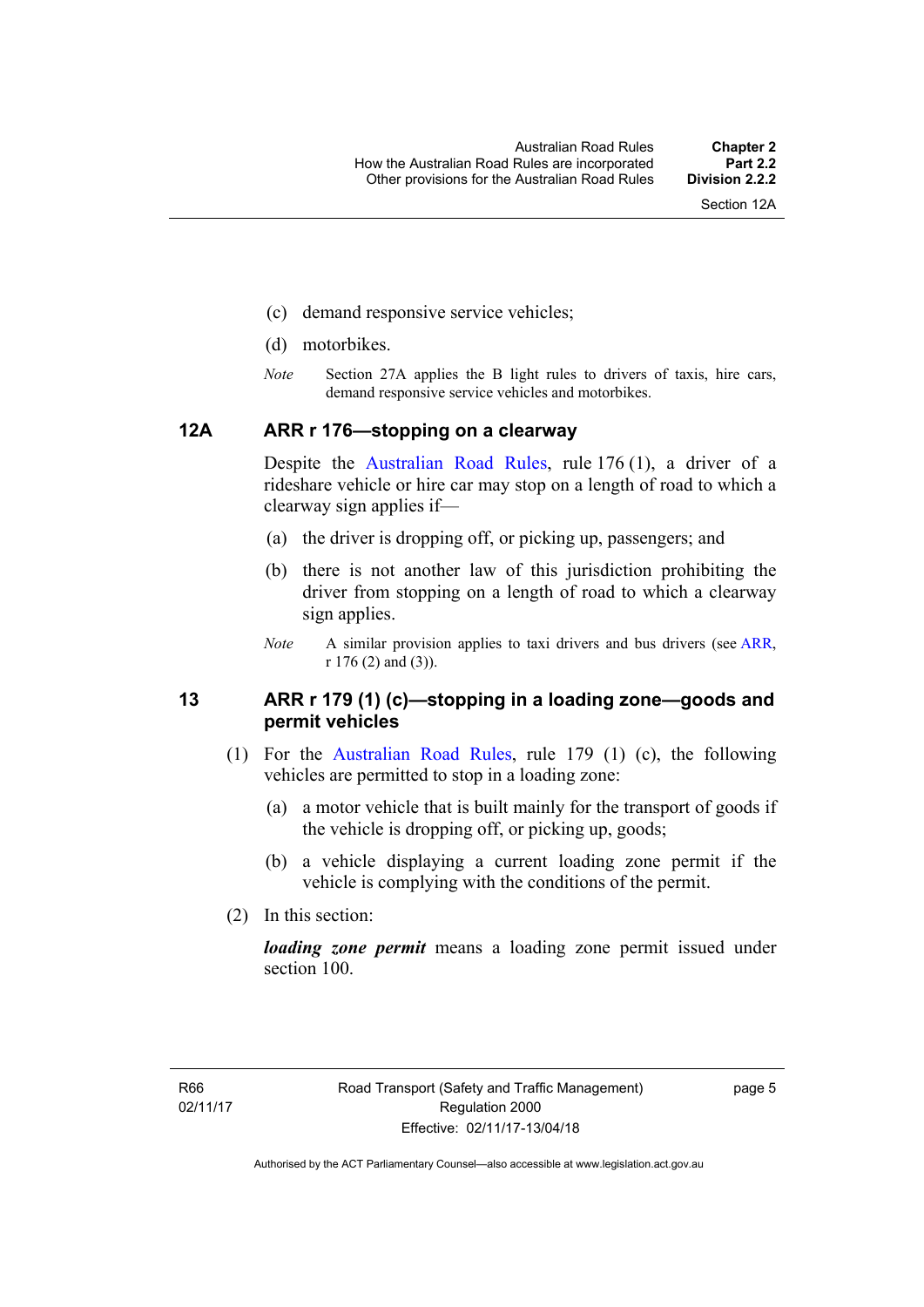Section 13A

<span id="page-22-0"></span>**13A ARR r 179 (1) (c) and (2) (c)—stopping in loading zone bookable vehicles** 

- (1) For the [Australian Road Rules,](http://www.legislation.act.gov.au//ni/db_37271/default.asp) rule 179 (1) (c), a bookable vehicle that is dropping off, or picking up, a passenger is permitted to stop in a loading zone if—
	- (a) the bookable vehicle driver does not leave the bookable vehicle unattended, other than to comply with a passenger assistance requirement; and
	- (b) the driver complies with subsection (2).
- (2) For the [Australian Road Rules,](http://www.legislation.act.gov.au//ni/db_37271/default.asp) rule 179 (2) (c), the driver must complete the dropping off, or picking up, of the passenger, and drive on—
	- (a) within 2 minutes; or
	- (b) if the driver is required to comply with a passenger assistance requirement—as soon as possible after the driver complies with the requirement.
- (3) In this section:

*bookable vehicle*—see the *[Road Transport \(Public Passenger](http://www.legislation.act.gov.au/a/2001-62)  [Services\) Act 2001](http://www.legislation.act.gov.au/a/2001-62)*, section 29.

*Note Bookable vehicle* means a taxi, rideshare vehicle or hire car.

*passenger assistance requirement* means a requirement under the *[Road Transport \(Public Passenger Services\) Regulation 2002](http://www.legislation.act.gov.au/sl/2002-3)*, section 132 (5) (which requires a wheelchair-accessible taxi driver to provide reasonable assistance in loading and unloading a wheelchair, or a person in a wheelchair, into or from the taxi).

*unattended*—a driver leaves a bookable vehicle *unattended* if the driver leaves the bookable vehicle so the driver is over 3m from the closest point of the bookable vehicle.

page 6 Road Transport (Safety and Traffic Management) Regulation 2000 Effective: 02/11/17-13/04/18

R66 02/11/17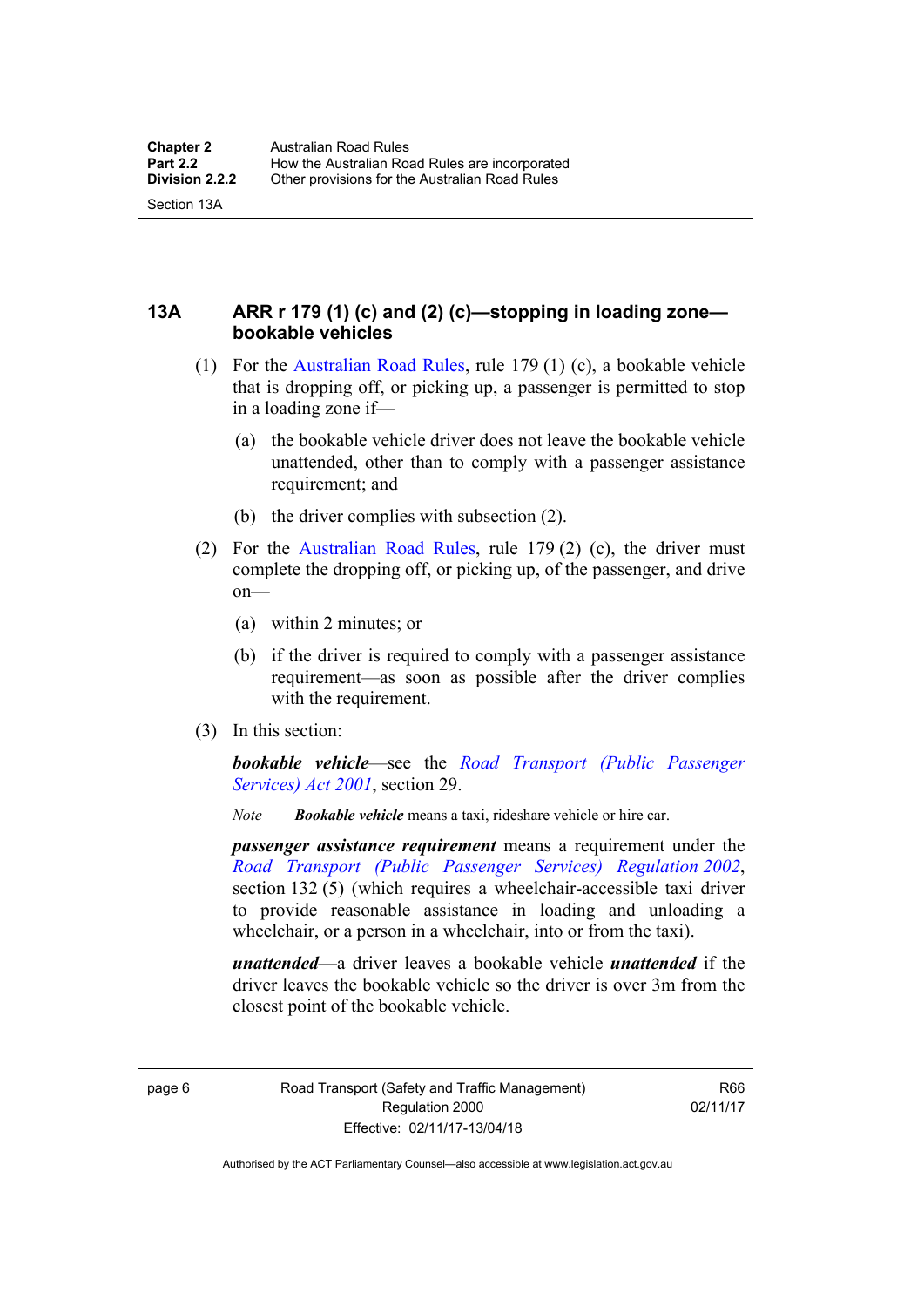#### <span id="page-23-0"></span>**13B ARR r 183—stopping in a bus zone**

- (1) Despite the [Australian Road Rules](http://www.legislation.act.gov.au//ni/db_37271/default.asp), rule 183 (1), the driver of a demand responsive service vehicle may stop in a bus zone if—
	- (a) the driver is dropping off, or picking up, a passenger; and
	- (b) the vehicle is authorised to stop in the bus zone.
- (2) In this section:

*authorised to stop*, in a bus zone, for a DRS vehicle, means a bus zone that the demand responsive service vehicle is authorised to stop in under an authority under the *[Road Transport \(Public](http://www.legislation.act.gov.au/sl/2002-3)  [Passenger Services\) Regulation 2002](http://www.legislation.act.gov.au/sl/2002-3)*, section 305 (1) (DRS vehicles—bus stop and bus zone authorities).

#### <span id="page-23-1"></span>**13BA ARR r 189—double parking—motorbikes**

Despite the [Australian Road Rules,](http://www.legislation.act.gov.au//ni/db_37271/default.asp) rule 189 (1), the rider of a motorbike may stop on the road with part of the motorbike between another motorbike that is parked on the road and the centre of the road if both motorbikes are parked within the same parking bay.

#### <span id="page-23-2"></span>**13C ARR r 195—stopping at or near a bus stop**

- (1) Despite the [Australian Road Rules](http://www.legislation.act.gov.au//ni/db_37271/default.asp), rule 195 (1), the driver of a demand responsive service vehicle may stop at a bus stop, or on the road, within 20m before a sign on the road that indicates the bus stop, and 10m after the sign, if—
	- (a) the driver stops at a place on a length of road, or in an area, to which a parking control sign applies and the driver is permitted to stop at that place under the [Australian Road Rules](http://www.legislation.act.gov.au//ni/db_37271/default.asp); or
	- (b) the driver is dropping off, or picking up, passengers and the vehicle is authorised to stop at the bus stop.

page 7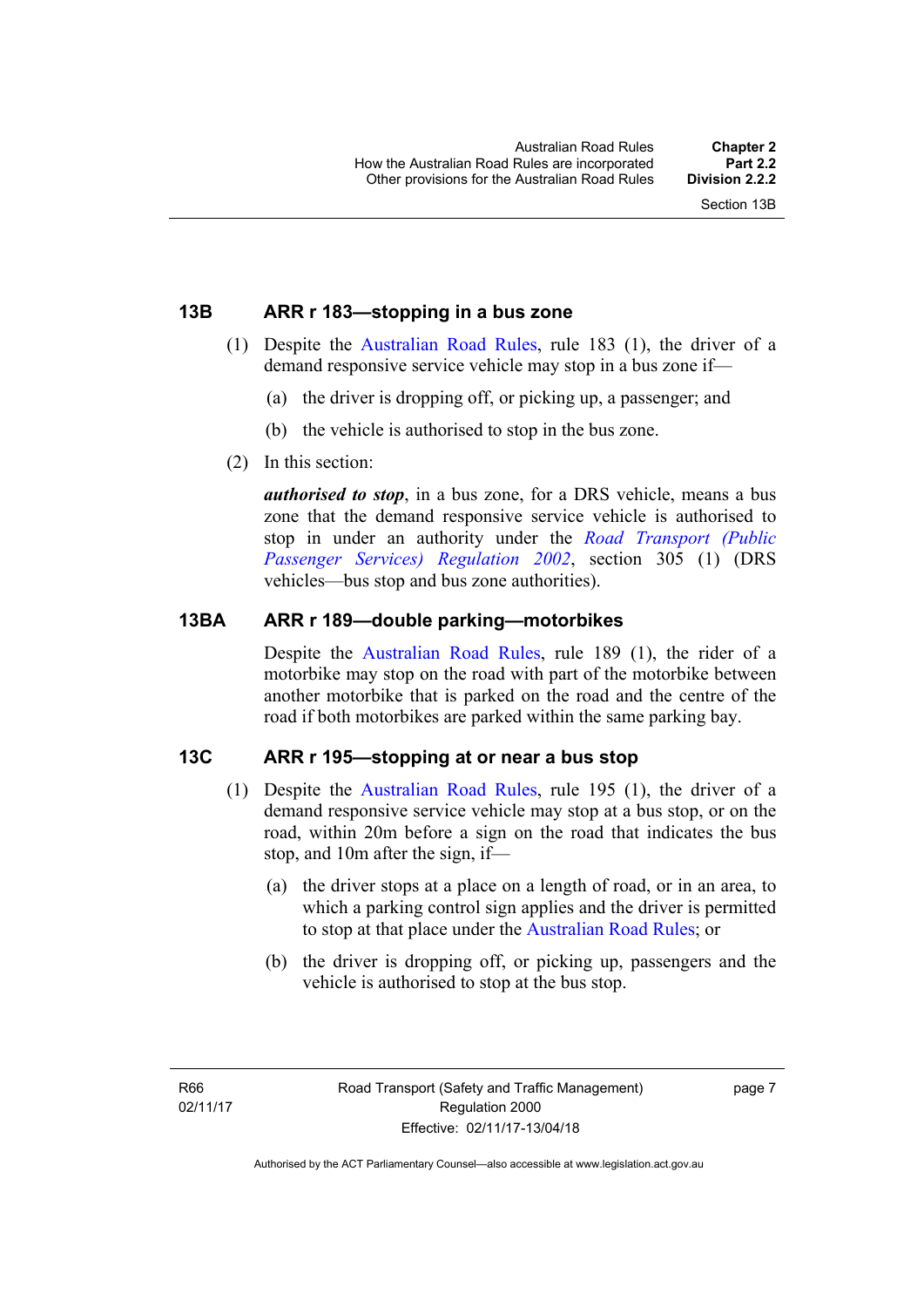(2) In this section:

*authorised to stop*, at a bus stop, for a DRS vehicle, means a bus stop that the demand responsive service vehicle is authorised to stop at under an authority under the *[Road Transport \(Public Passenger](http://www.legislation.act.gov.au/sl/2002-3)  [Services\) Regulation 2002](http://www.legislation.act.gov.au/sl/2002-3)*, section 305 (1) (DRS vehicles—bus stop and bus zone authorities).

#### <span id="page-24-0"></span>**14 ARR r 199 (2)—stopping near postbox**

For the [Australian Road Rules,](http://www.legislation.act.gov.au//ni/db_37271/default.asp) rule 199 (2):

*public postbox* means a postbox erected, maintained or used by Australia Post.

#### <span id="page-24-1"></span>**15 ARR r 206 (2) (b), (c)—time extension for people with disabilities permit**

- (1) For the [Australian Road Rules](http://www.legislation.act.gov.au//ni/db_37271/default.asp), rule 206 (2) (b), a driver to whom the [Australian Road Rules](http://www.legislation.act.gov.au//ni/db_37271/default.asp), rule 206 applies may park for not longer than 2 hours on a length of road, or in an area, to which a *permissive parking sign* applies if the maximum period of parking allowed by the sign is not longer than 30 minutes.
- (2) For the [Australian Road Rules,](http://www.legislation.act.gov.au//ni/db_37271/default.asp) rule 206 (2) (c), a driver to whom the [Australian Road Rules,](http://www.legislation.act.gov.au//ni/db_37271/default.asp) rule 206 applies may park for an unlimited period on a length of road, or in an area, to which a *permissive parking sign* applies if the maximum period of parking allowed by the sign is longer than 30 minutes.

#### <span id="page-24-2"></span>**16 ARR r 207 (2) (a)—fees for parking in pay parking spaces**

 (1) For the [Australian Road Rules,](http://www.legislation.act.gov.au//ni/db_37271/default.asp) rule 207 (2) (a), if a *permissive parking sign* applies to a length of road or area that is (or is part of) a pay parking area, the relevant parking fee is payable for parking in a pay parking space on the road or in the area.

page 8 Road Transport (Safety and Traffic Management) Regulation 2000 Effective: 02/11/17-13/04/18

R66 02/11/17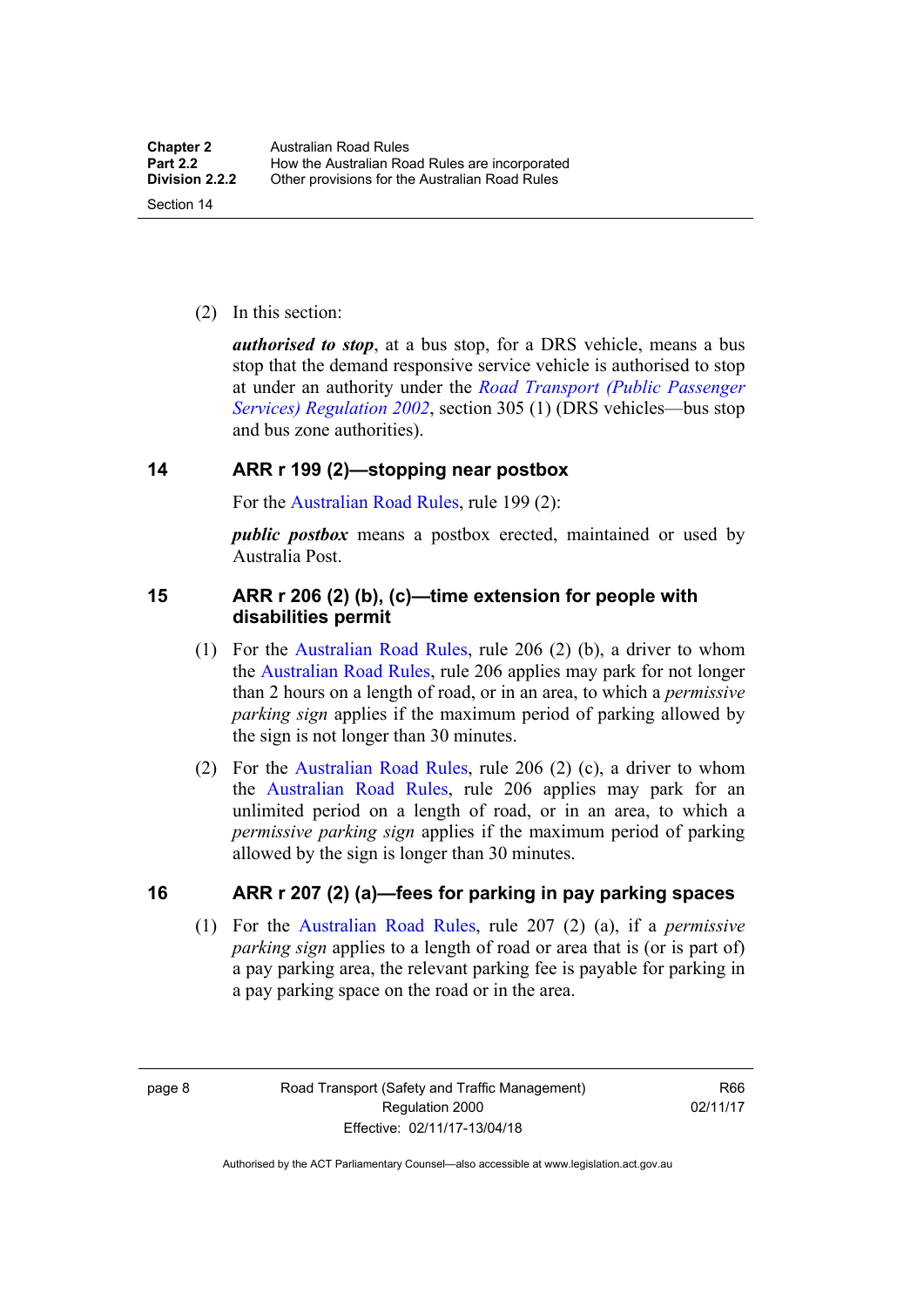- (2) For this section, the relevant parking fee does not become payable under subsection (1) until immediately after a vehicle is parked in the pay parking space concerned.
	- *Note* Pt 3.1 of this regulation makes provision for the administration of pay parking schemes (including the designation of pay parking areas by the erection of permissive parking signs and the fixing of fees).

#### <span id="page-25-0"></span>**16A ARR r 213 (5)—making a motor vehicle secure exception**

Every driver is exempt from the [Australian Road Rules](http://www.legislation.act.gov.au//ni/db_37271/default.asp), rule 213 (5).

### <span id="page-25-1"></span>**17 ARR r 215 (4)—lights required to be fitted to a vehicle**

For the [Australian Road Rules,](http://www.legislation.act.gov.au//ni/db_37271/default.asp) rule 215 (4), the lights required to be fitted to a vehicle are the lights required to be fitted to the vehicle under the *[Road Transport \(Vehicle Registration\) Regulation 2000](http://www.legislation.act.gov.au/sl/2000-12),*  schedule 1.

### <span id="page-25-2"></span>**18 ARR r 216 (3)—towing a vehicle at night or in hazardous weather conditions**

For the [Australian Road Rules](http://www.legislation.act.gov.au//ni/db_37271/default.asp), rule 216 (3):

*dangerous goods*—see the *[Dangerous Goods \(Road Transport\)](http://www.legislation.act.gov.au/a/2009-34)  [Act 2009](http://www.legislation.act.gov.au/a/2009-34)*, dictionary.

*placard load*—see the *[Dangerous Goods \(Road Transport\)](http://www.legislation.act.gov.au/a/2009-34)  [Act 2009](http://www.legislation.act.gov.au/a/2009-34)*, dictionary.

### <span id="page-25-3"></span>**19 ARR r 220 (3)—using lights on vehicles that are stopped**

For the [Australian Road Rules](http://www.legislation.act.gov.au//ni/db_37271/default.asp), rule 220 (3), a light of a kind required to be fitted to a vehicle is a light of that kind required to be fitted to the vehicle under the *[Road Transport \(Vehicle Registration\)](http://www.legislation.act.gov.au/sl/2000-12)  [Regulation 2000](http://www.legislation.act.gov.au/sl/2000-12)*, schedule 1.

R66 02/11/17 page 9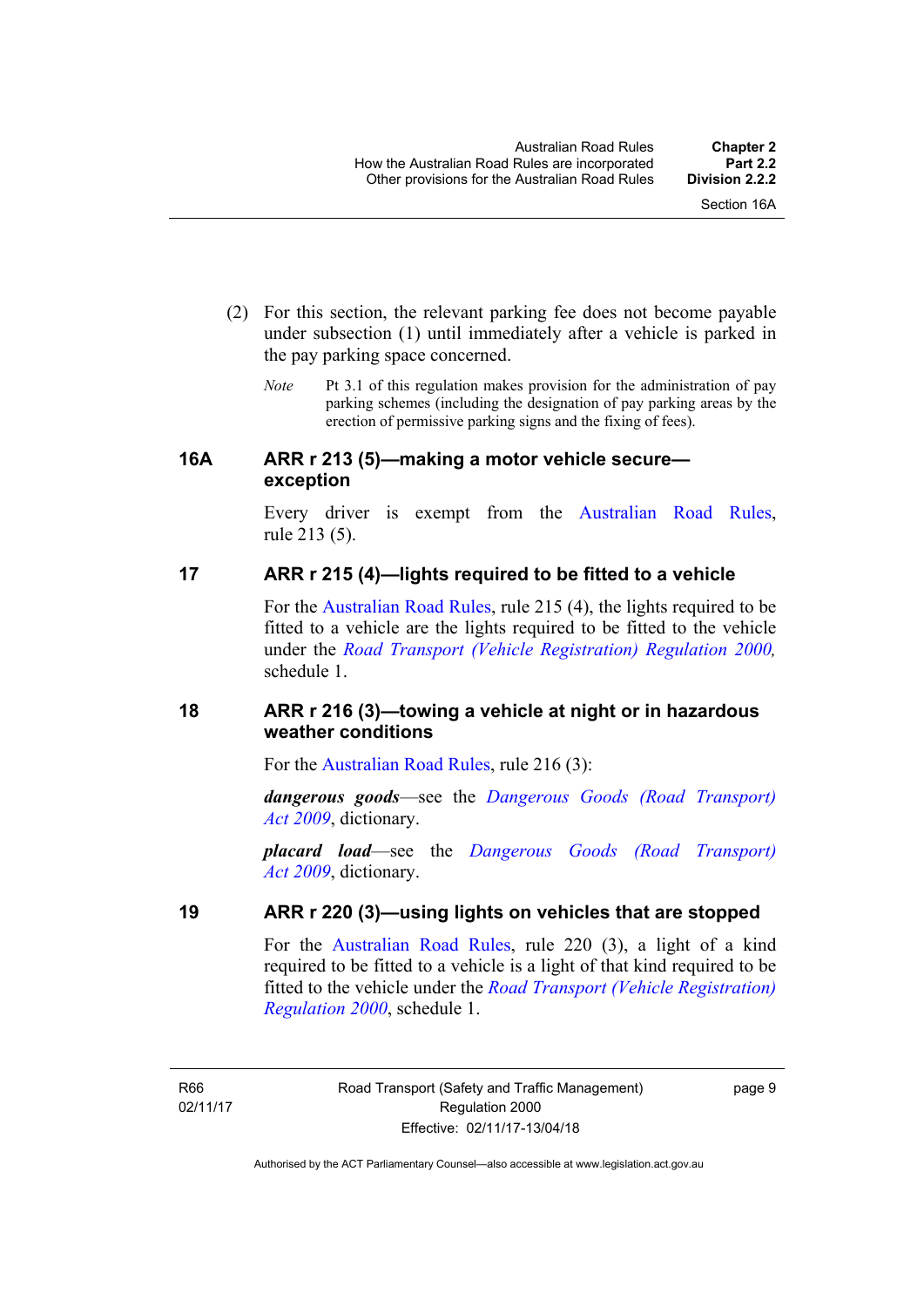Section 20

#### <span id="page-26-0"></span>**20 ARR r 221 (f)—using hazard warning lights on buses carrying children**

- (1) This section applies to a bus that is carrying children and is fitted with hazard warning lights in accordance with the *[Road Transport](http://www.legislation.act.gov.au/sl/2000-12)  [\(Vehicle Registration\) Regulation 2000](http://www.legislation.act.gov.au/sl/2000-12)*, schedule 1, but is not fitted with any other warning lights in accordance with that schedule.
- (2) For the [Australian Road Rules](http://www.legislation.act.gov.au//ni/db_37271/default.asp), rule 221 (f), if the driver of the bus stops the bus to drop off or pick up a child, the driver is permitted to operate the hazard warning lights.

#### <span id="page-26-1"></span>**21 ARR r 222—using warning lights on buses carrying children**

- (1) This section applies to a bus that is carrying children and is fitted with warning lights (other than hazard warning lights) in accordance with the *[Road Transport \(Vehicle Registration\) Regulation 2000](http://www.legislation.act.gov.au/sl/2000-12)*, schedule 1.
- (2) For the [Australian Road Rules](http://www.legislation.act.gov.au//ni/db_37271/default.asp), rule 222, the driver of the bus must operate the warning lights by activating them.

#### <span id="page-26-2"></span>**22 ARR r 225—use of radar detectors**

Every driver is exempt from rule 225 of the [Australian Road Rules.](http://www.legislation.act.gov.au//ni/db_37271/default.asp)

*Note* The [Australian Road Rules,](http://www.legislation.act.gov.au//ni/db_37271/default.asp) r 225 is superfluous in the ACT because the [Act](http://www.legislation.act.gov.au/a/1999-80/default.asp), s 9 (2) makes it an offence for a person to drive or park a motor vehicle on a road or road related area if a traffic offence evasion device is fitted to, applied to, or carried in the vehicle.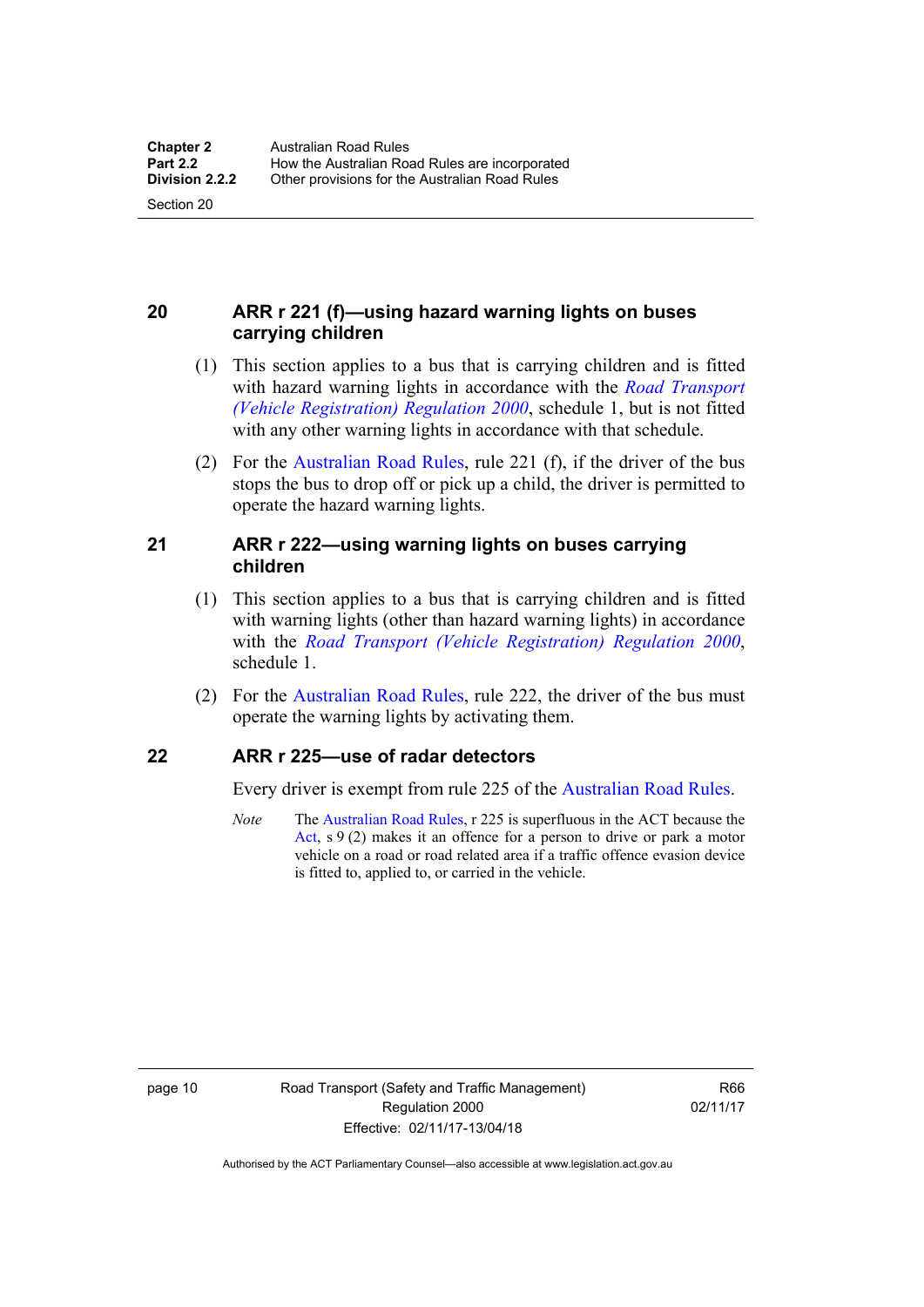#### <span id="page-27-0"></span>**22A ARR r 236 (6)—hitchhiking, roadside commerce etc permitted**

- (1) For the [Australian Road Rules](http://www.legislation.act.gov.au//ni/db_37271/default.asp), rule 236 (6)—
	- (a) a pedestrian may stand on, or move onto, a road to—
		- (i) solicit contributions, employment or business from an occupant of a vehicle; or
		- (ii) hitchhike; or
		- (iii) display an advertisement; or
		- (iv) sell or offer articles for sale; or
		- (v) wash or clean, or offer to clean, the windscreen of a vehicle; and
	- (b) a person in a vehicle may buy, or offer to buy, an article or service from a person standing on a road.
- (2) In this section:

*pedestrian* does not include a person in or on a personal mobility device, wheeled recreational device or wheeled toy.

*road* includes any shoulder of the road, and any median strip, painted island or traffic island, but does not include any other roadrelated area.

*Note Median strip*, *painted island* and *traffic island* are defined in the [Australian Road Rules,](http://www.legislation.act.gov.au//ni/db_37271/default.asp) dictionary, *shoulder* is defined in [ARR](http://www.legislation.act.gov.au//ni/db_37271/default.asp), r 12, and *road-related area* is defined in the [ARR](http://www.legislation.act.gov.au//ni/db_37271/default.asp), r 13.

#### <span id="page-27-1"></span>**22B ARR r 238—pedestrians travelling along a road (except in or on a wheeled recreational device or toy)**

Despite the [Australian Road Rules,](http://www.legislation.act.gov.au//ni/db_37271/default.asp) rule 238 (2) (ab), a person in or on a personal mobility device travelling along a road must not, when moving forward, face approaching traffic that is moving in the direction opposite to which the person is travelling.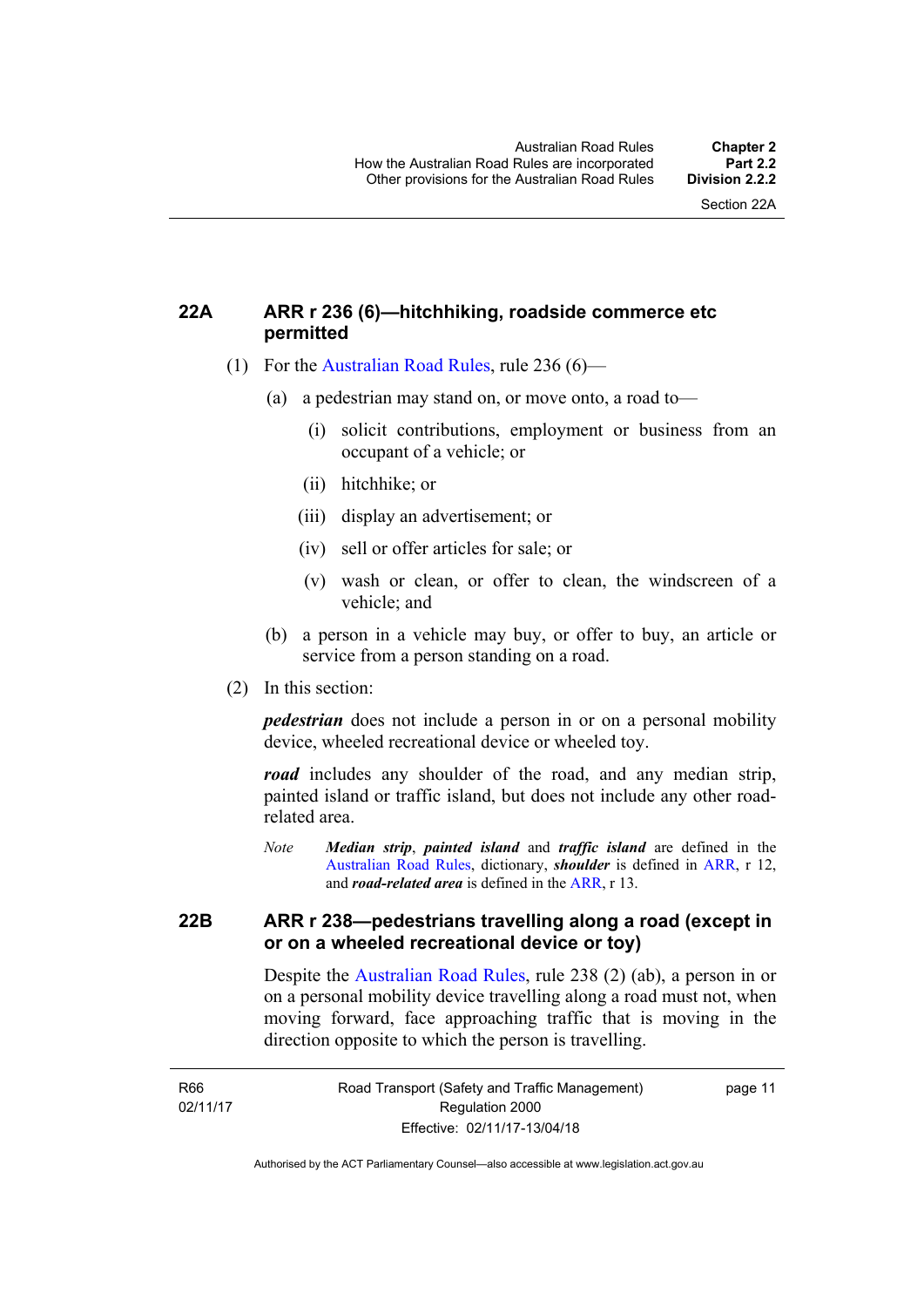#### <span id="page-28-0"></span>**23 ARR r 244C—motorised scooters not to be used**

For the [Australian Road Rules](http://www.legislation.act.gov.au//ni/db_37271/default.asp), rule 244C, a person must not use a motorised scooter on a road or road related area.

#### <span id="page-28-1"></span>**24 ARR r 266 (7)—wearing of seatbelts by passengers under 16 years old**

For the [Australian Road Rules,](http://www.legislation.act.gov.au//ni/db_37271/default.asp) rule 266 (7):

*approved booster seat* means a booster seat that is approved by the road transport authority under section 66 (1) (b) (Approvals etc by road transport authority).

*approved child restraint* means a child restraint that is approved by the road transport authority under section 66 (1) (c) (Approvals etc by road transport authority).

*approved child safety harness* means a child safety harness that is approved by the road transport authority under section 66 (1) (d) (Approvals etc by road transport authority).

#### <span id="page-28-2"></span>**26 ARR r 270 (3)—wearing motorbike helmets**

For the [Australian Road Rules,](http://www.legislation.act.gov.au//ni/db_37271/default.asp) rule 270 (3):

*approved motor bike helmet* means a protective helmet for motorbike riders that is approved by the road transport authority under section 66 (1) (e) (Approvals etc by road transport authority).

#### <span id="page-28-3"></span>**27 ARR r 271 (6)—riding on motorbikes**

For the [Australian Road Rules,](http://www.legislation.act.gov.au//ni/db_37271/default.asp) rule 271 (6):

 (a) the [Australian Road Rules](http://www.legislation.act.gov.au//ni/db_37271/default.asp), rule 271 (2) does not apply to a passenger on a motorbike to the extent that the passenger is exempt from the subrule under section 67 (Exemption from requirement about riding on motorbikes); and

page 12 Road Transport (Safety and Traffic Management) Regulation 2000 Effective: 02/11/17-13/04/18

R66 02/11/17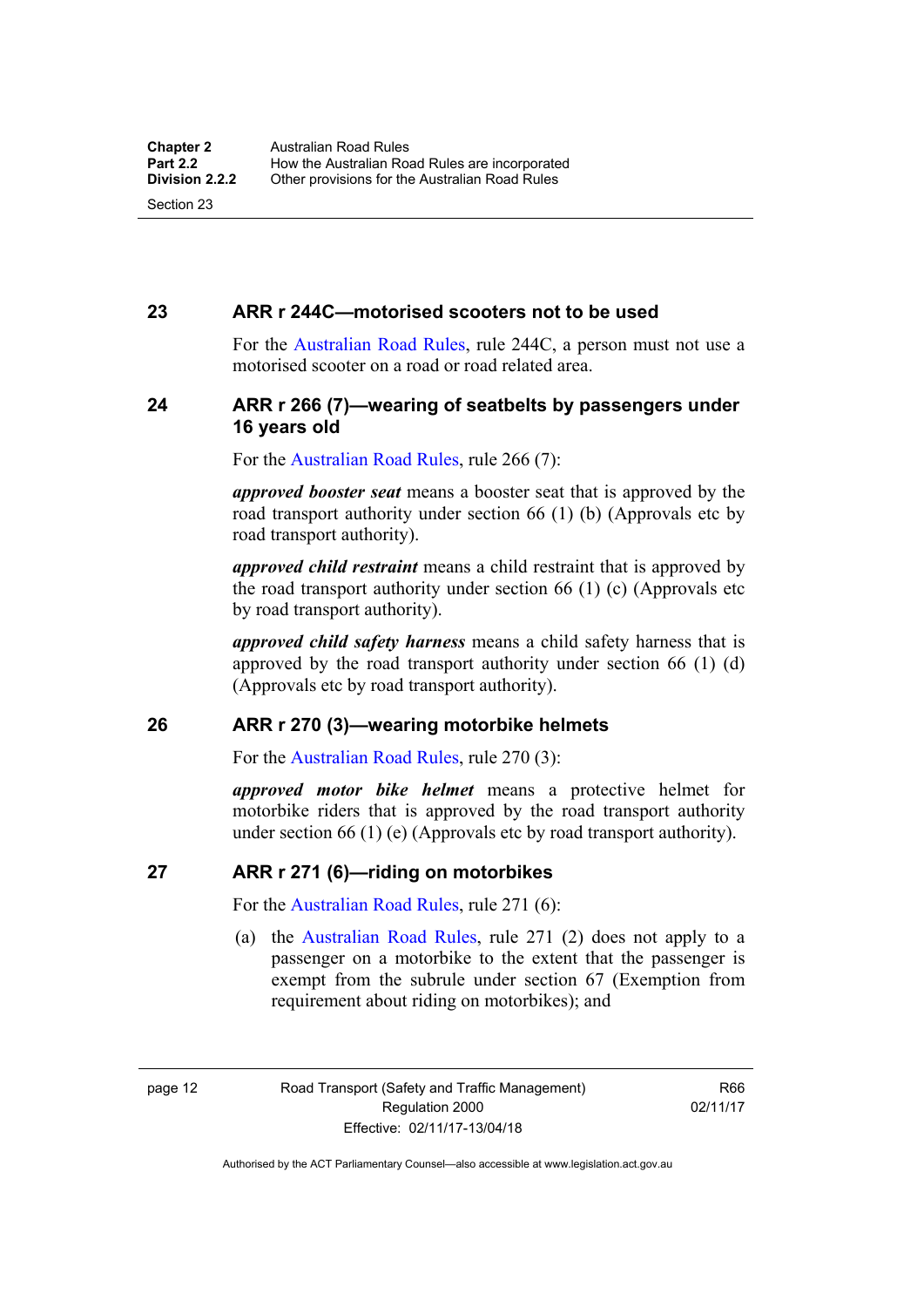(b) the [Australian Road Rules](http://www.legislation.act.gov.au//ni/db_37271/default.asp), rule 271 (3) does not apply to the rider of a motorbike in relation to a passenger to the extent that, under paragraph (a), rule 271 (2) does not apply to the passenger.

#### <span id="page-29-0"></span>**27A ARR r 280 (2) (a)—other vehicles to which B light rules apply**

The following classes of vehicles are specified:

- (a) taxis;
- (b) hire cars;
- (c) demand responsive service vehicles;
- (d) motorbikes.
- *Note* This section applies the B light rules to drivers of taxis, hire cars, demand responsive service vehicles and riders of motorbikes who, under s 12, are allowed to drive in bus lanes.

#### <span id="page-29-1"></span>**28 ARR r 287 (3), (4)—duties of participants in crashes**

- (1) For the [Australian Road Rules,](http://www.legislation.act.gov.au//ni/db_37271/default.asp) rule 287 (3), a driver of a motor vehicle involved in a crash is taken to have given the driver's required particulars to a police officer if the driver supplies the particulars in accordance with the requirements of the crash reporting website.
- (2) For the [Australian Road Rules,](http://www.legislation.act.gov.au//ni/db_37271/default.asp) rule 287 (3) (e), every crash not mentioned in the [Australian Road Rules,](http://www.legislation.act.gov.au//ni/db_37271/default.asp) rule 287 (3) (a) to (d) must be reported to a police officer.
	- *Note* The [Australian Road Rules,](http://www.legislation.act.gov.au//ni/db_37271/default.asp) r 287 (3) (e) requires the driver (or the driver's representative) to give the driver's required particulars, within the required time, about a crash to a police officer if the crash is required to be reported to a police officer under another law of this jurisdiction.

page 13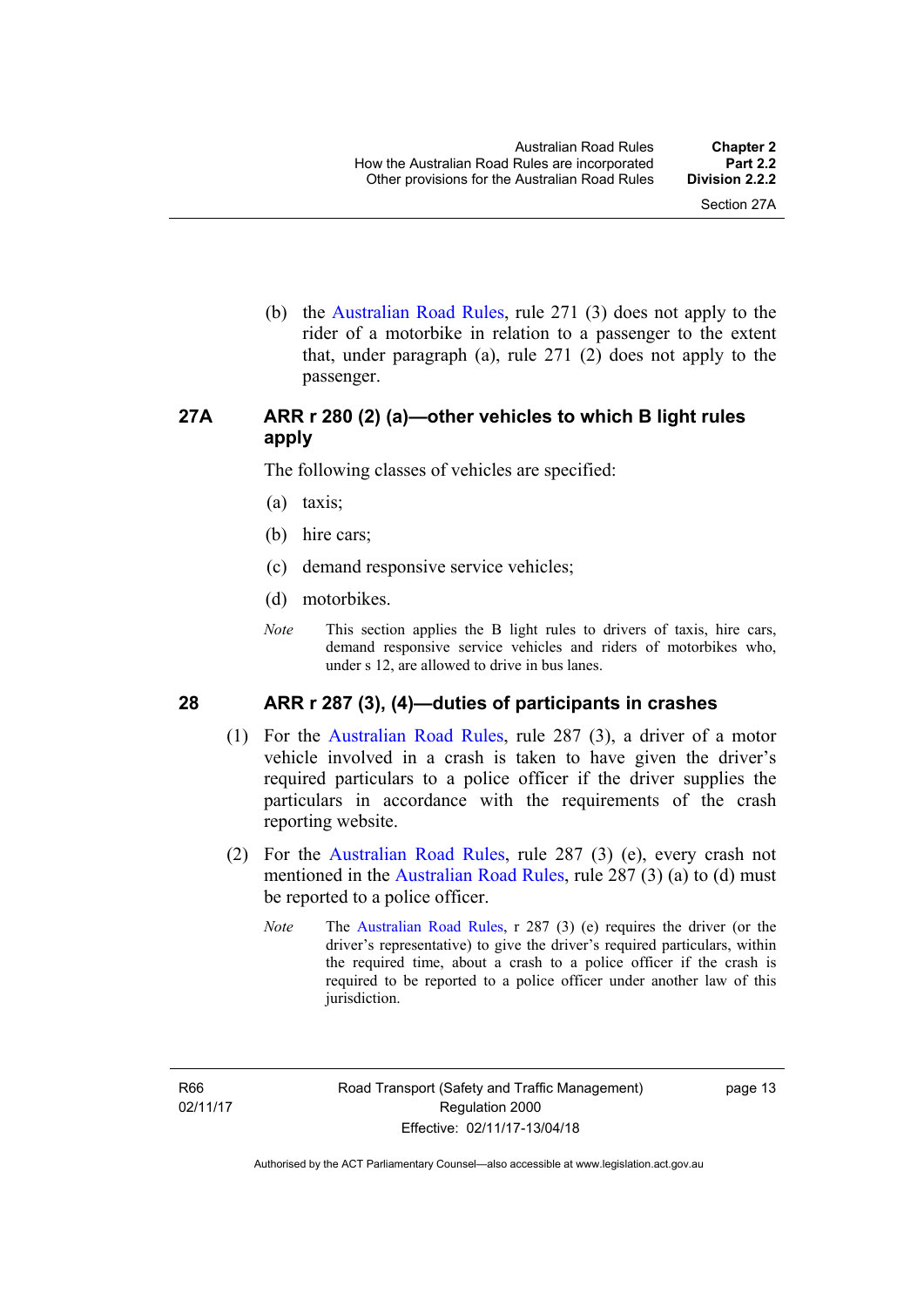- (3) For the [Australian Road Rules](http://www.legislation.act.gov.au//ni/db_37271/default.asp), rule 287 (4), definition of *required particulars*, information required to be given to a police officer about a crash includes an explanation of the circumstances of the crash.
- (4) In this section:

*crash reporting website* means the website operated by the Territory for the purpose of receiving information about crashes.

*Note* The crash reporting website can be accessed through the Canberra Connect website [\(www.canberraconnect.act.gov.au](http://www.canberraconnect.act.gov.au/)). The website can also be accessed through the website for police services in the ACT [\(www.afp.gov.au\)](http://www.afp.gov.au/).

#### <span id="page-30-0"></span>**29 ARR r 289 (1) (g)—driving on nature strip**

For the [Australian Road Rules](http://www.legislation.act.gov.au//ni/db_37271/default.asp), rule 289 (1) (g), a driver may drive the driver's vehicle on a nature strip adjacent to a length of road in a built-up area if the vehicle—

- (a) is a motor vehicle (other than a ride-on lawnmower) that is built and used solely for cutting grass, or for purposes incidental to cutting grass; or
- (b) is a motor vehicle that is designed for cleaning footpaths and is being driven on the nature strip for the purpose of cleaning a footpath and is displaying an amber flashing light; or
- (c) is being used to transport goods or materials for use in (or for the purposes of) the construction or maintenance of roads by or on behalf of the Territory; or
- (d) is a postal vehicle that is  $-$ 
	- (i) a motorbike with an engine capacity of not more than 110mL; and
	- (ii) being driven at a speed of not more than 10km/h.

page 14 Road Transport (Safety and Traffic Management) Regulation 2000 Effective: 02/11/17-13/04/18

R66 02/11/17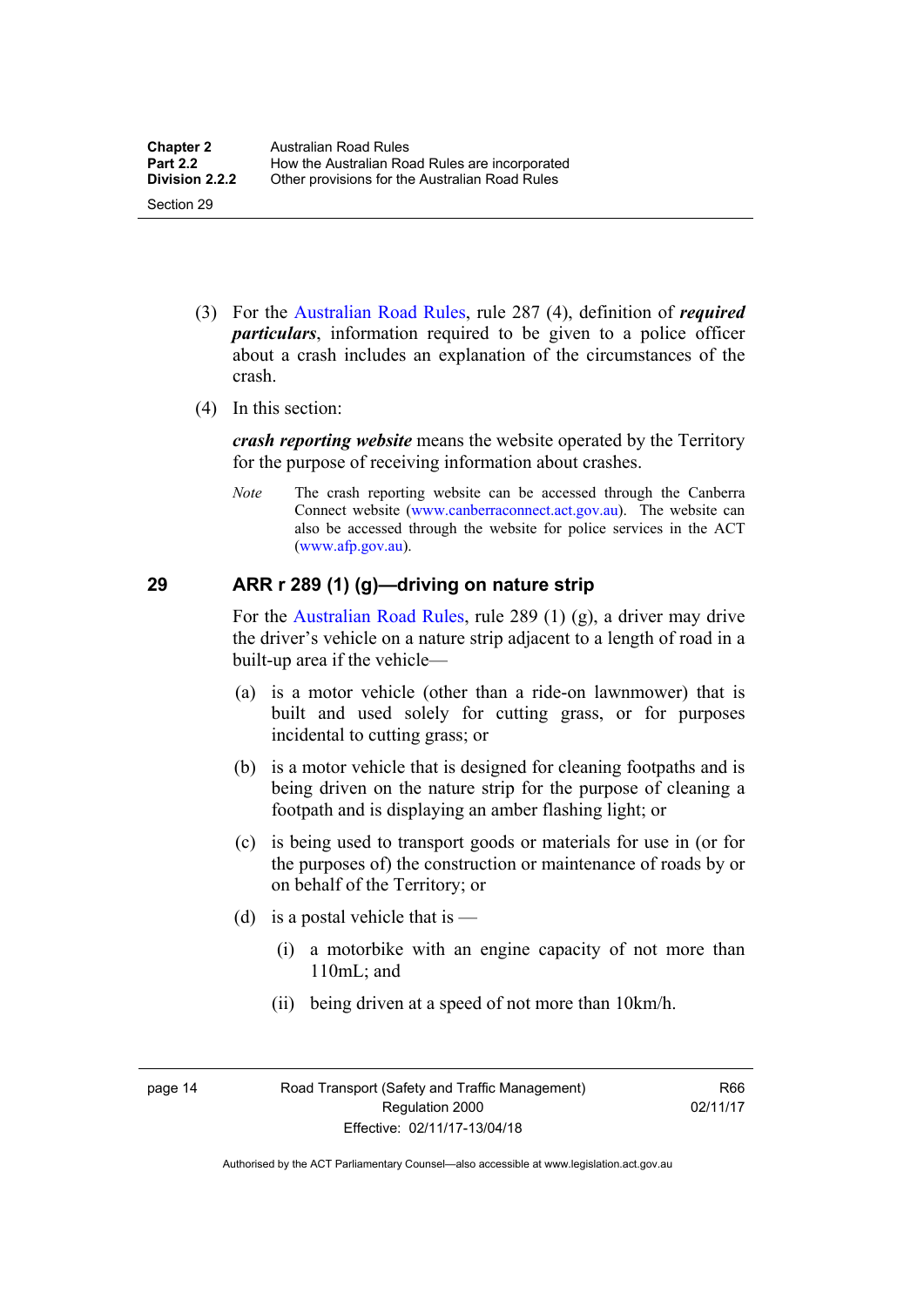(e) is being used by a person in the course of his or her duties as a person authorised under this regulation to use a traffic offence detection device.

#### <span id="page-31-0"></span>**30 ARR r 298—driving with a person in or on trailer**

- (1) For the [Australian Road Rules](http://www.legislation.act.gov.au//ni/db_37271/default.asp), rule 298, a trailer is exempt if—
	- (a) the trailer is being towed by a police vehicle or emergency vehicle; or
	- (b) the carriage of passengers is permitted in a part of the trailer and anyone in the trailer is in that part; or
	- (c) anyone who is in the trailer is engaged in the door-to-door delivery or collection of goods, or in the collection of waste or garbage, and the trailer is not travelling faster than 25 km/h; or
	- (d) in all the circumstances, there is no reasonable danger of anyone in the trailer falling from the trailer or being injured.
- (2) For this section, the carriage of passengers is permitted in a part of a trailer if the part is designed primarily for—
	- (a) the carriage of passengers; or
	- (b) the carriage of goods, but is enclosed.
- (3) In this section:

*enclosed*, for a part of a trailer, means enclosed by—

- (a) the structure of the trailer; or
- (b) a canopy, cage or other device fitted to the trailer that is of a kind approved by the road transport authority under section 66 (1) (f) (Approvals etc by road transport authority).

*in* includes on.

page 15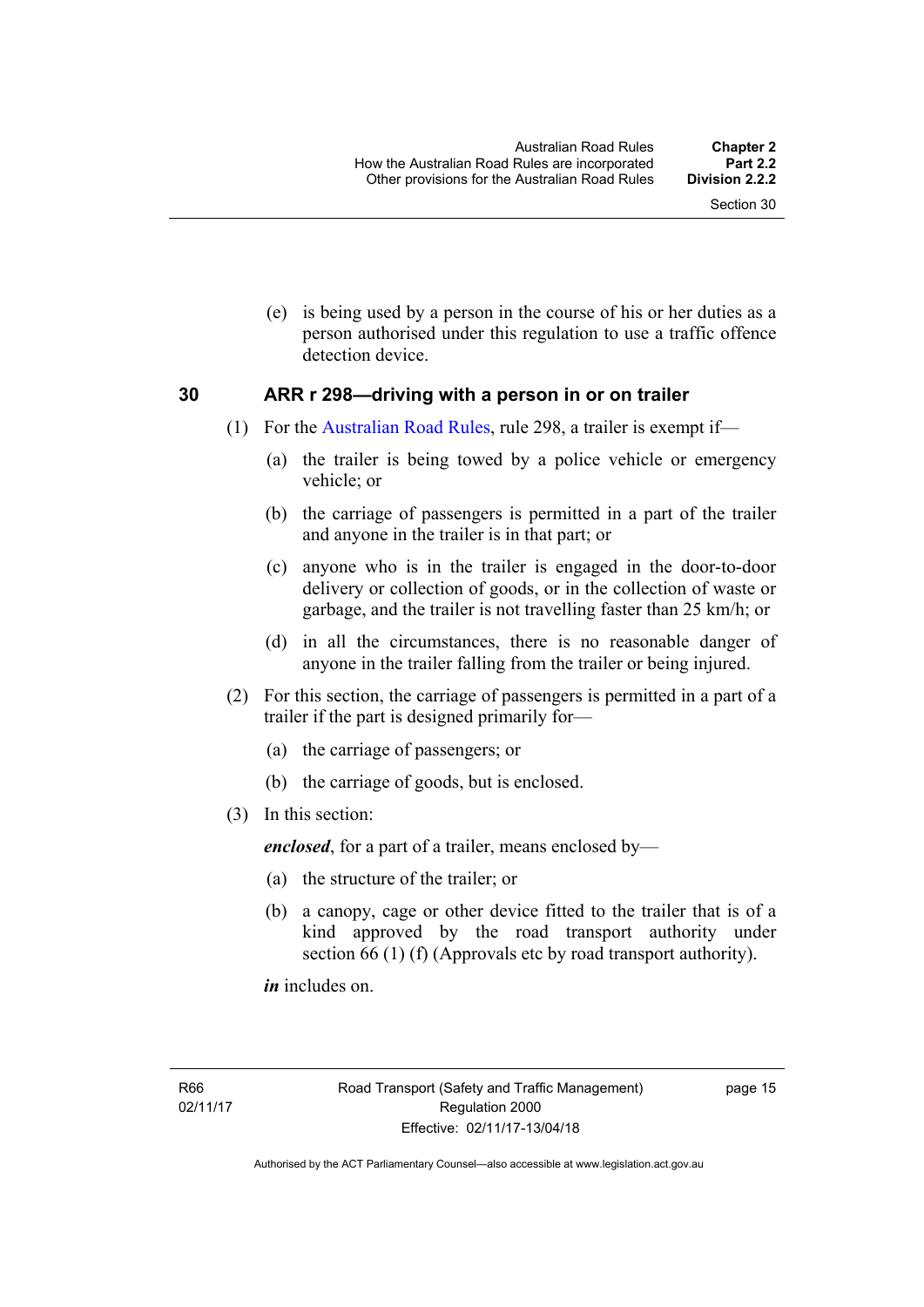Section 30A

<span id="page-32-0"></span>**30A ARR r 299—television receivers and visual display units in motor vehicles** 

- (1) For the [Australian Road Rules](http://www.legislation.act.gov.au//ni/db_37271/default.asp), rule 299 (2) (c), a driver and vehicle are exempt if the visual display unit is, or is part of, a driver's aid that is—
	- (a) an integrated part of the vehicle design; or
	- (b) secured in a mounting affixed to the vehicle while being used.
- (2) For subsection (1), a visual display unit is secured in a mounting affixed to the vehicle if, and only if—
	- (a) the mounting is commercially designed and manufactured for that purpose; and
	- (b) the visual display unit is secured in the mounting, and the mounting is affixed to the vehicle, in the manner intended by the manufacturer.
- (3) The [Australian Road Rules](http://www.legislation.act.gov.au//ni/db_37271/default.asp), rule 299 (2) (aa), rule 299 (2) (b) and rule 299 (3) do not apply.

#### <span id="page-32-1"></span>**30B ARR r 300 (1) (c)—use of mobile phone**

- (1) For the [Australian Road Rules,](http://www.legislation.act.gov.au//ni/db_37271/default.asp) rule 300 (1) (c), a driver may use a mobile phone while the vehicle is moving, or is stationary but not parked, if—
	- (a) the phone is—
		- (i) being used to perform a navigational or intelligent highway and vehicle system function; and
		- (ii) secured in a mounting affixed to the vehicle; or
	- (b) each of the following apply:
		- (i) the phone is being used to stream, play or listen to music or audio files;

page 16 Road Transport (Safety and Traffic Management) Regulation 2000 Effective: 02/11/17-13/04/18

R66 02/11/17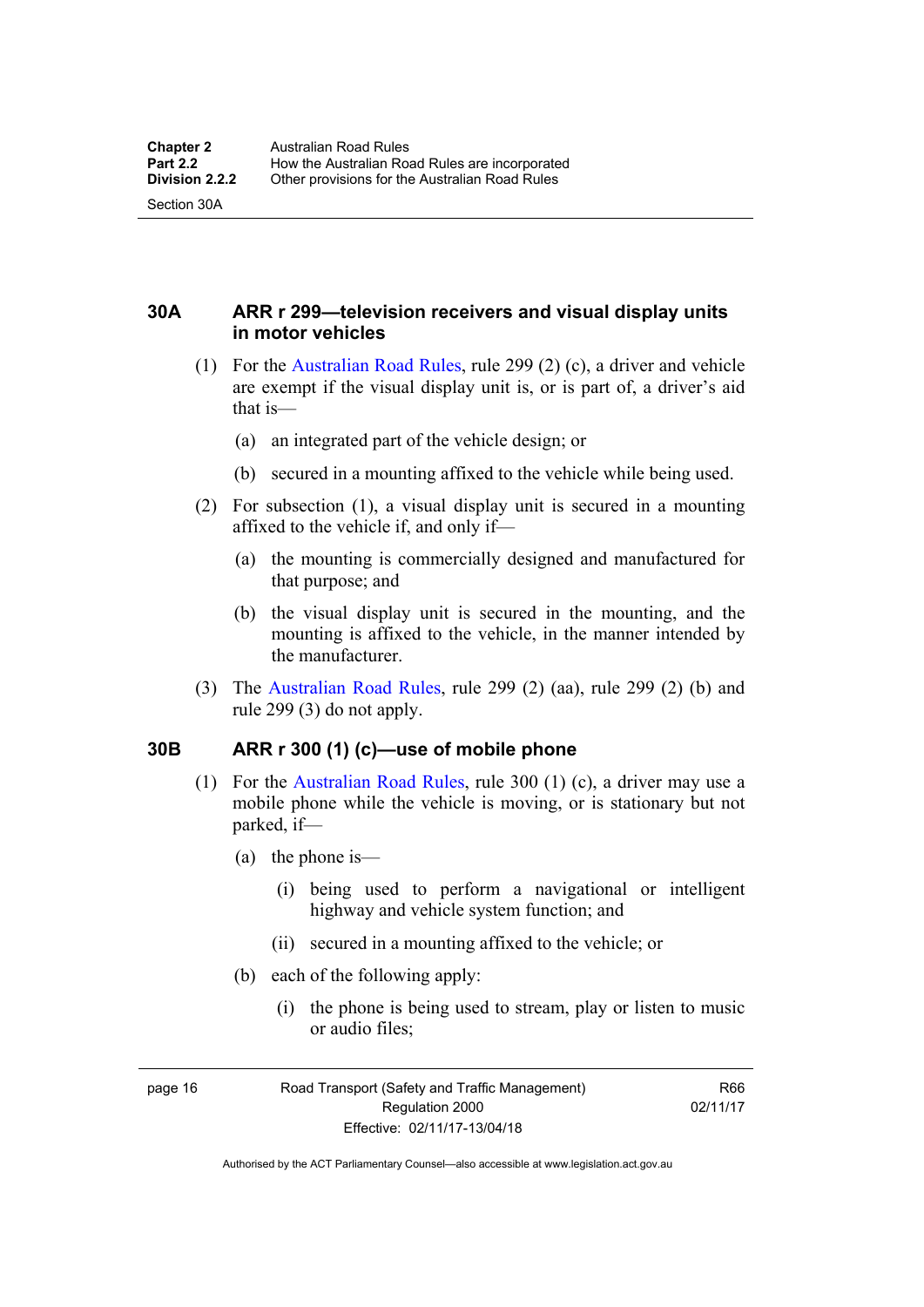- (ii) the phone is not being held by the driver;
- (iii) the use of the phone does not require the driver, at any time while using it, to press anything on the body of the phone or to otherwise manipulate any part of the body of the phone.
- (2) For subsection (1), a mobile phone is secured in a mounting affixed to the vehicle if, and only if—
	- (a) the mounting is commercially designed and manufactured for that purpose; and
	- (b) the mobile phone is secured in the mounting, and the mounting is affixed to the vehicle, in the manner intended by the manufacturer.
- (3) In this section:

*mobile phone* includes any other wireless hand-held device designed or capable of being used for telecommunication other than a CB radio or any other 2-way radio.

#### **Example—other hand-held devices**

iPad or other tablet computer

*Note* An example is part of the regulation, is not exhaustive and may extend, but does not limit, the meaning of the provision in which it appears (see [Legislation Act,](http://www.legislation.act.gov.au/a/2001-14) s 126 and s 132).

#### <span id="page-33-0"></span>**31 ARR r 310 (3), (4)—exemption for road workers etc**

- (1) For the [Australian Road Rules](http://www.legislation.act.gov.au//ni/db_37271/default.asp), rule 310 (3) (b), the road transport authority may authorise a person to engage in speed zoning tests.
- (2) For the [Australian Road Rules](http://www.legislation.act.gov.au//ni/db_37271/default.asp), rule 310 (4), definition of *roadworks*, the road transport authority may authorise—
	- (a) installation or maintenance work on, above or below a road; or
	- (b) installation or maintenance of a traffic control device; or

R66 02/11/17 page 17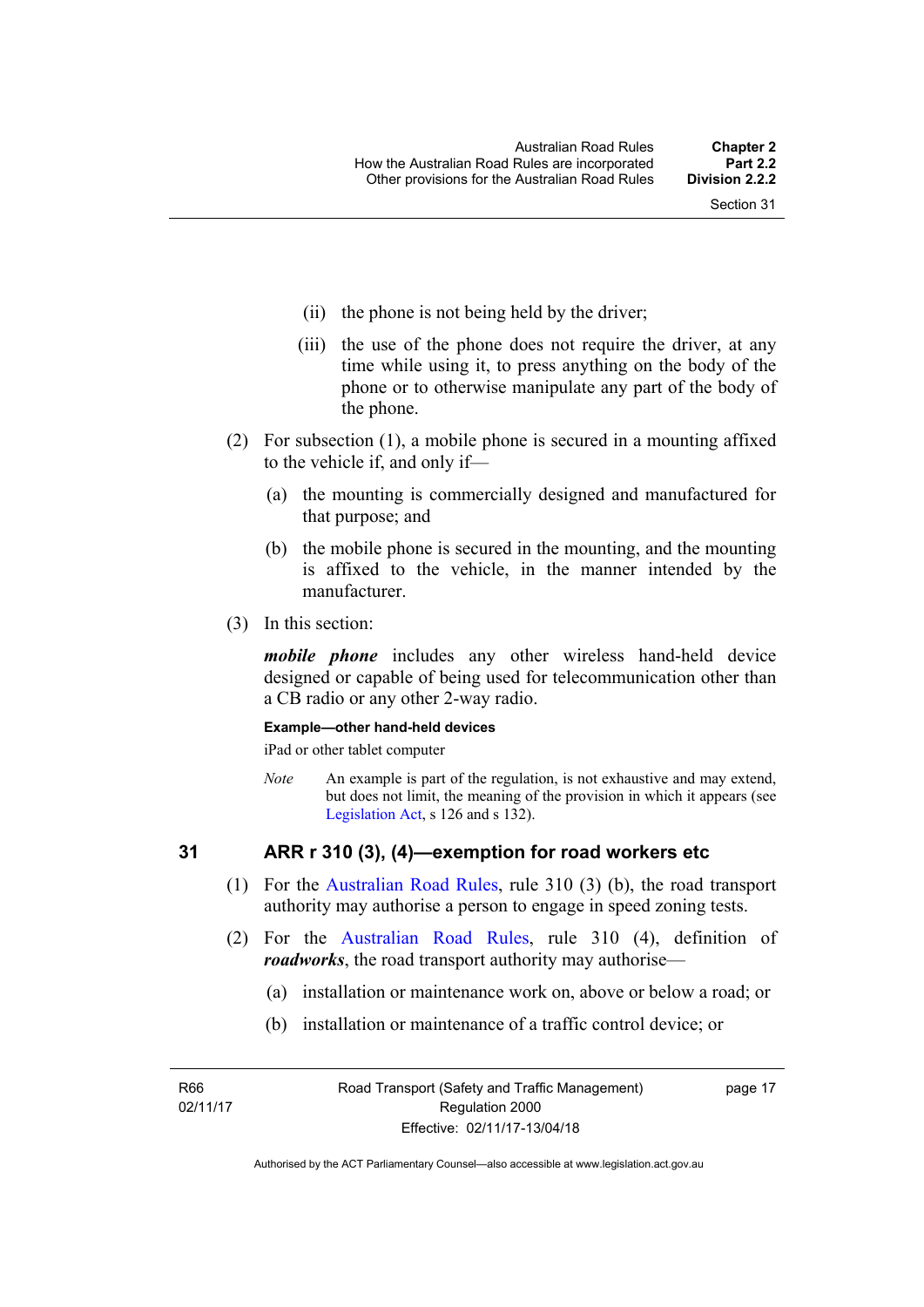- (c) a traffic survey.
- (3) This section is additional to, and does not limit, any other power of the road transport authority or anyone else under a territory law to authorise something mentioned in this section.
	- *Note* Under the Act, the road transport authority can authorise a person to install or display (or to interfere with, change or remove) a prescribed traffic control device.

#### <span id="page-34-0"></span>**32 ARR r 313—postal workers**

For the [Australian Road Rules,](http://www.legislation.act.gov.au//ni/db_37271/default.asp) rule 313—

- (a) the [Australian Road Rules,](http://www.legislation.act.gov.au//ni/db_37271/default.asp) rule 186 (Stopping in a mail zone) does not apply to the driver of a postal vehicle; and
- (b) the [Australian Road Rules](http://www.legislation.act.gov.au//ni/db_37271/default.asp), rule 288 (Driving on a path) does not apply to the driver of a postal vehicle if—
	- (i) the vehicle is a motorbike with an engine capacity of not more than 110mL; and
	- (ii) the vehicle is being driven at a speed of not more than 10km/h.

#### <span id="page-34-1"></span>**33 ARR dict—definitions for dictionary**

(1) For the [Australian Road Rules,](http://www.legislation.act.gov.au//ni/db_37271/default.asp) dictionary:

*approved bicycle helmet* means a protective helmet for bicycle riders that is approved by the road transport authority under section 66 (1) (a) (Approvals etc by road transport authority).

*approved seatbelt* means a seatbelt that complies with ADR 4 or ADR 68.

*authorised person,* for a provision of the [Australian Road Rules](http://www.legislation.act.gov.au//ni/db_37271/default.asp), means a person who is appointed as, or prescribed to be, an authorised person under the *[Road Transport \(General\) Act 1999](http://www.legislation.act.gov.au/a/1999-77)* for the [Australian Road Rules](http://www.legislation.act.gov.au//ni/db_37271/default.asp) or the provision.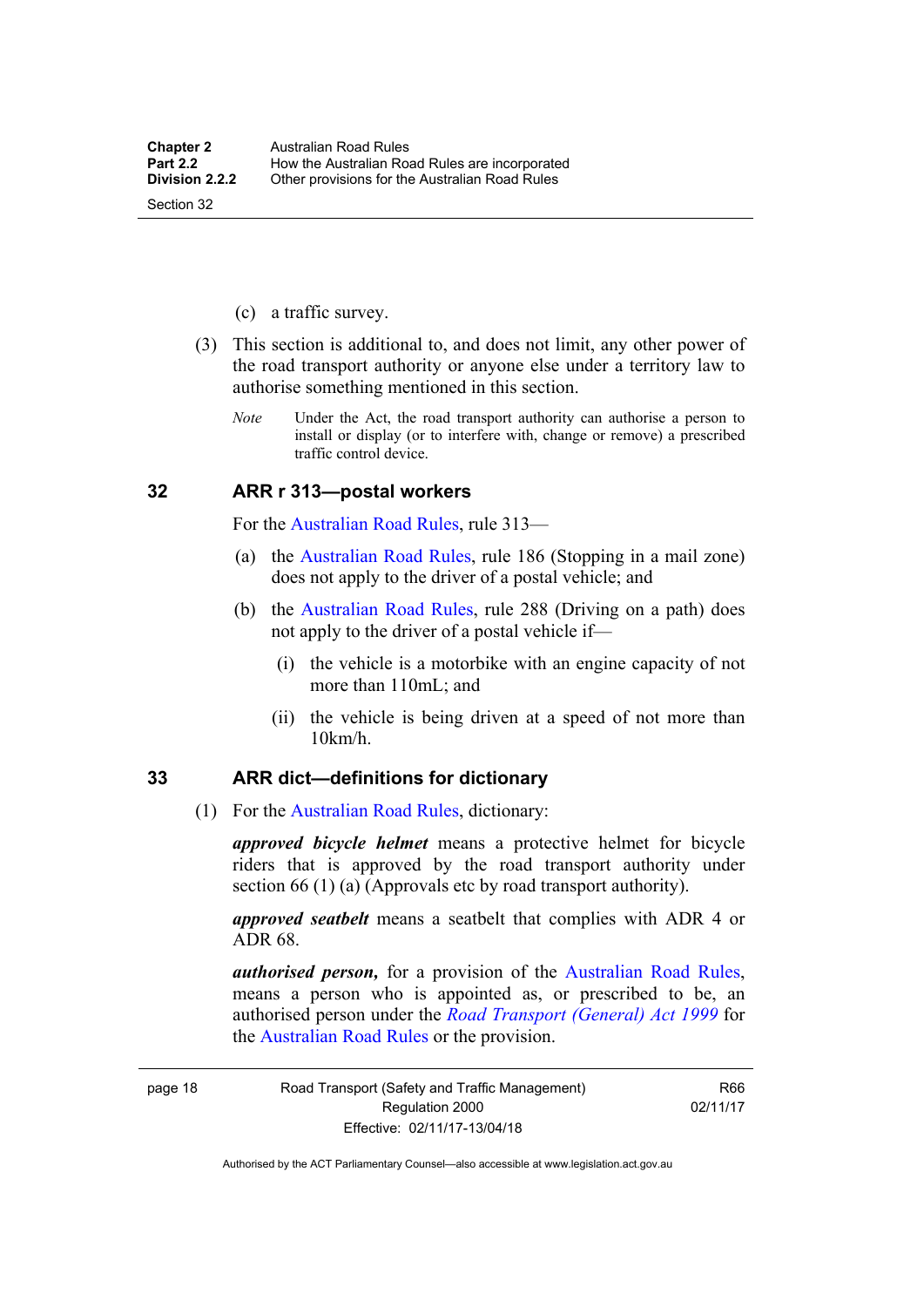*bus* means a motor vehicle built mainly to carry people that seats over 12 adults (including the driver), but does not include a light rail vehicle.

*emergency worker* means—

- (a) a member of the ambulance service rendering or providing transport for sick or injured people; or
- (b) a member of the ambulance service, the fire and rescue service, the rural fire service or the SES providing transport in an emergency; or
- (c) a person who is declared by the road transport authority under section 66 (1) (g) (Approvals etc by road transport authority) to be an emergency worker.

*mechanical signalling device*, in relation to a vehicle, means a device that—

- (a) is fitted to the vehicle; and
- (b) is a mechanical signalling device or turn signal that complies with the *[Road Transport \(Vehicle Registration\)](http://www.legislation.act.gov.au/sl/2000-12)  [Regulation 2000](http://www.legislation.act.gov.au/sl/2000-12)*, schedule 1.

*oversize vehicle* means a vehicle with a dimension that, including the dimension of any load, exceeds a relevant dimension limit under—

- (a) the *[Heavy Vehicle National Law \(ACT\)](http://www.legislation.act.gov.au/a/db_49155/default.asp)*; or
- (b) the *[Road Transport \(Vehicle Registration\) Regulation 2000](http://www.legislation.act.gov.au/sl/2000-12)*.
- *Note* A reference to an Act includes a reference to the statutory instruments made or in force under the Act, including any regulation (see [Legislation Act,](http://www.legislation.act.gov.au/a/2001-14) s 104).

*police officer*—see the [Legislation Act](http://www.legislation.act.gov.au/a/2001-14), dictionary, part 1.

*postal worker* means an employee of Australia Post or anyone else engaged by Australia Post to deliver post.

R66 02/11/17 page 19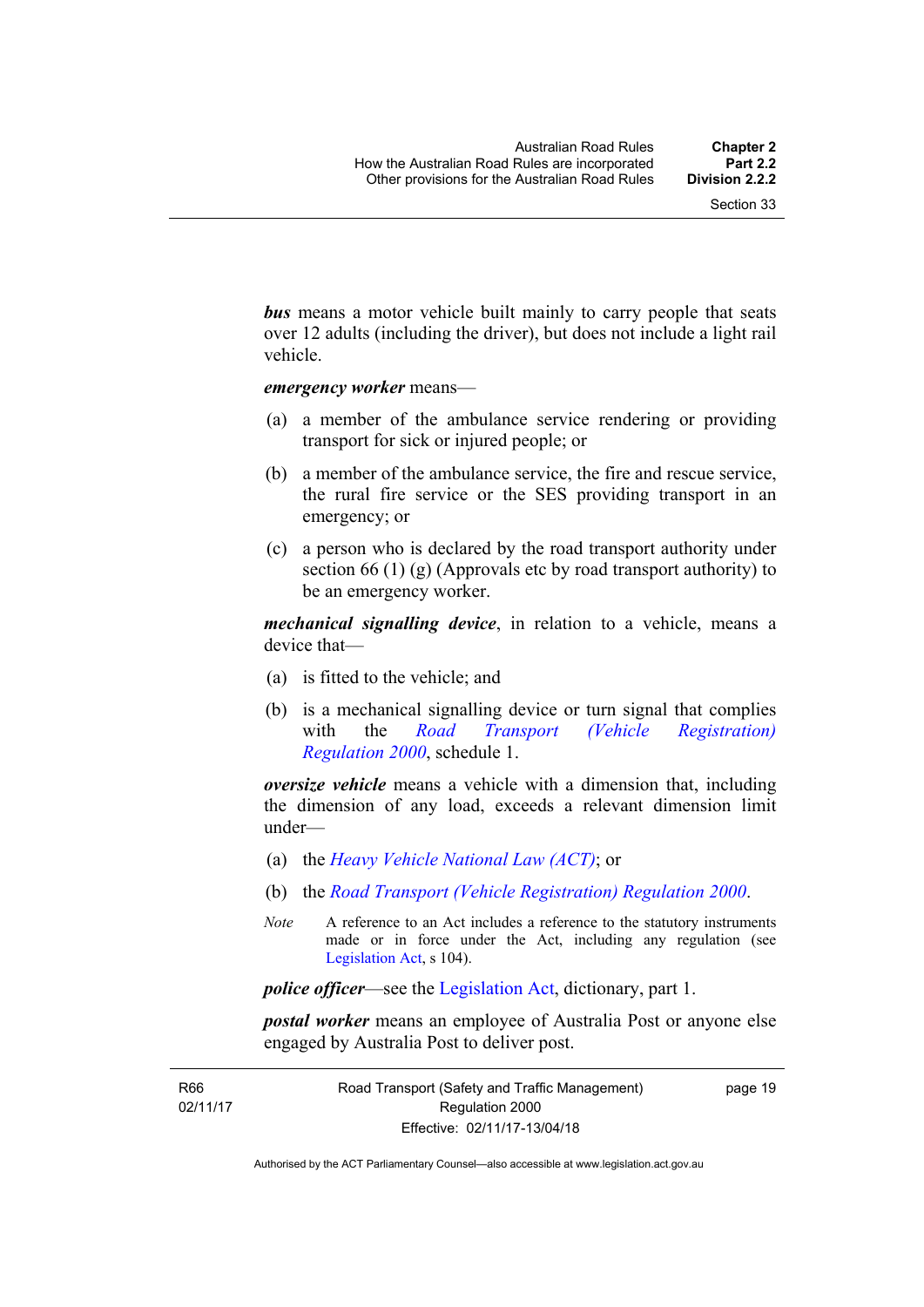Section 33

*public bus*—see the *[Road Transport \(Public Passenger Services\)](http://www.legislation.act.gov.au/a/2001-62)  [Act 2001](http://www.legislation.act.gov.au/a/2001-62)*, dictionary.

#### *taxi*—

- (a) see the *[Road Transport \(Public Passenger Services\) Act 2001](http://www.legislation.act.gov.au/a/2001-62)*, section 45 (Meaning of *taxi*); and
- (b) except in the [Australian Road Rules,](http://www.legislation.act.gov.au//ni/db_37271/default.asp) rule 182 (which is about stopping in taxi zones), includes a hire car.

*wheeled recreational device* means a wheeled device, built to transport a person, propelled by human power or gravity, and ordinarily used for recreation or play, and—

- (a) includes rollerblades, rollerskates, a skateboard, scooter (including a motorised scooter, whether or not the motor is operating), unicycle or similar wheeled device; but
- (b) does not include a golf buggy, pram, stroller or trolley, personal mobility device or other motor-assisted device (other than a motorised scooter, whether or not the motor is operating), a bicycle, wheelchair or wheeled toy.
- (2) For the [Australian Road Rules](http://www.legislation.act.gov.au//ni/db_37271/default.asp), dictionary, definition of *GVM*, paragraph (b):

*vehicle registration authority* means:

- (a) the road transport authority; or
- (b) the corresponding authority of another jurisdiction.
- (3) For the [Australian Road Rules](http://www.legislation.act.gov.au//ni/db_37271/default.asp), dictionary, definition of *hazard warning lights*:

*another law of this jurisdiction* means the *[Road Transport \(Vehicle](http://www.legislation.act.gov.au/sl/2000-12)  [Registration\) Regulation 2000](http://www.legislation.act.gov.au/sl/2000-12)*, schedule 1.

 (4) For the [Australian Road Rules](http://www.legislation.act.gov.au//ni/db_37271/default.asp), dictionary, definition of *portable warning triangle*, a portable warning triangle is approved if it—

page 20 Road Transport (Safety and Traffic Management) Regulation 2000 Effective: 02/11/17-13/04/18

R66 02/11/17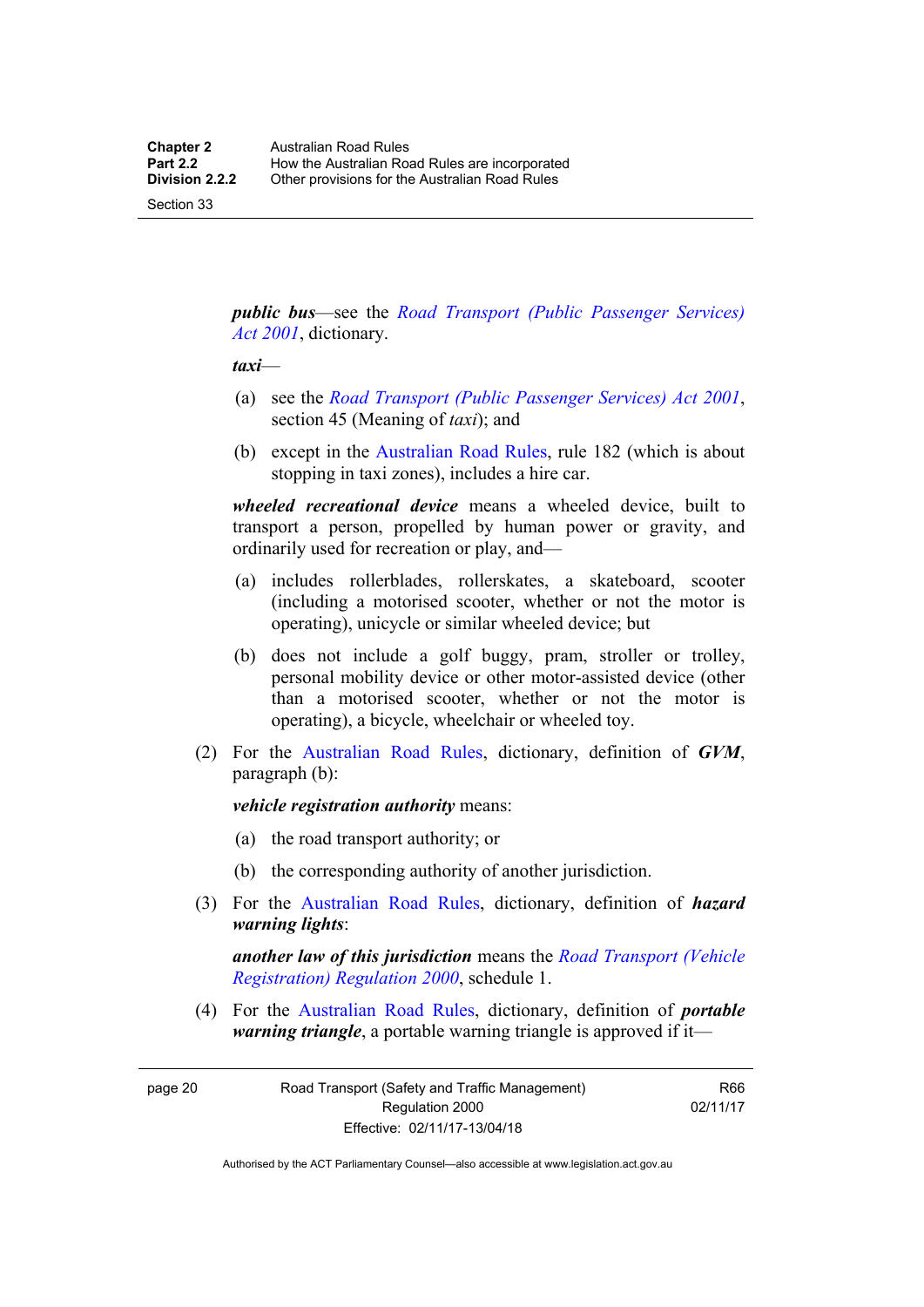- (a) is in the form of an equilateral triangle; and
- (b) has a minimum height of 300mm; and
- (c) has, on the front and back, red reflecting sheeting or material, or 9 red reflectors arranged in a triangular shape, causing a red reflection that would be clearly visible to a driver at night when the upper beam of light from any headlight on the vehicle (complying with the relevant provisions to the *[Road](http://www.legislation.act.gov.au/sl/2000-12)  [Transport \(Vehicle Registration\) Regulation 2000](http://www.legislation.act.gov.au/sl/2000-12)*), schedule 1 is projected directly onto the sign from a distance of 200m; and
- (d) is of a robust and durable construction, capable of being readily erected to stand in an upright position and capable of remaining unaffected (to any material degree) by any reasonable force of wind or variation in weather conditions.
- (5) In this section:

*ADR* (or *Australian Design Rule*)—see the *[Road Transport](http://www.legislation.act.gov.au/sl/2000-12)  [\(Vehicle Registration\) Regulation 2000](http://www.legislation.act.gov.au/sl/2000-12)*, schedule 1, section 1.11 and section 1.13.

*Note* The *[Road Transport \(Vehicle Registration\) Regulation 2000](http://www.legislation.act.gov.au/sl/2000-12)* defines *ADR* as a national standard under the *[Motor Vehicle Standards](http://www.comlaw.gov.au/Series/C2004A03813)  [Act 1989](http://www.comlaw.gov.au/Series/C2004A03813)* (Cwlth).

R66 02/11/17 page 21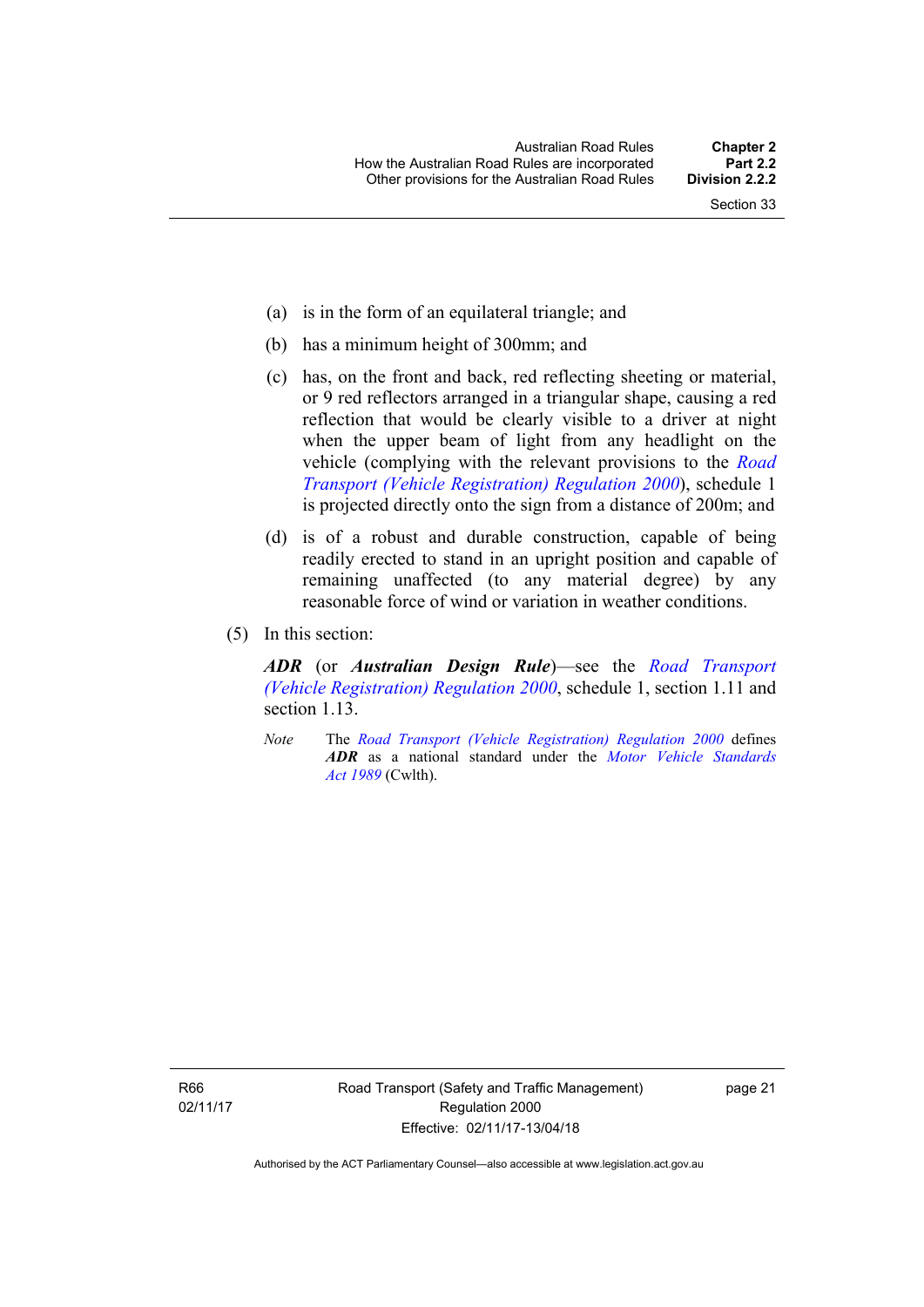**Chapter 2 Australian Road Rules**<br>**Part 2.3 Additional ACT road rules Part 2.3 Additional ACT road rules**<br>**Division 2.3.1** Noise and other nuisances **Division 2.3.1** Noise and other nuisances

Section 37

# **Part 2.3 Additional ACT road rules**

*Note* The [Australian Road Rules](http://www.legislation.act.gov.au//ni/db_37271/default.asp) are not completely self-contained and need to be read with associated laws of each jurisdiction. This part sets out some of the associated laws that are particular to the ACT. Provisions of Acts and other regulations included in the road transport legislation contain other provisions that are particular to the ACT.

## **Division 2.3.1 Noise and other nuisances**

#### **37 Making unnecessary engine noise**

The driver of a motor vehicle on a road must not make unnecessary noise by turning on, running or failing to turn off the vehicle's engine.

Maximum penalty: 20 penalty units.

*Note* Under the [Australian Road Rules,](http://www.legislation.act.gov.au//ni/db_37271/default.asp) r 291 it is an offence to start or drive a vehicle in a way that makes unnecessary noise or smoke.

#### **38 Emission of waste oil or grease**

 (1) A person must not use a motor vehicle or trailer on a road unless adequate precautions have been taken to prevent waste oil or grease from the machinery or from any other part of the vehicle from dropping onto the roadway.

Maximum penalty: 20 penalty units.

- *Note* The [Australian Road Rules,](http://www.legislation.act.gov.au//ni/db_37271/default.asp) r 293 requires the driver of a vehicle to remove oil or grease that falls from the vehicle in certain circumstances.
- (2) Without limiting the liability of anyone else, the responsible person for a motor vehicle or trailer must take reasonable steps to prevent a contravention of subsection (1) in relation to the vehicle.

Maximum penalty: 20 penalty units.

page 22 Road Transport (Safety and Traffic Management) Regulation 2000 Effective: 02/11/17-13/04/18

R66 02/11/17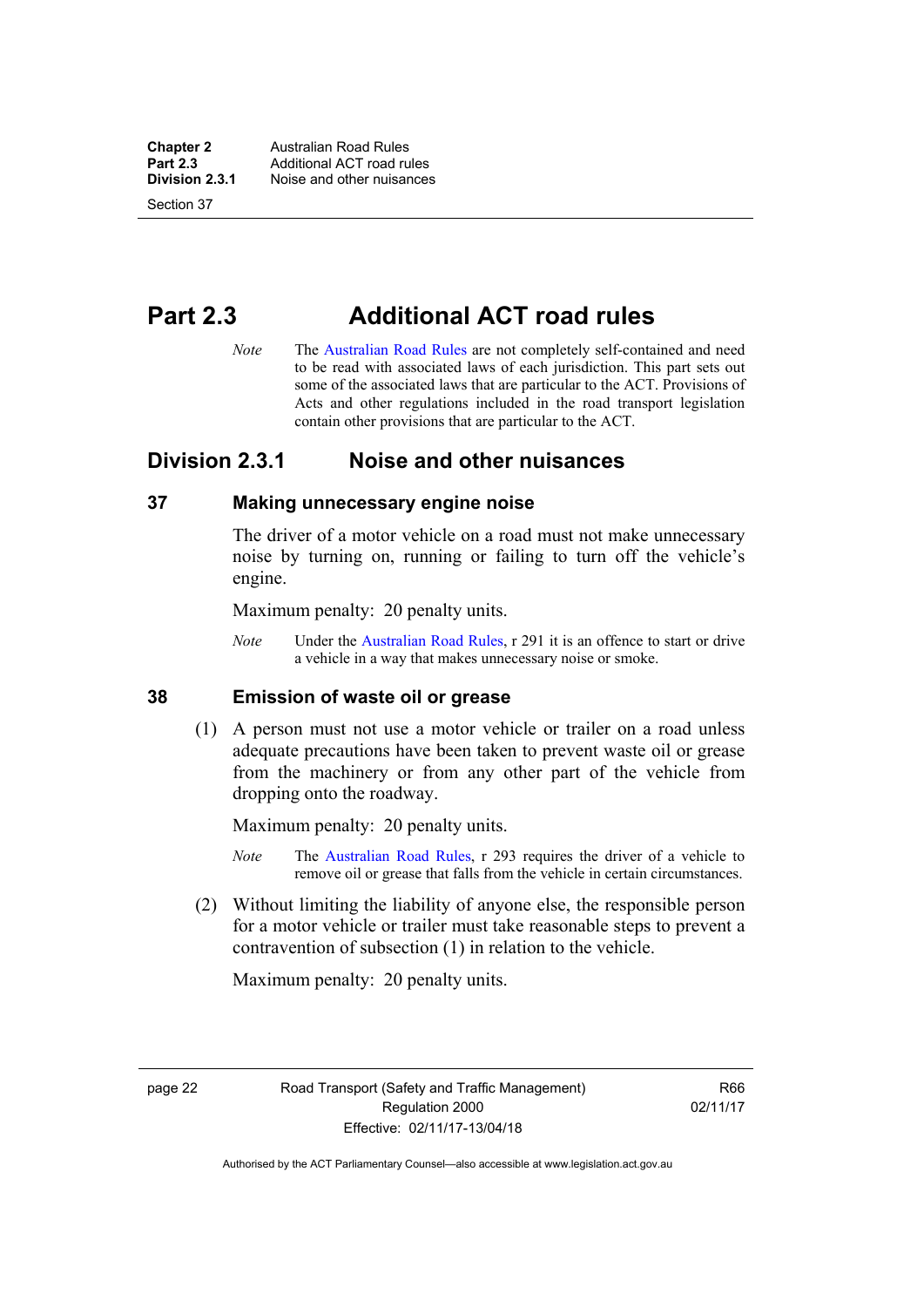## **Division 2.3.1A Bicycle riders**

#### **38A Keeping safe lateral distance when passing bicycle rider**

- (1) The driver of a motor vehicle passing the rider of a bicycle that is travelling in the same direction as the driver must pass the bicycle at a sufficient distance from—
	- (a) the bicycle; or
	- (b) if the rider is riding alongside another rider—the bicycle furthest to the right.

Maximum penalty: 20 penalty units.

- *Note* The [Australian Road Rules](http://www.legislation.act.gov.au//ni/db_37271/default.asp), r 129 requires the rider of a bicycle on a road, other than a multi-lane road, to ride as near as practicable to the far left side of the road.
- (2) This section does not apply to a driver of a light rail vehicle.
- (3) For this section—
	- (a) a driver passes a bicycle at a *sufficient distance from the*  **bicycle** if the driver passes at a lateral distance from the bicycle of—
		- (i) if the applicable speed limit at the point the driver passes the bicycle is not more than 60km/h—at least 1m; or
		- (ii) if the applicable speed limit at the point the driver passes the bicycle is more than 60km/h—at least 1.5m; and
	- (b) the *lateral distance* between a motor vehicle passing a bicycle and the bicycle is the distance between—
		- (i) the most distant point to the left—
			- (A) on the driver's vehicle; or
			- (B) on any projection from the vehicle (whether or not attached to the vehicle); and

R66 02/11/17 page 23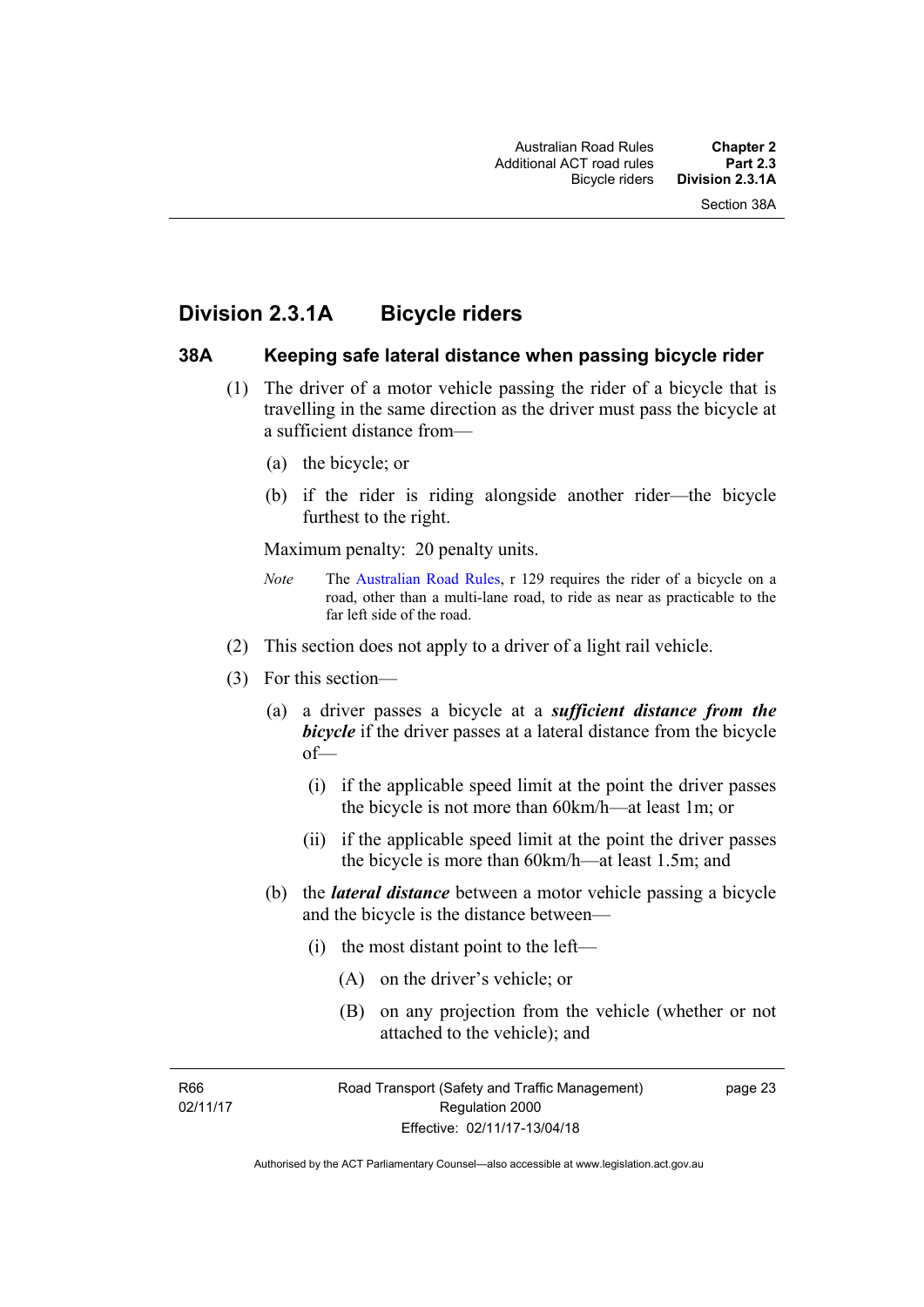- (ii) the most distant point to the right—
	- (A) on the bicycle (or any part of the bicycle); or
	- (B) on a rider of the bicycle; or
	- (C) on any bicycle trailer towed by the bicycle; or
	- (D) on any passenger in or on any bicycle trailer.

#### **Examples—part of a bicycle**

basket, pannier bags

#### **Example—not part of a bicycle**

a flag or stick, whether or not flexible, attached to the bicycle, that projects sideways from the bicycle

*Note* An example is part of the regulation, is not exhaustive and may extend, but does not limit, the meaning of the provision in which it appears (see [Legislation Act](http://www.legislation.act.gov.au/a/2001-14), s 126 and s 132).

#### **38B Exceptions for passing bicycle rider**

- (1) The driver of a motor vehicle passing the rider of a bicycle that is travelling in the same direction as the driver may make a permitted manoeuvre to pass the rider if—
	- (a) the driver has a clear view of any approaching traffic; and
	- (b) the permitted manoeuvre is necessary to comply with section 38A; and
	- (c) the driver can do so safely.
- (2) In this section:

#### *permitted manoeuvre* means—

 (a) if the driver is driving on a two-way road without a dividing line or median strip—drive to the right of the centre of the road; or

page 24 Road Transport (Safety and Traffic Management) Regulation 2000 Effective: 02/11/17-13/04/18

R66 02/11/17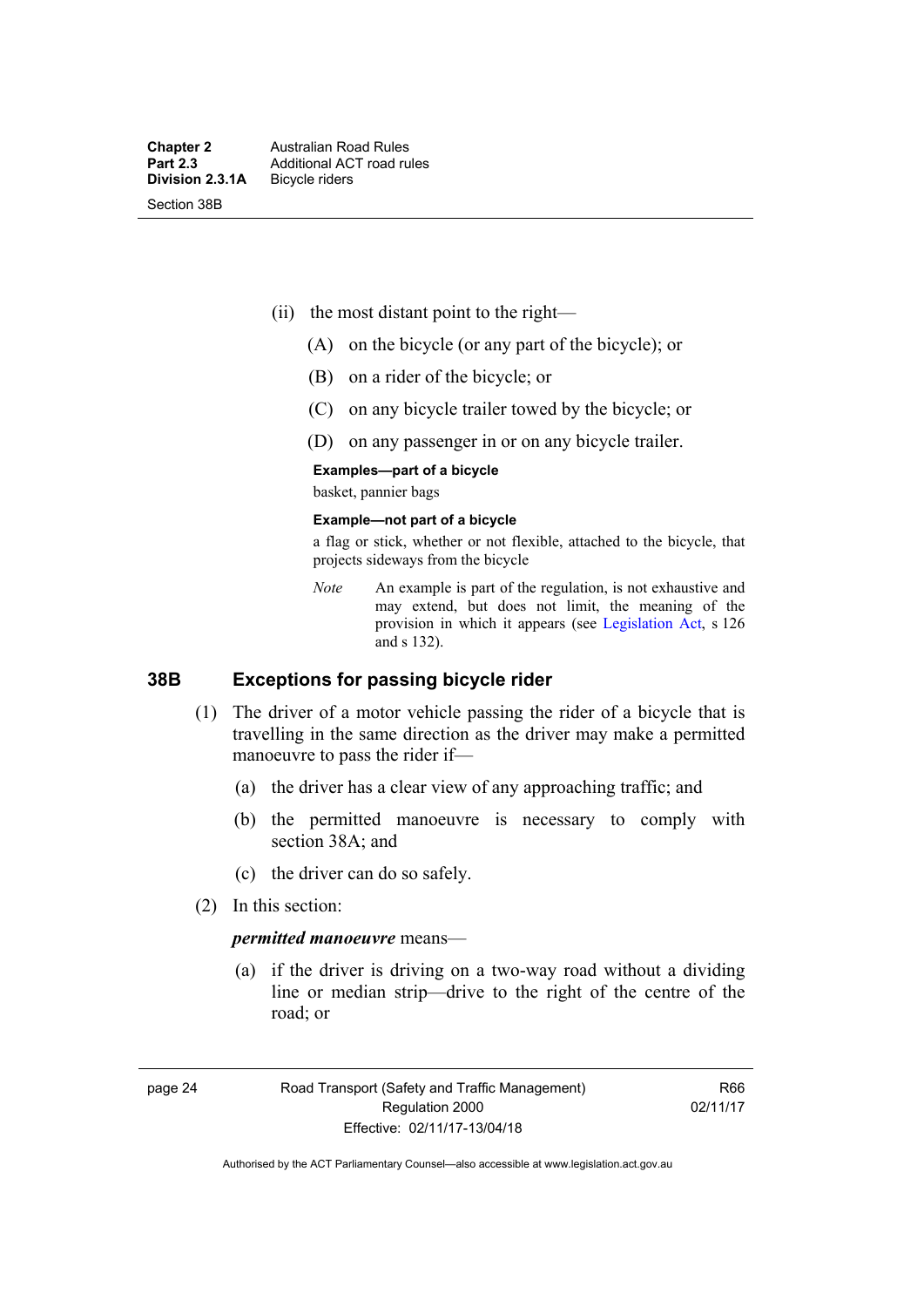- (b) if the driver is driving on a road with a dividing line—drive to the right of the dividing line; or
- (c) drive on a dividing strip that is at the same level as the road; or
- (d) drive on or over a single continuous line; or
- (e) drive on or over 2 parallel lines; or
- (f) drive along a side, or surrounding, of a painted island.
- *Note* See the [Australian Road Rules,](http://www.legislation.act.gov.au//ni/db_37271/default.asp) r 46 or r 48 for the requirement to give left or right change of direction signal.

#### **38C Riding across road on crossing**

- (1) The rider of a bicycle may ride across a road, or part of a road, on the following (a *crossing*) if the rider complies with this section:
	- (a) a children's crossing; or
	- (b) a marked foot crossing; or
	- (c) a pedestrian crossing.
- (2) The rider of the bicycle may only ride across a road, or part of a road, on a crossing if—
	- (a) the rider approaches the crossing no faster than 10km/h; and
	- (b) before riding on the crossing, the rider looks for approaching traffic and is prepared to stop; and
	- (c) the rider rides no faster than 10km/h on the crossing; and
	- (d) the rider gives way to pedestrians on the crossing; and
	- (e) the rider keeps to the left of any oncoming bicycle or pedestrian; and
	- (f) on a marked foot crossing with bicycle crossing lights—the crossing is showing a green bicycle crossing light; and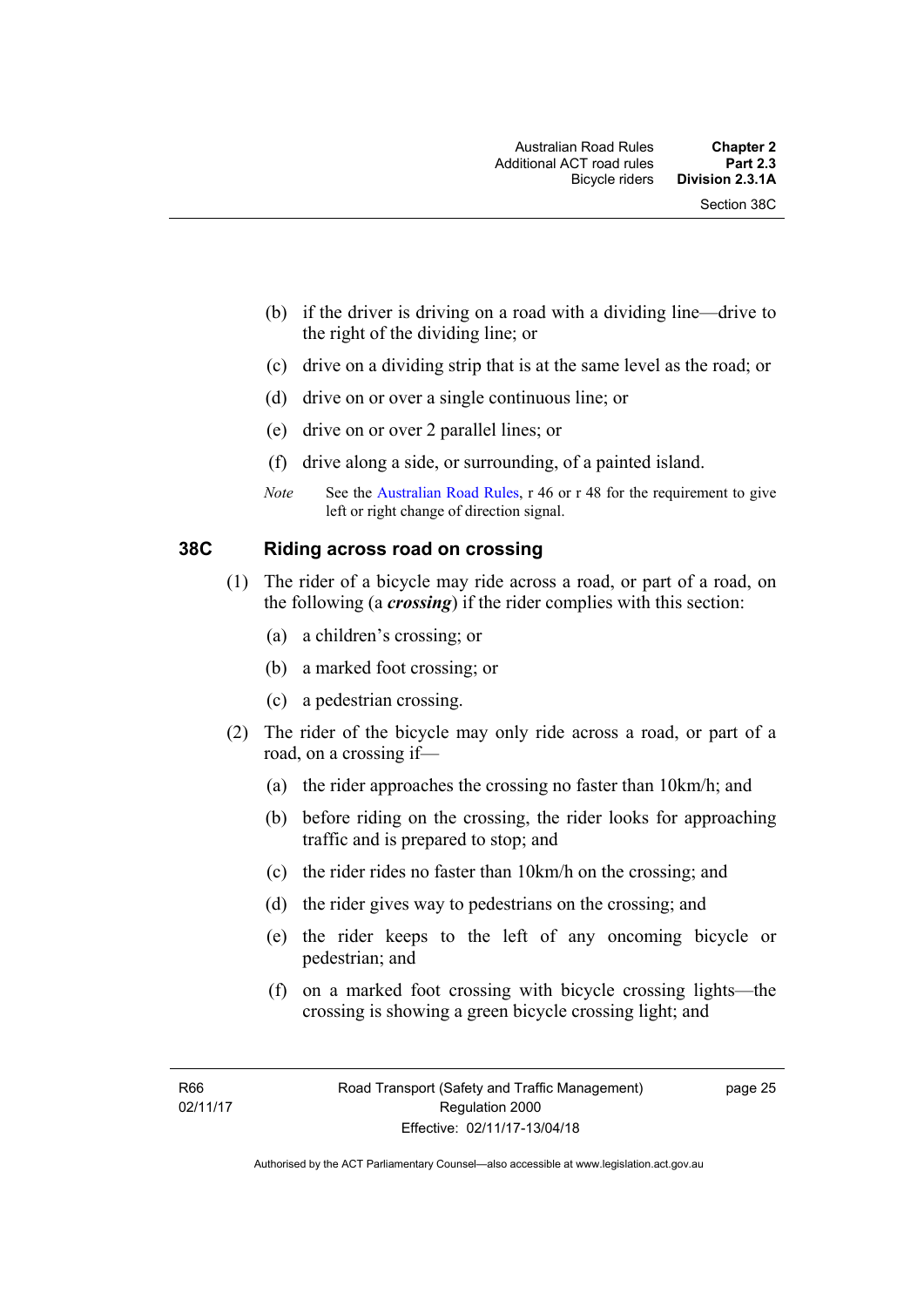(g) on a marked foot crossing without bicycle crossing lights—the crossing is showing a green pedestrian crossing light.

Maximum penalty: 20 penalty units.

*Note* See the [Australian Road Rules](http://www.legislation.act.gov.au//ni/db_37271/default.asp), r 260 and r 262 for the circumstances in which a rider of a bicycle is allowed to cross a road at bicycle crossing lights.

#### **38D Application of ARRs to riders crossing road on crossing**

- (1) The [Australian Road Rules,](http://www.legislation.act.gov.au//ni/db_37271/default.asp) rule 65 (Giving way at a marked foot crossing (except at an intersection) with a flashing yellow traffic light) applies as if a reference to a pedestrian on the crossing also includes a reference to a rider of a bicycle on the crossing.
- (2) The [Australian Road Rules](http://www.legislation.act.gov.au//ni/db_37271/default.asp), rule 80 (Stopping at a children's crossing) applies as if a reference to a pedestrian on the crossing also includes a reference to a rider of a bicycle on the crossing.
- (3) The [Australian Road Rules,](http://www.legislation.act.gov.au//ni/db_37271/default.asp) rule 81 (Giving way at a pedestrian crossing) applies as if a reference to a pedestrian on the crossing also includes a reference to a rider of a bicycle on the crossing.
- (4) The [Australian Road Rules](http://www.legislation.act.gov.au//ni/db_37271/default.asp), rule 262 (Proceeding when bicycle crossing lights change to yellow or red) applies to a rider of a bicycle crossing a marked foot crossing without bicycle lights when the crossing shows a green pedestrian crossing light as if a reference to a bicycle crossing light were a reference to a pedestrian crossing light.
- (5) The [Australian Road Rules](http://www.legislation.act.gov.au//ni/db_37271/default.asp), rule 248 (No riding across a road on a crossing) does not apply.

R66 02/11/17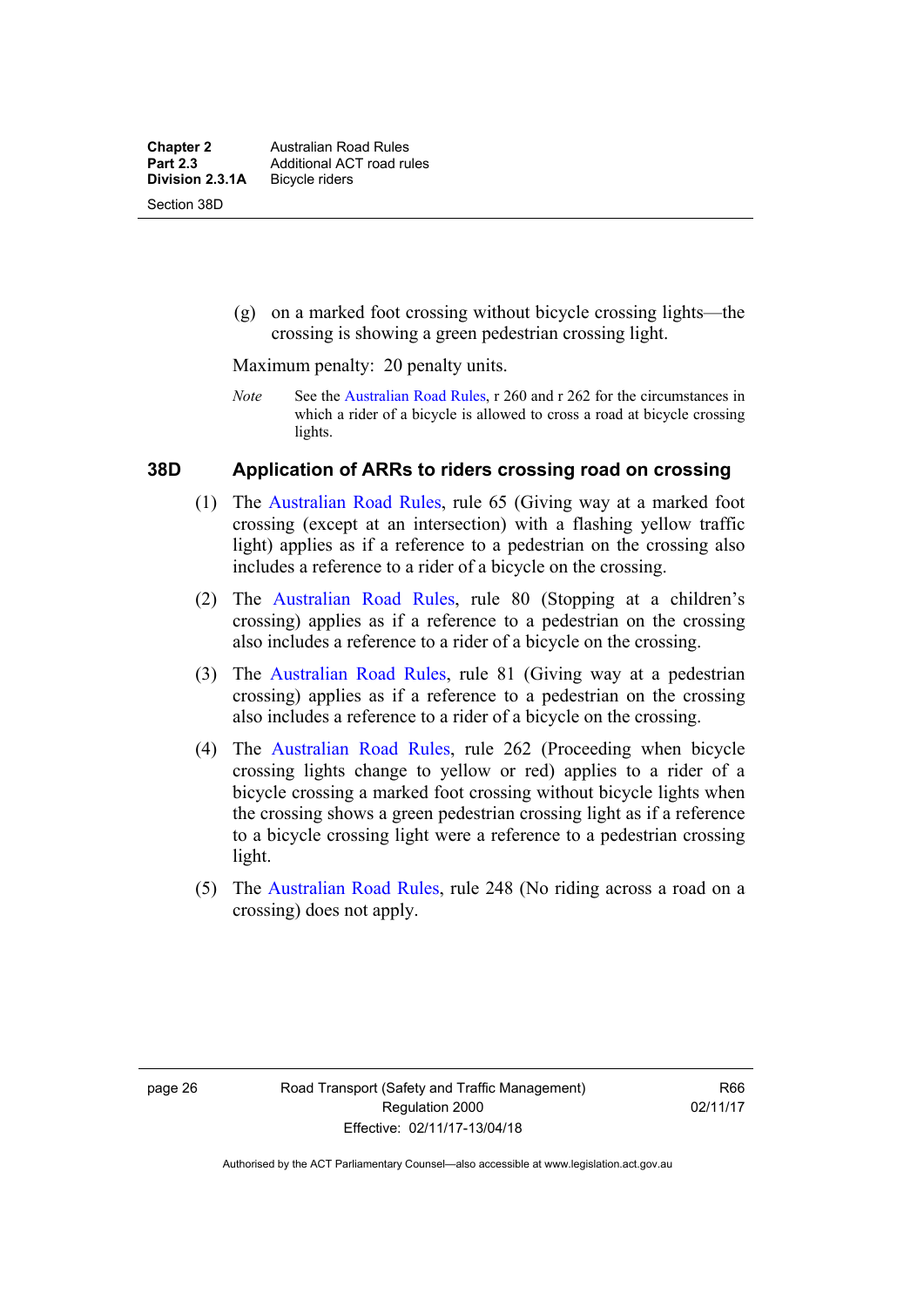# **Division 2.3.1B People using personal mobility devices**

### **38E Definitions—div 2.3.1B**

In this division:

*footpath*—see the [Australian Road Rules](http://www.legislation.act.gov.au//ni/db_37271/default.asp), dictionary.

*shared path*—see the [Australian Road Rules](http://www.legislation.act.gov.au//ni/db_37271/default.asp), rule 242 (2).

*use*, a personal mobility device, means travel in or on the personal mobility device.

## **38F Person using personal mobility device must wear bicycle helmet**

A person using a personal mobility device must wear an approved bicycle helmet securely fitted and fastened on the user's head.

Maximum penalty: 20 penalty units.

*Note Approved bicycle helmet*—see s 33 (1).

## **38G Warning device on personal mobility device**

A person must not use a personal mobility device if the personal mobility device is not fitted with a bell, horn or similar warning device that is in working order.

Maximum penalty: 20 penalty units.

## **38H Personal mobility device use at night**

A person commits an offence if—

(a) the person uses a personal mobility device at night or in hazardous weather conditions causing reduced visibility; and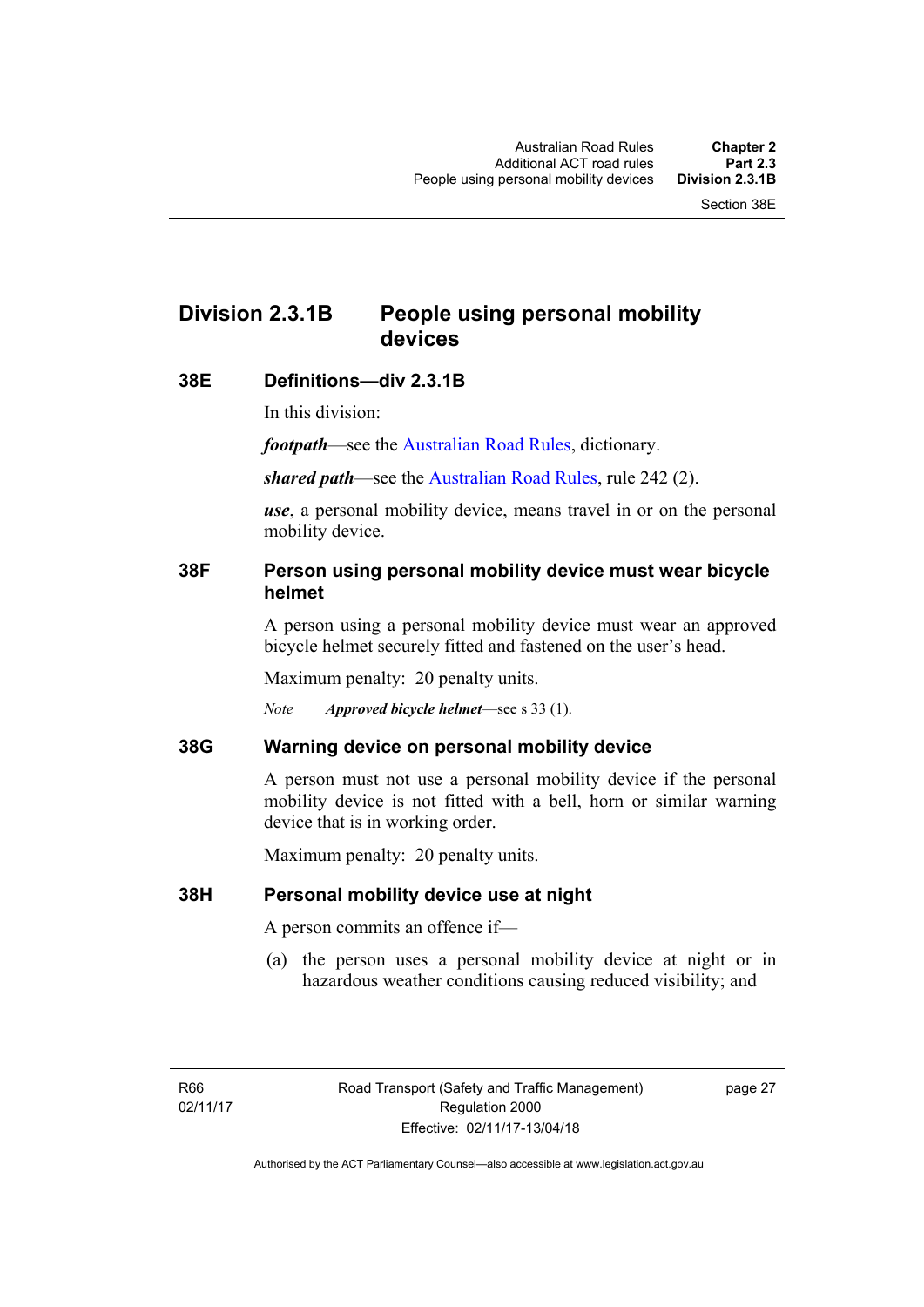- (b) the person fails to display, on themself or the personal mobility device—
	- (i) a flashing or steady white light that is clearly visible for at least 200m from the front of the personal mobility device; or
	- (ii) a flashing or steady red light that is clearly visible for at least 200m from the rear of the personal mobility device; or
	- (iii) a red reflector that is clearly visible for at least 50m from the rear of the personal mobility device when light is projected onto it by a vehicle's headlight on low-beam.

Maximum penalty: 20 penalty units.

## **38I Personal mobility device use on footpaths or shared paths**

- (1) A person commits an offence if—
	- (a) the person uses a personal mobility device on a footpath or shared path; and
	- (b) the person fails to—
		- (i) keep to the left of the footpath or shared path; or
		- (ii) give way to another pedestrian (except another pedestrian using a personal mobility device) who is on the footpath or shared path.

Maximum penalty: 20 penalty units.

 (2) Subsection (1) (b) (i) does not apply if it is not practicable to travel on the left of the footpath or shared path.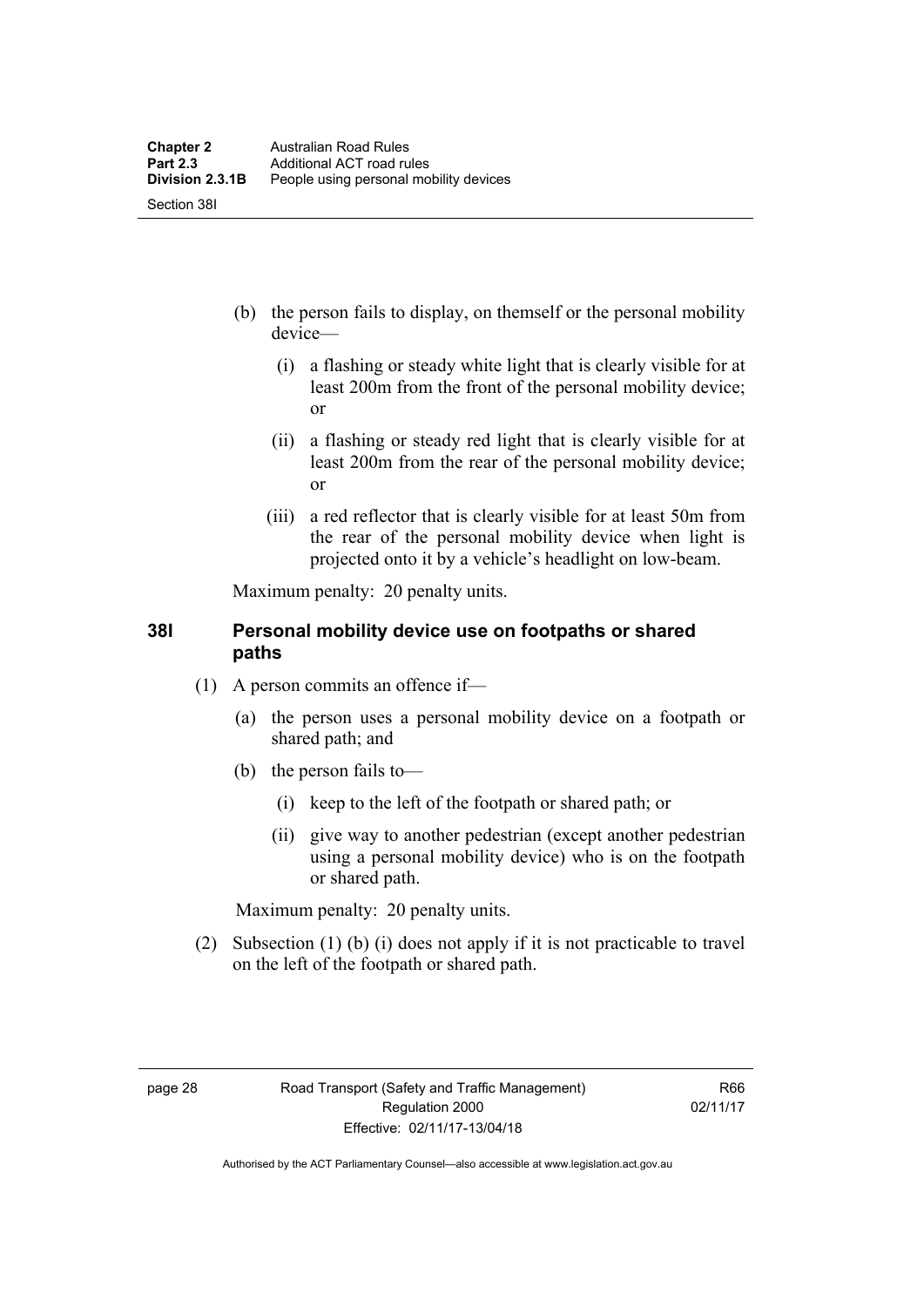## **38K Personal mobility device not to be used in bicycle lane on a road**

 (1) A person must not use a personal mobility device in a bicycle lane on a length of road.

Maximum penalty: 20 penalty units.

- (2) Subsection (1) does not apply if—
	- (a) there is no footpath, nature strip or shared path adjacent to the road (an *adjacent area*); or
	- (b) it is impracticable to travel on the adjacent area.

#### **38L Personal mobility device used to cross road on crossing**

- (1) A person using a personal mobility device to cross a road, or part of a road, on a crossing commits an offence if the person—
	- (a) approaches the crossing faster than 10km/h; or
	- (b) fails to look for approaching traffic and has not prepared to stop before starting to cross at the crossing; or
	- (c) travels faster than 10km/h on the crossing; or
	- (d) fails to give way to other pedestrians on the crossing; or
	- (e) fails to keep to the left of any oncoming bicycle or other pedestrian; or
	- (f) on a marked foot crossing—starts to cross the road if the crossing is not showing a green pedestrian crossing light.

Maximum penalty: 20 penalty units.

(2) In this section:

*crossing* means any of the following:

(a) a children's crossing;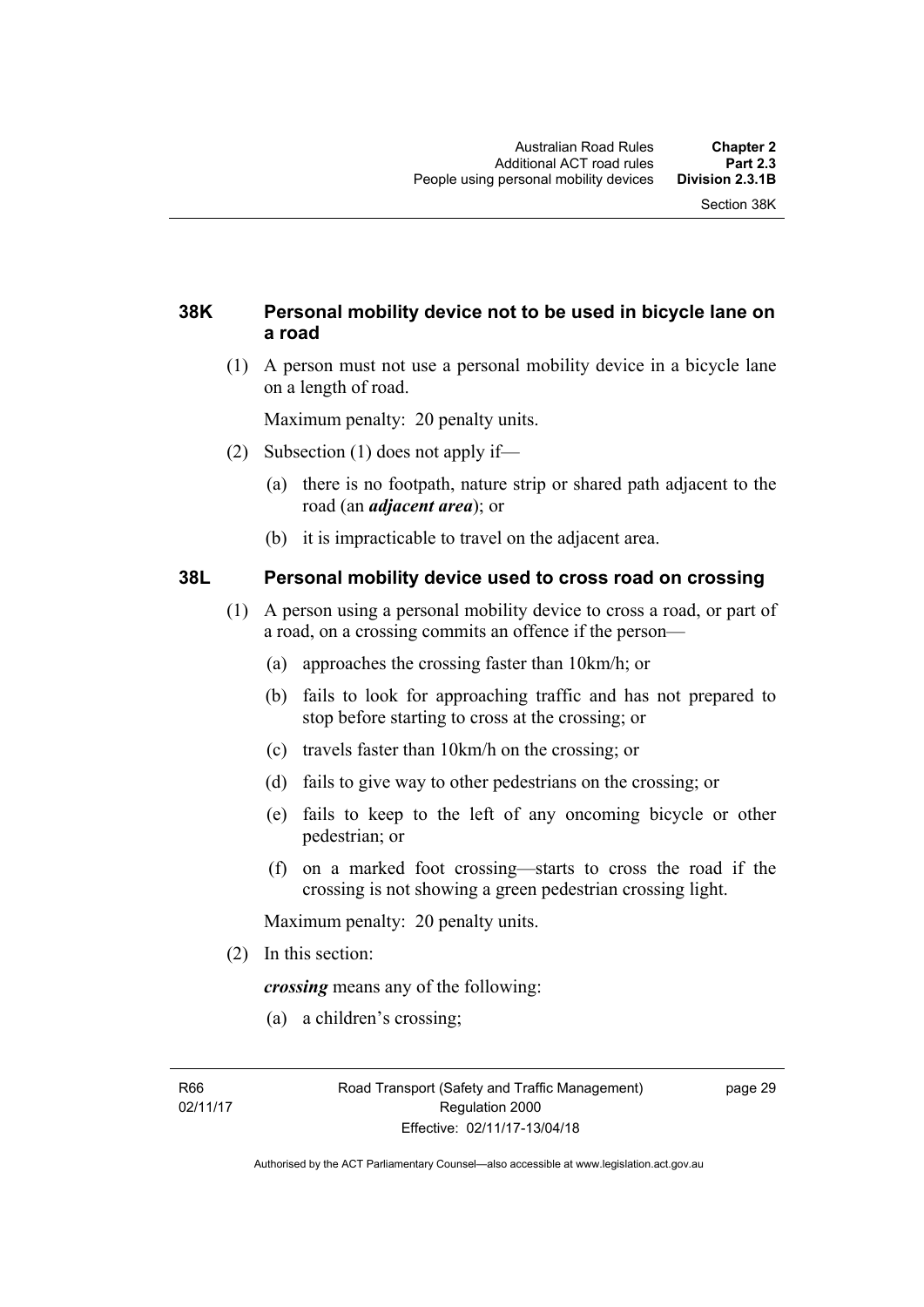- (b) a marked foot crossing;
- (c) a pedestrian crossing.

#### **38M Personal mobility device use alongside more than 1 other person using personal mobility device**

 (1) A person must not use a personal mobility device on a road or crossing alongside 2 or more other people using personal mobility devices.

Maximum penalty: 20 penalty units.

- (2) Subsection (1) does not apply if the person is overtaking the other people.
	- *Note* The defendant has an evidential burden in relation to the matters mentioned in subsection (2) (see [Criminal Code,](http://www.legislation.act.gov.au/a/2002-51) s 58).
- (3) In this section:

*crossing*—see section 38L (2).

*line of traffic*—see the [Australian Road Rules,](http://www.legislation.act.gov.au//ni/db_37271/default.asp) dictionary.

*marked lane*—see the [Australian Road Rules](http://www.legislation.act.gov.au//ni/db_37271/default.asp), dictionary.

*road* does not include a road-related area, but includes a bicycle path, footpath, shared path and a shoulder of a road.

## **Division 2.3.2 Driver and passenger safety**

#### **39 Safety of persons on trailers**

 (1) A person must not travel on a road in or on any part of a trailer that is not a part designed primarily for the carriage of passengers or goods.

Maximum penalty: 20 penalty units.

page 30 Road Transport (Safety and Traffic Management) Regulation 2000 Effective: 02/11/17-13/04/18

R66 02/11/17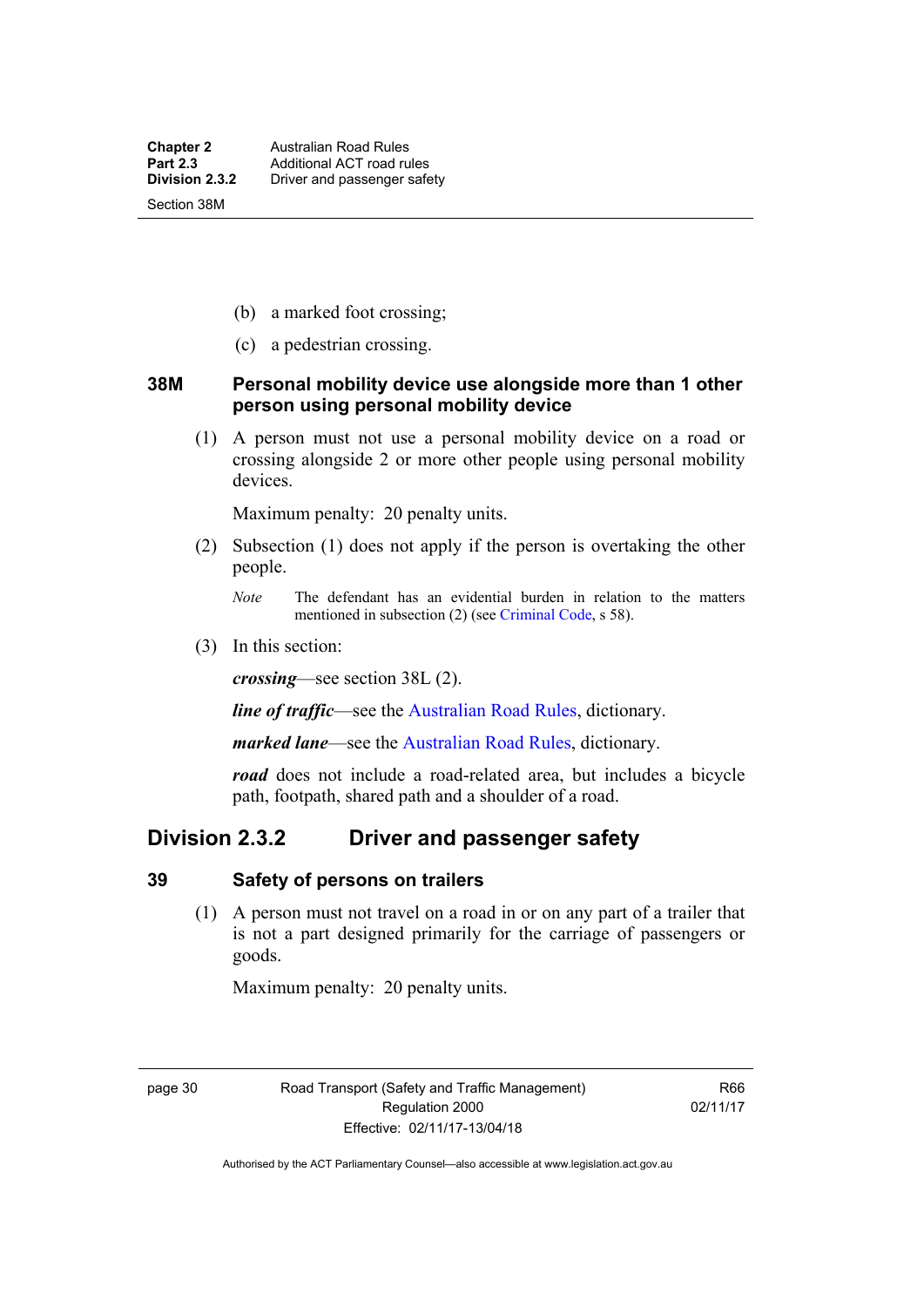(2) A person must not travel on a road in or on any part of a trailer that is a part designed primarily for the carriage of goods if the part is not enclosed.

Maximum penalty: 20 penalty units.

- (3) This section does not apply to a person—
	- (a) who is in or on a police vehicle or emergency vehicle; or
	- (b) engaged in the door-to-door delivery or collection of goods, or in the collection of waste or garbage, in or on a trailer that is not travelling faster than 25km/h; or
	- (c) if, in all the circumstances, there is a no reasonable danger of the person falling or being thrown from the trailer, or being injured, because the person is travelling in a way prohibited by this section.
- (4) In this section:

*enclosed*, for a part of a trailer, means enclosed by—

- (a) the structure of the trailer; or
- (b) a canopy, cage or other device fitted to the trailer that is of a kind approved by the road transport authority under section 66 (1) (f) (Approvals etc by road transport authority).
- *Note* The [Australian Road Rules](http://www.legislation.act.gov.au//ni/db_37271/default.asp), r 298 prohibits a driver from driving a motor vehicle towing a trailer with a person in or on the trailer, unless the trailer is exempt from the rule under another law of this jurisdiction. Section 30 provides the exemption from the rule.

#### **40 Passengers in sidecars to be seated**

 (1) A passenger in a sidecar attached to a motorbike that is moving, or is stationary but not parked, on a road must sit in a place in the sidecar designed for use by a passenger.

Maximum penalty: 20 penalty units.

R66 02/11/17 page 31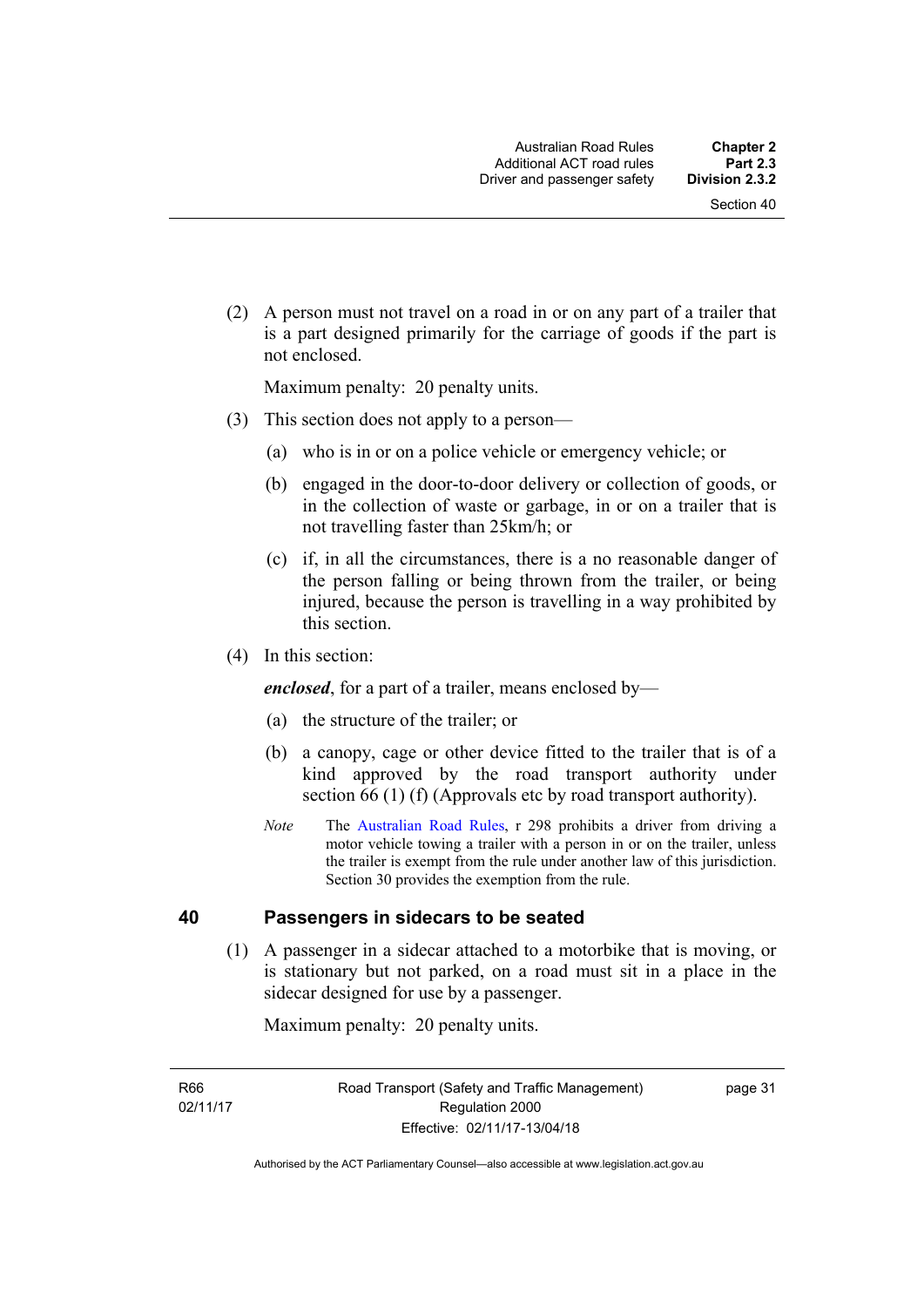(2) The rider of a motorbike must not ride with a passenger in a sidecar unless the passenger complies with subsection (1).

Maximum penalty: 20 penalty units.

## **Division 2.3.3 Trailers and towing**

*Note* The following rules of the [Australian Road Rules](http://www.legislation.act.gov.au//ni/db_37271/default.asp) apply to the towing of vehicles:

- r 216 (which is about the lights that must be used when towing a vehicle at night or in hazardous weather conditions)
- r 254 (which is about the towing of bicycles)
- r 257 (which is about riding with a person on a bicycle trailer)
- r 292 (which is about towing a vehicle with an insecure or overhanging load)
- r 294 (which is about keeping control of a motor vehicle or trailer being towed)
- r 295 (which is about towing another vehicle with a towline)
- r 298 (which is about driving with a person in a trailer)
- r 312 (which provides certain exemptions for tow truck drivers).

#### **41 Number of vehicles that may be drawn**

 (1) The driver of an articulated vehicle must not tow any other vehicle on a road.

Maximum penalty: 20 penalty units.

 (2) The driver of a motor vehicle must not tow more than 1 other vehicle on a road.

Maximum penalty: 20 penalty units.

 (3) The road transport authority may exempt a vehicle or person from subsection  $(1)$  or  $(2)$ .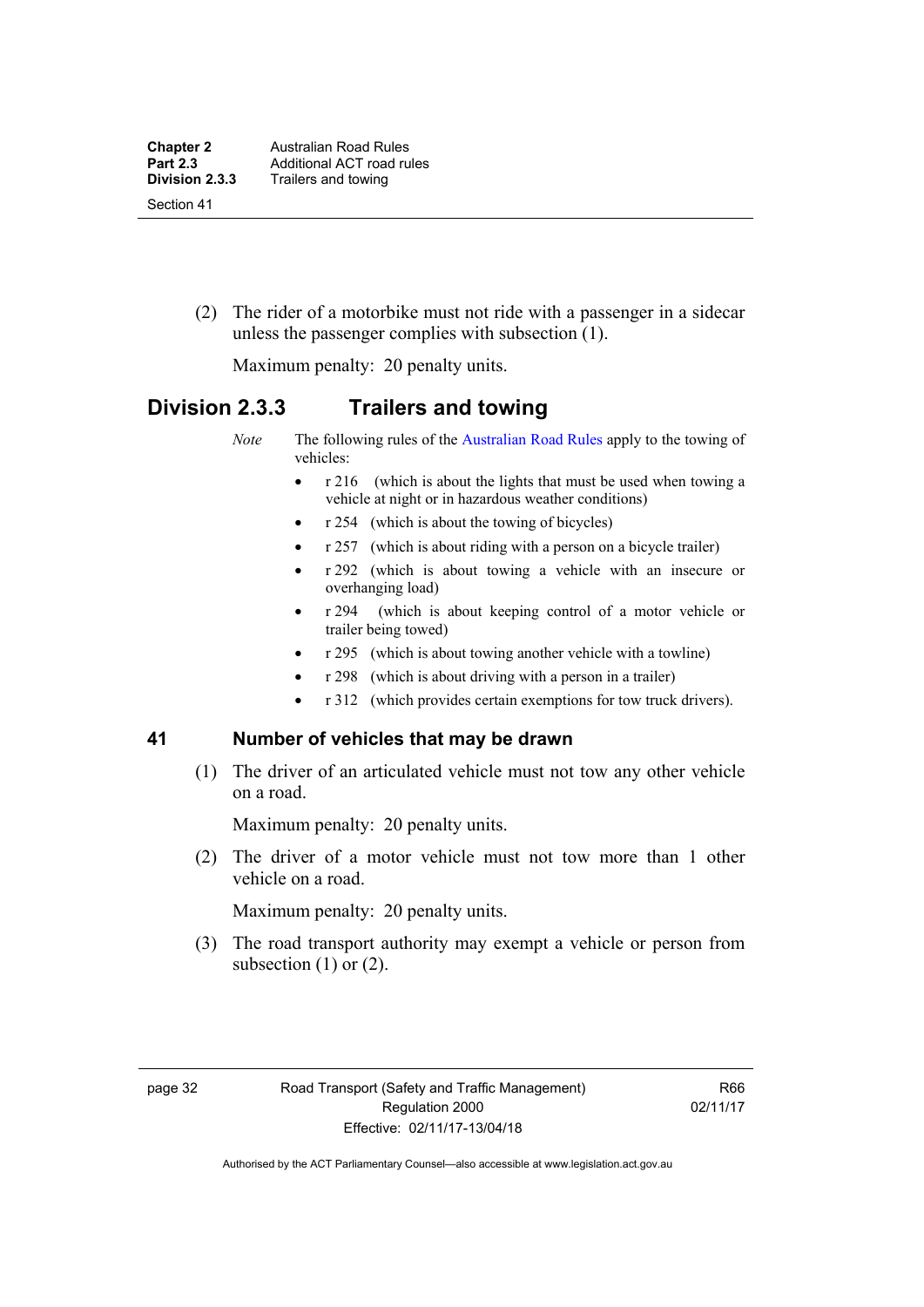- (4) Subsection (2) does not apply in relation to a tow truck that is towing an articulated vehicle (other than a B-double or road train) if—
	- (a) the articulated vehicle has broken down on a road and it is necessary for it to be towed away; or
	- (b) the articulated vehicle has been involved in a crash on a road and it is necessary for it to be towed away.
- (5) Subsection (2) does not apply to a motor vehicle that is towing another vehicle using a lift and tow trailer if—
	- (a) the other vehicle is partly supported by the lift and tow trailer; and
	- (b) the vehicle is not towed at faster than 60 km/h; and
	- (c) the combined weight of the towed vehicle and the lift and tow trailer is not more than the unladen weight of the towing vehicle.
- (6) Subsection (2) does not apply to—
	- (a) a tractor-harvester-cutting head trailer combination; or
	- (b) a tractor with multiple implements attached, if the implements are normally used as a single unit when performing agricultural operations; or
	- (c) a tractor and implement combination towing a fuel trailer or laser tower; or
	- (d) an articulated low-loader consisting of a prime mover towing a converter dolly and a semitrailer; or
	- (e) a B-double, dog trailer or road train; or
	- (f) a light rail vehicle.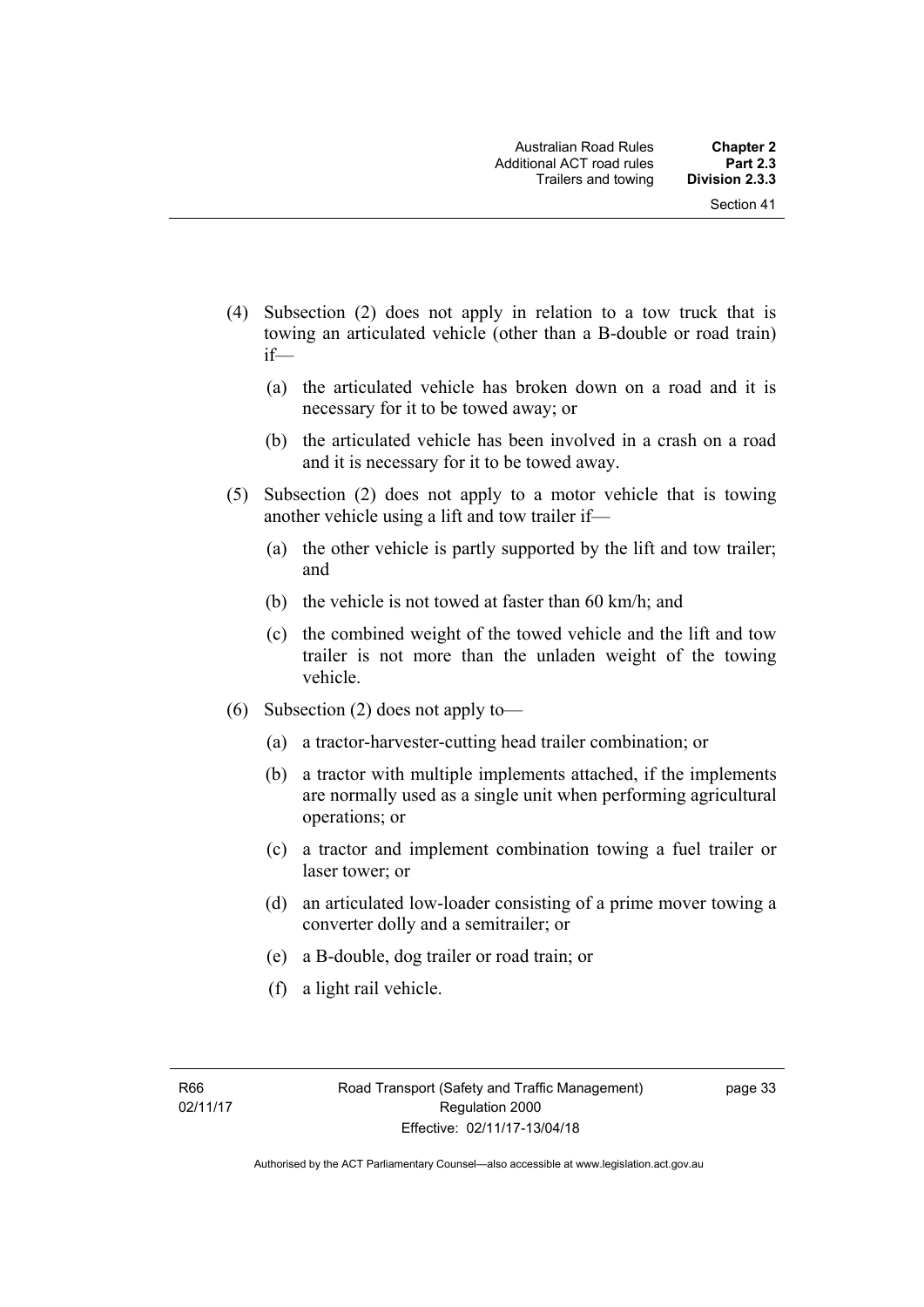(7) In this section:

*articulated vehicle* means a motor vehicle, other than a light rail vehicle, with—

- (a) 2 rigid sections, each of which has wheels; and
- (b) the rear section pivoted on, and part of the rear section (other than a pole, drawbar or similar device, or an accessory of the motor vehicle) superimposed on, the front section.

#### **42 Towing by vehicles under 4.5t**

- (1) The driver of a motor vehicle (the *towing vehicle*) must not tow another vehicle (the *towed vehicle*) on a road if the laden weight of the towed vehicle is more than—
	- (a) the capacity of the towing attachment fitted to the towing vehicle; or
	- (b) the maximum laden weight for the towed vehicle.

Maximum penalty: 20 penalty units.

- (2) Subsection (1) does not apply to the driver if the towing vehicle has a GVM over 4.5t.
- (3) The road transport authority may exempt a vehicle or person from subsection (1).
- (4) In this section:

*maximum laden weight*, for the towed vehicle, means—

 (a) the maximum laden weight for a towed vehicle specified by the manufacturer of the towing vehicle in relation to the towing vehicle; or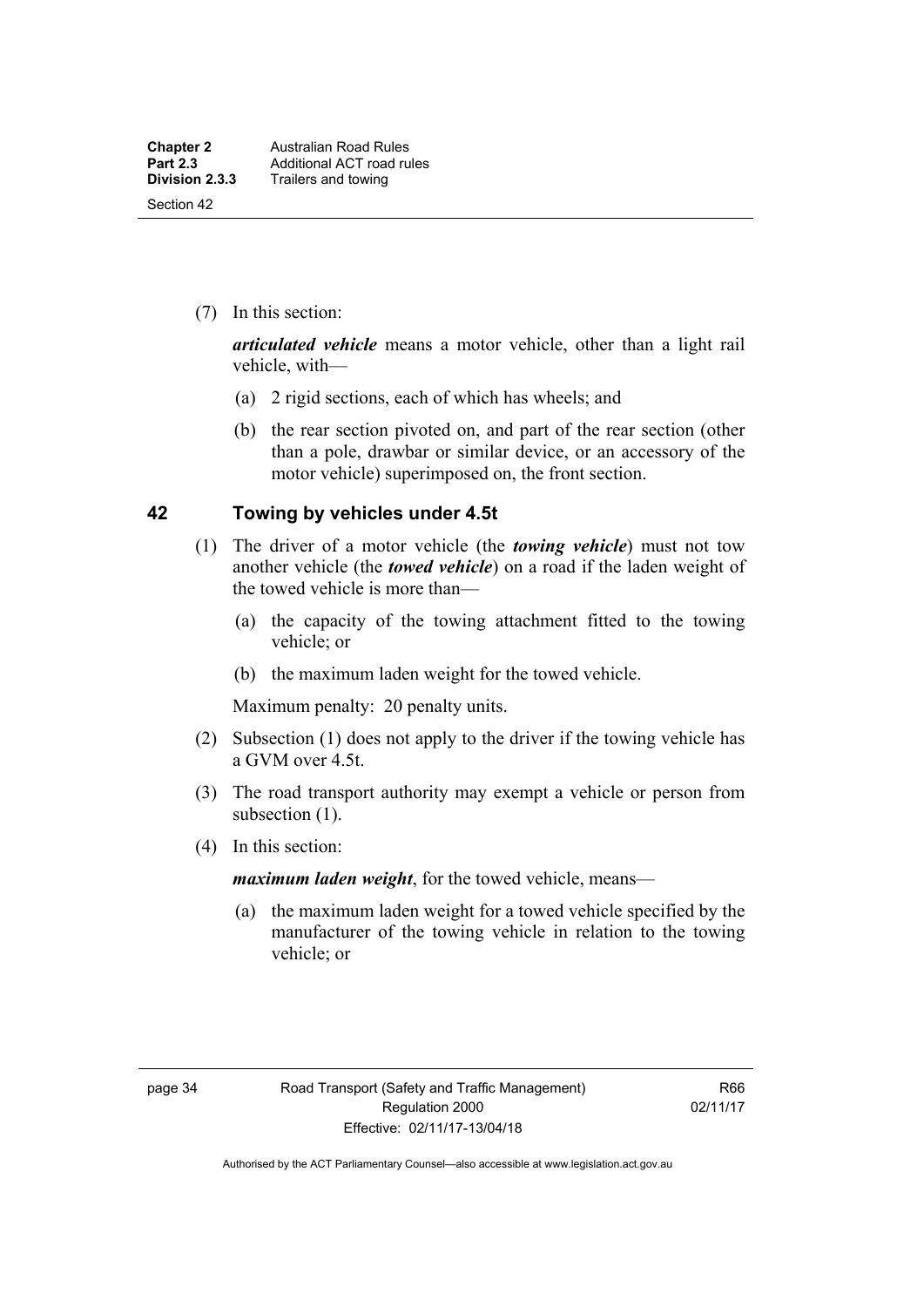- (b) if there is no such specification by the manufacturer, the manufacturer of the vehicle cannot be identified or the specification is not appropriate because the towing vehicle has been modified—
	- (i) 1.5 times the unladen weight of the towing vehicle if the towed vehicle is fitted with a braking system that is working properly; or
	- (ii) the unladen weight of the towing vehicle in any other case.

## **Division 2.3.4 Lights on vehicles**

- *Note* The following rules of the [Australian Road Rules](http://www.legislation.act.gov.au//ni/db_37271/default.asp) apply to lights on vehicles:
	- r 215 (which is about using lights when driving at night or in hazardous weather conditions)
	- r 216 (which is about the lights that must be used when towing a vehicle at night or in hazardous weather conditions)
	- r 217 (which is about using rear fog lights)
	- r 218 (which is about using headlights on high-beam)
	- r 219 (which is about not using lights to dazzle other road users)
	- r 220 (which is about the use of lights on a vehicle that is stopped)
	- r 221 (which is about using hazard warning lights)
	- r 222 (which is about the use of warning lights on buses carrying children)
	- r 223 (which is about using lights when riding an animal-drawn vehicle at night or in hazardous weather conditions)
	- r 259 (which is about using lights when riding a bicycle at night).

page 35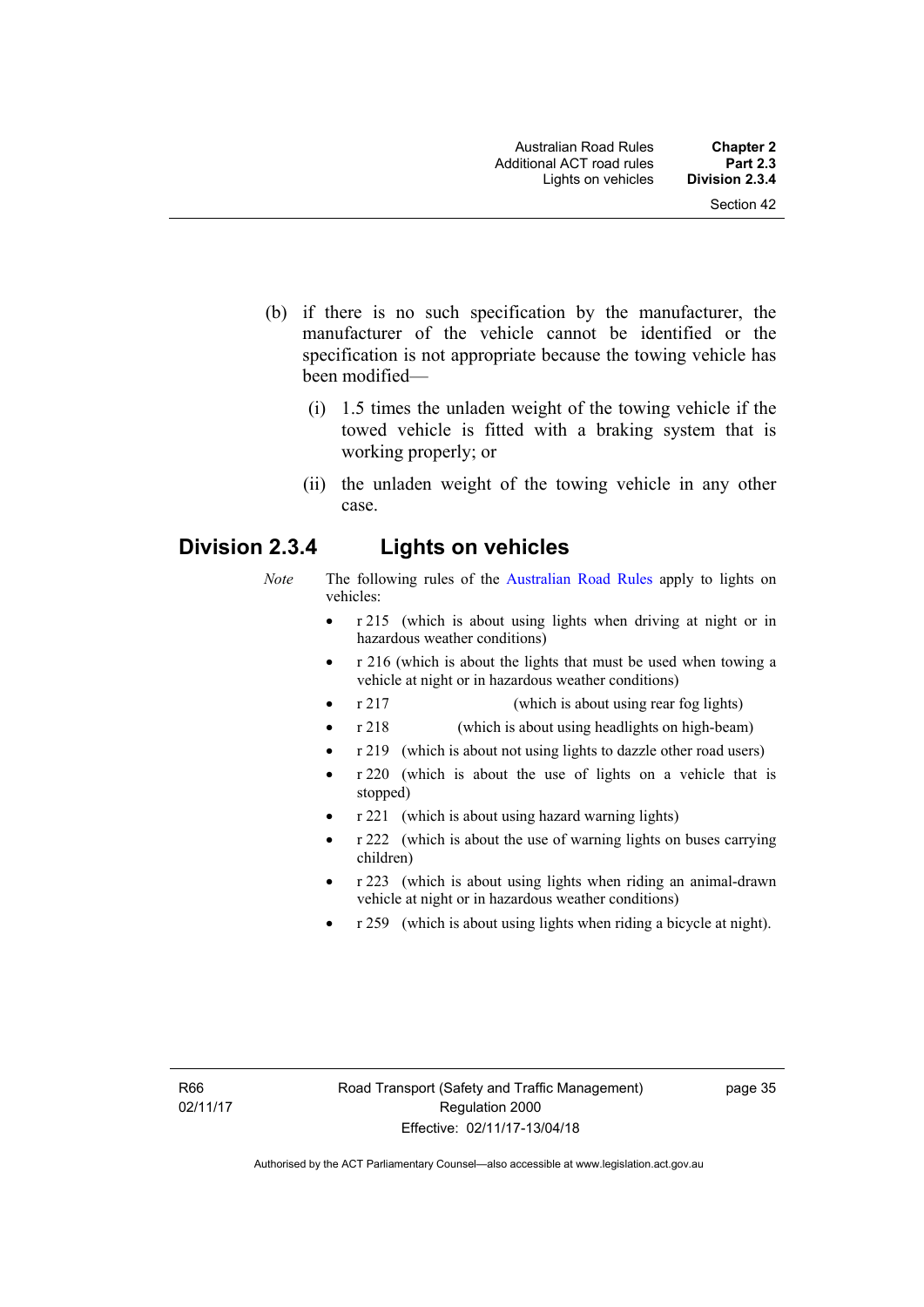Section 43

**43 Lights on motor vehicles generally**

- (1) The driver of a motor vehicle fitted with a spotlight or searchlight must not operate the light, or allow it to be operated, on a road unless—
	- (a) the vehicle is stationary, the light is operated only for examining or making adjustments or repairs to a vehicle, and light from it is not projected further than 6m; or
	- (b) the light is operated for the temporary purpose of reading or looking for a notice, sign, house number or something similar; or
	- (c) the vehicle is a police vehicle; or
	- (d) the vehicle is being used by the Territory, the Commonwealth or any public authority.

Maximum penalty: 20 penalty units.

- (2) The driver of a motor vehicle fitted with an additional headlight permitted to be fitted under the *[Road Transport \(Vehicle](http://www.legislation.act.gov.au/sl/2000-12)  [Registration\) Regulation 2000](http://www.legislation.act.gov.au/sl/2000-12)*, schedule 1 must not operate the headlight, or allow it to be operated, if—
	- (a) the vehicle is being driven on a length of road in a built-up area; or
	- (b) the driver is driving less than—
		- (i) 200m behind a vehicle travelling in the same direction as the driver; or
		- (ii) 200m from an oncoming vehicle.

Maximum penalty: 20 penalty units.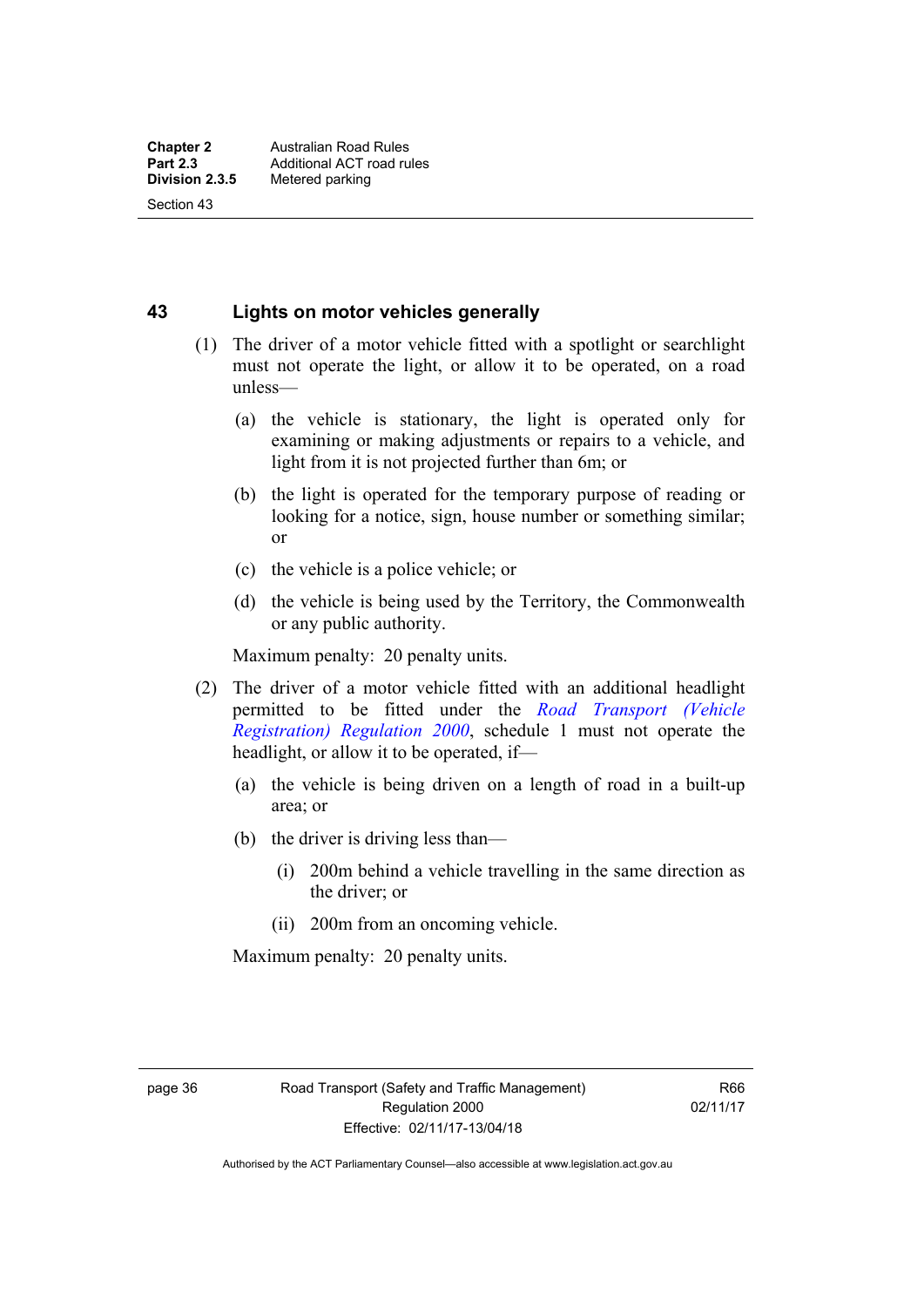# **Division 2.3.5 Metered parking**

- *Note* The rules of the [Australian Road Rules](http://www.legislation.act.gov.au//ni/db_37271/default.asp) that apply to the parking of vehicles include the following:
	- $r 189$  (which is about double parking)
	- r 203 (which is about stopping in a parking area for people with disabilities)
	- r 205 (which is about parking for longer than indicated)
	- r 207 (which is about parking where fees are payable)
	- r 208 (which is about parallel parking on a road, except in a median strip parking area)
	- r 209 (which is about parallel parking in a median strip parking area)
	- r 210 (which is about angle parking)
	- r 211 (which is about parking in parking bays).

### **44 Metered parking—parking in spaces**

- (1) A driver commits an offence if—
	- (a) the driver parks in a metered parking area; and
	- (b) the driver's vehicle is not parked in a metered parking space.

Maximum penalty: 20 penalty units.

 (2) A driver must not park the driver's vehicle in a metered parking space if another vehicle is parked in the space.

Maximum penalty: 20 penalty units.

- (3) Subsection (2) does not apply to the rider of a motorbike if the other vehicle is also a motorbike.
- (4) A driver who parks in a metered parking space must position the driver's vehicle completely within the space.

Maximum penalty: 20 penalty units.

R66 02/11/17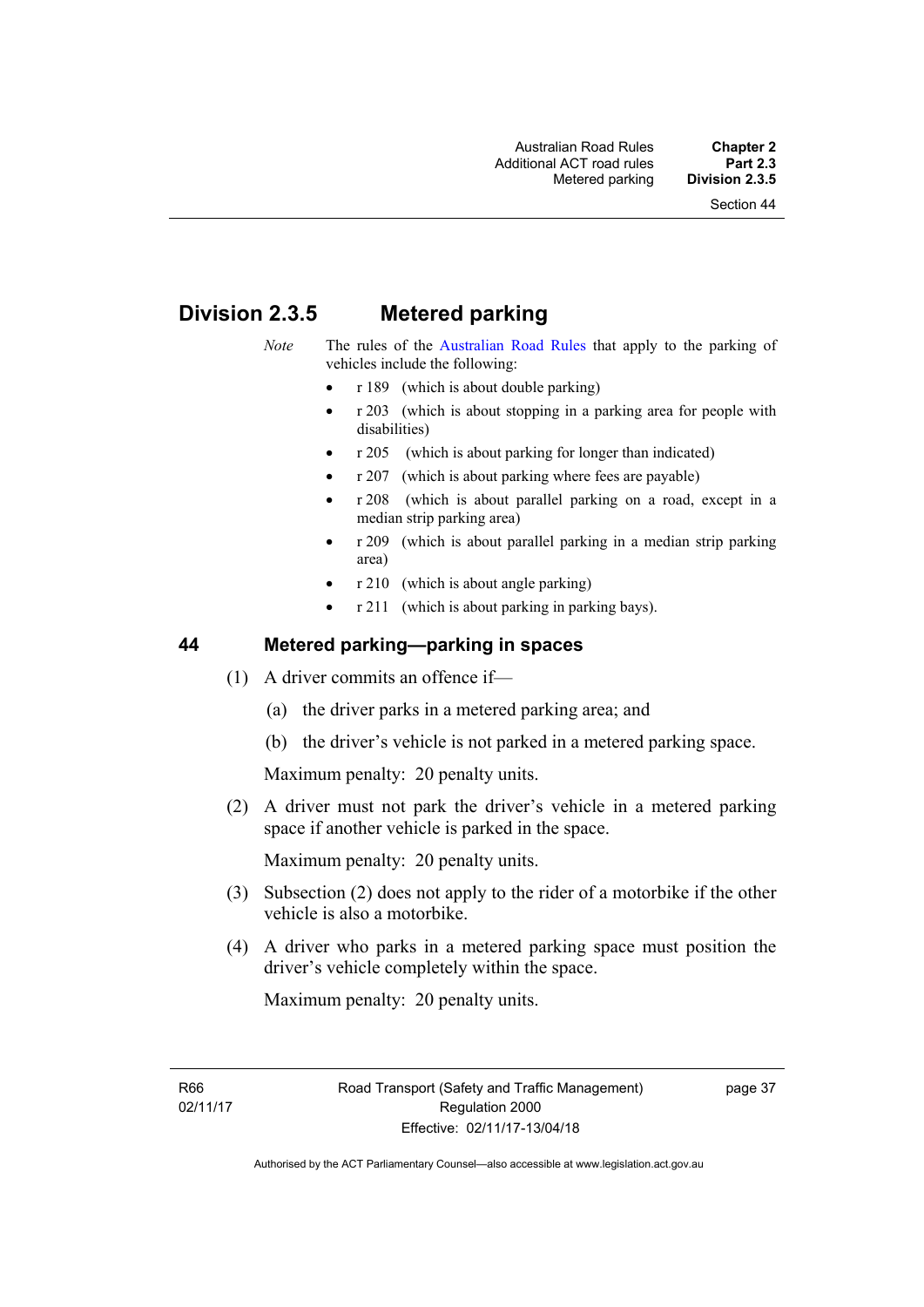Section 44AA

#### **44AA Metered parking—parking in spaces—motorbikes**

- (1) The rider of a motorbike commits an offence if—
	- (a) the rider parks the motorbike in a metered parking space; and
	- (b) there are more than 2 other motorbikes already parked in the space.

Maximum penalty: 20 penalty units.

- (2) The rider of a motorbike commits an offence if—
	- (a) the rider parks the motorbike in a metered parking space; and
	- (b) another motorbike is already parked in the space; and
	- (c) the rider parks the motorbike in a position that unreasonably obstructs the path of the other motorbike out of the space.

Maximum penalty: 20 penalty units.

#### **44A Metered parking—parking fees**

(1) A driver must not park in a metered parking space without paying the relevant parking fee for the space.

Maximum penalty: 20 penalty units.

- (2) A driver does not commit an offence against subsection (1) if—
	- (a) the relevant parking fee for the metered parking space is paid immediately after the driver parks the driver's vehicle in the metered parking space; or
	- (b) the parking meter for the metered parking space indicates that the period for which parking in the space has been paid for has not expired; or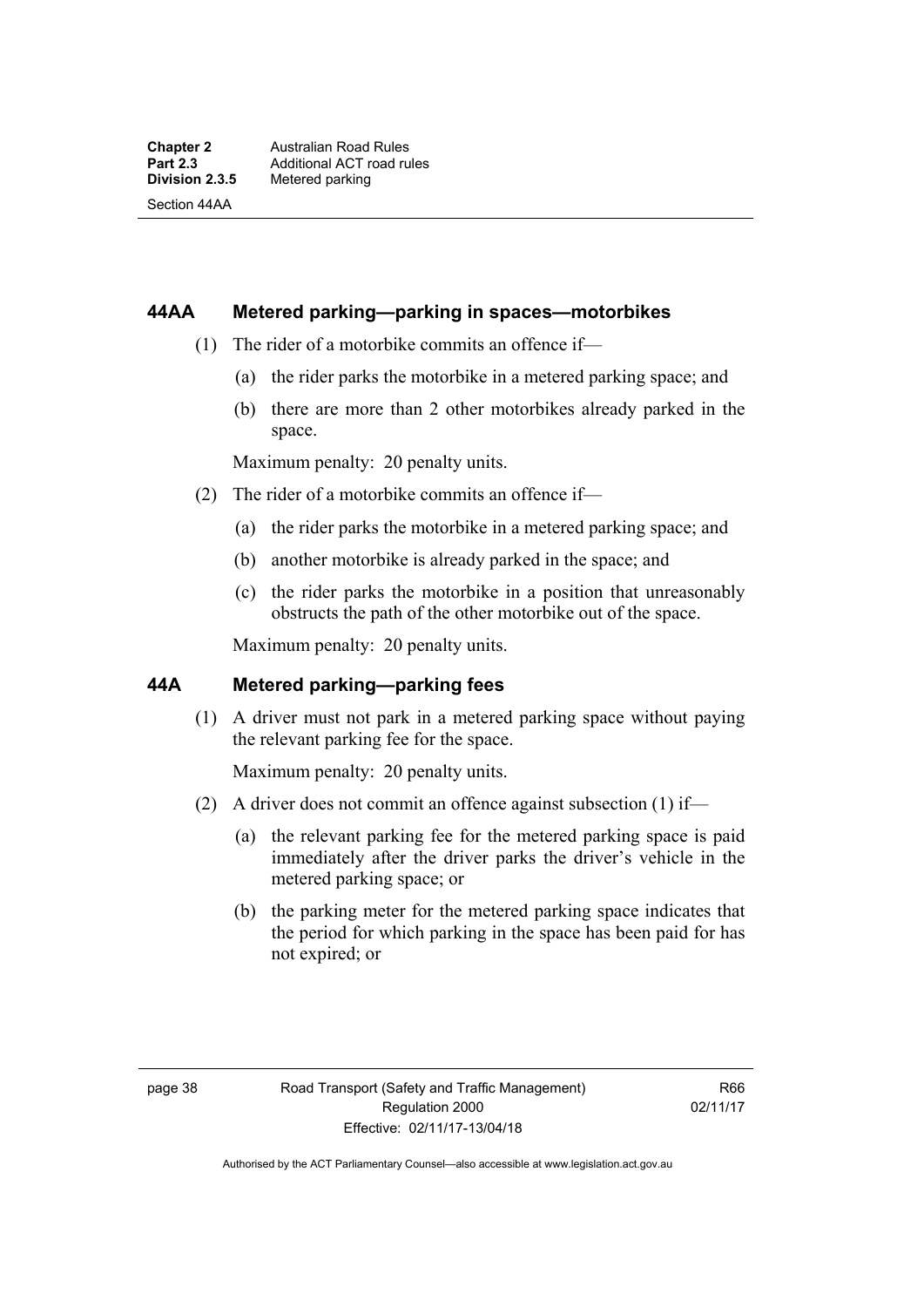- (c) the parking meter for the metered parking space—
	- (i) is not working; or
	- (ii) is covered with a parking meter hood bearing the words 'out of order time limit applies'.

*Note* For other exceptions to s (1), see s 45.

#### **44B Metered parking—maximum length of stay**

 (1) A driver must not allow the driver's vehicle to remain parked in a metered parking space if the parking meter for the space indicates that the period for which parking in the space has been paid for has expired.

Maximum penalty: 20 penalty units.

*Note* For exceptions to s (1), see s 45.

 (2) A driver must not allow the driver's vehicle to remain parked in a metered parking space for longer than the period (if any) indicated on the metered parking signs applying to the space as the maximum period for which a vehicle may be parked in the space.

Maximum penalty: 20 penalty units.

*Note* For exceptions to s (2), see s 45.

# **45 Metered parking—exceptions to s 44A and s 44B**

Section 44A (Metered parking—parking fees) and section 44B (Metered parking—maximum length of stay) do not apply to—

 (a) a driver for any period the driver's vehicle is parked in a metered parking space outside the controlled parking hours for the space; or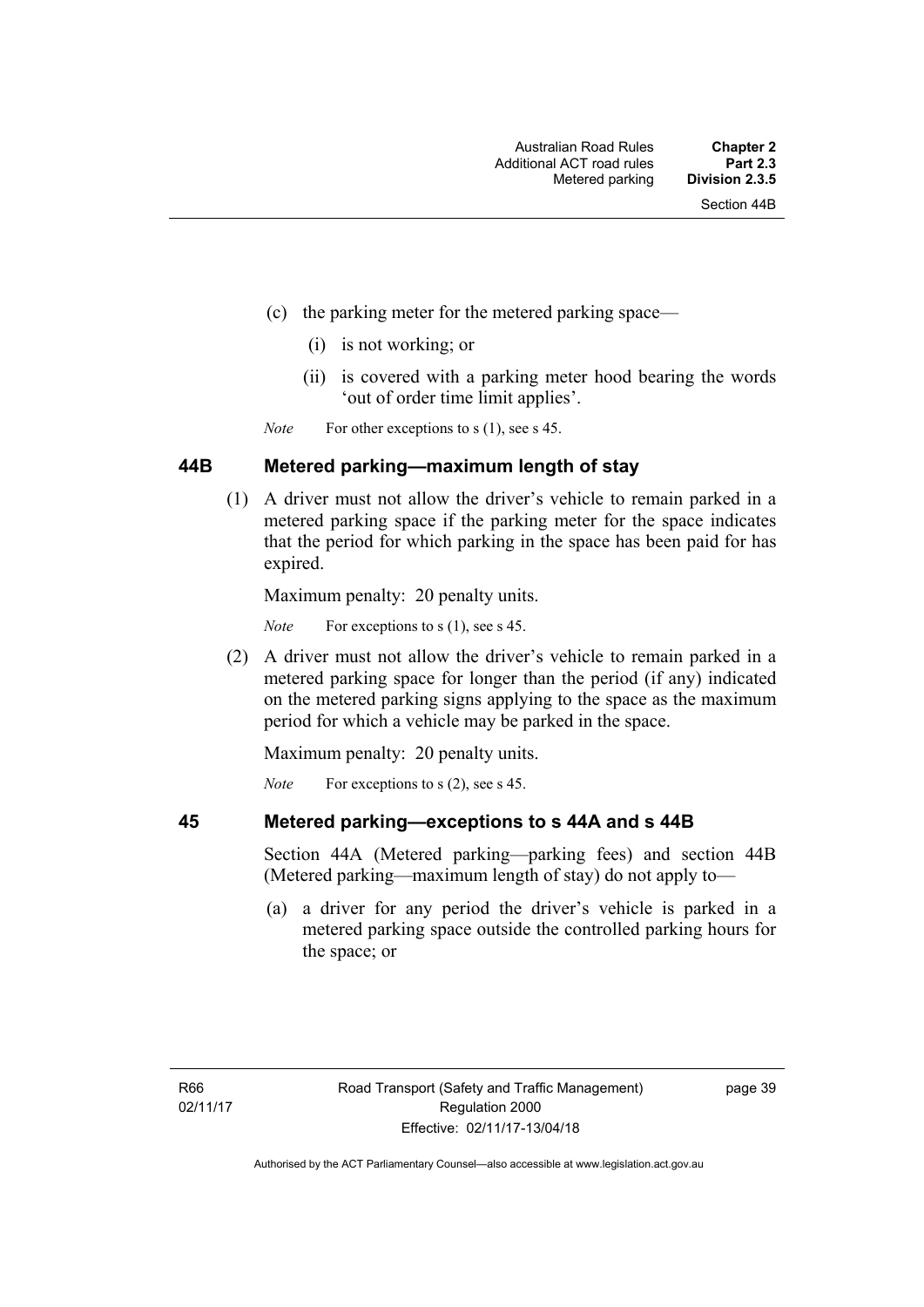- (b) a driver if—
	- (i) the driver's vehicle is parked in a metered parking space; and
	- (ii) the driver displays in or on the vehicle a current mobility parking scheme authority; and
	- (iii) the driver complies with the conditions (if any) of the authority; or
- (c) a driver if—
	- (i) the driver's vehicle is parked in a metered parking space designated by a *permit zone sign* for use by the holder of a stated kind of parking permit; and
	- (ii) the driver displays in or on the vehicle a current parking permit of that kind; and
	- (iii) the driver complies with the conditions (if any) of the permit.

#### **46 Temporary closure of metered parking spaces**

- (1) If the road transport authority decides that the use of a metered parking space should be temporarily discontinued, the authority may close the space by—
	- (a) installing a sign, at or near the space, that displays words to the effect that the space is closed; or
	- (b) covering the parking meter applying to the space with a parking meter hood bearing the words 'no parking'.
- (2) A driver must not park in a metered parking space that has been closed under subsection (1).

Maximum penalty: 20 penalty units.

page 40 Road Transport (Safety and Traffic Management) Regulation 2000 Effective: 02/11/17-13/04/18

R66 02/11/17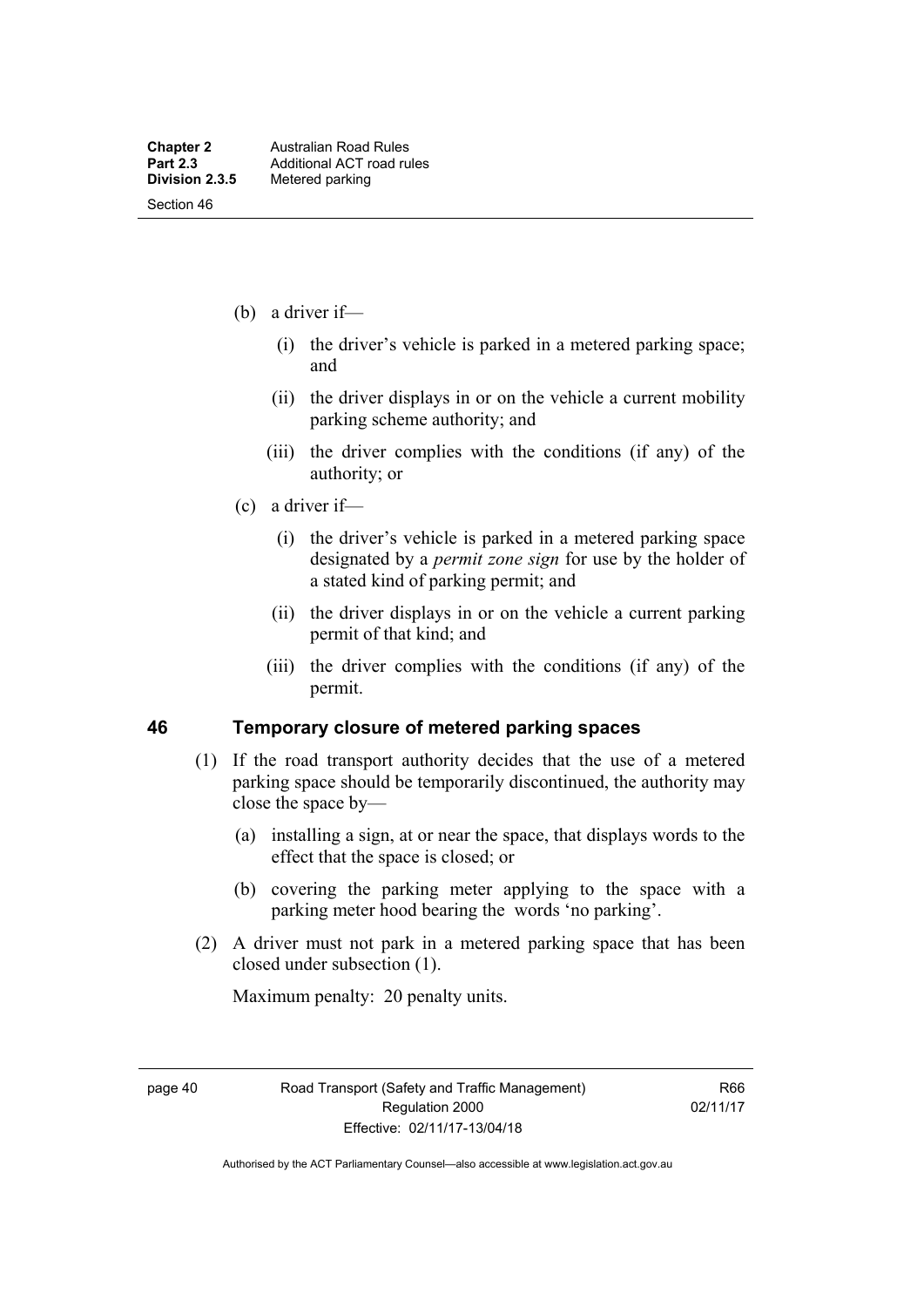(3) In this section:

*sign* includes a board, device, plate, screen, words or anything else, whether or not installed with or on a traffic sign.

### **47 Misuse of parking meters**

A person must not—

- (a) insert in a parking meter anything other than coins appropriate for the meter; or
- (b) attach anything (for example, advertising material) to a parking meter.

Maximum penalty: 20 penalty units.

*Note* An example is part of the regulation, is not exhaustive and may extend, but does not limit, the meaning of the provision in which it appears (see [Legislation Act,](http://www.legislation.act.gov.au/a/2001-14) s 126 and s 132).

#### **48 Interfering with parking meters etc**

A person must not—

- (a) do anything that interferes with (or is likely to interfere with) the proper working of a parking meter; or
- (b) fraudulently operate a parking meter.

Maximum penalty: 20 penalty units.

## **Division 2.3.6 Ticket parking**

### **49 Ticket parking—parking in spaces**

- (1) A driver commits an offence if—
	- (a) the driver parks in a ticket parking area; and

page 41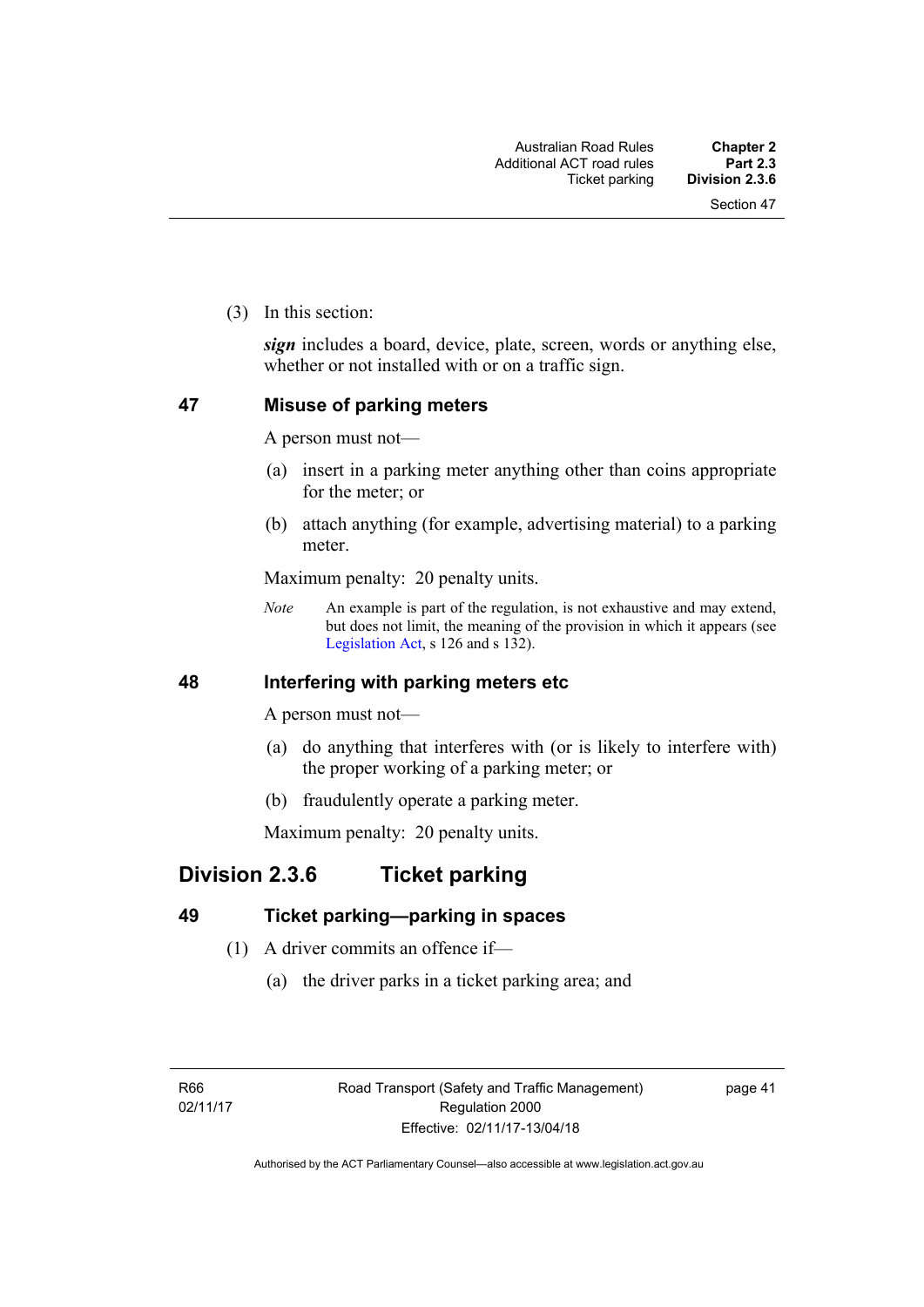(b) the driver's vehicle is not parked in a ticket parking space.

Maximum penalty: 20 penalty units.

- (2) However, the driver does not commit an offence against subsection (1) if the driver parks in a metered parking space within a ticket parking area and the driver complies with the provisions of division 2.3.5 (Metered parking) in relation to parking in the space.
- (3) A driver must not park the driver's vehicle in a ticket parking space if another vehicle is parked in the space.

Maximum penalty: 20 penalty units.

- (4) Subsection (3) does not apply to the rider of a motorbike if the other vehicle is also a motorbike.
- (5) A driver who parks in a ticket parking space must position the driver's vehicle completely within the space.

Maximum penalty: 20 penalty units.

#### **49AAA Ticket parking—parking in spaces—motorbikes**

- (1) The rider of a motorbike commits an offence if—
	- (a) the rider parks the motorbike in a ticket parking space; and
	- (b) there are more than 2 other motorbikes already parked in the space.

Maximum penalty: 20 penalty units.

- (2) The rider of a motorbike commits an offence if—
	- (a) the rider parks the motorbike in a ticket parking space; and
	- (b) another motorbike is already parked in the space; and
	- (c) the rider parks the motorbike in a position that unreasonably obstructs the path of the other motorbike out of the space.

Maximum penalty: 20 penalty units.

page 42 Road Transport (Safety and Traffic Management) Regulation 2000 Effective: 02/11/17-13/04/18

R66 02/11/17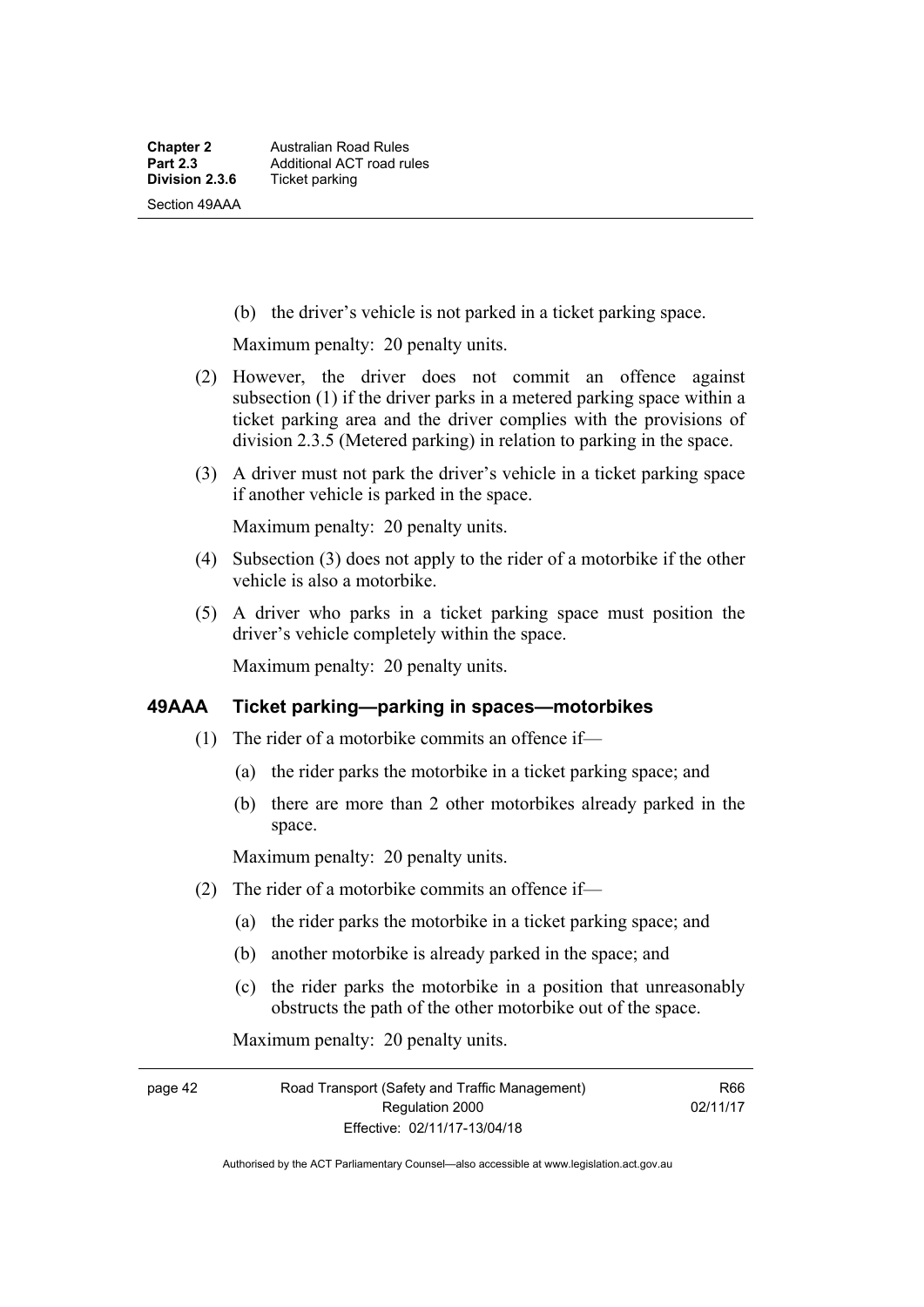### **49A Ticket parking—display of tickets**

- (1) A driver may park the driver's vehicle in a ticket parking area only if—
	- (a) for an RTA multi-stay ticket parking area—
		- (i) a current parking ticket for the area is correctly displayed in or on the vehicle; or
		- (ii) a current part-day parking ticket for another RTA multi-stay ticket parking area is correctly displayed in or on the vehicle; or
		- (iii) a current equivalent all-day parking ticket for another RTA multi-stay ticket parking area is correctly displayed in or on the vehicle; or
	- (b) for any other ticket parking area—a current parking ticket for the area is correctly displayed in or on the vehicle.

Maximum penalty: 20 penalty units.

#### **Examples of ticket parking areas for par (b)**

- 1 a ticket parking area set up by the road transport authority in which parking up to a maximum of 4 hours is permitted by the ticket parking signs applying to the area
- 2 a ticket parking area set up by a parking authority
- *Note 1* Ticket parking areas may be set up by the road transport authority or a parking authority (see s 75A-s 76A).
- *Note 2* An example is part of the regulation, is not exhaustive and may extend, but does not limit, the meaning of the provision in which it appears (see [Legislation Act,](http://www.legislation.act.gov.au/a/2001-14) s 126 and s 132).
- (2) Subsection (1) (a) does not apply to a driver if, immediately after parking in the ticket parking area, the driver—
	- (a) obtains a parking ticket for the ticket parking area and the ticket is correctly displayed in or on the driver's vehicle; or

R66 02/11/17 page 43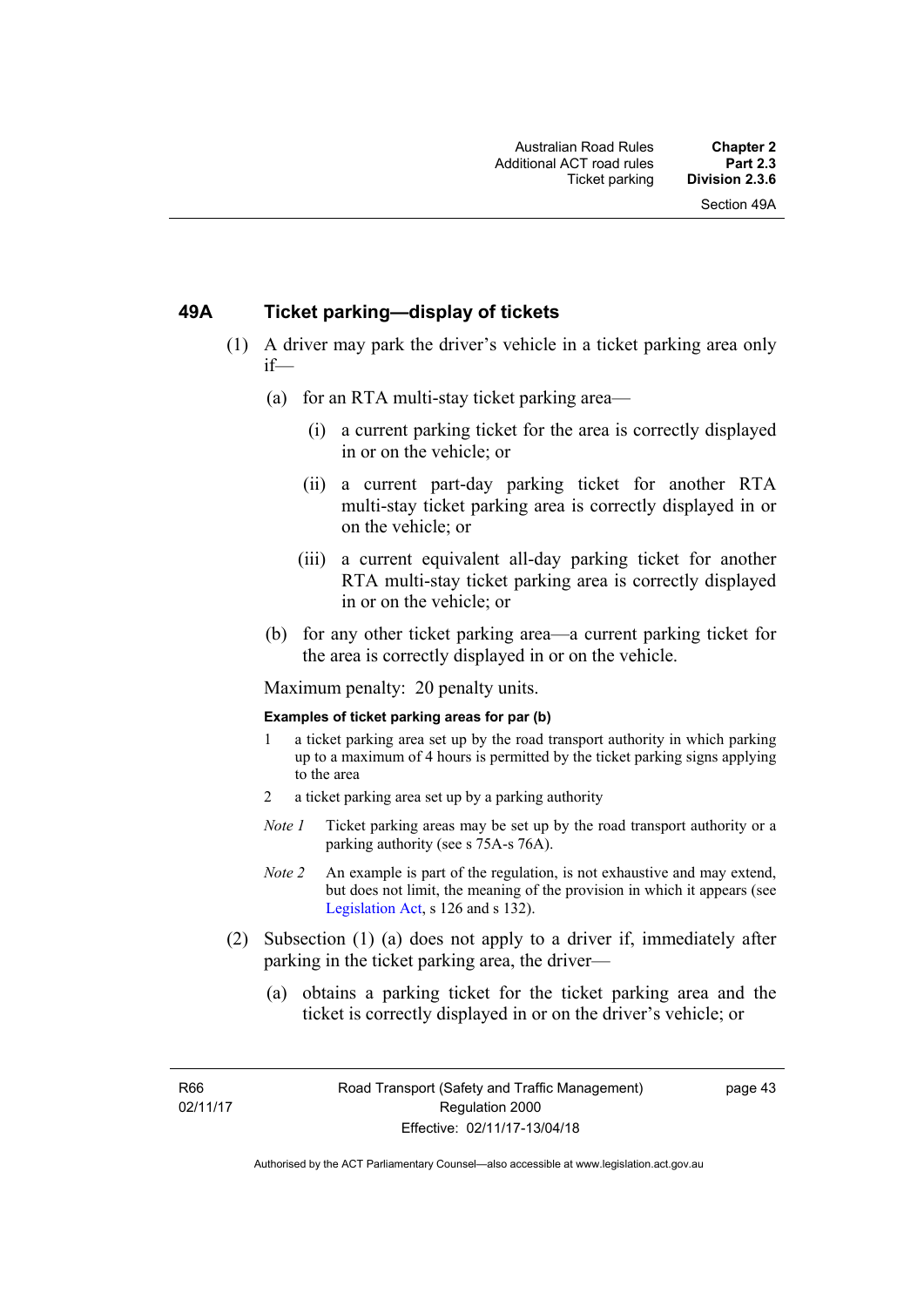- (b) correctly displays in or on the driver's vehicle a parking ticket mentioned in subsection (1) (a) (ii) or (iii).
- (3) Subsection (1) (b) does not apply to a driver if, immediately after parking in the ticket parking area, the driver obtains a parking ticket for the ticket parking area and the ticket is correctly displayed in or on the driver's vehicle.
- (4) It is a defence to the prosecution of a driver for an offence against subsection (1) if the driver proves that—
	- (a) a parking ticket was displayed in accordance with the subsection; and
	- (b) the driver took reasonable steps to ensure that the ticket remained correctly displayed while the driver's vehicle was parked in the ticket parking area.
	- *Note* For other exceptions to s (1), see s 49AA and s 50.
- (5) In this section:

*all-day parking ticket*, for a ticket parking area, means a parking ticket for which the relevant parking fee for parking all-day in the area has been paid.

*correctly displayed*—a parking ticket is *correctly displayed* in or on a vehicle if the ticket is displayed—

- (a) in or on the front left-hand side of the vehicle or, if the ticket requires the driver to display the ticket in or on a part of the vehicle, in or on that part of the vehicle; and
- (b) in a way that its expiry date (and, for a parking ticket other than an all-day parking ticket, its expiry time) and the ticket parking area for which it is issued, are clearly visible from outside the vehicle.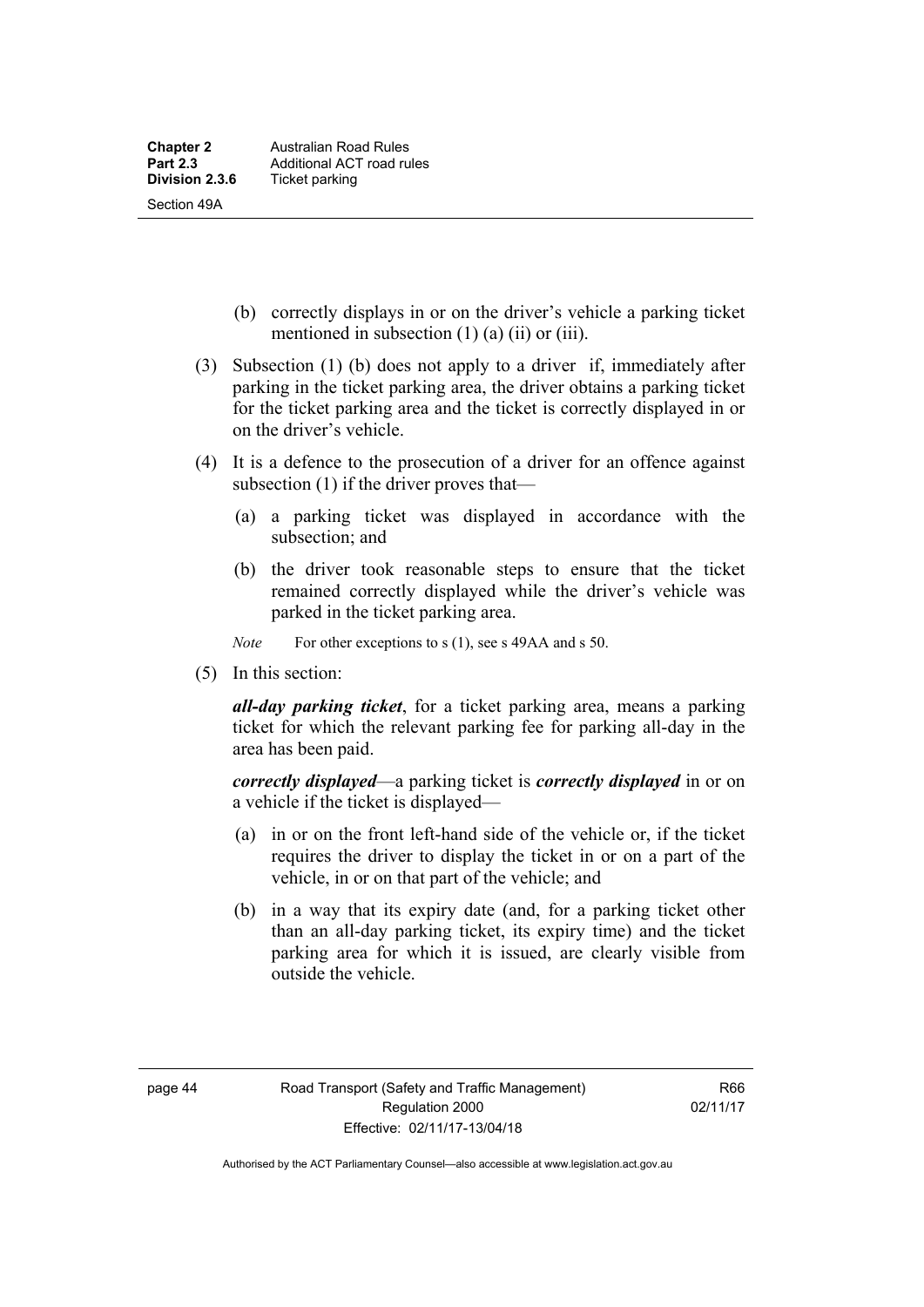*equivalent*, for a multi-stay ticket parking area, means another ticket parking area for which the relevant parking fee for an all-day parking ticket for the area is the same or higher.

*part-day parking ticket* means a parking ticket that is not an all-day parking ticket.

*RTA multi-stay ticket parking area* means a ticket parking area set aside under section 76 (2) (a) (Ticket parking schemes—road transport authority) where all-day parking is permitted by the ticket parking signs applying to the area.

#### **49AA Ticket parking—e-payment**

- (1) Section 49A (1) does not apply to a driver if—
	- (a) the driver's vehicle is parked in a parking space in a ticket parking area; and
	- (b) the driver has paid for the parking space using an approved e-payment method.
- (2) In this section:

#### *approved e-payment method*—see section 76AA.

#### **49B Ticket parking—maximum length of stay**

(1) A driver must not allow the driver's vehicle to remain parked in a ticket parking area after the expiry of a parking ticket displayed in or on the vehicle.

Maximum penalty: 20 penalty units.

- *Note 1* For when a parking ticket expires, see s 81 (1).
- *Note 2* For exceptions to s (1), see s 50.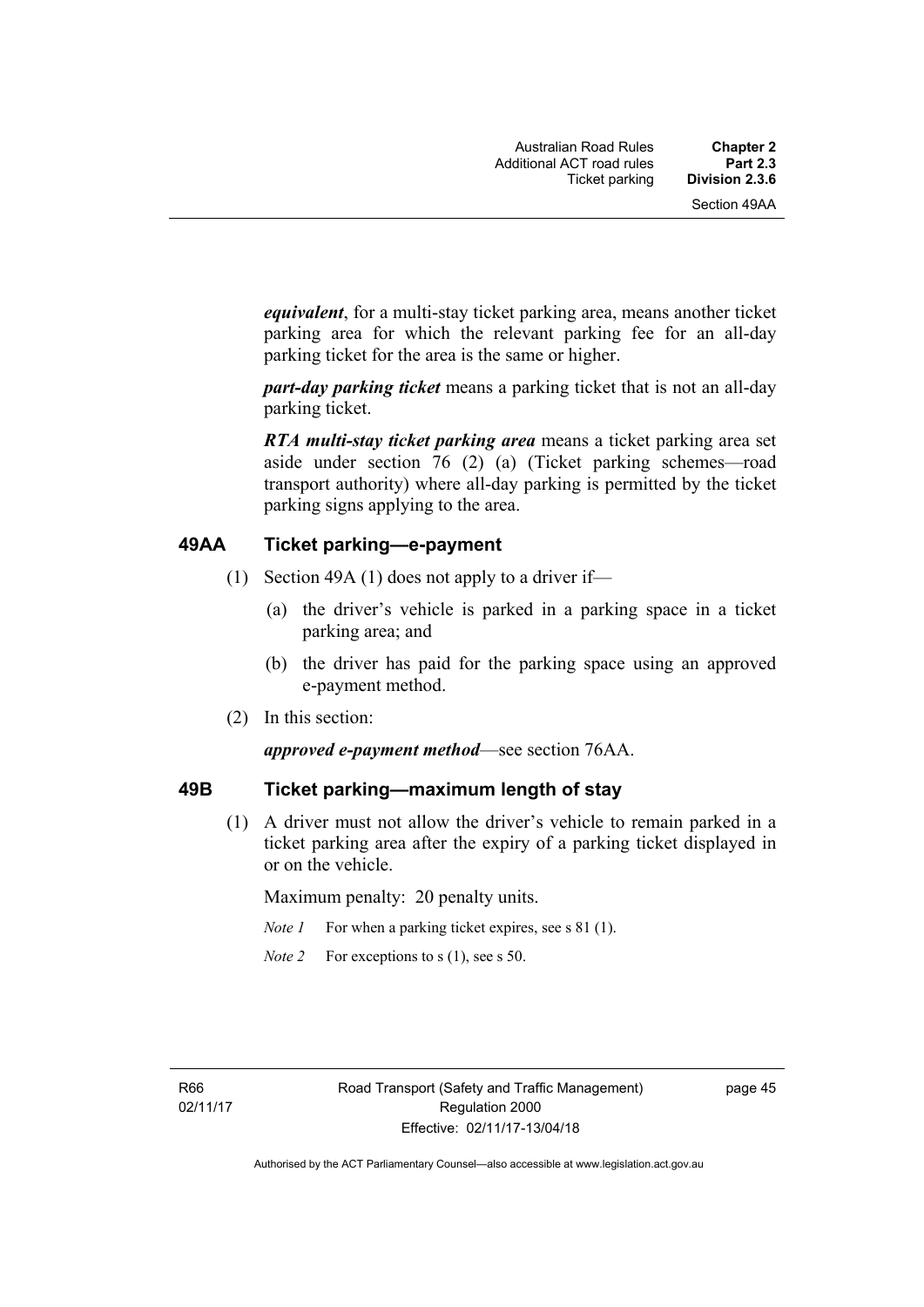(2) A driver who has used an approved e-payment method to pay for a parking space must not allow the driver's vehicle to remain parked in the parking space after the e-payment parking period for which parking in the space has been paid for ends.

Maximum penalty: 20 penalty units.

*Note 1* For when an e-payment ticket parking period ends, see s 81 (2).

*Note 2* For exceptions to s (2), see s 50.

 (3) A driver must not allow the driver's vehicle to remain parked in a ticket parking area for longer than the period (if any) indicated on the ticket parking signs applying to the area as the maximum period for which a vehicle may be parked in the area.

Maximum penalty: 20 penalty units.

*Note* For exceptions to s (3), see s 50.

#### **50 Ticket parking—exceptions to s 49A and s 49B**

Section 49A (Ticket parking—display of tickets) and section 49B (Ticket parking—maximum length of stay) do not apply to—

- (a) a driver if the driver parks the driver's vehicle in a metered parking space within a ticket parking area and the driver complies with the provisions of division 2.3.5 (Metered parking) in relation to parking in the space; or
- (b) a driver for any period the driver's vehicle is parked in a ticket parking space outside the controlled parking hours for the space; or
- (c) a driver if—
	- (i) the driver's vehicle is parked in a ticket parking space; and
	- (ii) the driver displays in or on the vehicle a current mobility parking scheme authority; and

page 46 Road Transport (Safety and Traffic Management) Regulation 2000 Effective: 02/11/17-13/04/18

R66 02/11/17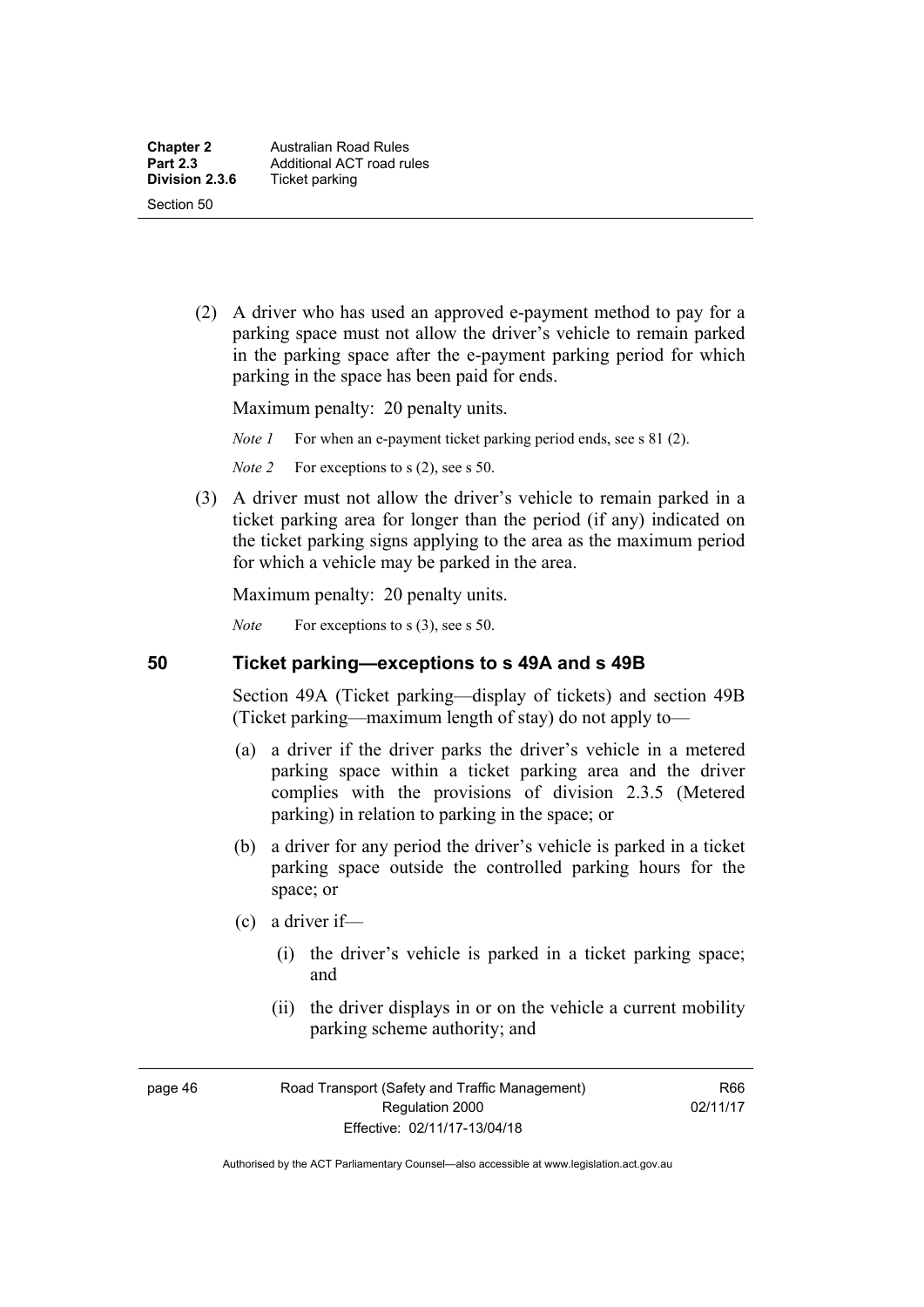- (iii) the driver complies with the conditions (if any) of the authority; or
- (d) a driver if—
	- (i) the driver's vehicle is parked in a ticket parking space, or on a length of road in a ticket parking area, designated by a *permit zone sign* for use by the holder of a stated kind of parking permit; and
	- (ii) the driver displays in or on the vehicle a current parking permit of that kind; and
	- (iii) the driver complies with the conditions (if any) of the permit.

### **51 Temporary closure of ticket parking spaces and areas**

- (1) If the road transport authority decides that the use of a ticket parking area, or ticket parking space, should be temporarily discontinued, the authority may close the area or space by—
	- (a) for the closure of a ticket parking area—installing a sign, at or near each traffic sign applying to the area, that displays words to the effect that the area is closed; or
	- (b) for the closure of a ticket parking space—installing a sign, at or near the space, that displays words to that effect.
- (2) If a parking authority decides that the use of a ticket parking area, or ticket parking space, within its area of operations should be temporarily discontinued, the authority may close the area or space  $b$ v—
	- (a) for the closure of a ticket parking area—installing a sign, at or near each traffic sign applying to the area, that displays words to the effect that the area is closed; or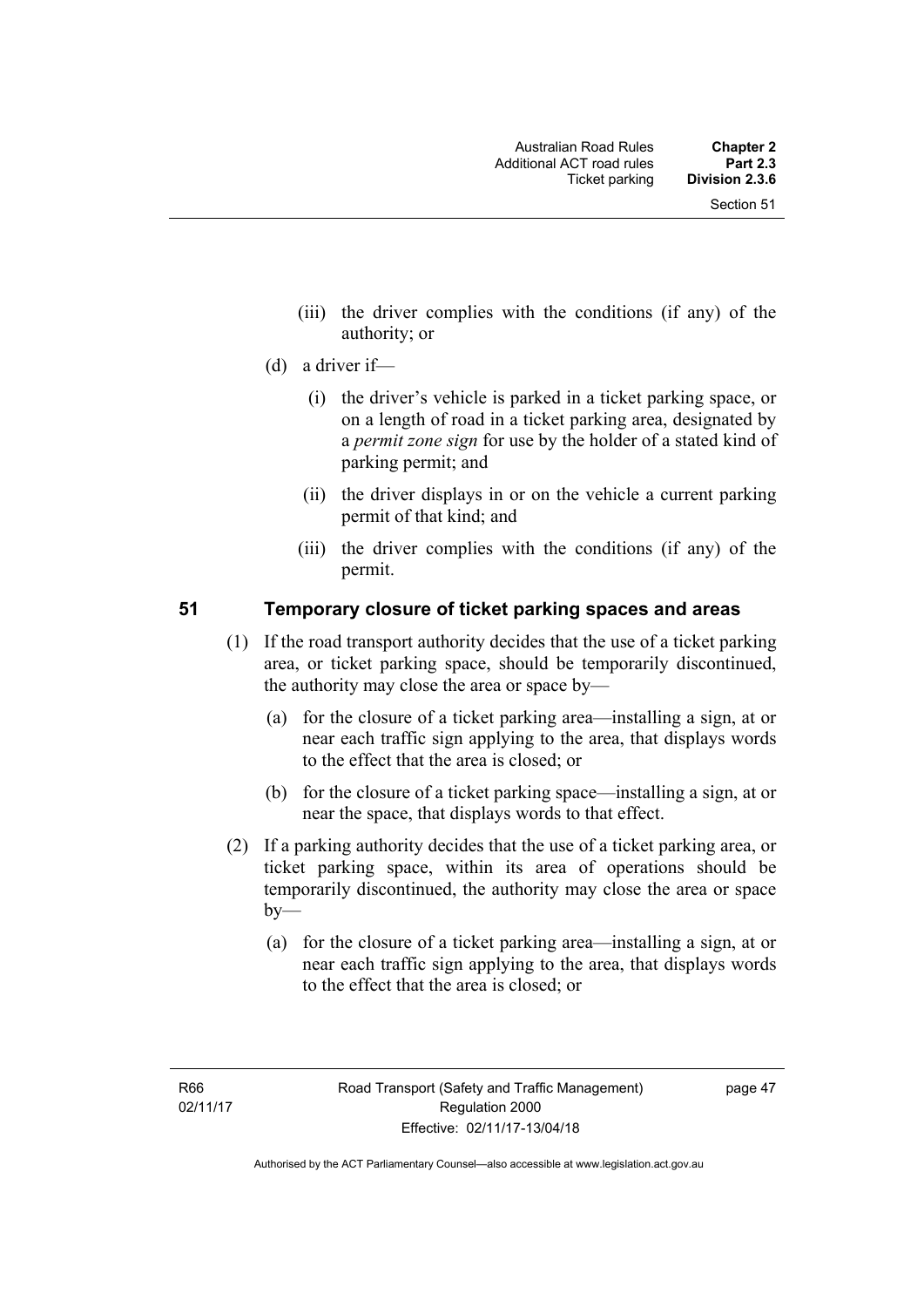- (b) for the closure of a ticket parking space—installing a sign, at or near the space, that displays words to that effect.
- *Note* Section 75A provides for the road transport authority to declare parking authorities and s 76A provides for the operation of ticket parking schemes by parking authorities.
- (3) A driver must not park in a ticket parking area or ticket parking space that has been closed under subsection (1) or (2).

Maximum penalty: 20 penalty units.

(4) In this section:

*sign* includes a board, device, plate, screen, words or anything else, whether or not installed with or on a traffic sign.

### **52 Use of false or damaged parking tickets etc**

- (1) This section applies in relation to a vehicle that is parked in a ticket parking space within a ticket parking area.
- (2) A person must not display in or on the vehicle—
	- (a) anything resembling a parking ticket that falsely suggests that the relevant parking fee for parking in the space has been paid; or
	- (b) a parking ticket that has been changed, damaged or defaced.

Maximum penalty: 20 penalty units.

 (3) Subsection (2) does not apply if the parking ticket was not changed, damaged or defaced in a material particular.

#### **53 Misuse of parking ticket machines**

A person must not—

(a) insert in a parking ticket machine anything other than coins, or another means of payment, appropriate for the machine; or

page 48 Road Transport (Safety and Traffic Management) Regulation 2000 Effective: 02/11/17-13/04/18

R66 02/11/17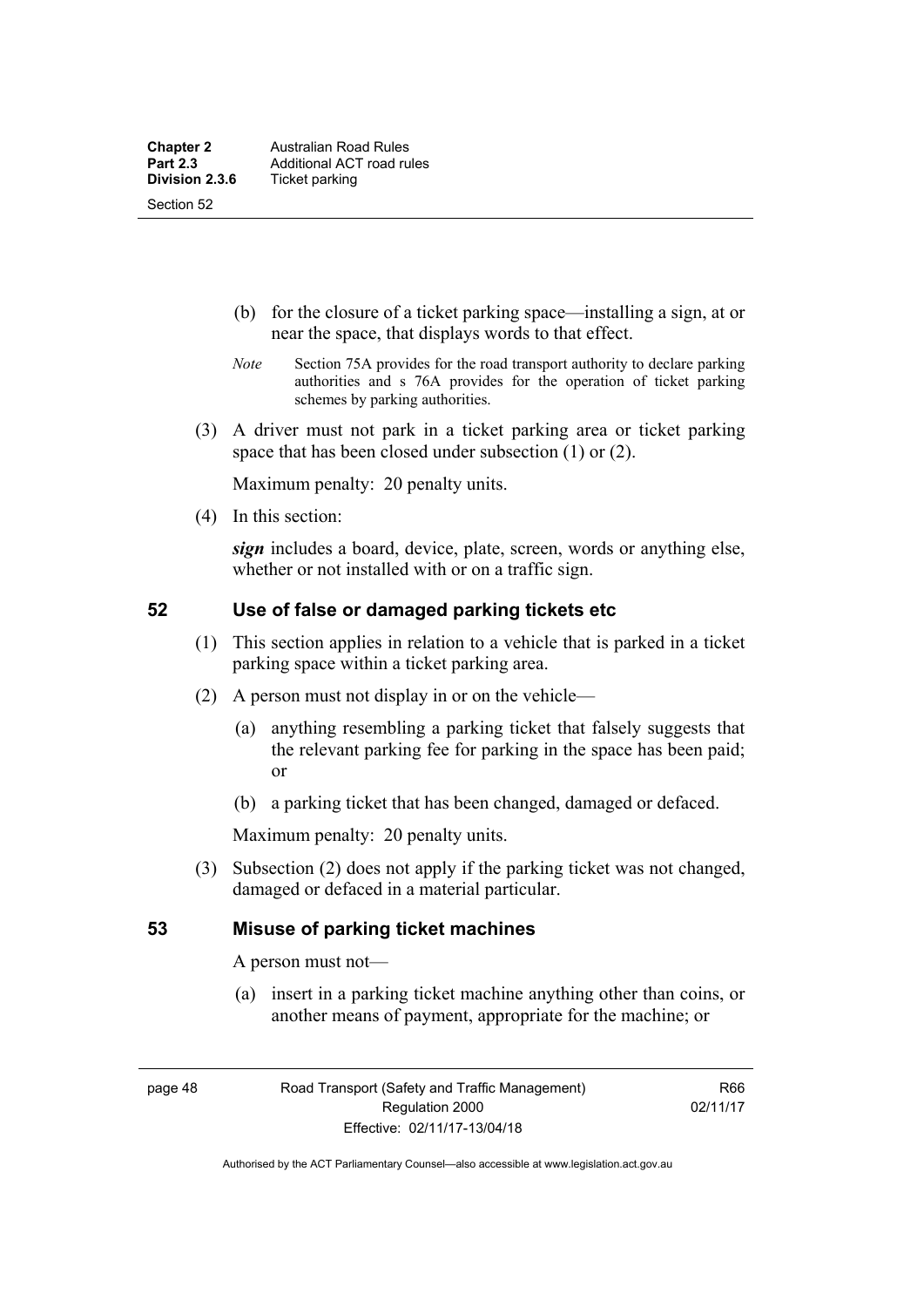(b) attach anything (for example, advertising material) to a parking ticket machine.

Maximum penalty: 20 penalty units.

*Note* An example is part of the regulation, is not exhaustive and may extend, but does not limit, the meaning of the provision in which it appears (see [Legislation Act,](http://www.legislation.act.gov.au/a/2001-14) s 126 and s 132).

#### **54 Interfering with parking ticket machines etc**

A person must not—

- (a) do anything that interferes with (or is likely to interfere with) the proper working of a parking ticket machine; or
- (b) fraudulently operate a parking ticket machine.

Maximum penalty: 20 penalty units.

#### **55 Interfering with parking tickets**

A person commits an offence if—

- (a) the person removes, changes, damages, defaces or otherwise interferes with a parking ticket that is in or on a vehicle; and
- (b) the vehicle is parked in a ticket parking area; and
- (c) the person is not—
	- (i) the driver of the vehicle; or
	- (ii) the responsible person for the vehicle.

Maximum penalty: 20 penalty units.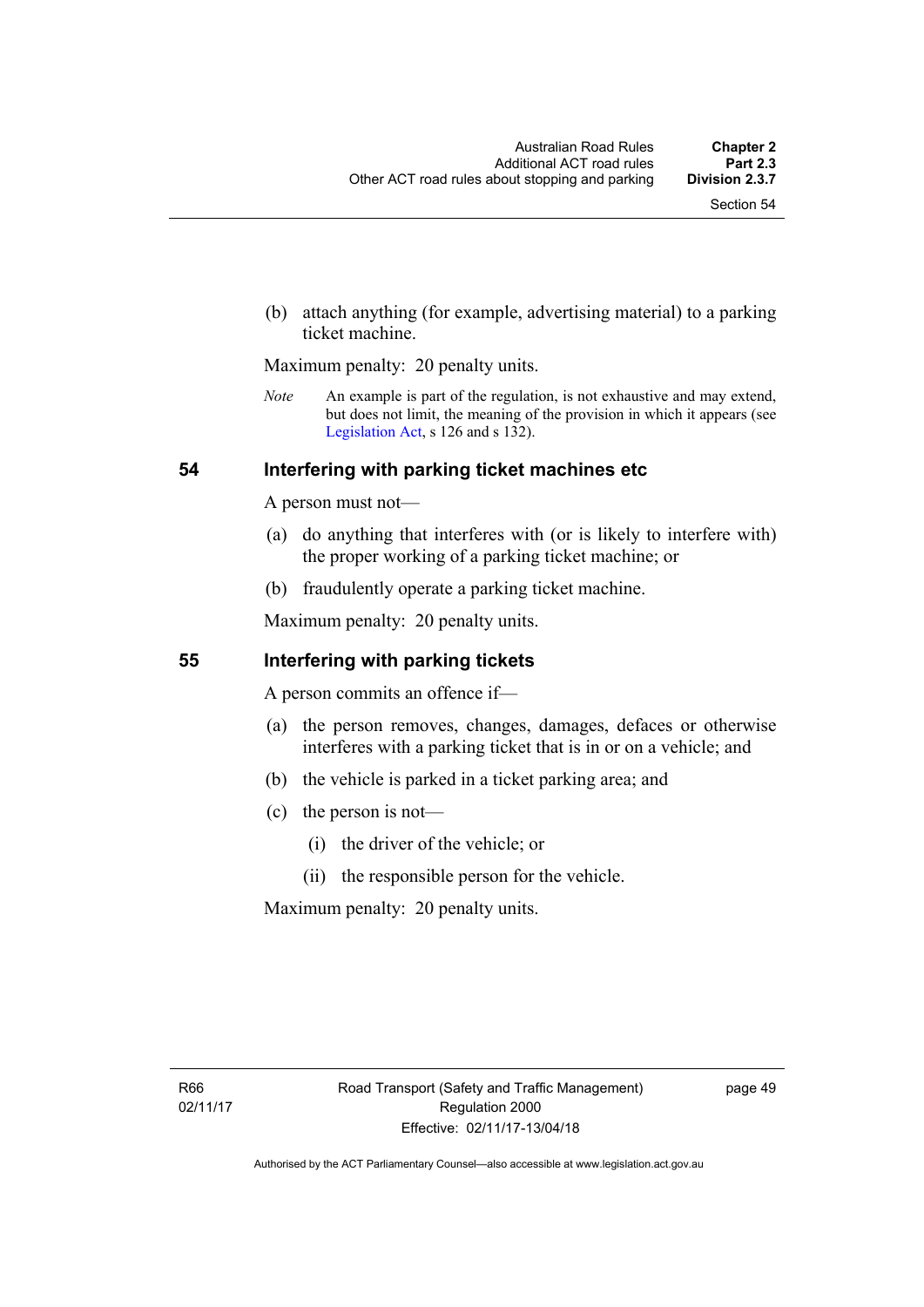Section 56

# **Division 2.3.7 Other ACT road rules about stopping and parking**

*Note* The [Australian Road Rules](http://www.legislation.act.gov.au//ni/db_37271/default.asp) contains rules about the stopping and parking of vehicles, including the following:

- r 189 (which is about double parking)
- r 203 (which is about stopping in a parking area for people with disabilities)
- r 205 (which is about parking for longer than indicated)
- r 207 (which is about parking where fees are payable)
- r 208 (which is about parallel parking on a road, except in a median strip parking area)
- r 209 (which is about parallel parking in a median strip parking area)
- r 210 (which is about angle parking)
- r 211 (which is about parking in parking bays).

## **56 Unauthorised use of parking permits and mobility parking scheme authorities**

 (1) A driver must not display a parking permit in or on the driver's vehicle if the driver is not entitled to do so under the conditions of the permit.

Maximum penalty: 20 penalty units.

 (2) A driver must not display a mobility parking scheme authority in or on the driver's vehicle if the driver is not entitled to do so under the conditions of the authority.

Maximum penalty: 20 penalty units.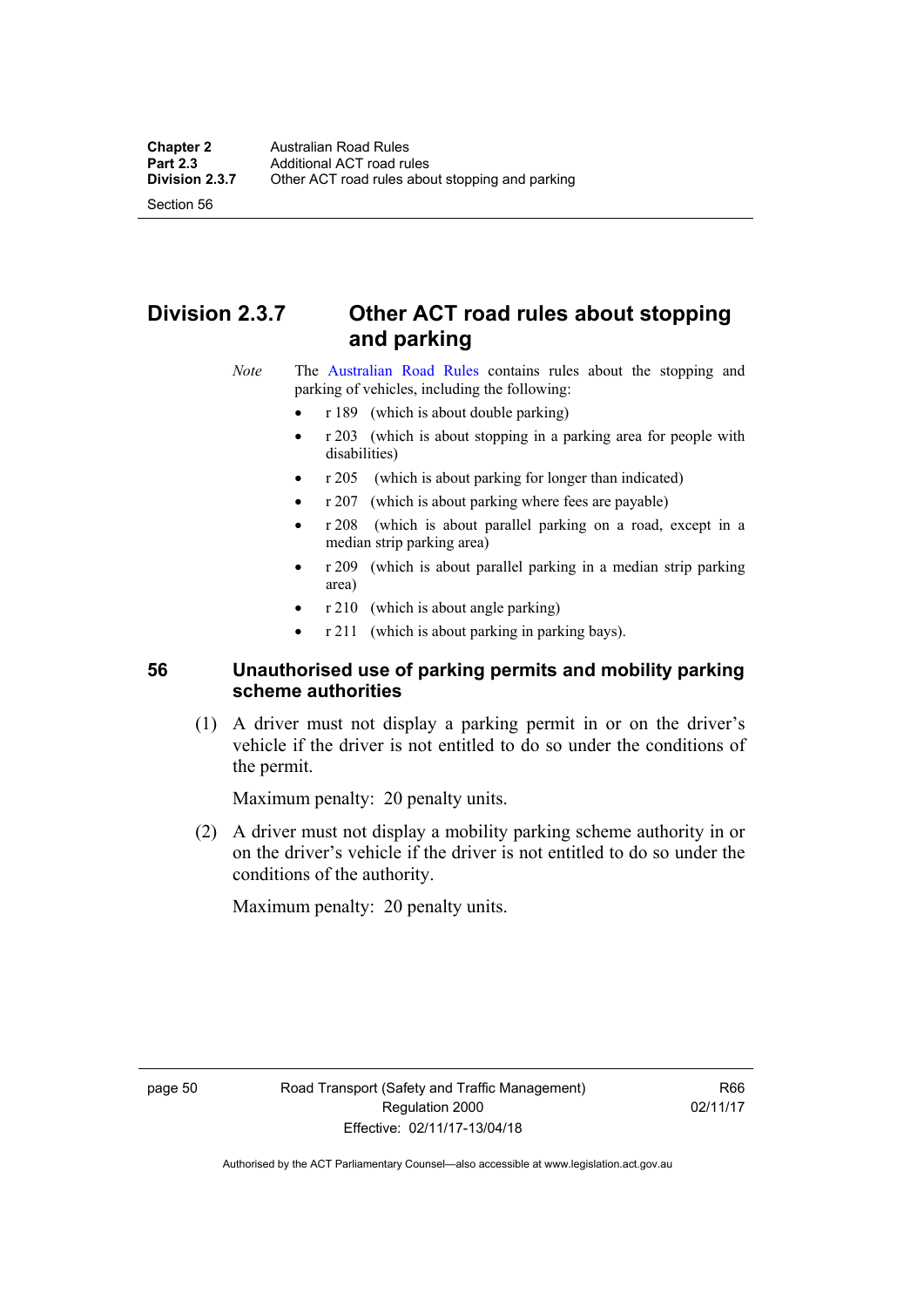## **56A Interfering with parking permits and mobility parking scheme authorities**

A person commits an offence if—

- (a) the person removes, changes, damages, defaces or otherwise interferes with a parking permit or mobility parking scheme authority that is in or on a vehicle; and
- (b) the person is not—
	- (i) the driver of the vehicle; or
	- (ii) the responsible person for the vehicle; or
	- (iii) the person to whom the permit or authority was issued.

Maximum penalty: 20 penalty units.

#### **57A Stopping public buses in bus zones and at bus stops**

- (1) The driver of a public bus must not stop in a bus zone unless the driver—
	- (a) is dropping off, or picking up, passengers; or
	- (b) is stopping for a regular route service.

Maximum penalty: 20 penalty units.

- (2) Subsection (1) does not apply to the driver of a public bus that is not permitted to stop in the bus zone by information on or with the *bus zone sign* applying to the bus zone.
	- *Note* The driver would contravene the [Australian Road Rules,](http://www.legislation.act.gov.au//ni/db_37271/default.asp) r 183.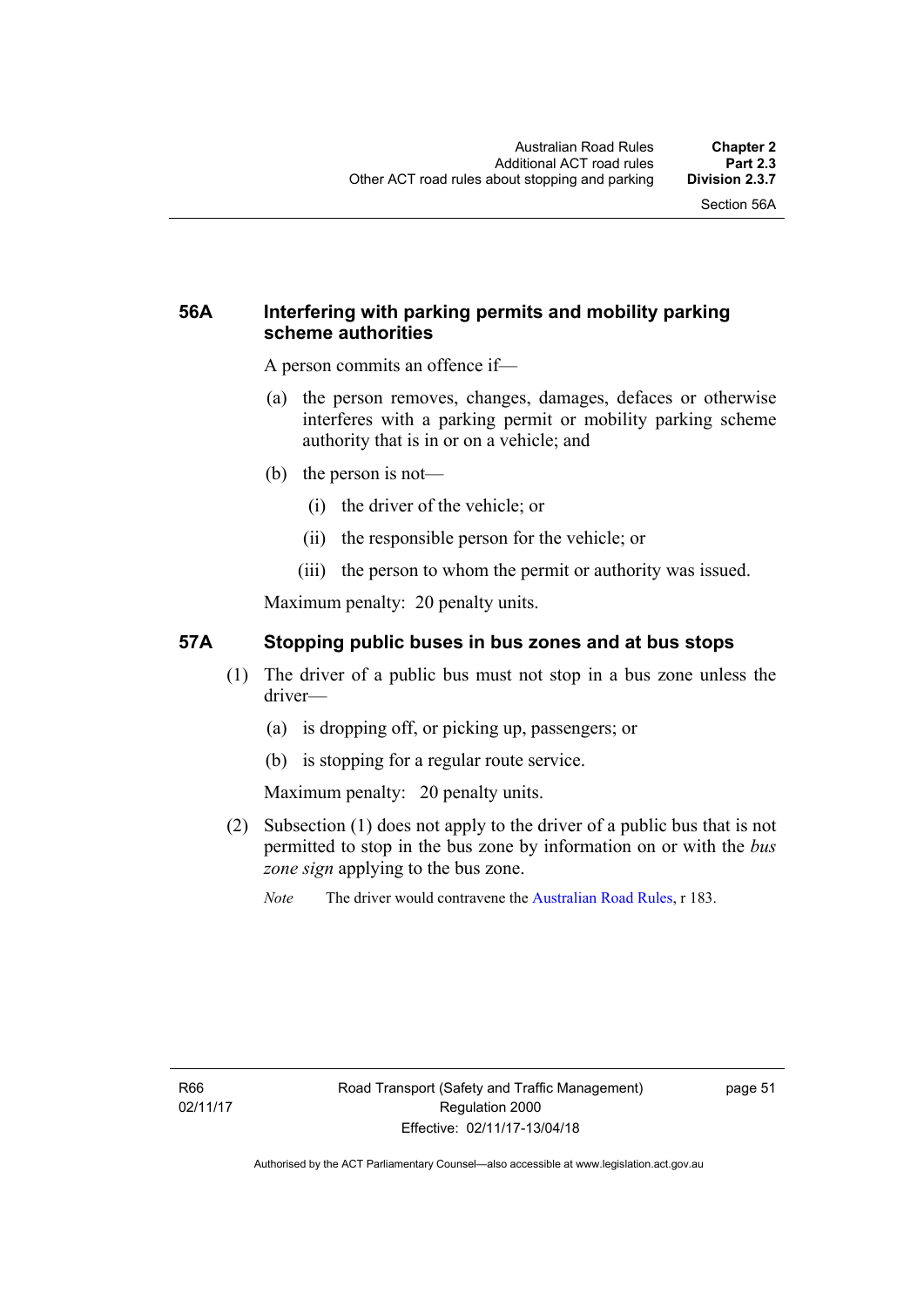- (3) The driver of a public bus must not stop at a bus stop, or on the road, within 20m before a sign on the road that indicates the bus stop, and 10m after the sign, unless the driver—
	- (a) stops at a place on a length of road, or in an area, to which a parking control sign applies and the driver is permitted to stop at that place under the [Australian Road Rules;](http://www.legislation.act.gov.au//ni/db_37271/default.asp) or
	- (b) is dropping off, or picking up, passengers; or
	- (c) is stopping for a regular route service.

Maximum penalty: 20 penalty units.

(4) In this section:

*bus stop***—see the Australian Road Rules**, rule 195.

*bus zone***—see the Australian Road Rules**, rule 183.

*bus zone sign*—see the [Australian Road Rules,](http://www.legislation.act.gov.au//ni/db_37271/default.asp) schedule 2, schedule 3, rule 314, rule 315 and rule 316.

*regular route service*—see the *[Road Transport \(Public Passenger](http://www.legislation.act.gov.au/a/2001-62)  [Services\) Act 2001](http://www.legislation.act.gov.au/a/2001-62)*, section 12 (What is a regular route service?).

### **58 Stopping in an emergency etc or to comply with another law**

(1) In this section:

*stopping or parking provision of this chapter* means a provision of the following divisions:

- (a) division 2.3.5 (Metered parking);
- (b) division 2.3.6 (Ticket parking);
- (c) division 2.3.7 (Other ACT road rules about stopping and parking).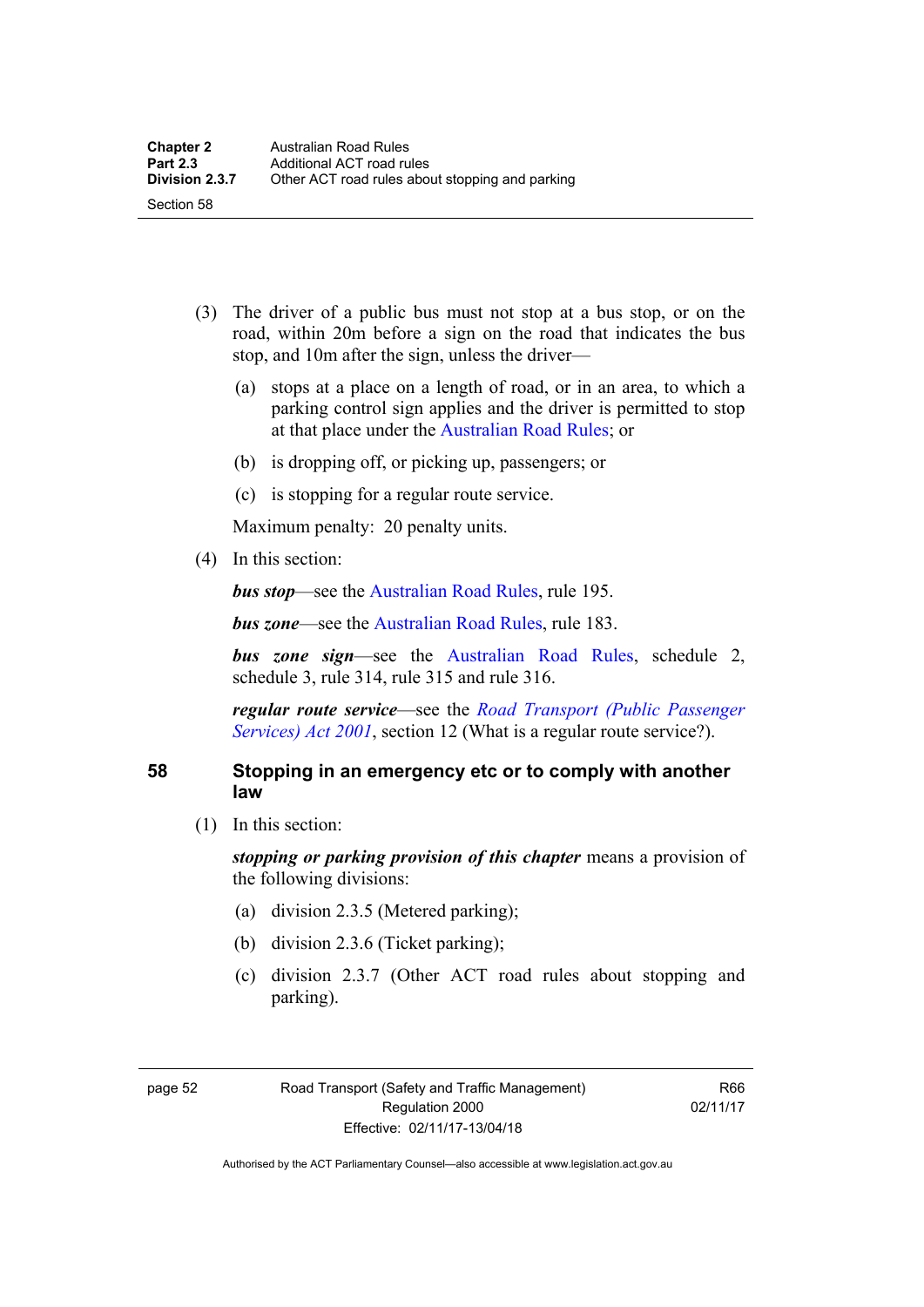- (2) A stopping or parking provision of this chapter does not apply to a driver if—
	- (a) the driver stops at a particular place, or in a particular way, to avoid a collision, and the driver stops for no longer than is necessary to avoid the collision; or
	- (b) the driver stops at a particular place, or in a particular way, because the driver's vehicle is disabled, and the driver stops for no longer than is necessary for the vehicle to be moved safely to a place where the driver is permitted to park the vehicle under the [Australian Road Rules](http://www.legislation.act.gov.au//ni/db_37271/default.asp) and a stopping or parking provision of this chapter; or
	- (c) the driver stops at a particular place, or in a particular way, to deal with a medical or other emergency, and the driver stops for no longer than is necessary in the circumstances; or
	- (d) the driver stops at a particular place, or in a particular way, because the condition of the driver, a passenger, or the driver's vehicle makes it necessary for the driver to stop in the interests of safety, and the driver stops for no longer than is necessary in the circumstances; or
	- (e) the driver stops at a particular place, or in a particular way, to comply with a provision of the [Australian Road Rules](http://www.legislation.act.gov.au//ni/db_37271/default.asp) or a provision of another law, and the driver stops for no longer than is necessary to comply with the provision.

R66 02/11/17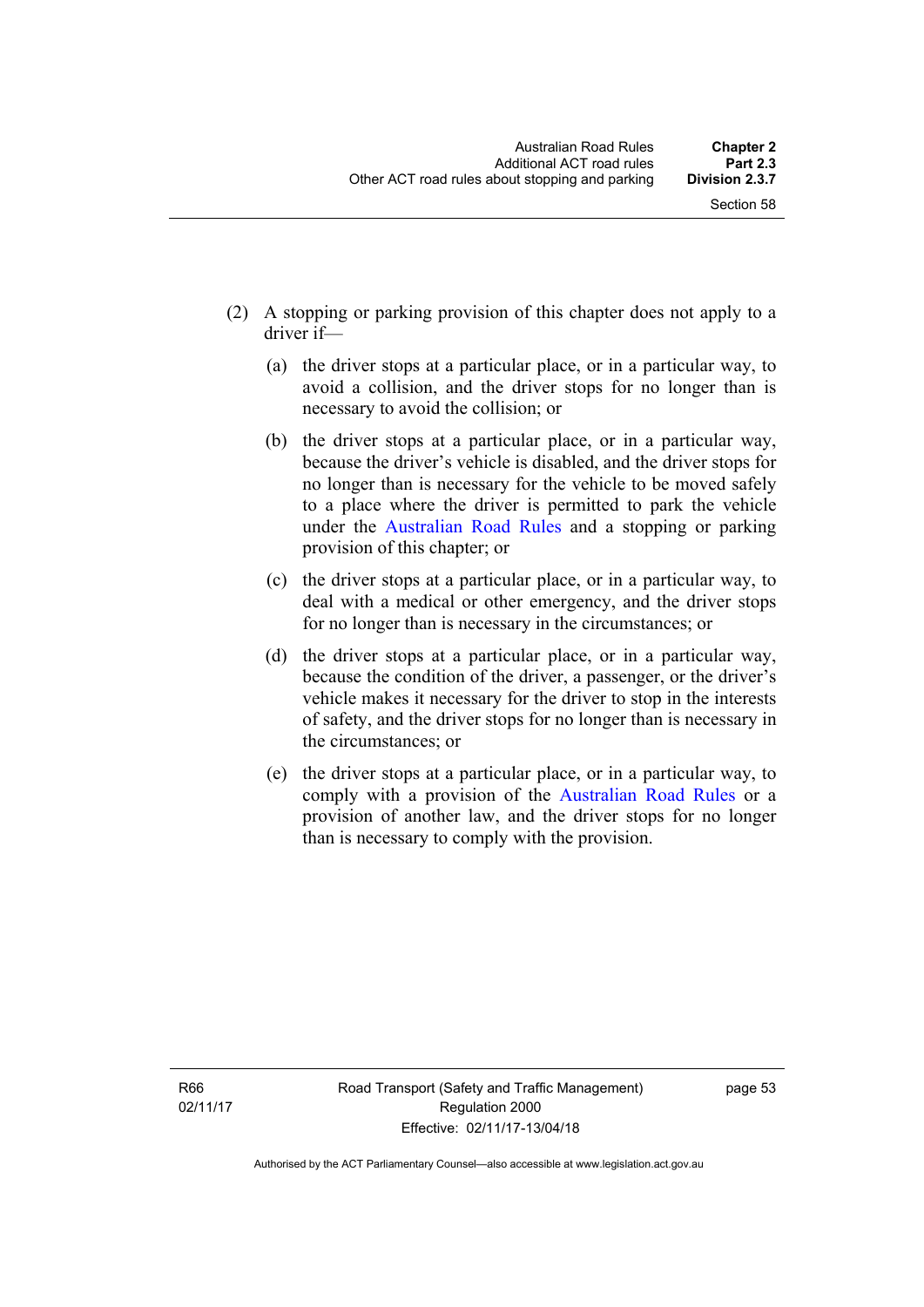Section 60

# **Division 2.3.8 Other ACT road rules**

#### **60 Interrupting funeral processions etc**

A driver must not interfere with, or interrupt, the free passage of—

- (a) a funeral procession or any other lawful procession; or
- (b) any vehicle or person forming part of a procession mentioned in paragraph (a).

Maximum penalty: 20 penalty units.

#### **61 Driving on roads closed to traffic**

A person must not drive a vehicle on a road that is closed to traffic under the [Act](http://www.legislation.act.gov.au/a/1999-80/default.asp), section 30.

Maximum penalty: 20 penalty units.

#### **62 Use of wheeled recreational devices and wheeled toys on roads**

 (1) A person must not travel in or on a wheeled recreational device or wheeled toy on a road while it is attached to another vehicle.

Maximum penalty: 20 penalty units.

 (2) A person travelling in or on a wheeled recreational device or wheeled toy on a road must not permit it to be drawn by another vehicle.

Maximum penalty: 20 penalty units.

 (3) A person must not travel in or on a wheeled recreational device or wheeled toy on a road if anyone travelling in or on it is completely or partly assisted in propelling it by means other than human power or gravity.

Maximum penalty: 20 penalty units.

page 54 Road Transport (Safety and Traffic Management) Regulation 2000 Effective: 02/11/17-13/04/18

R66 02/11/17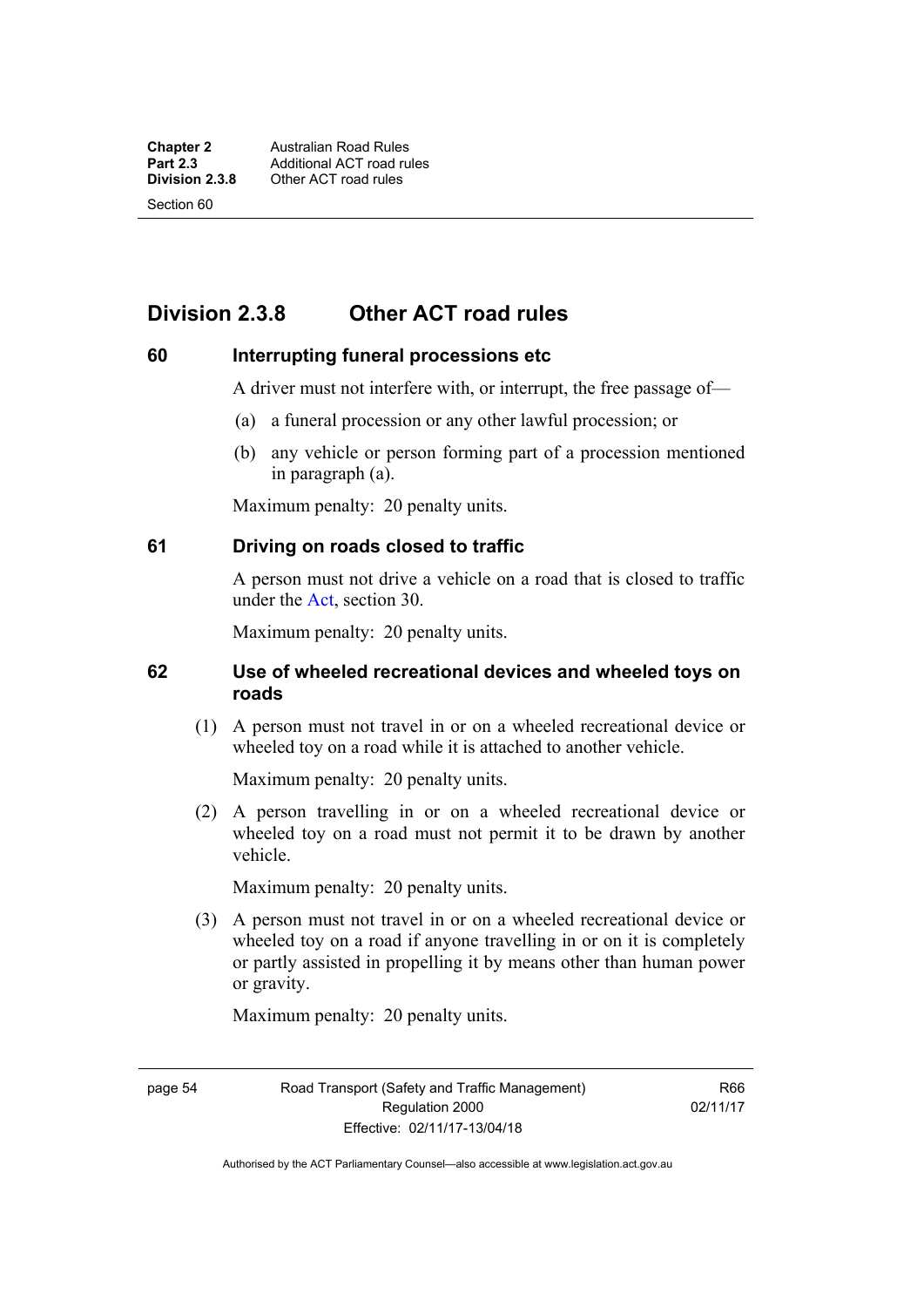# **Part 2.4 Other provisions**

### **63 Devices that are prescribed traffic control devices—Act, dict, def** *prescribed traffic control device*

The following things are prescribed traffic control devices:

- (a) any traffic control device that has effect for the [Australian](http://www.legislation.act.gov.au//ni/db_37271/default.asp)  [Road Rules](http://www.legislation.act.gov.au//ni/db_37271/default.asp) under the [Australian Road Rules](http://www.legislation.act.gov.au//ni/db_37271/default.asp), rule 315;
- (b) any traffic-related item that has effect for the [Australian Road](http://www.legislation.act.gov.au//ni/db_37271/default.asp)  [Rules](http://www.legislation.act.gov.au//ni/db_37271/default.asp) under the [Australian Road Rules](http://www.legislation.act.gov.au//ni/db_37271/default.asp), rule 319;
- (c) any pay parking device, pay parking sign and parking meter hood;
- (d) any device, plate, screen, words or anything else on or with anything mentioned in paragraph (a), (b) or (c).

#### **64 Preventing prescribed traffic control devices being clearly visible**

 (1) A person must not (except with the approval of the road transport authority) place anything in a position that prevents, or is likely to prevent, a prescribed traffic control device from being clearly visible to the road users to whom it is intended to apply.

Maximum penalty: 20 penalty units.

*Note* The [Act](http://www.legislation.act.gov.au/a/1999-80/default.asp), s 19 (1) also makes it an offence for a person to install or display (or interfere, change or remove) a prescribed traffic control device without appropriate authority.

R66 02/11/17 page 55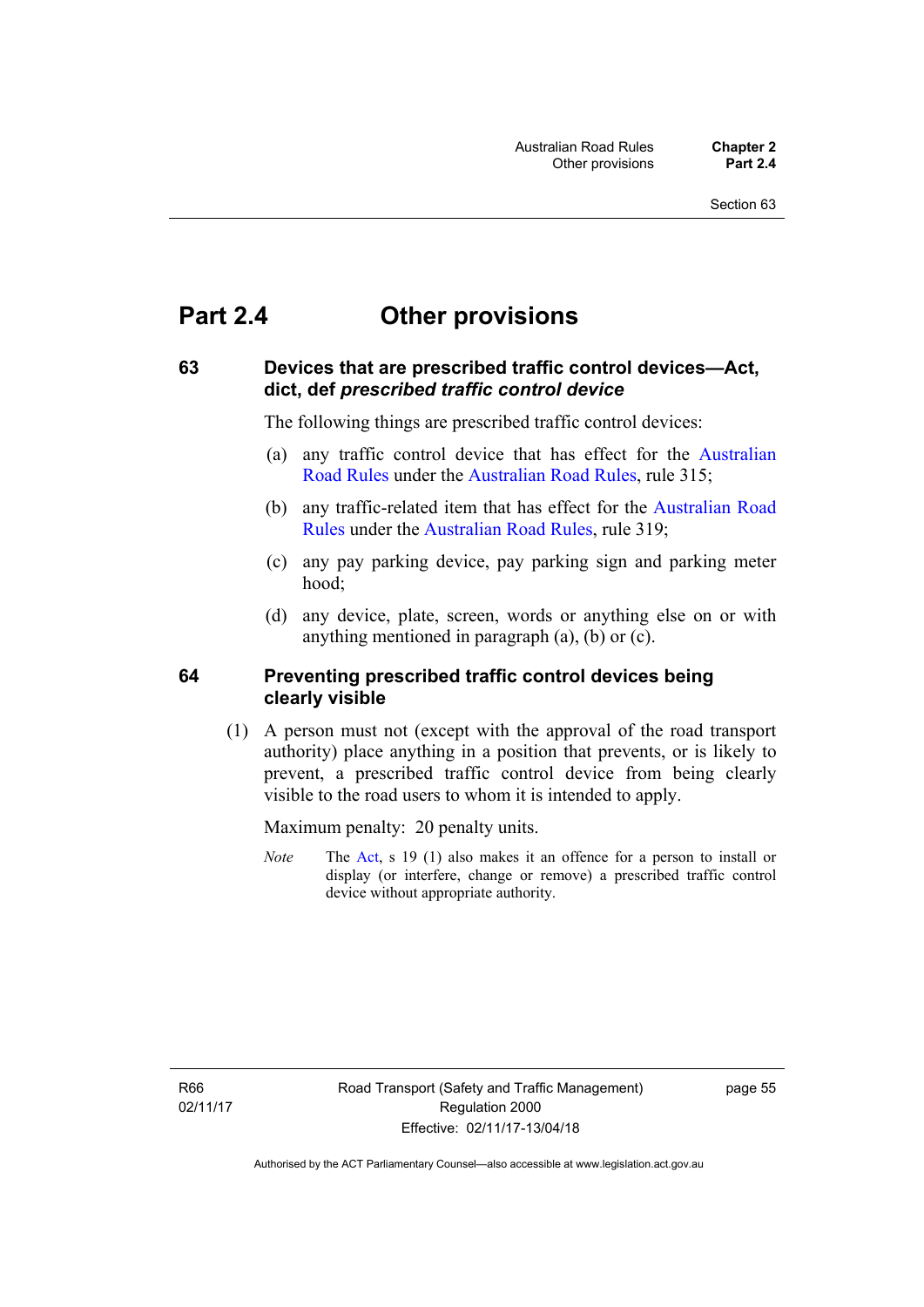- (2) The road transport authority, a police officer or an authorised person—
	- (a) may, orally or in writing, direct a person who has contravened subsection (1) by placing something to remove the thing within a stated reasonable time; or
	- (b) may remove the thing.
- (3) If a person is given a direction under subsection (2) (a), the person must comply with the direction.

Maximum penalty: 20 penalty units.

#### **65 Use of** *do not overtake turning vehicle sign*

A person must not drive a motor vehicle or combination displaying a *do not overtake turning vehicle sign* unless the motor vehicle or combination, together with any load or projection, is at least 7.5m long.

Maximum penalty: 20 penalty units.

#### **66 Approvals etc by road transport authority**

- (1) For the [Australian Road Rules](http://www.legislation.act.gov.au//ni/db_37271/default.asp) and this regulation, the road transport authority may—
	- (a) approve a protective helmet for bicycle riders as an approved bicycle helmet; or
	- (b) approve a booster seat as an approved booster seat; or
	- (c) approve a child restraint as an approved child restraint; or
	- (d) approve a child safety harness as an approved child safety harness; or
	- (e) approve a protective helmet for motorbike riders as an approved motorbike helmet; or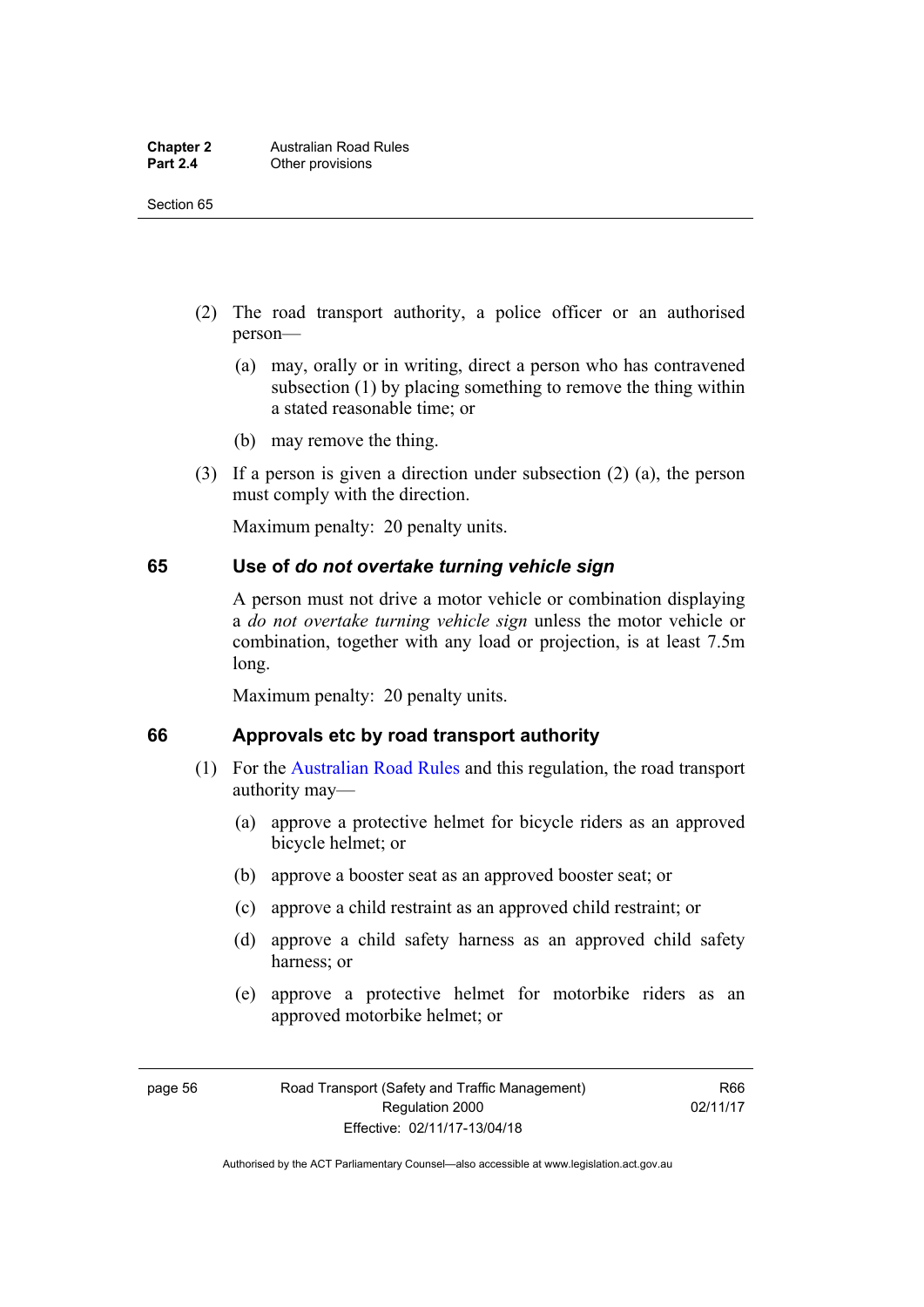- (f) approve a canopy, cage or other device fitted to a vehicle; or
- (g) declare a person to be an emergency worker.
- (2) An approval or declaration is a disallowable instrument.
	- *Note* A disallowable instrument must be notified, and presented to the Legislative Assembly, under the [Legislation Act.](http://www.legislation.act.gov.au/a/2001-14)

#### **67 Exemption from requirement about riding on motorbikes**

The road transport authority may, for the purpose of allowing a sporting or similar event to be filmed, exempt a person from the [Australian Road Rules](http://www.legislation.act.gov.au//ni/db_37271/default.asp), rule 271 (2) to the extent that it requires the person to face forward while being carried as a passenger on a motorbike.

#### **68 Defence of complying with direction of police officer or authorised person**

- (1) It is a defence to a prosecution of a person for an offence against a provision of this chapter if, at the time of the offence, the person was obeying a direction given to the person under the [Australian](http://www.legislation.act.gov.au//ni/db_37271/default.asp)  [Road Rules,](http://www.legislation.act.gov.au//ni/db_37271/default.asp) rule 304 (1).
- (2) To remove any doubt, it is declared that a person must obey a direction given to the person under the [Australian Road Rules](http://www.legislation.act.gov.au//ni/db_37271/default.asp), rule 304 (1), whether or not the person may contravene a provision of this chapter by obeying the direction.

R66 02/11/17 page 57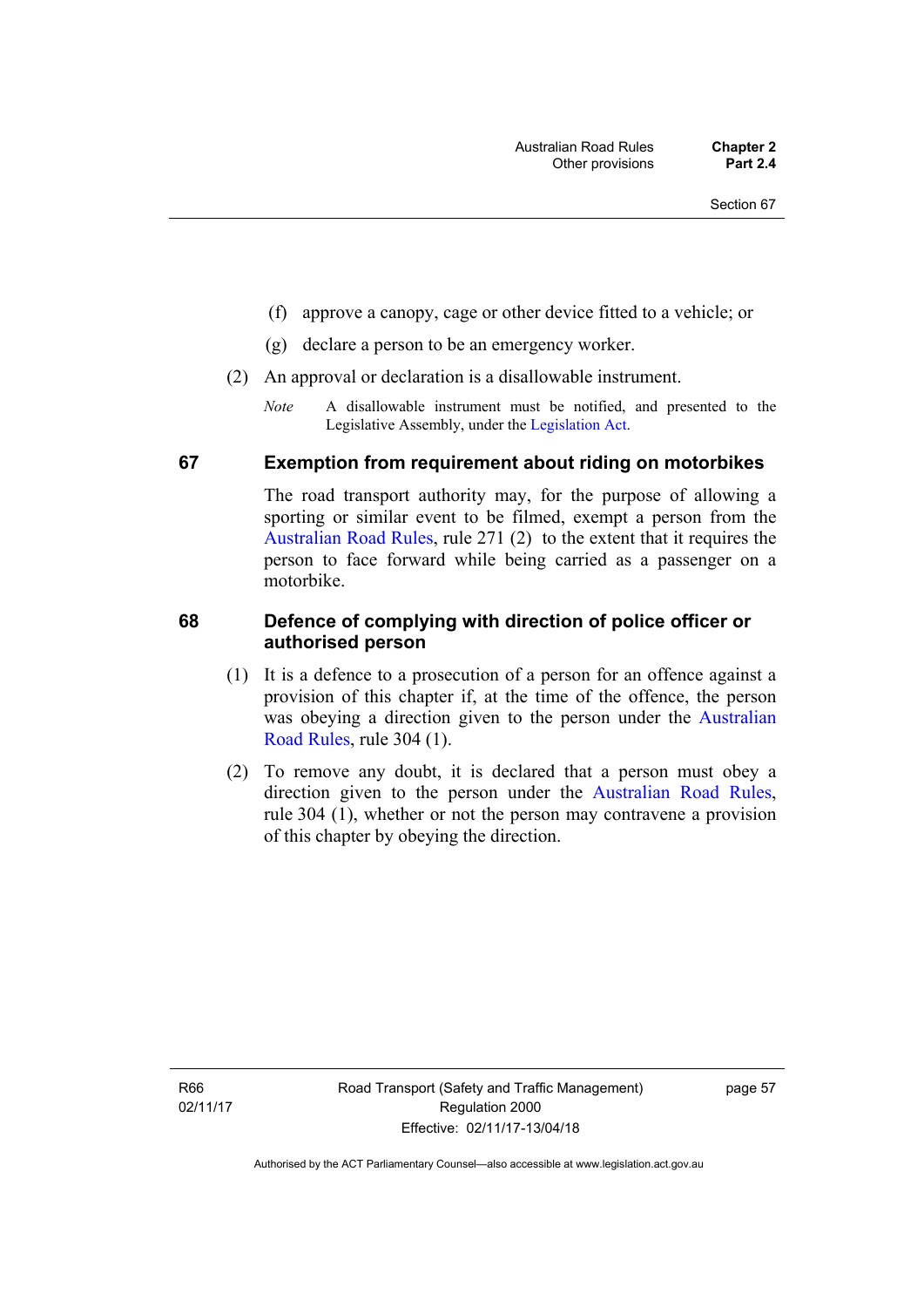## **69 Exemption for driver of police vehicle—generally—Act, s 35**

- (1) An exemption provision does not apply to the driver of a police vehicle if—
	- (a) in the circumstances—
		- (i) the driver is taking reasonable care; and
		- (ii) it is reasonable that the provision should not apply, having regard to the road and traffic conditions at the time; and
	- (b) if the vehicle is a motor vehicle that is moving—the vehicle is displaying a blue or red flashing light or sounding an alarm.
	- *Note* This section also applies to a rider of a police motorbike (see *[Road](http://www.legislation.act.gov.au/a/1999-77)  [Transport \(General\) Act 1999](http://www.legislation.act.gov.au/a/1999-77)*, dict defs *drive*, *driver*, *ride* and *vehicle*).
- (2) Subsection (1) (b) does not apply to the driver if, in the circumstances, it is reasonable—
	- (a) not to display the light or sound the alarm; or
	- (b) for the vehicle not to be fitted or equipped with a blue or red flashing light or an alarm.
- (3) In this section:

*exemption provision* means—

- (a) the [Act,](http://www.legislation.act.gov.au/a/1999-80/default.asp) section 5B (Burnouts and other prohibited conduct); or
- (b) the [Act](http://www.legislation.act.gov.au/a/1999-80/default.asp), section 7 (Furious, reckless or dangerous driving), to the extent the section relates to furious or dangerous driving; or
- (c) part 2.1 (Incorporation into ACT law); or
- (d) part 2.2 (How the [Australian Road Rules](http://www.legislation.act.gov.au//ni/db_37271/default.asp) are incorporated); or
- (e) part 2.3 (Additional ACT road rules).

page 58 Road Transport (Safety and Traffic Management) Regulation 2000 Effective: 02/11/17-13/04/18

R66 02/11/17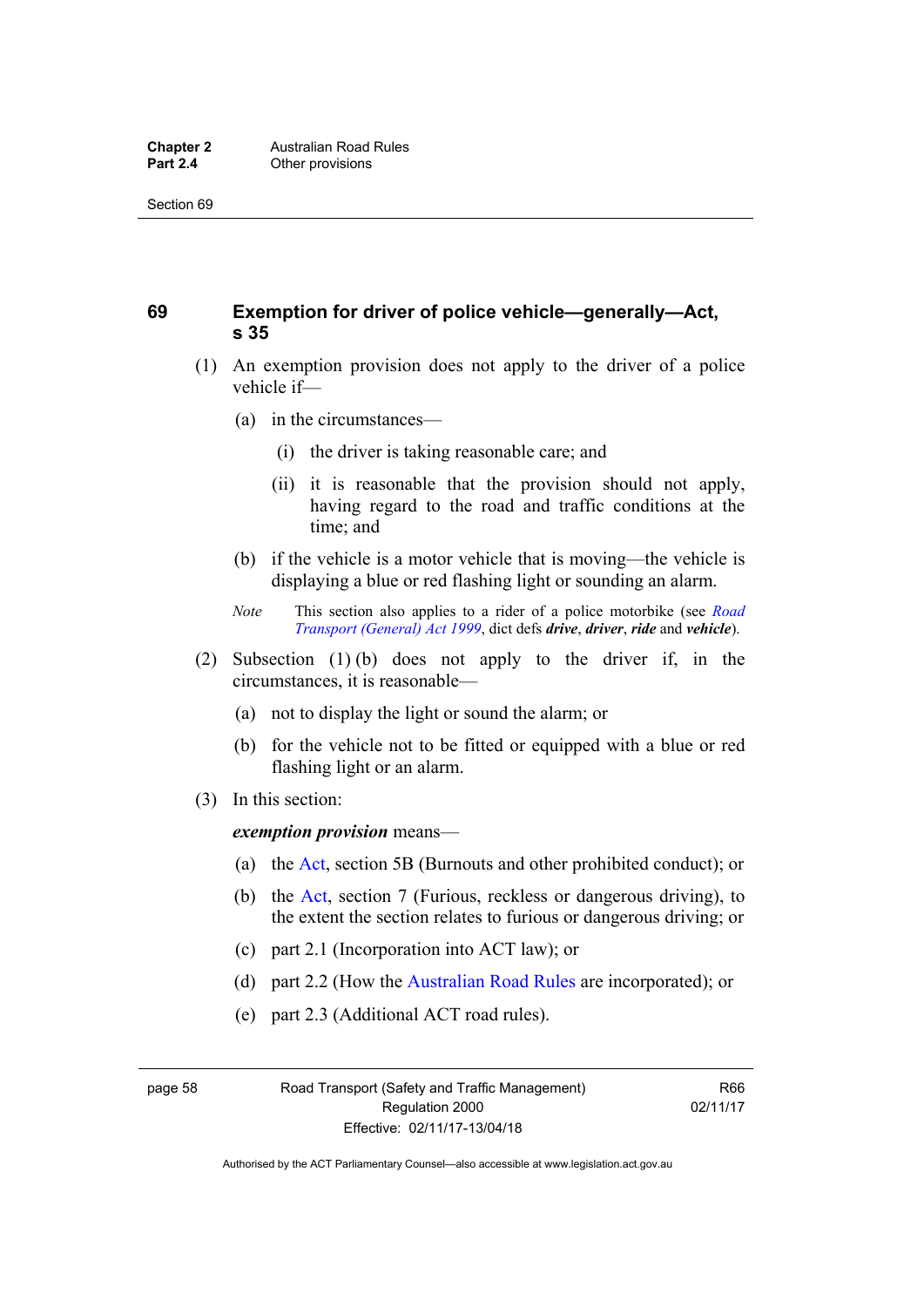## **69A Exemption for driver of police vehicle—training and assessment**

- (1) An exemption provision does not apply to the driver of a police vehicle if—
	- (a) the driver is doing police driver training or police driver assessment; and
	- (b) in the circumstances—
		- (i) the driver is taking reasonable care; and
		- (ii) it is reasonable that the provision should not apply, having regard to the road and traffic conditions at the time; and
	- (c) if the vehicle is a motor vehicle that is moving—the vehicle is displaying a blue or red flashing light or sounding an alarm.
	- *Note* This section also applies to a rider of a police motorbike (see *[Road](http://www.legislation.act.gov.au/a/1999-77)  [Transport \(General\) Act 1999](http://www.legislation.act.gov.au/a/1999-77)*, dict defs *drive*, *driver*, *ride* and *vehicle*).
- (2) Subsection (1) (c) does not apply to the driver if, in the circumstances, it is reasonable—
	- (a) not to display the light or sound the alarm; or
	- (b) for the vehicle not to be fitted or equipped with a blue or red flashing light or an alarm.
- (3) In this section:

*AFP* means the Australian Federal Police.

#### *exemption provision* means—

- (a) the [Act](http://www.legislation.act.gov.au/a/1999-80/default.asp), section 5B (Burnouts and other prohibited conduct); or
- (b) the [Act](http://www.legislation.act.gov.au/a/1999-80/default.asp), section 7 (Furious, reckless or dangerous driving), to the extent the section relates to furious or dangerous driving; or
- (c) part 2.1 (Incorporation into ACT law); or

R66 02/11/17 page 59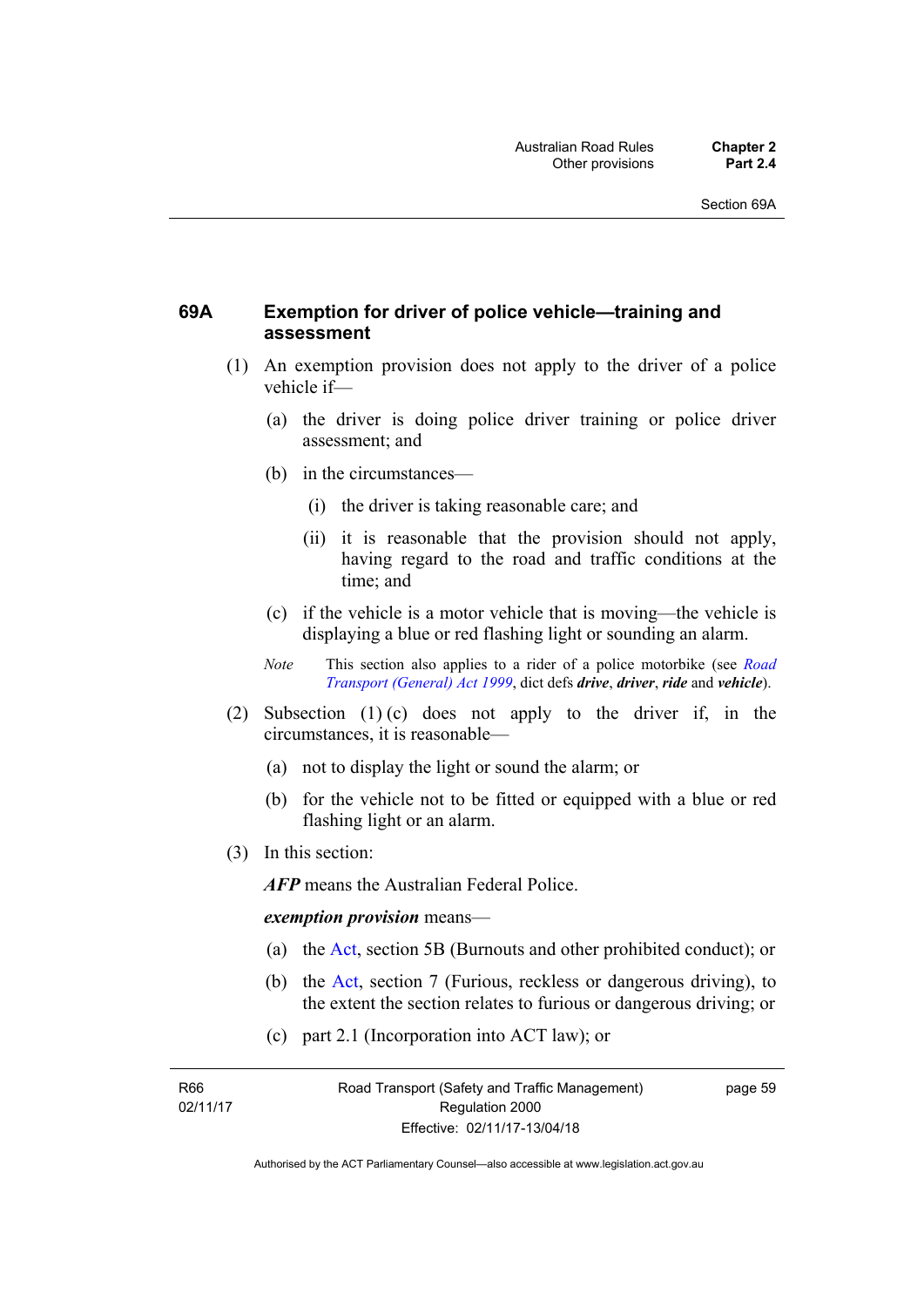- (d) part 2.2 (How the [Australian Road Rules](http://www.legislation.act.gov.au//ni/db_37271/default.asp) are incorporated); or
- (e) part 2.3 (Additional ACT road rules).

*police driver assessment* means an assessment conducted by an AFP employee or contractor of a police officer's ability to drive a police vehicle in the exercise of the police officer's functions as a police officer.

*police driver training* means training provided by the AFP, or an AFP contractor, that teaches a police officer how to drive a police vehicle for the purpose of the exercise of the police officer's functions as a police officer.

*police officer* includes a person who is training to become a police officer.

#### **70 Exemption for driver of emergency vehicles**

A provision of this chapter does not apply to the driver of an emergency vehicle if—

- (a) in the circumstances—
	- (i) the driver is taking reasonable care; and
	- (ii) it is reasonable that the provision should not apply; and
- (b) if the vehicle is a motor vehicle that is moving—the vehicle is displaying a blue or red flashing light or sounding an alarm.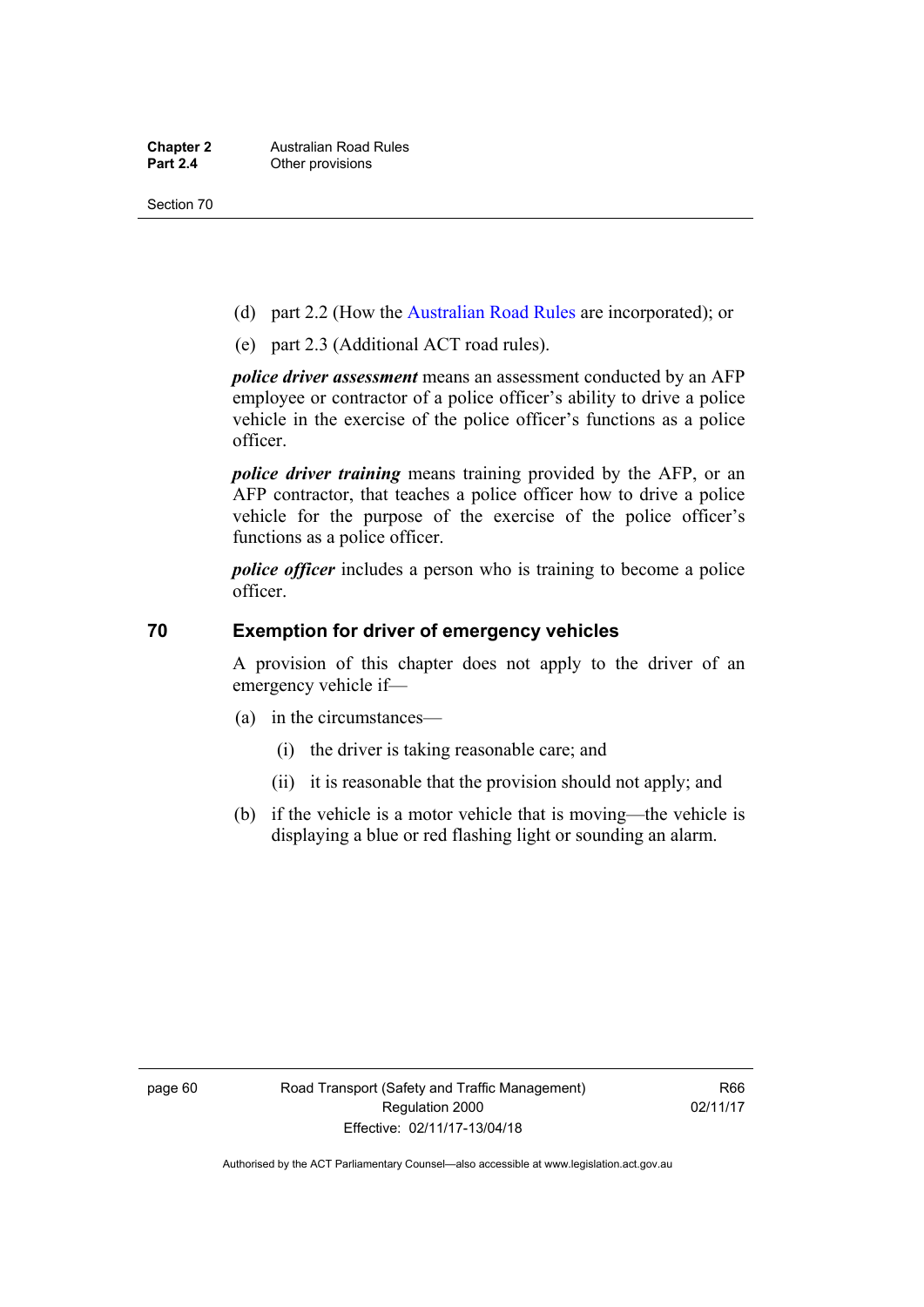## **71 Stopping and parking exemption for police and emergency vehicles and authorised people**

(1) In this section:

*stopping or parking provision of this chapter*—see section 58 (1).

- (2) A stopping or parking provision of this chapter does not apply to the driver of a police vehicle or emergency vehicle if, in the circumstances—
	- (a) the driver is taking reasonable care; and
	- (b) it is reasonable that the provision should not apply.
- (3) A stopping or parking provision of this chapter does not apply to an authorised person who is driving a vehicle in the course of the person's duty as an authorised person if, in the circumstances—
	- (a) the person is taking reasonable care; and
	- (b) it is reasonable that the provision should not apply.

page 61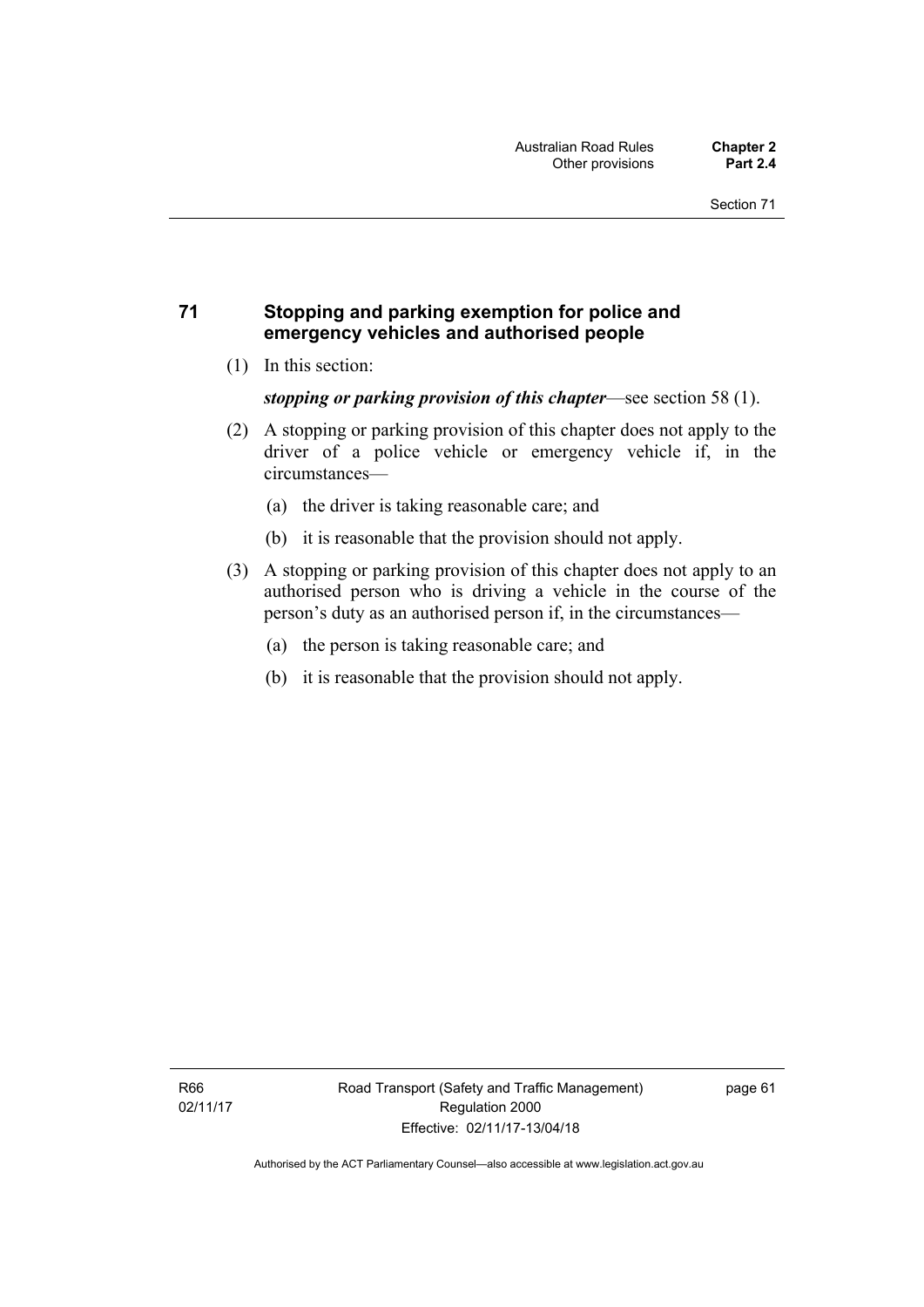# **Chapter 3 Parking**

# **Part 3.1 Parking schemes**

# **Division 3.1.1 Metered parking schemes**

#### **72 Metered parking schemes**

- (1) The road transport authority may establish and operate metered parking schemes for any length of road or area.
- (2) For a metered parking scheme, the road transport authority—
	- (a) may set aside metered parking spaces; and
	- (b) may install parking meters for the payment of fees for metered parking spaces.

## **73 Metered parking areas**

- (1) The road transport authority may set aside a length of road or area as a metered parking area.
- (2) A metered parking area must be designated by metered parking signs.

## **74 Parking meters**

- (1) A parking meter must be installed at the space to which it applies or, if a parking meter applies to 2 or more spaces, close to the spaces.
- (2) The parking meter applying to a metered parking space must show or be capable of showing the fees fixed for the space under this division.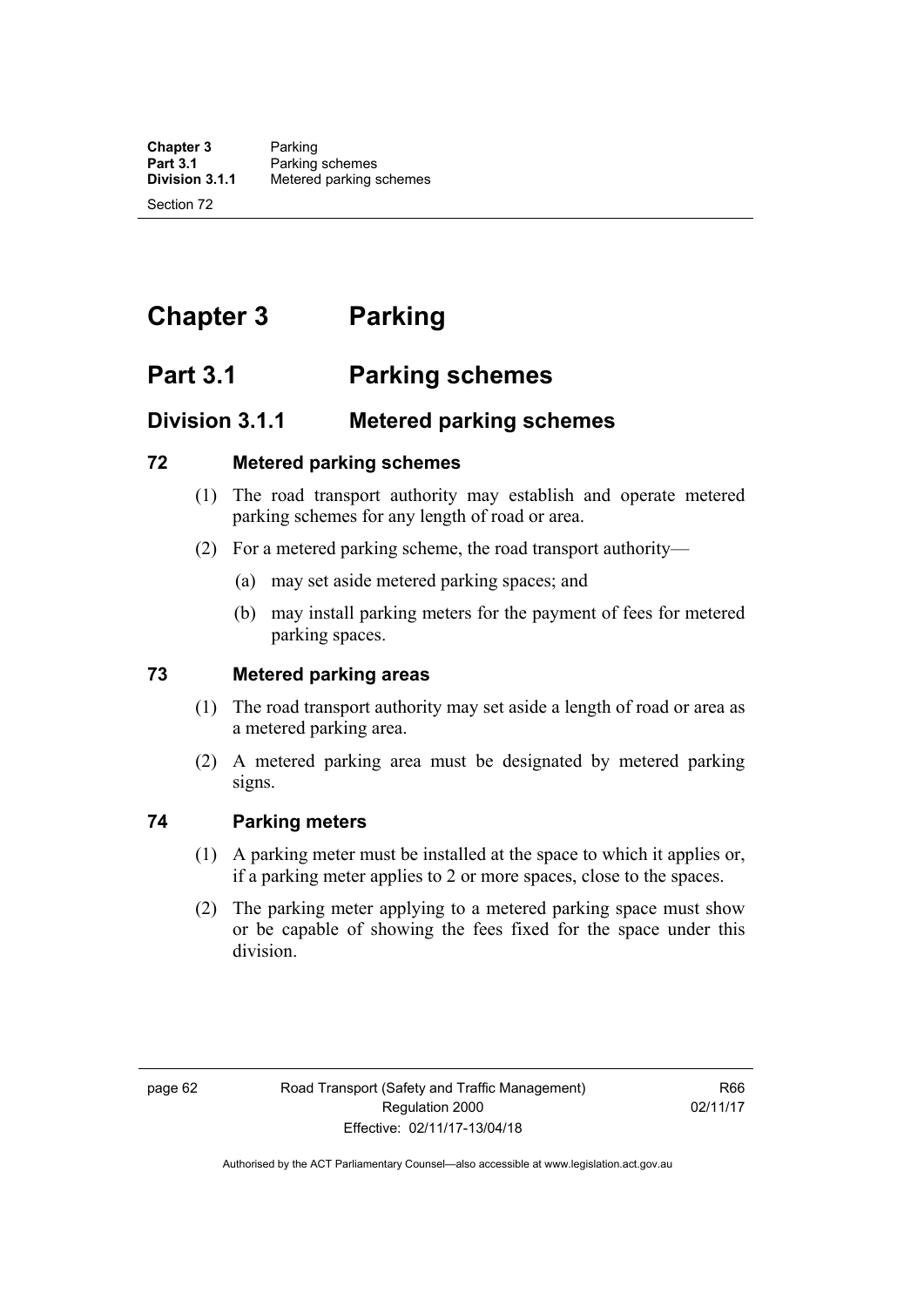- (3) A parking meter must clearly show, or be capable of clearly showing, whether the relevant parking fee for the parking of a vehicle in the metered parking space or spaces to which it applies has been paid.
- (4) A multi-space parking meter must also identify each metered parking space by its number.

#### **75 Metered parking spaces**

- (1) A metered parking space must be designated by a road marking.
- (2) For a metered parking space to which a multi-space parking meter applies, the number for the space and an arrow indicating the direction of the meter must be marked in or adjacent to the space.

# **Division 3.1.2 Ticket parking schemes**

*Note* The [Australian Road Rules](http://www.legislation.act.gov.au//ni/db_37271/default.asp), r 207 (2) provides that a driver who parks in a ticket parking area must pay the fee and obey the instructions on the ticket. See also s 16.

## **75A Parking authorities**

- (1) A person may apply to the road transport authority to be a parking authority for a stated area.
- (2) The road transport authority may declare the person to be a parking authority for a stated area (the *area of operations*).
	- *Note* The power to make the declaration includes the power to amend or repeal it (see [Legislation Act,](http://www.legislation.act.gov.au/a/2001-14) s 46).
- (3) The declaration is a disallowable instrument.
	- *Note* A disallowable instrument must be notified, and presented to the Legislative Assembly, under the [Legislation Act.](http://www.legislation.act.gov.au/a/2001-14)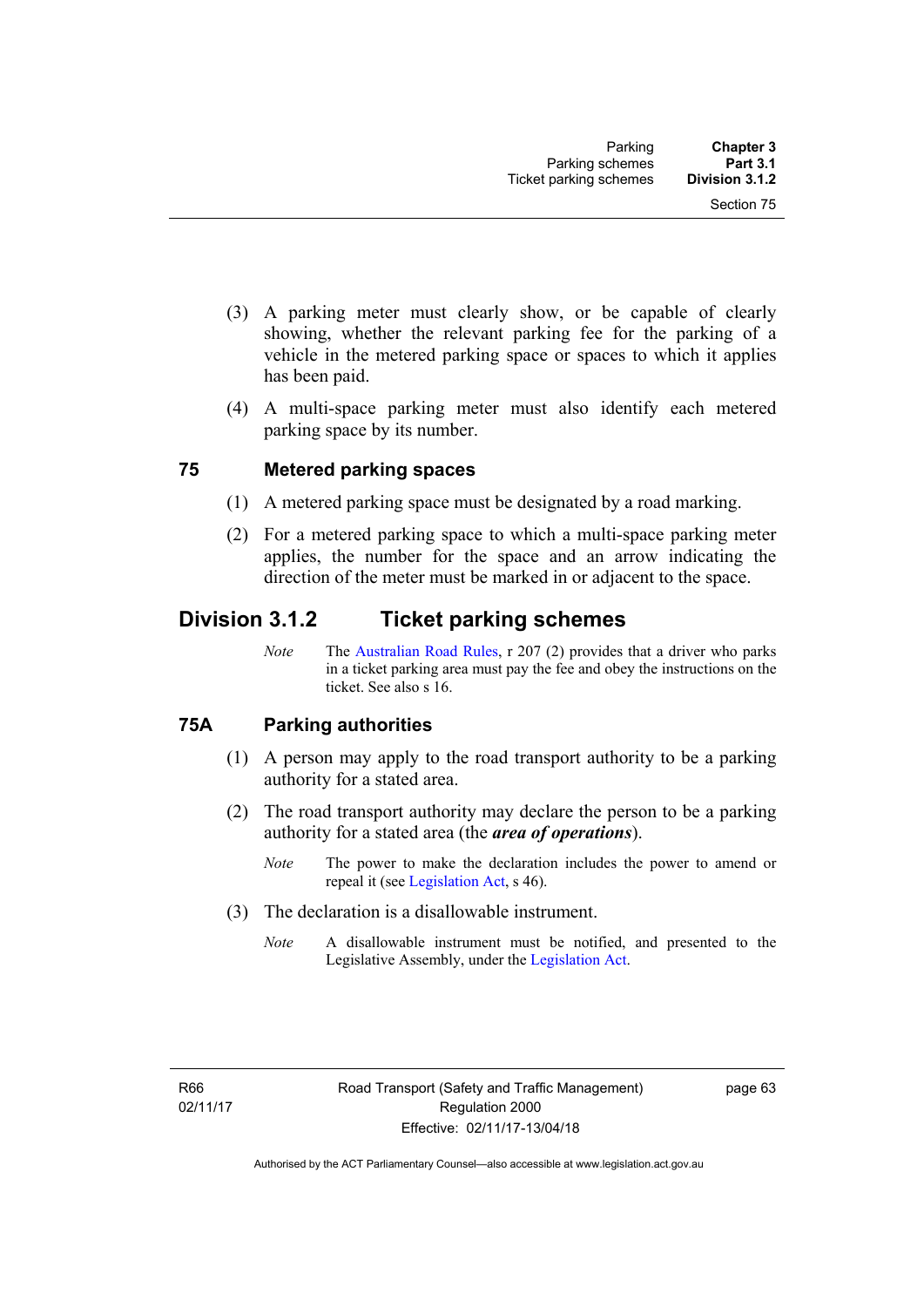### **75B Parking authority guidelines**

- (1) The road transport authority must establish guidelines for section 76A (the *parking authority guidelines*).
- (2) The parking authority guidelines are a disallowable instrument.

- (3) A parking authority is not entitled to provide, or charge for, parking in a ticket parking area if the parking authority does not comply with the parking authority guidelines.
- (4) A parking authority is taken to comply with the parking authority guidelines until the contrary is proved.

#### **76 Ticket parking schemes—road transport authority**

- (1) The road transport authority may establish and operate a ticket parking scheme for any length of road or area.
- (2) For a ticket parking scheme, the road transport authority—
	- (a) may set aside a length of road or area as a ticket parking area; and
	- (b) may adopt the ways of, and schemes for, payment of the fees the authority considers appropriate; and
	- (c) may install pay parking devices.

### **76AA Approval of e-payment method**

(1) The road transport authority may approve an e-payment method (an *approved e-payment method*) for a driver of a vehicle to pay for the use of a parking space in a ticket parking area.

*Note* A disallowable instrument must be notified, and presented to the Legislative Assembly, under the [Legislation Act.](http://www.legislation.act.gov.au/a/2001-14)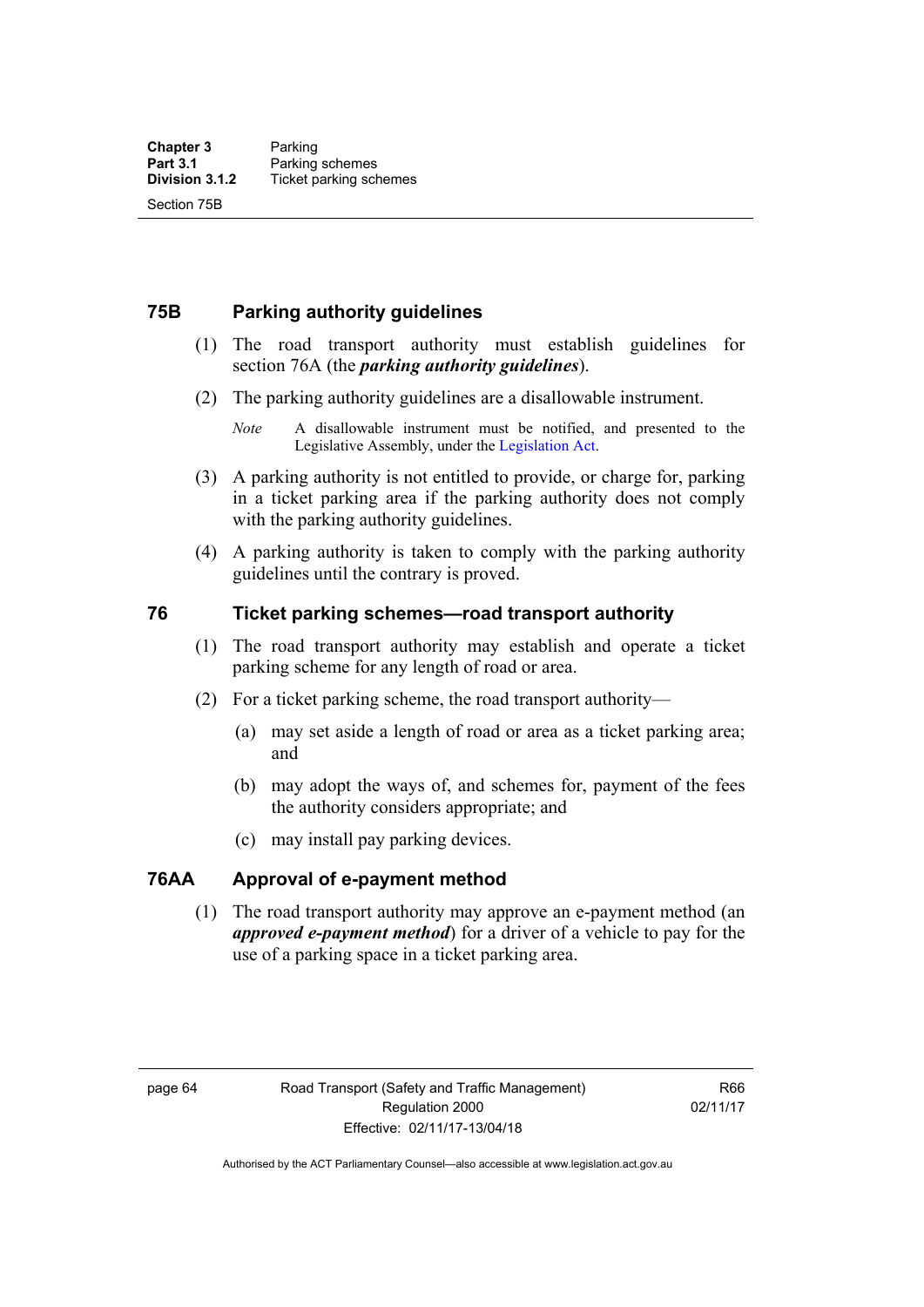- (2) The road transport authority may not approve an e-payment method unless satisfied that the system supporting the method is capable of—
	- (a) giving the road transport authority contemporary information about fees paid for parking spaces in ticket parking areas; and
	- (b) keeping a record of each transaction; and
	- (c) giving a person using the method an electronic receipt for the transaction.
- (3) An approval is a notifiable instrument.

*Note* A notifiable instrument must be notified under the [Legislation Act](http://www.legislation.act.gov.au/a/2001-14).

(4) In this section:

*e-payment method* means a method for payment using an electronic device.

#### **76A Ticket parking schemes—parking authorities**

- (1) A parking authority may, in accordance with the parking authority guidelines, establish and operate a ticket parking scheme for any length of road or area within its area of operations.
- (2) For a ticket parking scheme, the parking authority may, in accordance with the parking authority guidelines—
	- (a) set aside a length of road or area within its area of operations as a ticket parking area; and
	- (b) fix fees for the parking of vehicles in the area; and
	- (c) adopt the ways of, and schemes for, payment of the fees the authority considers appropriate; and
	- (d) install pay parking devices.
	- *Note* Section 75A provides for the road transport authority to declare parking authorities and s 75B provides for parking authority guidelines.

R66 02/11/17 page 65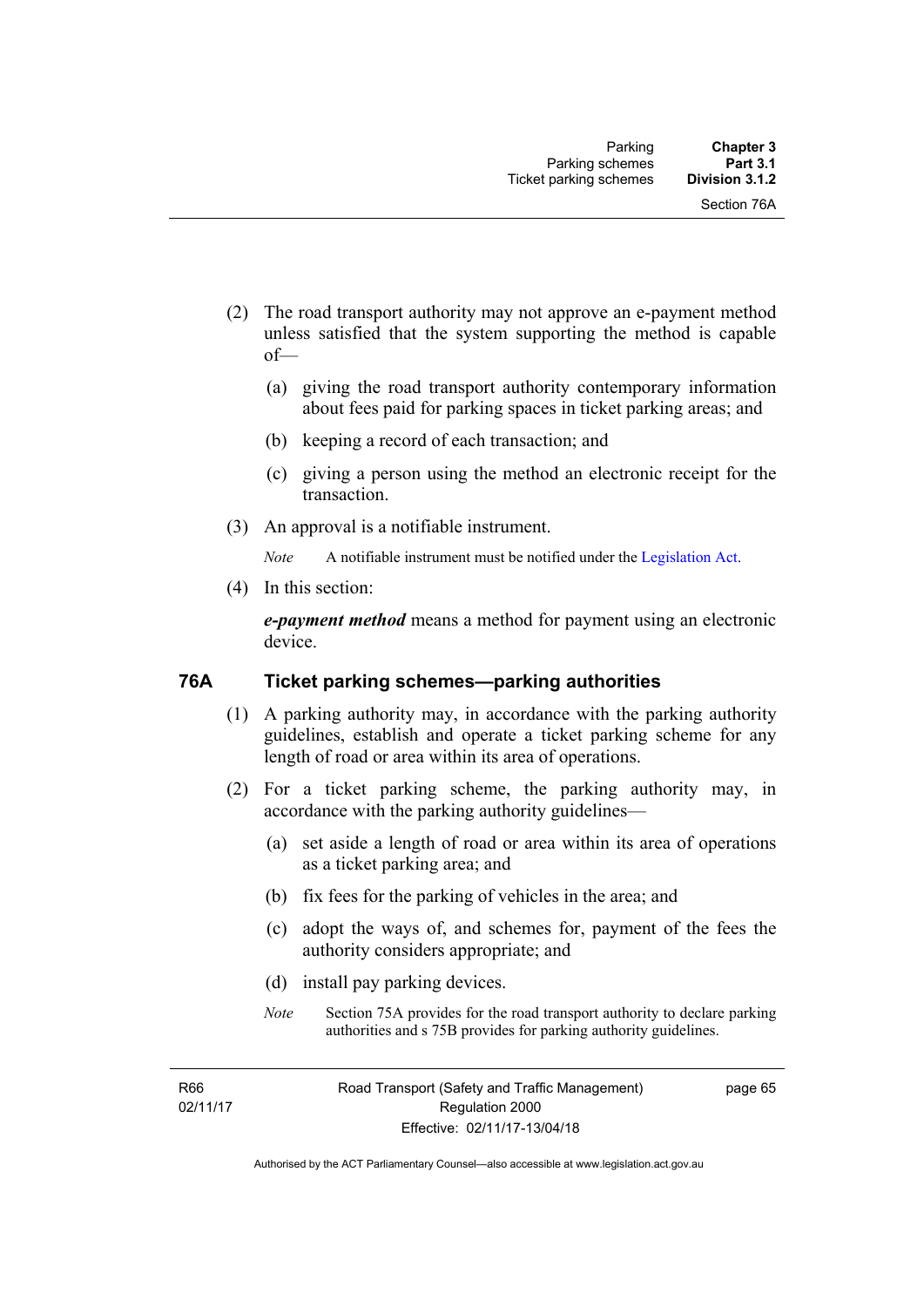#### **77 Ticket parking areas**

- (1) A ticket parking area must be designated by ticket parking signs.
- (2) A ticket parking area is taken to include only such lengths of road and areas to which ticket parking signs apply as are lawfully available, apart from this division, for the parking of vehicles.

#### **78 Ticket parking spaces**

A ticket parking area may be divided into ticket parking spaces, of a size suitable for parking a single vehicle, by a road marking.

#### **79 Ticket machines**

The ticket machine for a ticket parking area must show or be capable of showing the fees fixed for the area under this division.

#### **80 Parking tickets**

- (1) The following information must be printed on a parking ticket:
	- (a) the expiry date (expressed as the day of the month, the month and the year);
	- (b) for a parking ticket other than an RTA periodic ticket—the expiry time (expressed in hours and minutes);
	- (c) the name of the authority issuing the ticket;
	- (d) an indication of the ticket parking area where or for which the ticket is issued;
	- (e) the fee paid for the issue of the ticket or, for an RTA periodic ticket (except a ticket issued at a concessional price), the daily value of the ticket;
	- (f) a serial number;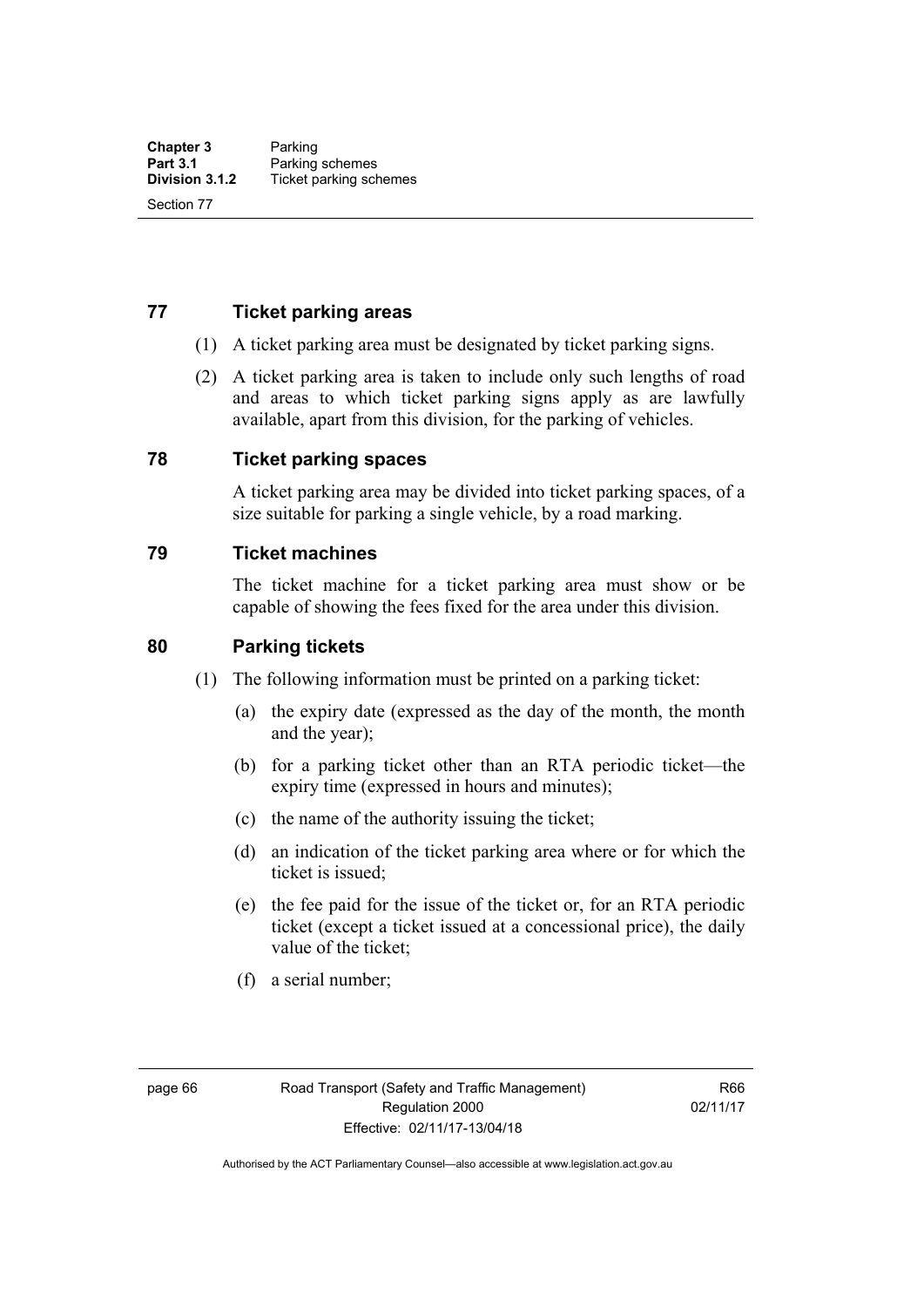(g) instructions for use of the ticket.

#### **Examples for par (d)**

- 1 a code for the ticket parking area where the ticket is issued
- 2 the number of the parking ticket machine which issued the ticket
- 3 for an RTA periodic ticket—the daily value of the ticket or the area where the ticket may be used
- *Note* An example is part of the regulation, is not exhaustive and may extend, but does not limit, the meaning of the provision in which it appears (see [Legislation Act,](http://www.legislation.act.gov.au/a/2001-14) s 126 and s 132).
- (2) A parking ticket must be legible and of a size and design that enables it to be easily displayed in or on a vehicle.
- (3) In this section:

*RTA periodic ticket*, for a ticket parking area, means a ticket issued by the road transport authority that is valid for parking in the area for a stated period of not less than 1 week.

#### **81 Duration of parking tickets and e-payment parking period**

- (1) A parking ticket takes effect when it is issued and expires at the expiry time stated on the ticket.
- (2) An e-payment parking period begins when the parking period is initiated by a device in accordance with an approved e-payment method and ends when the period for which payment is made in accordance with the approved e-payment method ends.

R66 02/11/17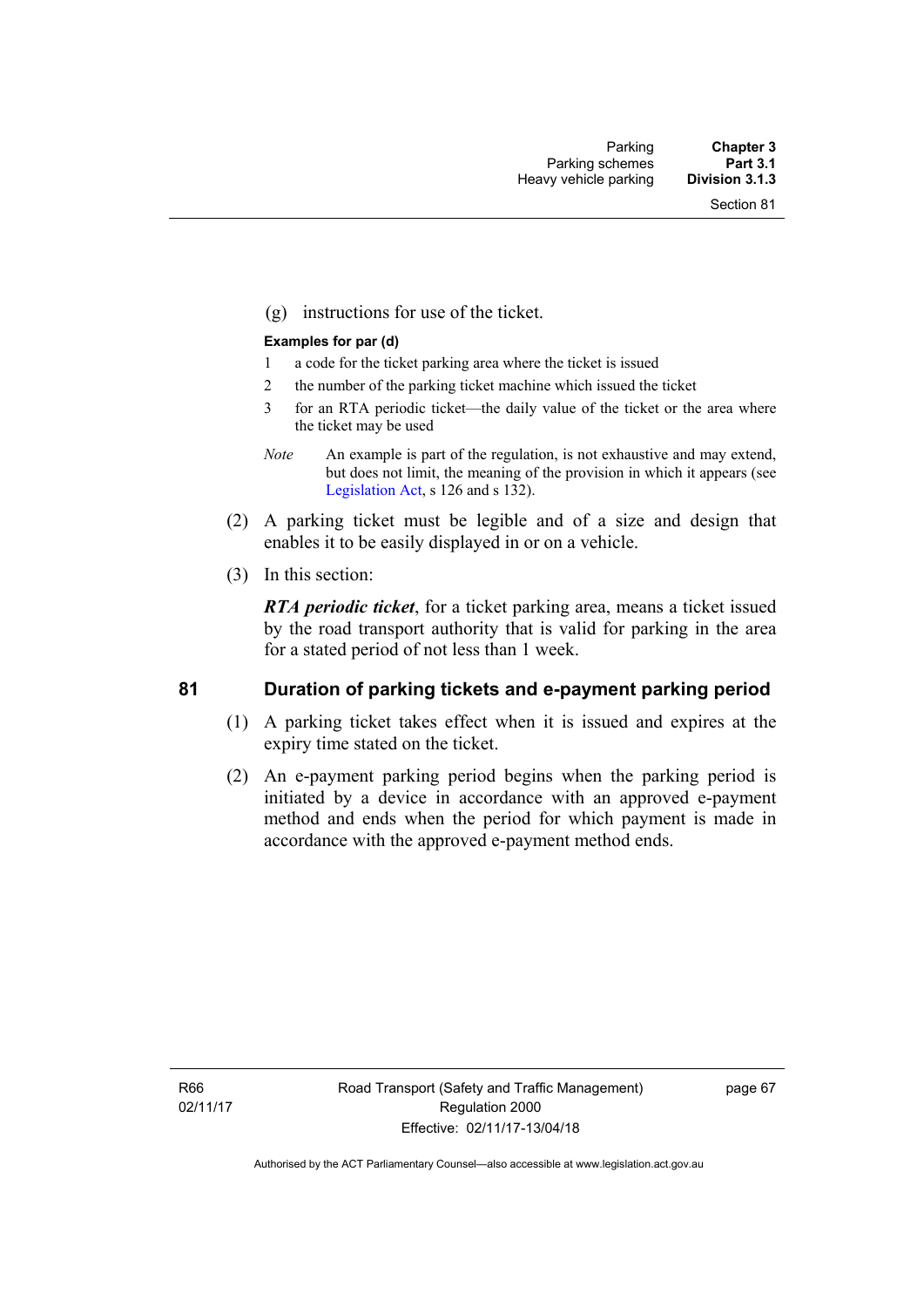# **Division 3.1.3 Heavy vehicle parking**

#### **82 Definitions—div 3.1.3**

In this division:

#### *heavy vehicle*—

- (a) means a vehicle (whether loaded or unloaded) that—
	- (i) is longer than 7.5m; and
	- (ii) has a GVM over 4.5t; and
	- (iii) is used for commercial purposes; but
- (b) does not include a light rail vehicle.

*land adjoining residential land*—see section 83.

*residential land* means land leased for residential purposes.

*stock truck* means a vehicle that has a GVM over 4.5t and is built or used to transport livestock.

### **83 References in div 3.1.3 to land adjoining residential land**

A reference in this division to *land adjoining residential land* includes a reference to land that would, apart from an intervening road, adjoin that land.

#### **84 Vehicle parked partly on residential land**

For this division, a vehicle that is parked partly on residential land, and partly on adjoining land that is not residential land, is taken not to be parked on residential land.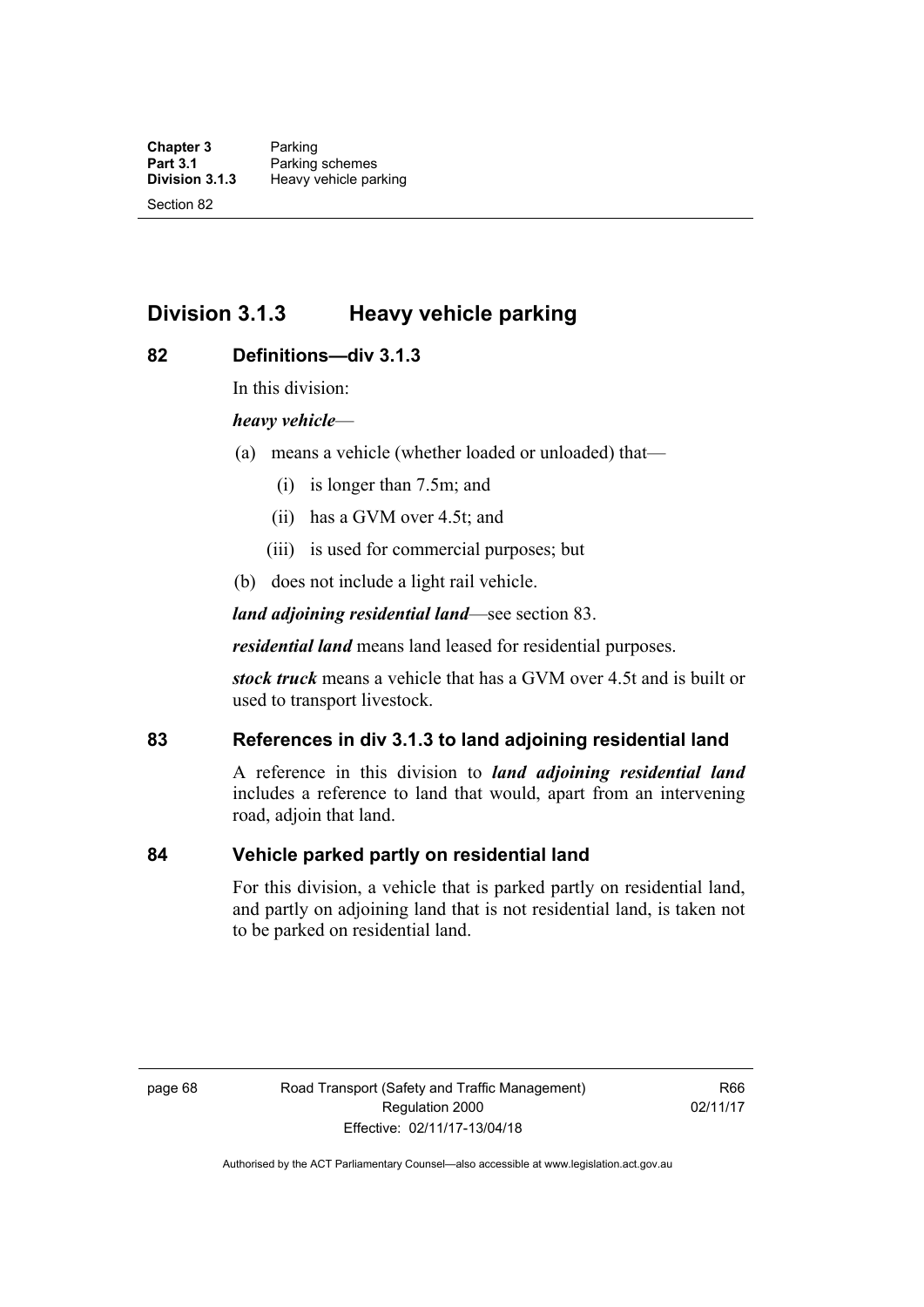#### **85 Parking of certain vehicles on residential land prohibited**

- (1) This section applies to a vehicle, whether loaded or unloaded, that is—
	- (a) a stock truck; or
	- (b) a semitrailer with the load space permanently enclosed by rigid construction or with sides enclosed by nonrigid material and a rigid roof; or
	- (c) higher than 3.6m and used for commercial purposes.
- (2) A person must not park a vehicle to which this section applies on residential land.

Maximum penalty: 20 penalty units.

#### **85A No more than 1 heavy vehicle on residential land**

- (1) A person commits an offence if—
	- (a) the person parks 2 or more heavy vehicles on residential land; or
	- (b) the person parks a heavy vehicle on residential land and there is already another heavy vehicle parked on the land.

Maximum penalty: 20 penalty units.

- (2) Subsection (1) does not apply if—
	- (a) only 2 heavy vehicles are parked on the residential land; and
	- (b) 1 vehicle is plant that is parked on the other vehicle; and
	- (c) no part of either vehicle is higher than 3.6m from the ground.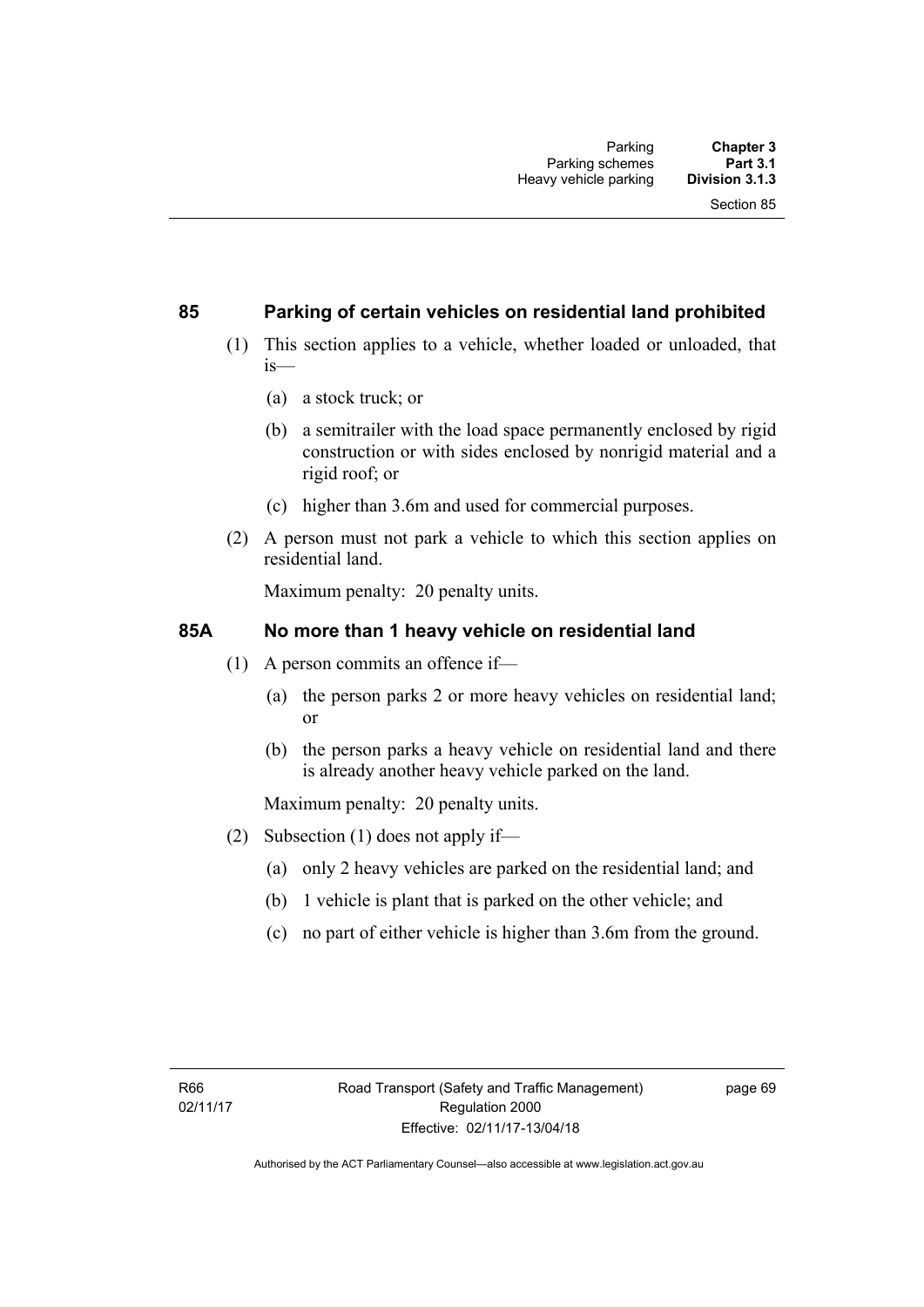(3) In this section:

*plant* means a motor vehicle that consists solely of—

- (a) a machine or implement that cannot carry a load, other than tools and accessories usually carried in or on the vehicle; or
- (b) a crane, forklift truck or bobcat; or
- (c) a bobcat and excavation equipment.

### **85B Heavy vehicles to be parked away from residential land boundaries**

- (1) A person commits an offence if—
	- (a) the person parks a heavy vehicle on residential land; and
	- (b) any part of the vehicle when parked is—
		- (i) in front of the setback line of the front boundary of the land; or
		- (ii) less than 1.5m from any other boundary.

Maximum penalty: 20 penalty units.

(2) In this section:

*setback*, in relation to land—see the territory plan, part 13 (Definitions).

#### **86 Parking of certain vehicles on land adjoining residential land prohibited**

- (1) This section applies to—
	- (a) a vehicle or combination, whether loaded or unloaded, that is longer than 7.5m; and
	- (b) a vehicle, whether loaded or unloaded, with a GVM over 4.5t.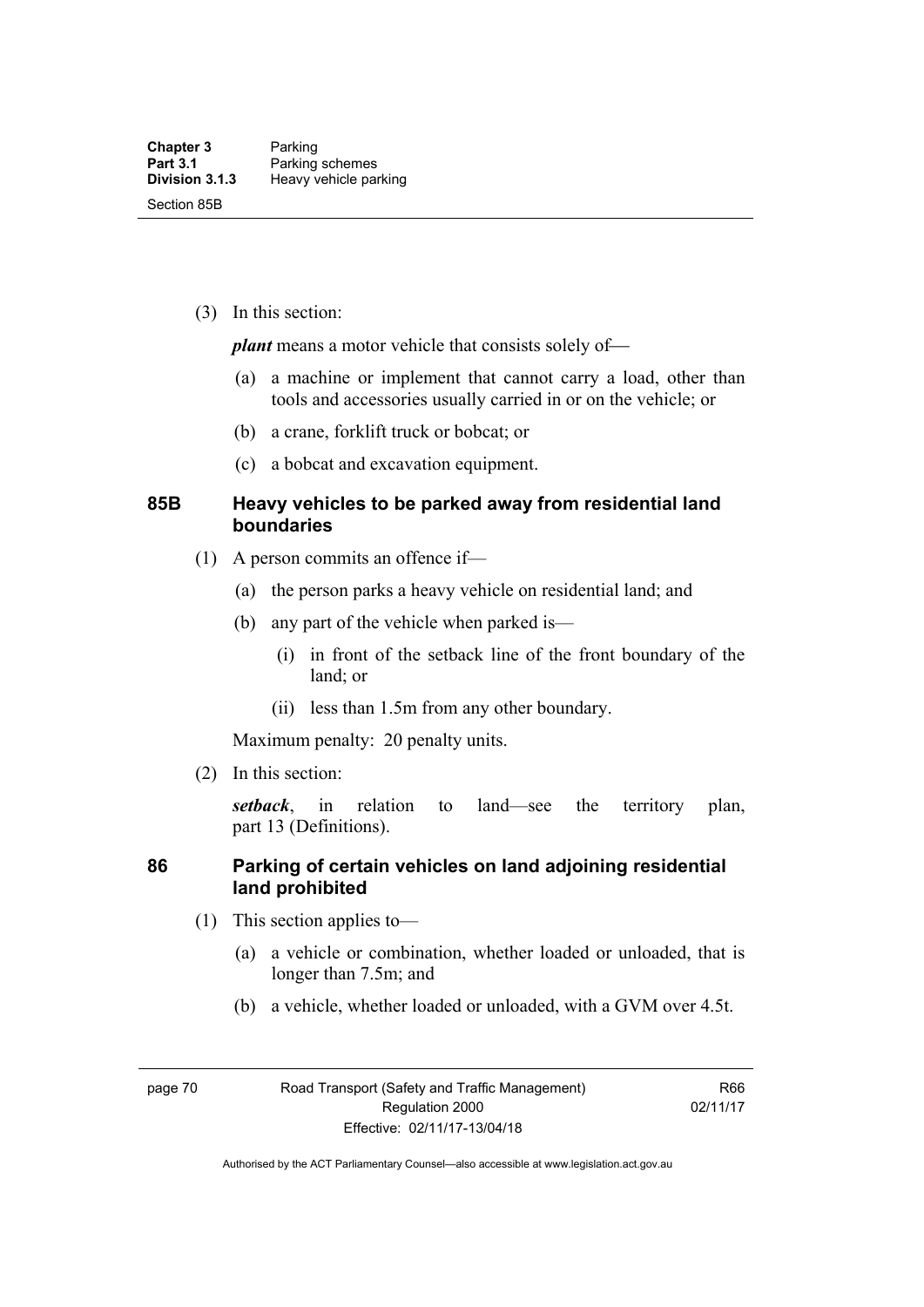(2) A person must not park a vehicle or combination to which this section applies on land adjoining residential land for more than 1 hour.

Maximum penalty: 20 penalty units.

 (3) Subsection (2) does not apply to the vehicle or combination if the land where it is parked is residential land or land leased for commercial purposes.

#### **87 Parking of certain commercial vehicles on land with multi-unit housing**

- (1) This section applies to a vehicle, whether loaded or unloaded, that is used for commercial purposes and is longer than 6m, higher than 2.6m or has a GVM over 3.75t.
- (2) A person must not park a vehicle to which this section applies on residential land with multi-unit housing.

Maximum penalty: 20 penalty units.

- (3) For this section, residential land has multi-unit housing if the land has more than 1 dwelling on it.
- (4) In this section:

*dwelling—*see the territory plan.

*Note* The territory plan defines *dwelling* as meaning 'a building or part of a building used as a self contained residence which must include food preparation facilities, a bath or shower, and a closet pan and wash basin'.

page 71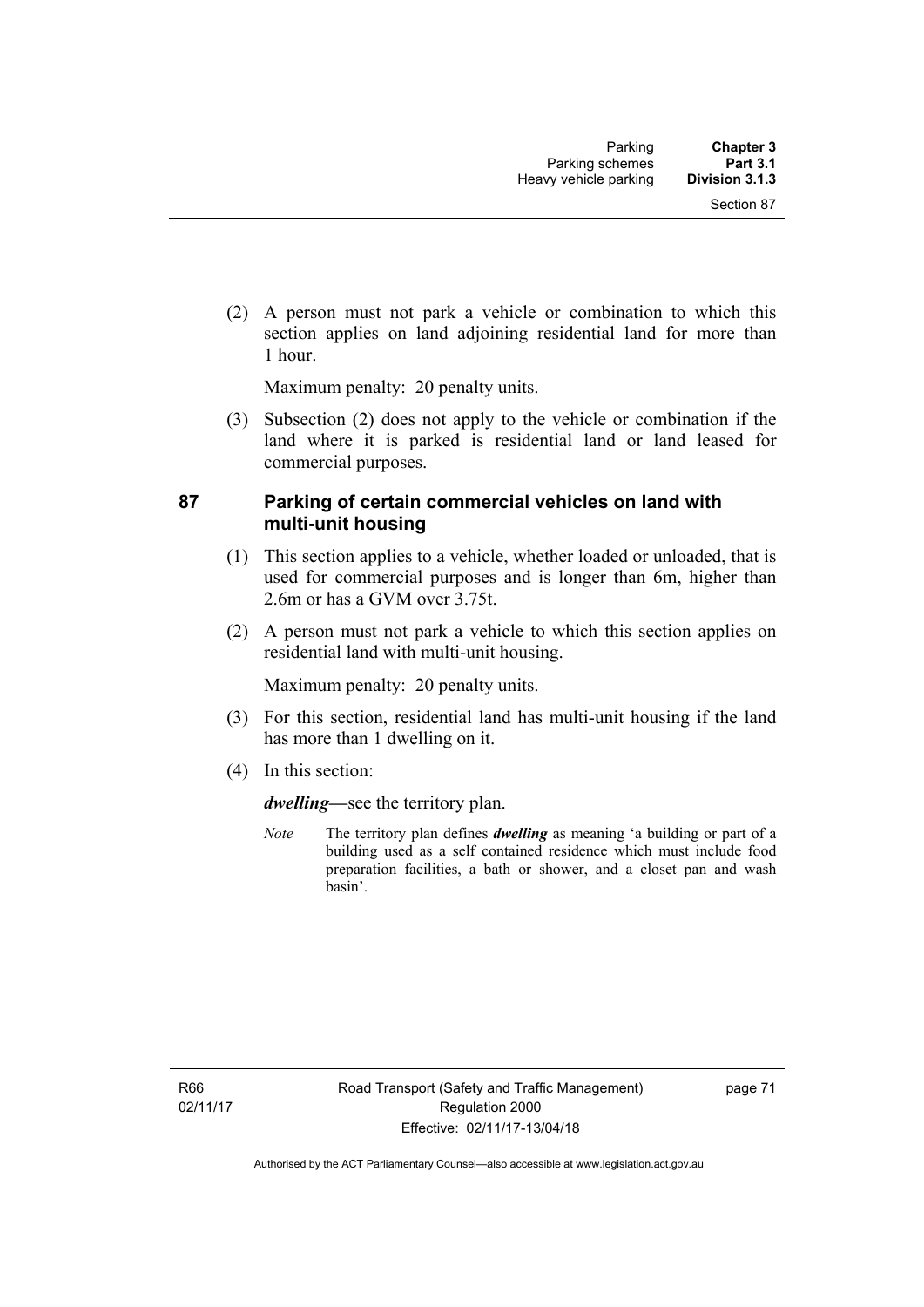#### **87A No offence if reasonable necessity etc**

A person does not commit an offence against section 85, section 85A, section 85B, section 86 or section 87 if—

- (a) either of the following applies:
	- (i) it was reasonably necessary to park the vehicle on the land to avoid contravening the Act or another territory law;
	- (ii) the vehicle was parked on the land to deliver or collect goods or passengers, or to provide services; and
- (b) the vehicle was on the land no longer than was reasonable.

#### **87B Heavy vehicle refrigeration units not to be operated on residential land**

A person commits an offence if—

- (a) the person parks a heavy vehicle that has a refrigeration unit on residential land; and
- (b) the refrigeration unit is running at any time while the vehicle is parked on the land.

Maximum penalty: 20 penalty units.

#### **87C Prohibition on night operation of heavy vehicle**

 (1) A person, other than an existing operator, commits an offence if the person operates a heavy vehicle parked on residential land at any time between 10 pm and 6 am.

Maximum penalty: 20 penalty units.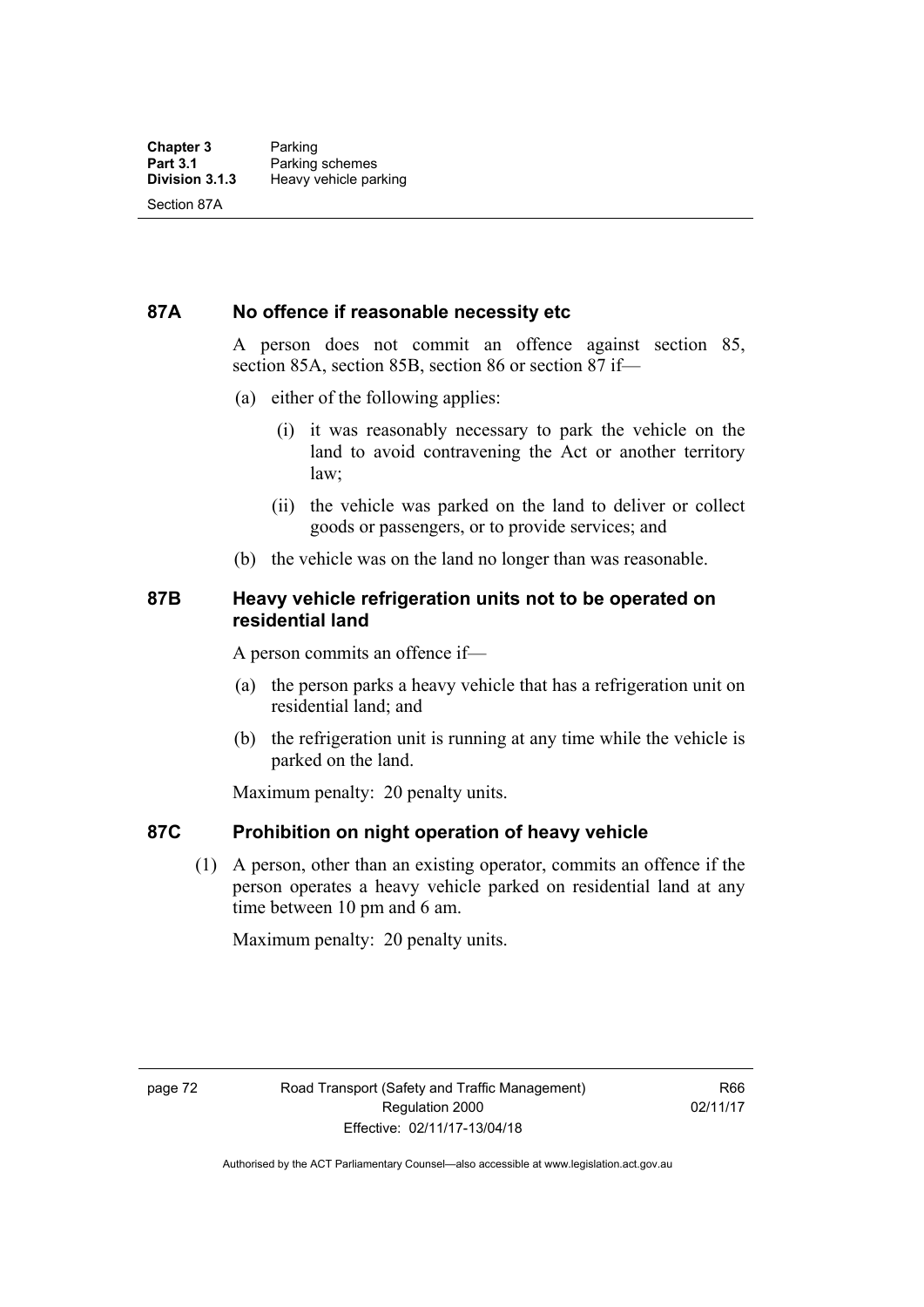(2) An existing operator commits an offence if the operator operates a heavy vehicle parked on residential land at any time between midnight and 5.30 am.

Maximum penalty: 20 penalty units.

(3) In this section:

*existing operator* means the holder of an existing operator's certificate issued under the *[Motor Traffic Act 1936](http://www.legislation.act.gov.au/a/1936-45)*, section 150R that is still in force.

#### **88 Daily infringement**

A person who contravenes any of the following sections commits a separate offence for each day during any part of which the contravention continues:

- (a) section 85 (Parking of certain vehicles on residential land prohibited);
- (b) section 85A (No more than 1 heavy vehicle on residential land);
- (c) section 85B (Heavy vehicles to be parked away from residential land boundaries);
- (d) section 86 (Parking of certain vehicles on land adjoining residential land prohibited);
- (e) section 87 (Parking of certain commercial vehicles on land with multi-unit housing);
- (f) section 87B (Heavy vehicle refrigeration units not to be operated on residential land).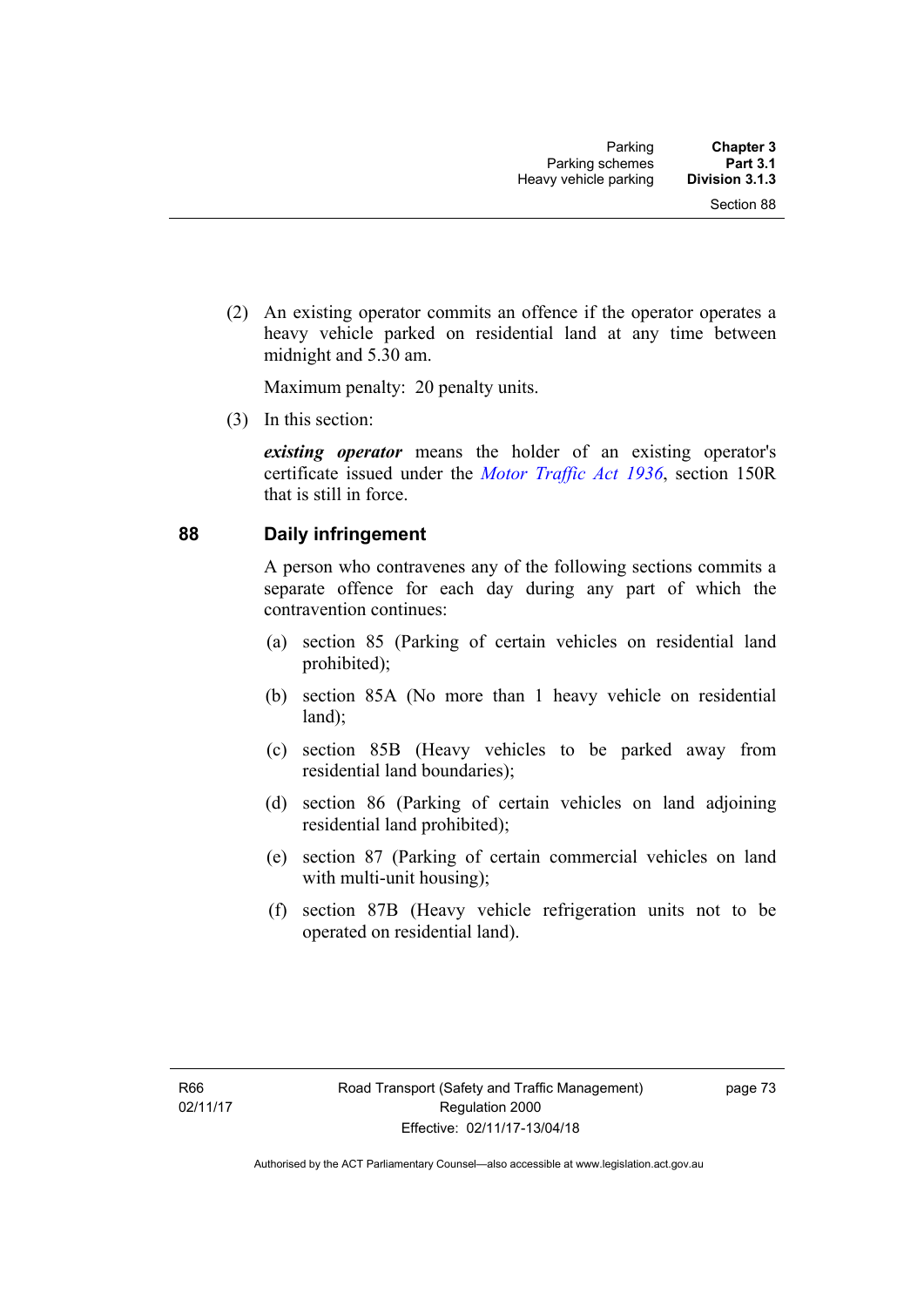# **Division 3.1.3A Heavy vehicle parking—enforcement**

#### **89 Meaning of** *occupier***—div 3.1.3A**

In this division:

*occupier*, of premises, includes—

- (a) a person believed on reasonable grounds to be an occupier of the premises; and
- (b) a person apparently in charge of the premises.

#### **90 Power to enter premises**

- (1) For division 3.1.3 (Heavy vehicle parking), an authorised person may—
	- (a) enter premises with the occupier's consent; or
	- (b) enter premises if the authorised person believes on reasonable grounds that—
		- (i) a heavy vehicle is parked on the premises in contravention of that division; and
		- (ii) it is necessary to enter the premises to inspect, take measurements, or record identification particulars about the vehicle.
- (2) An authorised person may, without the consent of the occupier of premises, enter land around the premises to ask for consent to enter the premises.
- (3) An authorised person may enter premises under this section––
	- (a) for a contravention of section 87B or section 87C––at any time; and
	- (b) in any other case––between 8 am and 8 pm.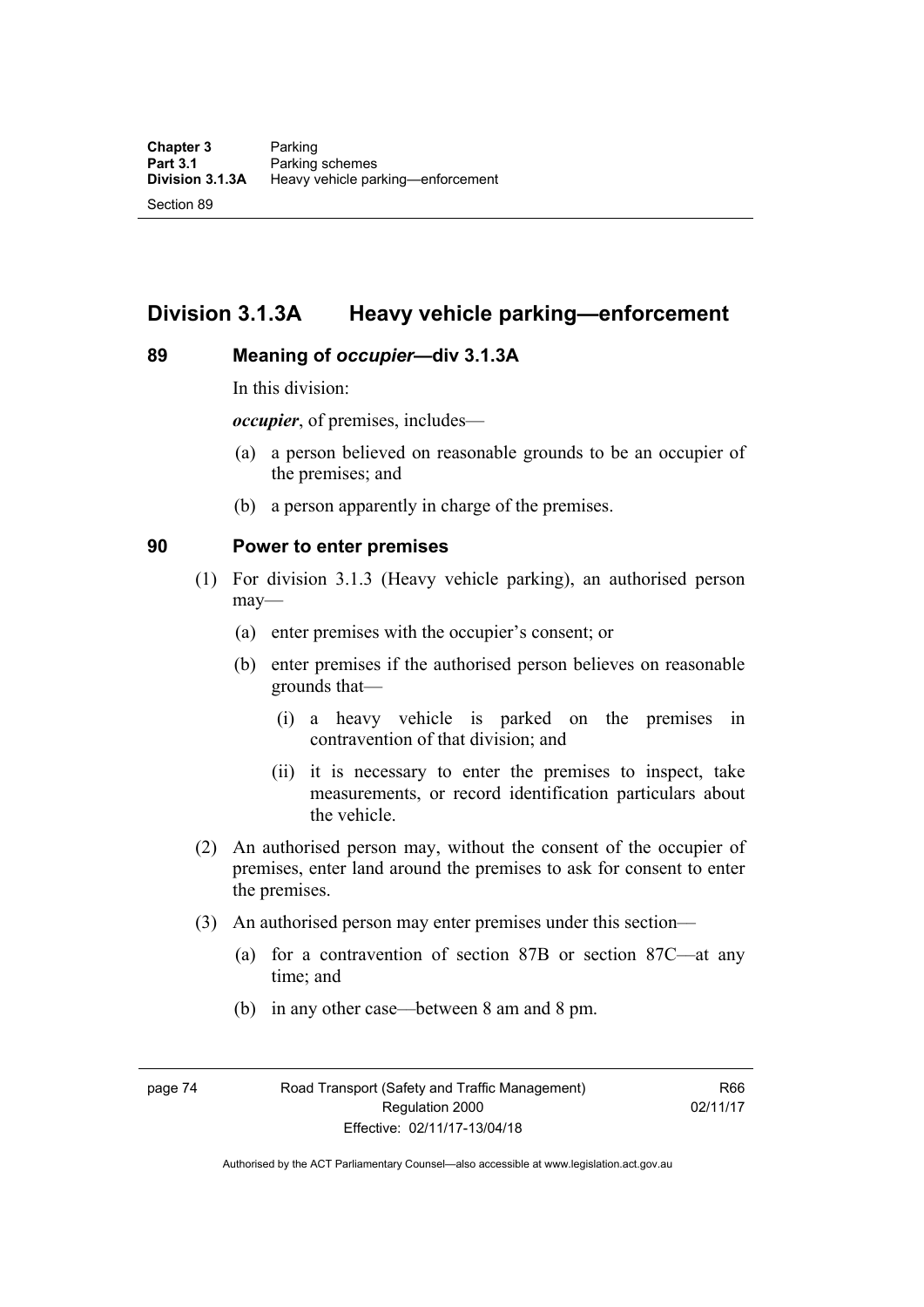## **91 Production of identity card**

An authorised person must not remain at premises entered under this division if the authorised person does not produce his or her identity card when asked by the occupier.

*Note* Identity cards for authorised people are provided for in the *[Road](http://www.legislation.act.gov.au/a/1999-77)  [Transport \(General\) Act 1999](http://www.legislation.act.gov.au/a/1999-77)*, s 20.

# **92 Consent to entry**

- (1) When seeking the consent of an occupier of premises to enter premises under section 90 (1) (a), an authorised person must—
	- (a) produce his or her identity card; and
	- (b) tell the occupier—
		- (i) the purpose of the entry; and
		- (ii) that consent may be refused.
- (2) If the occupier consents, the authorised person must ask the occupier to sign a written acknowledgment (an *acknowledgment of consent*)—
	- (a) that the occupier was told—
		- (i) the purpose of the entry; and
		- (ii) that consent may be refused; and
	- (b) that the occupier consented to the entry; and
	- (c) stating the time and date when consent was given.
- (3) If the occupier signs an acknowledgment of consent, the authorised person must immediately give a copy to the occupier.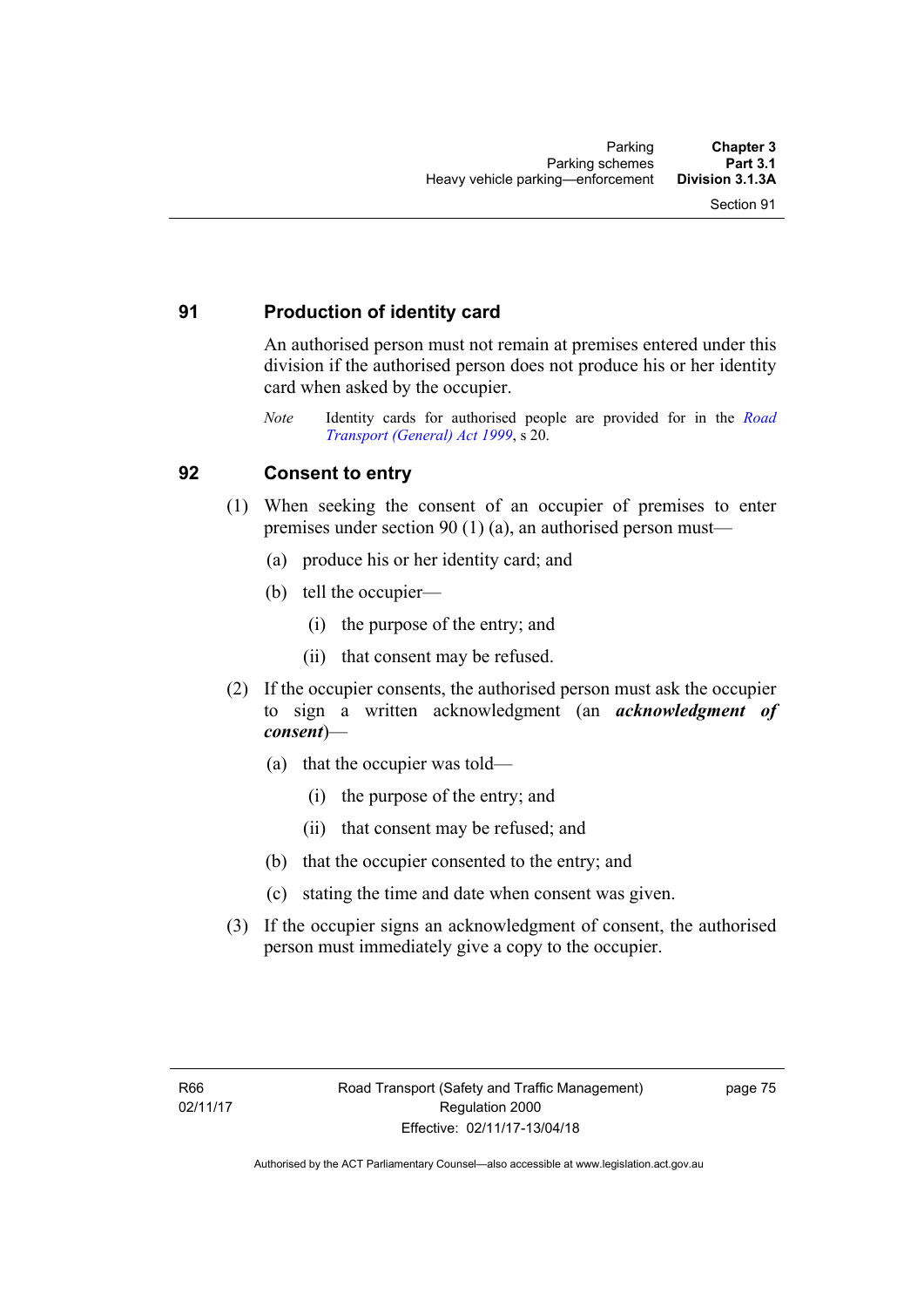- (4) A court must find that the occupier did not consent to entry to the premises by the authorised person under this division if—
	- (a) the question arises in a proceeding in the court whether the occupier consented to the entry; and
	- (b) an acknowledgment of consent is not produced in evidence; and
	- (c) it is not proved that the occupier consented to the entry.

#### **93 General powers on entry to premises**

- (1) An authorised person who enters premises under this division may, for division 3.1.3 (Heavy vehicle parking) and this division, do 1 or more of the following in relation to a heavy vehicle on the premises:
	- (a) inspect the vehicle (including for its identification particulars);
	- (b) take measurements;
	- (c) take photographs, films, or audio, video or other recordings;
	- (d) require the occupier, or anyone at the premises to—
		- (i) give the authorised person information; or
		- (ii) produce documents to the authorised person; or
		- (iii) give the authorised person reasonable help to exercise a power under this division.
	- *Note* The [Legislation Act](http://www.legislation.act.gov.au/a/2001-14), s 170 and s 171 deal with the application of the privilege against self incrimination and client legal privilege.
- (2) A person must take all reasonable steps to comply with a requirement made of the person under subsection (1) (d).

Maximum penalty: 20 penalty units.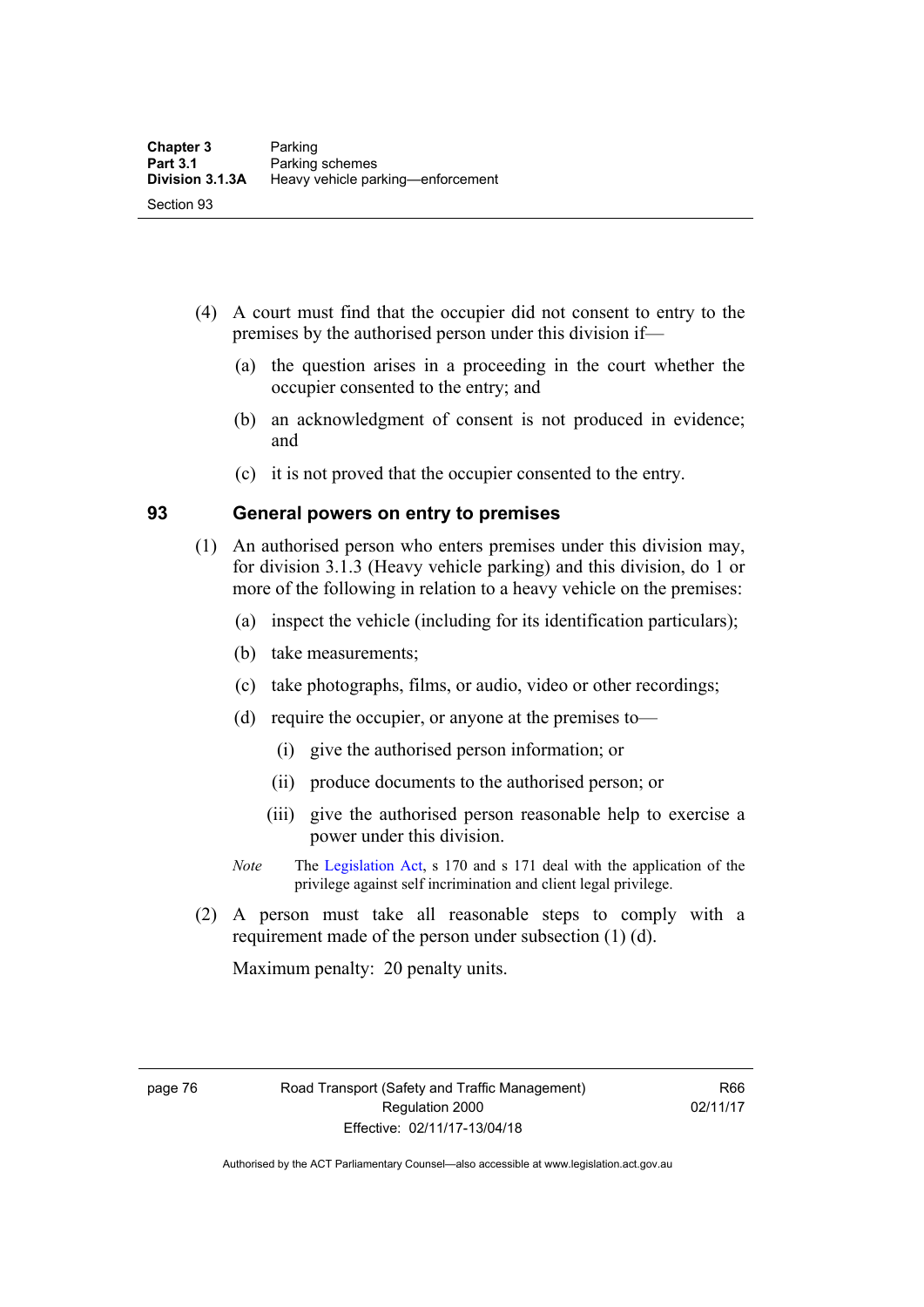## **94 Damage etc to be minimised**

- (1) In the exercise, or purported exercise, of a function under this division, an authorised person must take all reasonable steps to ensure that the authorised person, and any person assisting the authorised person, causes as little inconvenience, detriment and damage as practicable.
- (2) If an authorised person, or a person assisting an authorised person, damages anything in the exercise or purported exercise of a function under this division, the authorised person must give written notice of the particulars of the damage to the person the authorised person believes on reasonable grounds is the owner of the thing.
- (3) If the damage happens at premises entered under this division in the absence of the occupier, the notice may be given by leaving it, secured conspicuously, at the premises.

#### **95 Compensation for exercise of enforcement powers**

- (1) A person may claim compensation from the Territory if the person suffers loss or expense because of the exercise, or purported exercise, of a function under this division by an authorised person or a person assisting an authorised person.
- (2) Compensation may be claimed and ordered in a proceeding for—
	- (a) compensation brought in a court of competent jurisdiction; or
	- (b) an offence against this regulation brought against the person making the claim for compensation.
- (3) A court may order the payment of reasonable compensation for the loss or expense only if satisfied that it is just to make the order in the circumstances of the particular case.
- (4) A regulation may prescribe matters that may, must or must not be taken into account by the court in considering whether it is just to make the order.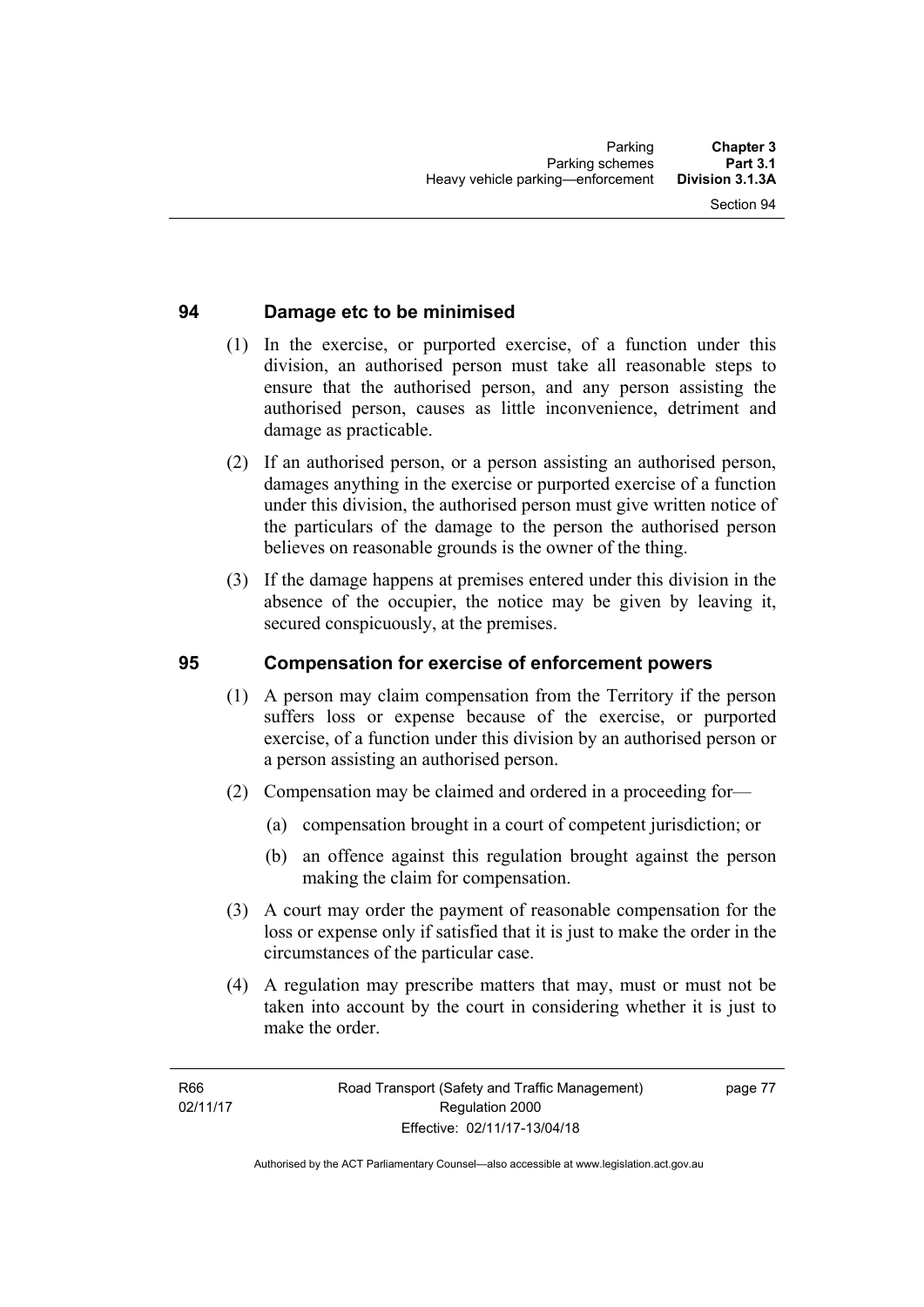# **Division 3.1.4 Miscellaneous**

#### **97A Other powers to provide pay parking**

- (1) This part does not affect any other power of a parking authority to provide for parking on land within its area of operations.
- (2) A parking authority may exercise a power under this part in relation to land that it does not own only with the consent of the owner of the land.
- (3) Consent may be given subject to conditions, including conditions about the length and withdrawal of the consent.
- (4) Subject to the conditions of the consent, the consent may be withdrawn only after reasonable notice.
- (5) In this section:

*owner*, of land, includes lessee of land.

#### **98 Overlapping schemes**

- (1) This part does not prevent the road transport authority or a parking authority from establishing and operating a pay parking scheme on the same length of road, or in the same area, where it is operating a different pay parking scheme.
- (2) The road transport authority or a parking authority may not recover the fee fixed for the parking of a vehicle in a metered space or ticket parking area if any other applicable parking fee has been paid for parking the vehicle in the space or area.

#### **98A Income from ticket parking scheme**

- (1) All fees collected by a parking authority from the operation of a ticket parking scheme belong to the parking authority.
- (2) Any surplus arising from the operation of a ticket parking scheme may be applied at the discretion of the parking authority.

page 78 Road Transport (Safety and Traffic Management) Regulation 2000 Effective: 02/11/17-13/04/18

R66 02/11/17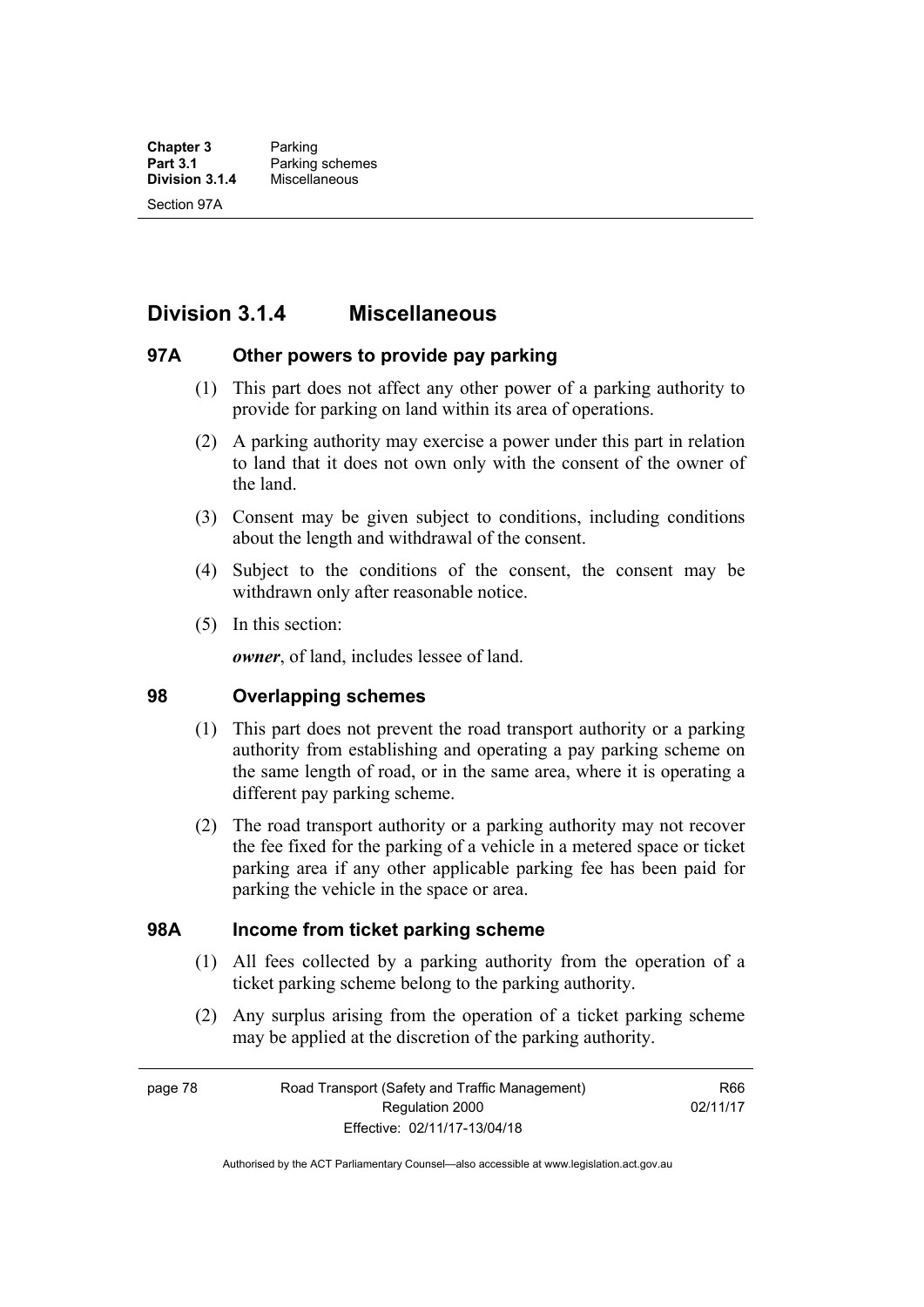# **98B Costs of ticket parking scheme**

The costs of administering a ticket parking scheme operated by a parking authority under section 76A are to be borne by the parking authority.

#### **99 Trailers not separately chargeable**

A separate parking fee is not required to be paid for a trailer towed by another vehicle.

R66 02/11/17 Road Transport (Safety and Traffic Management) Regulation 2000 Effective: 02/11/17-13/04/18

page 79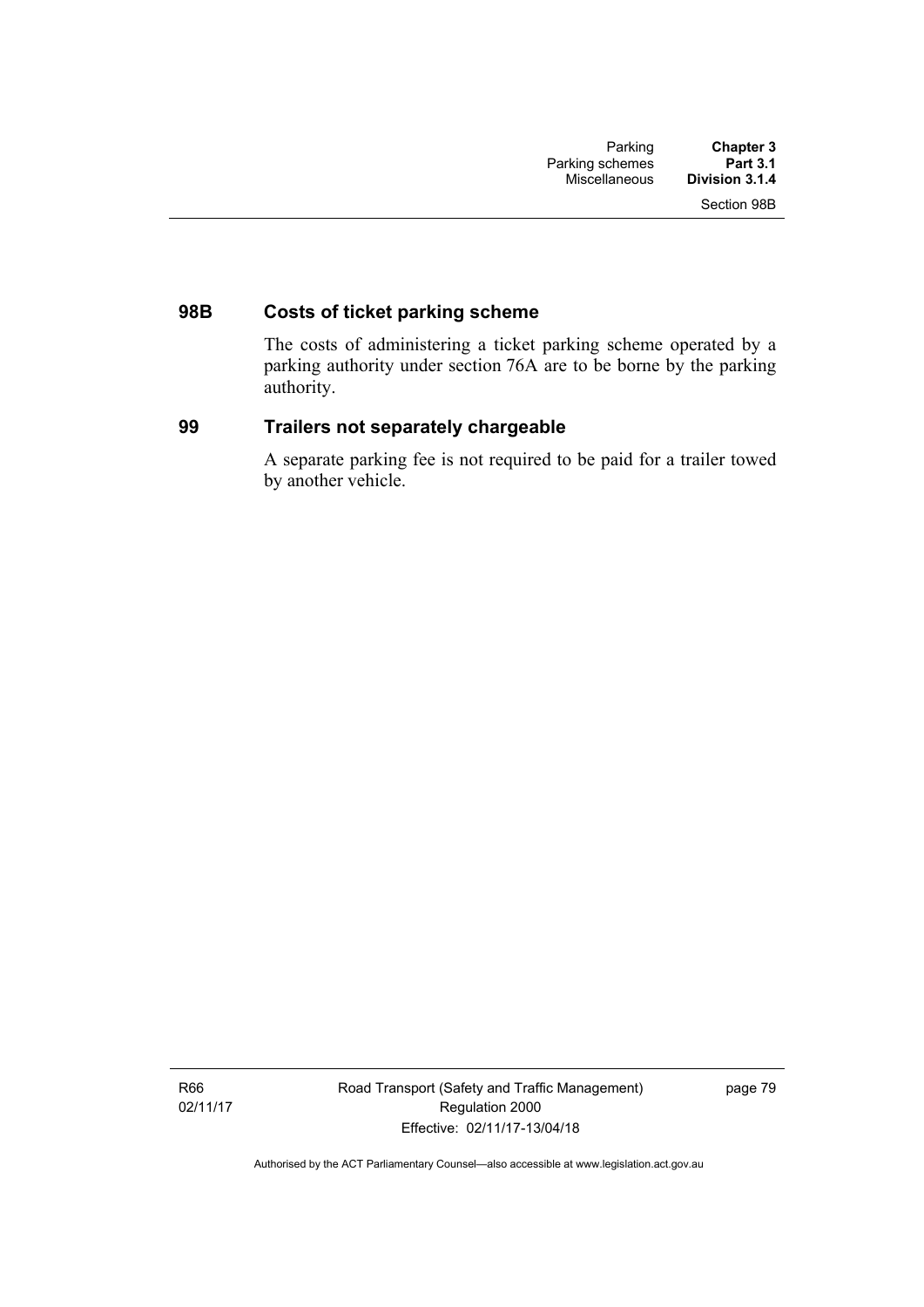# **Part 3.2 Parking permits and mobility parking scheme authorities**

### **100 Parking permits**

- (1) The road transport authority may issue a permit (a *parking permit*) of a kind mentioned in subsection (2) authorising the parking of a vehicle, without charge, on a length of road or in an area designated by a *permit zone sign* for use by holders of that kind of parking permit.
- (2) The parking permit may be of 1 or more of the following kinds:
	- (a) a business parking permit;
	- (b) a commuter parking permit;
	- (c) a loading zone permit;
	- (d) a resident parking permit;
	- (e) a resident's visitor parking permit;
	- (f) a special event parking permit;
	- (g) any other kind declared by the road transport authority for this section.
- (3) The parking permit may be issued subject to conditions.
- (4) The parking permit—
	- (a) must state when it expires; and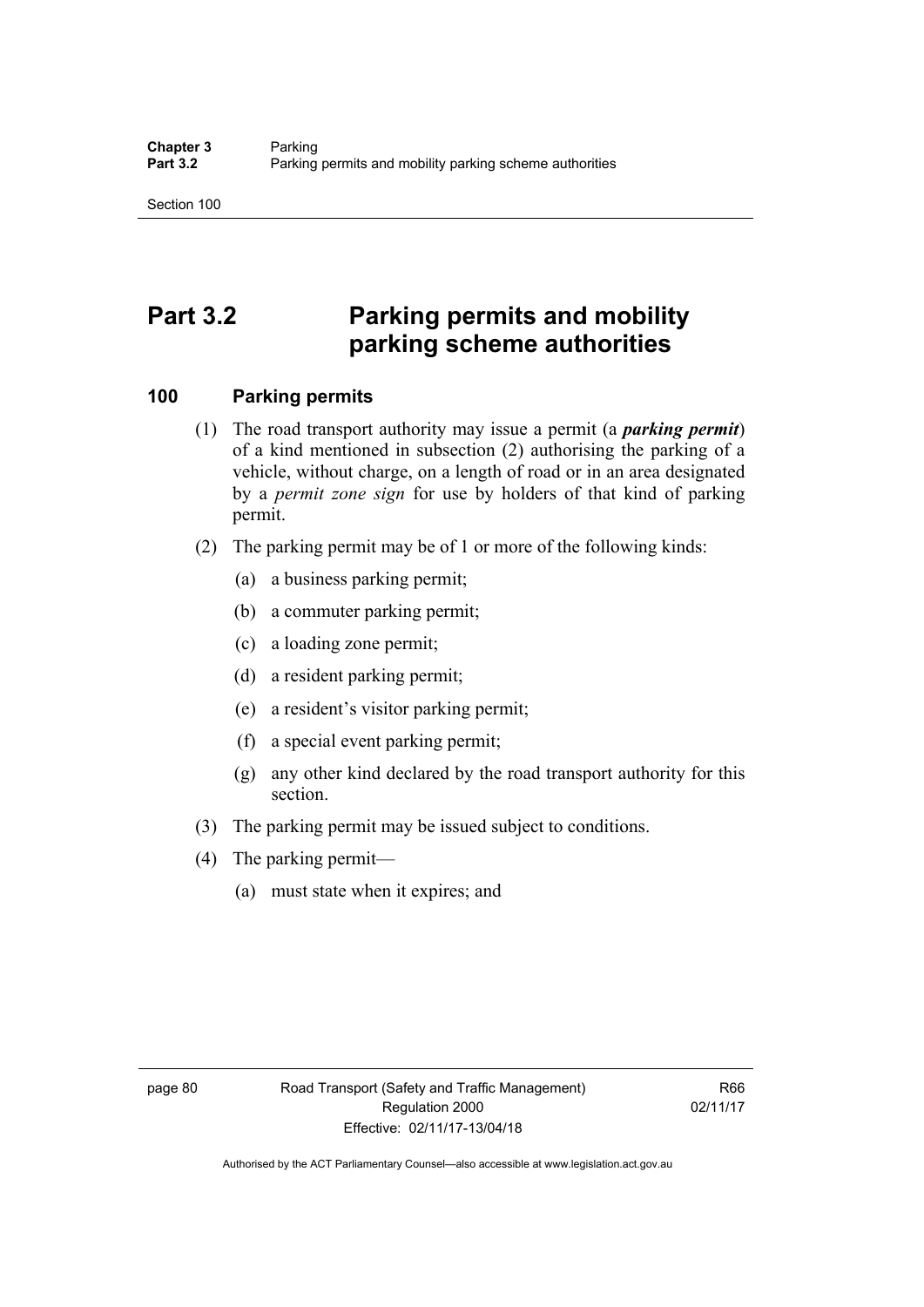(b) may state anything else that the road transport authority considers appropriate.

#### **Examples for par (b)**

- 1 the length of road or area to which the permit applies
- 2 any conditions to which the permit is subject
- 3 the maximum period which a vehicle may be parked in a designated area under the permit
- 4 the name or address of the person to whom it is issued
- *Note* An example is part of the regulation, is not exhaustive and may extend, but does not limit, the meaning of the provision in which it appears (see [Legislation Act,](http://www.legislation.act.gov.au/a/2001-14) s 126 and s 132).
- (5) The holder of a permit may surrender the permit by returning it to the road transport authority.
- (6) A declaration under subsection  $(2)$  (g) is a notifiable instrument.

*Note* A notifiable instrument must be notified under the [Legislation Act](http://www.legislation.act.gov.au/a/2001-14).

#### **101 Mobility parking scheme authorities**

- (1) The road transport authority may issue a mobility parking scheme authority—
	- (a) for use by a person with a disability; or
	- (b) for use by an entity for the transport of people with disabilities.
- (2) A mobility parking scheme authority may be issued subject to conditions.
- (3) A mobility parking scheme authority—
	- (a) must include a people with disabilities symbol; and
	- (b) must state when it expires; and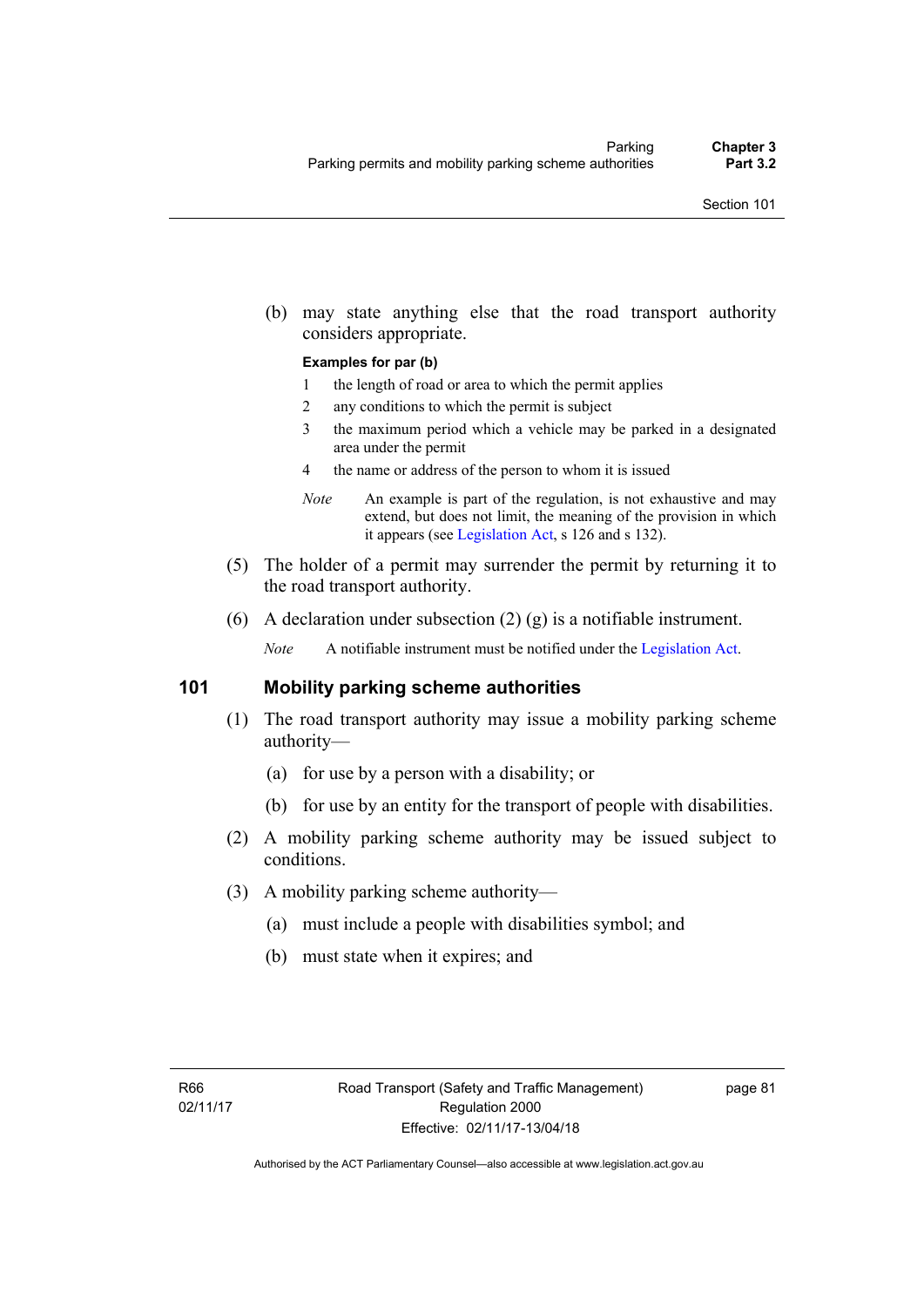- (c) may state anything else that the road transport authority considers appropriate.
- *Note 1 People with disabilities symbol* is defined in the [ARR](http://www.legislation.act.gov.au//ni/db_37271/default.asp), dict.
- *Note 2* For parking by mobility parking scheme authority holders, see s 15 and [ARR,](http://www.legislation.act.gov.au//ni/db_37271/default.asp) r 206.

#### **101A Parking permits and mobility parking scheme authorities—cancellation**

- (1) This section applies if the road transport authority proposes to cancel (the *proposed action*) a parking permit or mobility parking scheme authority.
- (2) The road transport authority must give the person to whom the parking permit or mobility parking scheme authority was issued a written notice stating—
	- (a) the proposed action; and
	- (b) an explanation for the proposed action; and
	- (c) that the person may, within 14 days after the day the person receives the notice, give a written response to the authority about the notice.
- (3) In deciding whether to take the proposed action, the road transport authority must consider any response given to the authority in accordance with the notice.
- (4) The road transport authority must give the person written notice of the authority's decision.
- (5) If the road transport authority decides to take the proposed action, the authority's decision takes effect the day after the day when notice of the decision is given to the person or, if the notice states a later date of effect, that date.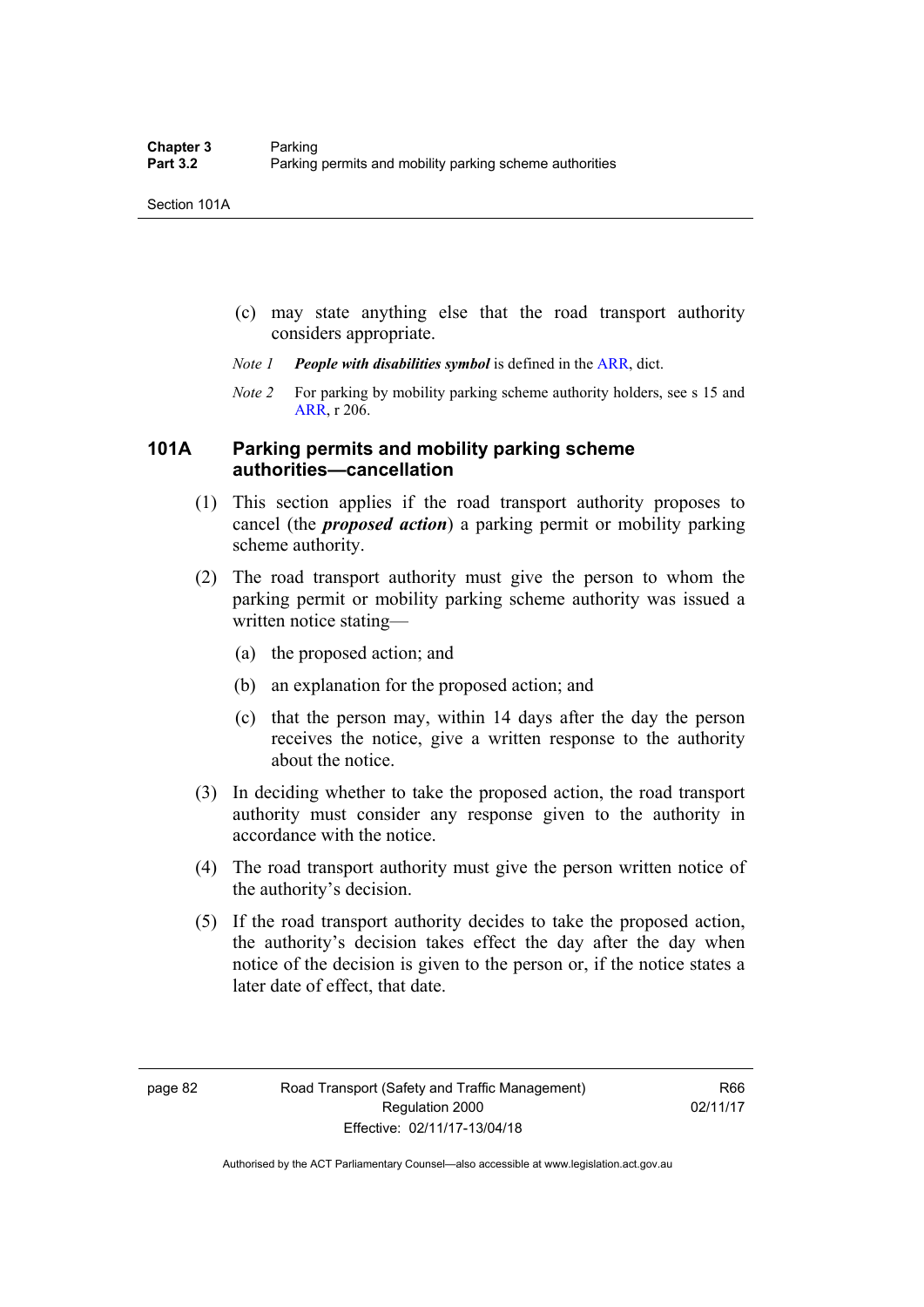## **101B Parking permits and mobility parking scheme authorities—return when cancelled**

If a parking permit or mobility parking scheme authority is cancelled under section 101A, the person to whom the parking permit or mobility parking scheme authority was issued must return the permit or authority to the road transport authority as soon as practicable but no later than 21 days after the date of effect of the cancellation of the permit or authority.

Maximum penalty: 20 penalty units.

R66 02/11/17 Road Transport (Safety and Traffic Management) Regulation 2000 Effective: 02/11/17-13/04/18

page 83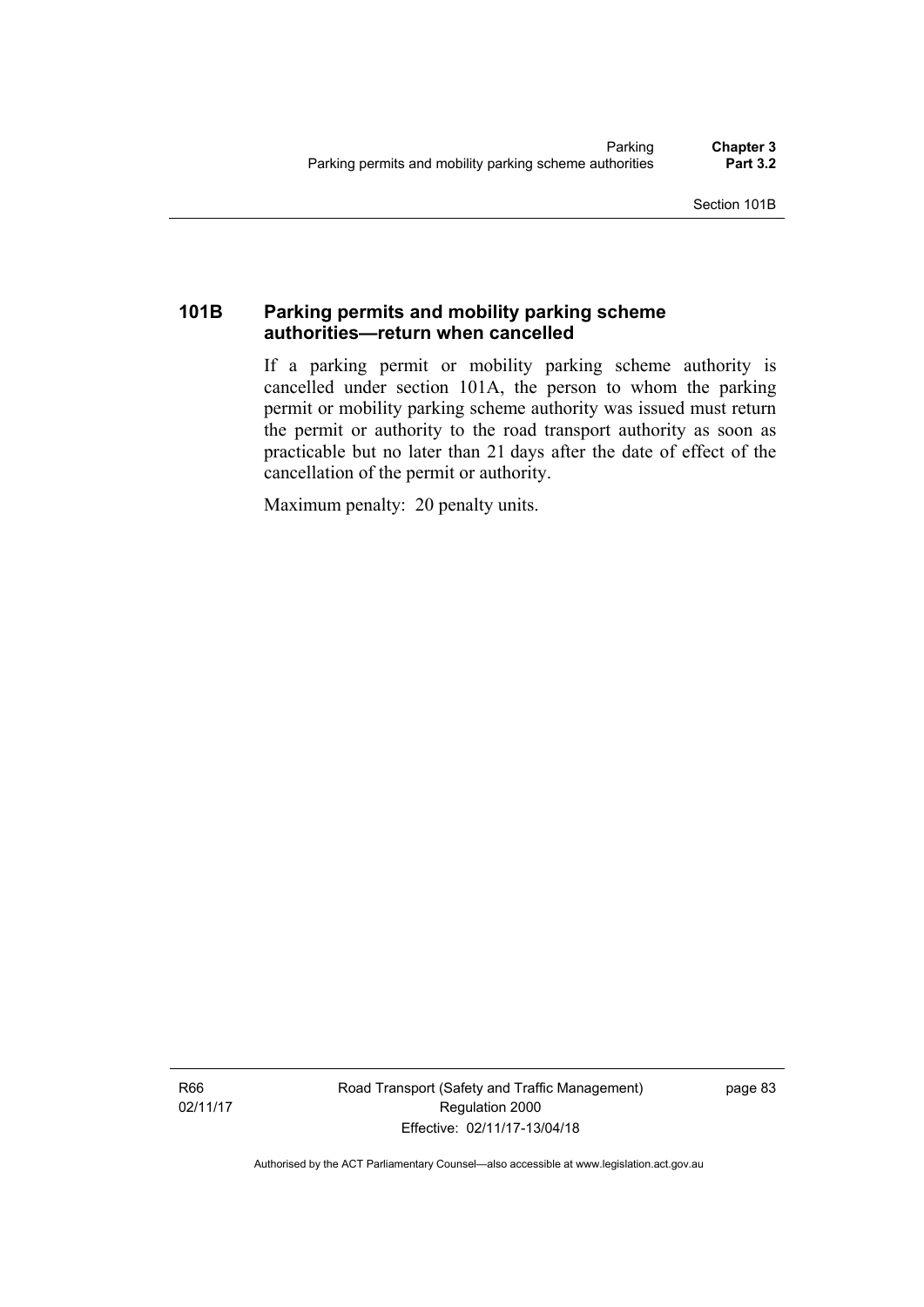**Chapter 3** Parking<br> **Part 3.3** Parking Parking—other provisions

# **Part 3.3 Parking—other provisions**

#### **101C Marking tyres by parking inspectors**

A police officer or authorised person may mark the tyres on a vehicle using crayon, chalk or a similar substance as far as is reasonably necessary for the purpose of enforcing a provision of an Act relating to the regulation or prohibition of the parking of vehicles.

*Note* A reference to an Act includes a reference to the statutory instruments made or in force under the Act, including a regulation (see [Legislation](http://www.legislation.act.gov.au/a/2001-14)  [Act](http://www.legislation.act.gov.au/a/2001-14), s 104).

page 84 Road Transport (Safety and Traffic Management) Regulation 2000 Effective: 02/11/17-13/04/18

R66 02/11/17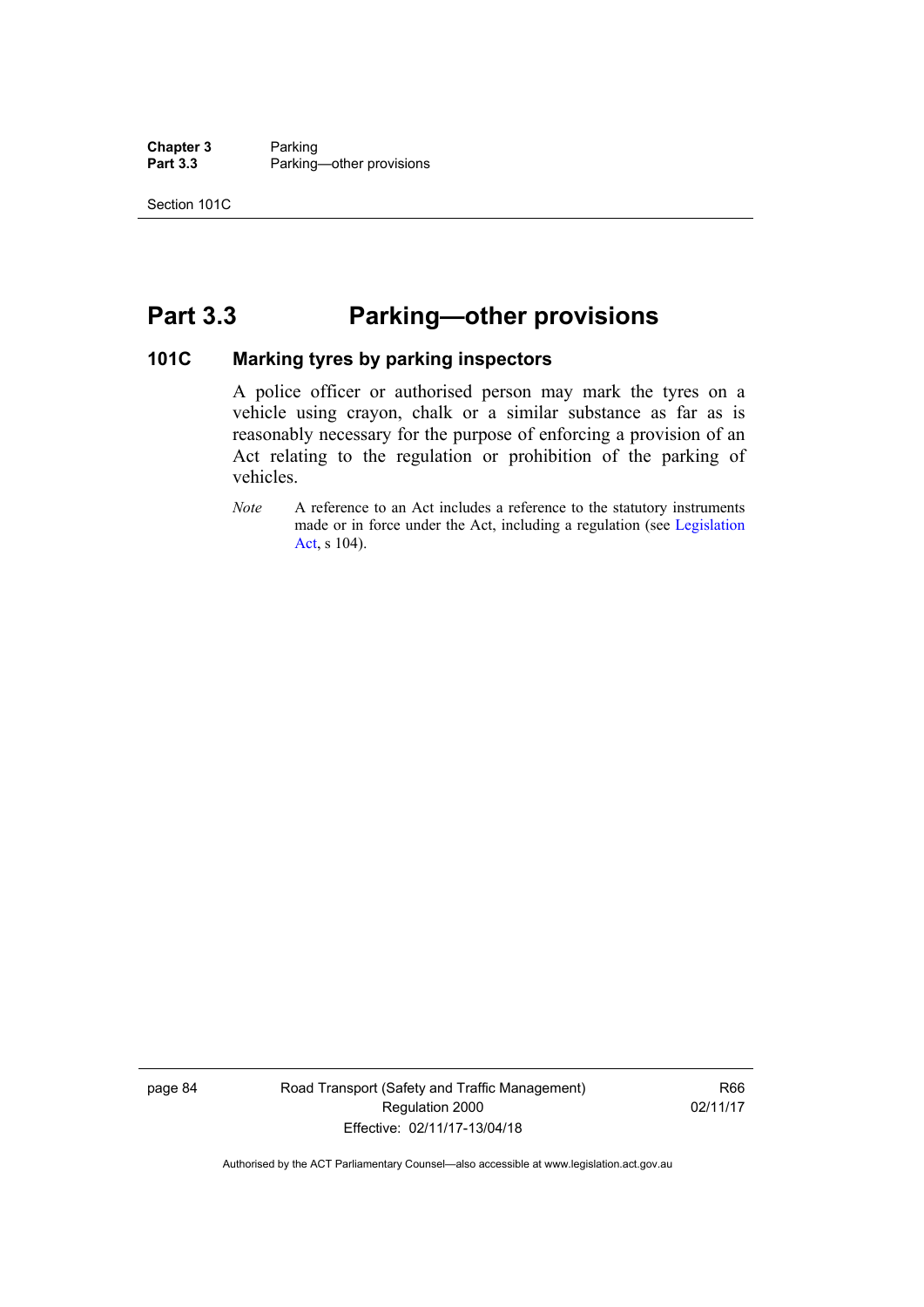# **Chapter 4 Traffic offence detection devices**

#### **102 Definitions—ch 4**

In this chapter:

*approved police speedometer* means a speedometer approved under section 103A (Approval of police vehicle speedometers).

*digital camera detection device* means a camera detection device known as—

- (a) Gatsometer Digital Radar Camera System (DRCS) that includes, as a component, a radar speed measuring device; or
- (b) LaserCam 2000 that includes, as a component, a laser speed measuring device; or
- (c) LaserCam NT that includes, as a component, a laser speed measuring device; or
- (d) VITRONIC PoliScan SPEED M1 HP that includes, as a component, a laser speed measuring device; or
- (e) VITRONIC PoliScan FM1 that includes, as a component, a laser speed measuring device.

*fixed camera detection device* means a camera detection device known as—

- (a) Centaur 2000 that includes, as a component, a piezo strip speed measuring device; or
- (b) Gatsometer Digital Radar Camera System (DRCS) that includes, as a component, a radar speed measuring device; or
- (c) Gatsometer Traffic Camera Digital (GTC-D) that includes, as a component, a loop detector speed measuring device; or

R66 02/11/17 page 85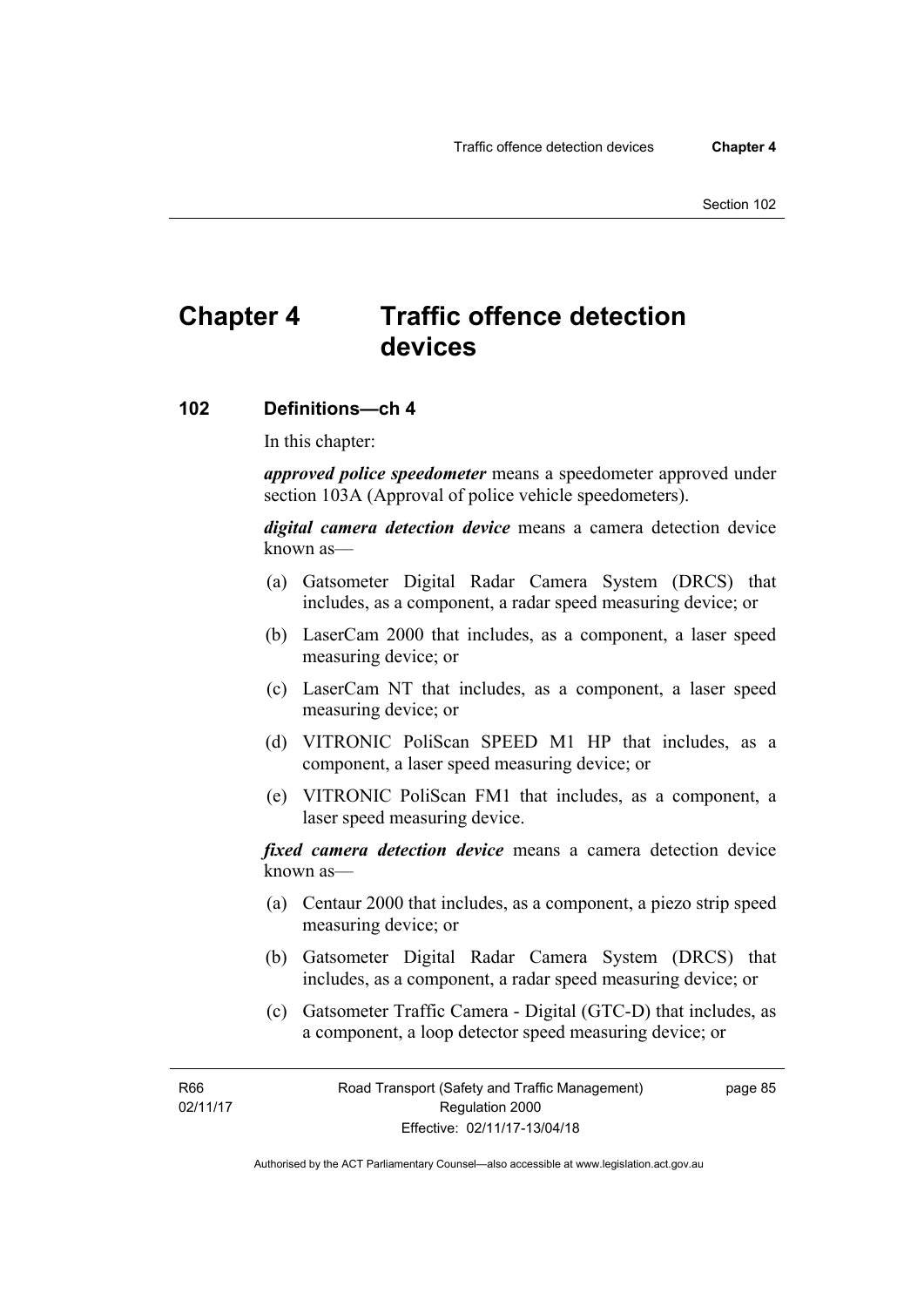- (d) Gatsometer Traffic Camera (GTC-GS11) that includes, as a component, a loop detector speed measuring device; or
- (e) Gatsometer Traffic Camera (T-series) (GT20) that includes, as a component, a radar speed measuring device or a loop detector speed measuring device; or
- (f) Gatsometer Multi Camera System (MCS) that includes, as a component, a loop detector speed measuring device.

*laser speed measuring device* means a speed measuring device known as—

- (a) Laser Technology Inc. LTI 20-20 Marksman (or Laser Technology Inc. LTI 20/20 Marksman); or
- (b) Laser Technology Inc. LTI 20-20 UltraLyte (or Laser Technology Inc. LTI 20/20 UltraLyte); or
- (c) Laser Technology Inc. LTI 20-20 UltraLyte LR (or Laser Technology Inc. LTI 20/20 UltraLyte LR); or
- (d) Laser Technology Inc. LTI 20-20 UltraLyte Compact (or Laser Technology Inc. LTI 20/20 UltraLyte Compact); or
- (e) Laser Technology Inc. LTI 20-20 SE (or Laser Technology Inc LTI 20/20 SE); or
- (f) Laser Technology Inc. LTI 20-20 TruSpeed (or Laser Technology Inc. LTI 20/20 TruSpeed); or
- (g) VITRONIC PoliScan SPEED M1 HP; or
- (h) VITRONIC PoliScan FM1.

*loop detector speed measuring device* means a speed measuring device known as the Gatsometer Loop Detector (GLD4-2S).

*piezo strip speed measuring device* means a speed measuring device known as Truvelo M4 MPC.

page 86 Road Transport (Safety and Traffic Management) Regulation 2000 Effective: 02/11/17-13/04/18

R66 02/11/17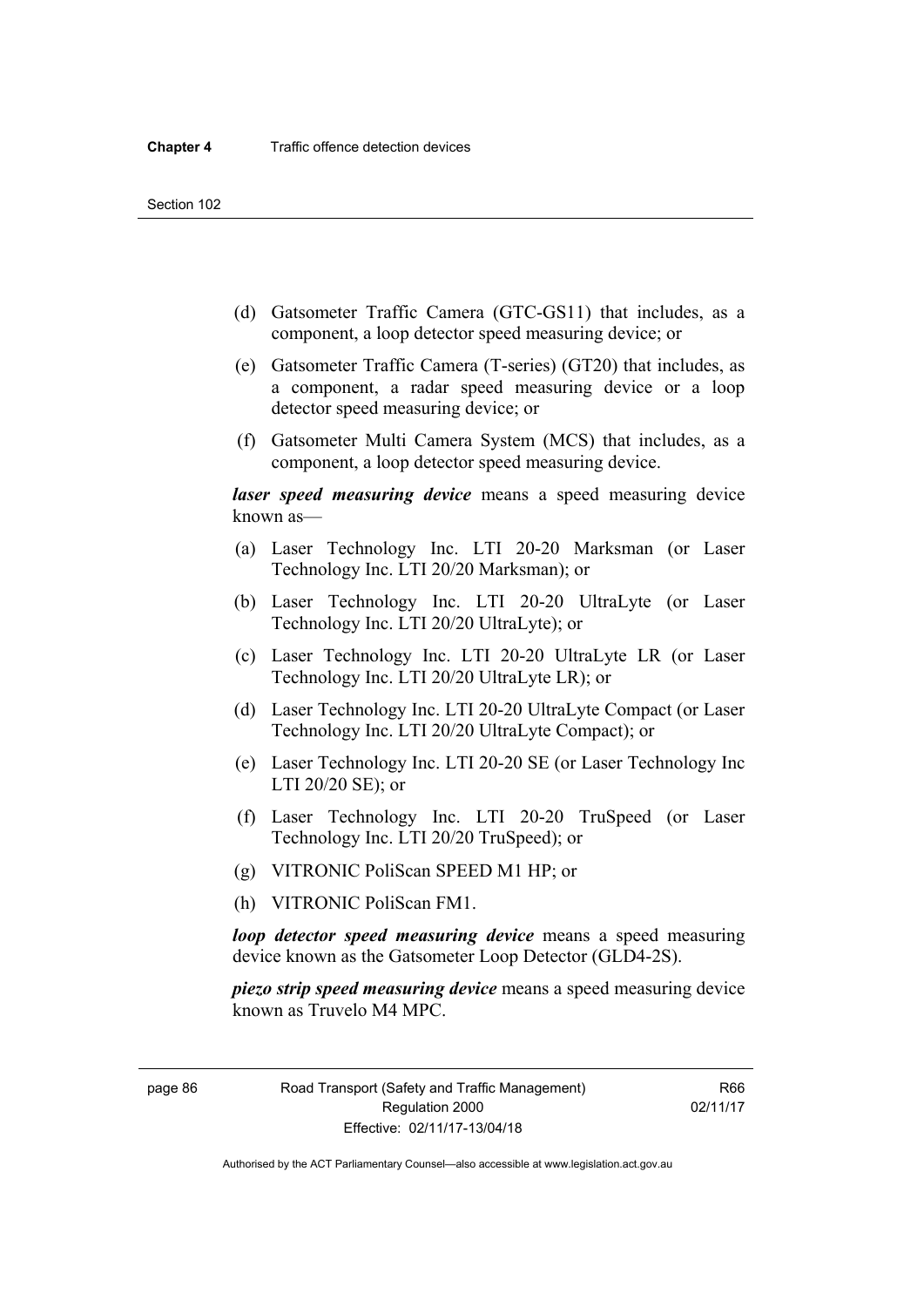*radar speed measuring device* means a speed measuring device known as—

- (a) Applied Concepts Inc. Stalker Dual; or
- (b) Gatsometer RT3 tracking radar; or
- (c) Gatsometer RT4 tracking radar; or
- (d) Gatsometer Radar 24; or
- (e) Kustom Signals, Inc. Silver Eagle; or
- (f) Kustom Signals, Inc. Silver Eagle II; or
- (g) Kustom Signals, Inc. Raptor RP-1.

*security checksum*, for an electronic file, means the number (whether numerals or numerals and letters) produced by the application of an algorithm to the contents of an electronic file or a copy of the file.

#### *testing authority* means—

- (a) a department of electrical or electronic engineering at a university in Australia; or
- (b) the National Measurement Institute under the *[National](http://www.comlaw.gov.au/Series/C2004A07405)  [Measurement Act 1960](http://www.comlaw.gov.au/Series/C2004A07405)* (Cwlth); or
- (c) an entity that is accredited by the National Association of Testing Authorities to test traffic offence detection devices; or
- (d) Technical Services, Australian Federal Police, Canberra; or
- (e) for an approved police speedometer—an entity approved in writing by the chief police officer to test approved police speedometers.
- *Note* An entity includes an individual, see the [Legislation Act,](http://www.legislation.act.gov.au/a/2001-14) dict, pt 1, def of *entity*.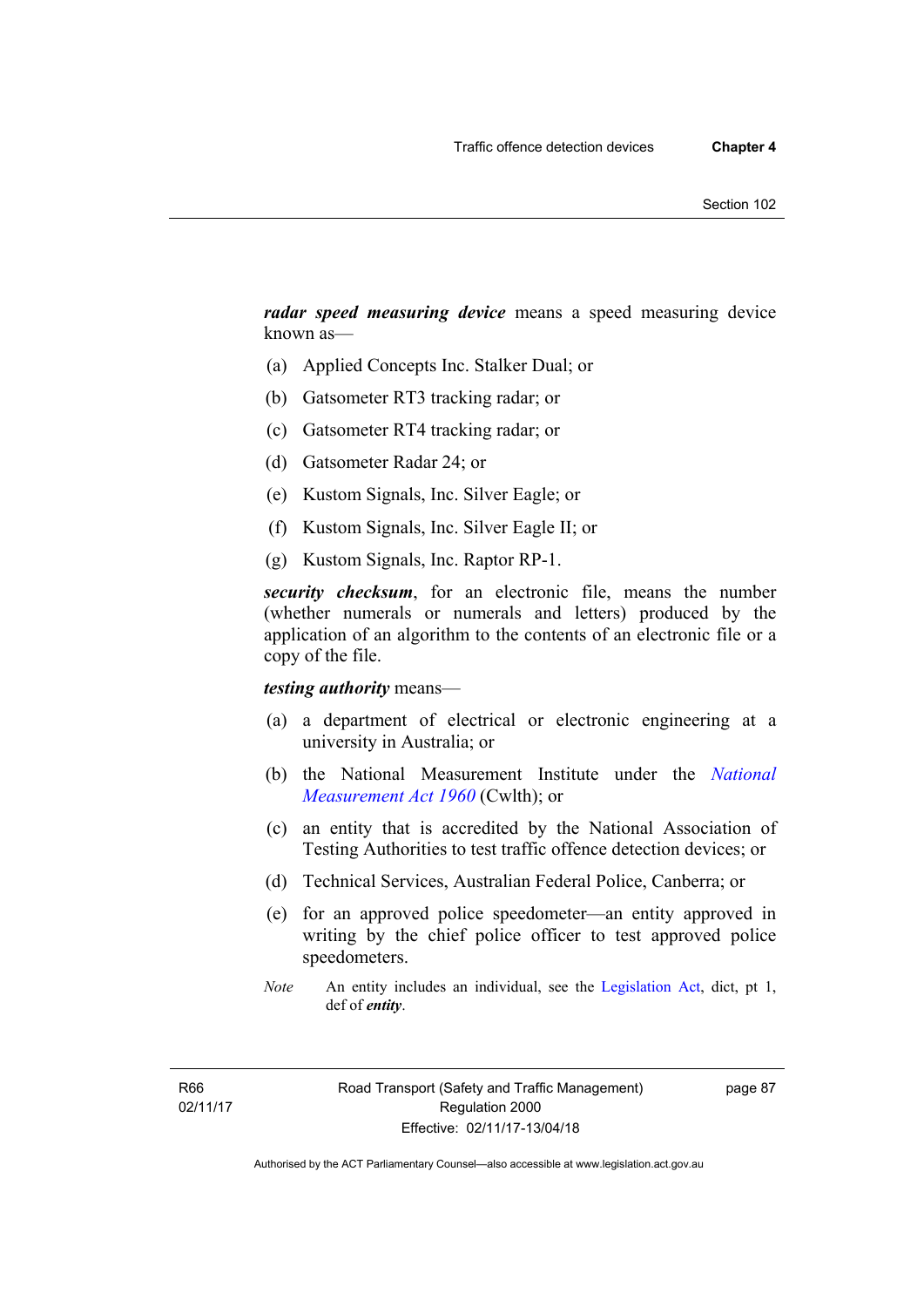#### **103 Approved traffic offence detection devices**

- (1) For the [Act](http://www.legislation.act.gov.au/a/1999-80/default.asp), dictionary, definition of *approved camera detection device*, each digital camera detection device and fixed camera detection device is approved.
- (2) For the [Act,](http://www.legislation.act.gov.au/a/1999-80/default.asp) dictionary, definition of *approved speed measuring device*, each laser speed measuring device, loop detector speed measuring device, piezo strip speed measuring device, radar speed measuring device and approved police speedometer is approved.
- (3) For the [Act](http://www.legislation.act.gov.au/a/1999-80/default.asp), dictionary, definition of *approved average speed detection system*, the P482 dual-camera automatic number plate recognition system manufactured by PIPS Technology Ltd, that is used with SpeedPoints matching software, is approved.

#### **103A Approval of police vehicle speedometers**

- (1) For section 102, definition of *approved police speedometer*, the chief police officer may approve a kind of speedometer that is fitted to a motor vehicle driven by a police officer for measuring the speed at which vehicles are being driven.
- (2) An approval is a notifiable instrument.

*Note* A notifiable instrument must be notified under the [Legislation Act](http://www.legislation.act.gov.au/a/2001-14).

#### **103B Average speed detection systems—Act, s 22AA, s 23B and s 24 (2)**

- (1) For the [Act](http://www.legislation.act.gov.au/a/1999-80/default.asp), section 22AA, definition of *average speed limit*, the average speed limit for the road between 2 detection points mentioned in an item in table 103B, column 2 is the speed mentioned in column 6 for the item.
- (2) For the [Act](http://www.legislation.act.gov.au/a/1999-80/default.asp), section 22AA, definition of *detection point*, the points mentioned in table 103B, column 2 are prescribed.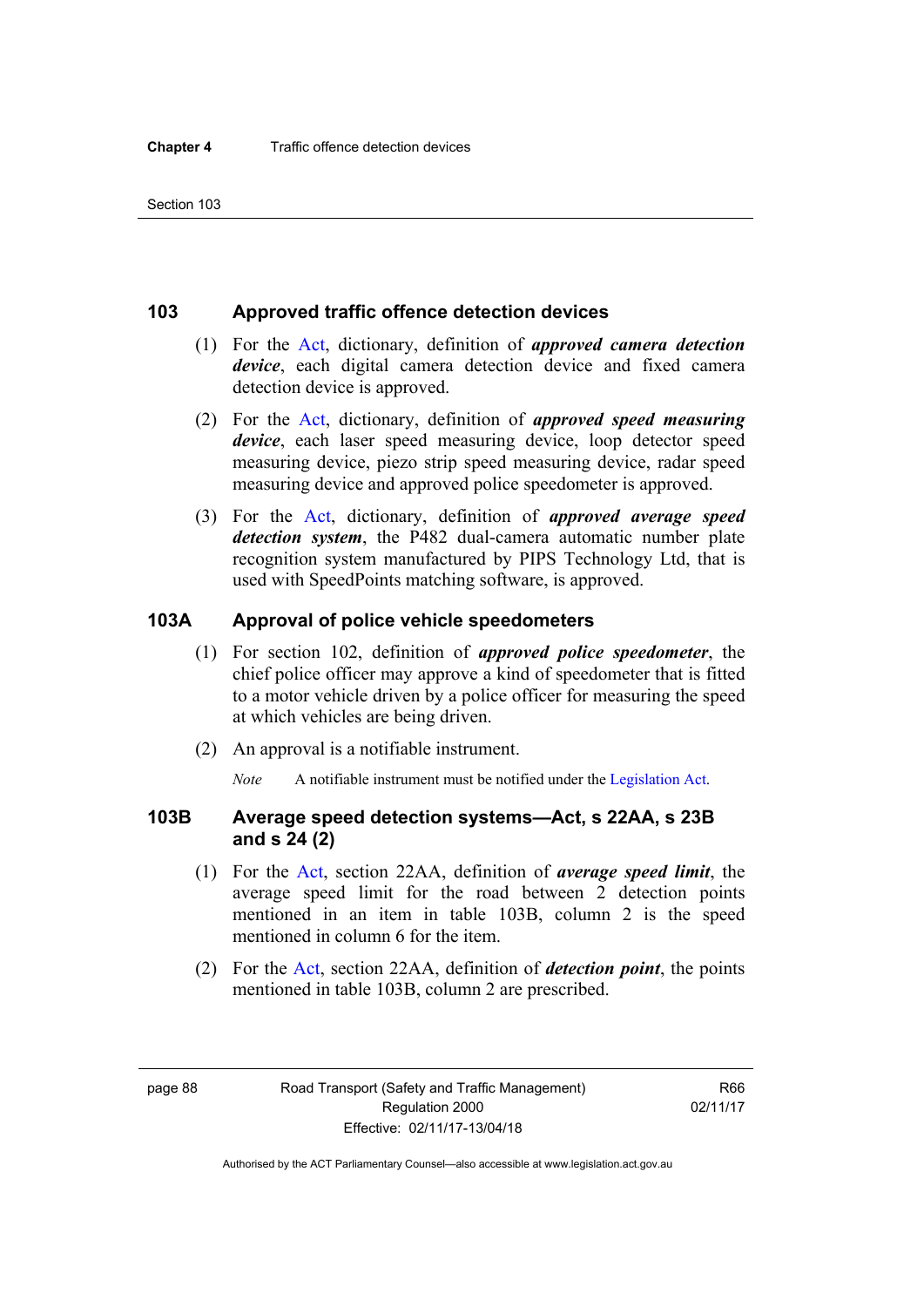- (3) For the [Act](http://www.legislation.act.gov.au/a/1999-80/default.asp), section 22AA, definition of *shortest practicable distance*, the distance mentioned in an item in table 103B, column 3 is the shortest practicable distance between the 2 detection points mentioned in column 2 for the item.
- (4) For the [Act,](http://www.legislation.act.gov.au/a/1999-80/default.asp) section 23B (a), definition of *shortest practicable route*, the route mentioned in an item in table 103B, column 4 is the route used to work out the shortest practicable distance mentioned in column 3 for the item.
- (5) For the [Act](http://www.legislation.act.gov.au/a/1999-80/default.asp), section 23B (b), the minimum time that a vehicle's driver could take to drive the vehicle on the route mentioned in an item in table 103B, column 4 is the time mentioned in column 5 for the item.
- (6) In this section:

*ACT Standard Grid Coordinates*—see the *[Surveyors](http://www.legislation.act.gov.au/di/2010-267/default.asp)  [\(Surveyor-General\) Practice Directions 2010 \(No 2\)](http://www.legislation.act.gov.au/di/2010-267/default.asp)* (DI2010-267), schedule 2.

*AHD*—see the *[Surveyors \(Surveyor-General\) Practice Directions](http://www.legislation.act.gov.au/di/2010-267/default.asp)  [2010 \(No 2\)](http://www.legislation.act.gov.au/di/2010-267/default.asp)* (DI2010-267), direction 5 (Definitions).

R66 02/11/17 page 89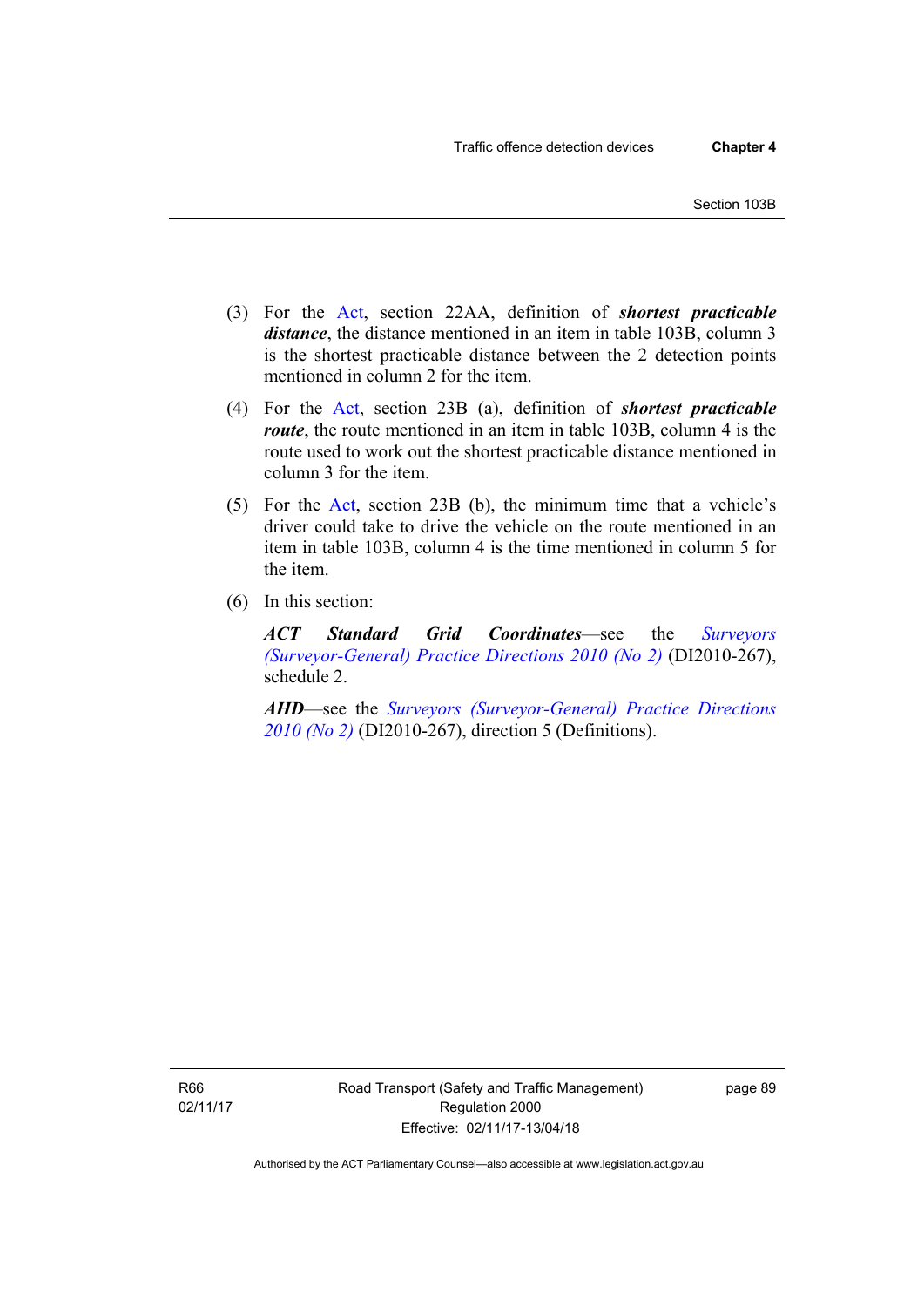#### Section 103B

#### **Table 103B**

| column 1     | column <sub>2</sub>                                                                                                                                                                                                        | column 3                            | column 4                                                                                                                                                                                                    | column 5                     | column 6                  |
|--------------|----------------------------------------------------------------------------------------------------------------------------------------------------------------------------------------------------------------------------|-------------------------------------|-------------------------------------------------------------------------------------------------------------------------------------------------------------------------------------------------------------|------------------------------|---------------------------|
| item         | detection<br>points                                                                                                                                                                                                        | shortest<br>practicable<br>distance | shortest<br>practicable<br>route                                                                                                                                                                            | minimum<br>time<br>(seconds) | average<br>speed<br>limit |
| $\mathbf{1}$ | <b>ACT</b> Standard<br>Grid<br>Coordinates<br>208876.18<br>East.<br>596541.65<br>North, AHD<br>629.88 Level<br><b>ACT</b> Standard<br>Grid<br>Coordinates<br>211361.44<br>East,<br>596864.50<br>North, AHD<br>644.45 Level | 2.7081 km<br>(westbound)            | Hindmarsh<br>Drive<br>(westbound),<br>starting west<br>of the<br>intersection of<br>Dalrymple<br>Street and<br>Mugga Lane<br>and ending<br>north-east of<br>Tyagarah<br><b>Street</b>                       | 121.8645<br>(westbound)      | 80km/h                    |
| 2            | <b>ACT</b> Standard<br>Grid<br>Coordinates<br>208912.50<br>East,<br>596591.35<br>North, AHD<br>629.42 Level<br><b>ACT</b> Standard<br>Grid<br>Coordinates<br>211418.53<br>East.<br>596883.22<br>North, AHD<br>641.25 Level | 2.7146km<br>(eastbound)             | Hindmarsh<br>Drive<br>(eastbound),<br>starting<br>north-east of<br><b>Palmer Street</b><br>near Tyagarah<br>Street and<br>ending west of<br>the<br>intersection of<br>Dalrymple<br>Street and<br>Mugga Lane | 122.157<br>(eastbound)       | 80km/h                    |

page 90 Road Transport (Safety and Traffic Management) Regulation 2000 Effective: 02/11/17-13/04/18

R66 02/11/17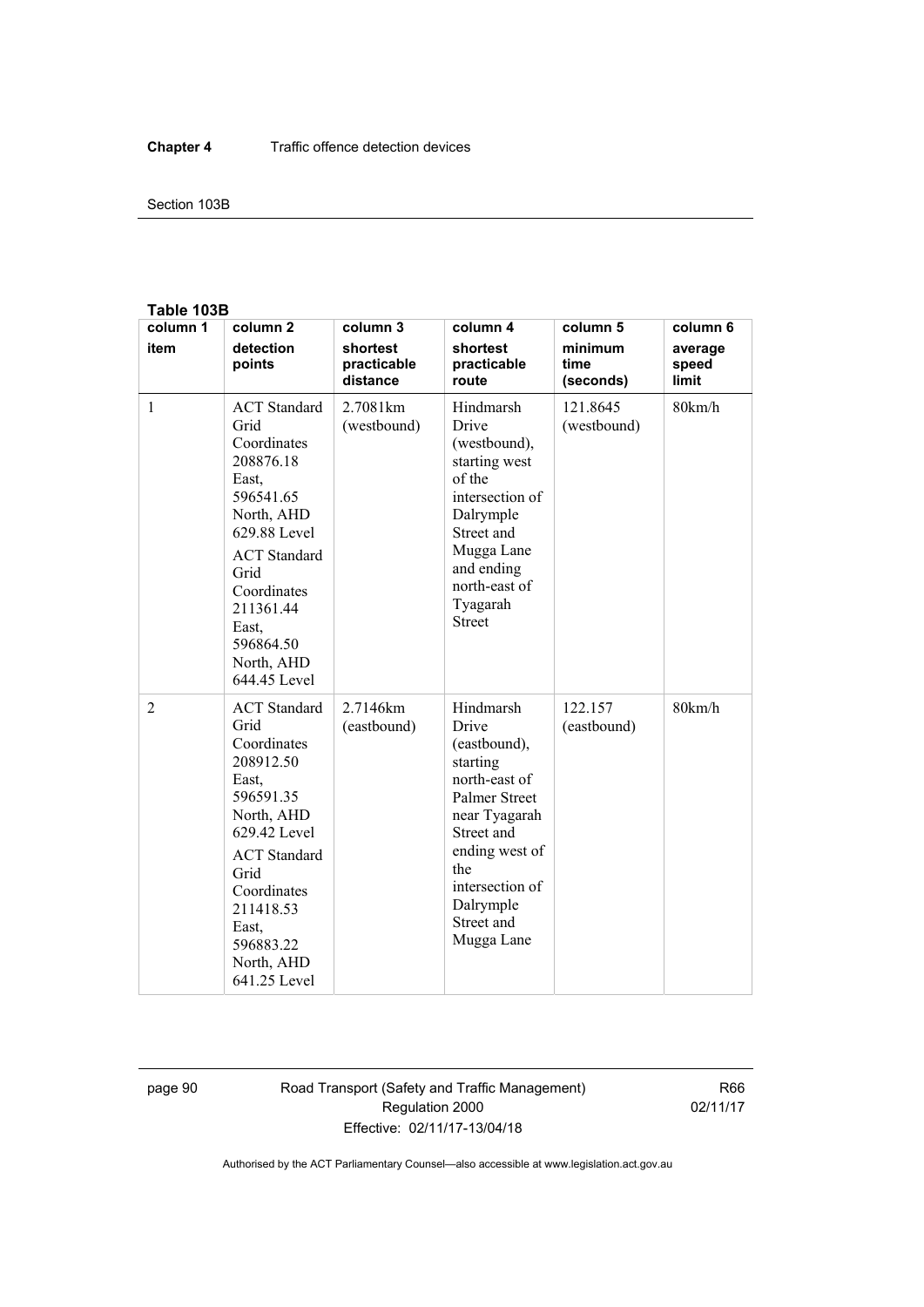| column 1<br>item | column <sub>2</sub><br>detection<br>points                                                                                                                                                                                 | column 3<br>shortest<br>practicable<br>distance | column 4<br>shortest<br>practicable<br>route                                                                                                                                                                                                            | column 5<br>minimum<br>time<br>(seconds) | column 6<br>average<br>speed<br>limit |
|------------------|----------------------------------------------------------------------------------------------------------------------------------------------------------------------------------------------------------------------------|-------------------------------------------------|---------------------------------------------------------------------------------------------------------------------------------------------------------------------------------------------------------------------------------------------------------|------------------------------------------|---------------------------------------|
| $\overline{3}$   | <b>ACT</b> Standard<br>Grid<br>Coordinates<br>207503.18<br>East,<br>593617.84<br>North, AHD<br>629.92 Level<br><b>ACT</b> Standard<br>Grid<br>Coordinates<br>205843.16<br>East.<br>591218.80<br>North, AHD<br>581.95 Level | 3.3226km<br>(southbound)                        | <b>Athllon Drive</b><br>(southbound),<br>starting south<br>of the<br>intersection of<br><b>Beasley Street</b><br>and Athllon<br>Drive and<br>ending<br>north-east of<br>the<br>intersection of<br><b>Drakeford</b><br>Drive and<br><b>Athllon Drive</b> | 149.517<br>(southbound)                  | 80km/h                                |
| $\overline{4}$   | <b>ACT</b> Standard<br>Grid<br>Coordinates<br>205879.90<br>East,<br>591244.94<br>North, AHD<br>582.25 Level<br><b>ACT</b> Standard<br>Grid<br>Coordinates<br>207485.15<br>East,<br>593666.74<br>North, AHD<br>629.42 Level | 3.3022km<br>(northbound)                        | <b>Athllon Drive</b><br>(northbound),<br>starting<br>north-east of<br>the<br>intersection of<br>Drakeford<br>Drive and<br><b>Athllon Drive</b><br>and ending<br>south of the<br>intersection of<br><b>Beasley Street</b><br>and Athllon<br>Drive        | 148.599<br>(northbound)                  | 80km/h                                |

R66 02/11/17 Road Transport (Safety and Traffic Management) Regulation 2000 Effective: 02/11/17-13/04/18

page 91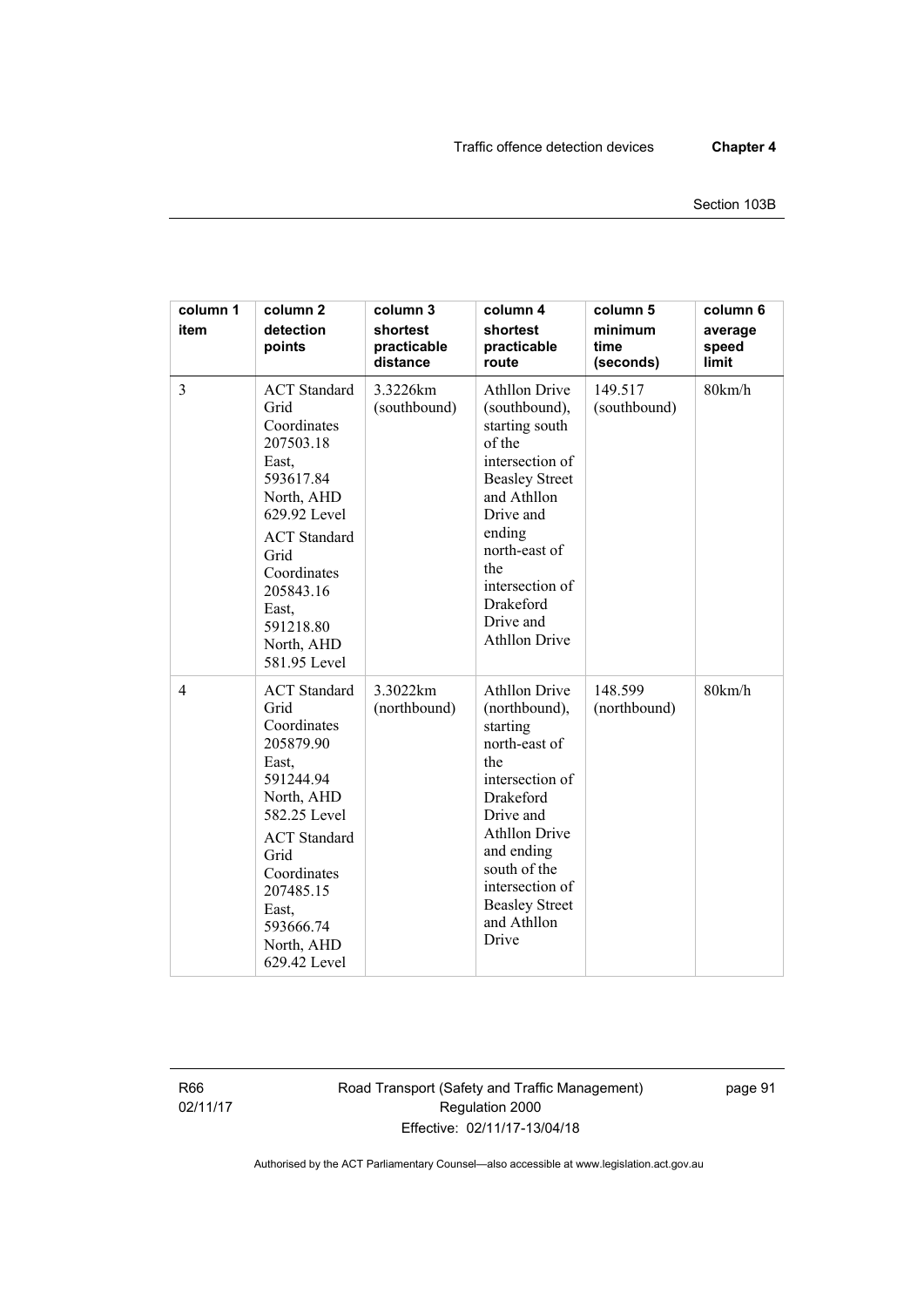# **104 Major testing of laser speed measuring devices**

- (1) The following devices must be tested in accordance with this section at least once every 12 months:
	- (a) a laser speed measuring device;
	- (b) the laser speed measuring device component of a digital camera detection device.
- (2) The test must be carried out—
	- (a) by a person approved under section 106 (Approved people testing and sealing); and
	- (b) in accordance with Australian Standard AS 4691.1-2003, as in force on the commencement of this paragraph.
		- *Note 1* The text of an applied, adopted or incorporated law or instrument, whether applied as in force from time to time or at a particular time, is taken to be a notifiable instrument if the operation of the [Legislation Act,](http://www.legislation.act.gov.au/a/2001-14) s 47 (5) or (6) is not disapplied (see s 47 (7)).
		- *Note 2* A notifiable instrument must be notified under the [Legislation](http://www.legislation.act.gov.au/a/2001-14)  [Act](http://www.legislation.act.gov.au/a/2001-14).
- (3) The [Legislation Act,](http://www.legislation.act.gov.au/a/2001-14) section 47 (5) does not apply in relation to subsection (2) (b).
- (4) The test must show whether the device—
	- (a) is operating in accordance with the manufacturer's specifications; and
	- (b) is accurate within a tolerance of 2km/h.
- (5) For this section, it is sufficient for the laser speed measuring device component of a digital camera detection device to be tested separately from the other components of the device, and it is not necessary for the other components to be tested.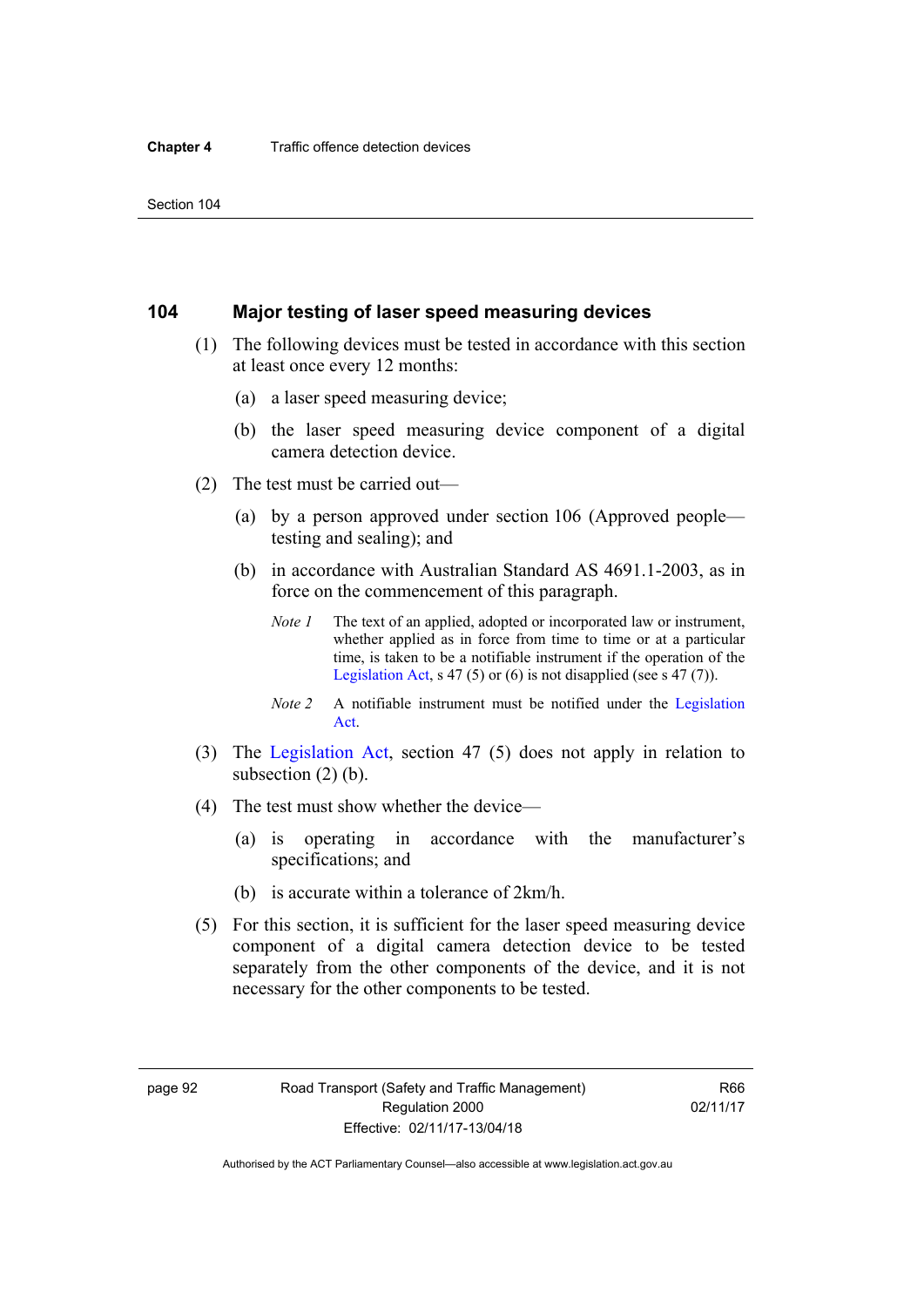# **104A Major testing of other traffic offence detection devices**

- (1) The following devices must be tested in accordance with this section:
	- (a) a radar speed measuring device that is not a component of a fixed camera detection device or a digital camera detection device;
	- (b) a radar speed measuring device component of a fixed camera detection device or a digital camera detection device;
	- (c) an approved police speedometer;
	- (d) the loop detector speed measuring device component of a fixed camera detection device;
	- (e) the piezo strip speed measuring device component of a fixed camera detection device;
	- (f) an approved average speed detection system.
- (2) The devices mentioned in subsection (1) must be tested at least once every 12 months.
- (3) The test must be carried out by a person approved under section 106 (Approved people—testing and sealing).
- (4) The test of a radar speed measuring device that is not a component of a fixed camera detection device, or a digital camera detection device, must show whether the device is operating in accordance with Australian Standard AS 2898.1-2, as in force on the commencement of this subsection.
	- *Note 1* AS 2898.1-2 may be purchased at [www.standards.org.au](http://www.standards.org.au/Pages/default.aspx)*.*
	- *Note 2* The text of an applied, adopted or incorporated law or instrument, whether applied as in force from time to time or at a particular time, is taken to be a notifiable instrument if the operation of the [Legislation](http://www.legislation.act.gov.au/a/2001-14)  [Act,](http://www.legislation.act.gov.au/a/2001-14) s 47 (5) or (6) is not disapplied (see s 47 (7)).
	- *Note 3* A notifiable instrument must be notified under the [Legislation Act](http://www.legislation.act.gov.au/a/2001-14).

R66 02/11/17 page 93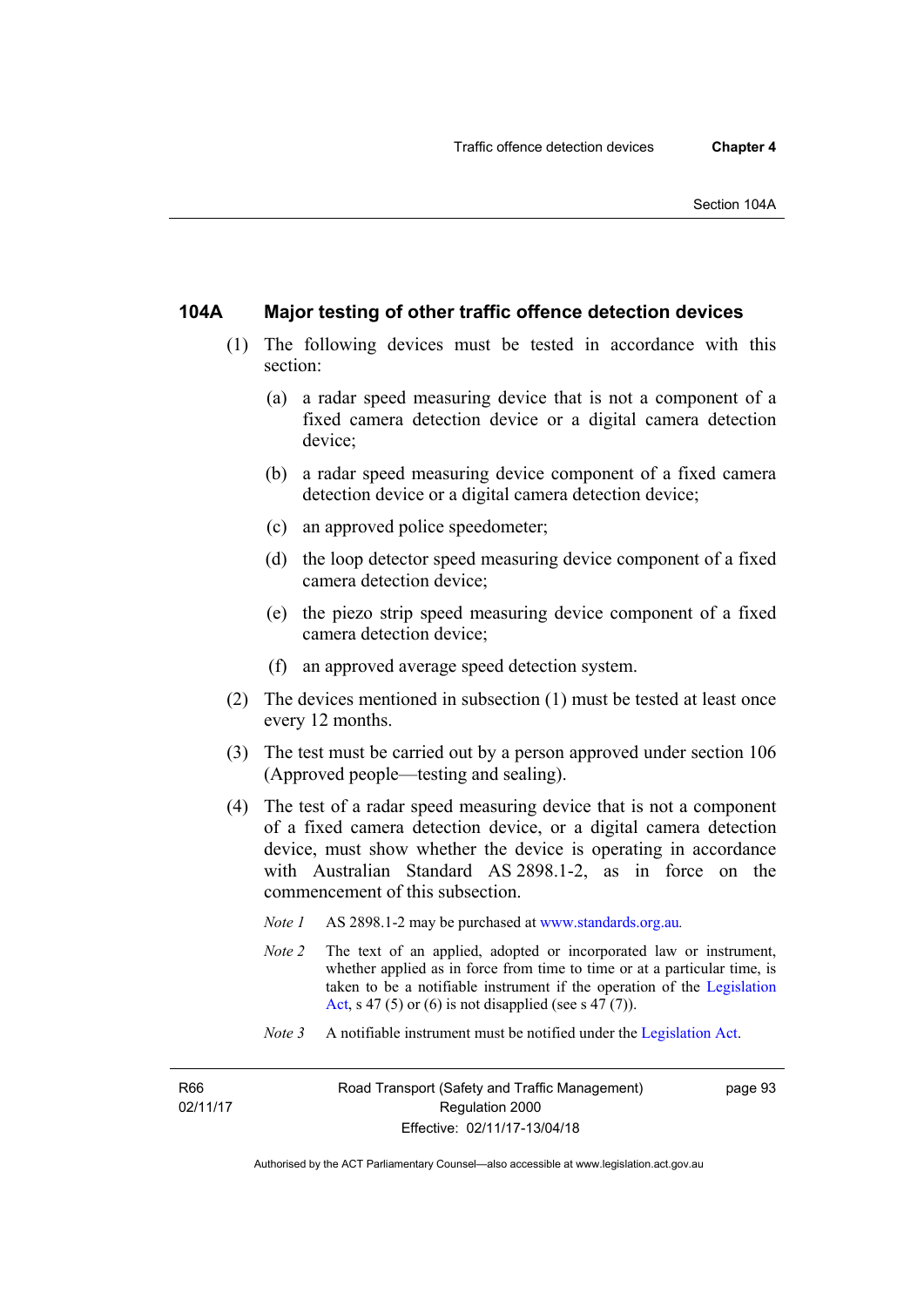- (5) The [Legislation Act,](http://www.legislation.act.gov.au/a/2001-14) section 47 (5) does not apply in relation to AS 2898.1-2 under subsection (4).
- (6) The test of the radar speed measuring device component of a fixed camera detection device, or a digital camera detection device, must show whether the device—
	- (a) is operating in accordance with the manufacturer's specifications; and
	- (b) for speeds of 100km/h and under—is accurate within a tolerance of 2km/h; and
	- (c) for speeds over 100km/h—is accurate within a tolerance of 2%.
- (7) The test of an approved police speedometer must show whether the device is accurate within a tolerance of 2km/h.
- (8) The test of the loop detector speed measuring device component of a fixed camera detection device must show whether the speed measuring device—
	- (a) for speeds of 100km/h and under—is accurate within a tolerance of 2km/h; and
	- (b) for speeds over 100km/h—is accurate within a tolerance of 2%.
- (9) The test of the piezo strip speed measuring device component of a fixed camera detection device must show whether the speed measuring device—
	- (a) is operating in accordance with the manufacturer's specifications; and
	- (b) is accurate within a tolerance of 2km/h.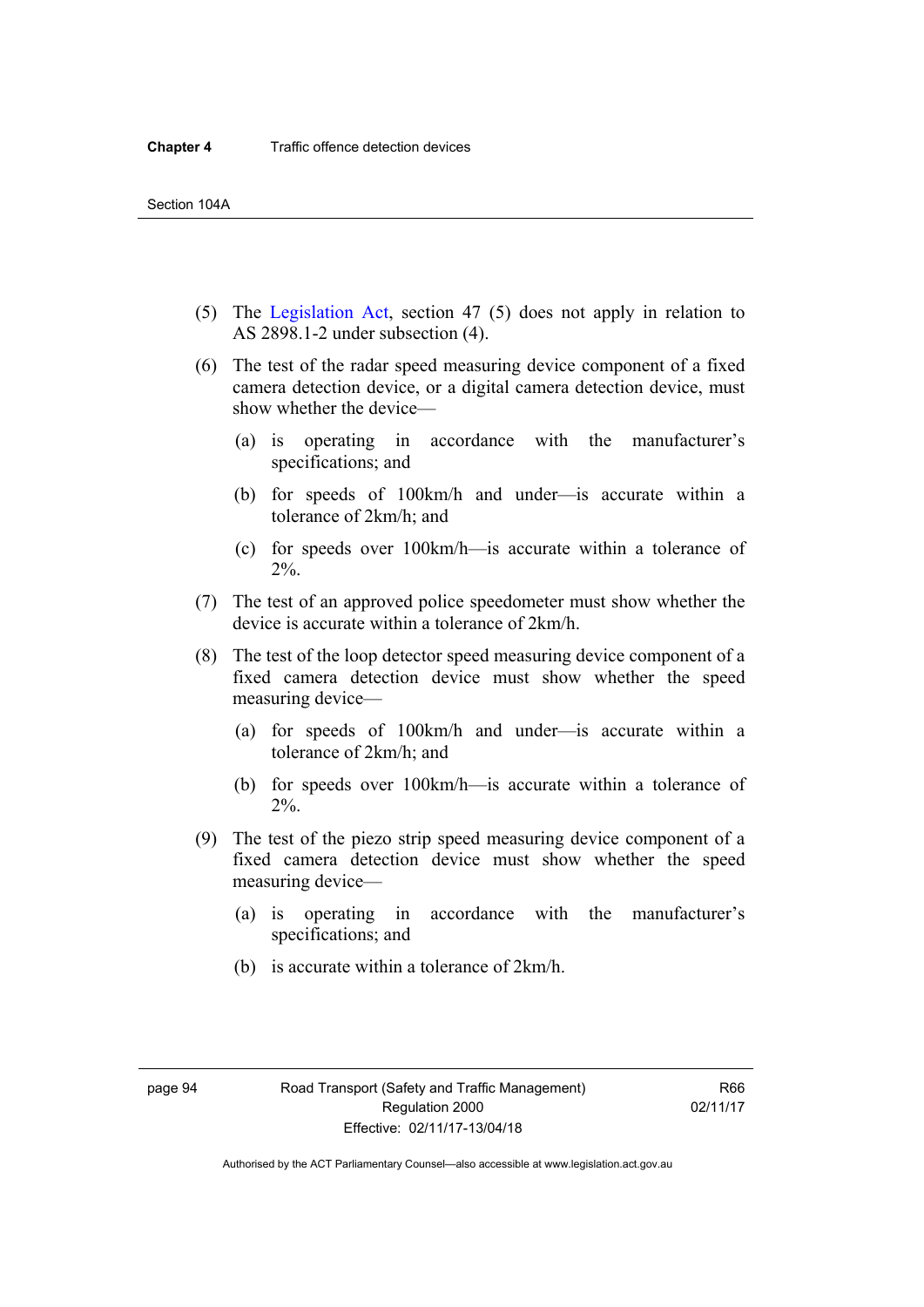- (10) The test of an approved average speed detection system that takes images of vehicles at 2 detection points must show whether the device—
	- (a) is operating in accordance with the manufacturer's specifications; and
	- (b) for the measurement of the time that elapses between vehicles passing the first and second detection points—is accurate within a tolerance of 2%.

# **104B Certification and sealing of traffic offence detection devices**

- (1) This section applies if a test of a traffic offence detection device under section 104 or section 104A establishes—
	- (a) a matter mentioned in section 104A (4) or (7) in relation to the device; or
	- (b) the matters mentioned in section 104 (4) or section 104A (9) in relation to the device.
- (2) The person who carried out the test must—
	- (a) sign a certificate to that effect; and
	- (b) if a seal on the device has been damaged or removed—seal the device.

# **105 Use of certain digital camera detection devices**

(1) This section applies to the operation of a digital camera detection device that is located in a vehicle that can be moved from place to place to detect traffic offences.

page 95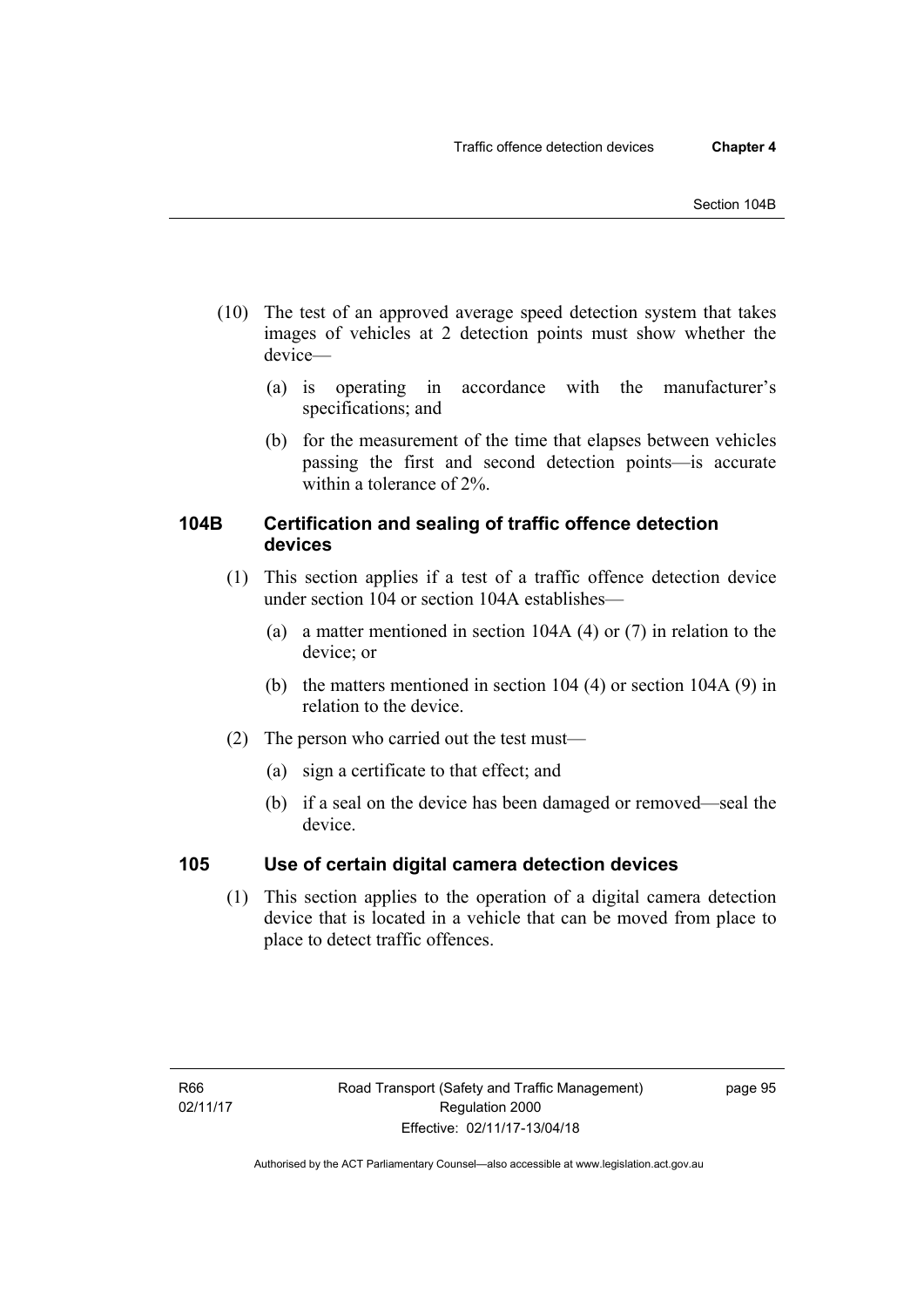- (2) The operator of a digital camera detection device that includes as a component a radar speed measuring device must ensure that the following operations are done in accordance with the manufacturer's instructions for the device:
	- (a) aligning the vehicle in which the device is located with the road;
	- (b) activating the device;
	- (c) operating the device.
- (3) The operator of a digital camera detection device that includes as a component a laser speed measuring device must ensure that the following operations are done in accordance with the manufacturer's instructions for the device:
	- (a) testing the laser speed measuring component of the device at the beginning and end of each shift of the operator by carrying out the following checks:
		- (i) an instrument confidence check;
		- (ii) a calibration verification check;
		- (iii) a scope alignment check;
	- (b) activating the device;
	- (c) operating the device.
- (4) However, subsection (3) (a) (ii) and (iii) do not apply in relation to the operation of—
	- (a) a VITRONIC PoliScan SPEED M1 HP device; or
	- (b) a VITRONIC PoliScan FM1 device.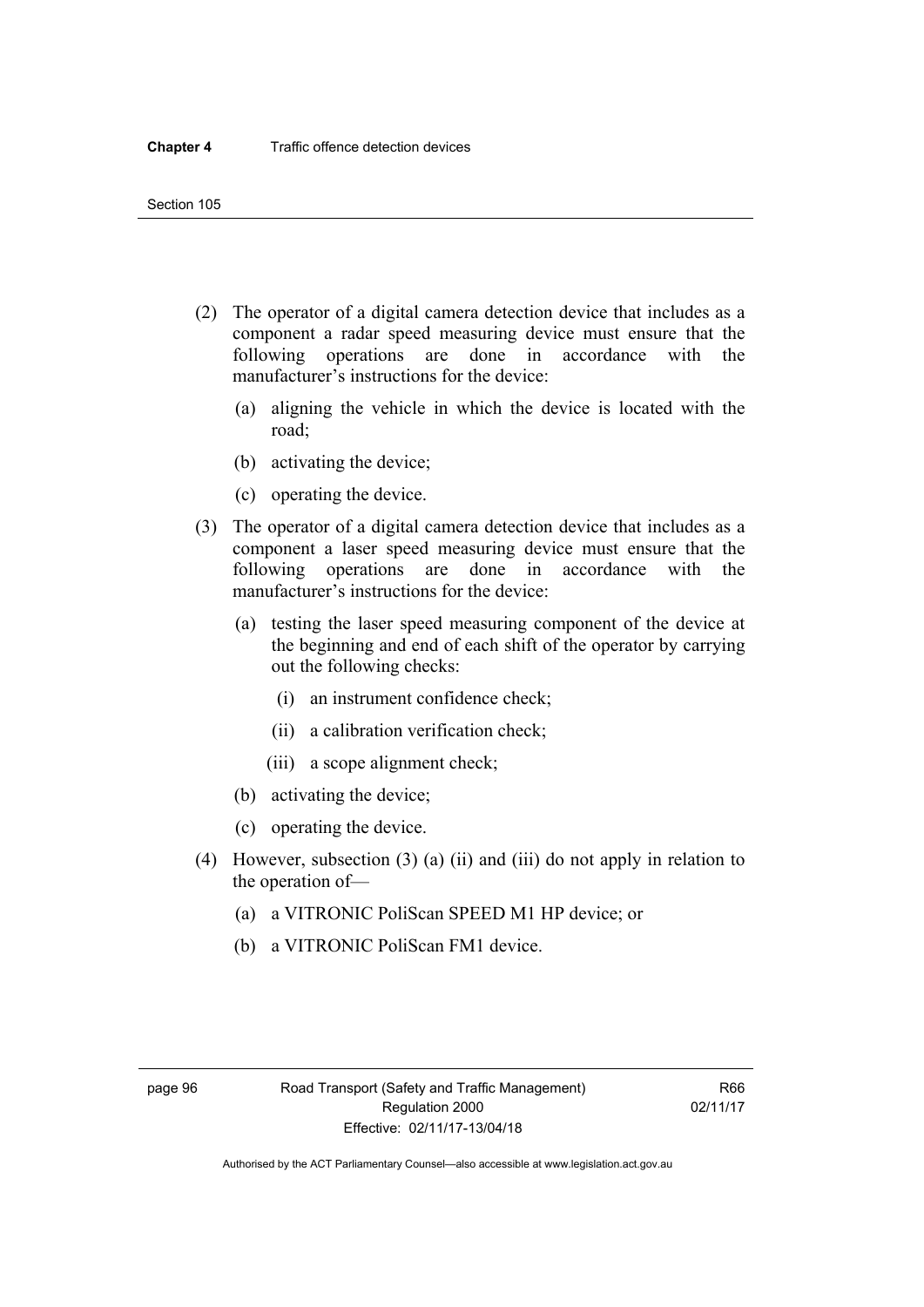- (5) To remove any doubt, if a device mentioned in subsection (3) is used at more than 1 place during a shift of the operator, the operator is not required to carry out the checks mentioned in subsection (3) (a) each time the device is activated at a different place.
- (6) If the requirements set out in this section are met, the device may operate unattended.
- (7) If a device is used by 2 or more operators, who are working together during a shift, the requirements set out in this section may be carried out by different operators.
- (8) In this section:

*operator* means a person approved to use a traffic offence detection device under section 107 (Approved people—use).

# **105A Use of certain laser speed measuring devices**

- (1) This section applies to a laser speed measuring device, other than a device mentioned in section 105 (Use of certain digital camera detection devices).
- (2) The operator of the laser speed measuring device must ensure that the following operations are done in accordance with the manufacturer's instructions for the device:
	- (a) testing the device at the beginning and end of each shift of the operator by carrying out the following checks:
		- (i) an instrument confidence check;
		- (ii) a calibration verification check;
		- (iii) a scope alignment check;
	- (b) activating the device;
	- (c) operating the device.

page 97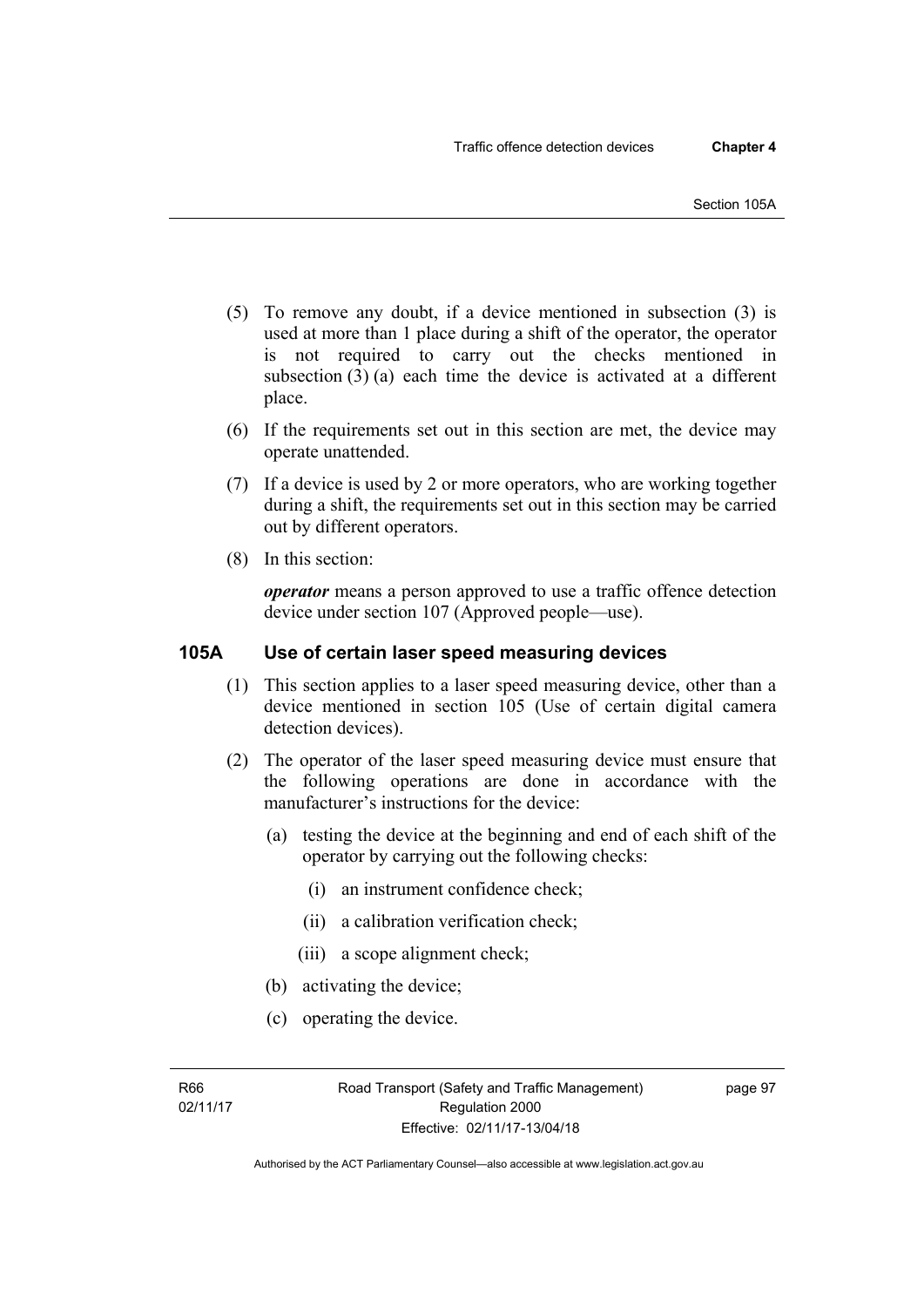- (3) To remove any doubt, if the device is used at more than 1 place during a shift of the operator, the operator is not required to carry out the checks mentioned in subsection (1) (a) each time the device is activated at a different place.
- (4) If the device is used by 2 or more operators who are working together during the shift, the tests mentioned in subsection (1) (a) and (d) may be carried out by different operators.
- (5) In this section:

*operator* means a person approved to use a traffic offence detection device under section 107 (Approved people—use).

# **105B Use of certain radar speed measuring devices**

- (1) This section applies to a radar speed measuring device, other than a device that is a component of—
	- (a) a digital camera detection device; or
	- (b) a fixed camera detection device.
- (2) The radar speed measuring device must be used by an operator in accordance with the manufacturer's instructions for the device.
- (3) The operator must test the device—
	- (a) at the beginning of each shift of the operator against an approved police speedometer; and
	- (b) at the end of each shift of the operator against the speedometer mentioned in paragraph (a); and
	- (c) if the operator's shift is longer than 9 hours—9 hours after the beginning of the shift against the speedometer mentioned in paragraph (a).
- (4) After each test, the device must be found to be accurate within a tolerance of 2 km/h.

page 98 Road Transport (Safety and Traffic Management) Regulation 2000 Effective: 02/11/17-13/04/18

R66 02/11/17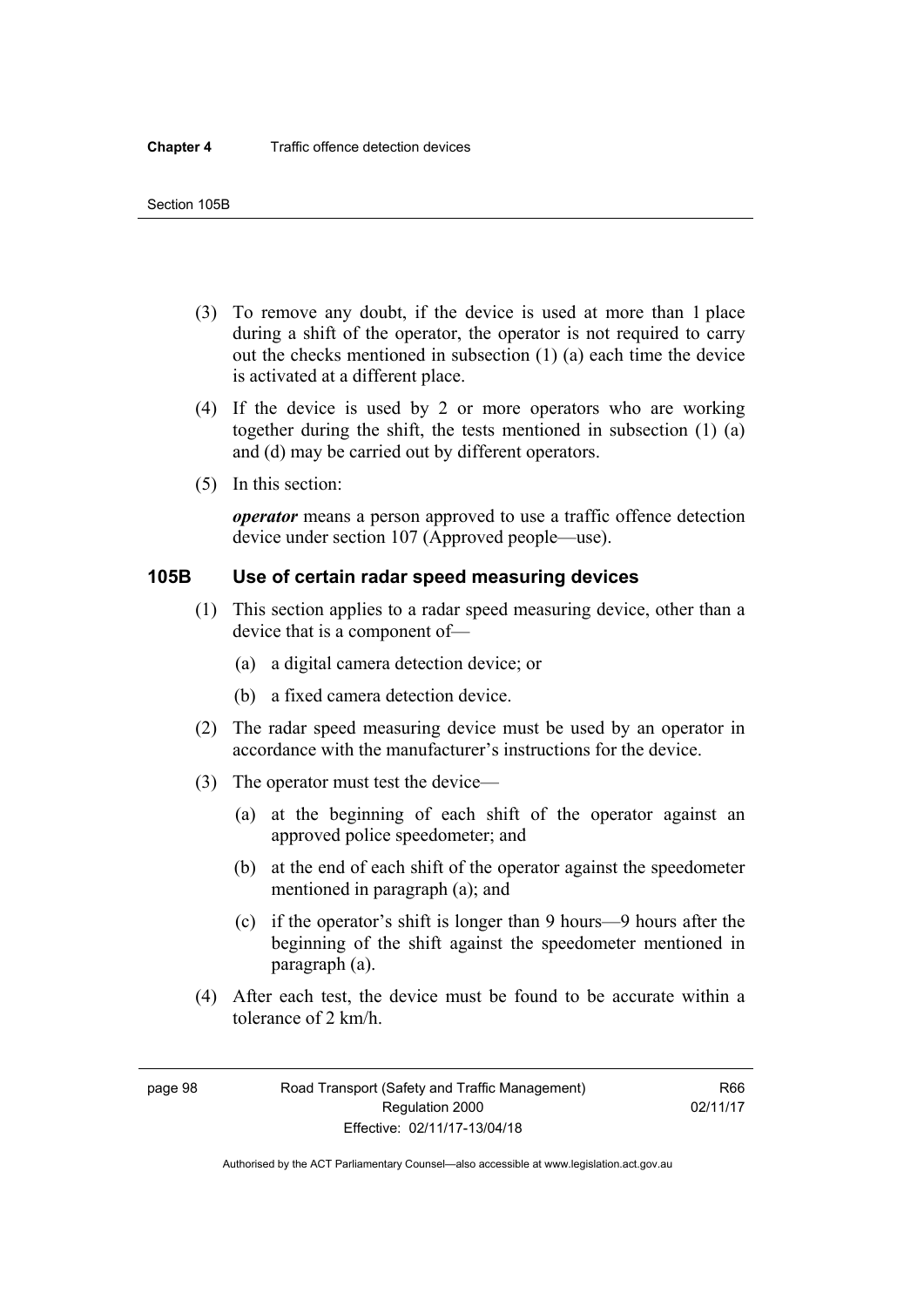- (5) To remove any doubt, if the device is used at more than 1 place during a shift of the operator, the operator is not required to carry out the checks mentioned in subsection (3) (a) each time the device is activated at a different place.
- (6) If the device is used by 2 or more operators who are working together during the shift, the tests mentioned in subsection (3) may be carried out by different operators.
- (7) In this section:

*operator* means a person approved to use a traffic offence detection device under section 107 (Approved people—use).

# **106 Approved people—testing and sealing**

Each person employed by a testing authority to test and seal traffic offence detection devices is approved to test and seal traffic offence detection devices.

# **107 Approved people—use**

- (1) Each police officer is approved to use any traffic offence detection device (other than a fixed camera detection device).
- (2) The road transport authority may approve a person who is not a police officer to use digital camera detection devices.
- (3) The road transport authority may only approve a person under subsection (2) if the authority is satisfied that the person has appropriate qualifications to operate, or experience in the operation of, digital camera detection devices.

page 99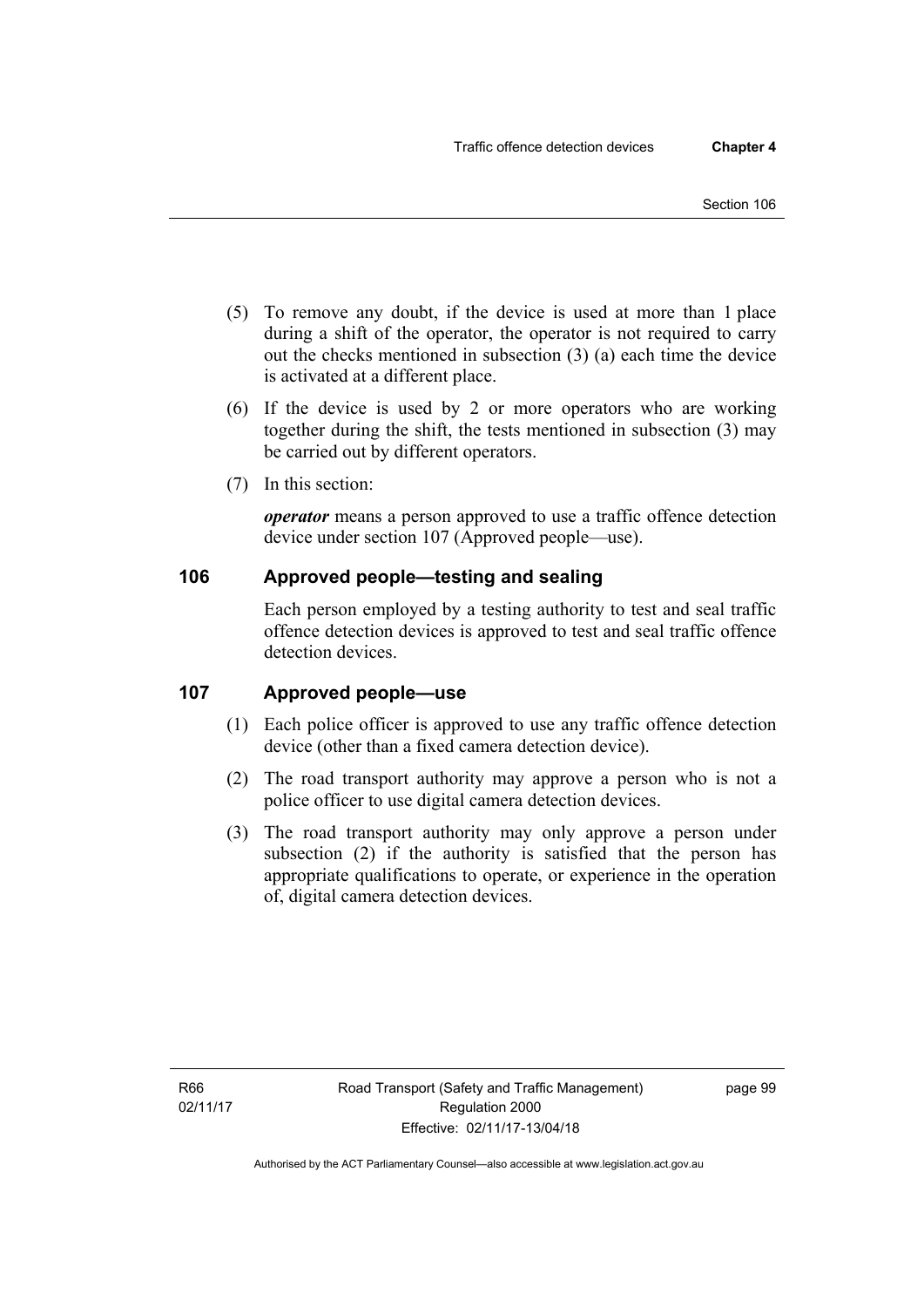# **107A Recording of camera detection device image files—Act, s 23 (2) (c) (ii)**

 (1) An electronic file created by a camera detection device must be recorded on a storage medium for electronic data (the *recording medium*).

*Note Camera detection device*—see the [Act,](http://www.legislation.act.gov.au/a/1999-80/default.asp) s 23.

- (2) The recording medium for a camera detection device may be—
	- (a) attached directly to, or located with, the device; or
	- (b) at a place other than the place where the device is located.

#### **Example—par (b)**

If a motor vehicle goes through a red traffic light and an image of the vehicle is taken by a fixed camera detection device, the electronic file created by the device in relation to the offence is sent along a wire or optical fibre, or across a wireless network, to a recording device in a building in another suburb and is stored at that building on a recording medium.

- *Note* An example is part of the regulation, is not exhaustive and may extend, but does not limit, the meaning of the provision in which it appears (see [Legislation Act,](http://www.legislation.act.gov.au/a/2001-14) s 126 and s 132).
- (3) If the recording medium for a camera detection device is at a place other than the place where the device is located—
	- (a) the device must produce a security checksum for each electronic file created by the device; and
	- (b) the device must encrypt the security checksum and the file; and
	- (c) the security checksum and the encrypted file must be recorded as soon as practicable on a recording medium.
- (4) However, subsection (3) does not prevent other security measures being taken in relation to a security checksum or an electronic file before it is recorded on the recording medium.

page 100 Road Transport (Safety and Traffic Management) Regulation 2000 Effective: 02/11/17-13/04/18

R66 02/11/17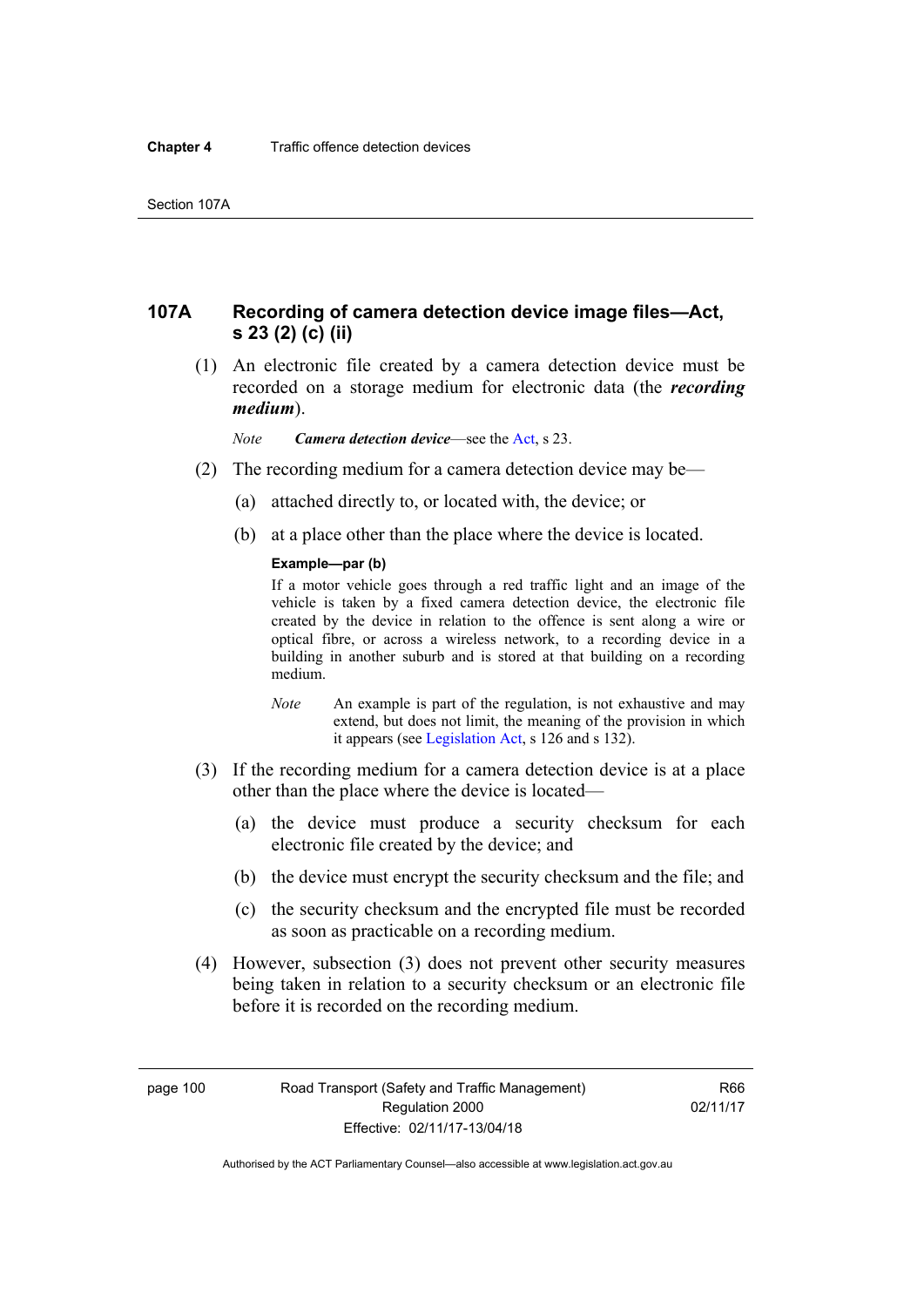# **107B Verification of camera detection device image files—Act, s 23 (2) (c) (iii)**

- (1) This section applies if an electronic file that contains an image of a vehicle taken by a camera detection device is recorded on a recording medium that is at a place other than the place where the device is located.
- (2) Before the image of the vehicle is produced from the file, the accuracy of the file must be verified by using a computer to—
	- (a) recalculate the security checksum for the file; and
	- (b) confirm that the security checksum produced by the recalculation is identical to the checksum produced by the device for the file.

# **108 Meaning of codes etc on image taken by approved camera detection device or approved average speed detection system—Act, s 24 (2) (a)**

- (1) This section defines the meaning of codes and other information indicated on an image of a vehicle taken by an approved camera detection device or approved average speed detection system.
	- *Note* Information etc that is indicated on an image includes information etc accompanying or reasonably associated with the image (see [Act,](http://www.legislation.act.gov.au/a/1999-80/default.asp) dict, def of *indicated on*).
- (2) It is not necessary that all the codes and other information mentioned in this section be indicated on an image but if they do appear they have the meaning given in this section.
- (3) The characters (whether numbers, letters or both) in the field immediately after 'Device' is the code for—
	- (a) the laser speed measuring device component of the digital camera detection device that took the image; or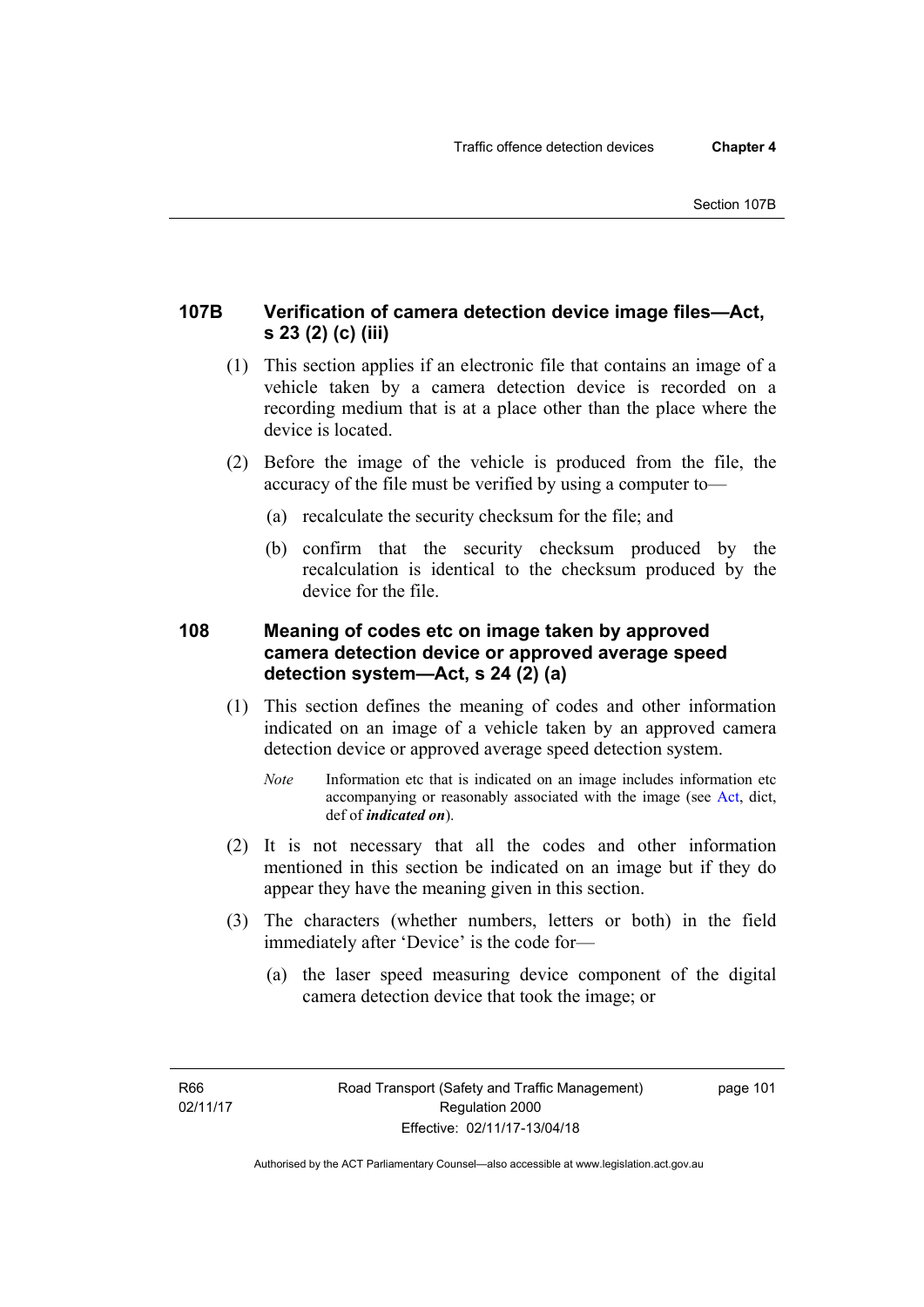- (b) the radar speed measuring device component of the digital camera detection device, or fixed camera detection device, that took the image; or
- (c) the piezo strip speed measuring device component of the fixed camera detection device that took the image; or
- (d) the loop detector speed measuring device component of the fixed camera detection device that took the image; or
- (e) the automatic number plate recognition camera component of the average speed detection system that took the image.

#### **Example**

'Device: 012409' indicates that the code for the laser speed measuring device component of the digital detection device, or piezo strip speed measuring device component of the fixed camera detection device, that took the image, is 012409.

 (4) The characters in the field immediately after 'Date' is the date when the image was taken, with the first 2 numbers indicating the day of the month, followed by an abbreviation for the month and the year.

#### **Example**

'Date: 15/11/00' indicates that the image was taken on 15 November 2000.

 (5) The numbers in the field immediately after 'Time' is the time when the image was taken, stated in the 24-hour clock system.

#### **Examples**

- 1 'Time: 11.07.00.23' indicates that the image was taken at 0.23 seconds after 11.07 am.
- 2 'Time: 13:53:10:07' indicates that the image was taken at 10.07 seconds after 1.53 pm.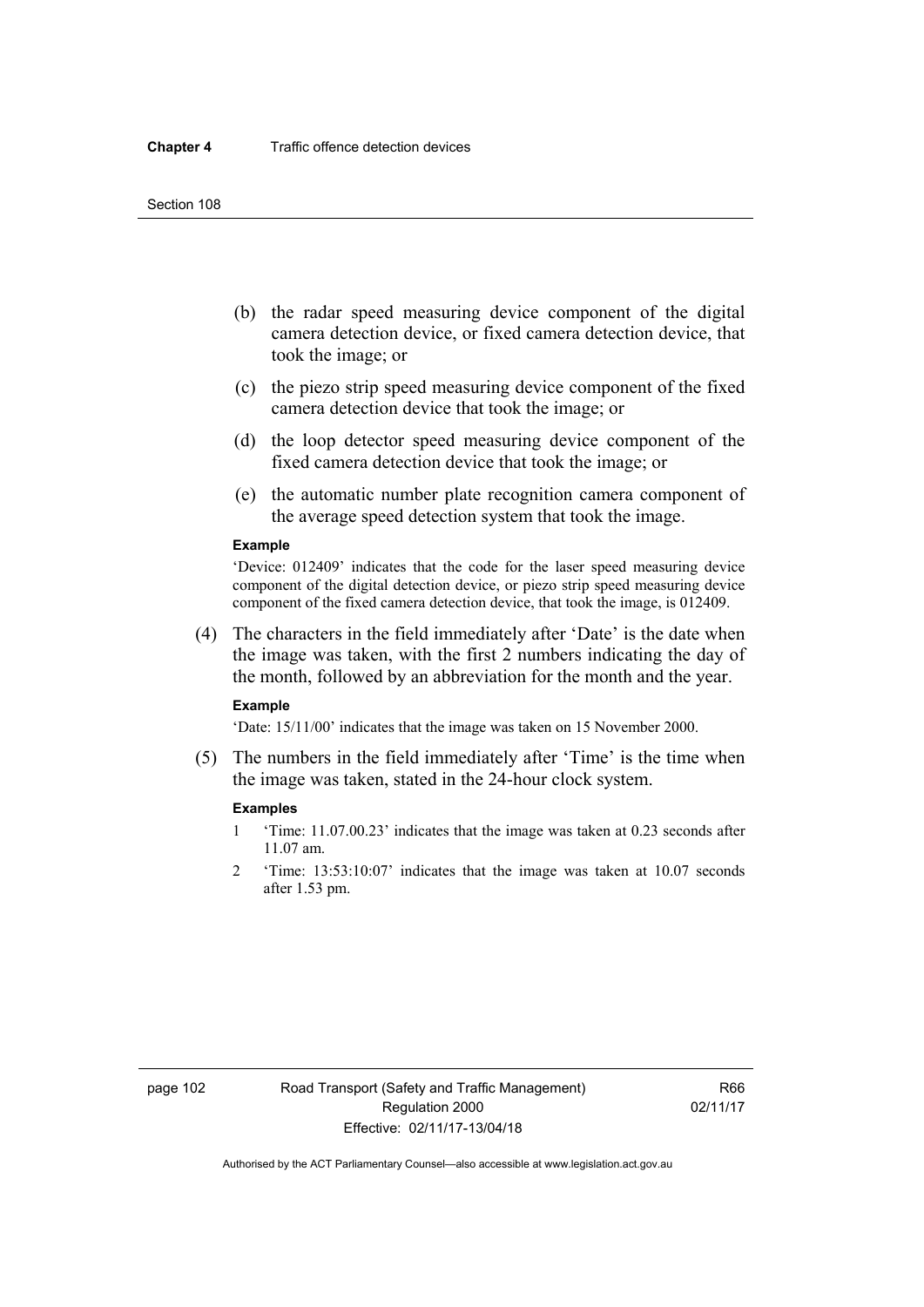- (6) The letter in the field immediately after 'Direction' or 'Dir' indicates—
	- (a) for an image taken by a digital camera detection device whether the general direction in which the vehicle was travelling was away from or towards the device, with 'A' indicating away from the device and 'T' indicating towards the device; or
	- (b) for an image taken by a fixed camera detection device—the general direction in which the vehicle was travelling when the image was taken, with 'N' indicating north, 's' indicating south, 'E' indicating east and 'W' indicating west.

#### **Example for par (a)**

'Direction: A' indicates that when the image was taken the vehicle was generally travelling away from the digital camera detection device that took the image.

#### **Example for par (b)**

'Direction: N' indicates that when the image was taken the vehicle was travelling in the general direction of north.

 (7) The characters in the field immediately after 'Lane' is the code for the lane in which the vehicle was travelling when the image was taken, with the following codes having the stated meaning:

'L1' or '1': means the lane next to the centre of the road

'L2' or '2': means the lane immediately to the left of L1 (or 1)

'L3' or '3': means the lane immediately to the left of L2 (or 2)

'L4' or '4': means the lane immediately to the left of L3 (or 3).

#### **Example**

'Lane: L1' indicates that the vehicle was travelling in the lane next to the centre of the road when the image was taken.

page 103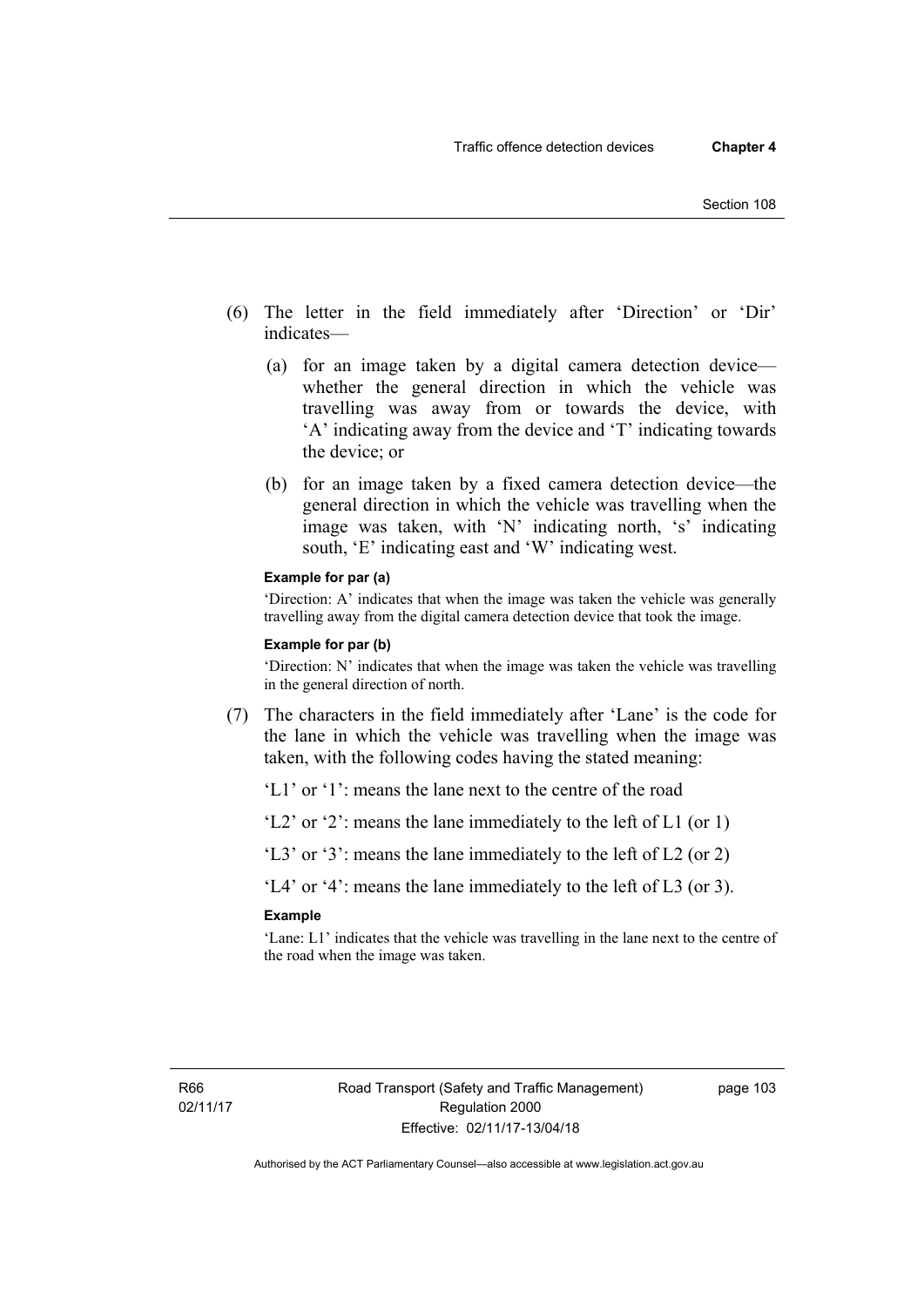(8) The number in the field immediately after 'Red time' is the time in seconds and part seconds (stated as a fraction) that a red traffic light or red traffic arrow facing the driver of the vehicle had been showing before the driver entered the intersection concerned.

#### **Example**

'Red time: 1.50' indicates that the red traffic light or red traffic arrow facing the driver of the vehicle had been showing for 1.5 seconds before the driver entered the intersection concerned.

 (9) The number in the field immediately after 'Speed li', which may be described as 'Speed limit', is the speed limit applying to the driver of the vehicle for the length of road where the driver was driving when the image was taken.

#### **Example**

'Speed li: 60'or 'Speed limit 60' indicates that the speed limit applying to the driver of the vehicle for the length of road where the driver was driving when the image was taken is 60 km/h.

 (10) The number in the field immediately after 'Speed' is the speed in kilometres per hour at which the driver of the vehicle was driving when the image was taken.

### **Example**

'Speed: 82' indicates that the driver of the vehicle was driving at 82 km/h when the image was taken.

 (11) The characters (whether numbers, letters or both) in the field immediately after 'Operator' is the code for the person responsible for the use of the device when the image was taken.

### **Example**

'Operator: op002' indicates that the code for the person responsible for the device when the image was taken is operator 002.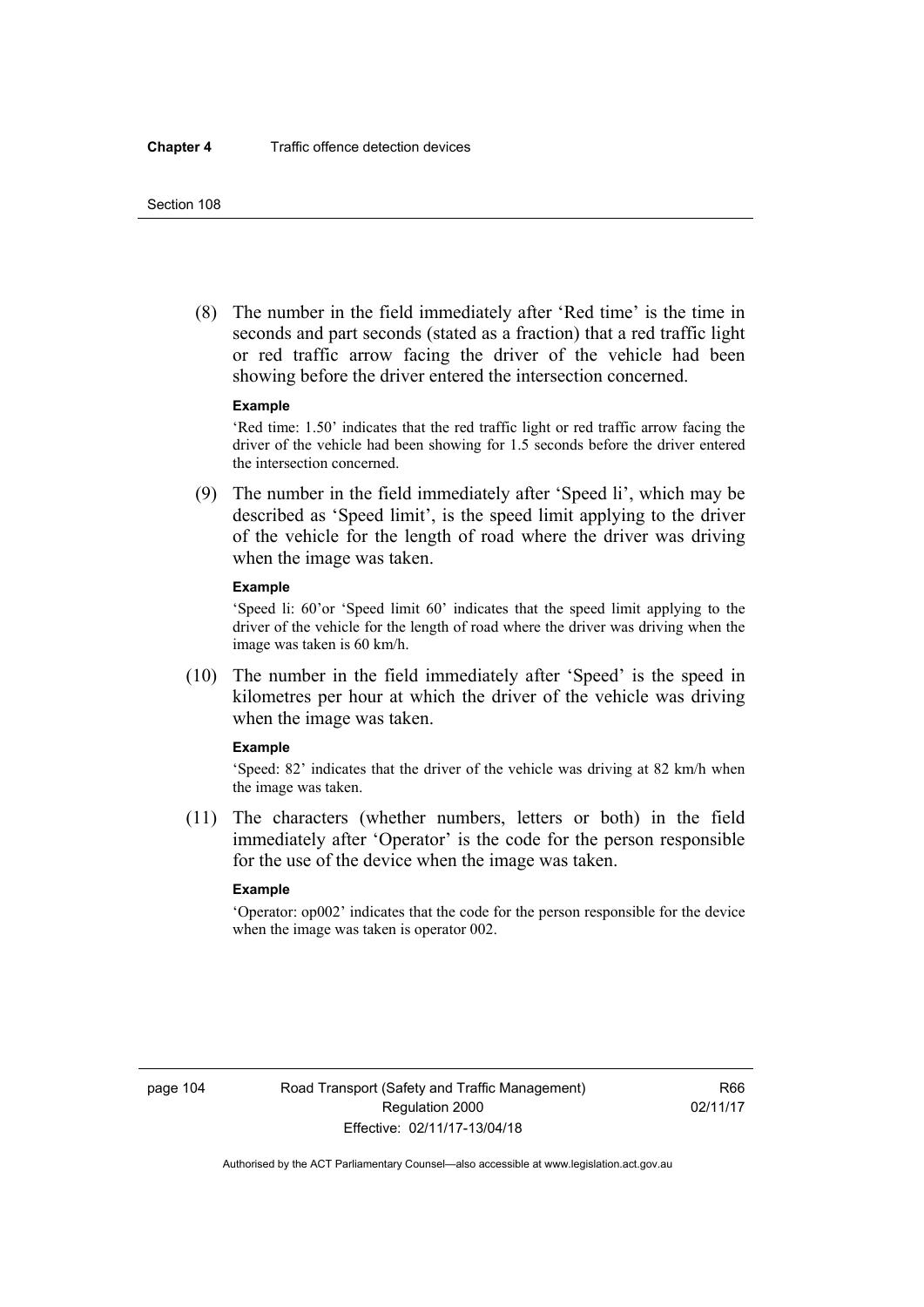(12) The characters (whether numbers, letters or both) in the field immediately after 'Disk' is the code for the recording medium used to record the image of the vehicle.

### **Example**

'Disk: WD0022' indicates that the code for the device used to record the image was WD0022.

*Note* An example is part of the regulation, is not exhaustive and may extend, but does not limit, the meaning of the provision in which it appears (see [Legislation Act,](http://www.legislation.act.gov.au/a/2001-14) s 126 and s 132).

R66 02/11/17 Road Transport (Safety and Traffic Management) Regulation 2000 Effective: 02/11/17-13/04/18

page 105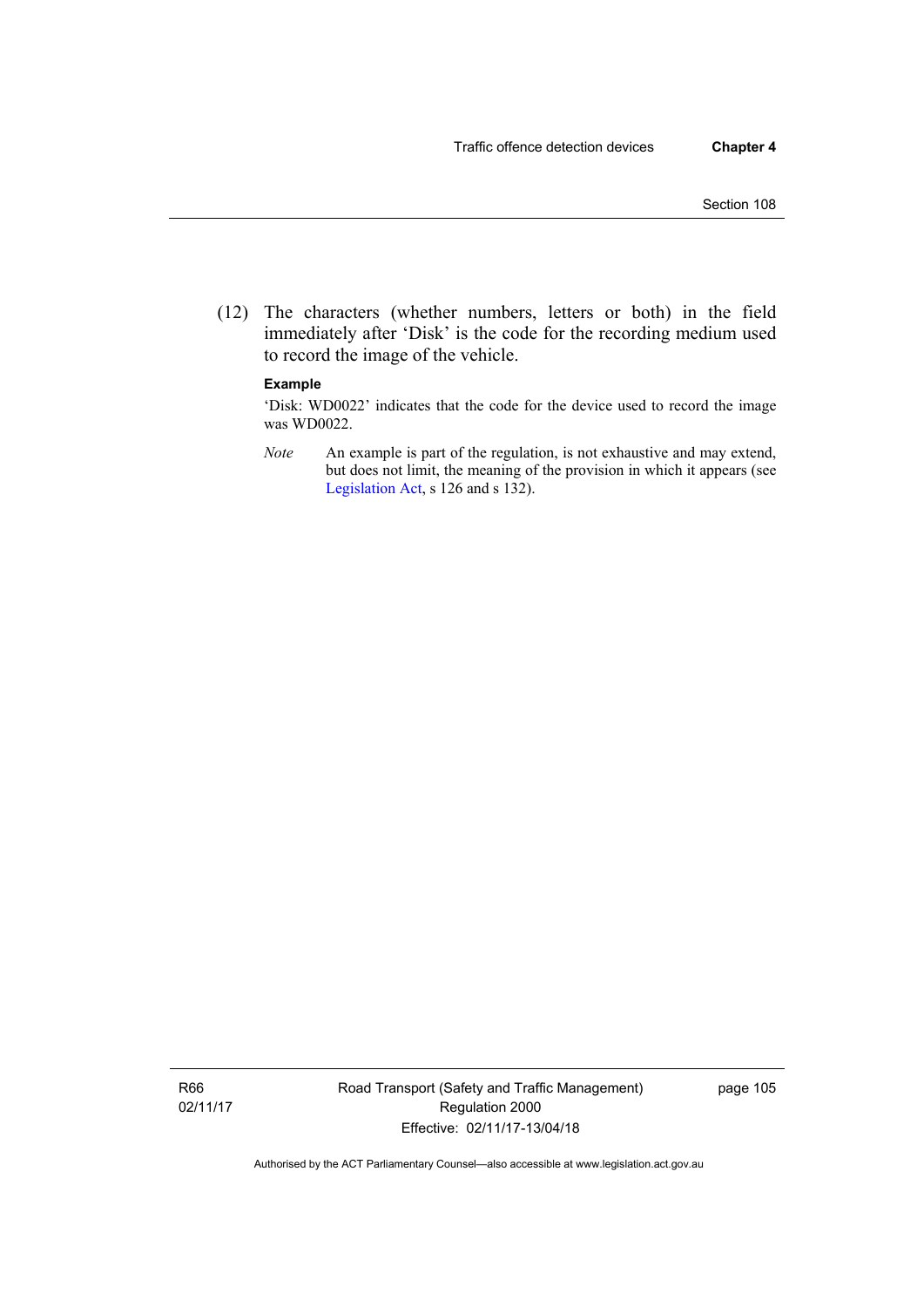# **Chapter 5 Miscellaneous**

## **109 Additional police powers—removing parked cars**

A police officer may, during a temporary obstruction or danger to traffic or in an emergency, direct the responsible person for or driver of a vehicle parked in any part of a pay parking area to remove the vehicle or, if no-one appears to be in charge of the vehicle, remove the vehicle.

# **110 Prohibition on car minding**

- (1) The chief police officer may, by written notice given to a person, prohibit the person from—
	- (a) parking, minding, caring for, or taking charge of any motor vehicle or trailer (other than a motor vehicle or trailer of which the person is the driver) on a road; or
	- (b) offering his or her services for any such purpose.
- (2) A person who is given a notice under subsection (1) must comply with the notice.

Maximum penalty: 20 penalty units.

- (3) This section does not authorise the chief police officer to prohibit the proprietor of a parking station or parking area—
	- (a) from parking, minding, caring for, or taking charge of a motor vehicle or trailer in or on the parking station or parking area; or
	- (b) from offering the proprietor's services for that purpose—
		- (i) whether by the display or publication of an advertisement in relation to the parking station or parking area or otherwise; and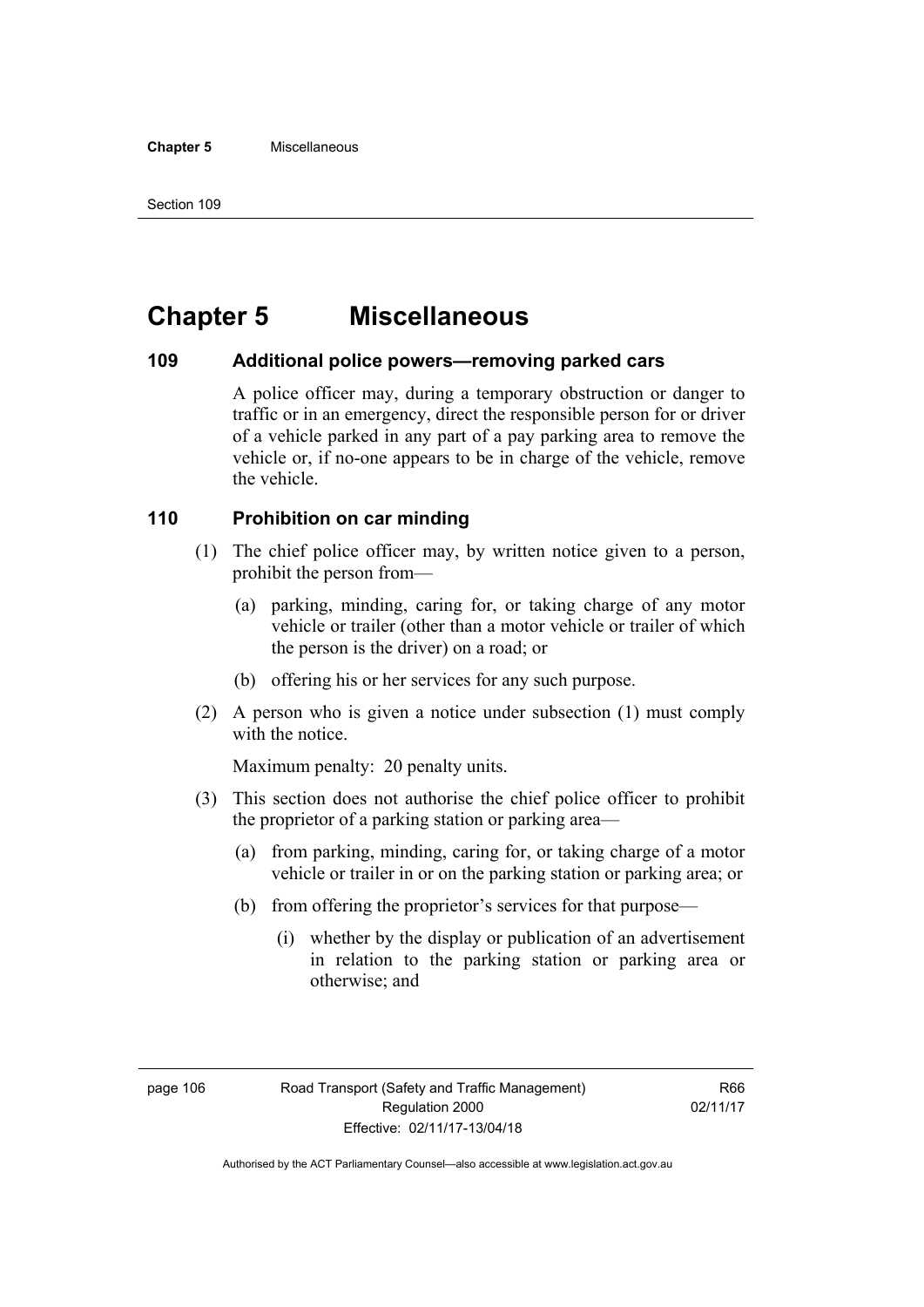(ii) whether the services are performed or offered to be performed by the proprietor or by an employee or agent of the proprietor.

# **111 Removal of unattended vehicles—Act, s 32 (1) (c)**

A police officer or authorised person may move an unattended vehicle from a road or road related area to a retention area if the vehicle is in—

- (a) a bus lane; or
- (b) a length of road to which a *clearway sign* applies; or
- (c) a transit lane.

# **112 Disposal of impounded vehicles—Act, s 10K**

- (1) This section applies to a vehicle impounded under the following provisions of the [Act](http://www.legislation.act.gov.au/a/1999-80/default.asp):
	- (a) section 10A (Impounding of vehicles used for menacing driving on court order before conviction etc);
	- (b) section 10B (Impounding or forfeiture of vehicles on conviction etc for certain offences);
	- (c) section 10C (Powers of police officers to seize and impound vehicles used in committing certain offences).
- (2) If a person has not applied to the chief police officer for the release of the vehicle at the end of the period of impoundment, the chief police officer must, by notice served on the registered operator of the vehicle and every person who has a registered interest in the vehicle, warn them that the vehicle may be offered for sale if the vehicle is not removed from the place of impoundment within 28 days after the day of service of the notice.

page 107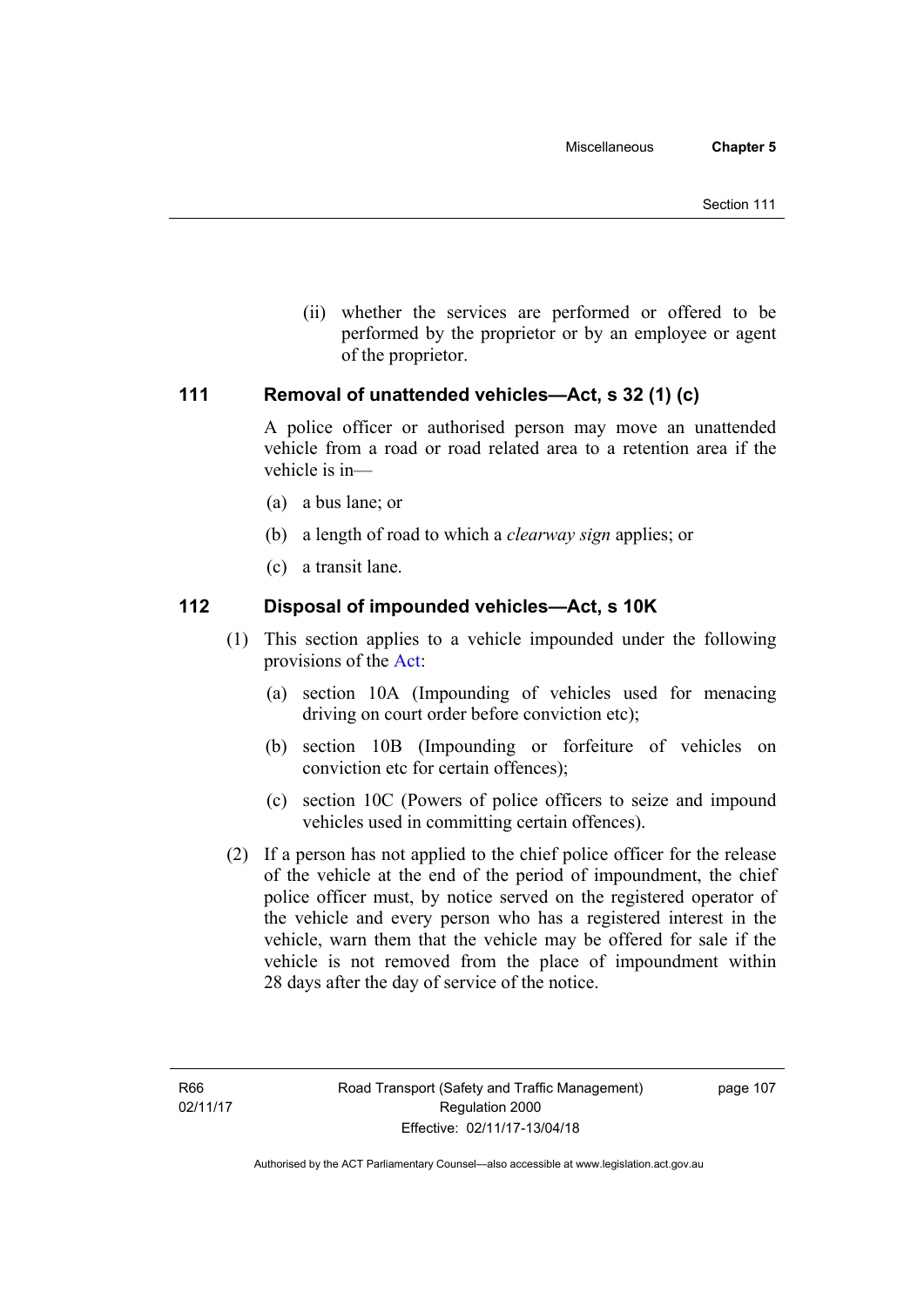- (3) The vehicle may be offered for sale, by public auction or public tender, if the vehicle is not removed within 28 days after service of the notice or, if more than 1 notice is served under subsection (2), the later of the notices.
- (4) A person may apply to the chief police officer for payment to the person of the balance of the proceeds of sale of a vehicle within 1 year after the vehicle is sold in accordance with subsection (3).
- (5) The balance of the proceeds of sale may be paid to the person if the person satisfies the chief police officer that—
	- (a) the person was lawfully entitled to possession of the vehicle immediately before its sale; and
	- (b) there was a reasonable excuse for the person's failure to obtain release of the vehicle before it was sold.
- (6) In this section:

*balance of the proceeds of sale*, of a vehicle, means the proceeds of the sale of the vehicle less—

- (a) any fee or other amount payable under the *[Road Transport](http://www.legislation.act.gov.au/a/1999-77)  [\(General\) Act 1999](http://www.legislation.act.gov.au/a/1999-77)* for the seizure, impounding and storage of the vehicle; and
- (b) the reasonable costs of or incidental to the sale.
- (7) An interest mentioned in subsection (6), definition of *balance of proceeds of sale* paragraph (a) or (b) is a statutory interest of a kind to which the *[Personal Property Securities Act 2009](http://www.comlaw.gov.au/Series/C2009A00130)* (Cwlth), section 73 (2) applies.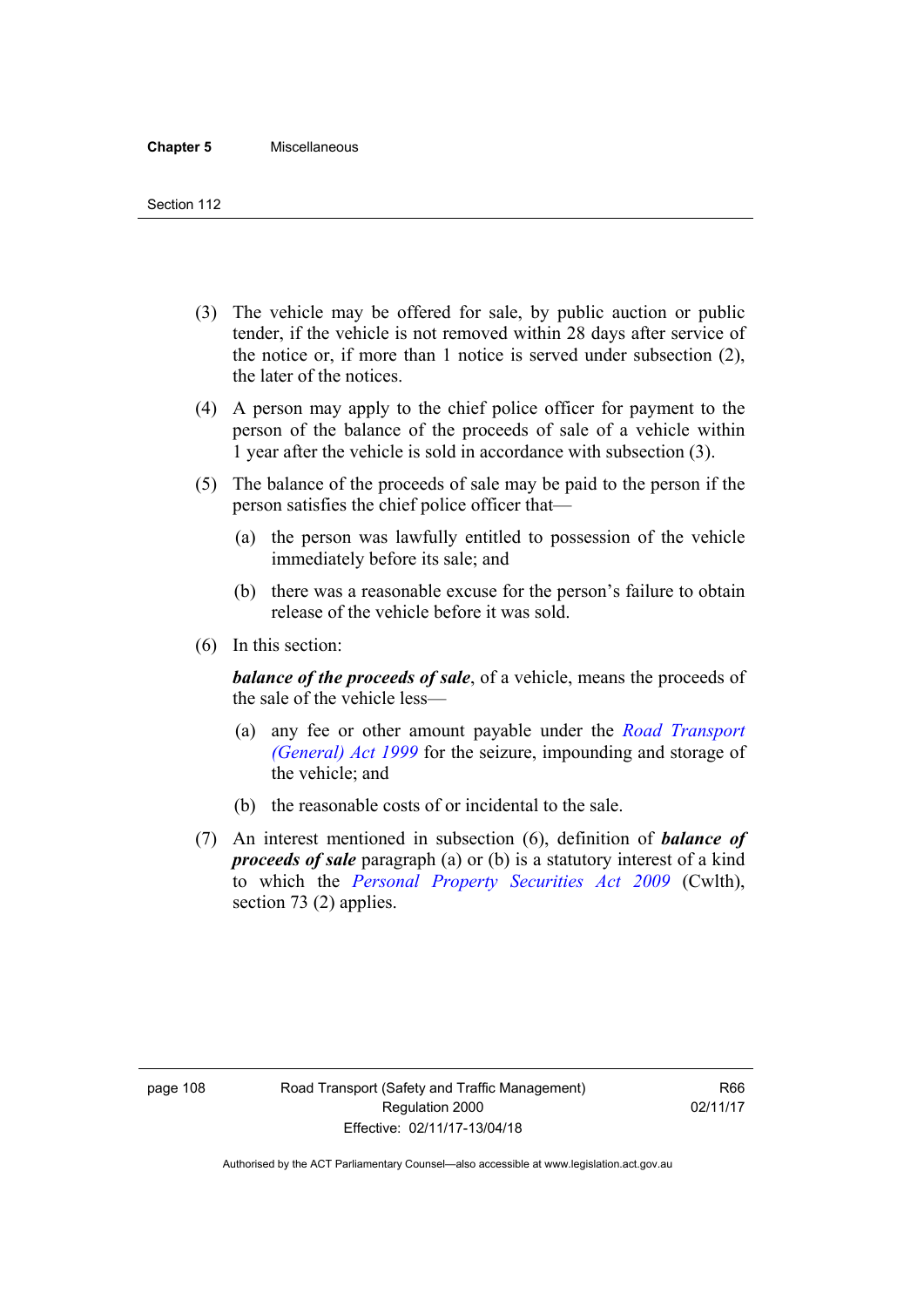# **112A Disposal of forfeited vehicles—Act, s 10K**

A vehicle that has been forfeited to the Territory under the [Act](http://www.legislation.act.gov.au/a/1999-80/default.asp), section 10B (Impounding or forfeiture of vehicles on conviction etc for certain offences) may be offered for sale by public auction or public tender.

# **113 Responsible person to inspect driver licence**

(1) Before permitting someone else to drive a motor vehicle, the responsible person for, or the person in charge of, the vehicle must require the person to produce his or her Australian driver licence or external driver licence and must inspect the licence.

Maximum penalty: 20 penalty units.

 (2) It is a defence to a prosecution of a person for an offence against subsection (1) if the person proves that the person had taken reasonable steps (other than those mentioned in the subsection) to ensure the person permitted to drive the motor vehicle was the holder of a current Australian driver licence or external driver **licence** 

# **114 Responsible person's consent**

The person in charge of a motor vehicle or trailer on a road must not, without reasonable excuse, permit anyone to use the vehicle without the consent of the responsible person for the vehicle.

Maximum penalty: 20 penalty units.

# **115 Standards for safe carriage of loads—Act, s 14 (2)**

The prescribed standards are the performance standards in the *[Load](http://www.ntc.gov.au/viewpage.aspx?documentid=862)  [Restraint Guide—Guidelines and Performance Standards for the](http://www.ntc.gov.au/viewpage.aspx?documentid=862)  [Safe Carriage of Loads on Road Vehicles](http://www.ntc.gov.au/viewpage.aspx?documentid=862)*, 2nd ed (2004) published by the National Transport Commission.

page 109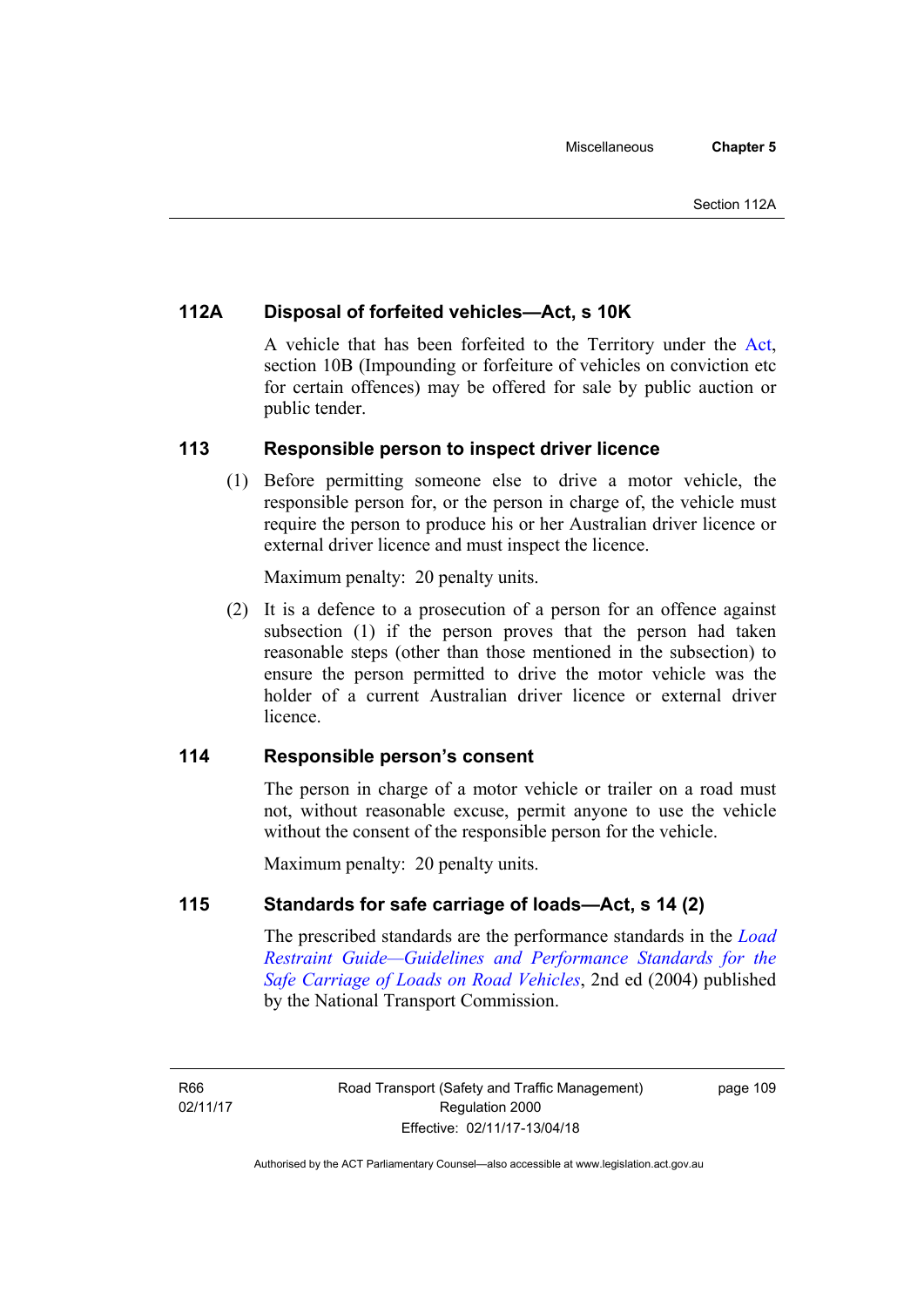**Dictionary** 

# **Dictionary**

(see s 3)

- *Note 1* The [Legislation Act](http://www.legislation.act.gov.au/a/2001-14) contains definitions and other provisions relevant to this regulation.
- *Note 2* For example, the [Legislation Act,](http://www.legislation.act.gov.au/a/2001-14) dict, pt 1, defines the following terms:
	- ambulance service
	- chief police officer
	- contravene
	- exercise
	- fire and rescue service
	- police officer
	- rural fire service
	- **SES**
	- territory plan
	- the Territory.
- *Note 3* Terms used in this regulation have the same meaning that they have in the *[Road Transport \(Safety and Traffic Management\) Act 1999](http://www.legislation.act.gov.au/a/1999-80)* (see [Legislation Act,](http://www.legislation.act.gov.au/a/2001-14) s 148.) For example, the following terms are defined in the *[Road Transport \(Safety and Traffic Management\) Act 1999](http://www.legislation.act.gov.au/a/1999-80)*, dict:
	- authorised person
	- camera detection device (see s 23)
	- indicated on
	- registered interest
	- road related area
	- speed measuring device
	- traffic offence detection device.
- *Note 4* The *[Road Transport \(General\) Act 1999](http://www.legislation.act.gov.au/a/1999-77)* contains definitions relevant to this Regulation. For example, the following terms are defined in the *[Road Transport \(General\) Act 1999](http://www.legislation.act.gov.au/a/1999-77)*, dictionary:
	- another jurisdiction
	- bicycle
	- combination

page 110 Road Transport (Safety and Traffic Management) Regulation 2000 Effective: 02/11/17-13/04/18

R66 02/11/17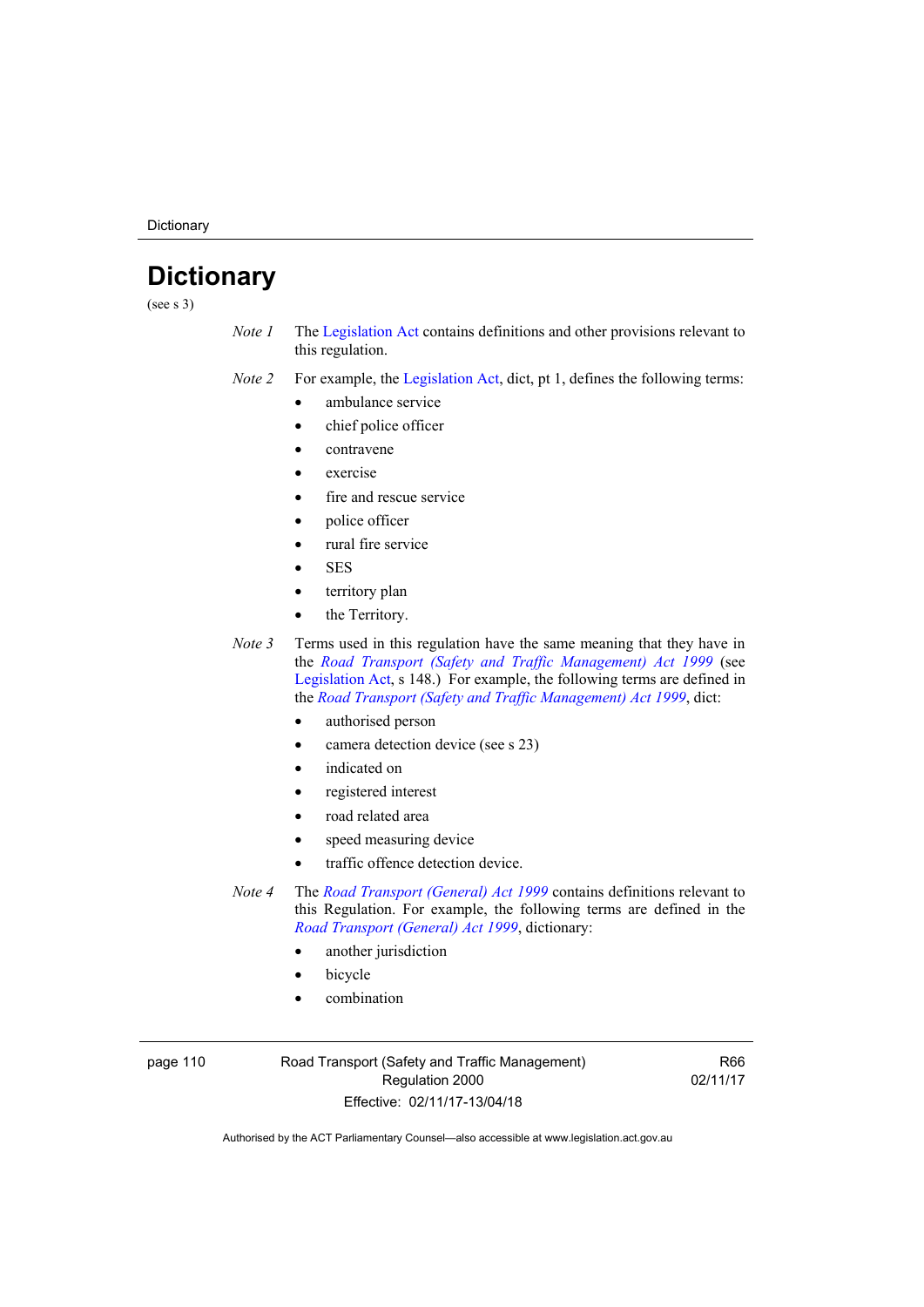- driver
- jurisdiction
- light rail vehicle
- motor vehicle
- National Transport Commission
- ride
- road transport authority (or authority) (see s 16)
- road transport legislation (see s 6)
- personal mobility device
- taxi
- trailer
- use (in relation to a vehicle).

*approved child restraint* means a child restraint approved by the road transport authority under section 66 (1) (c).

*approved e-payment method*—see section 76AA.

*approved police speedometer*, for chapter 4 (Traffic offence detection devices)—see section 102.

*area*—see the [Australian Road Rules,](http://www.legislation.act.gov.au//ni/db_37271/default.asp) dictionary.

*area of operations*, for a parking authority, means the area of operations declared for the parking authority under section 75A.

*ARR* means [Australian Road Rules](http://www.legislation.act.gov.au//ni/db_37271/default.asp).

*Australian driver licence*—see the *[Road Transport \(Driver](http://www.legislation.act.gov.au/a/1999-78)  [Licensing\) Act 1999](http://www.legislation.act.gov.au/a/1999-78)*, dictionary.

*Australian Road Rules*—see section 5.

*axle group*—see the *[Road Transport \(Vehicle Registration\)](http://www.legislation.act.gov.au/sl/2000-12)  [Regulation 2000](http://www.legislation.act.gov.au/sl/2000-12)*, dictionary.

*B-double*—see the *[Road Transport \(Vehicle Registration\)](http://www.legislation.act.gov.au/sl/2000-12)  [Regulation 2000](http://www.legislation.act.gov.au/sl/2000-12)*, dictionary.

R66 02/11/17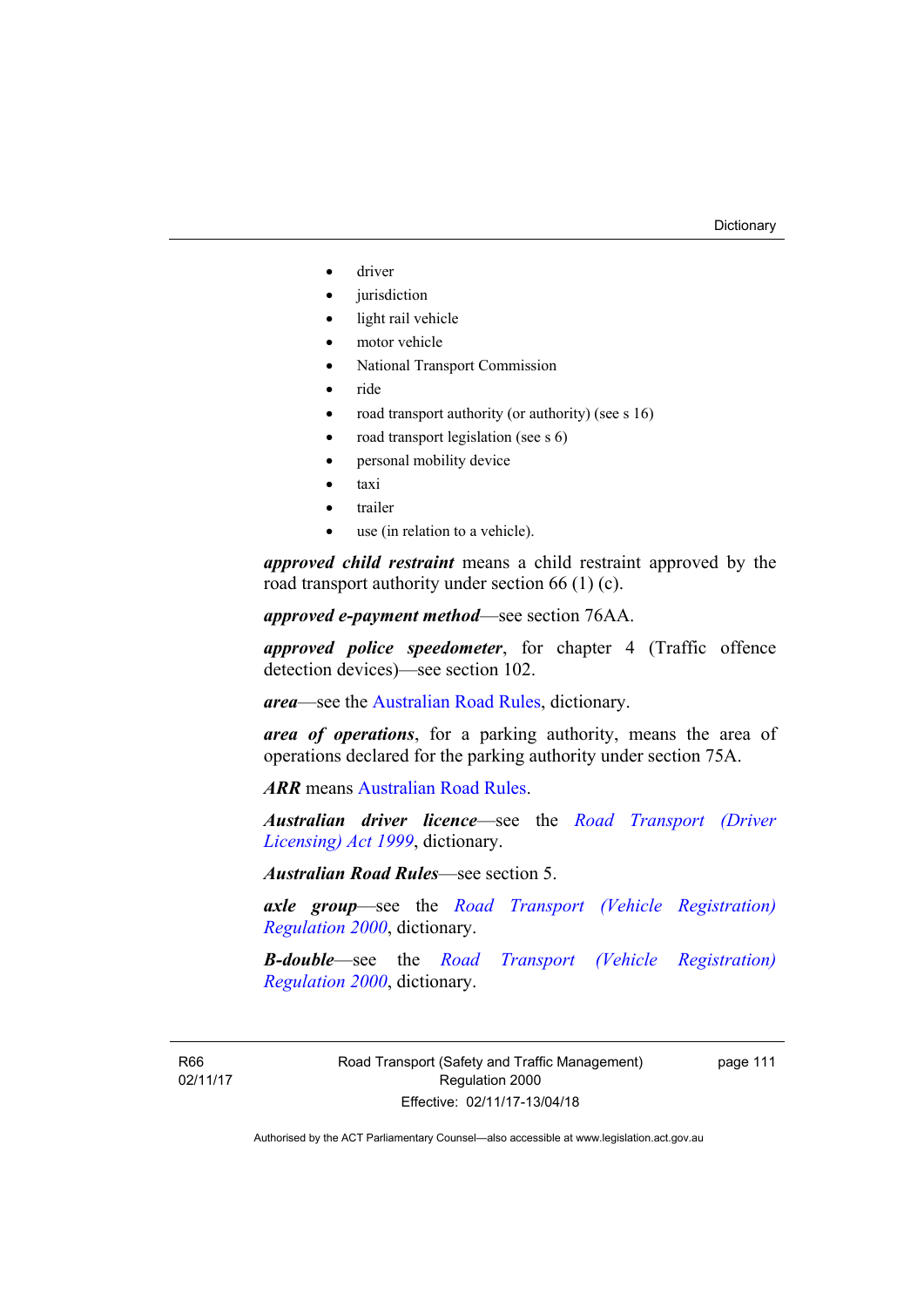**built-up area**, in relation to a length of road—see the Australian [Road Rules,](http://www.legislation.act.gov.au//ni/db_37271/default.asp) dictionary.

*bus*—see the [Australian Road Rules,](http://www.legislation.act.gov.au//ni/db_37271/default.asp) dictionary.

*bus lane*—see the [Australian Road Rules](http://www.legislation.act.gov.au//ni/db_37271/default.asp), rule 154.

*camera detection device*—see the [Act](http://www.legislation.act.gov.au/a/1999-80/default.asp), section 23 (1) (Use of camera detection devices).

*centre of the road*—see the [Australian Road Rules](http://www.legislation.act.gov.au//ni/db_37271/default.asp), dictionary.

*children's crossing*—see the [Australian Road Rules](http://www.legislation.act.gov.au//ni/db_37271/default.asp), rule 80 (6).

*clearway sign*—see the [Australian Road Rules,](http://www.legislation.act.gov.au//ni/db_37271/default.asp) schedule 2, rule 314, rule 315 and rule 316.

*controlled parking hours*, in relation to a pay parking space, means the periods (as indicated by information on or with traffic signs applying to the space) when a vehicle may not be parked in the space unless the relevant parking fee has been paid.

*converter dolly*—see the *[Road Transport \(Vehicle Registration\)](http://www.legislation.act.gov.au/sl/2000-12)  [Regulation 2000](http://www.legislation.act.gov.au/sl/2000-12)*, dictionary.

*crash*—see the [Australian Road Rules](http://www.legislation.act.gov.au//ni/db_37271/default.asp), dictionary.

*demand responsive service vehicle*—see the *[Road Transport](http://www.legislation.act.gov.au/a/2001-62)  [\(Public Passenger Services\) Act 2001](http://www.legislation.act.gov.au/a/2001-62)*, section 81.

*digital camera detection device*, for chapter 4 (Traffic offence detection devices)—see section 102.

*dog trailer*—see the *[Road Transport \(Vehicle Registration\)](http://www.legislation.act.gov.au/sl/2000-12)  [Regulation 2000](http://www.legislation.act.gov.au/sl/2000-12)*, dictionary.

*do not overtake turning vehicle sign*—see the [Australian Road](http://www.legislation.act.gov.au//ni/db_37271/default.asp)  [Rules](http://www.legislation.act.gov.au//ni/db_37271/default.asp), schedule 4, rule 319 and rule 320.

*drawbar*—see the *[Road Transport \(Vehicle Registration\)](http://www.legislation.act.gov.au/sl/2000-12)  [Regulation 2000](http://www.legislation.act.gov.au/sl/2000-12)*, dictionary.

page 112 Road Transport (Safety and Traffic Management) Regulation 2000 Effective: 02/11/17-13/04/18

R66 02/11/17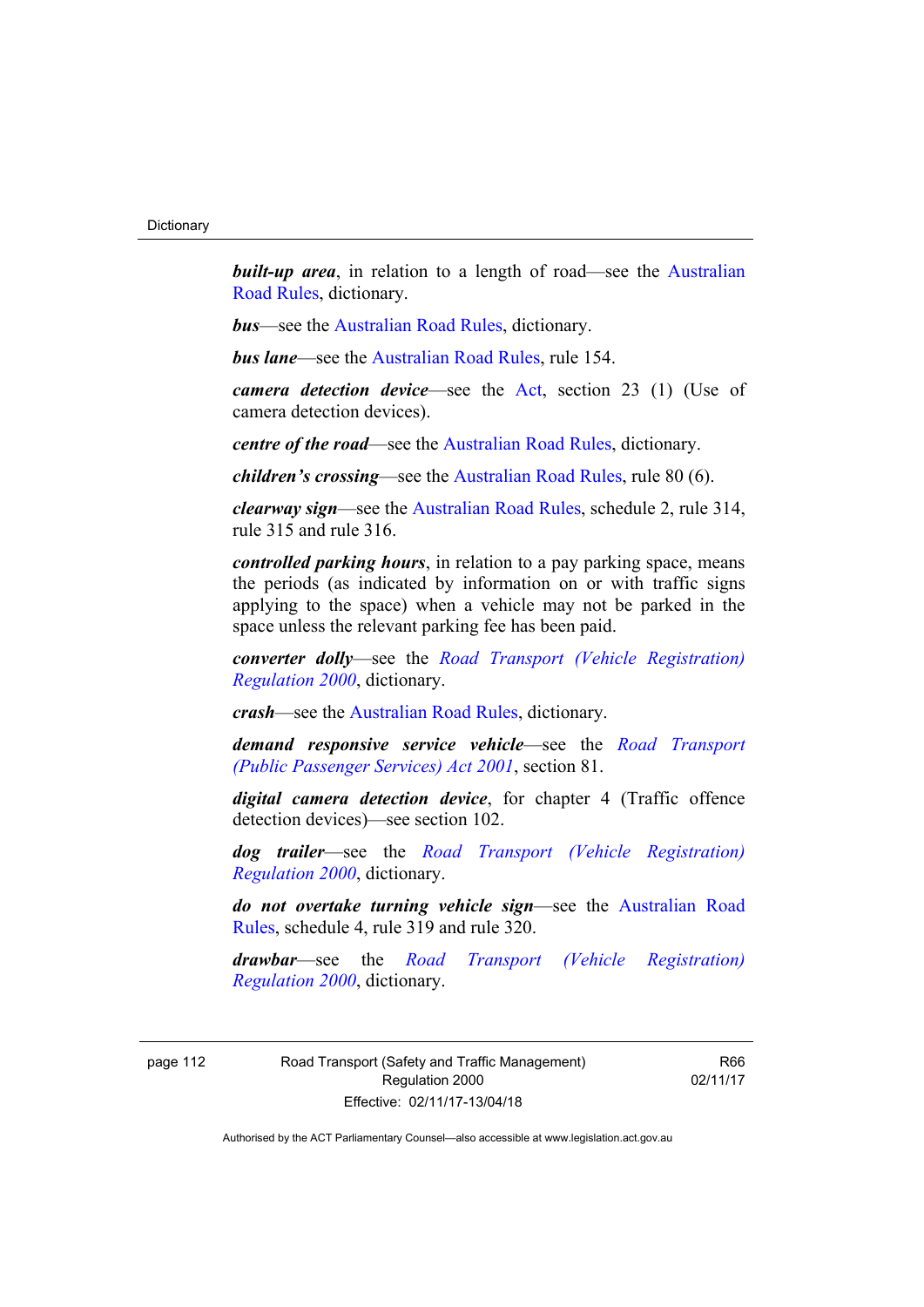*driver's vehicle*, for a driver*—*see the [Australian Road Rules](http://www.legislation.act.gov.au//ni/db_37271/default.asp), dictionary.

*emergency stopping lane—see the [Australian Road Rules](http://www.legislation.act.gov.au//ni/db_37271/default.asp), rule 95.* 

*emergency vehicle* means any vehicle driven by a person who is—

- (a) an emergency worker; and
- (b) driving the vehicle in the course of his or her duties as an emergency worker.

*emergency worker*—see section 33 (1).

*external driver licence*—see the *[Road Transport \(Driver Licensing\)](http://www.legislation.act.gov.au/a/1999-78)  [Act 1999](http://www.legislation.act.gov.au/a/1999-78)*, dictionary.

*fixed camera detection device*, for chapter 4 (Traffic offence detection devices)—see section 102.

*footpath*, for division 2.3.1B (People using personal mobility devices)—see section 38E.

*give way*—see the [Australian Road Rules](http://www.legislation.act.gov.au//ni/db_37271/default.asp), dictionary.

*GVM*—see the *[Road Transport \(Vehicle Registration\) Act 1999](http://www.legislation.act.gov.au/a/1999-81)*, dictionary.

*heavy vehicle*, for division 3.1.3 (Heavy vehicle parking)—see section 82.

*hire car*—see the *[Road Transport \(Public Passenger Services\)](http://www.legislation.act.gov.au/a/2001-62)  [Act 2001](http://www.legislation.act.gov.au/a/2001-62)*, section 67.

*implement*—see the *[Road Transport \(Vehicle Registration\)](http://www.legislation.act.gov.au/sl/2000-12)  [Regulation 2000](http://www.legislation.act.gov.au/sl/2000-12)*, dictionary.

*land adjoining residential land*, for division 3.1.3 (Heavy vehicle parking)—see section 82.

*laser speed measuring device*, for chapter 4 (Traffic offence detection devices)—see section 102.

R66 02/11/17 Road Transport (Safety and Traffic Management) Regulation 2000 Effective: 02/11/17-13/04/18

page 113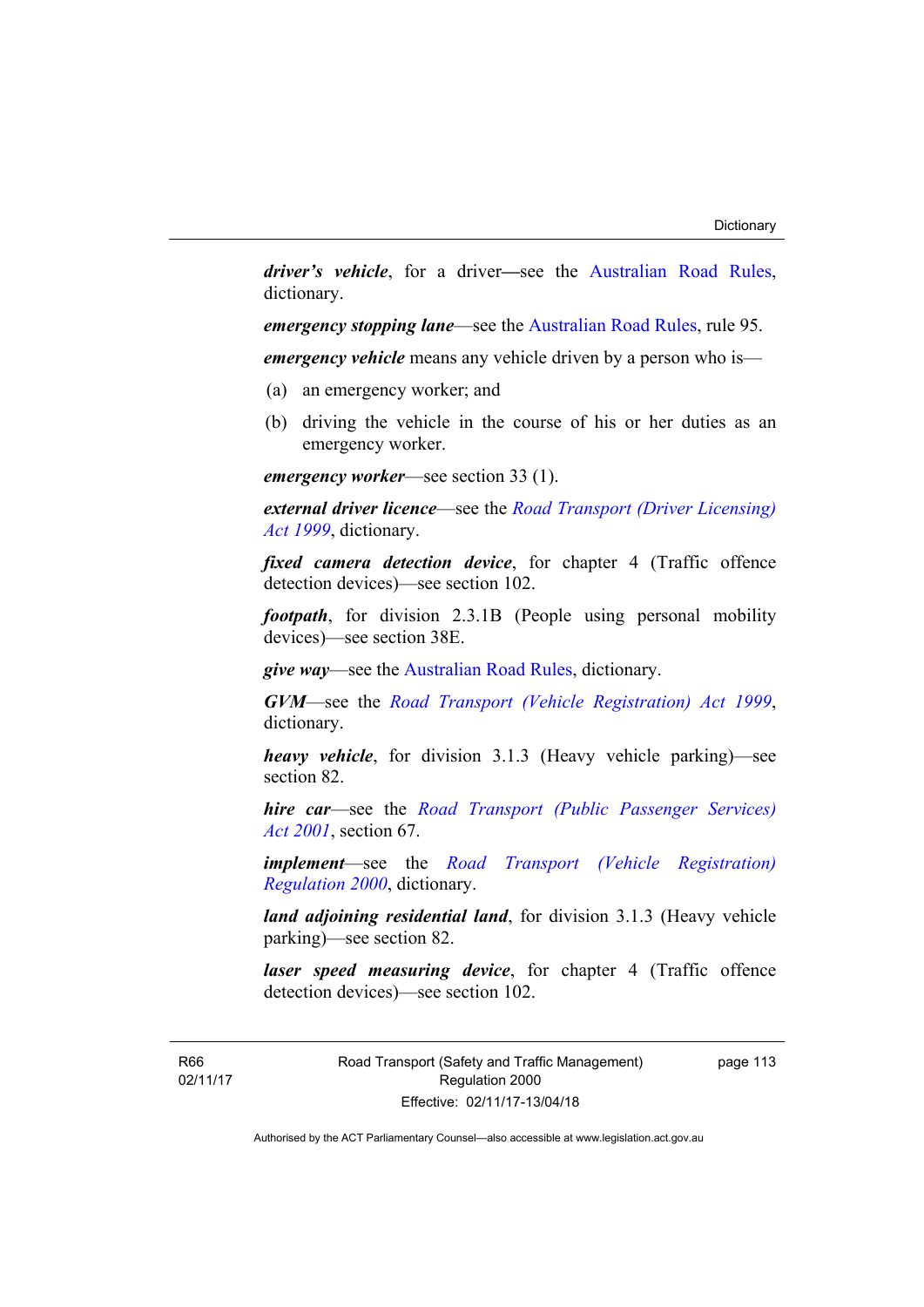*length*, of road—see the [Australian Road Rules](http://www.legislation.act.gov.au//ni/db_37271/default.asp), dictionary.

*lift and tow trailer* means a trailer consisting of an axle group and a drawbar designed to support 1 axle group of a vehicle under tow.

*loading zone*—see the [Australian Road Rules,](http://www.legislation.act.gov.au//ni/db_37271/default.asp) rule 179.

*marked foot crossing*—see the [Australian Road Rules,](http://www.legislation.act.gov.au//ni/db_37271/default.asp) dictionary.

*metered parking area* means a length of road or area that is set aside as a metered parking area in accordance with section 73.

*metered parking scheme* means a metered parking scheme under division 3.1.1.

*metered parking sign* means a *permissive parking sign* with the word 'meter' on or with the sign.

*metered parking space* means an area that is a metered parking space mentioned in section 75.

*mobility parking scheme authority* means an authority issued under section 101

*motorbike*—see the [Australian Road Rules,](http://www.legislation.act.gov.au//ni/db_37271/default.asp) dictionary, definition of *motor bike*.

*multi-space parking meter* means a parking meter that applies to 2 or more metered parking spaces.

*nature strip*—see the [Australian Road Rules](http://www.legislation.act.gov.au//ni/db_37271/default.asp), dictionary.

*night*—see the [Australian Road Rules,](http://www.legislation.act.gov.au//ni/db_37271/default.asp) dictionary.

*no parking sign*—see the [Australian Road Rules](http://www.legislation.act.gov.au//ni/db_37271/default.asp), schedule 2, schedule 3, rule 314, rule 315 and rule 316.

*no trucks sign*—see the [Australian Road Rules,](http://www.legislation.act.gov.au//ni/db_37271/default.asp) schedule 2, rule 314, rule 315 and rule 316.

*oncoming vehicle*, for a driver—see the [Australian Road Rules](http://www.legislation.act.gov.au//ni/db_37271/default.asp), dictionary.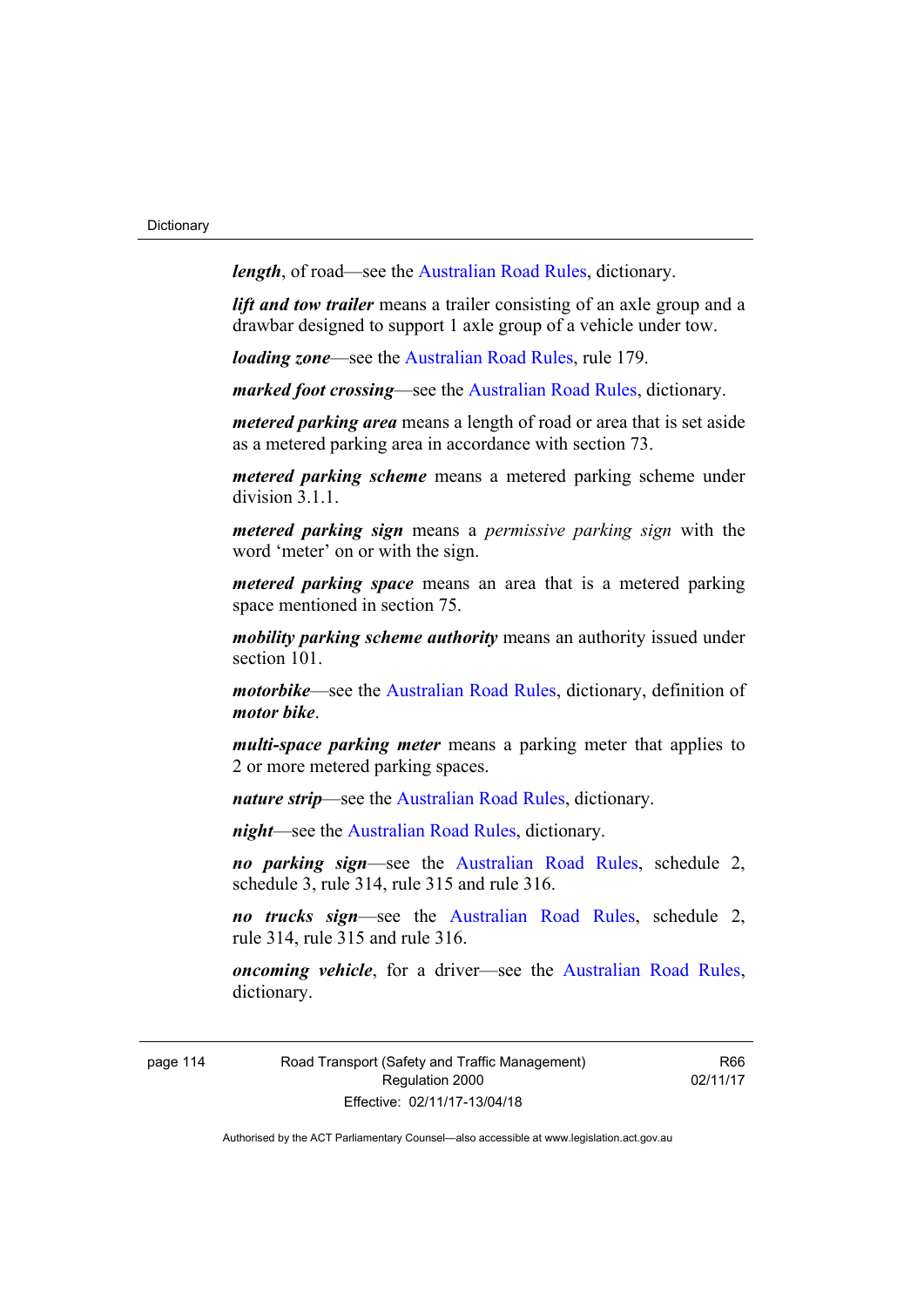*park*—see section 3B.

*parking authority* means a person declared to be a parking authority under section 75A.

*parking authority guidelines*—see section 75B (1).

*parking bay*—see the [Australian Road Rules,](http://www.legislation.act.gov.au//ni/db_37271/default.asp) dictionary.

*parking control sign*—see the [Australian Road Rules](http://www.legislation.act.gov.au//ni/db_37271/default.asp), dictionary.

*parking meter* means a device designed to indicate, or capable of indicating, whether the relevant parking fee for the parking of a vehicle in a metered parking space has been paid, and includes the stand on which the device is erected.

*parking meter hood* means a hood or other cover designed to be fitted to a parking meter and to cover the part of the meter that would normally display a sign with the word 'expired' when the meter is not in operation.

*parking permit* means a parking permit issued under section 100.

*parking ticket* means a ticket issued by the road transport authority or a parking authority (by means of a parking ticket machine) for display in or on a vehicle as evidence of the prepayment of a parking fee.

*parking ticket machine* means a device designed to issue parking tickets, and includes the stand on which the device is erected.

*pay parking area* means a metered parking area or ticket parking area.

*pay parking device* means a parking meter or parking ticket machine.

*pay parking scheme* means a metered parking scheme or ticket parking scheme.

*pay parking sign* means a metered parking sign or ticket parking sign.

Road Transport (Safety and Traffic Management) Regulation 2000 Effective: 02/11/17-13/04/18

page 115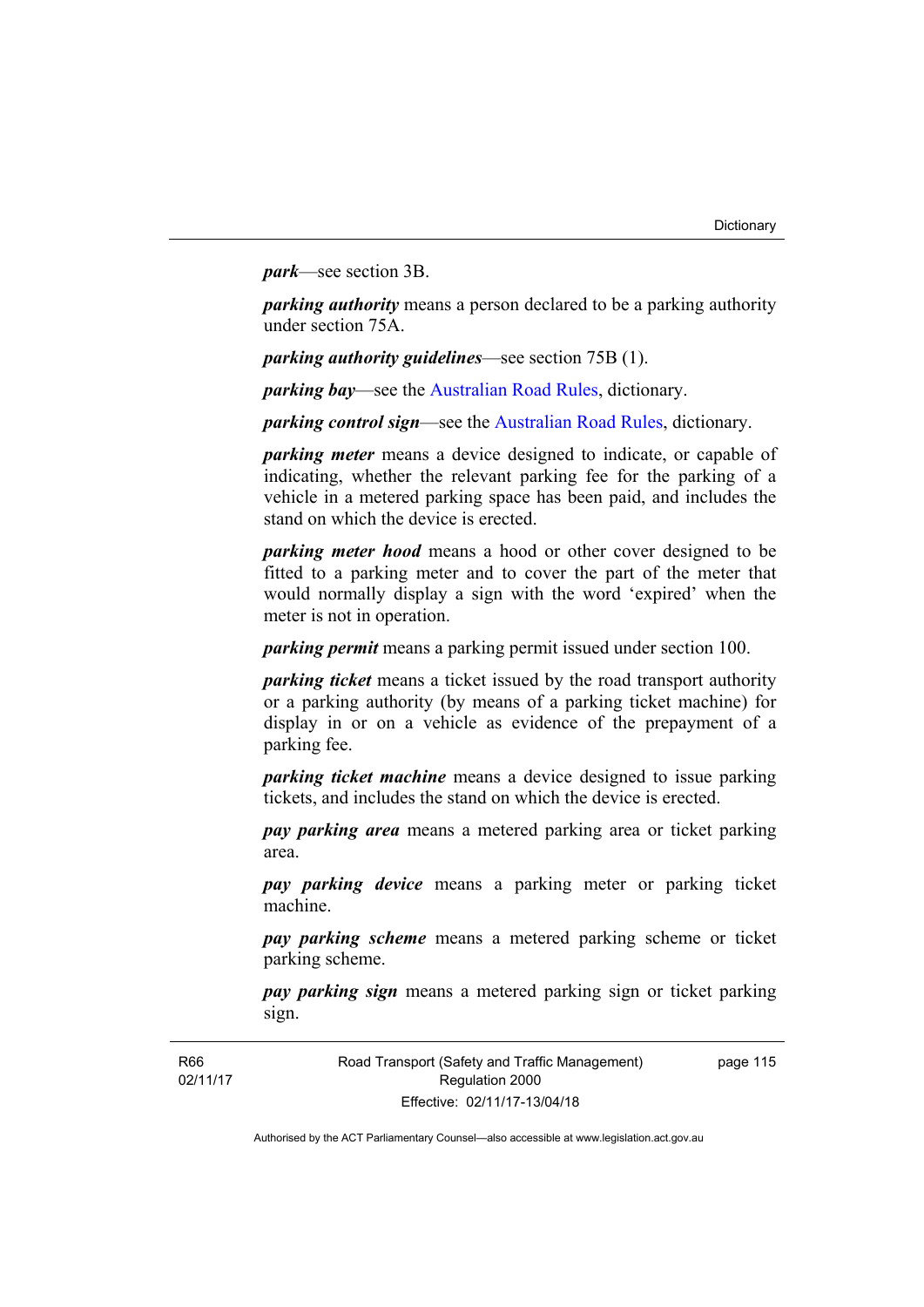*pay parking space* means a metered parking space or ticket parking space.

*pedestrian*—see section 8A.

*pedestrian crossing*—see the [Australian Road Rules](http://www.legislation.act.gov.au//ni/db_37271/default.asp), rule 81 (3).

*permissive parking sign*—see the [Australian Road Rules](http://www.legislation.act.gov.au//ni/db_37271/default.asp), schedule 2, schedule 3, rule 314, rule 315 and rule 316.

*person with a disability* means a person—

- (a) who cannot walk because of permanent or temporary loss of the use of 1 or both legs or another permanent medical or physical condition; or
- (b) whose physical condition is detrimentally affected by walking 100m; or
- (c) who needs to use a walking frame, crutches, callipers, a scooter, a wheelchair or a similar mobility aid.

*piezo strip speed measuring device*, for chapter 4 (Traffic offence detection devices)—see section 102.

*police vehicle* means any vehicle driven by a person who is—

- (a) a police officer; and
- (b) driving the vehicle in the course of his or her duties as a police officer.

*postal vehicle*—see the [Australian Road Rules,](http://www.legislation.act.gov.au//ni/db_37271/default.asp) dictionary.

*premises* includes land.

*prime mover*—see the *[Road Transport \(Vehicle Registration\)](http://www.legislation.act.gov.au/sl/2000-12)  [Regulation 2000](http://www.legislation.act.gov.au/sl/2000-12)*, dictionary.

*public bus*—see the *[Road Transport \(Public Passenger Services\)](http://www.legislation.act.gov.au/a/2001-62)  [Act 2001](http://www.legislation.act.gov.au/a/2001-62)*, dictionary.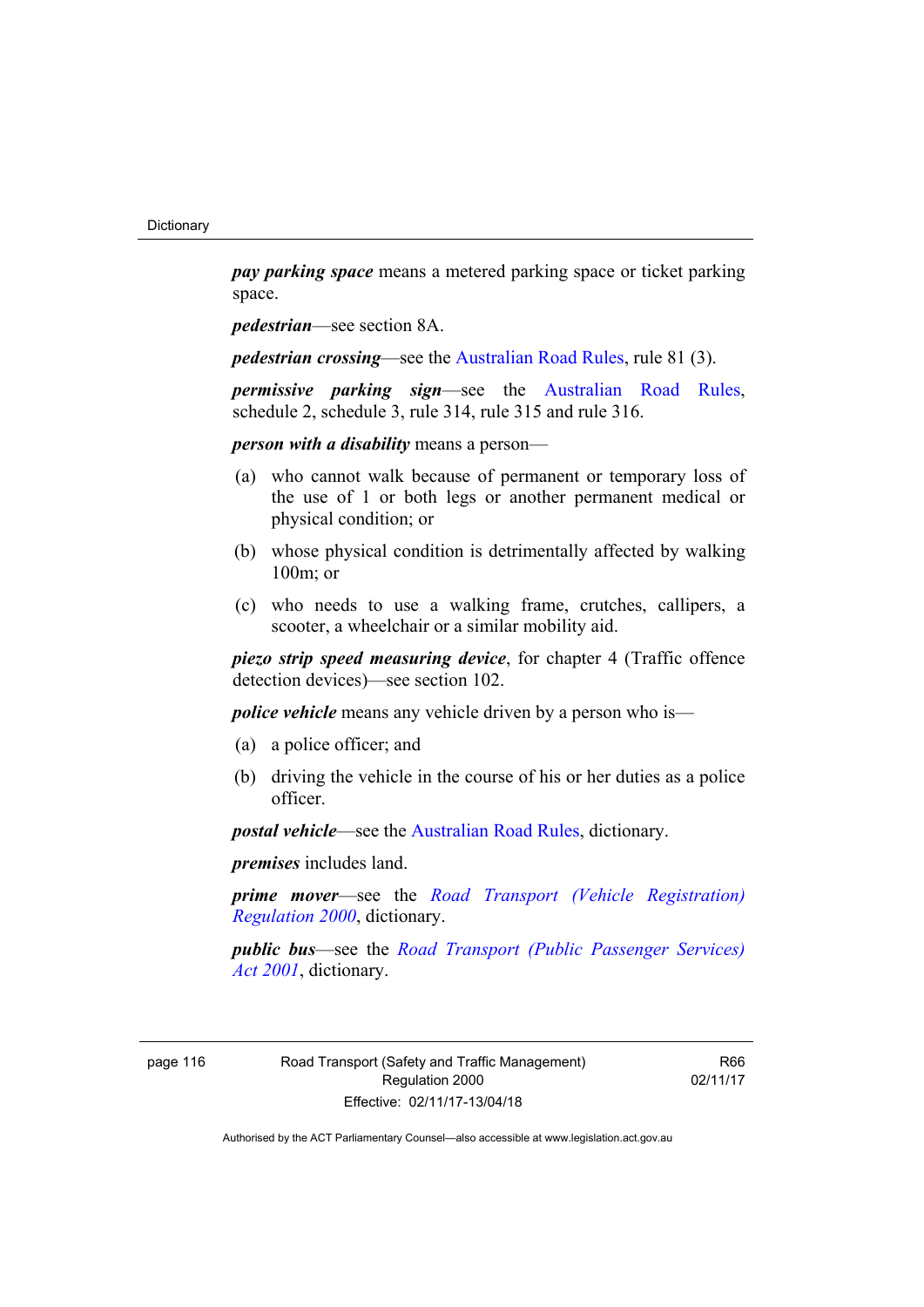*radar speed measuring device*, for chapter 4 (Traffic offence detection devices)—see section 102.

*recording medium*, for chapter 4 (Traffic offence detection devices)—see section 107B (1).

*red traffic arrow*—see the [Australian Road Rules,](http://www.legislation.act.gov.au//ni/db_37271/default.asp) dictionary.

*red traffic light*—see the [Australian Road Rules](http://www.legislation.act.gov.au//ni/db_37271/default.asp), dictionary.

*registered operator*—see the *[Road Transport \(Vehicle Registration\)](http://www.legislation.act.gov.au/a/1999-81)  [Act 1999](http://www.legislation.act.gov.au/a/1999-81)*, dictionary.

*relevant parking fee*, for parking a vehicle in a pay parking space, means the fee for parking the vehicle in the space, for the day and time when the vehicle is parked in the space, as indicated on or with the parking meter or parking ticket machine applying to the space.

*residential land*, for division 3.1.3 (Heavy vehicle parking)—see section 82.

*rider*—see the [Australian Road Rules,](http://www.legislation.act.gov.au//ni/db_37271/default.asp) rule 17.

*rideshare vehicle*—see the *[Road Transport \(Public Passenger](http://www.legislation.act.gov.au/a/2001-62)  [Services\) Act 2001](http://www.legislation.act.gov.au/a/2001-62)*, section 60A.

*road*—see section 3A.

*road marking*—see the [Australian Road Rules](http://www.legislation.act.gov.au//ni/db_37271/default.asp), dictionary.

*road train*—see the *[Road Transport \(Vehicle Registration\)](http://www.legislation.act.gov.au/sl/2000-12)  [Regulation 2000](http://www.legislation.act.gov.au/sl/2000-12)*, dictionary.

*road user*—see the [Australian Road Rules,](http://www.legislation.act.gov.au//ni/db_37271/default.asp) rule 14.

*security checksum*, for chapter 4 (Traffic offence detection devices)—see section 102.

*semitrailer*—see the *[Road Transport \(Vehicle Registration\)](http://www.legislation.act.gov.au/sl/2000-12)  [Regulation 2000](http://www.legislation.act.gov.au/sl/2000-12)*, dictionary.

*shared path*, for division 2.3.1B (People using personal mobility devices)—see section 38E.

R66 02/11/17 Road Transport (Safety and Traffic Management) Regulation 2000 Effective: 02/11/17-13/04/18

page 117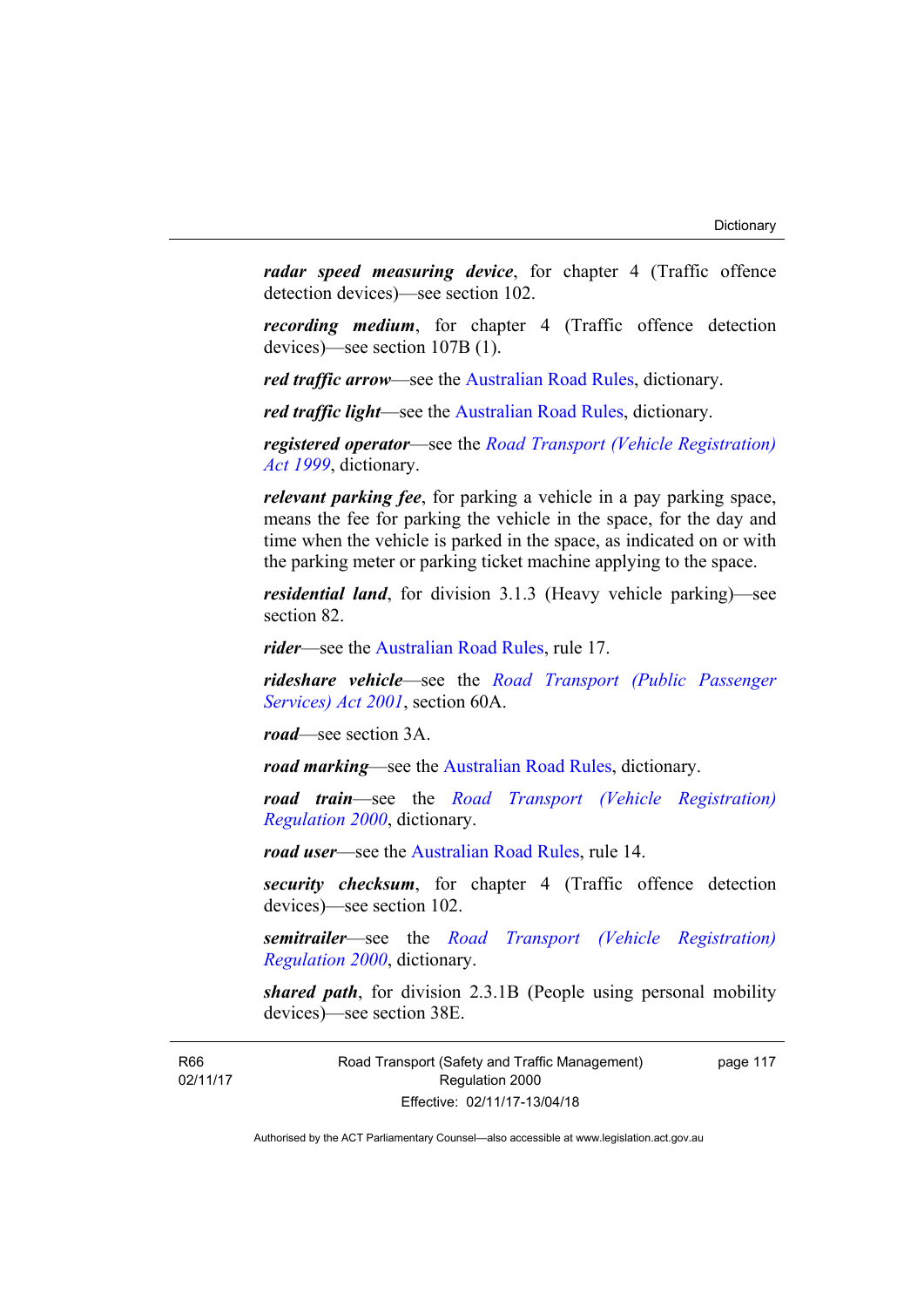*stock truck*, for division 3.1.3 (Heavy vehicle parking)—see section 82.

*stop*—see section 3B.

*testing authority*, for chapter 4 (Traffic offence detection devices) see section 102.

*ticket parking area*—

- (a) means a length of road or area that is set aside as a ticket parking area under section 76 (2) (a) or section 76A (2) (a); but
- (b) does not include a length of road or area that, under section 77 (2), is not taken to be included in the length of road or area set aside.

*ticket parking scheme* means a ticket parking scheme under division 3.1.2.

*ticket parking sign* means a *permissive parking sign* with the word 'ticket' on or with the sign.

*ticket parking space* means a ticket parking space under section 78.

*tow truck*—see the *[Road Transport \(Vehicle Registration\)](http://www.legislation.act.gov.au/sl/2000-12)  [Regulation 2000](http://www.legislation.act.gov.au/sl/2000-12)*, dictionary.

*towing attachment* means a device fitted to a vehicle to which the drawbar of a trailer may be attached.

*tractor*—see the *[Road Transport \(Vehicle Registration\) Regulation](http://www.legislation.act.gov.au/sl/2000-12)  [2000](http://www.legislation.act.gov.au/sl/2000-12)*, dictionary.

*traffic control device*—see the [Australian Road Rules](http://www.legislation.act.gov.au//ni/db_37271/default.asp), dictionary.

*traffic-related item*—see the [Australian Road Rules,](http://www.legislation.act.gov.au//ni/db_37271/default.asp) dictionary.

*traffic sign*—see the [Australian Road Rules](http://www.legislation.act.gov.au//ni/db_37271/default.asp), dictionary.

*traffic signals*—see the [Australian Road Rules](http://www.legislation.act.gov.au//ni/db_37271/default.asp), dictionary.

*transit lane*—see the [Australian Road Rules,](http://www.legislation.act.gov.au//ni/db_37271/default.asp) rule 156.

page 118 Road Transport (Safety and Traffic Management) Regulation 2000 Effective: 02/11/17-13/04/18

R66 02/11/17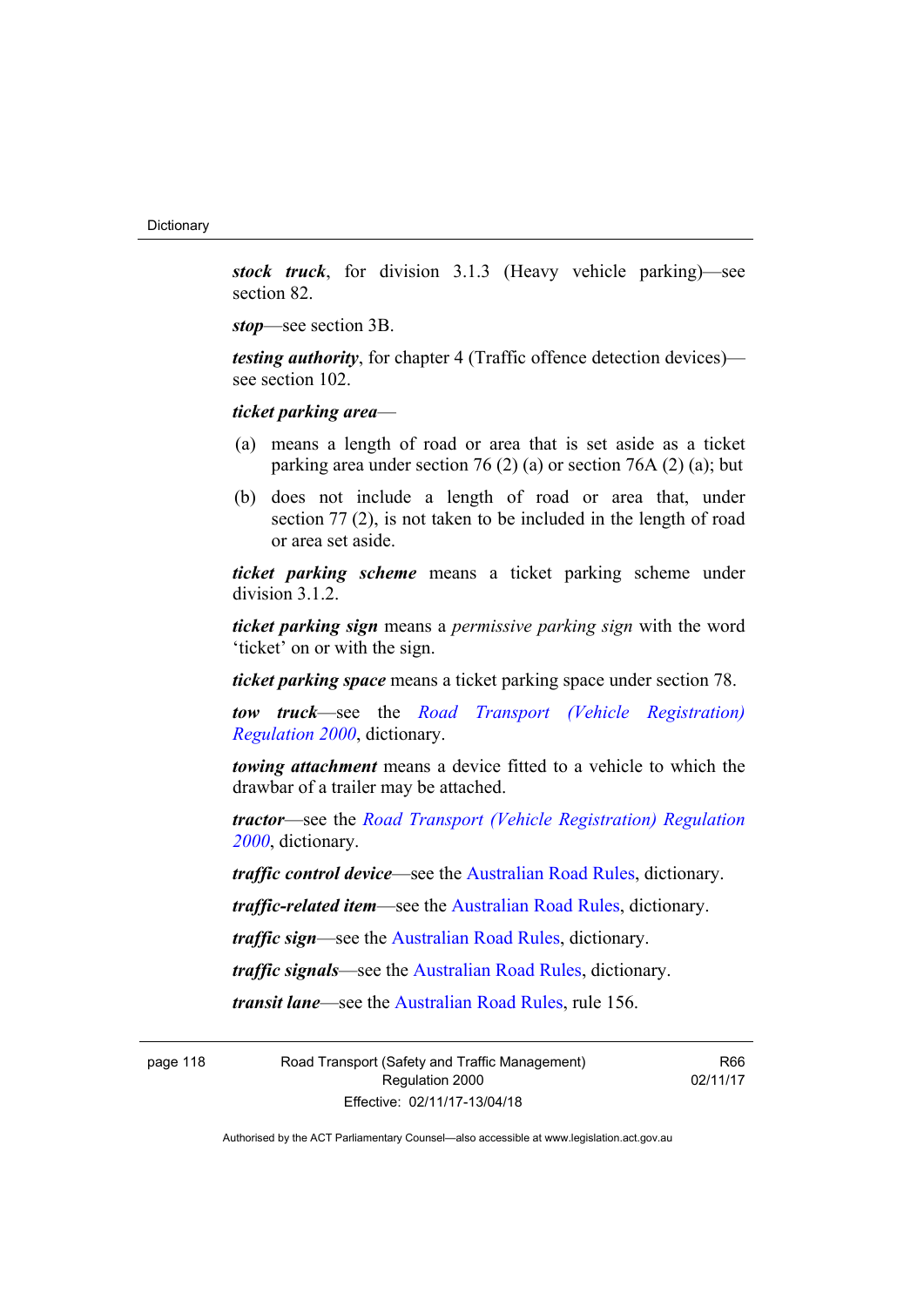*truck lane*—see the [Australian Road Rules](http://www.legislation.act.gov.au//ni/db_37271/default.asp), rule 157.

*use*, of a personal mobility device, for division 2.3.1B (People using personal mobility devices)—see section 38E.

*vehicle*—see the [Australian Road Rules](http://www.legislation.act.gov.au//ni/db_37271/default.asp), rule 15.

*wheeled recreational device*—see section 33 (1).

*wheeled toy*—see the [Australian Road Rules](http://www.legislation.act.gov.au//ni/db_37271/default.asp), dictionary.

*with*, for information about the application of a traffic control device—see the [Australian Road Rules](http://www.legislation.act.gov.au//ni/db_37271/default.asp), dictionary.

R66 02/11/17 Road Transport (Safety and Traffic Management) Regulation 2000 Effective: 02/11/17-13/04/18

page 119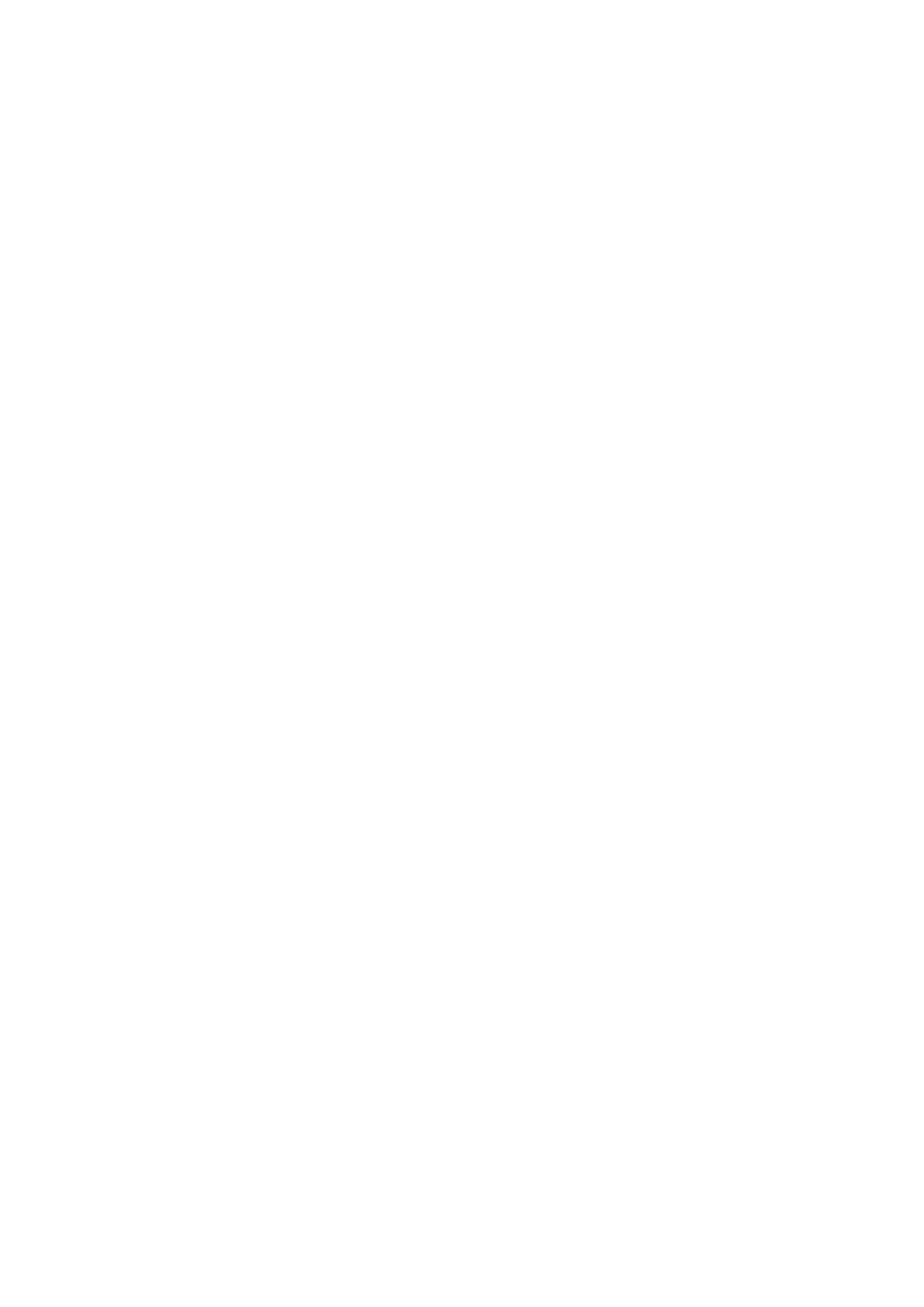1 About the endnotes

# **Endnotes**

# **1 About the endnotes**

Amending and modifying laws are annotated in the legislation history and the amendment history. Current modifications are not included in the republished law but are set out in the endnotes.

Not all editorial amendments made under the *[Legislation Act 2001](http://www.legislation.act.gov.au/a/2001-14)*, part 11.3 are annotated in the amendment history. Full details of any amendments can be obtained from the Parliamentary Counsel's Office.

Uncommenced amending laws are not included in the republished law. The details of these laws are underlined in the legislation history. Uncommenced expiries are underlined in the legislation history and amendment history.

If all the provisions of the law have been renumbered, a table of renumbered provisions gives details of previous and current numbering.

The endnotes also include a table of earlier republications.

| $LR =$ legislation register<br>$sub =$ substituted<br>$LRA =$ Legislation (Republication) Act 1996<br>underlining = whole or part not commenced<br>$mod = modified/modification$<br>or to be expired | ins = inserted/added<br>$sdiv = subdivision$ | $A = Act$<br>$AF =$ Approved form<br>$am = amended$<br>$amdt = amendment$<br>$AR = Assembly resolution$<br>$ch = chapter$<br>$CN =$ Commencement notice<br>$def = definition$<br>$DI = Disallowable instrument$<br>$dict = dictionary$<br>disallowed = disallowed by the Legislative<br>Assembly<br>$div = division$<br>$exp = expires/expired$<br>$Gaz = gazette$<br>$hdg =$ heading<br>IA = Interpretation Act 1967<br>$LA =$ Legislation Act 2001 | NI = Notifiable instrument<br>$o = order$<br>om = omitted/repealed<br>$ord = ordinance$<br>orig = original<br>par = paragraph/subparagraph<br>$pres = present$<br>$prev = previous$<br>$(\text{prev})$ = previously<br>$pt = part$<br>$r = rule/subrule$<br>$reloc = relocated$<br>$remum = renumbered$<br>$R[X]$ = Republication No<br>$RI = reissue$<br>$s = section/subsection$<br>$sch = schedule$<br>SL = Subordinate law |
|------------------------------------------------------------------------------------------------------------------------------------------------------------------------------------------------------|----------------------------------------------|------------------------------------------------------------------------------------------------------------------------------------------------------------------------------------------------------------------------------------------------------------------------------------------------------------------------------------------------------------------------------------------------------------------------------------------------------|--------------------------------------------------------------------------------------------------------------------------------------------------------------------------------------------------------------------------------------------------------------------------------------------------------------------------------------------------------------------------------------------------------------------------------|
|                                                                                                                                                                                                      |                                              |                                                                                                                                                                                                                                                                                                                                                                                                                                                      |                                                                                                                                                                                                                                                                                                                                                                                                                                |
|                                                                                                                                                                                                      |                                              |                                                                                                                                                                                                                                                                                                                                                                                                                                                      |                                                                                                                                                                                                                                                                                                                                                                                                                                |
|                                                                                                                                                                                                      |                                              |                                                                                                                                                                                                                                                                                                                                                                                                                                                      |                                                                                                                                                                                                                                                                                                                                                                                                                                |
|                                                                                                                                                                                                      |                                              |                                                                                                                                                                                                                                                                                                                                                                                                                                                      |                                                                                                                                                                                                                                                                                                                                                                                                                                |
|                                                                                                                                                                                                      |                                              |                                                                                                                                                                                                                                                                                                                                                                                                                                                      |                                                                                                                                                                                                                                                                                                                                                                                                                                |
|                                                                                                                                                                                                      |                                              |                                                                                                                                                                                                                                                                                                                                                                                                                                                      |                                                                                                                                                                                                                                                                                                                                                                                                                                |
|                                                                                                                                                                                                      |                                              |                                                                                                                                                                                                                                                                                                                                                                                                                                                      |                                                                                                                                                                                                                                                                                                                                                                                                                                |
|                                                                                                                                                                                                      |                                              |                                                                                                                                                                                                                                                                                                                                                                                                                                                      |                                                                                                                                                                                                                                                                                                                                                                                                                                |
|                                                                                                                                                                                                      |                                              |                                                                                                                                                                                                                                                                                                                                                                                                                                                      |                                                                                                                                                                                                                                                                                                                                                                                                                                |
|                                                                                                                                                                                                      |                                              |                                                                                                                                                                                                                                                                                                                                                                                                                                                      |                                                                                                                                                                                                                                                                                                                                                                                                                                |
|                                                                                                                                                                                                      |                                              |                                                                                                                                                                                                                                                                                                                                                                                                                                                      |                                                                                                                                                                                                                                                                                                                                                                                                                                |
|                                                                                                                                                                                                      |                                              |                                                                                                                                                                                                                                                                                                                                                                                                                                                      |                                                                                                                                                                                                                                                                                                                                                                                                                                |
|                                                                                                                                                                                                      |                                              |                                                                                                                                                                                                                                                                                                                                                                                                                                                      |                                                                                                                                                                                                                                                                                                                                                                                                                                |
|                                                                                                                                                                                                      |                                              |                                                                                                                                                                                                                                                                                                                                                                                                                                                      |                                                                                                                                                                                                                                                                                                                                                                                                                                |
|                                                                                                                                                                                                      |                                              |                                                                                                                                                                                                                                                                                                                                                                                                                                                      |                                                                                                                                                                                                                                                                                                                                                                                                                                |

# **2 Abbreviation key**

page 120 Road Transport (Safety and Traffic Management) Regulation 2000 Effective: 02/11/17-13/04/18

R66 02/11/17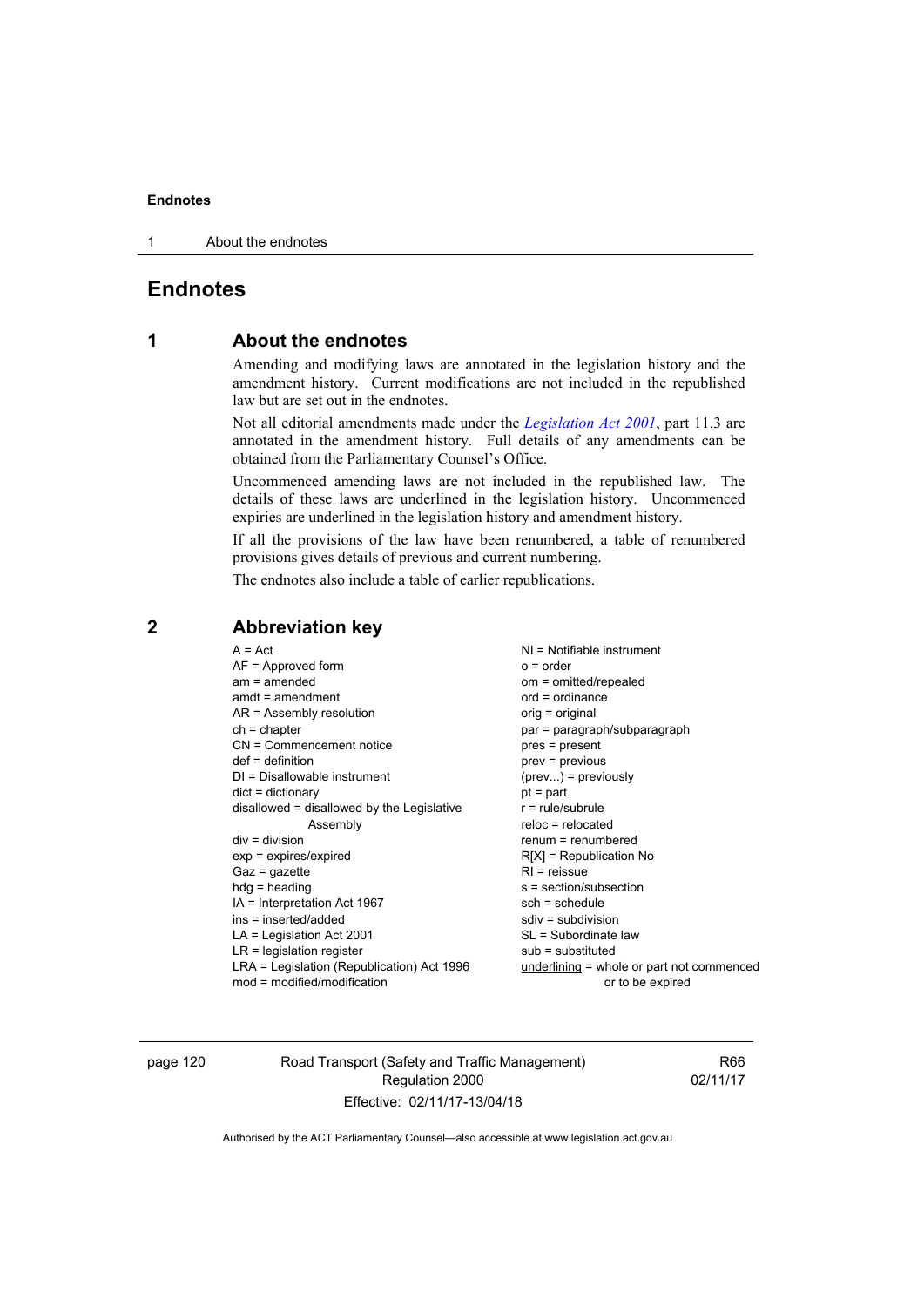#### **3 Legislation history**

This regulation was originally the *Road Transport (Safety and Traffic Management) Regulations 2000*. It was renamed under the *[Legislation Act 2001](http://www.legislation.act.gov.au/a/2001-14)*.

### **Road Transport (Safety and Traffic Management) Regulation 2000 SL2000-10**

notified 29 February 2000 [\(Gaz 2000 No S6](http://www.legislation.act.gov.au/gaz/2000-S6/default.asp))

s 1, s 2 commenced 29 February 2000 (IA 10B)

remainder commenced 1 March 2000 (s 2 and [Gaz 2000 No S5\)](http://www.legislation.act.gov.au/gaz/2000-S5/default.asp)

### as amended by

# **Legislative Assembly [AR2000-2](http://www.legislation.act.gov.au/ar/2000-2/default.asp)**

notified 18 May 2000 ([Gaz 2000 No 20 p](http://www.legislation.act.gov.au/gaz/2000-20/default.asp) 505) commenced 18 May 2000 (SLA s 6 (13))

#### **[Road Transport \(Safety and Traffic Management\) Regulations](http://www.legislation.act.gov.au/sl/2000-21/default.asp)  [Amendment](http://www.legislation.act.gov.au/sl/2000-21/default.asp) SL2000-21 pt 2**

notified 18 May 2000 ([Gaz 2000 No 20\)](http://www.legislation.act.gov.au/gaz/2000-20/default.asp) commenced 18 May 2000 (s 1)

### **[Road Transport Legislation Regulations Amendment](http://www.legislation.act.gov.au/sl/2000-33/default.asp) SL2000-33 pt 2**  notified 2 August 2000 ([Gaz 2000 No S41](http://www.legislation.act.gov.au/gaz/2000-S41/default.asp)) commenced 2 August 2000 (s 1)

### **[Road Transport Legislation Regulations Amendment](http://www.legislation.act.gov.au/sl/2000-52/default.asp) SL2000-52 pt 2**  notified 14 December 2000 [\(Gaz 2000 No 50](http://www.legislation.act.gov.au/gaz/2000-50/default.asp)) commenced 14 December 2000 (s 1)

# **[Road Transport Legislation Amendment Act 2001](http://www.legislation.act.gov.au/a/2001-27) A2001-27 sch 4**

notified 24 May 2001 ([Gaz 2001 No 21\)](http://www.legislation.act.gov.au/gaz/2001-21/default.asp) s 1, s 2 commenced 24 May 2001 (IA s 10B) sch 4 commenced 24 May 2001 (s 2)

### **[Road Transport \(Safety and Traffic Management\) Amendment](http://www.legislation.act.gov.au/a/2001-29)  [Act 2001](http://www.legislation.act.gov.au/a/2001-29) A2001-29 pt 3**  notified 24 May 2001 ([Gaz 2001 No 21\)](http://www.legislation.act.gov.au/gaz/2001-21/default.asp)

commenced 24 May 2001 (s 2)

R66 02/11/17 Road Transport (Safety and Traffic Management) Regulation 2000 Effective: 02/11/17-13/04/18

page 121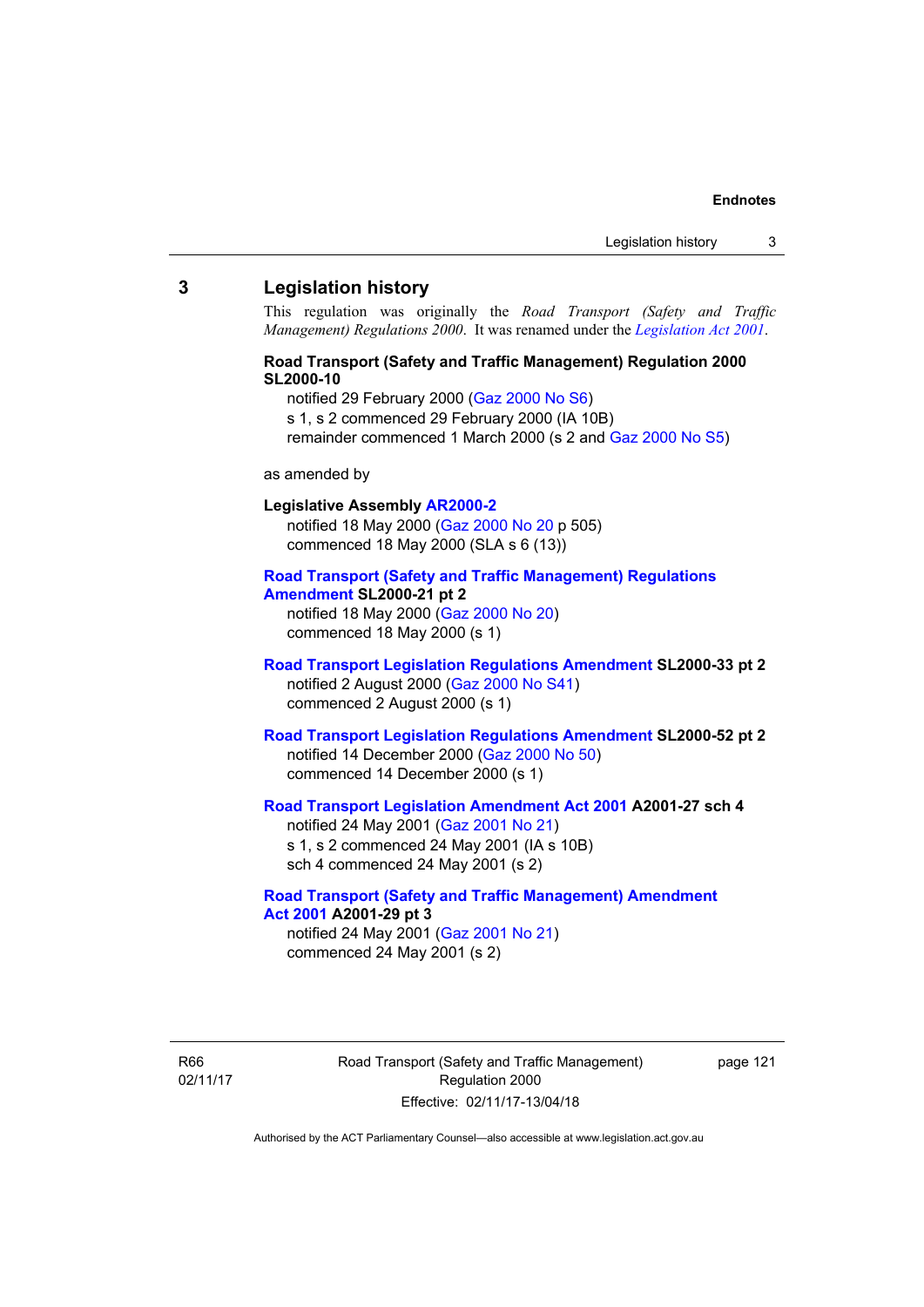| -3 | Legislation history |  |
|----|---------------------|--|
|    |                     |  |

| Legislation (Consequential Amendments) Act 2001 A2001-44 pt 348<br>notified 26 July 2001 (Gaz 2001 No 30)<br>s 1, s 2 commenced 26 July 2001 (IA s 10B)<br>pt 348 commenced 12 September 2001 (s 2 and see Gaz 2001<br><b>No S65)</b> |
|---------------------------------------------------------------------------------------------------------------------------------------------------------------------------------------------------------------------------------------|
| Statute Law Amendment Act 2001 A2001-11 pt 3.46<br>notified 5 September 2001 (Gaz 2001 No S 65)<br>s 1, s 2 commenced 5 September 2001 (IA s 10B)<br>pt 3.46 commenced 12 September 2001 (amdt 3.475)                                 |
| <b>Road Transport (Safety and Traffic Management) Regulations</b><br><b>Amendment 2001 SL2001-32</b><br>notified 11 September 2001 (Gaz 2001 No S69)<br>commenced 11 September 2001 (s 1)                                             |
| Road Transport (Public Passenger Services) Act 2001 A2001-62<br>pt 1.12<br>notified 10 September 2001 (Gaz 2001 No S66)<br>s 1, s 2 commenced 10 September 2001 (IA s 10B)<br>pt 1.12 commenced 1 December 2001 (s 2 and CN2001-2)    |
| Road Transport Legislation Amendment Regulations 2002 SL2002-2<br>pt 5<br>notified LR 27 February 2002<br>s 1, s 2 commenced 27 February 2002 (LA s 75)<br>pt 5 commenced 1 March 2002 (s 2 and see CN2002-2)                         |
| <b>Road Transport (Safety and Traffic Management) Amendment</b><br>Regulations 2002 SL2002-7<br>notified LR 15 April 2002<br>commenced 16 April 2002 (s 2)                                                                            |
| Statute Law Amendment Act 2002 A2002-30 pt 3.73<br>notified LR 16 September 2002<br>s 1, s 2 taken to have commenced 19 May 1997 (LA s 75 (2))<br>pt 3.73 commenced 17 September 2002 (s 2 (1))                                       |

page 122 Road Transport (Safety and Traffic Management) Regulation 2000 Effective: 02/11/17-13/04/18

R66 02/11/17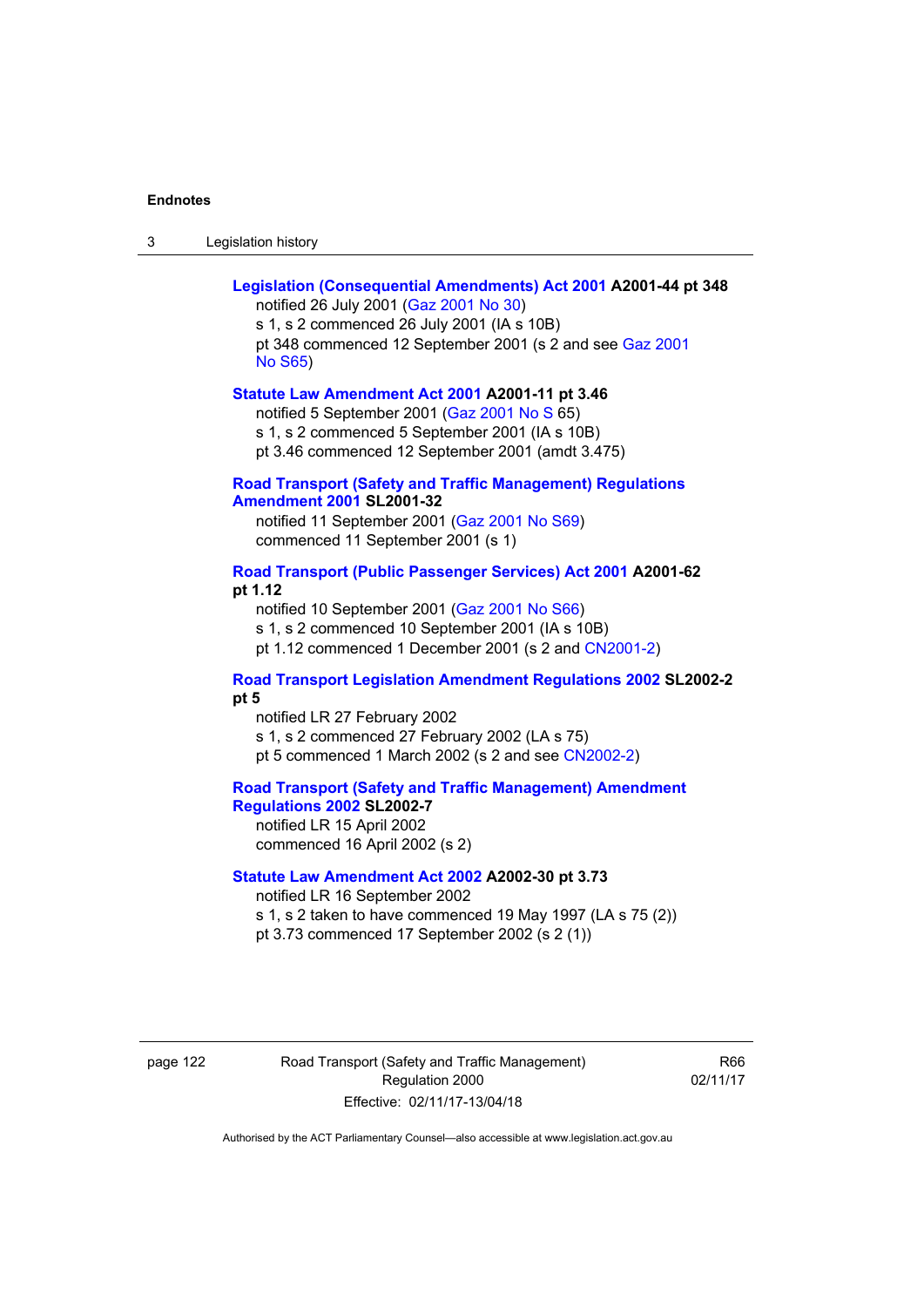#### **[Road Transport Legislation Amendment Regulations 2002 \(No 2\)](http://www.legislation.act.gov.au/sl/2002-31) SL2002-31 pt 5**

notified LR 31 October 2002 s 1, s 2 commenced 31 October 2002 (LA s 75 (1)) pt 5 commenced 1 November 2002 (s 2 (1))

#### **[Criminal Code 2002](http://www.legislation.act.gov.au/a/2002-51) A2002-51 pt 1.20**

notified LR 20 December 2002 s 1, s 2 commenced 20 December 2002 (LA s 75)

pt 1.20 commenced 1 January 2003 (s 2 (1))

# **[Urban Services \(Application of Criminal Code\) Amendment](http://www.legislation.act.gov.au/sl/2003-1)**

### **[Regulations 2002](http://www.legislation.act.gov.au/sl/2003-1) SL2003-1 pt 4**

notified LR 9 January 2003 s 1, s 2 commenced 9 January 2003 (LA s 75 (1)) pt 4 commenced 10 January 2003 (s 2 (3) and see LA s 73 (3) (b))

### **[Road Transport \(Safety and Traffic Management\) Amendment](http://www.legislation.act.gov.au/sl/2003-12)  [Regulations 2003 \(No 1\)](http://www.legislation.act.gov.au/sl/2003-12) SL2003-12**

notified LR 22 May 2003 s 1, s 2 commenced 22 May 2003 (LA s 75 (1)) remainder commenced 1 June 2003 (s 2 and [CN2003-3](http://www.legislation.act.gov.au/cn/2003-3/default.asp))

### **[Road Transport \(Safety and Traffic Management\) Amendment](http://www.legislation.act.gov.au/sl/2003-14)  [Regulations 2003 \(No 2\)](http://www.legislation.act.gov.au/sl/2003-14) SL2003-14**

notified LR 10 June 2003 s 1, s 2 commenced 10 June 2003 (LA s 75 (1)) remainder commenced 11 June 2003 (s 2)

### **[Dangerous Substances Act 2004](http://www.legislation.act.gov.au/a/2004-7) A2004-7 sch 1 pt 1.8**

notified LR 19 March 2004 s 1, s 2 commenced 19 March 2004 (LA s 75 (1)) sch 1 pt 1.8 commenced 5 April 2004 (s 2 and [CN2004-6](http://www.legislation.act.gov.au/cn/2004-6/default.asp))

R66 02/11/17 Road Transport (Safety and Traffic Management) Regulation 2000 Effective: 02/11/17-13/04/18

page 123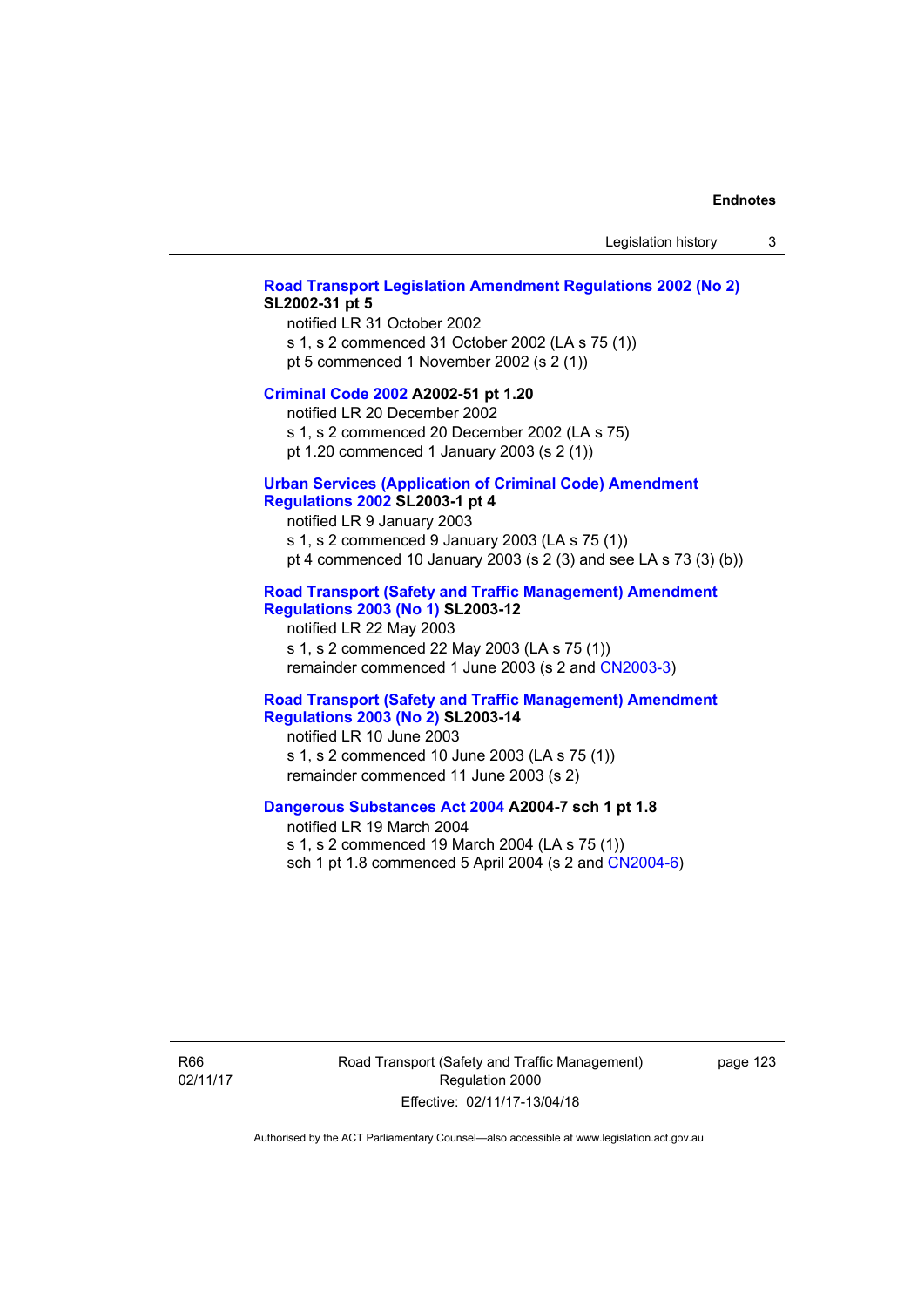### **[Road Transport Legislation \(Australian Road Rules\) Amendment](http://www.legislation.act.gov.au/sl/2004-16)  [Regulations 2004 \(No 1\)](http://www.legislation.act.gov.au/sl/2004-16) SL2004-16 pt 3**

notified LR 24 May 2004

s 1, s 2 commenced 24 May 2004 (LA s 75 (1)) pt 3 commenced 19 July 2004 (s 2 and [CN2004-10](http://www.legislation.act.gov.au/cn/2004-10/default.asp))

#### **[Emergencies Act 2004](http://www.legislation.act.gov.au/a/2004-28) A2004-28 sch 3 pt 3.20**

notified LR 29 June 2004 s 1, s 2 commenced 29 June 2004 (LA s 75 (1)) sch 3 pt 3.20 commenced 1 July 2004 (s 2 (1) and [CN2004-11](http://www.legislation.act.gov.au/cn/2004-11/default.asp))

#### **[Road Transport Legislation Amendment Regulations 2004 \(No 1\)](http://www.legislation.act.gov.au/sl/2004-47) SL2004-47 pt 5**

notified LR 9 September 2004 s 1, s 2 commenced 9 September 2004 (LA s 75 (1)) pt 5 commenced 10 September 2004 (s 2)

### **[Road Transport Legislation \(Hire Cars\) Amendment Regulation 2005](http://www.legislation.act.gov.au/sl/2005-4)  [\(No 1\)](http://www.legislation.act.gov.au/sl/2005-4) SL2005-4 sch 2 pt 2.4**

notified LR 7 March 2005 s 1, s 2 commenced 7 March 2005 (LA s 75 (1)) sch 2 pt 2.4 commenced 9 March 2005 (s 2 and see [Road Transport](http://www.legislation.act.gov.au/a/2004-69)  [\(Public Passenger Services\) \(Hire Cars\) Amendment Act 2004](http://www.legislation.act.gov.au/a/2004-69) A2004-69, s 2 and LA s 79)

### **[Road Transport \(Safety and Traffic Management\) Amendment](http://www.legislation.act.gov.au/sl/2005-7)  [Regulation 2005 \(No 1\)](http://www.legislation.act.gov.au/sl/2005-7) SL2005-7**

notified LR 8 April 2005 s 1, s 2 commenced 8 April 2005 (LA s 75 (1)) remainder commenced 9 April 2005 (s 2)

### **[Road Transport \(Safety and Traffic Management\) Amendment](http://www.legislation.act.gov.au/sl/2005-22)  [Regulation 2005 \(No 2\)](http://www.legislation.act.gov.au/sl/2005-22) SL2005-22**

notified LR 15 September 2005 s 1, s 2 commenced 15 September 2005 (LA s 75 (1)) remainder commenced 16 September 2005 (s 2)

### **[Statute Law Amendment Act 2005 \(No 2\)](http://www.legislation.act.gov.au/a/2005-62) A2005-62 sch 1 pt 1.4**

notified LR 21 December 2005 s 1, s 2 commenced 21 December 2005 (LA s 75 (1)) sch 1 pt 1.4 commenced 11 January 2006 (s 2 (1))

page 124 Road Transport (Safety and Traffic Management) Regulation 2000 Effective: 02/11/17-13/04/18

R66 02/11/17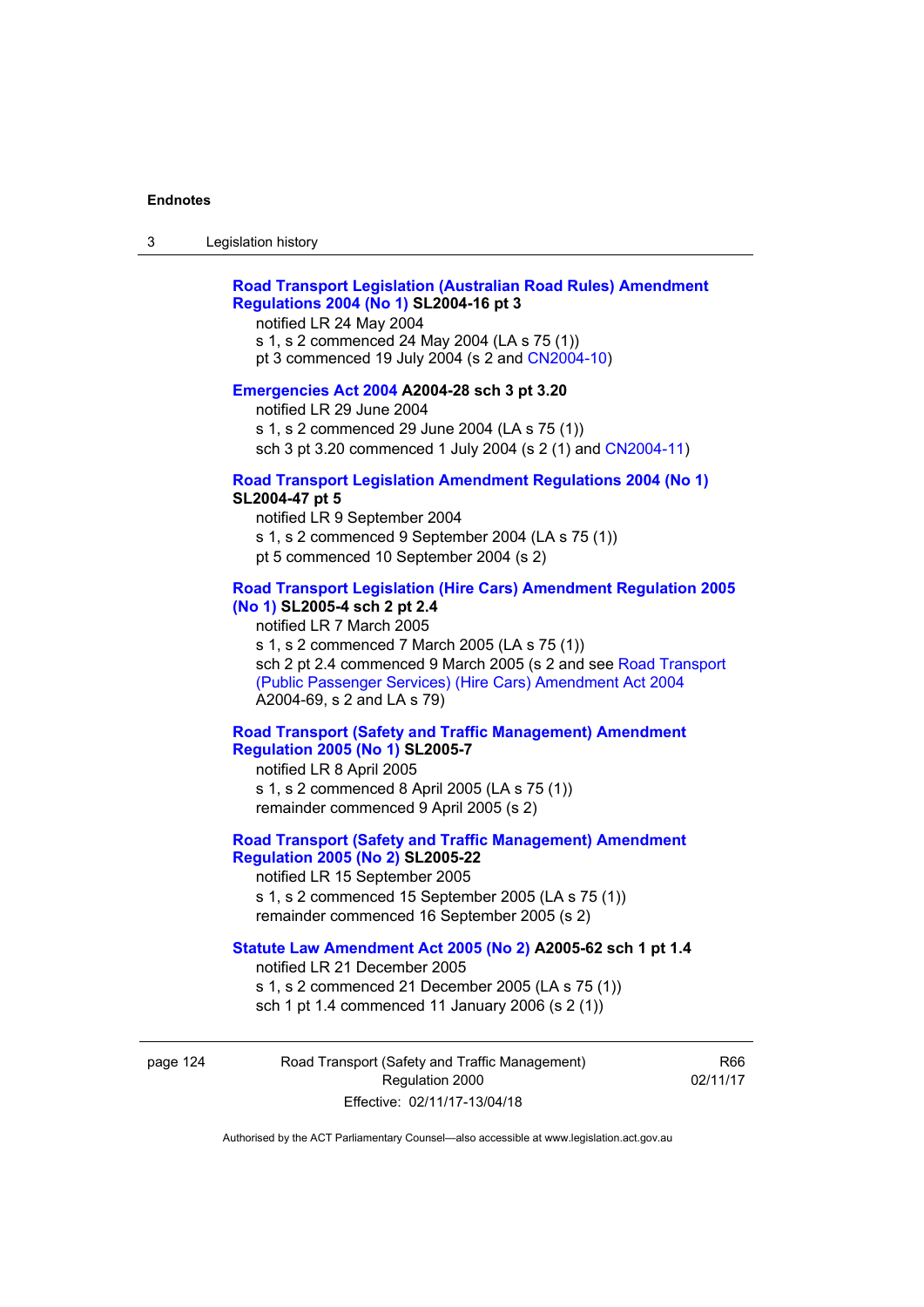| Legislation history |  |
|---------------------|--|
|---------------------|--|

### **[Road Transport \(Safety and Traffic Management\) Amendment](http://www.legislation.act.gov.au/sl/2006-4)  [Regulation 2006 \(No 1\)](http://www.legislation.act.gov.au/sl/2006-4) SL2006-4**

notified LR 16 January 2006 s 1, s 2 commenced 16 January 2006 (LA s 75 (1)) remainder commenced 17 January 2006 (s 2)

### **[Road Transport \(Public Passenger Services\) Amendment](http://www.legislation.act.gov.au/sl/2006-32)  [Regulation 2006 \(No 1\)](http://www.legislation.act.gov.au/sl/2006-32) SL2006-32 sch 1 pt 1.5**

notified LR 26 June 2006 s 1, s 2 commenced 26 June 2006 (LA s 75 (1)) sch 1 pt 1.5 commenced 3 July 2006 (s 2 (2))

#### **[Road Transport \(Safety and Traffic Management\) Amendment](http://www.legislation.act.gov.au/sl/2006-51)  [Regulation 2006 \(No 2\)](http://www.legislation.act.gov.au/sl/2006-51) SL2006-51**

notified LR 4 December 2006 s 1, s 2 commenced 4 December 2006 (LA s 75 (1)) remainder commenced 5 December 2006 (s 2)

### **[Road Transport \(Safety and Traffic Management\) Amendment](http://www.legislation.act.gov.au/sl/2007-20)**

**[Regulation 2007 \(No 1\)](http://www.legislation.act.gov.au/sl/2007-20) SL2007-20**  notified LR 30 July 2007 s 1, s 2 commenced 30 July 2007 (LA s 75 (1)) remainder commenced 31 July 2007 (s 2)

#### **[Planning and Development \(Consequential Amendments\) Act 2007](http://www.legislation.act.gov.au/a/2007-25) A2007-25 sch 1 pt 1.29**

notified LR 13 September 2007 s 1, s 2 commenced 13 September 2007 (LA s 75 (1)) sch 1 pt 1.29 commenced 31 March 2008 (s 2 and see [Planning and](http://www.legislation.act.gov.au/a/2007-24)  [Development Act 2007](http://www.legislation.act.gov.au/a/2007-24) A2007-24, s 2 and [CN2008-1](http://www.legislation.act.gov.au/cn/2008-1/default.asp))

### **[Road Transport \(Safety and Traffic Management\) Amendment](http://www.legislation.act.gov.au/sl/2008-40)  [Regulation 2008 \(No 1\)](http://www.legislation.act.gov.au/sl/2008-40) SL2008-40**

notified LR 11 September 2008 s 1, s 2 commenced 11 September 2008 (LA s 75 (1)) remainder commenced 11 March 2009 (s 2 and LA s 79)

R66 02/11/17 Road Transport (Safety and Traffic Management) Regulation 2000 Effective: 02/11/17-13/04/18

page 125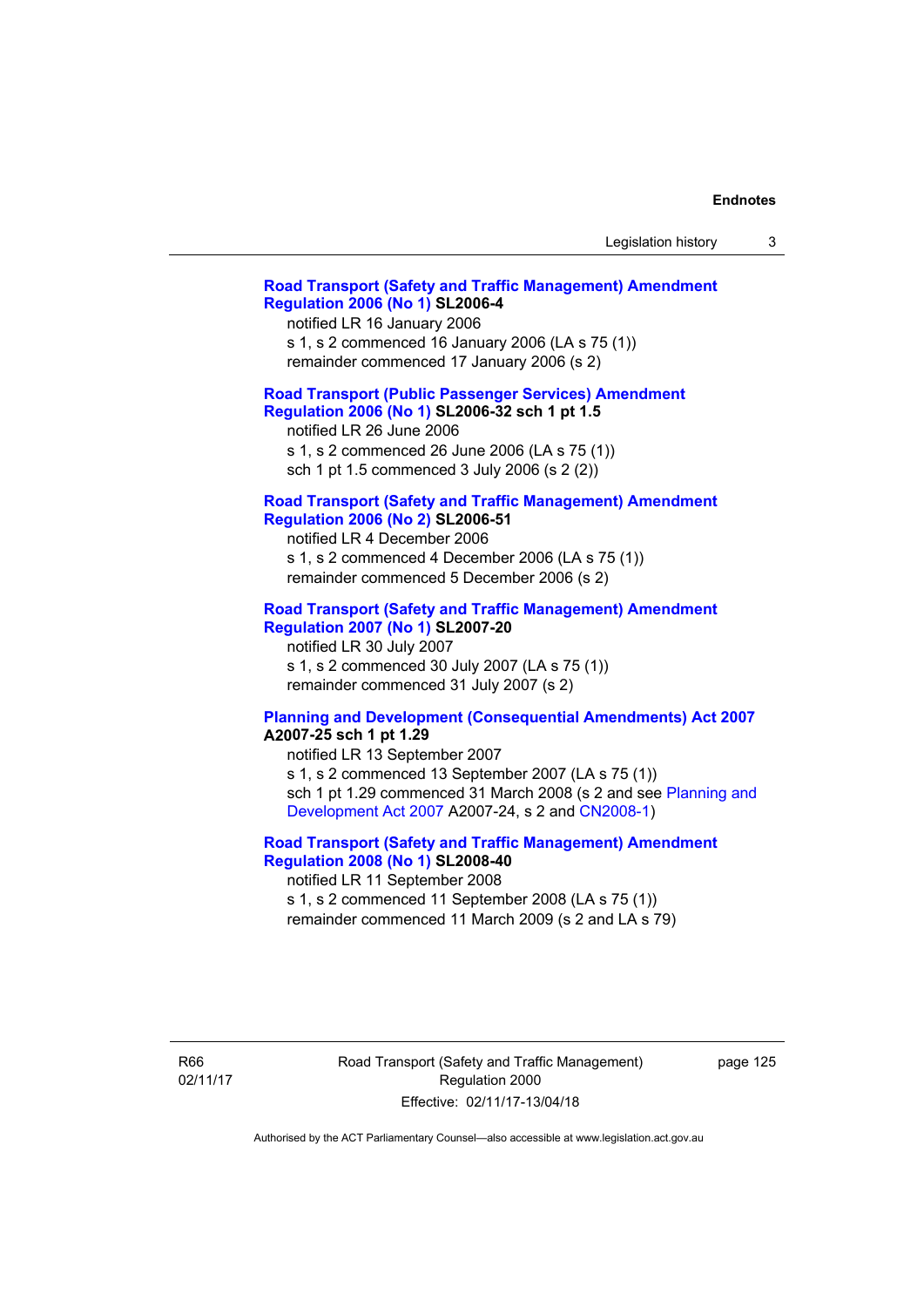## **[Road Transport Legislation Amendment Regulation 2008 \(No 2\)](http://www.legislation.act.gov.au/sl/2008-47) SL2008-47 sch 1 pt 1.3**

notified LR 1 December 2008 s 1, s 2 commenced 1 December 2008 (LA s 75 (1))

sch 1 pt 1.3 commenced 2 December 2008 (s 2)

### **[Road Transport Legislation Amendment Regulation 2009 \(No 1\)](http://www.legislation.act.gov.au/sl/2009-6) SL2009-6 pt 4**

notified LR 11 March 2009 s 1, s 2 commenced 11 March 2009 (LA s 75 (1)) pt 4 commenced 16 March 2009 (s 2 and [CN2009-7\)](http://www.legislation.act.gov.au/cn/2009-7/default.asp)

### **[Road Transport \(Safety and Traffic Management\) Amendment](http://www.legislation.act.gov.au/sl/2009-7)  [Regulation 2009 \(No 1\)](http://www.legislation.act.gov.au/sl/2009-7) SL2009-7**

notified LR 12 March 2009 s 1, s 2 commenced 12 March 2009 (LA s 75 (1)) remainder commenced 13 March 2009 (s 2)

#### **[Road Transport \(Mass, Dimensions and Loading\) Act 2009](http://www.legislation.act.gov.au/a/2009-22/default.asp) A2009-22 sch 1 pt 1.10**

notified LR 3 September 2009 s 1, s 2 commenced 3 September 2009 (LA s 75 (1)) sch 1 pt 1.10 commenced 3 March 2010 (s 2 and LA s 79)

### **[Dangerous Goods \(Road Transport\) Act 2009](http://www.legislation.act.gov.au/a/2009-34) A2009-34 sch 1 pt 1.3**

notified LR 28 September 2009 s 1, s 2 commenced 28 September 2009 (LA s 75 (1)) sch 1 pt 1.3 commenced 2 April 2010 (s 2, [CN2010-5 a](http://www.legislation.act.gov.au/cn/2010-5/default.asp)nd LA s 77 (3))

**[Road Transport Legislation Amendment Regulation 2010 \(No 1\)](http://www.legislation.act.gov.au/sl/2010-5)**

#### **SL2010-5 pt 4**

notified LR 1 March 2010 s 1, s 2 commenced 1 March 2010 (LA s 75 (1)) s 55, ss 58-62 commenced 15 March 2011 (s 2 (2)) pt 4 remainder commenced 15 March 2010 (s 2 (1))

#### **[Road Transport Legislation Amendment Regulation 2010 \(No 2\)](http://www.legislation.act.gov.au/sl/2010-7) SL2010-7 pt 5**  notified LR 16 March 2010

s 1, s 2 commenced 16 March 2010 (LA s 75 (1)) pt 5 commenced 17 March 2010 (s 2 (1))

page 126 Road Transport (Safety and Traffic Management) Regulation 2000 Effective: 02/11/17-13/04/18

R66 02/11/17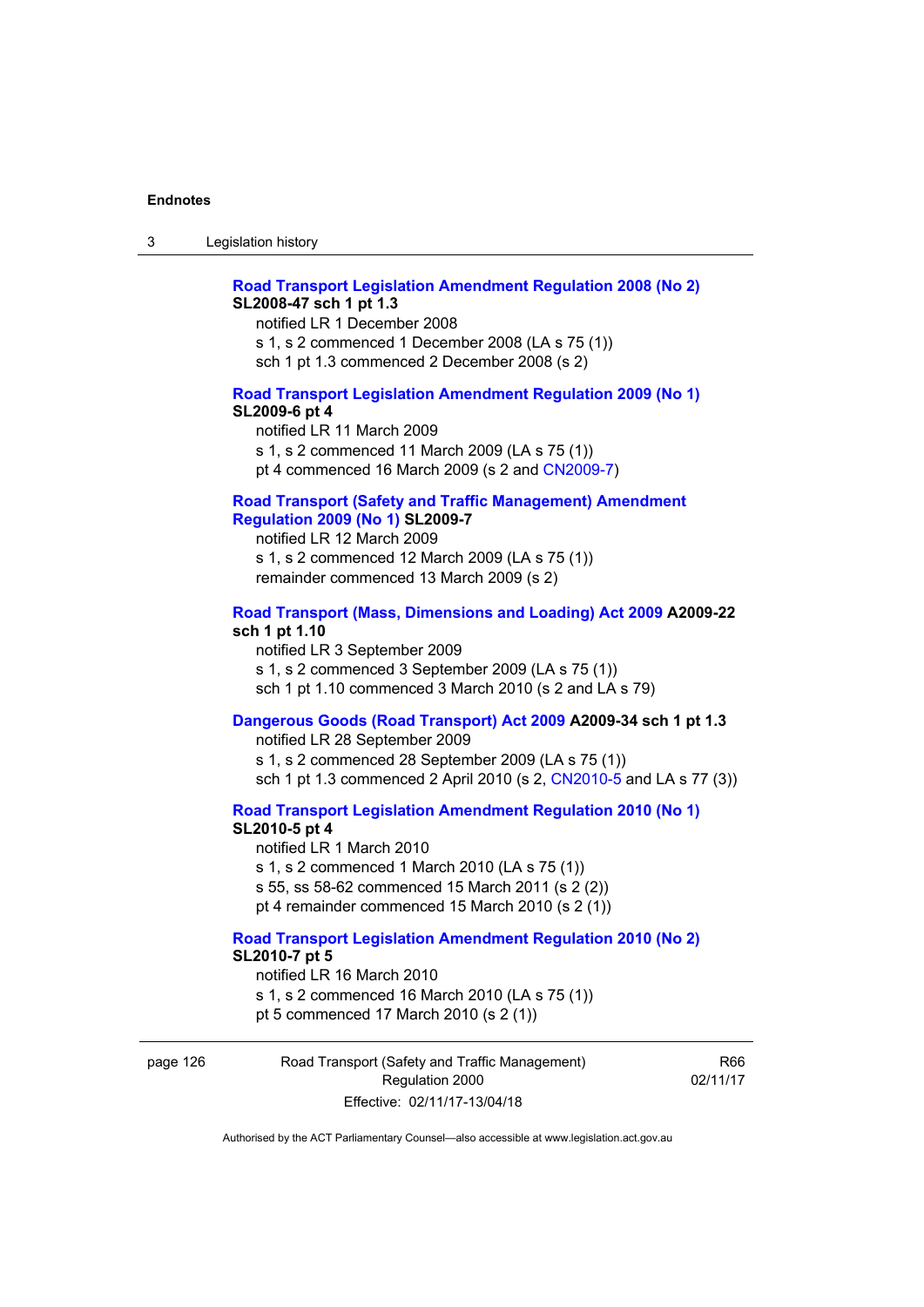| Legislation history |  |  |
|---------------------|--|--|
|---------------------|--|--|

## **[Personal Property Securities Act 2010](http://www.legislation.act.gov.au/a/2010-15) A2010-15 sch 2 pt 2.5**

notified LR 1 April 2010 s 1, s 2 commenced 1 April 2010 (LA s 75 (1)) sch 2 pt 2.5 commenced 30 January 2012 (s 2 (2) (b))

# **[Statute Law Amendment Act 2010](http://www.legislation.act.gov.au/a/2010-18) A2010-18 sch 3 pt 3.21**

notified LR 13 May 2010 s 1, s 2 commenced 13 May 2010 (LA s 75 (1)) sch 3 pt 3.21 commenced 3 June 2010 (s 2)

#### **[Road Transport Legislation Amendment Regulation 2010 \(No 4\)](http://www.legislation.act.gov.au/sl/2010-33) SL2010-33 pt 3**

notified LR 5 August 2010 s 1, s 2 commenced 5 August 2010 (LA s 75 (1)) pt 3 commenced 6 August 2010 (s 2)

### **[Road Transport \(Safety and Traffic Management\) Amendment](http://www.legislation.act.gov.au/sl/2010-38)  [Regulation 2010 \(No 1\)](http://www.legislation.act.gov.au/sl/2010-38) SL2010-38**

notified LR 16 September 2010 s 1, s 2 commenced 16 September 2010 (LA s 75 (1)) remainder commenced 17 September 2010 (s 2)

#### **[Road Transport Legislation Amendment Regulation 2011 \(No 1\)](http://www.legislation.act.gov.au/sl/2011-2) SL2011-2 pt 3**

notified LR 27 January 2011 s 1, s 2 commenced 27 January 2011 (LA s 75 (1)) pt 3 commenced 28 January 2011 (s 2)

# **[Statute Law Amendment Act 2011 \(No 3\)](http://www.legislation.act.gov.au/a/2011-52) A2011-52 sch 3 pt 3.49**

notified LR 28 November 2011 s 1, s 2 commenced 28 November 2011 (LA s 75 (1)) sch 3 pt 3.49 commenced 12 December 2011 (s 2)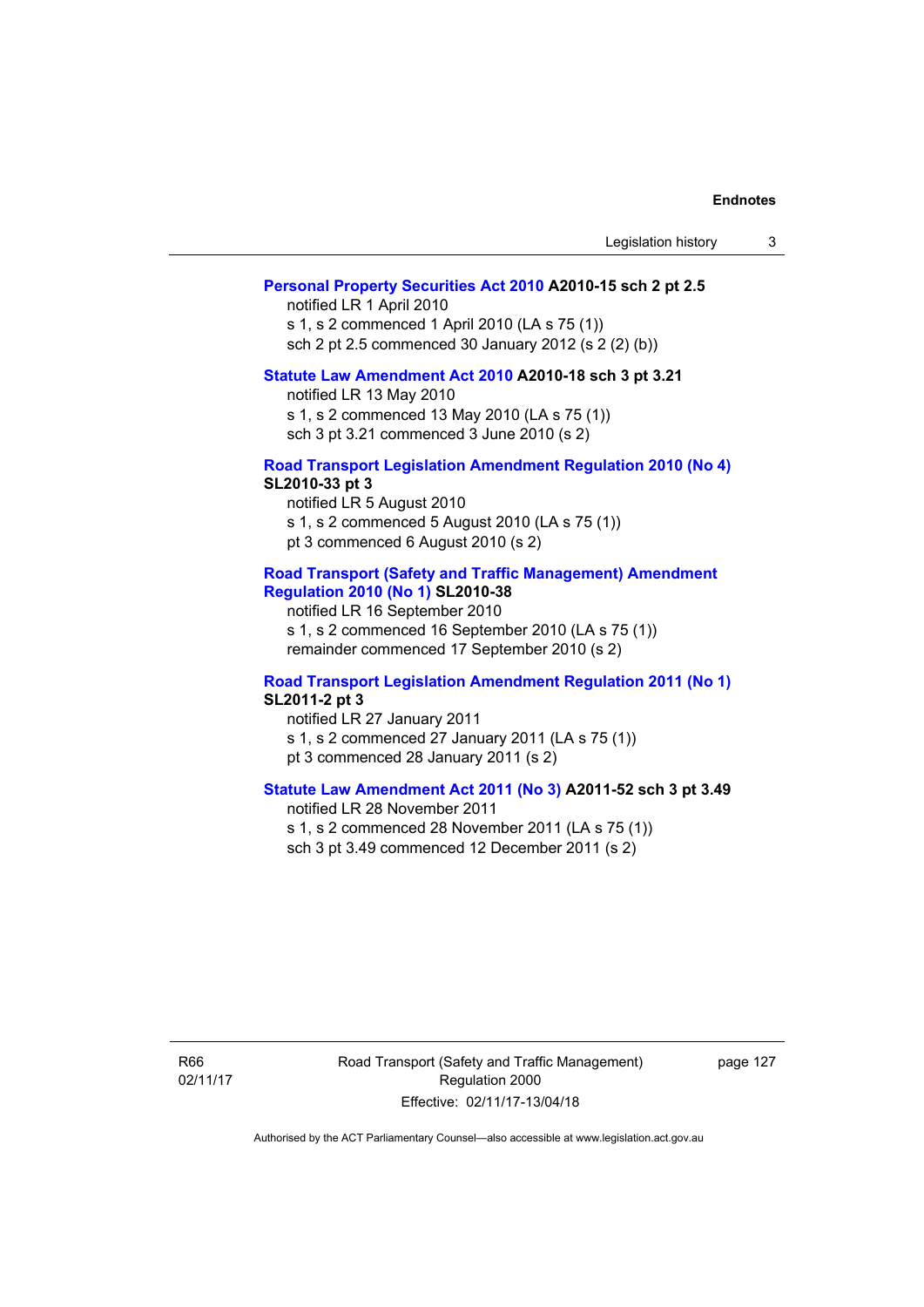3 Legislation history

## **[Road Transport \(Safety and Traffic Management\) Amendment](http://www.legislation.act.gov.au/sl/2011-35)  [Regulation 2011 \(No 1\)](http://www.legislation.act.gov.au/sl/2011-35) SL2011-35**

notified LR 19 December 2011

s 1, s 2 commenced 19 December 2011 (LA s 75 (1)) remainder commenced 15 January 2012 (s 2 and see [Road Transport](http://www.legislation.act.gov.au/a/2011-38)  [\(Safety and Traffic Management\) Amendment Act 2011](http://www.legislation.act.gov.au/a/2011-38) A2011-38, s 2 and [CN2011-15\)](http://www.legislation.act.gov.au/cn/2011-15/default.asp)

**[Road Transport Legislation Amendment Regulation 2012 \(No 1\)](http://www.legislation.act.gov.au/sl/2012-44/default.asp) SL2012-44 pt 6** 

notified LR 19 December 2012 s 1, s 2 commenced 19 December 2012 (LA s 75 (1)) pt 6 commenced 20 December 2012 (s 2)

#### **[Road Transport \(Police Driver and Rider Exemptions\) Amendment](http://www.legislation.act.gov.au/sl/2013-9/default.asp)  [Regulation 2013 \(No 1\)](http://www.legislation.act.gov.au/sl/2013-9/default.asp) SL2013-9 pt 3**

notified LR 6 May 2013 s 1, s 2 commenced 6 May 2013 (LA s 75 (1)) pt 3 commenced 7 May 2013 (s 2)

**[Road Transport Legislation Amendment Regulation 2013 \(No 3\)](http://www.legislation.act.gov.au/sl/2013-20) SL2013-20 pt 3**  notified LR 29 July 2013

s 1, s 2 commenced 29 July 2013 (LA s 75 (1)) pt 3 commenced 1 August 2013 (s 2)

## **[Road Transport \(Safety and Traffic Management\) Amendment](http://www.legislation.act.gov.au/sl/2013-25)  [Regulation 2013 \(No 1\)](http://www.legislation.act.gov.au/sl/2013-25) SL2013-25**

notified LR 5 September 2013

s 1, s 2 commenced 5 September 2013 (LA s 75 (1)) remainder commenced 6 September 2013 (s 2)

#### **[Heavy Vehicle National Law \(Consequential Amendments\) Act 2013](http://www.legislation.act.gov.au/a/2013-52) A2013-52 pt 13**  notified LR 9 December 2013

s 1, s 2 commenced 9 December 2013 (LA s 75 (1)) pt 13 commenced 10 February 2014 (s 2 and see [Heavy Vehicle](http://www.legislation.act.gov.au/a/2013-51/default.asp)  [National Law \(ACT\) Act 2013](http://www.legislation.act.gov.au/a/2013-51/default.asp) A2013-51, s 2 (1) and [CN2014-2](http://www.legislation.act.gov.au/cn/2014-2/default.asp))

page 128 Road Transport (Safety and Traffic Management) Regulation 2000 Effective: 02/11/17-13/04/18

R66 02/11/17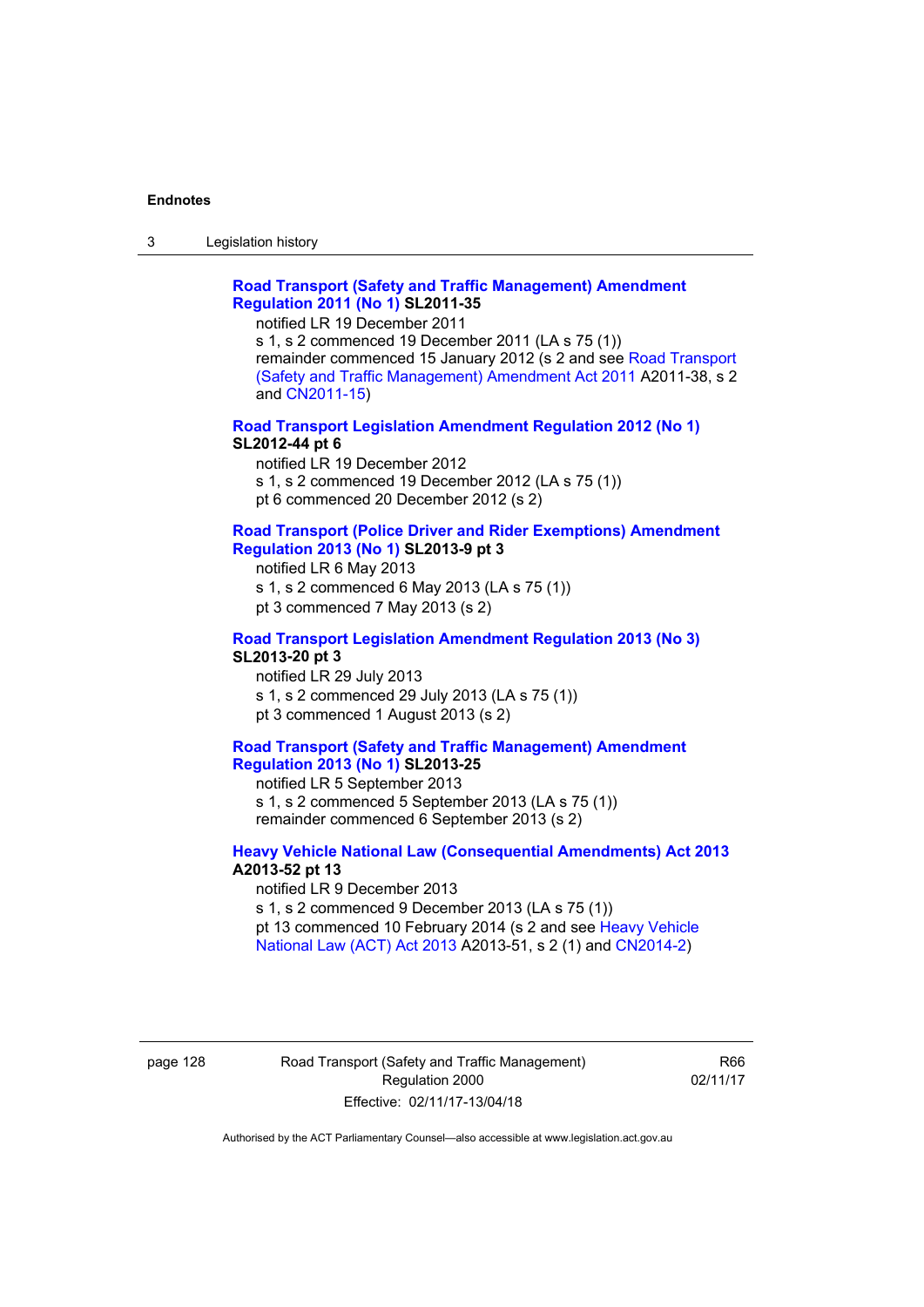# **[Road Transport \(Safety and Traffic Management\) Amendment](http://www.legislation.act.gov.au/sl/2014-5)  [Regulation 2014 \(No 1\)](http://www.legislation.act.gov.au/sl/2014-5) SL2014-5**

notified LR 27 March 2014 s 1, s 2 commenced 27 March 2014 (LA s 75 (1)) remainder commenced 28 March 2014 (s 2)

# **[Road Transport \(Safety and Traffic Management\) Amendment](http://www.legislation.act.gov.au/sl/2014-11)**

**[Regulation 2014 \(No 2\)](http://www.legislation.act.gov.au/sl/2014-11) SL2014-11**  notified LR 26 June 2014 s 1, s 2 commenced 26 June 2014 (LA s 75 (1)) remainder commenced 27 June 2014 (s 2)

#### **[Road Transport Legislation Amendment Act 2015](http://www.legislation.act.gov.au/a/2015-30/default.asp) A2015-30 pt 8**

notified LR 21 August 2015 s 1, s 2 commenced 21 August 2015 (LA s 75 (1)) pt 8 commenced 22 August 2015 (s 2)

## **[Road Transport \(Safety and Traffic Management\) Amendment](http://www.legislation.act.gov.au/sl/2015-29)  [Regulation 2015 \(No 1\)](http://www.legislation.act.gov.au/sl/2015-29) SL2015-29**

notified LR 28 August 2015 s 1, s 2 commenced 28 August 2015 (LA s 75 (1)) remainder commenced 29 August 2015 (s 2)

#### **[Road Transport Legislation Amendment Regulation 2015 \(No 1\)](http://www.legislation.act.gov.au/sl/2015-33) SL2015-33 pt 3**

notified LR 29 October 2015 s 1, s 2 commenced 29 October 2015 (LA s 75 (1)) pt 3 commenced 1 November 2015 (s 2)

## **[Road Transport \(Safety and Traffic Management\) Amendment](http://www.legislation.act.gov.au/sl/2015-35)  [Regulation 2015 \(No 2\)](http://www.legislation.act.gov.au/sl/2015-35) SL2015-35**

notified LR 18 November 2015 s 1, s 2 commenced 18 November 2015 (LA s 75 (1)) remainder commenced 19 November 2015 (s 2)

#### **[Statute Law Amendment Act 2015 \(No 2\)](http://www.legislation.act.gov.au/a/2015-50) A2015-50 sch 3 pt 3.30**

notified LR 25 November 2015

s 1, s 2 commenced 25 November 2015 (LA s 75 (1)) sch 3 pt 3.30 commenced 9 December 2015 (s 2)

R66 02/11/17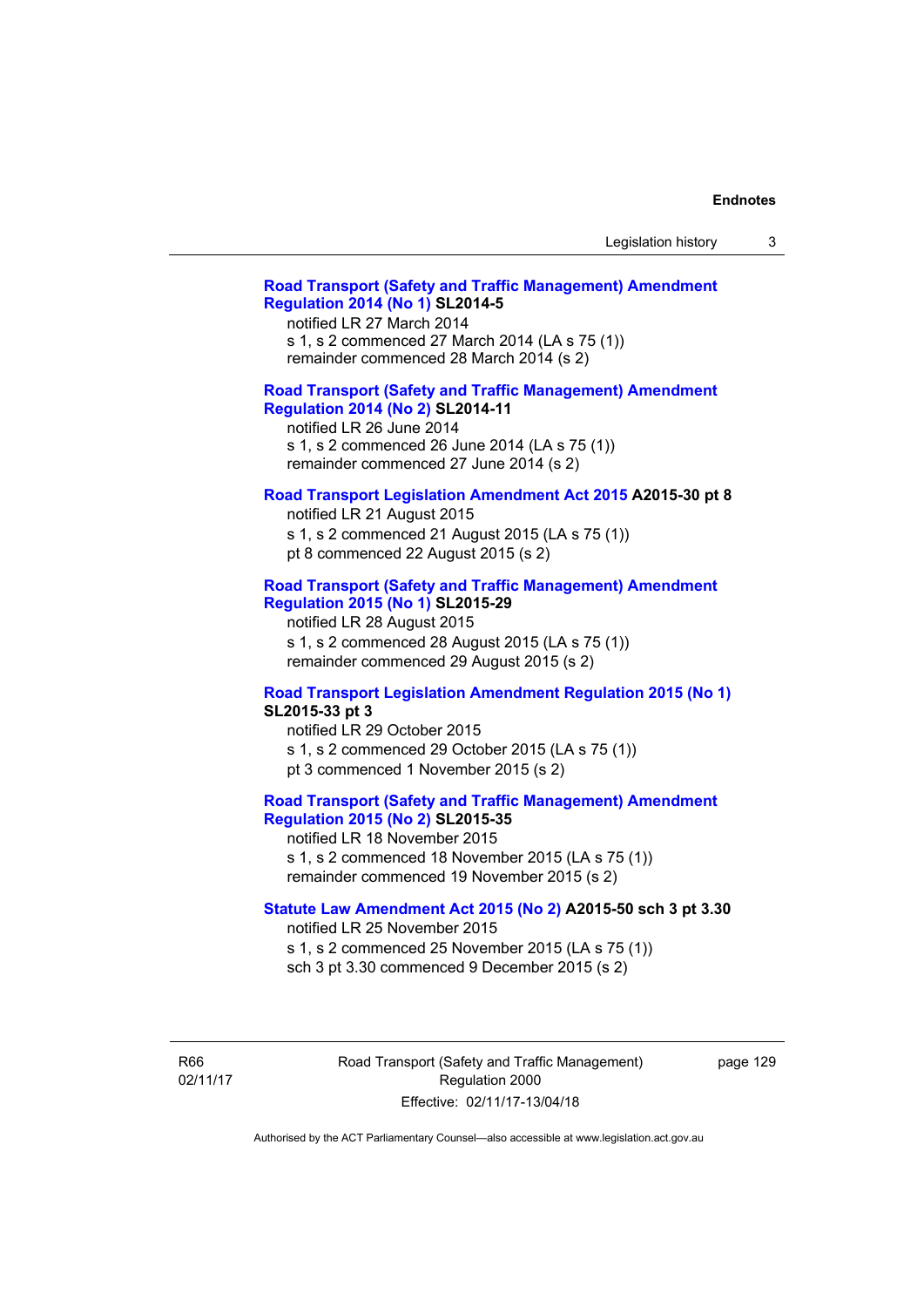3 Legislation history

# **[Road Transport Legislation Amendment Act 2016 \(No 2\)](http://www.legislation.act.gov.au/a/2016-14) A2016-14**

**pt 5** 

notified LR 17 March 2016 s 1, s 2 commenced 17 March 2016 (LA s 75 (1)) pt 5 commenced 18 March 2016 (s 2)

### **[Emergencies Amendment Act 2016](http://www.legislation.act.gov.au/a/2016-33) A2016-33 sch 1 pt 1.17**

notified LR 20 June 2016 s 1, s 2 commenced 20 June 2016 (LA s 75 (1)) sch 1 pt 1.17 commenced 21 June 2016 (s 2)

#### **[Road Transport \(Safety and Traffic Management\) Amendment](http://www.legislation.act.gov.au/sl/2016-15)  [Regulation 2016 \(No 1\)](http://www.legislation.act.gov.au/sl/2016-15) SL2016-15**

notified LR 29 June 2016 s 1, s 2 commenced 29 June 2016 (LA s 75 (1)) remainder commenced 1 July 2016 (s 2)

## **[Road Transport \(Taxi Industry Innovation\) Legislation Amendment](http://www.legislation.act.gov.au/sl/2016-20/default.asp)  [Regulation 2016 \(No 1\)](http://www.legislation.act.gov.au/sl/2016-20/default.asp) SL2016-20 sch 1 pt 1.4**

notified LR 26 July 2016 s 1, s 2 commenced 26 July 2016 (LA s 75 (1)) sch 1 pt 1.4 commenced 1 August 2016 (s 2 (1))

### **[Road Transport \(Safety and Traffic Management\) Amendment](http://www.legislation.act.gov.au/sl/2016-21/default.asp)  [Regulation 2016 \(No 2\)](http://www.legislation.act.gov.au/sl/2016-21/default.asp) SL2016-21**

notified LR 18 August 2016 s 1, s 2 commenced 18 August 2016 (LA s 75 (1)) remainder commenced 1 September 2016 (s 2)

# **[Road Transport \(Safety and Traffic Management\) Amendment](http://www.legislation.act.gov.au/sl/2016-35/default.asp)  [Regulation 2016 \(No 3\)](http://www.legislation.act.gov.au/sl/2016-35/default.asp) SL2016-35**

notified LR 22 December 2016 s 1, s 2 commenced 22 December 2016 (LA s 75 (1)) remainder commenced 23 December 2016 (s 2)

page 130 Road Transport (Safety and Traffic Management) Regulation 2000 Effective: 02/11/17-13/04/18

R66 02/11/17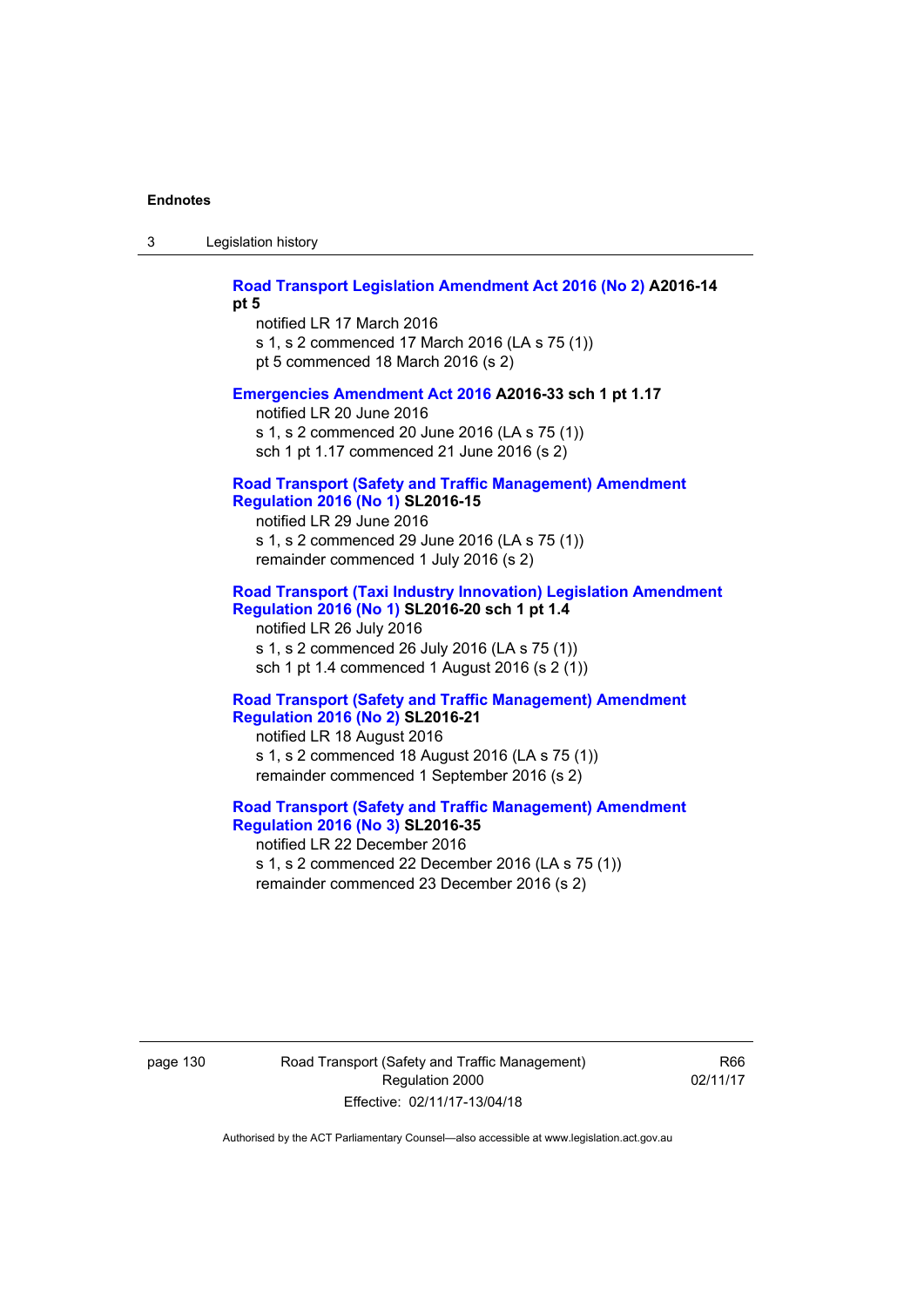# **[Road Transport Legislation Amendment Regulation 2017 \(No 1\)](http://www.legislation.act.gov.au/sl/2017-14/default.asp) SL2017-14 pt 3**

notified LR 13 June 2017

s 1, s 2 commenced 13 June 2017 (LA s 75 (1)) s 11, s 15 commenced 15 August 2017 (s 2 (2) and see [Road](http://www.legislation.act.gov.au/a/2017-21/default.asp)  [Transport Reform \(Light Rail\) Legislation Amendment Act 2017](http://www.legislation.act.gov.au/a/2017-21/default.asp) A2017-21, s 2)

pt 3 remainder commenced 1 July 2017 (s 2 (1))

## **[Road Transport \(Safety and Traffic Management\) Amendment](http://www.legislation.act.gov.au/sl/2017-16/default.asp)  [Regulation 2017 \(No 1\)](http://www.legislation.act.gov.au/sl/2017-16/default.asp) SL2017-16**

notified LR 26 June 2017 s 1, s 2 commenced 26 June 2017 (LA s 75 (1)) remainder commenced 27 June 2017 (s 2)

# **[Road Transport Legislation Amendment Regulation 2017 \(No 2\)](http://www.legislation.act.gov.au/sl/2017-23/default.asp)**

## **SL2017-23 pt 3**

notified LR 7 August 2017 s 1, s 2 commenced 7 August 2017 (LA s 75 (1)) pt 3 commenced 15 August 2017 (s 2 and see [Road Transport Reform](http://www.legislation.act.gov.au/a/2017-21/default.asp)  [\(Light Rail\) Legislation Amendment Act 2017](http://www.legislation.act.gov.au/a/2017-21/default.asp) A2017-21, s 2)

## **[Road Transport Reform \(Light Rail\) Legislation Amendment Act 2017](http://www.legislation.act.gov.au/a/2017-21/default.asp) A2017-21 pt 8**

notified LR 8 August 2017

s 1, s 2 commenced 8 August 2017 (LA s 75 (1))

pt 8 commenced 15 August 2017 (s 2)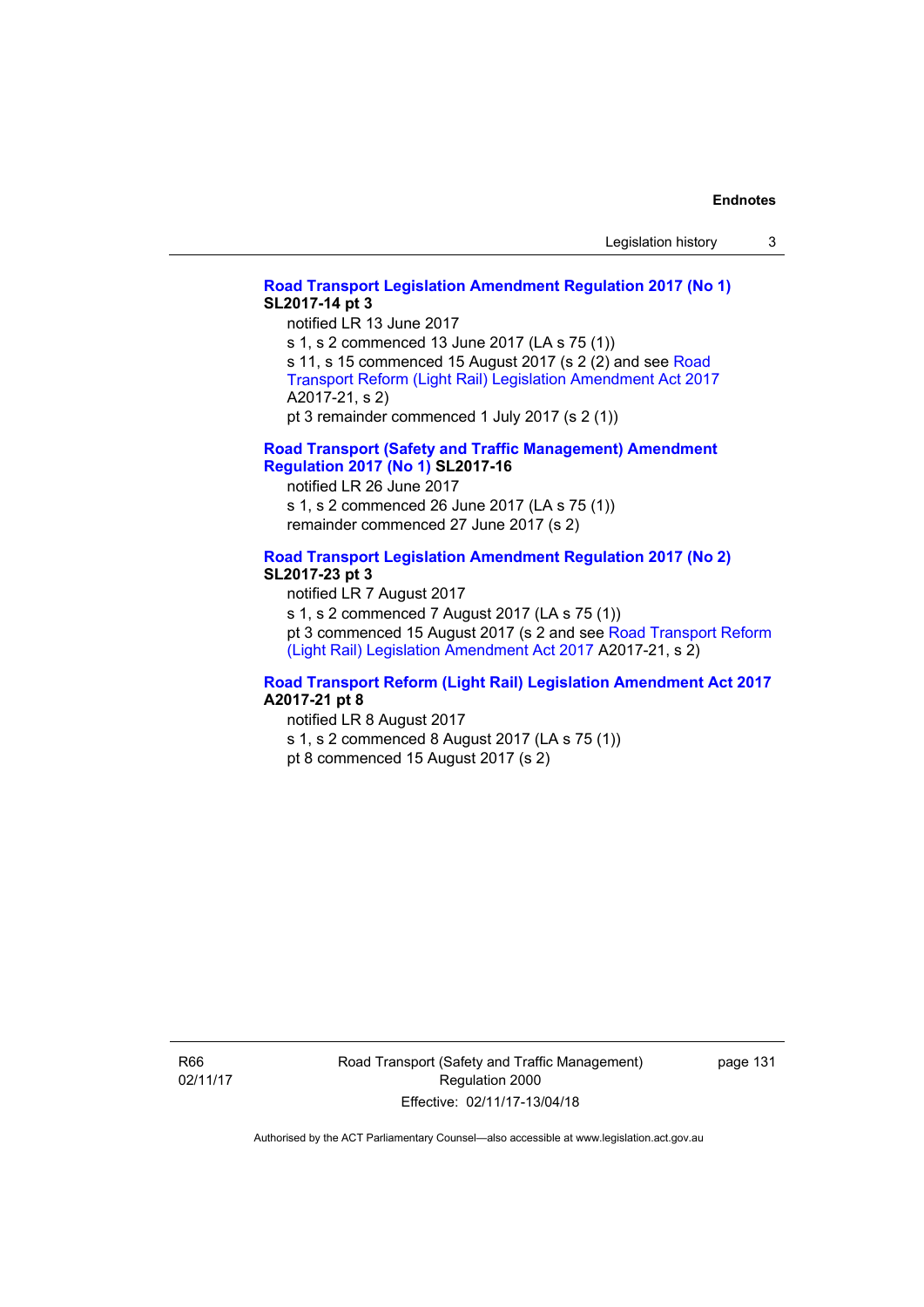| 4 | Amendment history |
|---|-------------------|
|---|-------------------|

# **4 Amendment history**

```
Name of regulation 
s 1 am R18 LA
Dictionary 
s 2 om A2001-27 amdt 4.24
                 ins SL2005-22 amdt 1.1 
Dictionary—application to Australian Road Rules 
s 3 hdg bracketed note exp 17 September 2002 (s 4 (3))
s 3 am A2001-44 amdt 1.3793 
                 sub SL2005-22 amdt 1.1 
Road includes road related area 
s 3A ins SL2005-22 amdt 1.1
Meaning of park and stop
s 3B ins SL2005-22 amdt 1.1
Notes 
s 4 hdg bracketed note exp 17 September 2002 (s 4 (3))<br>s 4 am A2001-44 amdt 1.3794: A2002-30 amdt 3.76
                A2001-44 A2002-30 amdt 3.769
                (2), (3) exp 17 September 2002 (s (4 (3)) 
Offences against regulation—application of Criminal Code etc 
SL2003-1 s 16
Offences against regulation are strict liability offences 
SL2003-1 s 16
General defence of accident or reasonable effort 
SL2003-1 s 16
Meaning of Australian Road Rules
s 5 hdg bracketed note exp 17 September 2002 (s 4 (3)) 
SL2004-16 s 25
                 am SL2005-22 amdt 1.2 
                 sub SL2010-5 s 51 
                 am SL2013–20 s 24 
Incorporation of Australian Road Rules into ACT law 
s 6 hdg bracketed note exp 17 September 2002 (s 4 (3))
Transitional—ARR r 266 and r 267 
s 6A ins SL2010-5 s 52 
                exp 14 March 2011 (s 6A (2)) 
Substitution—ARR r 300 
SL2010-38 s 4
                 om SL2013–20 s 25
```
page 132 Road Transport (Safety and Traffic Management) Regulation 2000 Effective: 02/11/17-13/04/18

R66 02/11/17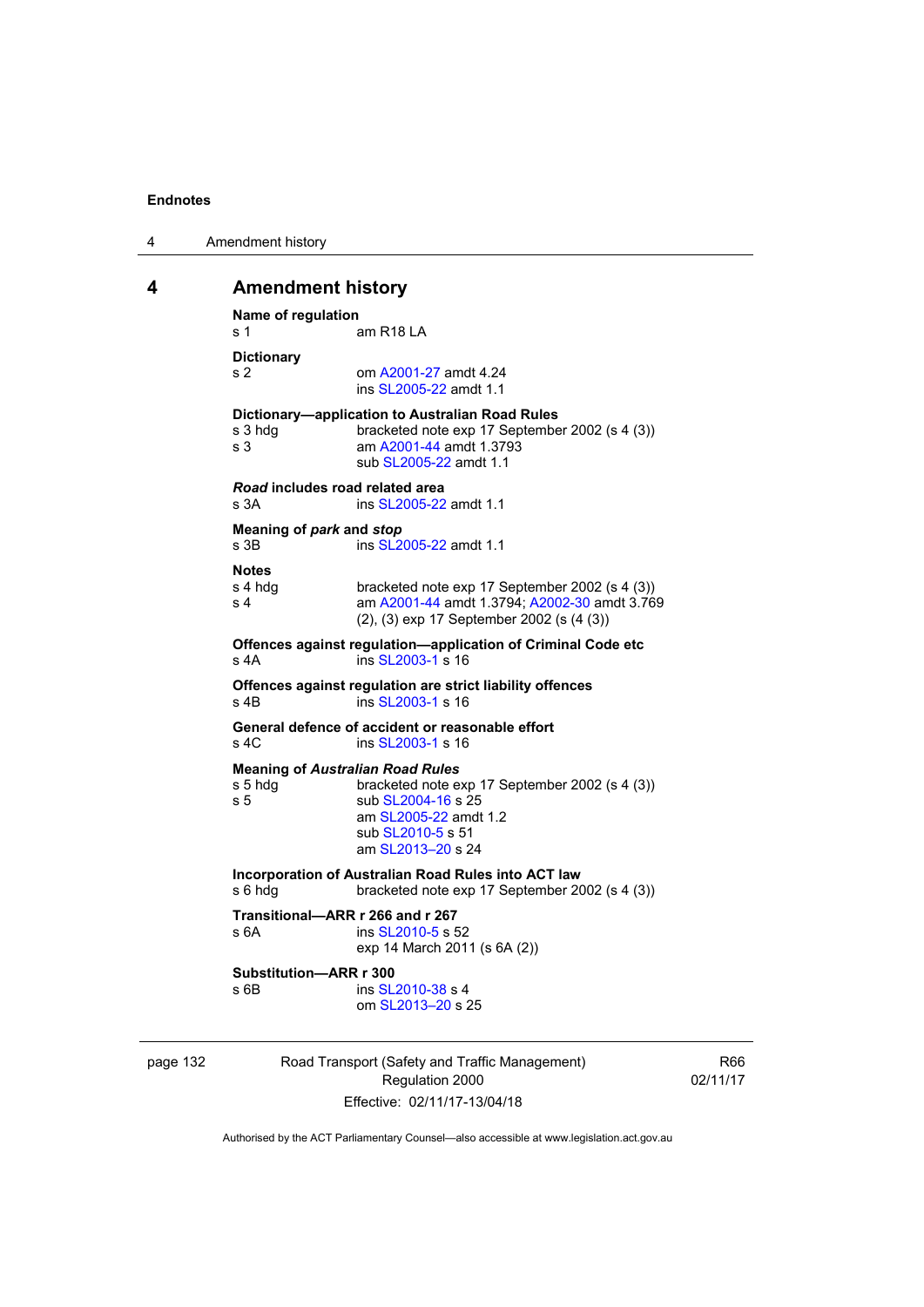|                        | General<br>div 2.2.1 hdg                       |                                                                                                                                                                                                                                                            |          |
|------------------------|------------------------------------------------|------------------------------------------------------------------------------------------------------------------------------------------------------------------------------------------------------------------------------------------------------------|----------|
|                        | note 2                                         | am SL2000-52 s 3; SL2001-32 s 3; SL2002-31 s 22;<br>SL2003-12 s 4; SL2004-16 ss 26-30<br>sub SL2005-22 s 4                                                                                                                                                 |          |
|                        |                                                | am SL2006-32 amdt 1.92; items renum R24 LA; SL2010-5<br>s 53, s 54; items renum R34 LA; SL2010-5 s 55; SL2013-20<br>ss 26-28; items renum R47 LA; SL2015-35 s 4; items renum<br><b>R55 LA</b><br>sub SL2017-14 s 5<br>am A2017-21 s 59; items renum R65 LA |          |
|                        | div 2.2.1 hdg<br>note 3                        | sub SL2005-22 s 4<br>am A2009-22 amdt 1.25; SL2010-33 s 5; items renum R38 LA;<br>A2013-52 s 65; A2015-30 s 42; SL2015-33 s 5, s 6; items<br>renum R54 LA                                                                                                  |          |
|                        | s 7 hdg<br>s 7                                 | References to another law of this jurisdiction etc<br>bracketed note exp 17 September 2002 (s 4 (3))<br>am A2001-44 amdt 1.3795, amdt 1.3796                                                                                                               |          |
|                        | s 8 hdq                                        | ARR r 10 (2)-penalties for offences<br>bracketed note exp 17 September 2002 (s 4 (3))                                                                                                                                                                      |          |
|                        | ARR r 18-who is a pedestrian<br>s 8A           | ins SL2003-12 s 5<br>om SL2004-16 s 31<br>ins SL2017-14 s 6<br>am SL2017-23 s 5                                                                                                                                                                            |          |
|                        | s 9 hdg<br>s 9                                 | ARR r 95-emergency stopping lane only signs<br>bracketed note exp 17 September 2002 (s 4 (3))<br>am SL2005-22 amdt 1.3                                                                                                                                     |          |
|                        | ARR r 104-no truck signs<br>$s$ 10 hdg<br>s 10 | bracketed note exp 17 September 2002 (s 4 (3))<br>am SL2005-22 amdt 1.4                                                                                                                                                                                    |          |
|                        | s 11A                                          | ARR r 158 (2) (c)-other vehicles permitted to travel in bicycle lanes<br>ins SL2016-20 amdt 1.39                                                                                                                                                           |          |
|                        | s 12 hdg<br>s 12                               | ARR r 158 (2) (c)-other vehicles permitted to travel in bus lanes<br>bracketed note exp 17 September 2002 (s 4 (3))<br>sub SL2002-31 s 23; SL2005-4 amdt 2.38<br>am SL2006-32 amdt 1.93                                                                    |          |
|                        | s 12A                                          | ARR r 176-stopping on a clearway<br>ins SL2004-16 s 32<br>om SL2010-5 s 56<br>ins SL2016-20 amdt 1.40                                                                                                                                                      |          |
| <b>R66</b><br>02/11/17 |                                                | Road Transport (Safety and Traffic Management)<br>Regulation 2000                                                                                                                                                                                          | page 133 |

Effective: 02/11/17-13/04/18

 $\overline{3}$ 

Authorised by the ACT Parliamentary Counsel—also accessible at www.legislation.act.gov.au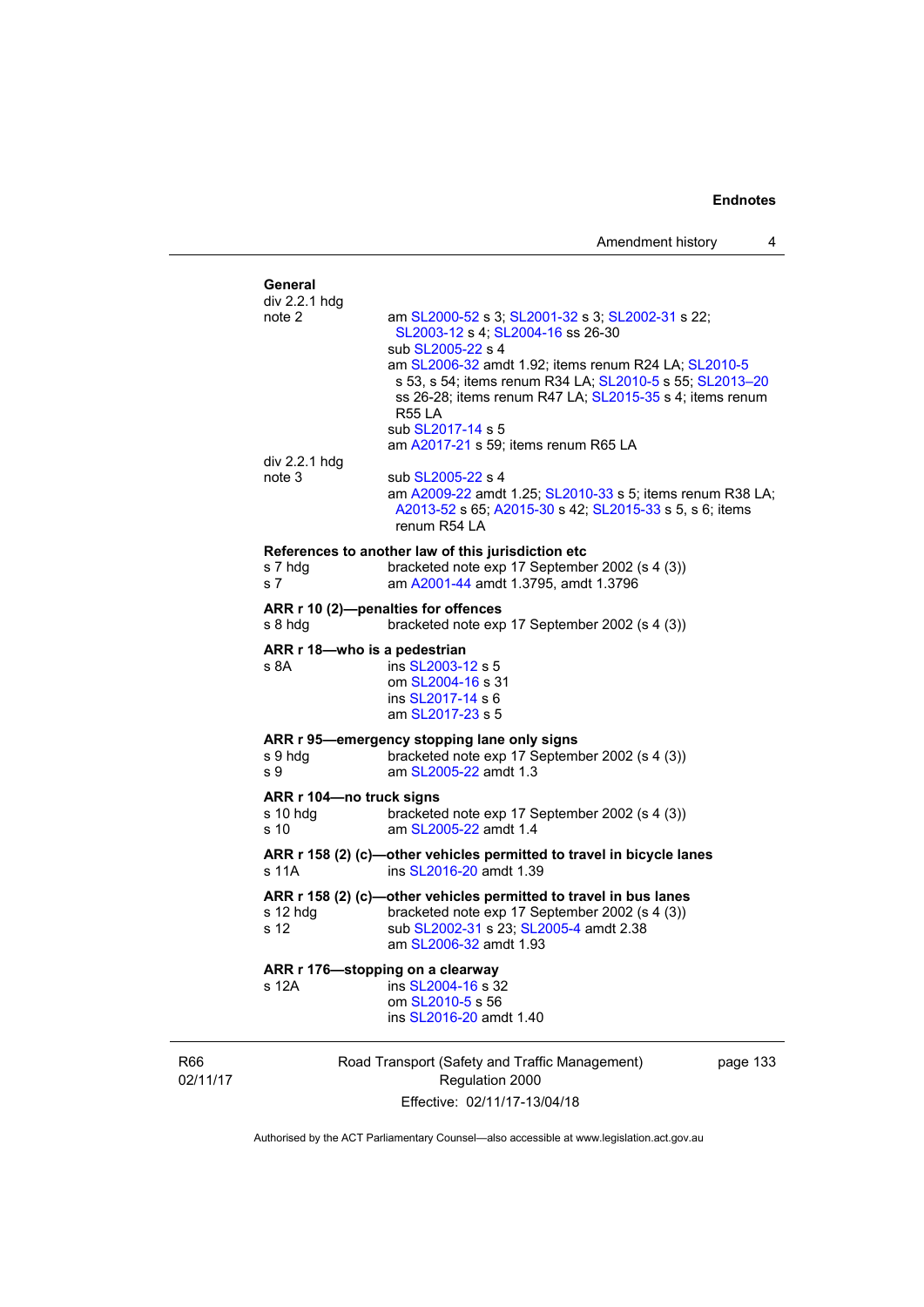| 4 | Amendment history                                                                                                                                                         |  |
|---|---------------------------------------------------------------------------------------------------------------------------------------------------------------------------|--|
|   | ARR r 179 (1) (c)-stopping in a loading zone-goods and permit vehicles<br>bracketed note exp 17 September 2002 (s 4 (3))<br>$s$ 13 hdg<br>sub SL2005-22 s 5<br>s 13       |  |
|   | ARR r 179 (1) (c) and (2) (c)-stopping in loading zone-bookable vehicles<br>s 13A<br>ins SL2005-22 s 5<br>sub SL2016-20 amdt 1.41                                         |  |
|   | ARR r 183-stopping in a bus zone<br>ins SL2006-32 amdt 1.94<br>s 13B                                                                                                      |  |
|   | ARR r 189-double parking-motorbikes<br>ins SL2016-15 s 4<br>s 13BA                                                                                                        |  |
|   | ARR r 195-stopping at or near a bus stop<br>s 13C<br>ins SL2006-32 amdt 1.94                                                                                              |  |
|   | ARR r 199 (2)—stopping near postbox<br>s 14 hdg<br>bracketed note exp 17 September 2002 (s 4 (3))                                                                         |  |
|   | ARR r 206 (2) (b), (c)-time extension for people with disabilities permit<br>bracketed note exp 17 September 2002 (s 4 (3))<br>s 15 hdg<br>sub SL2005-22 amdt 1.5         |  |
|   | ARR r 207 (2) (a)-fees for parking in pay parking spaces<br>bracketed note exp 17 September 2002 (s 4 (3))<br>$s$ 16 hdg                                                  |  |
|   | ARR r 213 (5)—making a motor vehicle secure—exception<br>s 16A<br>ins Legislative Assembly AR2000-2 (see Gaz SL2000-20)<br>am SL2004-16 s 33<br>sub SL2005-22 amdt 1.6    |  |
|   | ARR r 216 (3)—towing a vehicle at night or in hazardous weather conditions<br>s 18 hdg<br>bracketed note exp 17 September 2002 (s 4 (3))<br>sub A2009-34 amdt 1.6<br>s 18 |  |
|   | ARR r 225-use of radar detectors<br>$s$ 22 hdg<br>bracketed note exp 17 September 2002 (s 4 (3))                                                                          |  |
|   | ARR r 236 (6)-hitchhiking, roadside commerce etc permitted<br>s 22A<br>ins SL2004-16 s 34<br>am SL2017-14 s 7; SL2017-23 s 5                                              |  |
|   | ARR r 238-pedestrians travelling along a road (except in or on a wheeled<br>recreational device or toy)<br>$\frac{1}{2}$ ins SI 2017-14 s 8<br>s 22B<br>am SL2017-23 s 5  |  |
|   | ARR r 244C-motorised scooters not to be used<br>bracketed note exp 17 September 2002 (s 4 (3))<br>s 23 hdg<br>s 23<br>sub SL2010-5 s 57                                   |  |
|   |                                                                                                                                                                           |  |

page 134 Road Transport (Safety and Traffic Management) Regulation 2000 Effective: 02/11/17-13/04/18

R66 02/11/17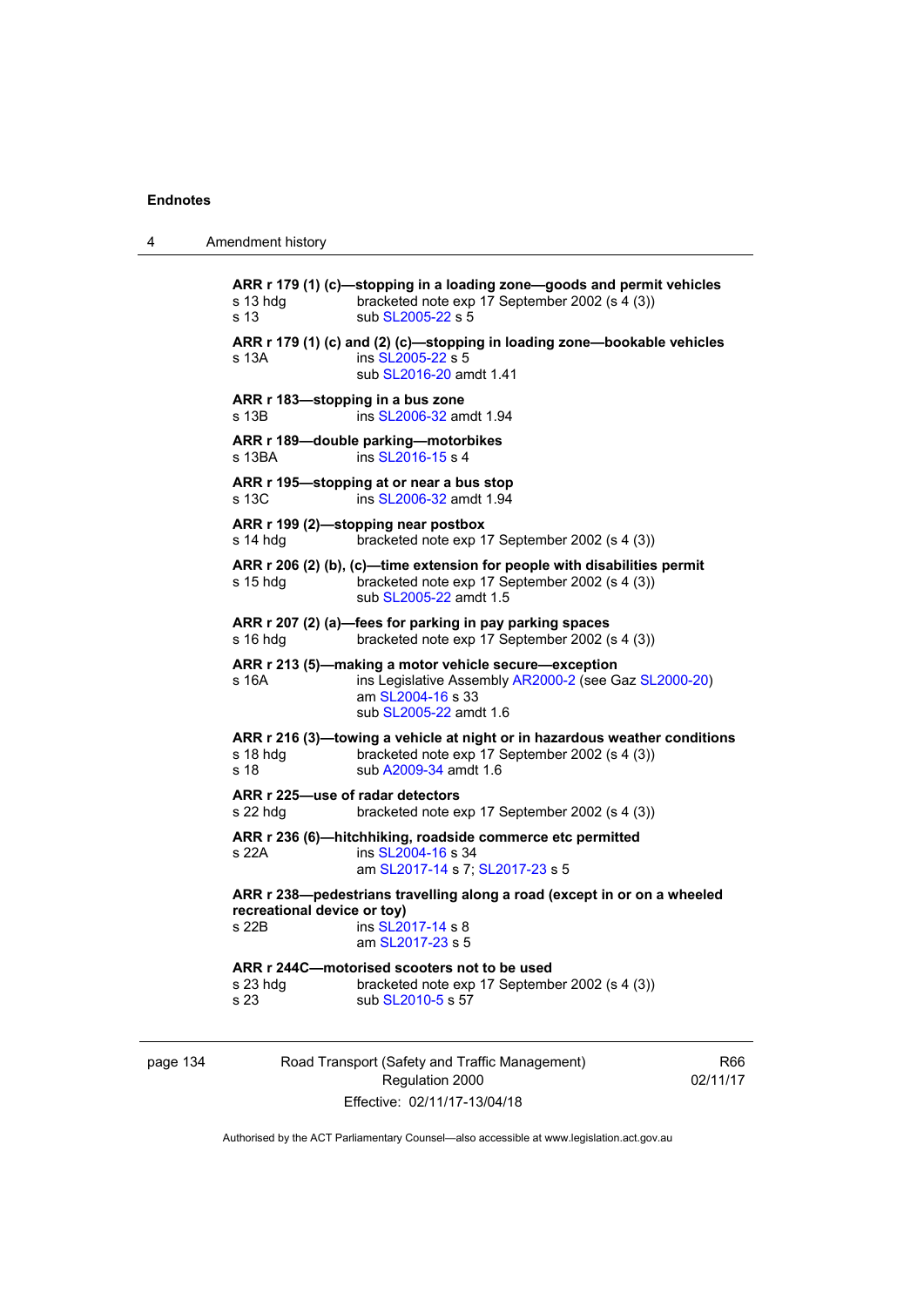| s 23A            | ARR r 266-children travelling in interstate registered vehicles<br>ins SL2000-21 s 3                                                                       |
|------------------|------------------------------------------------------------------------------------------------------------------------------------------------------------|
|                  | om SL2004-16 s 35                                                                                                                                          |
|                  | ins SL2010-5 s 58<br>om SL2013-20 s 29                                                                                                                     |
|                  | ARR r 266 (2B)-children travelling in goods compartments                                                                                                   |
| s 23B            | ins SL2001-32 s 4<br>am SL2002-2 s 28; A2002-51 amdt 1.38; SL2005-4 amdt 2.39,<br>amdt 2.40; SL2006-32 amdt 1.95<br>sub SL2010-5 s 58<br>om SL2013-20 s 29 |
|                  | ARR r 266 (7)-wearing of seatbelts by passengers under 16 years old                                                                                        |
| s 24 hdg<br>s 24 | bracketed note exp 17 September 2002 (s 4 (3))<br>am SL2010-5 s 59                                                                                         |
|                  | ARR r 267 (3)-certificates of exemption from wearing seatbelts                                                                                             |
| s 25 hdg<br>s 25 | bracketed note exp 17 September 2002 (s 4 (3))<br>om SL2010-5 s 60                                                                                         |
|                  | ARR r 270 (3)-wearing motorbike helmets                                                                                                                    |
| s 26 hdg         | bracketed note exp 17 September 2002 (s 4 (3))                                                                                                             |
| s 27 hdg         | ARR r 271 (6)-riding on motorbikes<br>bracketed note exp 17 September 2002 (s 4 (3))                                                                       |
|                  | ARR r 280 (2) (a)-other vehicles to which B light rules apply                                                                                              |
| s 27A            | ins SL2002-31 s 24<br>sub SL2005-4 amdt 2.41; SL2006-32 amdt 1.96                                                                                          |
|                  | ARR r 287 (3), (4)-duties of participants in crashes                                                                                                       |
| s 28 hdg         | bracketed note exp 17 September 2002 (s 4 (3))                                                                                                             |
| s 28             | sub SL2008-40 s 4                                                                                                                                          |
|                  | ARR r 289 (1) (g)-driving on nature strip                                                                                                                  |
| s 29 hdg         | bracketed note exp 17 September 2002 (s 4 (3))<br>am SL2004-16 s 36; pars renum R16 LA (see SL2004-16                                                      |
| s 29             | s 37); SL2005-22 amdt 1.7                                                                                                                                  |
|                  | ARR r 298-driving with a person in or on trailer                                                                                                           |
| s 30             | am SL2005-22 amdt 1.8                                                                                                                                      |
| s 30A            | ARR r 299-television receivers and visual display units in motor vehicles<br>ins SL2015-35 s 5                                                             |
|                  | ARR r 300 (1) (c)-use of mobile phone                                                                                                                      |
| s 30B            | ins SL2015-35 s 5                                                                                                                                          |
|                  | am SL2016-21 s 4, s 5                                                                                                                                      |
|                  |                                                                                                                                                            |

R66 02/11/17 Road Transport (Safety and Traffic Management) Regulation 2000 Effective: 02/11/17-13/04/18

page 135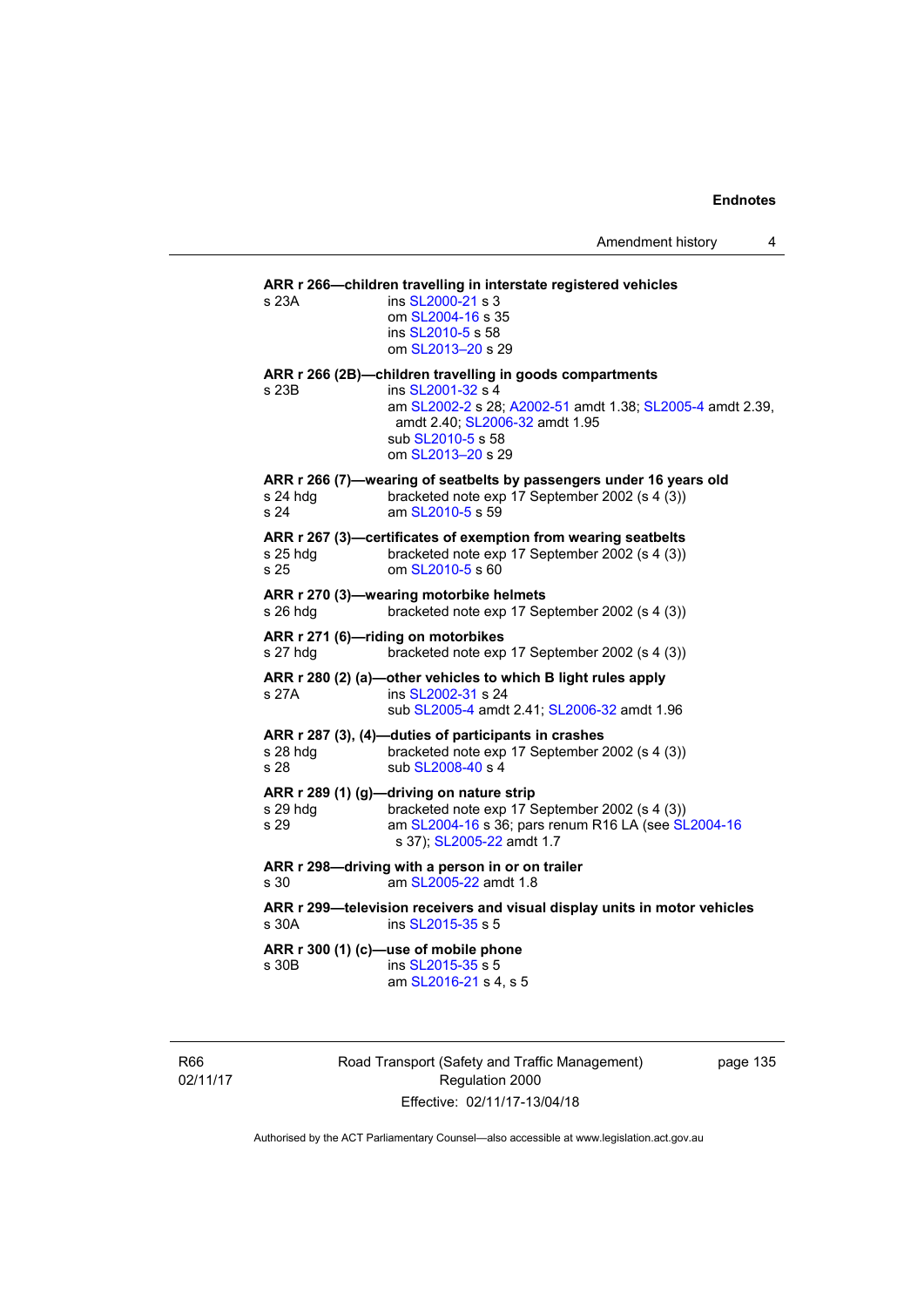| 4 | Amendment history |
|---|-------------------|
|---|-------------------|

**ARR r 313—postal workers**  s 32 hdg bracketed note exp 17 September 2002 (s 4 (3)) **ARR dict—definitions for dictionary**  bracketed note exp 17 September 2002 (s 4 (3)) s 33 am [SL2005-22](http://www.legislation.act.gov.au/sl/2005-22) amdt 1.9; [SL2013–20](http://www.legislation.act.gov.au/sl/2013-20) s 31 def *approved seatbelt* ins [SL2013–20](http://www.legislation.act.gov.au/sl/2013-20) s 30 def *authorised person* am [SL2010-33](http://www.legislation.act.gov.au/sl/2010-33) s 6 def *bus* ins [A2017-21](http://www.legislation.act.gov.au/a/2017-21/default.asp) s 60 def *emergency worker* am [A2004-28](http://www.legislation.act.gov.au/a/2004-28) amdt 3.61; [A2015-50](http://www.legislation.act.gov.au/a/2015-50) amdt 3.144; [A2016-33](http://www.legislation.act.gov.au/a/2016-33/default.asp) amdt 1.40 def *hire car* ins [SL2005-4](http://www.legislation.act.gov.au/sl/2005-4) amdt 2.43 def *oversize vehicle* sub [A2009-22](http://www.legislation.act.gov.au/a/2009-22) amdt 1.26 am [A2013-52](http://www.legislation.act.gov.au/a/2013-52) s 66 def *police officer* sub [A2001-56](http://www.legislation.act.gov.au/a/2001-56) amdt 3.475 def *private hire car* om [SL2005-4](http://www.legislation.act.gov.au/sl/2005-4) amdt 2.44 def *public bus* sub [A2001-62](http://www.legislation.act.gov.au/a/2001-62) amdt 1.38 def *restricted hire vehicle* om [SL2005-4](http://www.legislation.act.gov.au/sl/2005-4) amdt 2.44 def *taxi* sub [SL2002-2](http://www.legislation.act.gov.au/sl/2002-2) s 29 am [SL2005-4](http://www.legislation.act.gov.au/sl/2005-4) amdt 2.42 def *wheeled recreational device* ins [SL2017-14](http://www.legislation.act.gov.au/sl/2017-14/default.asp) s 9 am [SL2017-23](http://www.legislation.act.gov.au/sl/2017-23/default.asp) s 5 **Offences against the Australian Road Rules**  div 2.2.3 hdg om [SL2003-1](http://www.legislation.act.gov.au/sl/2003-1) s 17 **Application of Criminal Code**  s 34 hdg bracketed note exp 17 September 2002 (s 4 (3)) s 34 sub [A2002-51](http://www.legislation.act.gov.au/a/2002-51) amdt 1.39 om [SL2003-1](http://www.legislation.act.gov.au/sl/2003-1) s 17 **Offences are strict liability offences**<br>s 35 hdg bracketed note exp bracketed note exp 17 September 2002 (s 4 (3)) s 35 am [A2002-51](http://www.legislation.act.gov.au/a/2002-51) amdt 1.40 om [SL2003-1](http://www.legislation.act.gov.au/sl/2003-1) s 17 **General defence of accident or reasonable effort**  bracketed note exp 17 September 2002 (s 4 (3)) s 36 am [A2002-51](http://www.legislation.act.gov.au/a/2002-51) amdt 1.41 om [SL2003-1](http://www.legislation.act.gov.au/sl/2003-1) s 17 **Making unnecessary engine noise**  s 37 hdg bracketed note exp 17 September 2002 (s 4 (3)) **Emission of waste oil or grease**  s 38 hdg bracketed note exp 17 September 2002 (s 4 (3)) **Bicycle riders**  div 2.3.1A hdg ins [SL2015-33](http://www.legislation.act.gov.au/sl/2015-33) s 7

| page 136 | Road Transport (Safety and Traffic Management) |
|----------|------------------------------------------------|
|          | Regulation 2000                                |
|          | Effective: 02/11/17-13/04/18                   |

R66 02/11/17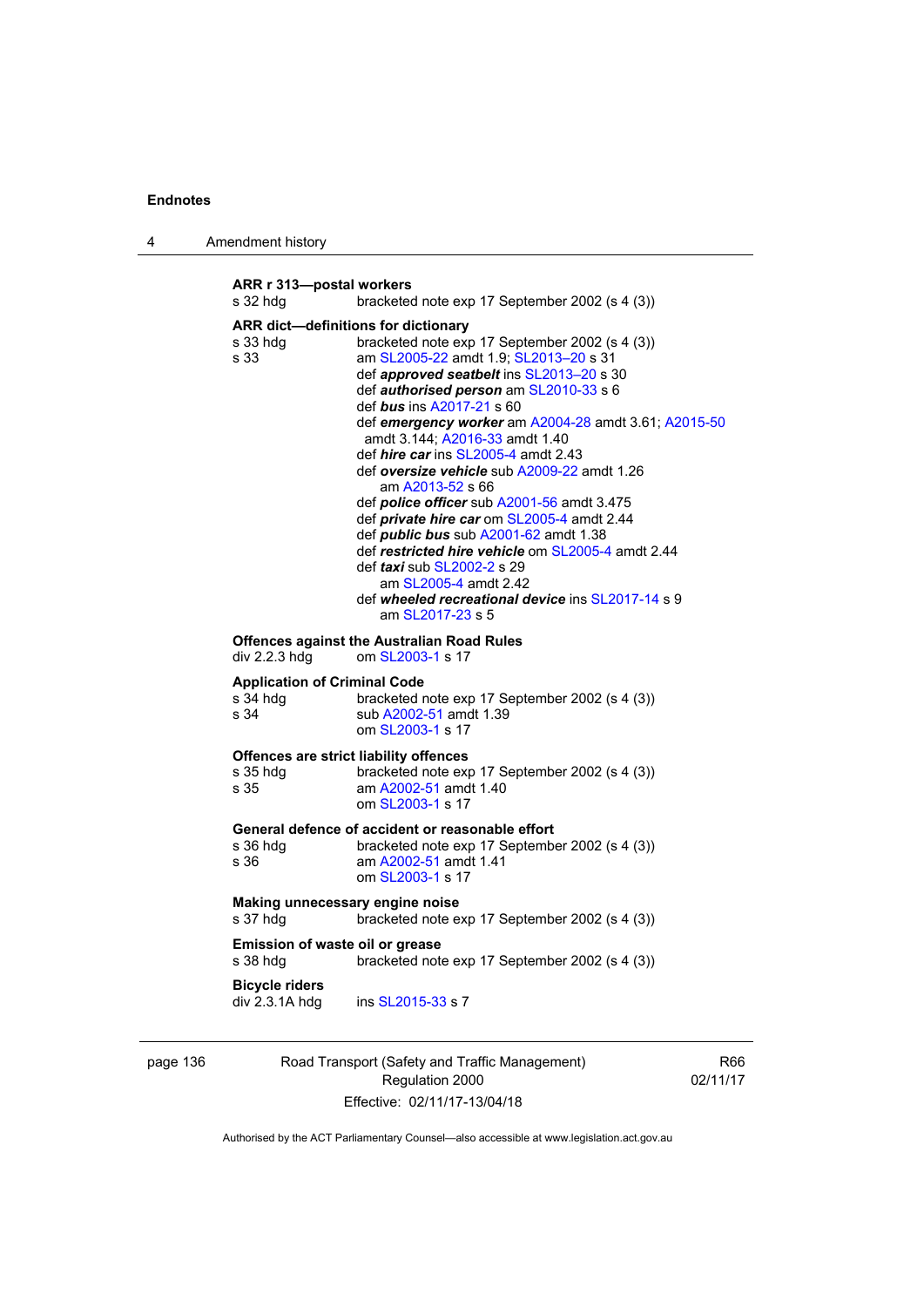Amendment history 4

**Keeping safe lateral distance when passing bicycle rider**  ins [SL2015-33](http://www.legislation.act.gov.au/sl/2015-33) s 7 am [A2017-21](http://www.legislation.act.gov.au/a/2017-21/default.asp) s 61; ss renum R65 LA **Exceptions for passing bicycle rider**  s 38B ins [SL2015-33](http://www.legislation.act.gov.au/sl/2015-33) s 7 **Riding across road on crossing**  s 38C ins [SL2015-33](http://www.legislation.act.gov.au/sl/2015-33) s 7 **Application of ARRs to riders crossing road on crossing**  s 38D ins [SL2015-33](http://www.legislation.act.gov.au/sl/2015-33) s 7 **People using personal mobility devices**  div 2.3.1B hdg ins [SL2017-14](http://www.legislation.act.gov.au/sl/2017-14/default.asp) s 10 sub [SL2017-23](http://www.legislation.act.gov.au/sl/2017-23/default.asp) s 6 **Definitions—div 2.3.1B**  s 38E ins [SL2017-14](http://www.legislation.act.gov.au/sl/2017-14/default.asp) s 10 def *footpath* ins [SL2017-14](http://www.legislation.act.gov.au/sl/2017-14/default.asp) s 10 def *shared path* ins [SL2017-14](http://www.legislation.act.gov.au/sl/2017-14/default.asp) s 10 def *use* ins [SL2017-14](http://www.legislation.act.gov.au/sl/2017-14/default.asp) s 10 am [SL2017-23](http://www.legislation.act.gov.au/sl/2017-23/default.asp) s 7 **Person using personal mobility device must wear bicycle helmet**  s 38F hdg am [SL2017-23](http://www.legislation.act.gov.au/sl/2017-23/default.asp) s 7 s 38F ins [SL2017-14](http://www.legislation.act.gov.au/sl/2017-14/default.asp) s 10 am [SL2017-23](http://www.legislation.act.gov.au/sl/2017-23/default.asp) s 7 **Warning device on personal mobility device**<br>s 38G hdg am SL2017-23 s 7 am [SL2017-23](http://www.legislation.act.gov.au/sl/2017-23/default.asp) s 7 s 38G ins [SL2017-14](http://www.legislation.act.gov.au/sl/2017-14/default.asp) s 10 am [SL2017-23](http://www.legislation.act.gov.au/sl/2017-23/default.asp) s 7 **Personal mobility device use at night**<br>s 38H hdg am SL2017-23 s 7 s 38H hdg am [SL2017-23](http://www.legislation.act.gov.au/sl/2017-23/default.asp) s 7<br>s 38H ins SI 2017-14 s 10 ins [SL2017-14](http://www.legislation.act.gov.au/sl/2017-14/default.asp) s 10 am [SL2017-23](http://www.legislation.act.gov.au/sl/2017-23/default.asp) s 7 **Personal mobility device use on footpaths or shared paths**  s 38I hdg am [SL2017-23](http://www.legislation.act.gov.au/sl/2017-23/default.asp) s 7 s 38I ins [SL2017-14](http://www.legislation.act.gov.au/sl/2017-14/default.asp) s 10 am [SL2017-23](http://www.legislation.act.gov.au/sl/2017-23/default.asp) s 7 **Personal mobility device not to be used in bicycle lane on a road**  s 38K hdg am [SL2017-23](http://www.legislation.act.gov.au/sl/2017-23/default.asp) s 7<br>s 38K ins SL2017-14 s 10 ins [SL2017-14](http://www.legislation.act.gov.au/sl/2017-14/default.asp) s 10 am [SL2017-23](http://www.legislation.act.gov.au/sl/2017-23/default.asp) s 7

R66 02/11/17 Road Transport (Safety and Traffic Management) Regulation 2000 Effective: 02/11/17-13/04/18

page 137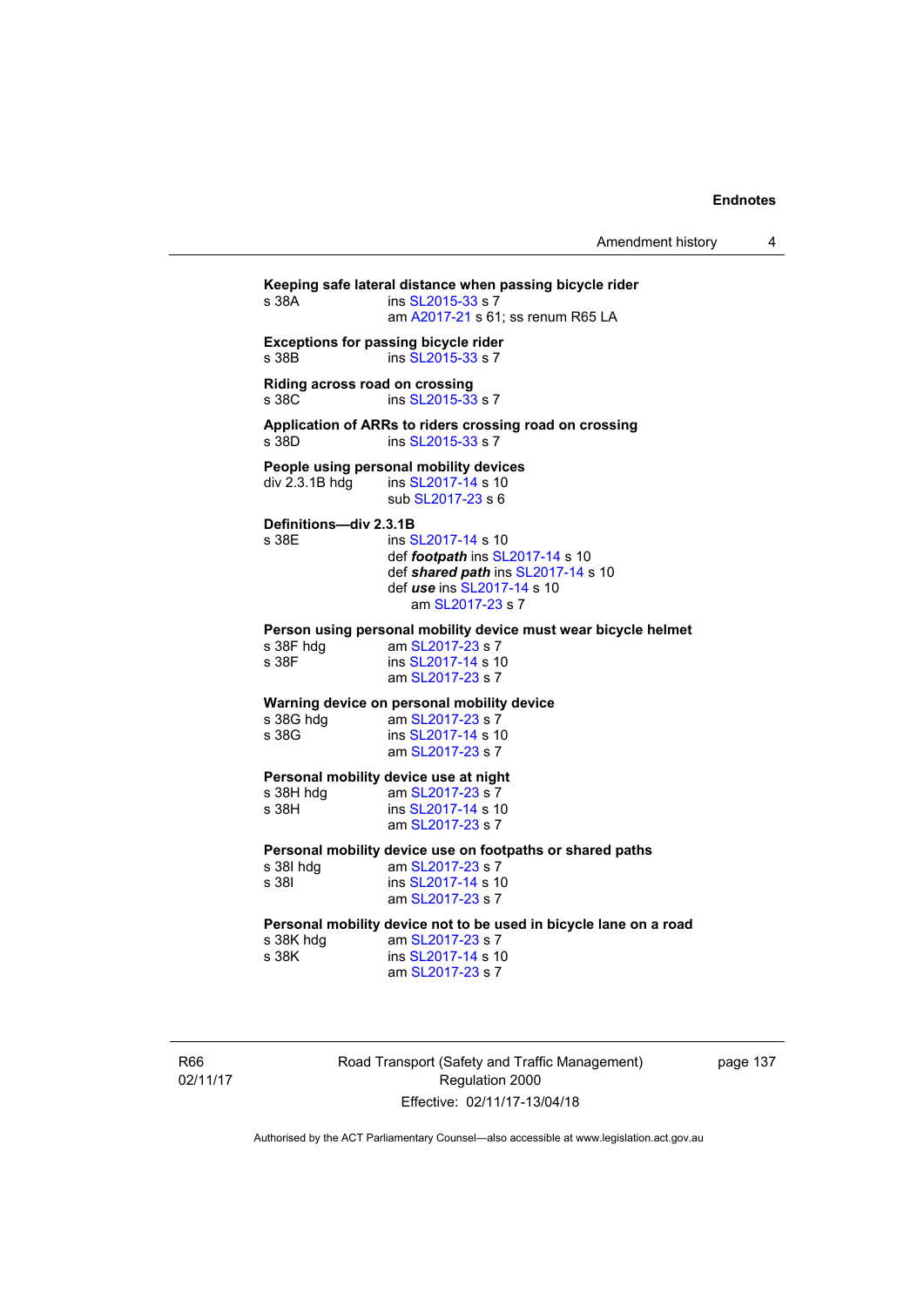4 Amendment history **Personal mobility device used to cross road on crossing**  s 38L hdg am [SL2017-23](http://www.legislation.act.gov.au/sl/2017-23/default.asp) s 7 s 38L ins [SL2017-14](http://www.legislation.act.gov.au/sl/2017-14/default.asp) s 10 am [SL2017-23](http://www.legislation.act.gov.au/sl/2017-23/default.asp) s 7 **Personal mobility device use alongside more than 1 other person using personal mobility device**  s 38M ins [SL2017-14](http://www.legislation.act.gov.au/sl/2017-14/default.asp) s 10 sub [SL2017-23](http://www.legislation.act.gov.au/sl/2017-23/default.asp) s 8 **Safety of persons on trailers**  s 39 hdg bracketed note exp 17 September 2002 (s 4 (3)) s 39 am [SL2005-22](http://www.legislation.act.gov.au/sl/2005-22) amdt 1.10, amdt 1.11 **Passengers in sidecars to be seated<br>s 40 hdg** bracketed note exp bracketed note exp 17 September 2002 (s 4 (3)) **Number of vehicles that may be drawn**<br>s 41 hdg bracketed note exp 1 s 41 hdg bracketed note exp 17 September 2002 (s 4 (3))<br>s 41 **bracketed** note exp 17 September 2002 (s 4 (3)) am [A2017-21](http://www.legislation.act.gov.au/a/2017-21/default.asp) s 62, s 63 **Towing by vehicles under 4.5t**  s 42 hdg bracketed note exp 17 September 2002 (s 4 (3)) **Lights on motor vehicles generally**  s 43 hdg bracketed note exp 17 September 2002 (s 4 (3)) **Metered parking**  div 2.3.5 hdg sub [SL2005-22](http://www.legislation.act.gov.au/sl/2005-22) s 6 **Metered parking—parking in spaces**  bracketed note exp 17 September 2002 (s 4 (3)) s 44 sub [SL2005-22](http://www.legislation.act.gov.au/sl/2005-22) s 7 am [SL2016-15](http://www.legislation.act.gov.au/sl/2016-15) s 5; ss renum R59 LA **Metered parking—parking in spaces—motorbikes**  s 44AA ins [SL2016-15](http://www.legislation.act.gov.au/sl/2016-15) s 6 **Metered parking—parking fees**  s 44A ins [SL2005-22](http://www.legislation.act.gov.au/sl/2005-22) s 7 **Metered parking—maximum length of stay**  s 44B ins [SL2005-22](http://www.legislation.act.gov.au/sl/2005-22) s 7 **Metered parking—exceptions to s 44A and s 44B**  s 45 hdg bracketed note exp 17 September 2002 (s 4 (3))<br>s 45  $\sinh$  SI 2005-22 s 7 sub [SL2005-22](http://www.legislation.act.gov.au/sl/2005-22) s 7 **Temporary closure of metered parking spaces**  s 46 hdg bracketed note exp 17 September 2002 (s 4 (3))

page 138 Road Transport (Safety and Traffic Management) Regulation 2000 Effective: 02/11/17-13/04/18

R66 02/11/17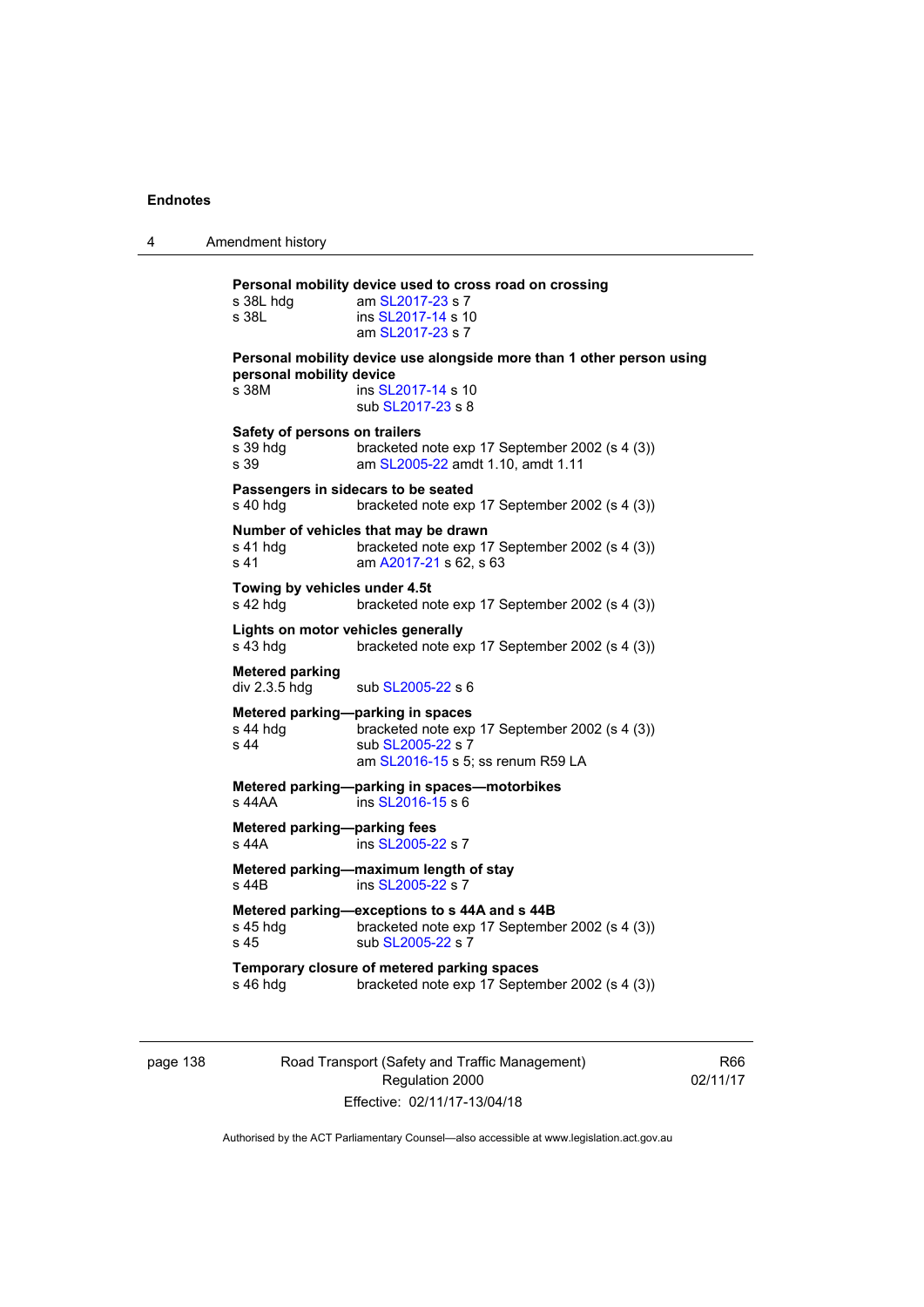| <b>Misuse of parking meters</b><br>s 47 hdg            | bracketed note exp 17 September 2002 (s 4 (3))                                                                                    |          |
|--------------------------------------------------------|-----------------------------------------------------------------------------------------------------------------------------------|----------|
| Interfering with parking meters etc<br>s 48 hda        | bracketed note exp 17 September 2002 (s 4 (3))                                                                                    |          |
| <b>Ticket parking</b><br>div 2.3.6 hdg                 | orig div 2.3.6 hdg renum as div 2.3.8 hdg<br>ins by SL2005-22 s 8                                                                 |          |
| Ticket parking-parking in spaces<br>$s$ 49 hdg<br>s 49 | bracketed note exp 17 September 2002 (s 4 (3))<br>sub SL2005-22 s 8<br>am SL2016-15 s 7; ss renum R59 LA                          |          |
| s 49AAA                                                | Ticket parking--parking in spaces--motorbikes<br>ins SL2016-15 s 8                                                                |          |
| Ticket parking-display of tickets<br>s 49A             | ins SL2005-22 s 8<br>am SL2010-7 s 42; SL2014-11 s 4                                                                              |          |
| Ticket parking-e-payment<br>s 49AA                     | ins SL2014-11 s 5                                                                                                                 |          |
| s 49B                                                  | Ticket parking-maximum length of stay<br>ins SL2005-22 s 8<br>am SL2014-11 s 6, s 7; ss renum R51 LA                              |          |
| $s50$ hdg<br>s 50                                      | Ticket parking-exceptions to s 49A and s 49B<br>bracketed note exp 17 September 2002 (s 4 (3))<br>sub SL2005-22 s 8               |          |
| $s51$ hdg                                              | Temporary closure of ticket parking spaces and areas<br>bracketed note exp 17 September 2002 (s 4 (3))<br>sub SL2005-22 amdt 1.12 |          |
| s 51                                                   | am SL2002-7 s 4, s 5; regs renum R6 LA (see SL2002-7 s 6)                                                                         |          |
| s 52 $hdg$<br>s 52                                     | Use of false or damaged parking tickets etc<br>bracketed note exp 17 September 2002 (s 4 (3))<br>sub SL2005-22 s 9                |          |
| Misuse of parking ticket machines<br>s 53 hdg<br>s 53  | bracketed note exp 17 September 2002 (s 4 (3))<br>sub SL2005-22 s 9                                                               |          |
| s 54 hdg                                               | Interfering with parking ticket machines etc<br>bracketed note exp 17 September 2002 (s 4 (3))                                    |          |
| Interfering with parking tickets<br>s 55 hdg<br>s 55   | bracketed note exp 17 September 2002 (s 4 (3))<br>sub SL2005-22 s 10                                                              |          |
| <b>R66</b><br>02/11/17                                 | Road Transport (Safety and Traffic Management)<br>Regulation 2000<br>Effective: 02/11/17-13/04/18                                 | page 139 |

Authorised by the ACT Parliamentary Counsel—also accessible at www.legislation.act.gov.au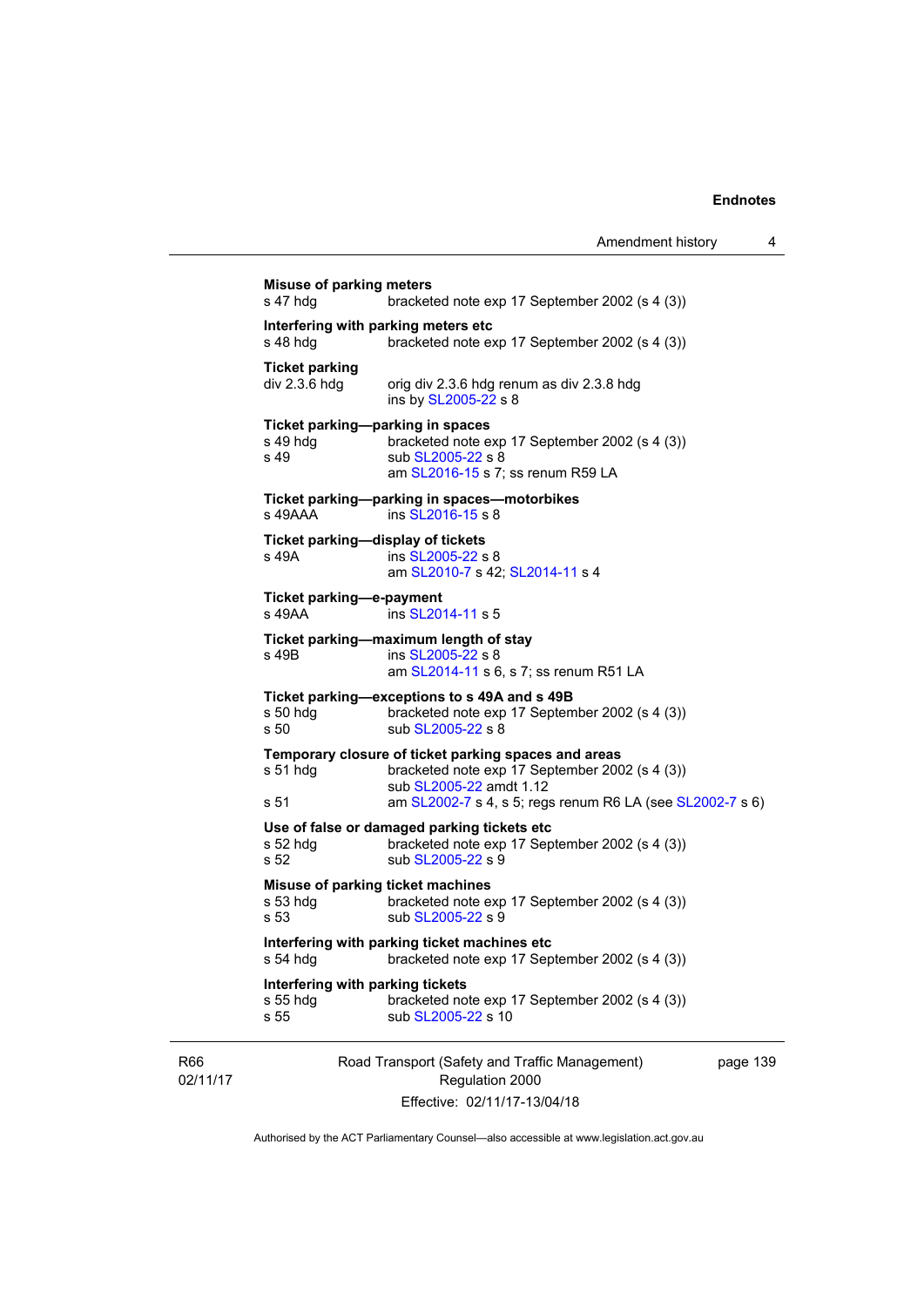| 4 | Amendment history                                                                                                                                                                                   |
|---|-----------------------------------------------------------------------------------------------------------------------------------------------------------------------------------------------------|
|   | Other ACT road rules about stopping and parking<br>ins SL2005-22 s 10<br>div 2.3.7 hdg                                                                                                              |
|   | Unauthorised use of parking permits and mobility parking scheme                                                                                                                                     |
|   | authorities<br>s 56 hdg<br>bracketed note exp 17 September 2002 (s 4 (3))<br>am A2002-30 amdt 3.770<br>s 56<br>sub SL2005-22 s 10                                                                   |
|   | Interfering with parking permits and mobility parking scheme authorities<br>s 56A<br>ins SL2005-22 s 10                                                                                             |
|   | No stopping on a road with a red kerb<br>s 57<br>am SL2001-32 s 5<br>exp 1 December 2002 (s 57 (2))                                                                                                 |
|   | Stopping public buses in bus zones and at bus stops<br>s 57A hdg<br>bracketed note exp 17 September 2002 (s 4 (3))<br>s 57A<br>ins SL2000-33 s 3<br>am 2001 Act No 62 amdts 1.39-1.41               |
|   | Stopping in an emergency etc or to comply with another law<br>s 58 hda<br>bracketed note exp 17 September 2002 (s 4 (3))<br>s.58<br>am SL2005-22 s 11, s 12                                         |
|   | <b>Other ACT road rules</b><br>div 2.3.8 hdg<br>(prev div 2.3.6 hdg) ins SL2005-22 s 13                                                                                                             |
|   | <b>Carrying dangerous substances</b><br>s 59 hdg<br>bracketed note exp 17 September 2002 (s 4 (3))<br>sub A2004-7 amdt 1.14                                                                         |
|   | am A2004-7 amdt 1.15, amdt 1.16<br>s 59<br>om A2009-34 amdt 1.7                                                                                                                                     |
|   | Interrupting funeral processions etc<br>s 60 hdg<br>bracketed note exp 17 September 2002 (s 4 (3))                                                                                                  |
|   | Driving on roads closed to traffic<br>s 61 hdg<br>bracketed note exp 17 September 2002 (s 4 (3))                                                                                                    |
|   | Use of wheeled recreational devices and wheeled toys on roads<br>bracketed note exp 17 September 2002 (s 4 (3))<br>s 62 hdg                                                                         |
|   | Devices that are prescribed traffic control devices-Act, dict, def prescribed<br>traffic control device<br>s 63 hdg<br>bracketed note exp 17 September 2002 (s 4 (3))<br>sub SL2005-22 s 14<br>s 63 |
|   | Preventing prescribed traffic control devices being clearly visible<br>s 64 hdg<br>bracketed note exp 17 September 2002 (s 4 (3))                                                                   |

page 140 Road Transport (Safety and Traffic Management) Regulation 2000 Effective: 02/11/17-13/04/18

R66 02/11/17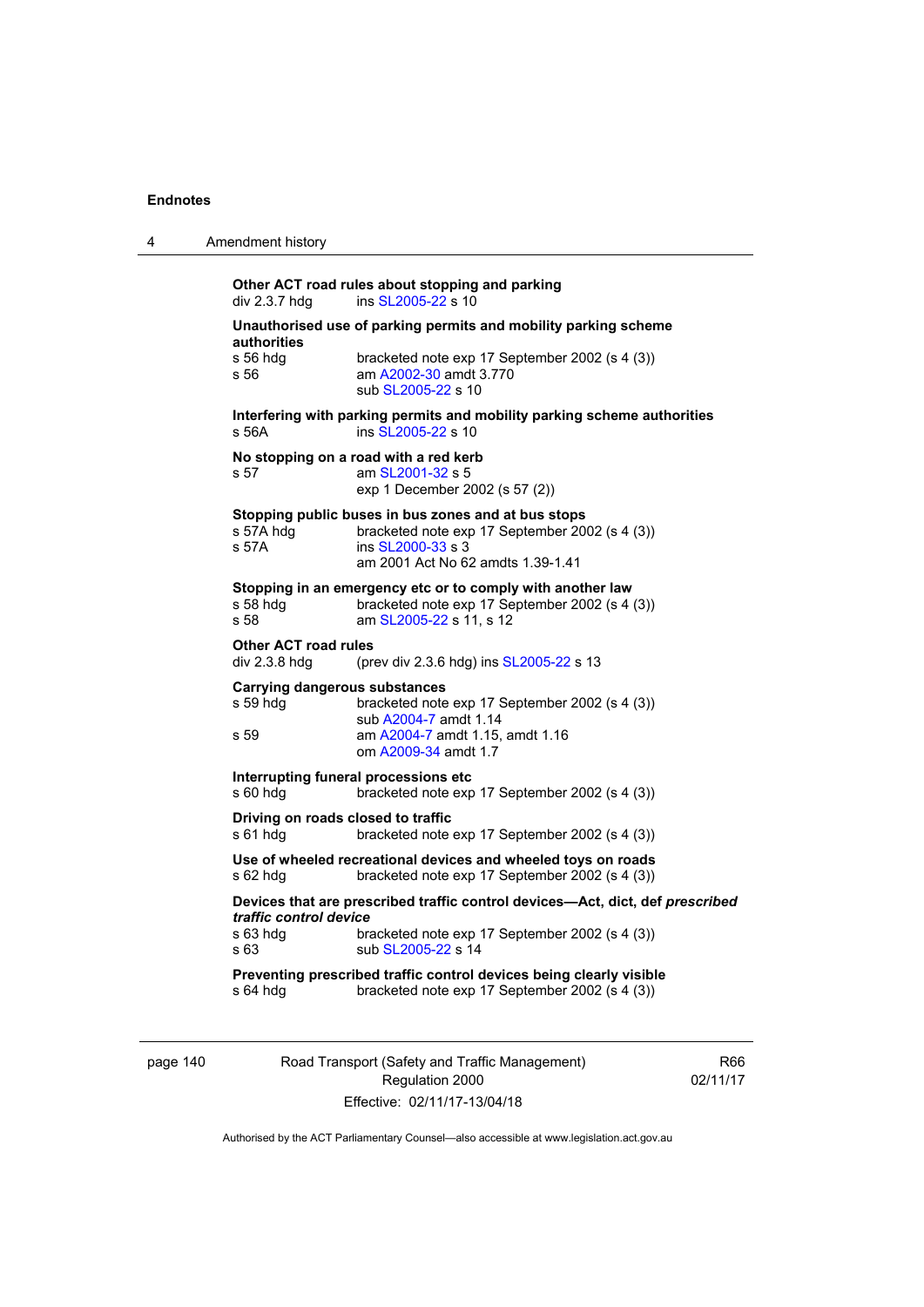|                                                           |                                                                                                                                                   | Amendment history | 4 |
|-----------------------------------------------------------|---------------------------------------------------------------------------------------------------------------------------------------------------|-------------------|---|
| s 65 hdg                                                  | Use of do not overtake turning vehicle sign<br>bracketed note exp 17 September 2002 (s 4 (3))                                                     |                   |   |
| s 66                                                      | Approvals etc by road transport authority<br>am A2001-44 amdt 1.3797, amdt 1.3798; SL2010-5 s 61, s 62;<br>pars renum R41 LA; A2011-52 amdt 3.184 |                   |   |
| s 68 hdg                                                  | Defence of complying with direction of police officer or authorised person<br>bracketed note exp 17 September 2002 (s 4 (3))                      |                   |   |
| s 69 hdg<br>s 69                                          | Exemption for driver of police vehicle-generally-Act, s 35<br>bracketed note exp 17 September 2002 (s 4 (3))<br>sub SL2013-9 s 8                  |                   |   |
| s 69A                                                     | Exemption for driver of police vehicle-training and assessment<br>ins SL2013-9 s 9<br>am A2015-30 s 43                                            |                   |   |
| s 70 hdg                                                  | <b>Exemption for driver of emergency vehicles</b><br>bracketed note exp 17 September 2002 (s 4 (3))                                               |                   |   |
|                                                           | Stopping and parking exemption for police and emergency vehicles and                                                                              |                   |   |
| authorised people<br>s 71 hdq<br>s 71                     | bracketed note exp 17 September 2002 (s 4 (3))<br>sub SL2002-7 s 7; SL2005-22 s 15                                                                |                   |   |
| Parking<br>ch 3 hdg                                       | ins SL2001-32 s 6                                                                                                                                 |                   |   |
| <b>Metered parking schemes</b><br>s 72 hdg                | bracketed note exp 17 September 2002 (s 4 (3))                                                                                                    |                   |   |
| <b>Metered parking areas</b><br>s 73 hdg<br>s 73          | bracketed note exp 17 September 2002 (s 4 (3))<br>am SL2005-22 amdt 1.13                                                                          |                   |   |
| <b>Parking meters</b><br>s 74 hdg                         | bracketed note exp 17 September 2002 (s 4 (3))                                                                                                    |                   |   |
| Metered parking spaces<br>s 75 hdg<br>s 74                | bracketed note exp 17 September 2002 (s 4 (3))<br>am SL2005-22 s 16                                                                               |                   |   |
| <b>Parking authorities</b>                                |                                                                                                                                                   |                   |   |
| s 75A                                                     | ins SL2002-7 s 8<br>am A2011-52 amdt 3.185                                                                                                        |                   |   |
| <b>Parking authority guidelines</b><br>s 75B hdg<br>s 75B | bracketed note exp 17 September 2002 (s 4 (3))<br>ins SL2002-7 s 8<br>am A2011-52 amdt 3.186                                                      |                   |   |

R66 02/11/17 Road Transport (Safety and Traffic Management) Regulation 2000 Effective: 02/11/17-13/04/18

page 141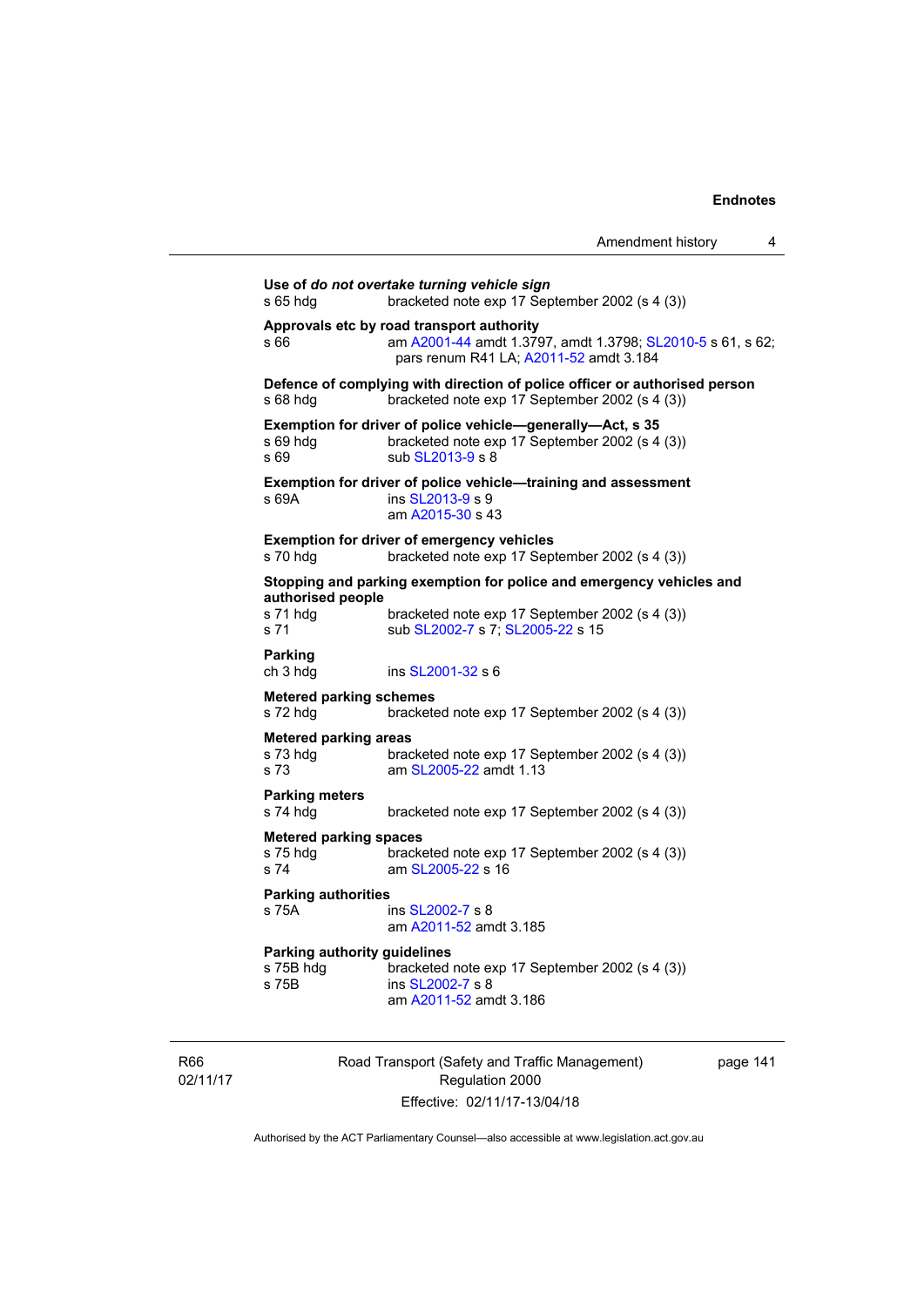| 4 | Amendment history                               |                                                                                                                                                                                                                                                                                        |
|---|-------------------------------------------------|----------------------------------------------------------------------------------------------------------------------------------------------------------------------------------------------------------------------------------------------------------------------------------------|
|   | s 76 hdg<br>s 76                                | Ticket parking schemes—road transport authority<br>sub SL2002-7 s 9<br>bracketed note exp 17 September 2002 (s 4 (3))<br>am SL2005-22 s 17                                                                                                                                             |
|   | Approval of e-payment method<br>s 76AA          | ins SL2014-11 s 8                                                                                                                                                                                                                                                                      |
|   | s 76A hdq<br>s 76A                              | Ticket parking schemes-parking authorities<br>bracketed note exp 17 September 2002 (s 4 (3))<br>sub SL2005-22 amdt 1.14<br>ins SL2002-7 s 10                                                                                                                                           |
|   | <b>Ticket parking areas</b><br>s 77 hdg<br>s 77 | bracketed note exp 17 September 2002 (s 4 (3))<br>am SL2005-22 amdt 1.15, amdt 1.16<br>(3), (4) exp 1 December 2006 (s 77 (4))                                                                                                                                                         |
|   | <b>Ticket parking spaces</b><br>s 78 hdg        | bracketed note exp 17 September 2002 (s 4 (3))                                                                                                                                                                                                                                         |
|   | <b>Ticket machines</b><br>s 79 hdg              | bracketed note exp 17 September 2002 (s 4 (3))                                                                                                                                                                                                                                         |
|   | <b>Parking tickets</b><br>s 80 hdg<br>s 80      | bracketed note exp 17 September 2002 (s 4 (3))<br>am SL2002-7 s 11; SL2005-22 ss 18-20; SL2010-7 ss 43-46                                                                                                                                                                              |
|   | s 81 hdg<br>s 81                                | Duration of parking tickets and e-payment parking period<br>bracketed note exp 17 September 2002 (s 4 (3))<br>sub SL2014-11 s 9                                                                                                                                                        |
|   | Definitions-div 3.1.3<br>s 82 hda<br>s 82       | bracketed note exp 17 September 2002 (s 4 (3))<br>def code of practice om SL2008-47 amdt 1.4<br>def exemption om SL2008-47 amdt 1.4<br>def existing operator om SL2008-47 amdt 1.4<br>def existing operator's certificate om SL2008-47 amdt 1.4<br>def heavy vehicle sub A2017-21 s 64 |
|   | s 83 hdg                                        | References in div 3.1.3 to land adjoining residential land<br>bracketed note exp 17 September 2002 (s 4 (3))                                                                                                                                                                           |
|   | s 84 hdg                                        | Vehicle parked partly on residential land<br>bracketed note exp 17 September 2002 (s 4 (3))                                                                                                                                                                                            |
|   | s 85 hdg<br>s 85                                | Parking of certain vehicles on residential land prohibited<br>bracketed note exp 17 September 2002 (s 4 (3))<br>am SL2005-22 amdt 1.17; SL2008-47 amdt 1.5                                                                                                                             |

page 142 Road Transport (Safety and Traffic Management) Regulation 2000 Effective: 02/11/17-13/04/18

R66 02/11/17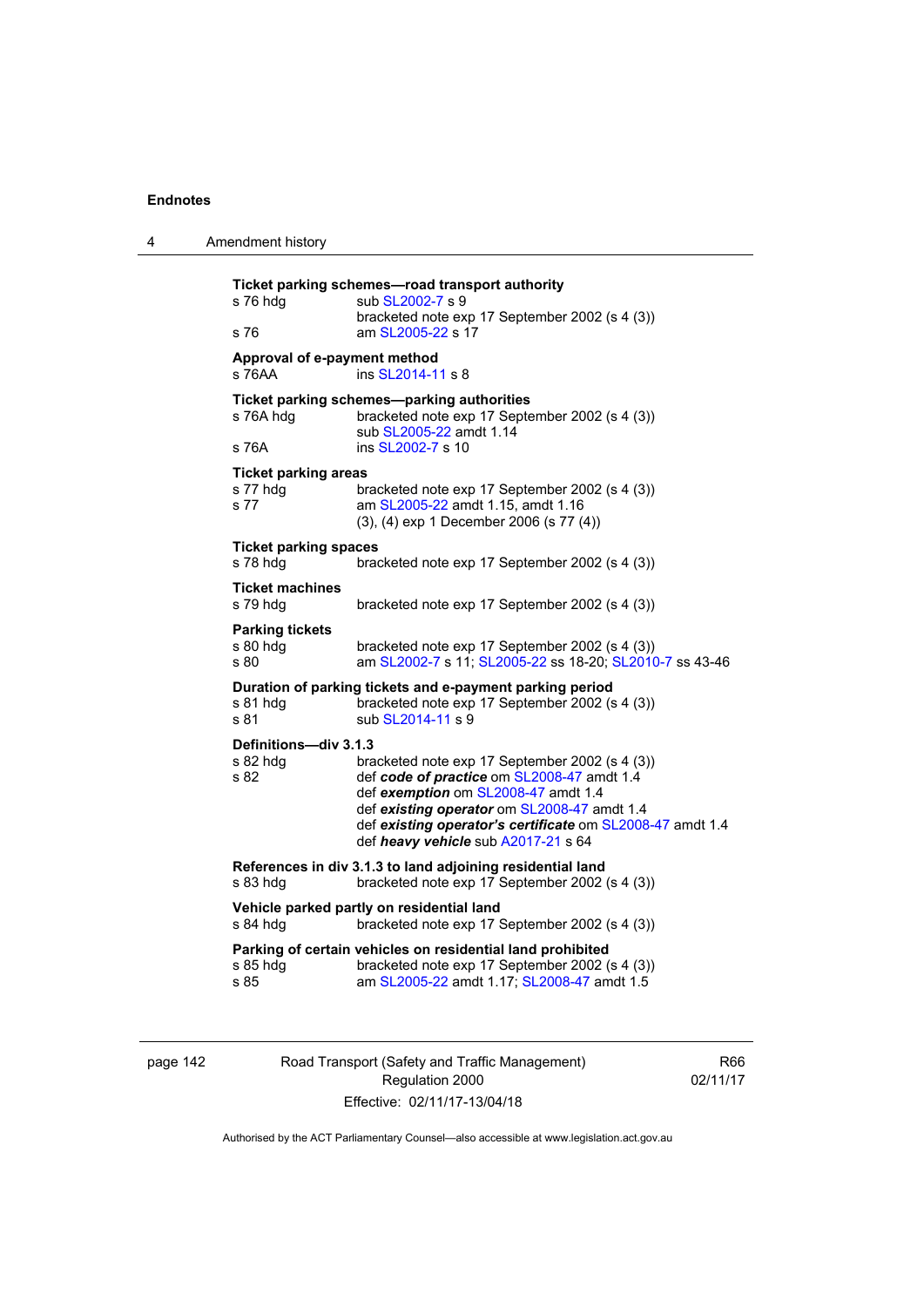|                                                    | Heavy vehicles to be parked away from residential land boundaries                                                                                                                                            |
|----------------------------------------------------|--------------------------------------------------------------------------------------------------------------------------------------------------------------------------------------------------------------|
| s 85B                                              | ins SL2008-47 amdt 1.6                                                                                                                                                                                       |
| s 86 hdg<br>s 86                                   | Parking of certain vehicles on land adjoining residential land prohibited<br>bracketed note exp 17 September 2002 (s 4 (3))<br>am SL2005-22 amdt 1.17; SL2008-47 amdt 1.7, amdt 1.8;<br>ss renum R29 LA      |
| s 87 hdg<br>s 87                                   | Parking of certain commercial vehicles on land with multi-unit housing<br>bracketed note exp 17 September 2002 (s 4 (3))<br>sub A2007-25 amdt 1.165<br>am A2002-30 amdt 3.771; SL2005-22 amdt 1.17; A2007-25 |
|                                                    | amdt 1.166, amdt 1.167; SL2008-47 amdt 1.9; ss renum R29<br>LA                                                                                                                                               |
| s 87A                                              | No offence if reasonable necessity etc<br>ins SL2008-47 amdt 1.10                                                                                                                                            |
| s 87B                                              | Heavy vehicle refrigeration units not to be operated on residential land<br>ins SL2008-47 amdt 1.10                                                                                                          |
| s 87C                                              | Prohibition on night operation of heavy vehicle<br>ins SL2008-47 amdt 1.10                                                                                                                                   |
| <b>Daily infringement</b><br>s 88 hdg<br>s 88      | bracketed note exp 17 September 2002 (s 4 (3))<br>am A2007-25 amdt 1.168<br>sub SL2008-47 amdt 1.11                                                                                                          |
| div 3.1.3A hdg                                     | Heavy vehicle parking-enforcement<br>ins SL2008-47 amdt 1.13                                                                                                                                                 |
| Meaning of occupier-div 3.1.3A<br>s 89 hdg<br>s 89 | bracketed note exp 17 September 2002 (s 4 (3))<br>am A2001-44 amdt 1.3799, amdt 1.3800<br>om SL2008-47 amdt 1.12<br>ins SL2008-47 amdt 1.13                                                                  |
| Power to enter premises<br>s 90 hdg<br>s 90        | bracketed note exp 17 September 2002 (s 4 (3))<br>am A2001-44 amdts 1.3801-1.3803<br>def the code of practice om A2001-44 amdt 1.3803<br>om SL2008-47 amdt 1.12<br>ins SL2008-47 amdt 1.13                   |

R66 02/11/17 Road Transport (Safety and Traffic Management) Regulation 2000 Effective: 02/11/17-13/04/18

page 143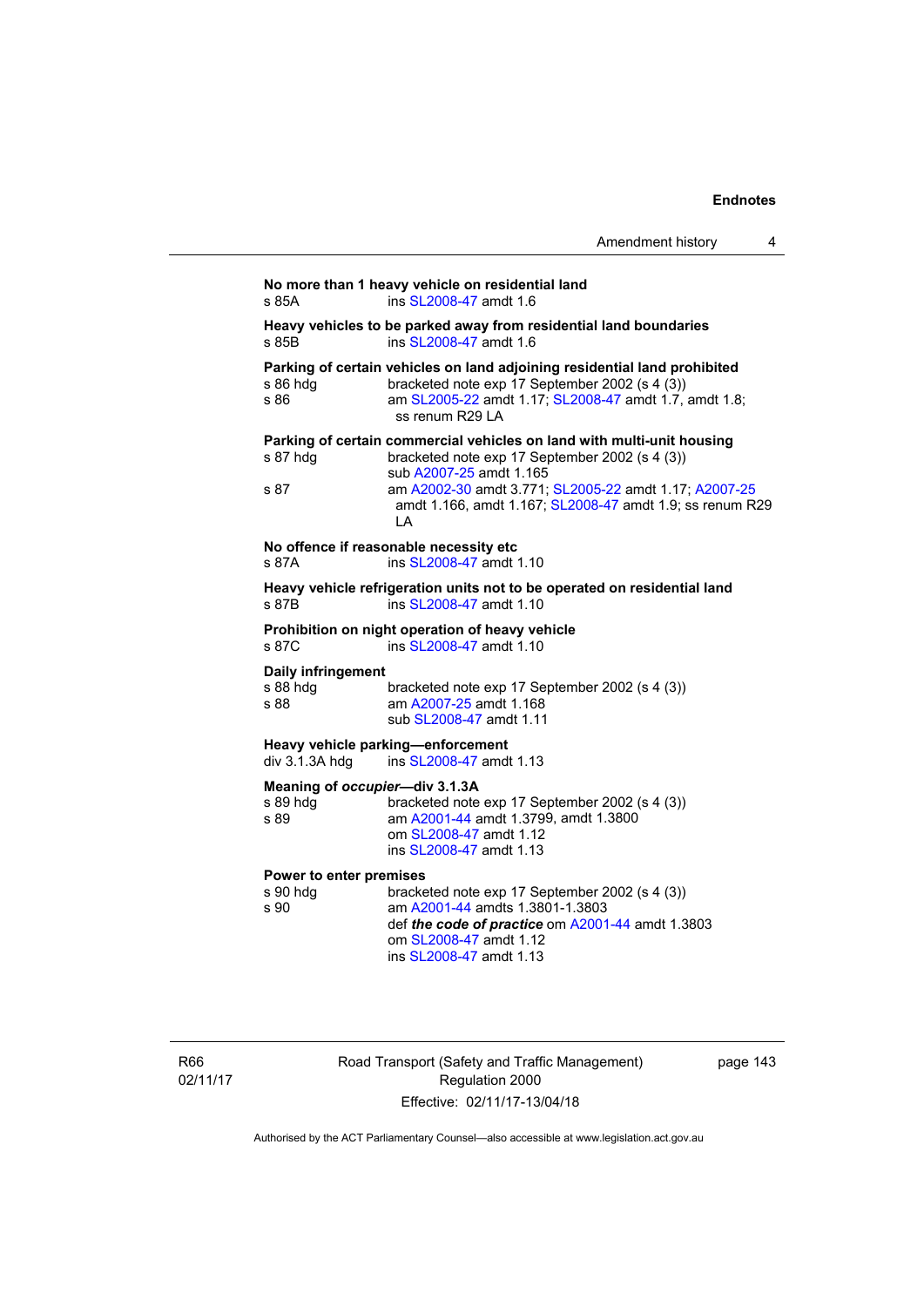| 4 | Amendment history                                                                                                                                                                                |  |
|---|--------------------------------------------------------------------------------------------------------------------------------------------------------------------------------------------------|--|
|   | Production of identity card<br>s 91 hdg<br>bracketed note exp 17 September 2002 (s 4 (3))<br>om SL2008-47 amdt 1.12<br>s 91<br>ins SL2008-47 amdt 1.13                                           |  |
|   | <b>Consent to entry</b><br>s 92 hdq<br>bracketed note exp 17 September 2002 (s 4 (3))<br>s 92<br>am SL2005-22 s 21<br>om SL2008-47 amdt 1.12<br>ins SL2008-47 amdt 1.13<br>am A2010-18 amdt 3.93 |  |
|   | General powers on entry to premises<br>bracketed note exp 17 September 2002 (s 4 (3))<br>s 93 hdg<br>om SL2008-47 amdt 1.12<br>s 93<br>ins SL2008-47 amdt 1.13                                   |  |
|   | Damage etc to be minimised<br>s 94 hdg<br>bracketed note exp 17 September 2002 (s 4 (3))<br>s 94<br>om SL2008-47 amdt 1.12<br>ins SL2008-47 amdt 1.13                                            |  |
|   | <b>Compensation for exercise of enforcement powers</b><br>bracketed note exp 17 September 2002 (s 4 (3))<br>s 95 hdg<br>om SL2008-47 amdt 1.12<br>s 95<br>ins SL2008-47 amdt 1.13                |  |
|   | Loss etc of existing operator's certificate<br>bracketed note exp 17 September 2002 (s 4 (3))<br>s 96 hdg<br>s.96<br>om SI 2008-47 amdt 1.12                                                     |  |
|   | Cancellation of existing operator's certificate etc<br>s 97 hdg<br>bracketed note exp 17 September 2002 (s 4 (3))<br>s 97<br>am A2002-30 amdt 3.772<br>om SL2008-47 amdt 1.12                    |  |
|   | Other powers to provide pay parking<br>bracketed note exp 17 September 2002 (s 4 (3))<br>s 97A hdg<br>s 97A<br>ins SL2002-7 s 12                                                                 |  |
|   | <b>Overlapping schemes</b><br>s 98 hdq<br>bracketed note exp 17 September 2002 (s 4 (3))<br>am SL2002-7 s 13<br>s 98                                                                             |  |
|   | Income from ticket parking scheme<br>s 98A hdg<br>bracketed note exp 17 September 2002 (s 4 (3))<br>s 98A<br>ins SL2002-7 s 14                                                                   |  |

page 144 Road Transport (Safety and Traffic Management) Regulation 2000 Effective: 02/11/17-13/04/18

R66 02/11/17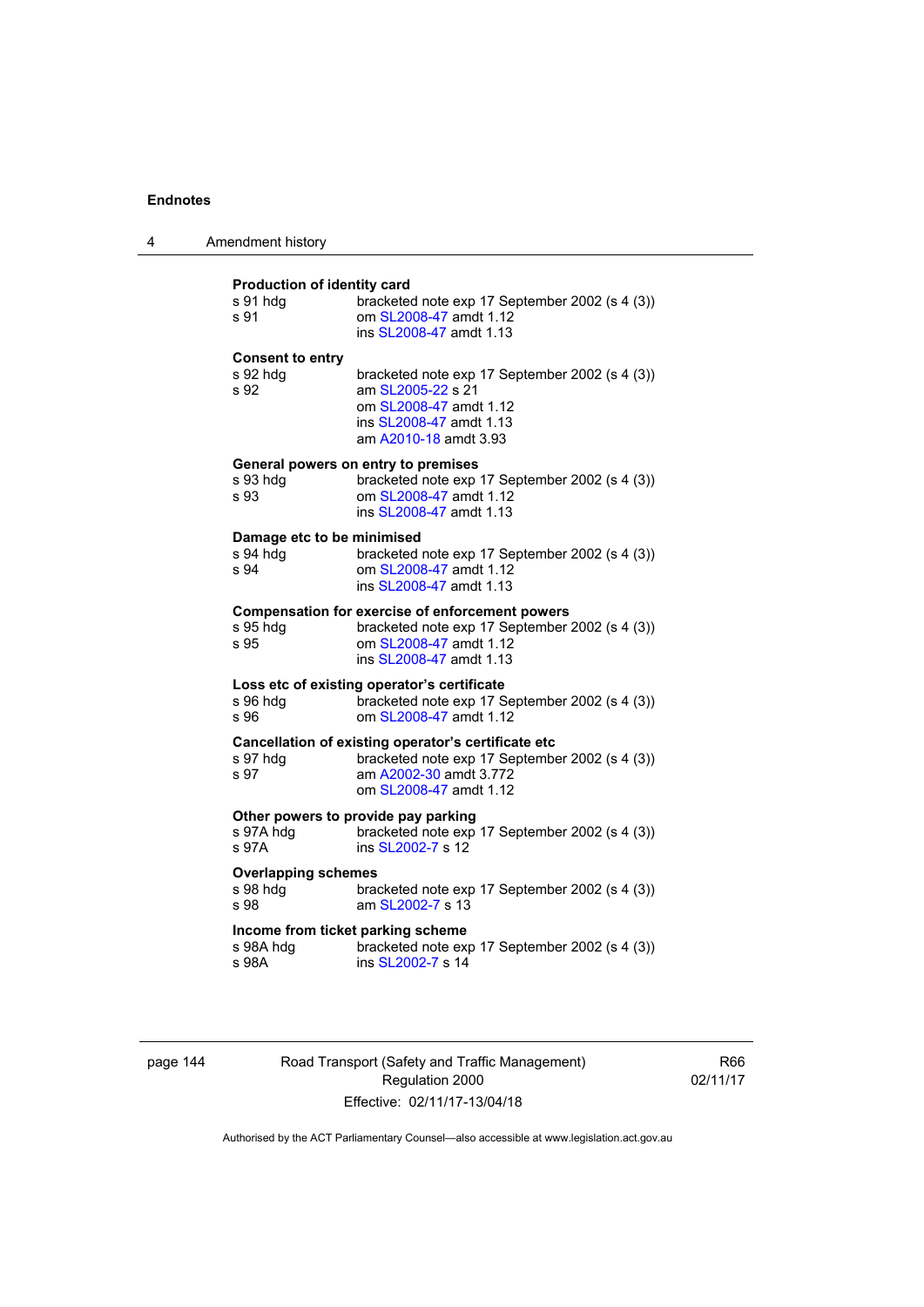| Costs of ticket parking scheme<br>s 98B hdg<br>bracketed note exp 17 September 2002 (s 4 (3))<br>ins SL2002-7 s 14<br>s 98B<br>Trailers not separately chargeable<br>s 99 hdg<br>bracketed note exp 17 September 2002 (s 4 (3))<br><b>Parking permits</b><br>s 100 hdg<br>bracketed note exp 17 September 2002 (s 4 (3))<br>s 100<br>sub SL2005-22 s 22<br>Mobility parking scheme authorities<br>s 101 hdg<br>bracketed note exp 17 September 2002 (s 4 (3))<br>s 101<br>sub SL2005-22 s 22<br>Parking permits and mobility parking scheme authorities-cancellation<br>s 101A<br>ins SL2005-22 s 22<br>Parking permits and mobility parking scheme authorities-return when<br>cancelled<br>s 101B<br>ins SL2005-22 s 22<br>Parking-other provisions<br>pt 3.3 hdg<br>ins SL2006-51 s 4<br>Marking tyres by parking inspectors<br>ins SL2006-51 s 4<br>s 101C<br>Definitions-ch 4<br>s 102 hdg<br>bracketed note exp 17 September 2002 (s 4 (3))<br>s 102<br>am SL2000-33 s 4; SL2000-52 s 4<br>def approved police speedometer ins SL2001-32 s 7<br>def digital camera detection device sub SL2001-32 s 8;<br>SL2007-20 s 4<br>am SL2014-11 s 10; SL2016-35 s 4<br>def fixed camera detection device ins SL2007-20 s 5<br>am SL2014-11 s 11; pars renum R51 LA; SL2017-16 s 4<br>def laser speed measuring device sub SL2004-47 s 40<br>am SL2009-7 s 4; SL2014-11 s 12; SL2016-35 s 5<br>def loop detector speed measuring device ins SL2006-51<br>s 5<br>def radar speed measuring device sub SL2004-47 s 41;<br>SL2007-20 s 6<br>am SL2009-7 s 5; SL2014-11 s 13; pars renum R51 LA;<br>SL2017-16 s 5; pars renum R63 LA<br>def security checksum ins SL2001-32 s 9 |  |                                                                                                                      |
|-------------------------------------------------------------------------------------------------------------------------------------------------------------------------------------------------------------------------------------------------------------------------------------------------------------------------------------------------------------------------------------------------------------------------------------------------------------------------------------------------------------------------------------------------------------------------------------------------------------------------------------------------------------------------------------------------------------------------------------------------------------------------------------------------------------------------------------------------------------------------------------------------------------------------------------------------------------------------------------------------------------------------------------------------------------------------------------------------------------------------------------------------------------------------------------------------------------------------------------------------------------------------------------------------------------------------------------------------------------------------------------------------------------------------------------------------------------------------------------------------------------------------------------------------------------------------------------------------------------------------------------------------------------------------|--|----------------------------------------------------------------------------------------------------------------------|
|                                                                                                                                                                                                                                                                                                                                                                                                                                                                                                                                                                                                                                                                                                                                                                                                                                                                                                                                                                                                                                                                                                                                                                                                                                                                                                                                                                                                                                                                                                                                                                                                                                                                         |  |                                                                                                                      |
|                                                                                                                                                                                                                                                                                                                                                                                                                                                                                                                                                                                                                                                                                                                                                                                                                                                                                                                                                                                                                                                                                                                                                                                                                                                                                                                                                                                                                                                                                                                                                                                                                                                                         |  |                                                                                                                      |
|                                                                                                                                                                                                                                                                                                                                                                                                                                                                                                                                                                                                                                                                                                                                                                                                                                                                                                                                                                                                                                                                                                                                                                                                                                                                                                                                                                                                                                                                                                                                                                                                                                                                         |  |                                                                                                                      |
|                                                                                                                                                                                                                                                                                                                                                                                                                                                                                                                                                                                                                                                                                                                                                                                                                                                                                                                                                                                                                                                                                                                                                                                                                                                                                                                                                                                                                                                                                                                                                                                                                                                                         |  |                                                                                                                      |
|                                                                                                                                                                                                                                                                                                                                                                                                                                                                                                                                                                                                                                                                                                                                                                                                                                                                                                                                                                                                                                                                                                                                                                                                                                                                                                                                                                                                                                                                                                                                                                                                                                                                         |  |                                                                                                                      |
|                                                                                                                                                                                                                                                                                                                                                                                                                                                                                                                                                                                                                                                                                                                                                                                                                                                                                                                                                                                                                                                                                                                                                                                                                                                                                                                                                                                                                                                                                                                                                                                                                                                                         |  |                                                                                                                      |
|                                                                                                                                                                                                                                                                                                                                                                                                                                                                                                                                                                                                                                                                                                                                                                                                                                                                                                                                                                                                                                                                                                                                                                                                                                                                                                                                                                                                                                                                                                                                                                                                                                                                         |  |                                                                                                                      |
|                                                                                                                                                                                                                                                                                                                                                                                                                                                                                                                                                                                                                                                                                                                                                                                                                                                                                                                                                                                                                                                                                                                                                                                                                                                                                                                                                                                                                                                                                                                                                                                                                                                                         |  |                                                                                                                      |
| SL2009-6 s 33                                                                                                                                                                                                                                                                                                                                                                                                                                                                                                                                                                                                                                                                                                                                                                                                                                                                                                                                                                                                                                                                                                                                                                                                                                                                                                                                                                                                                                                                                                                                                                                                                                                           |  | def piezo strip speed measuring device sub SL2006-51 s 6<br>def testing authority am SL2001-32 s 10; SL2004-47 s 42; |

R66 02/11/17 Road Transport (Safety and Traffic Management) Regulation 2000 Effective: 02/11/17-13/04/18

page 145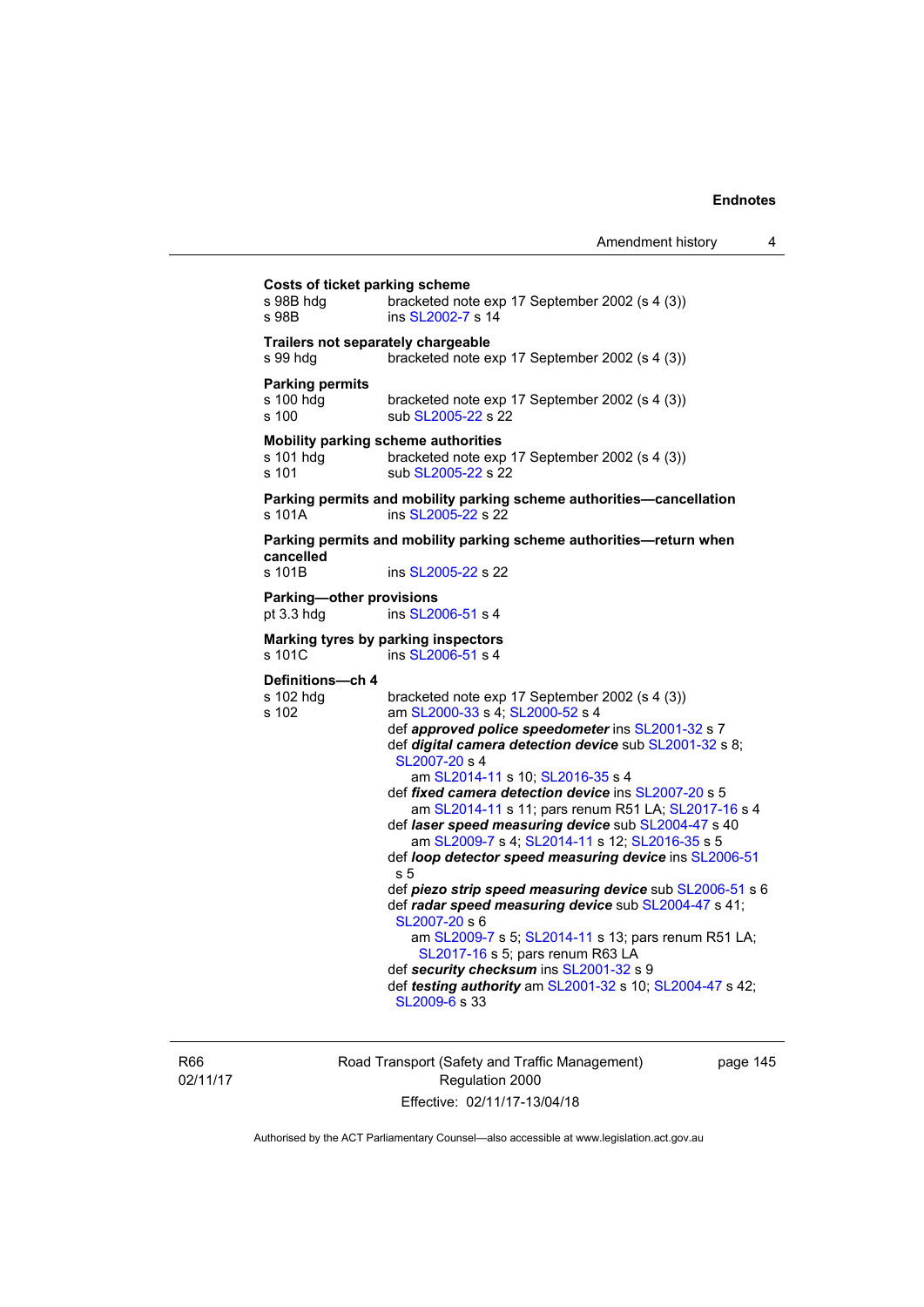4 Amendment history def *traffic lights camera detection device* am [SL2006-51](http://www.legislation.act.gov.au/sl/2006-51) s 7 om [SL2007-20](http://www.legislation.act.gov.au/sl/2007-20) s 7 def *WORM disk* ins [SL2004-47](http://www.legislation.act.gov.au/sl/2004-47) s 43 om [SL2014-11](http://www.legislation.act.gov.au/sl/2014-11) s 14 **Approved traffic offence detection devices**  s 103 hdg bracketed note exp 17 September 2002 (s 4 (3)) s 103 sub [SL2000-52](http://www.legislation.act.gov.au/sl/2000-52) s 5 am [SL2001-32](http://www.legislation.act.gov.au/sl/2001-32) s 11; [SL2006-51](http://www.legislation.act.gov.au/sl/2006-51) s 8; [SL2007-20](http://www.legislation.act.gov.au/sl/2007-20) s 8; [SL2011-35](http://www.legislation.act.gov.au/sl/2011-35) s 4 **Approval of police vehicle speedometers**  s 103A **ins [SL2001-32](http://www.legislation.act.gov.au/sl/2001-32) s 12**  am [A2011-52](http://www.legislation.act.gov.au/a/2011-52) amdt 3.187 **Average speed detection systems—Act, s 22AA, s 23B and s 24 (2)**  s 103B ins [SL2011-35](http://www.legislation.act.gov.au/sl/2011-35) s 5 table am [SL2013-25](http://www.legislation.act.gov.au/sl/2013-25) s 4 **Major testing of laser speed measuring devices**  s 104 hdg bracketed note exp 17 September 2002 (s 4 (3)) s 104 am [SL2000-33](http://www.legislation.act.gov.au/sl/2000-33) s 5 sub [SL2000-52](http://www.legislation.act.gov.au/sl/2000-52) s 5 am [SL2001-32](http://www.legislation.act.gov.au/sl/2001-32) regs 13-17 sub [SL2004-47](http://www.legislation.act.gov.au/sl/2004-47) s 44 **Major testing of other traffic offence detection devices**  s 104A ins [SL2004-47](http://www.legislation.act.gov.au/sl/2004-47) s 44 am [SL2006-51](http://www.legislation.act.gov.au/sl/2006-51) ss 9-11; ss renum R26 LA sub [SL2007-20](http://www.legislation.act.gov.au/sl/2007-20) s 9 am [SL2011-35](http://www.legislation.act.gov.au/sl/2011-35) s 6, s 7; [SL2014-11](http://www.legislation.act.gov.au/sl/2014-11) s 15 **Certification and sealing of traffic offence detection devices**  s 104B ins [SL2004-47](http://www.legislation.act.gov.au/sl/2004-47) s 44 am [SL2011-35](http://www.legislation.act.gov.au/sl/2011-35) s 8 **Use of certain digital camera detection devices**  s 105 hdg bracketed note exp 17 September 2002 (s 4 (3)) s 105 sub [SL2001-32](http://www.legislation.act.gov.au/sl/2001-32) s 18; [SL2007-20](http://www.legislation.act.gov.au/sl/2007-20) s 10 am [SL2014-11](http://www.legislation.act.gov.au/sl/2014-11) s 16; ss renum R51 LA; [SL2016-35](http://www.legislation.act.gov.au/sl/2016-35/default.asp) s 6 **Use of certain laser speed measuring devices**  s 105A hdg bracketed note exp 17 September 2002 (s 4 (3)) sub [SL2007-20](http://www.legislation.act.gov.au/sl/2007-20) s 11 s 105A ins [SL2001-32](http://www.legislation.act.gov.au/sl/2001-32) s 18 am [SL2007-20](http://www.legislation.act.gov.au/sl/2007-20) s 11; ss renum R27 LA

| page 146 |  |  |
|----------|--|--|
|          |  |  |

Road Transport (Safety and Traffic Management) Regulation 2000 Effective: 02/11/17-13/04/18

R66 02/11/17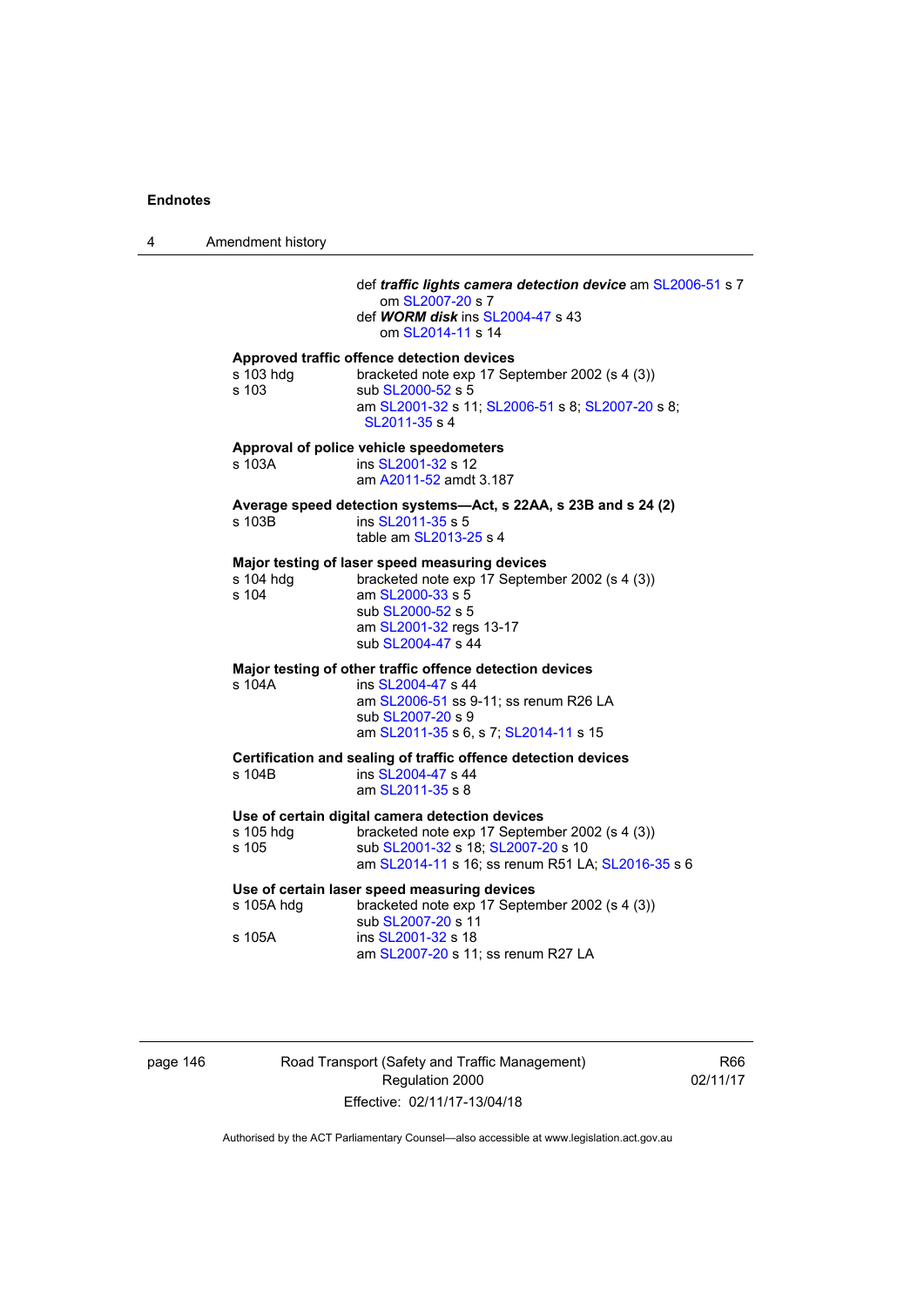| s 105B hdg                                       | bracketed note exp 17 September 2002 (s 4 (3))<br>sub SL2007-20 s 12                                                                                                                              |
|--------------------------------------------------|---------------------------------------------------------------------------------------------------------------------------------------------------------------------------------------------------|
| s 105B                                           | ins SL2001-32 s 18<br>am SL2007-20 s 12; ss renum R27 LA                                                                                                                                          |
| s 106 hdg                                        | Approved people-testing and sealing<br>bracketed note exp 17 September 2002 (s 4 (3))                                                                                                             |
| Approved people-use<br>s 107 hdg<br>s 107        | bracketed note exp 17 September 2002 (s 4 (3))<br>am SL2000-52 s 6; SL2007-20 s 13                                                                                                                |
| s 107A                                           | Recording of camera detection device image files-Act, s 23 (2) (c) (ii)<br>ins SL2001-32 s 19<br>am SL2004-47 s 45<br>sub SL2007-20 s 14<br>am SL2014-11 s 17                                     |
| s 107B                                           | Verification of camera detection device image files-Act, s 23 (2) (c) (iii)<br>ins SL2001-32 s 19<br>sub SL2007-20 s 14                                                                           |
|                                                  |                                                                                                                                                                                                   |
|                                                  | Verification of traffic lights camera detection device image files-Act,                                                                                                                           |
| s 23 (2) (c) (iii)<br>s 107C                     | ins SL2001-32 s 19<br>om SL2007-20 s 14                                                                                                                                                           |
|                                                  | Meaning of codes etc on image taken by approved camera detection device<br>or approved average speed detection system-Act, s 24 (2) (a)                                                           |
| s 108 hdg                                        | bracketed note $exp 17$ September 2002 (s $4(3)$ )<br>sub SL2011-35 s 9                                                                                                                           |
|                                                  | sub SL2000-33 s 6; SL2000-52 s 7<br>am SL2001-32 regs 20-22; SL2005-7 ss 4-6; SL2006-51 s 12;<br>SL2007-20 s 15, s 16; SL2011-35 s 10, s 11; SL2014-11<br>ss 18-21; A2015-29 s 4; ss renum R53 LA |
| s 108                                            | Additional police powers-removing parked cars                                                                                                                                                     |
| s 109 hdg                                        | bracketed note exp 17 September 2002 (s 4 (3))<br>sub A2016-14 s 36                                                                                                                               |
|                                                  | am A2016-14 s 37                                                                                                                                                                                  |
| s 109<br>Prohibition on car minding<br>s 110 hdg | bracketed note exp 17 September 2002 (s 4 (3))                                                                                                                                                    |

R66 02/11/17 Road Transport (Safety and Traffic Management) Regulation 2000 Effective: 02/11/17-13/04/18

page 147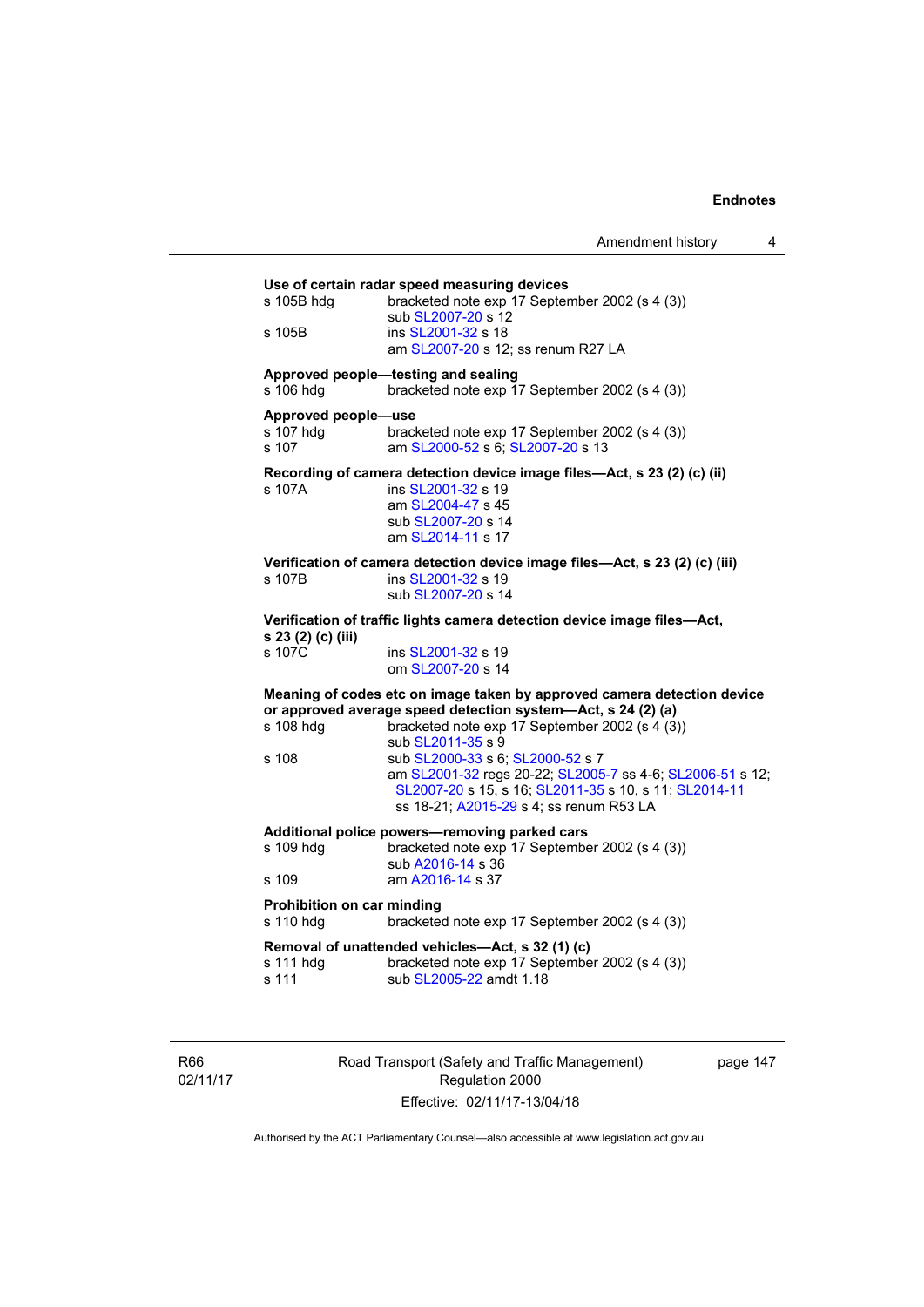| 4 | Amendment history                          |                                                                                                                                                                                         |
|---|--------------------------------------------|-----------------------------------------------------------------------------------------------------------------------------------------------------------------------------------------|
|   | s 112 hdg<br>s 112                         | Disposal of impounded or forfeited vehicles<br>bracketed note exp 17 September 2002 (s 4 (3))<br>am A2001-29 s 14<br>sub SL2001-32 s 23<br>am A2010-15 amdt 2.5                         |
|   | s 112A hdg<br>s 112A                       | Disposal of forfeited vehicles-Act, s 10J<br>bracketed note exp 17 September 2002 (s 4 (3))<br>ins SL2001-32 s 23                                                                       |
|   | s 113 hdg                                  | Responsible person to inspect driver licence<br>bracketed note exp 17 September 2002 (s 4 (3))                                                                                          |
|   | Responsible person's consent<br>s 114 hdg  | bracketed note exp 17 September 2002 (s 4 (3))                                                                                                                                          |
|   | s 115 hdg<br>s 115                         | Standards for safe carriage of loads-Act, s 14 (2)<br>bracketed note exp 17 September 2002 (s 4 (3))<br>sub A2002-51 amdt 1.42<br>om SL2003-1 s 18<br>ins A2005-62 amdt 1.6             |
|   | s 116 hdg<br>s 116                         | Tracked vehicle-Act, dict, def vehicle, par (b)<br>bracketed note exp 17 September 2002 (s 4 (3))<br>am A2002-51 amdt 1.43<br>om SL2003-1 s 18<br>ins SL2012-44 s 8<br>om A2017-21 s 65 |
|   | Review of div 2.3.1A<br>s 117 hdg<br>s 117 | bracketed note exp 17 September 2002 (s 4 (3))<br>am A2002-51 amdt 1.44<br>om SL2003-1 s 18<br>ins SL2015-33 s 8<br>exp 1 November 2017 (s 117 (3))                                     |
|   | Transitional<br>ch 6 hdg                   | exp 1 March 2002 (s 128)                                                                                                                                                                |
|   | Parking<br>pt 6.1 hdg                      | exp 1 March 2002 (s 128)                                                                                                                                                                |
|   | s 118                                      | <b>Existing Class A and Class B parking spaces</b><br>exp 1 March 2002 (s 128)                                                                                                          |
|   | <b>Existing parking labels</b><br>s 119    | exp 1 March 2002 (s 128)                                                                                                                                                                |
|   | <b>Existing disability labels</b><br>s 120 | exp 1 June 2000 (s 120)                                                                                                                                                                 |
|   |                                            |                                                                                                                                                                                         |

page 148 Road Transport (Safety and Traffic Management) Regulation 2000 Effective: 02/11/17-13/04/18

R66 02/11/17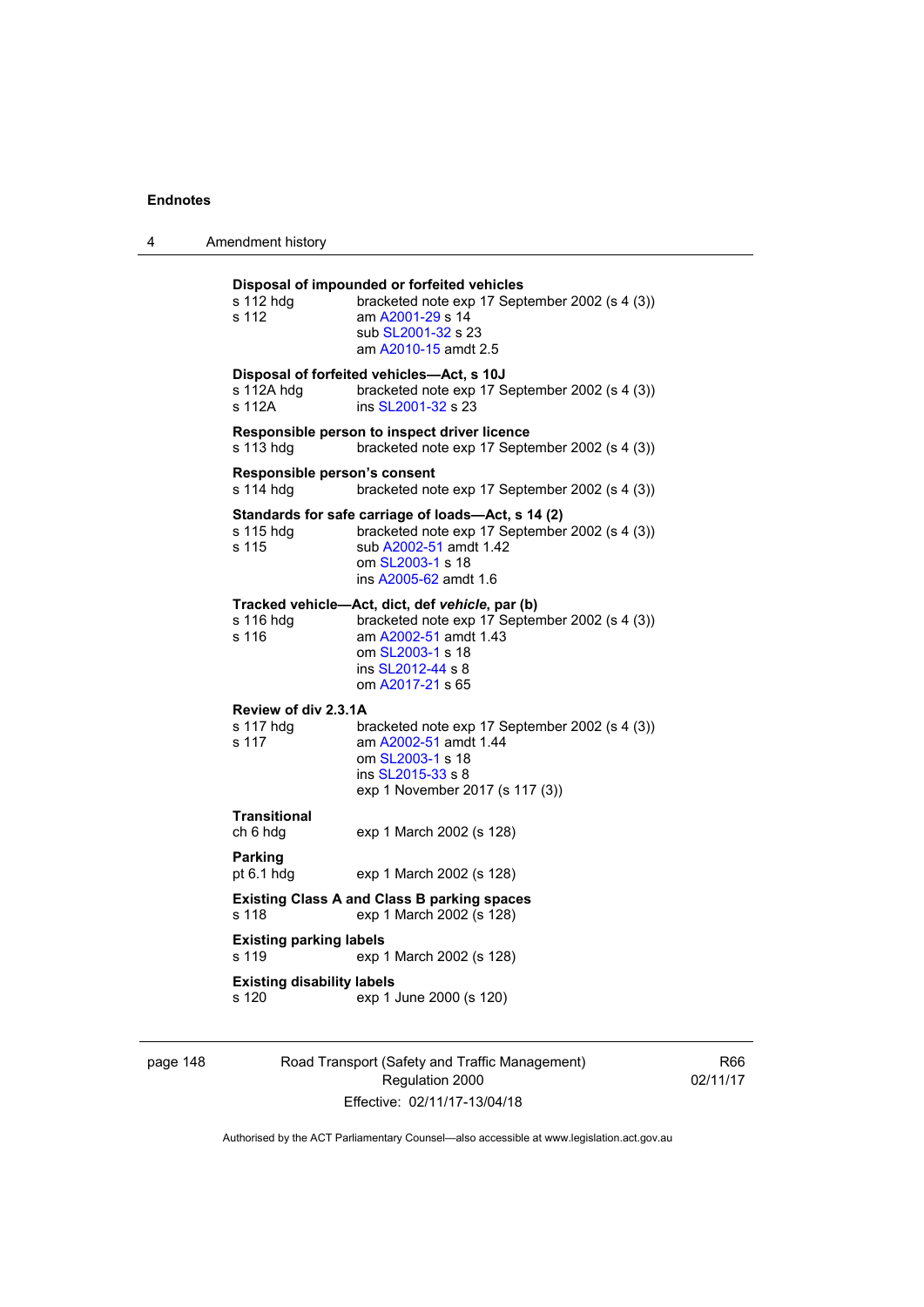Amendment history 4

```
Existing codes of practice 
s 121 exp 1 March 2002 (s 128) 
Existing exemptions 
s 122 exp 1 March 2002 (s 128) 
Existing applications for exemptions and variation of conditions 
s 123 exp 1 March 2002 (s 128) 
Existing notices to show cause 
s 124 exp 1 March 2002 (s 128) 
Traffic offence detection devices<br>pt 6.2 hdg exp 1 March 20
                 exp 1 March 2002 (s 128)
Existing tests and certificates 
SL2001-32 s 24
                 exp 1 March 2002 (s 128) 
Existing approved people—use 
s 126 exp 1 March 2002 (s 128) 
Other transitional provisions<br>pt 6.3 hdg exp 1 Marc
                exp 1 March 2002 (s 128)
Existing medical certificate about seatbelts 
s 127 exp 1 March 2002 (s 128) 
Expiry of ch 6 
                 A2001-27 amdt 4.25
                  am A2001-44 amdt 1.3804 
                 exp 1 March 2002 (s 128) 
Meaning of location codes on images 
 SL2000-33 s 8
                  om A2015-29 s 5 
Digital camera detection devices 
 SL2000-52 s 8
                 renum R4 LA 
sch 1 pt 1.1 am SL2000-52 s 8; SL2005-7 s 7; SL2006-4 s 4; SL2006-51
                  ss 13-15; SL2011-2 ss 6-10; SL2014-5 s 4 
                  om A2015-29 s 5
```
R66 02/11/17 Road Transport (Safety and Traffic Management) Regulation 2000 Effective: 02/11/17-13/04/18

page 149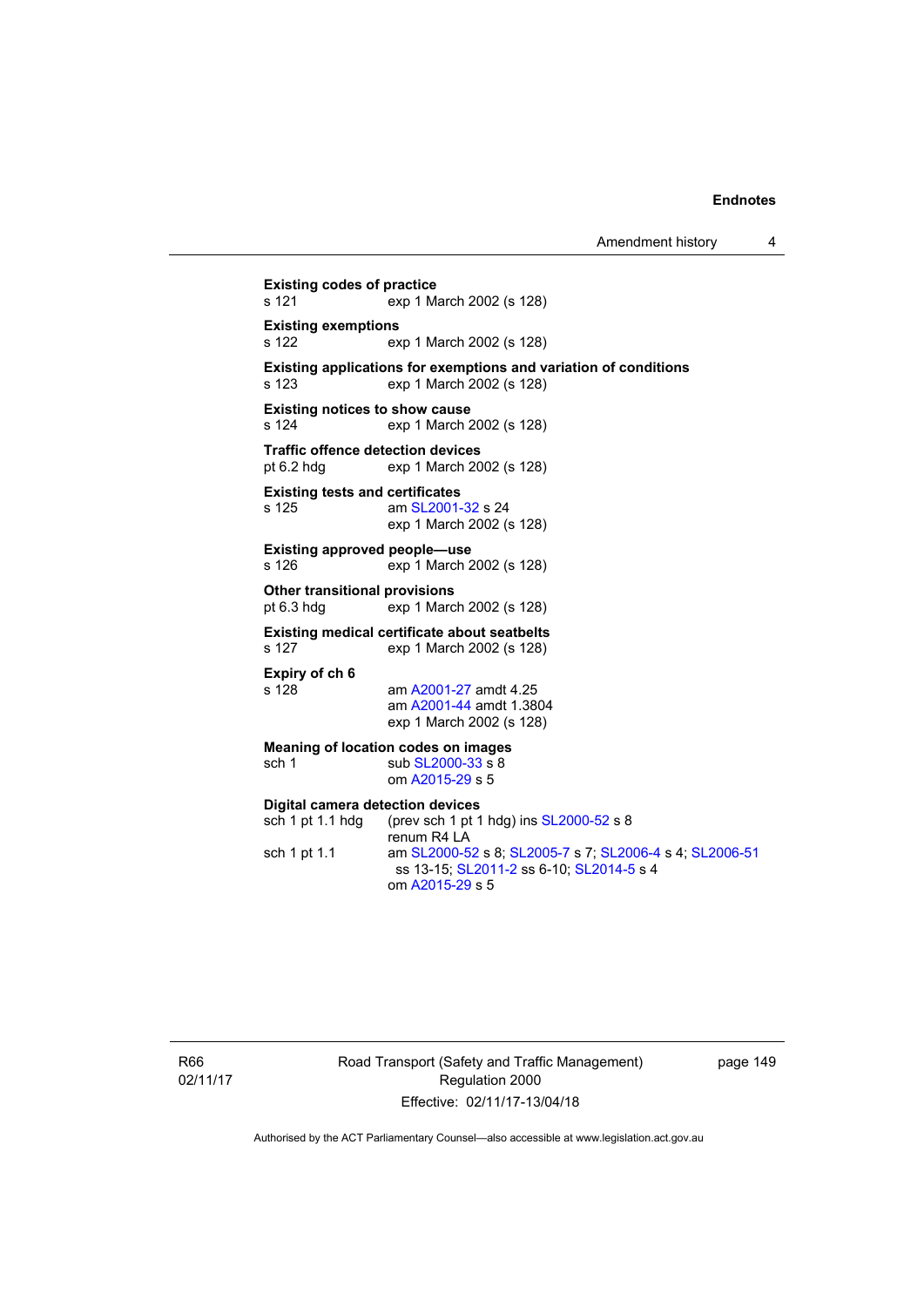4 Amendment history

**Fixed camera detection devices**  sch 1 pt 1.2 hdg (prev sch 1 pt 2 hdg) ins [SL2000-52](http://www.legislation.act.gov.au/sl/2000-52) s 8 renum R4 LA sub [SL2007-20](http://www.legislation.act.gov.au/sl/2007-20) s 17<br>sch 1 pt 1.2 ins SL2000-52 s 8 ins [SL2000-52](http://www.legislation.act.gov.au/sl/2000-52) s 8 am [SL2003-14](http://www.legislation.act.gov.au/sl/2003-14) s 4; items renum [SL2005-7](http://www.legislation.act.gov.au/sl/2005-7) s 8; [SL2006-51](http://www.legislation.act.gov.au/sl/2006-51) s 16; [SL2007-20](http://www.legislation.act.gov.au/sl/2007-20) s 18 om [A2015-29](http://www.legislation.act.gov.au/a/2015-29) s 5 **Average speed detection system**  sch 1 pt 1.3 ins [SL2011-35](http://www.legislation.act.gov.au/sl/2011-35) s 12 am [SL2013-25](http://www.legislation.act.gov.au/sl/2013-25) s 5 om [A2015-29](http://www.legislation.act.gov.au/a/2015-29) s 5 **Dictionary**  dict am [A2004-28](http://www.legislation.act.gov.au/a/2004-28) amdt 3.62; [SL2007-20](http://www.legislation.act.gov.au/sl/2007-20) s 19; [A2007-25](http://www.legislation.act.gov.au/a/2007-25) amdt 1.169; [SL2008-47](http://www.legislation.act.gov.au/sl/2008-47) amdt 1.14; [A2010-18](http://www.legislation.act.gov.au/a/2010-18) amdt 3.94; [SL2013-9](http://www.legislation.act.gov.au/sl/2013-9/default.asp) s 10; [A2015-50](http://www.legislation.act.gov.au/a/2015-50) amdt 3.145; [A2016-33](http://www.legislation.act.gov.au/a/2016-33/default.asp) amdt 1.41; [SL2017-14](http://www.legislation.act.gov.au/sl/2017-14/default.asp) s 11; [SL2017-23](http://www.legislation.act.gov.au/sl/2017-23/default.asp) s 9; [A2017-21](http://www.legislation.act.gov.au/a/2017-21/default.asp) s 66 def *approved e-payment method* ins [SL2014-11](http://www.legislation.act.gov.au/sl/2014-11) s 22 def *approved police speedometer* ins [SL2001-32](http://www.legislation.act.gov.au/sl/2001-32) s 26 def *area of operations* ins [SL2002-7](http://www.legislation.act.gov.au/sl/2002-7) s 15 def *ARR* ins [SL2003-12](http://www.legislation.act.gov.au/sl/2003-12) s 6 def *articulated vehicle* om [A2017-21](http://www.legislation.act.gov.au/a/2017-21/default.asp) s 67 def *bicycle* om [A2010-18](http://www.legislation.act.gov.au/a/2010-18) amdt 3.95 def *camera detection device* ins [SL2000-52](http://www.legislation.act.gov.au/sl/2000-52) s 9 sub [SL2001-32](http://www.legislation.act.gov.au/sl/2001-32) s 25 def *centre of the road* ins [SL2000-52](http://www.legislation.act.gov.au/sl/2000-52) s 9 def *children's crossing* ins [SL2017-14](http://www.legislation.act.gov.au/sl/2017-14/default.asp) s 12 def *code of practice* om [SL2008-47](http://www.legislation.act.gov.au/sl/2008-47) amdt 1.15 def *combination* om [A2010-18](http://www.legislation.act.gov.au/a/2010-18) amdt 3.96 def *demand responsive service vehicle* ins [SL2006-32](http://www.legislation.act.gov.au/sl/2006-32) amdt 1.97 def *digital camera detection device* ins [SL2000-52](http://www.legislation.act.gov.au/sl/2000-52) s 9 def *emergency worker* om [SL2004-16](http://www.legislation.act.gov.au/sl/2004-16) s 38 ins [SL2005-22](http://www.legislation.act.gov.au/sl/2005-22) amdt 1.19 def *exemption* om [SL2008-47](http://www.legislation.act.gov.au/sl/2008-47) amdt 1.15 def *existing operator's certificate* om [SL2008-47](http://www.legislation.act.gov.au/sl/2008-47) amdt 1.15 def *fixed camera detection device* ins [SL2007-20](http://www.legislation.act.gov.au/sl/2007-20) s 20 def *footpath* sub [SL2017-14](http://www.legislation.act.gov.au/sl/2017-14/default.asp) s 12 am [SL2017-23](http://www.legislation.act.gov.au/sl/2017-23/default.asp) s 10 def *give way* ins [SL2000-21](http://www.legislation.act.gov.au/sl/2000-21) s 4 def *hire car* ins [SL2005-4](http://www.legislation.act.gov.au/sl/2005-4) amdt 2.43 def *indicated on* ins [SL2001-32](http://www.legislation.act.gov.au/sl/2001-32) s 26 om R18 LA def *laser speed measuring device* ins [SL2000-52](http://www.legislation.act.gov.au/sl/2000-52) s 9 def *length* ins [SL2000-52](http://www.legislation.act.gov.au/sl/2000-52) s 9

page 150 Road Transport (Safety and Traffic Management) Regulation 2000 Effective: 02/11/17-13/04/18

R66 02/11/17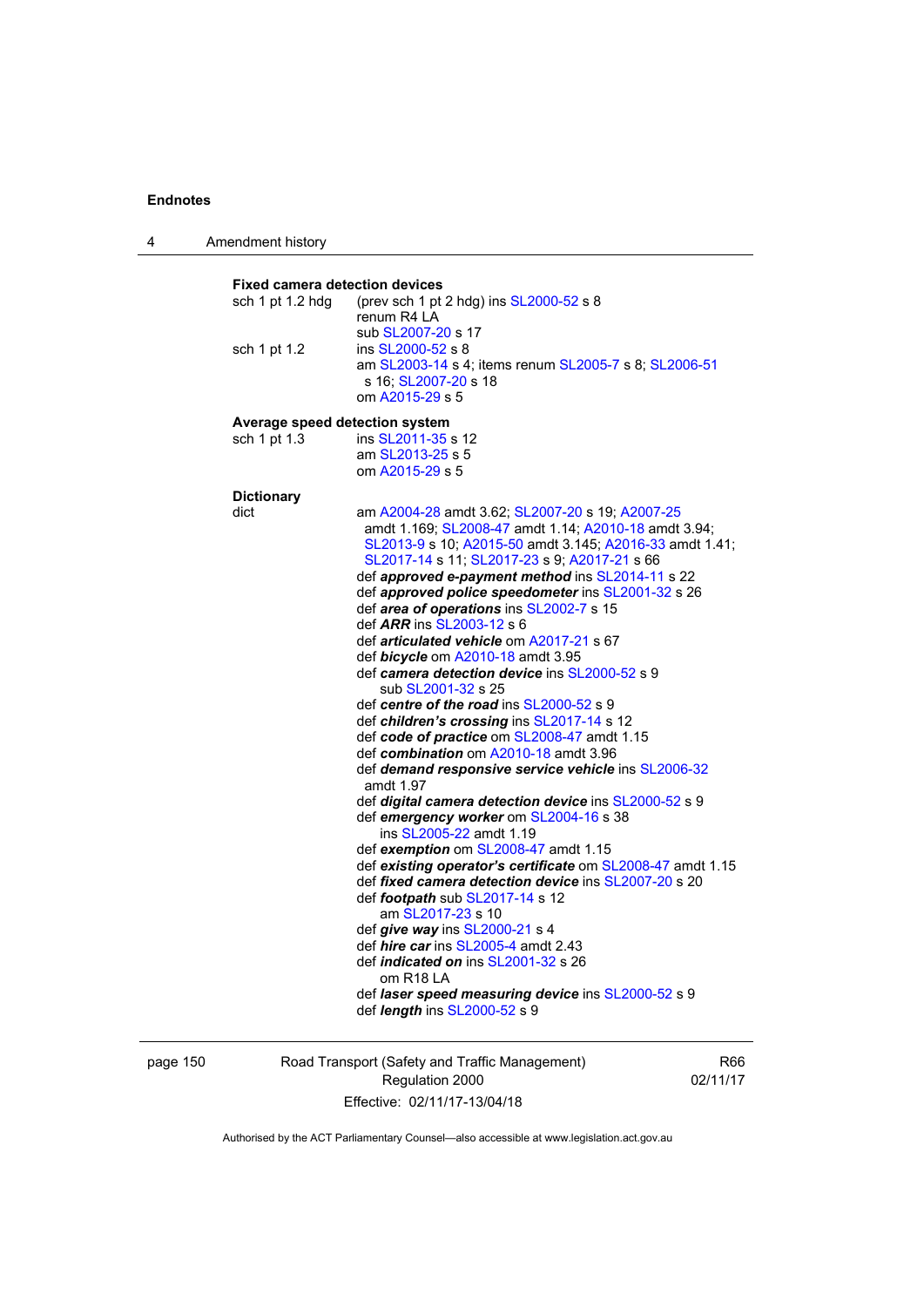def *length of road* om [SL2000-52](http://www.legislation.act.gov.au/sl/2000-52) s 9 def *loading zone permit* om [SL2005-22](http://www.legislation.act.gov.au/sl/2005-22) s 23 def *marked foot crossing* ins [SL2000-21](http://www.legislation.act.gov.au/sl/2000-21) s 4 def *motor vehicle* ins [SL2000-52](http://www.legislation.act.gov.au/sl/2000-52) s 9 om [A2010-18](http://www.legislation.act.gov.au/a/2010-18) amdt 3.97 def *park* sub [SL2005-22](http://www.legislation.act.gov.au/sl/2005-22) amdt 1.10 def *parking authority* ins [SL2002-7](http://www.legislation.act.gov.au/sl/2002-7) s 15 def *parking authority guidelines* ins [SL2002-7](http://www.legislation.act.gov.au/sl/2002-7) s 15 def *parking meter* am [SL2005-22](http://www.legislation.act.gov.au/sl/2005-22) s 24 def *parking permit* sub [SL2005-22](http://www.legislation.act.gov.au/sl/2005-22) s 25 def *parking ticket* am [SL2002-7](http://www.legislation.act.gov.au/sl/2002-7) s 16 def *pay parking device* sub [SL2005-22](http://www.legislation.act.gov.au/sl/2005-22) s 25 def *pay parking sign* ins [SL2005-22](http://www.legislation.act.gov.au/sl/2005-22) s 26 def *pedestrian* ins [SL2000-21](http://www.legislation.act.gov.au/sl/2000-21) s 4; sub [SL2017-14](http://www.legislation.act.gov.au/sl/2017-14/default.asp) s 13 def *pedestrian crossing* ins [SL2017-14](http://www.legislation.act.gov.au/sl/2017-14/default.asp) s 14 def *piezo strip speed measuring device* ins [SL2000-52](http://www.legislation.act.gov.au/sl/2000-52) s 9 def *postal vehicle* am [SL2004-16](http://www.legislation.act.gov.au/sl/2004-16) s 39 def *premises* ins [SL2008-47](http://www.legislation.act.gov.au/sl/2008-47) amdt 1.16 def *private hire car* om [SL2005-4](http://www.legislation.act.gov.au/sl/2005-4) amdt 2.44 def *public bus* sub [A2001-62](http://www.legislation.act.gov.au/a/2001-62) amdt 1.42 def *radar speed measuring device* ins [SL2000-52](http://www.legislation.act.gov.au/sl/2000-52) s 9 def *recording medium* ins [SL2001-32](http://www.legislation.act.gov.au/sl/2001-32) s 26 def *red traffic arrow* ins [SL2000-52](http://www.legislation.act.gov.au/sl/2000-52) s 9 def *red traffic light* ins [SL2000-52](http://www.legislation.act.gov.au/sl/2000-52) s 9 def *registered interest* om R18 LA def *relevant parking fee* sub [SL2005-22](http://www.legislation.act.gov.au/sl/2005-22) s 27 def *restricted hire vehicle* om [SL2005-4](http://www.legislation.act.gov.au/sl/2005-4) amdt 2.44 def *restricted taxi* om [SL2002-2](http://www.legislation.act.gov.au/sl/2002-2) s 30 def *ride* ins [SL2000-21](http://www.legislation.act.gov.au/sl/2000-21) s 4 om [A2010-18](http://www.legislation.act.gov.au/a/2010-18) amdt 3.97 def *rider* ins [SL2000-21](http://www.legislation.act.gov.au/sl/2000-21) s 4 def *rideshare vehicle* ins [SL2016-20](http://www.legislation.act.gov.au/sl/2016-20) amdt 1.42 def *road* sub [A2002-30](http://www.legislation.act.gov.au/a/2002-30) amdt 3.773; [SL2005-22](http://www.legislation.act.gov.au/sl/2005-22) amdt 1.20 def *road related area* ins [A2002-30](http://www.legislation.act.gov.au/a/2002-30) amdt 3.774 om R18 LA def *security checksum* ins [SL2001-32](http://www.legislation.act.gov.au/sl/2001-32) s 26 def *segway* ins [SL2017-14](http://www.legislation.act.gov.au/sl/2017-14/default.asp) s 14 om [SL2017-14](http://www.legislation.act.gov.au/sl/2017-14/default.asp) s 15 def *shared path* ins [SL2017-14](http://www.legislation.act.gov.au/sl/2017-14/default.asp) s 16 am [SL2017-23](http://www.legislation.act.gov.au/sl/2017-23/default.asp) s 10 def *speed measuring device* ins [SL2000-52](http://www.legislation.act.gov.au/sl/2000-52) s 9 om R18 LA def *stop* sub [SL2005-22](http://www.legislation.act.gov.au/sl/2005-22) amdt 1.20 def *taxi* sub [SL2002-2](http://www.legislation.act.gov.au/sl/2002-2) s 31 om [A2010-18](http://www.legislation.act.gov.au/a/2010-18) amdt 3.97

R66 02/11/17 Road Transport (Safety and Traffic Management) Regulation 2000 Effective: 02/11/17-13/04/18

page 151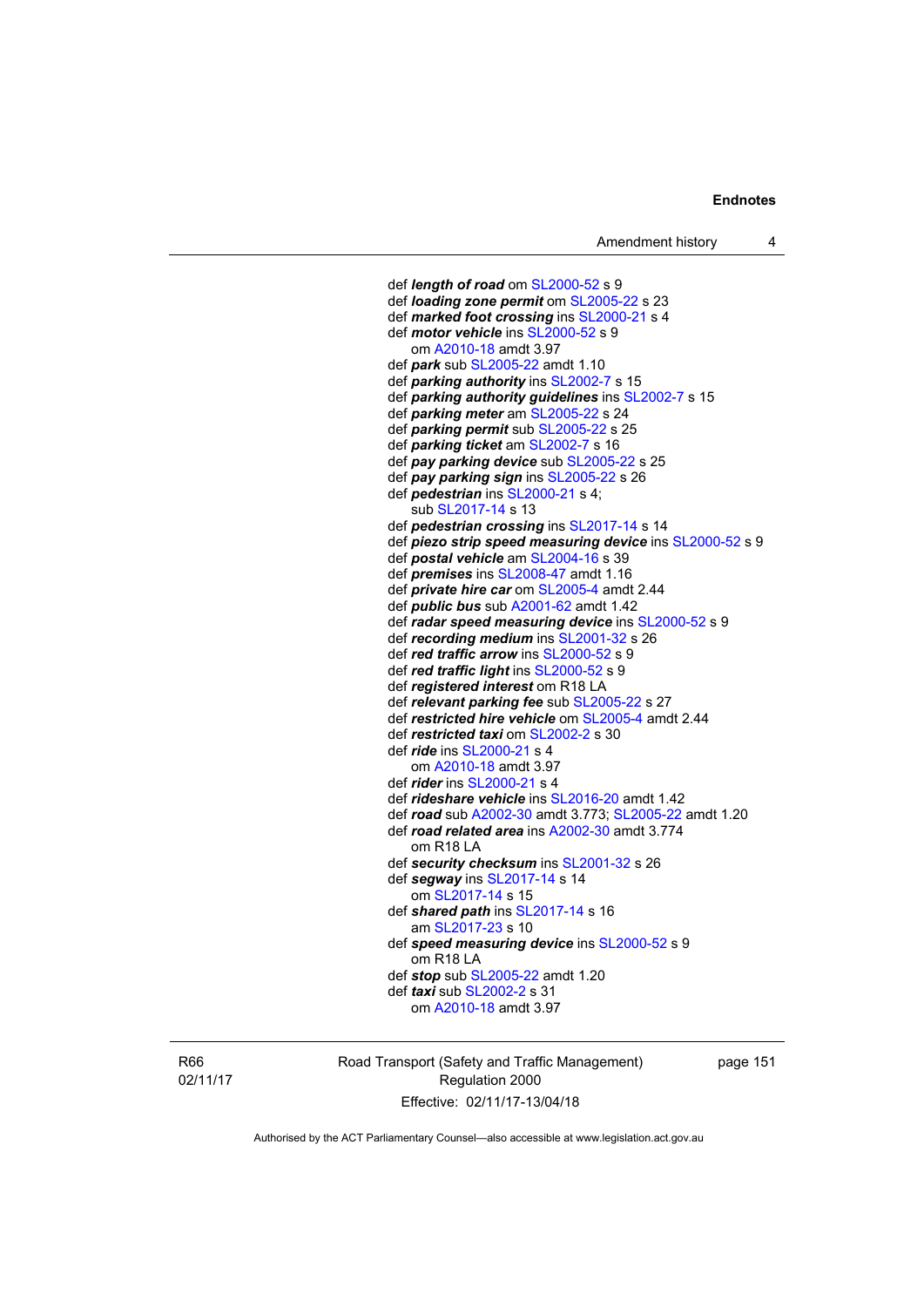4 Amendment history

 def *testing authority* ins [SL2000-52](http://www.legislation.act.gov.au/sl/2000-52) s 9 def *the Act* om [A2001-44](http://www.legislation.act.gov.au/a/2001-44) amdt 1.3805 def *ticket parking area* sub [SL2005-22](http://www.legislation.act.gov.au/sl/2005-22) s 27 def *ticket parking space* sub [SL2005-22](http://www.legislation.act.gov.au/sl/2005-22) s 27 def *traffic lights camera detection device* ins [SL2000-52](http://www.legislation.act.gov.au/sl/2000-52) s 9 om [SL2007-20](http://www.legislation.act.gov.au/sl/2007-20) s 21 def *trailer* ins [SL2000-52](http://www.legislation.act.gov.au/sl/2000-52) s 9 om [A2010-18](http://www.legislation.act.gov.au/a/2010-18) amdt 3.97 def *use* om [A2010-18](http://www.legislation.act.gov.au/a/2010-18) amdt 3.97 ins [SL2017-14](http://www.legislation.act.gov.au/sl/2017-14/default.asp) s 16 sub [SL2017-23](http://www.legislation.act.gov.au/sl/2017-23/default.asp) s 11 def *vehicle* ins [SL2000-52](http://www.legislation.act.gov.au/sl/2000-52) s 9 def *wheeled recreational device* sub [SL2017-14](http://www.legislation.act.gov.au/sl/2017-14/default.asp) s 17 def *WORM disk* ins [SL2001-32](http://www.legislation.act.gov.au/sl/2001-32) s 26 sub [SL2004-47](http://www.legislation.act.gov.au/sl/2004-47) s 46 om [SL2014-11](http://www.legislation.act.gov.au/sl/2014-11) s 23

page 152 Road Transport (Safety and Traffic Management) Regulation 2000 Effective: 02/11/17-13/04/18

R66 02/11/17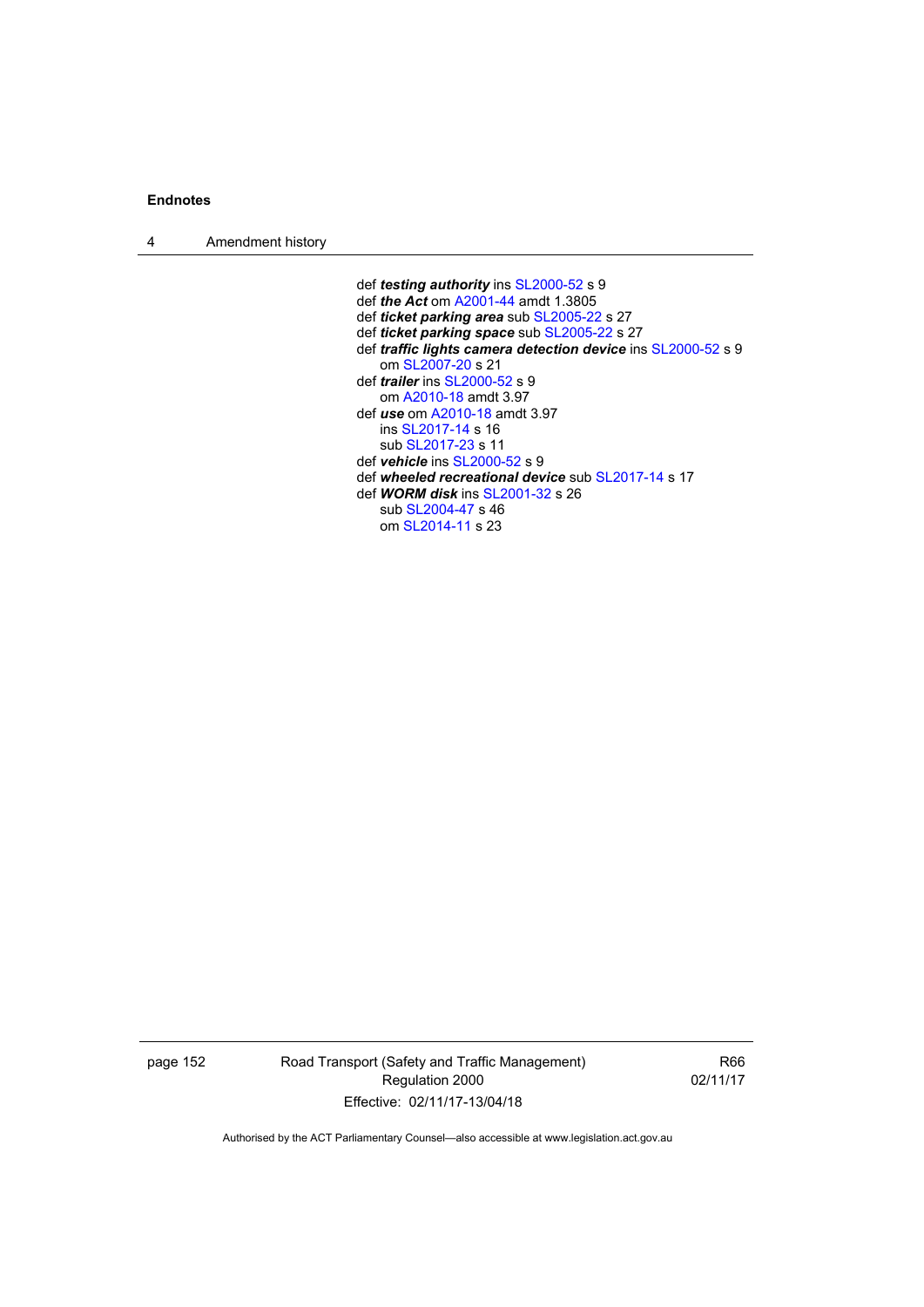# **5 Earlier republications**

Some earlier republications were not numbered. The number in column 1 refers to the publication order.

Since 12 September 2001 every authorised republication has been published in electronic pdf format on the ACT legislation register. A selection of authorised republications have also been published in printed format. These republications are marked with an asterisk (\*) in column 1. Electronic and printed versions of an authorised republication are identical.

| <b>Republication No</b> | <b>Amendments to</b> | <b>Republication date</b> |
|-------------------------|----------------------|---------------------------|
| 1                       | not amended          | 1 March 2000              |
| $\overline{2}$          | A2001-56             | 12 September 2001         |
| 3                       | A2001-62             | 3 December 2001           |
| $\overline{\mathbf{4}}$ | <b>SL2002-2</b>      | 1 March 2002              |
| $5*$                    | <b>SL2002-2</b>      | 2 March 2002              |
| 6                       | SL2002-7             | 16 April 2002             |
| $\overline{7}$          | A2002-30             | 10 October 2002           |
| 8                       | SL2002-31            | 1 November 2002           |
| 9                       | SL2002-31            | 2 December 2002           |
| 10                      | A2002-51             | 1 January 2003            |
| 11                      | SL2003-1             | 10 January 2003           |
| $12*$                   | SL2003-12            | 1 June 2003               |
| 13                      | SL2003-14            | 11 June 2003              |
| 14                      | A2004-7              | 5 April 2004              |
| 15                      | A2004-28             | 1 July 2004               |
| 16                      | A2004-28             | 19 July 2004              |
| 17                      | SL2004-47            | 10 September 2004         |
| 18                      | SL2004-47            | 2 November 2004           |
| 19                      | <b>SL2005-4</b>      | 9 March 2005              |
| 20                      | <b>SL2005-7</b>      | 9 April 2005              |
| $21*$                   | SL2005-22            | 16 September 2005         |
|                         |                      |                           |

R66 02/11/17 Road Transport (Safety and Traffic Management) Regulation 2000 Effective: 02/11/17-13/04/18

page 153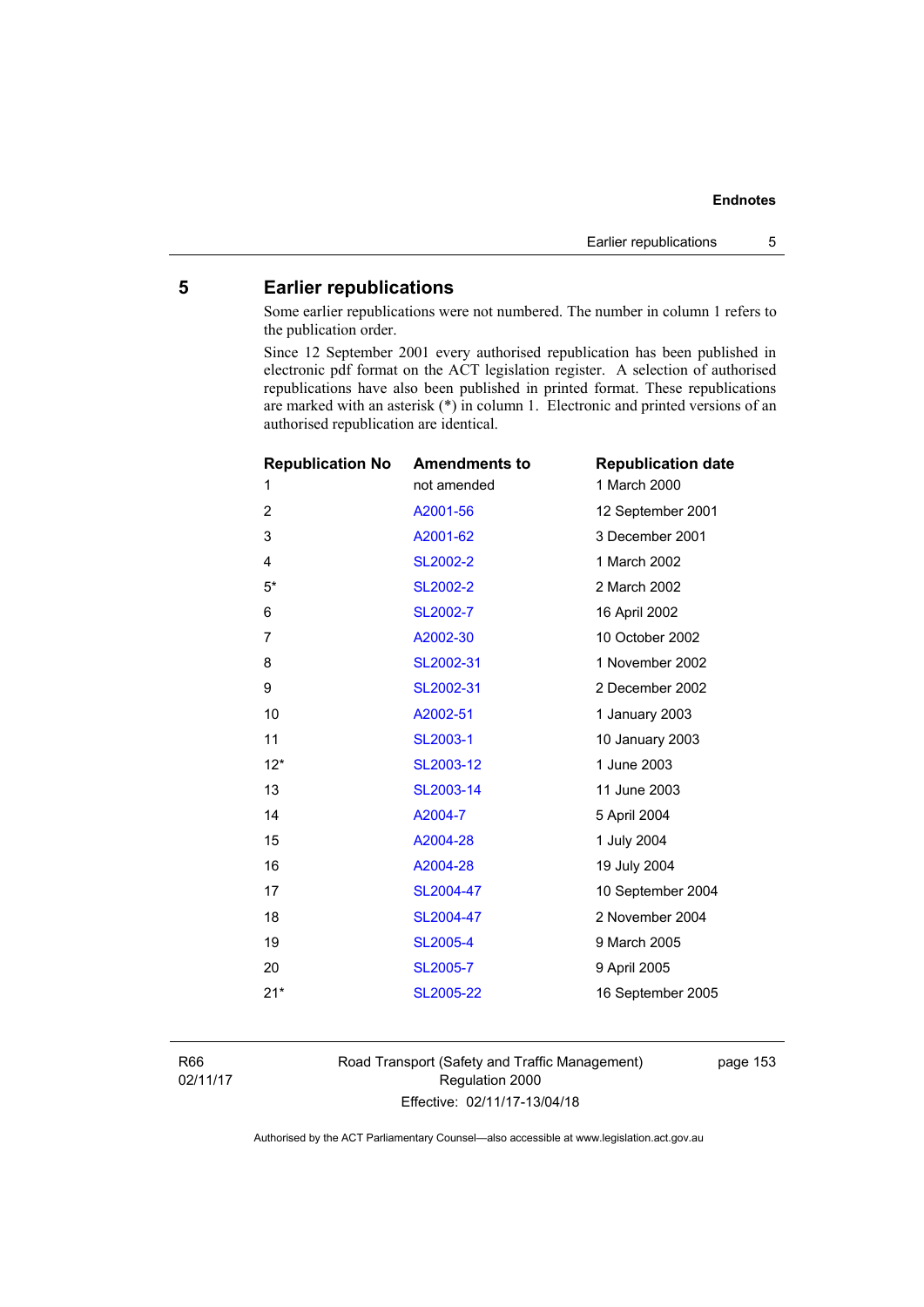| <b>Republication No</b> | <b>Amendments to</b> | <b>Republication date</b> |
|-------------------------|----------------------|---------------------------|
| 22                      | A2005-62             | 11 January 2006           |
| 23                      | <b>SL2006-4</b>      | 17 January 2006           |
| 24                      | SL2006-32            | 3 July 2006               |
| 25                      | SL2006-32            | 2 December 2006           |
| 26                      | SL2006-51            | 5 December 2006           |
| 27                      | SL2007-20            | 31 July 2007              |
| 28                      | A2007-25             | 31 March 2008             |
| 29                      | SL2008-47            | 2 December 2008           |
| 30                      | SL2008-47            | 11 March 2009             |
| 31                      | SL2009-7             | 13 March 2009             |
| 32                      | <b>SL2009-7</b>      | 16 March 2009             |
| 33                      | SL2010-5             | 3 March 2010              |
| 34                      | SL2010-5             | 15 March 2010             |
| 35                      | SL2010-7             | 17 March 2010             |
| 36 (RI)                 | A2010-15             | 6 April 2010              |
| 37                      | A2010-18             | 3 June 2010               |
| 38                      | SL2010-33            | 6 August 2010             |
| 39                      | SL2010-38            | 17 September 2010         |
| 40                      | SL2011-2             | 28 January 2011           |
| 41                      | SL2011-2             | 15 March 2011             |
| 42                      | A2011-52             | 12 December 2011          |
| 43                      | SL2011-35            | 15 January 2012           |
| $44*$                   | SL2011-35            | 30 January 2012           |
| 45                      | SL2012-44            | 20 December 2012          |
| 46                      | SL2013-9             | 7 May 2013                |
| 47                      | SL2013-20            | 1 August 2013             |
|                         |                      |                           |

| Earlier republications<br>5 |  |
|-----------------------------|--|
|-----------------------------|--|

page 154 Road Transport (Safety and Traffic Management) Regulation 2000 Effective: 02/11/17-13/04/18

R66 02/11/17